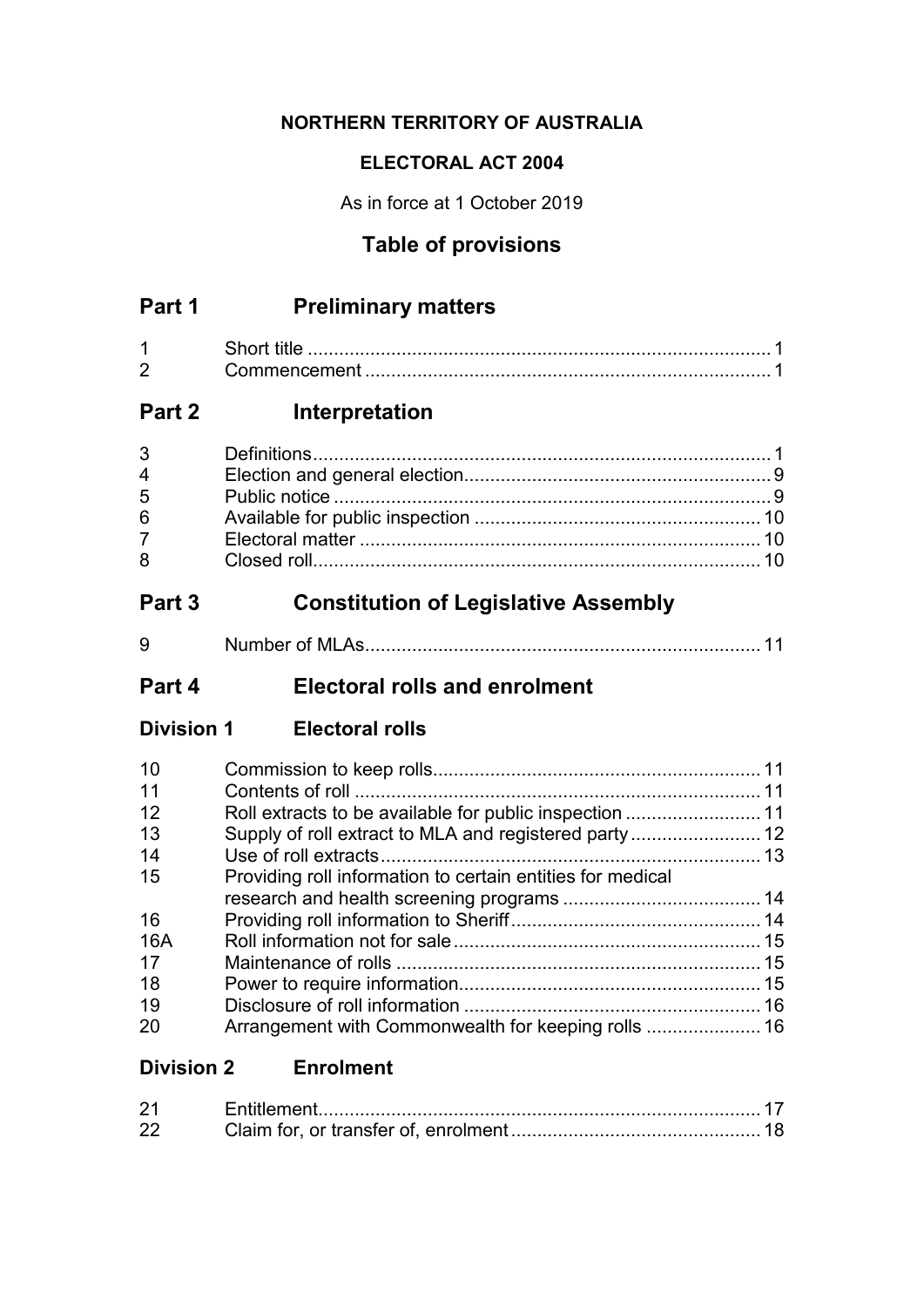# **Part 5 Timing and arrangements for elections**

# **Division 1 Timing of elections**

| 23  | Determining date for holding general election other than      |    |
|-----|---------------------------------------------------------------|----|
| 24  | Extraordinary general election - motion of no confidence  19  |    |
| 25  | Extraordinary general election – non-passing of appropriation |    |
|     |                                                               | 19 |
| 26  |                                                               |    |
| 26A |                                                               |    |

# **Division 2 Writs for elections**

| 27 |  |
|----|--|
| 28 |  |
| 29 |  |

# **Division 3 Nominations**

# **Division 4 Ballot papers**

| 40 |  |
|----|--|
| 41 |  |

# **Division 5 Miscellaneous provisions**

| 42 | Pre-election voting centres, voting centres and scrutiny       |  |
|----|----------------------------------------------------------------|--|
| 43 | Limit on appointment of licensed premises as polling place  26 |  |
| 44 |                                                                |  |
| 45 |                                                                |  |
| 46 |                                                                |  |
| 47 | Scrutineers – presence at voting centre and scrutiny centre 27 |  |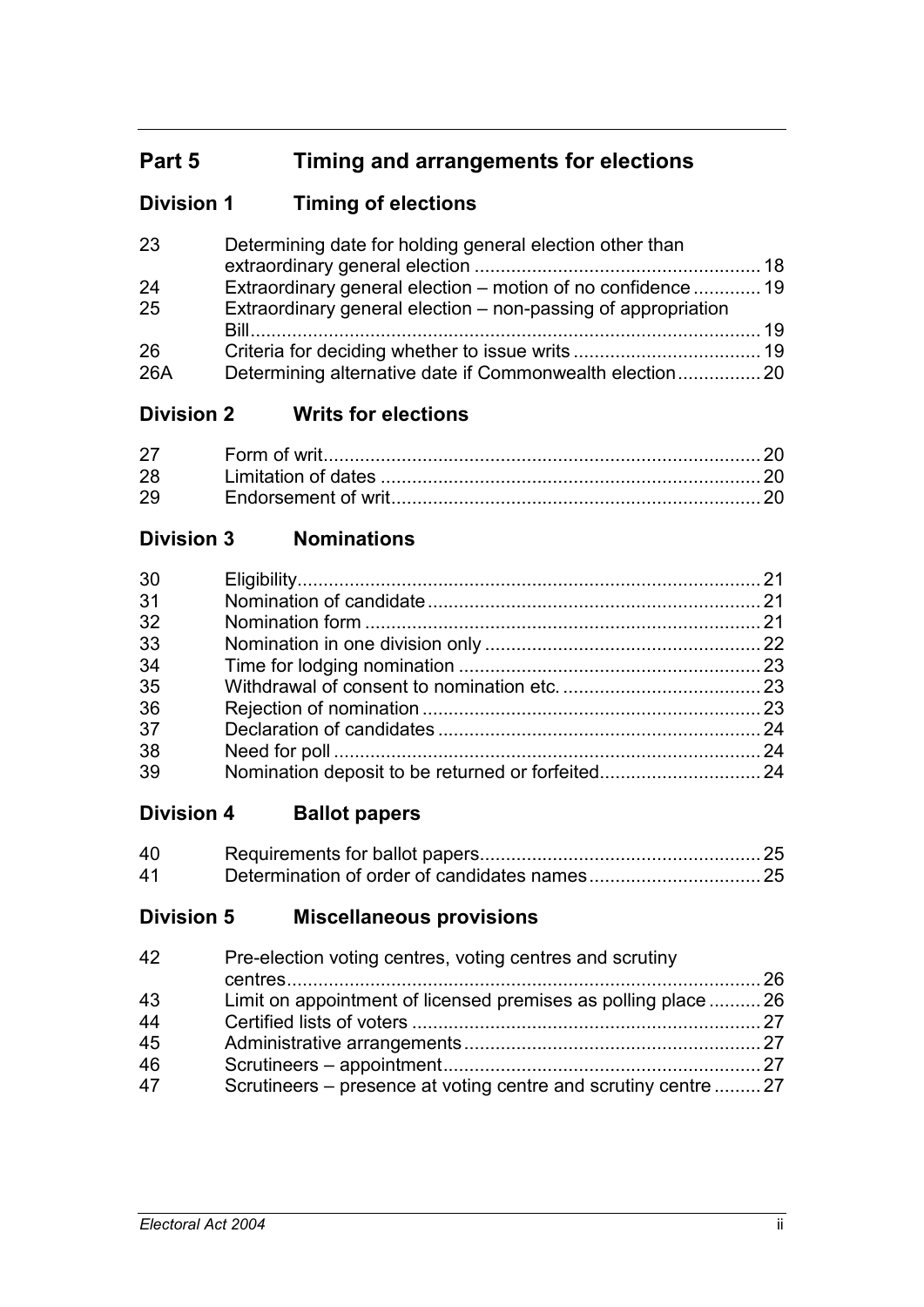| <b>Division 1</b> | Entitlement to vote and other preliminary |
|-------------------|-------------------------------------------|
|                   | matters                                   |

| 48 |  |
|----|--|
| 49 |  |
| 50 |  |
| 51 |  |
|    |  |

## **Division 2 Ordinary voting at voting centre**

| 52 |  |
|----|--|
| 53 |  |

## **Division 3 Declaration voting on polling day at voting centres**

## **Subdivision 1 Declaration voting by certain persons absent from division**

| 54 |  |
|----|--|
| 55 |  |

### **Subdivision 2 Declaration voting by other persons**

| 56 |  |
|----|--|
| 57 |  |

# **Division 4 Postal voting**

# **Subdivision 1 Registered postal voters**

| 58 |                                                           |  |
|----|-----------------------------------------------------------|--|
| 59 | Registered postal voters taken to have applied for postal |  |
|    |                                                           |  |

### **Subdivision 2 Applications for, and issue of, postal voting papers**

| 60 |                                                      |  |
|----|------------------------------------------------------|--|
| 61 |                                                      |  |
| 62 |                                                      |  |
| 63 |                                                      |  |
| 64 | Applications to be available for public inspection36 |  |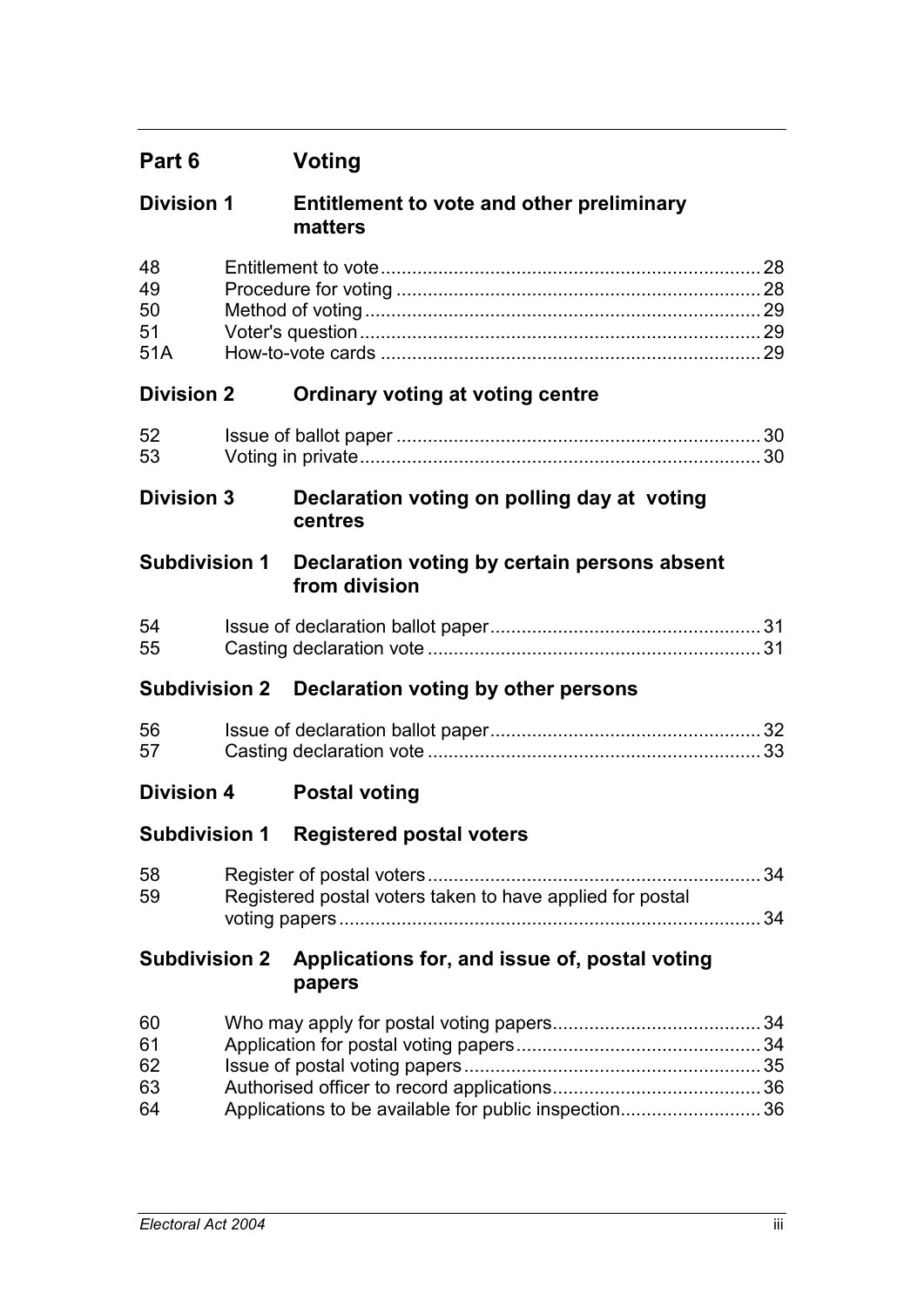## **Subdivision 3 Casting postal vote**

| 65 |  |
|----|--|
| 66 |  |
| 67 |  |

## **Division 5 Declaration voting before polling day**

## **Subdivision 1 Preliminary**

| 68 |  |
|----|--|
| 69 |  |
| 70 |  |

## **Subdivision 2 Declaration voting by electors**

| 71 |  |
|----|--|
| 72 |  |

## **Subdivision 3 Declaration voting by unenrolled persons**

| 73 |  |
|----|--|
| 74 |  |

### **Subdivision 4 Dealing with ballot boxes**

| 75 | Ballot boxes at pre-election voting centres in Territory 41      |  |
|----|------------------------------------------------------------------|--|
| 76 | Ballot boxes at pre-election voting centres outside Territory 41 |  |

### **Division 6 Mobile polling**

| 77 |  |
|----|--|
| 78 |  |
| 82 |  |
| 83 |  |
| 84 |  |
| 85 |  |

### **Division 6A Approved electronic and other automated systems for voting**

| 85A | Commissioner's power to approve electronic or other |  |  |
|-----|-----------------------------------------------------|--|--|
|     |                                                     |  |  |

### **Division 7 Miscellaneous provisions**

| 86 |                                                        |  |
|----|--------------------------------------------------------|--|
| 87 |                                                        |  |
| 88 | Assistance to voters unable to enter voting centre  46 |  |
| 89 |                                                        |  |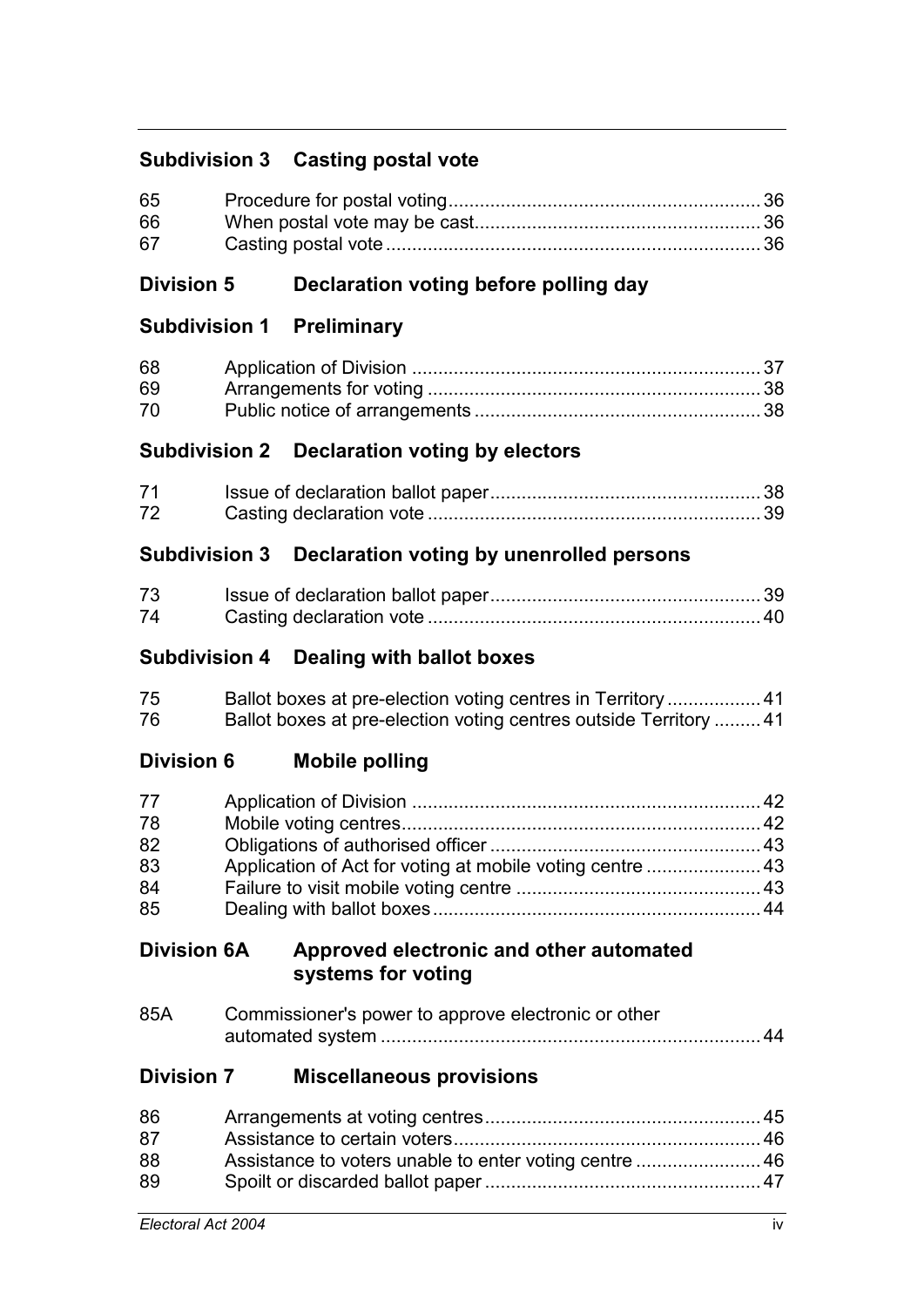| 90<br>91<br>92       | Dealing with ballot boxes and electoral papers 48                                                               |  |
|----------------------|-----------------------------------------------------------------------------------------------------------------|--|
| Part 7               | <b>The Scrutiny</b>                                                                                             |  |
| <b>Division 1</b>    | <b>Preliminary</b>                                                                                              |  |
| 93                   |                                                                                                                 |  |
| <b>Division 2</b>    | Formality of ballot papers and related matters                                                                  |  |
| 94<br>95<br>96<br>97 | Certain declaration ballot papers not counted  51<br>Dealing with certain declaration votes for absent voters52 |  |
| <b>Division 3</b>    | <b>Ordinary votes</b>                                                                                           |  |
| 98<br>99             |                                                                                                                 |  |
| <b>Division 4</b>    | Declaration votes cast on polling day and by<br>unenrolled voters at pre-election voting<br>centres             |  |
|                      | <b>Subdivision 1 Preliminary</b>                                                                                |  |
| 100<br>101           | Initial dealing with certain declaration voting papers54                                                        |  |
| <b>Subdivision 2</b> | Declaration votes cast by certain persons<br>absent from division                                               |  |
| 102<br>103           |                                                                                                                 |  |
|                      | Subdivision 3 Declaration votes cast by unenrolled voters                                                       |  |
| 104<br>105           |                                                                                                                 |  |
| <b>Subdivision 4</b> | Declaration votes cast by voters marked on<br>roll as already voted                                             |  |
| 106<br>107           |                                                                                                                 |  |
|                      |                                                                                                                 |  |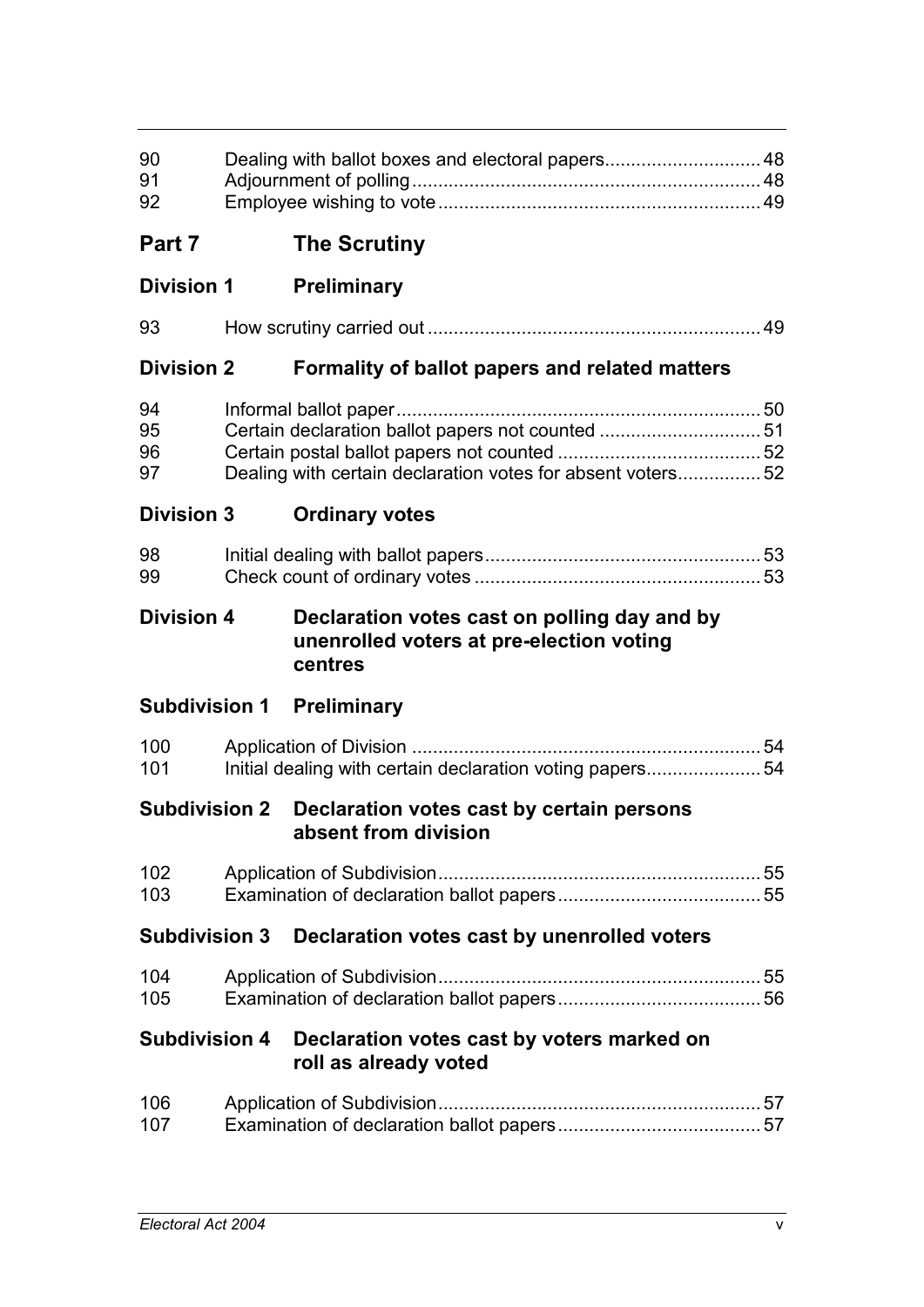| <b>Subdivision 5</b> | <b>Counting declaration votes</b>                                                       |  |
|----------------------|-----------------------------------------------------------------------------------------|--|
| 108<br>109           |                                                                                         |  |
| <b>Division 5</b>    | <b>Postal votes</b>                                                                     |  |
| <b>Subdivision 1</b> | Dealing with postal voting papers before the<br>end of polling day                      |  |
| 110<br>111           |                                                                                         |  |
|                      | Subdivision 2 Scrutiny of postal voting papers                                          |  |
| 112<br>113<br>114    | Initial dealing with postal voting papers after close of poll  60                       |  |
| <b>Division 6</b>    | Declaration votes cast at pre-election voting<br>centres before polling day             |  |
|                      | <b>Subdivision 1 Preliminary</b>                                                        |  |
| 115<br>116           |                                                                                         |  |
| <b>Subdivision 2</b> | Declaration votes cast for enrolled divisions<br>at pre-election voting centres         |  |
| 117<br>118           |                                                                                         |  |
| <b>Subdivision 3</b> | Declaration votes cast for divisions in other<br>regions at pre-election voting centres |  |
| 119<br>120<br>121    |                                                                                         |  |
| <b>Subdivision 4</b> | Check count of all declaration votes cast at<br>pre-election voting centres             |  |
| 122                  |                                                                                         |  |
| <b>Division 7</b>    | Determining and declaring result of election                                            |  |
| 123<br>124           |                                                                                         |  |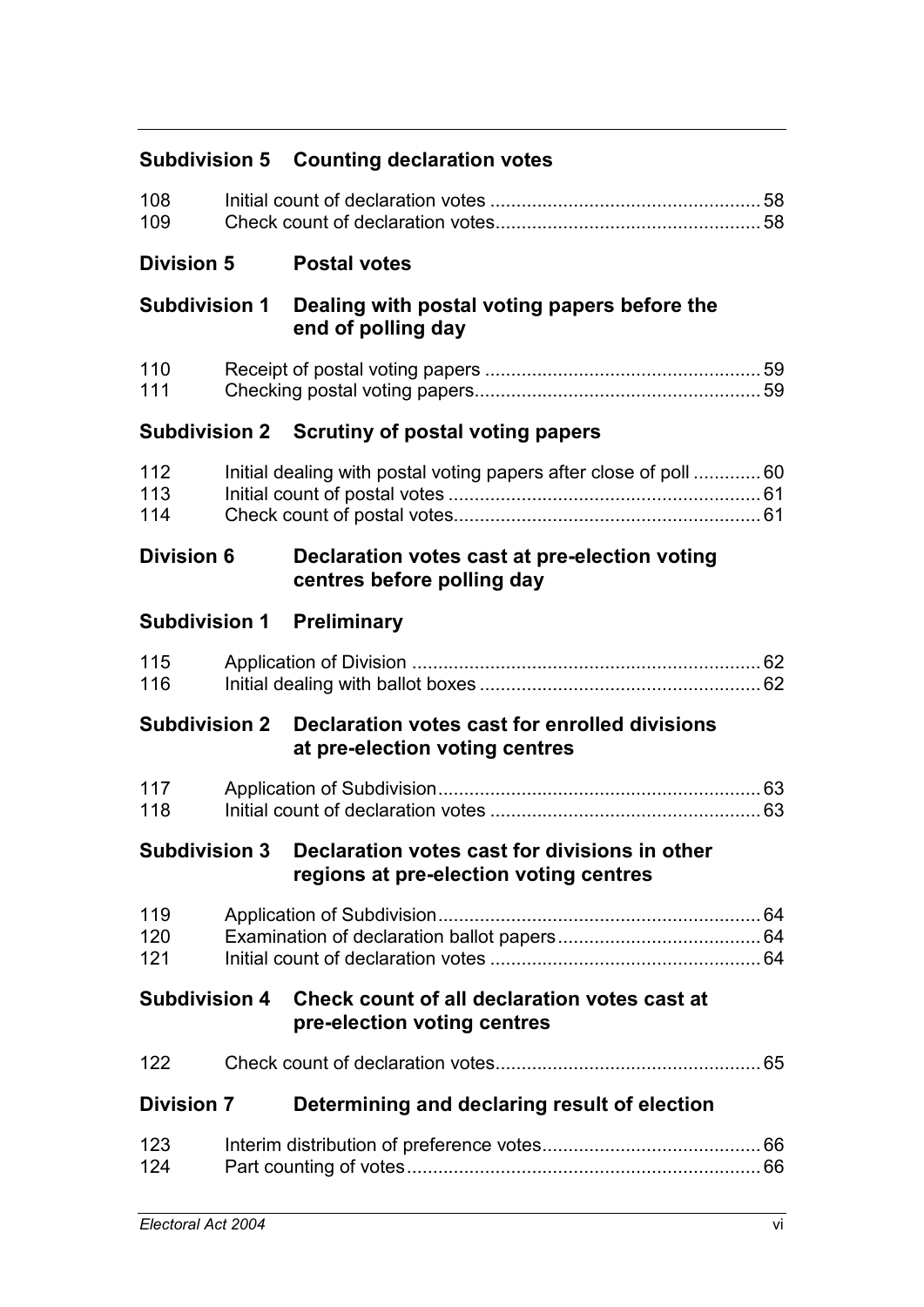| 125 |  |
|-----|--|
| 126 |  |
| 127 |  |
| 128 |  |
| 129 |  |
| 130 |  |
| 131 |  |
| 132 |  |
|     |  |

# **Division 8 Miscellaneous provisions**

# **Part 8 Redistributions**

| 137 |  |
|-----|--|
| 138 |  |

# **Division 2 Object of redistribution and related matters**

| 139  |  |
|------|--|
| 139A |  |
| 139B |  |
| 140  |  |

# **Division 3 Redistribution process**

| 140A |                                                                  | 73 |
|------|------------------------------------------------------------------|----|
| 140B |                                                                  |    |
| 141  |                                                                  |    |
| 142  |                                                                  |    |
| 143  |                                                                  |    |
| 144  |                                                                  |    |
| 145  |                                                                  |    |
| 145A |                                                                  |    |
| 145B |                                                                  |    |
| 146  |                                                                  |    |
| 147  |                                                                  |    |
| 148  |                                                                  |    |
| 150  |                                                                  |    |
| 150A | Extraordinary general election during redistribution process  78 |    |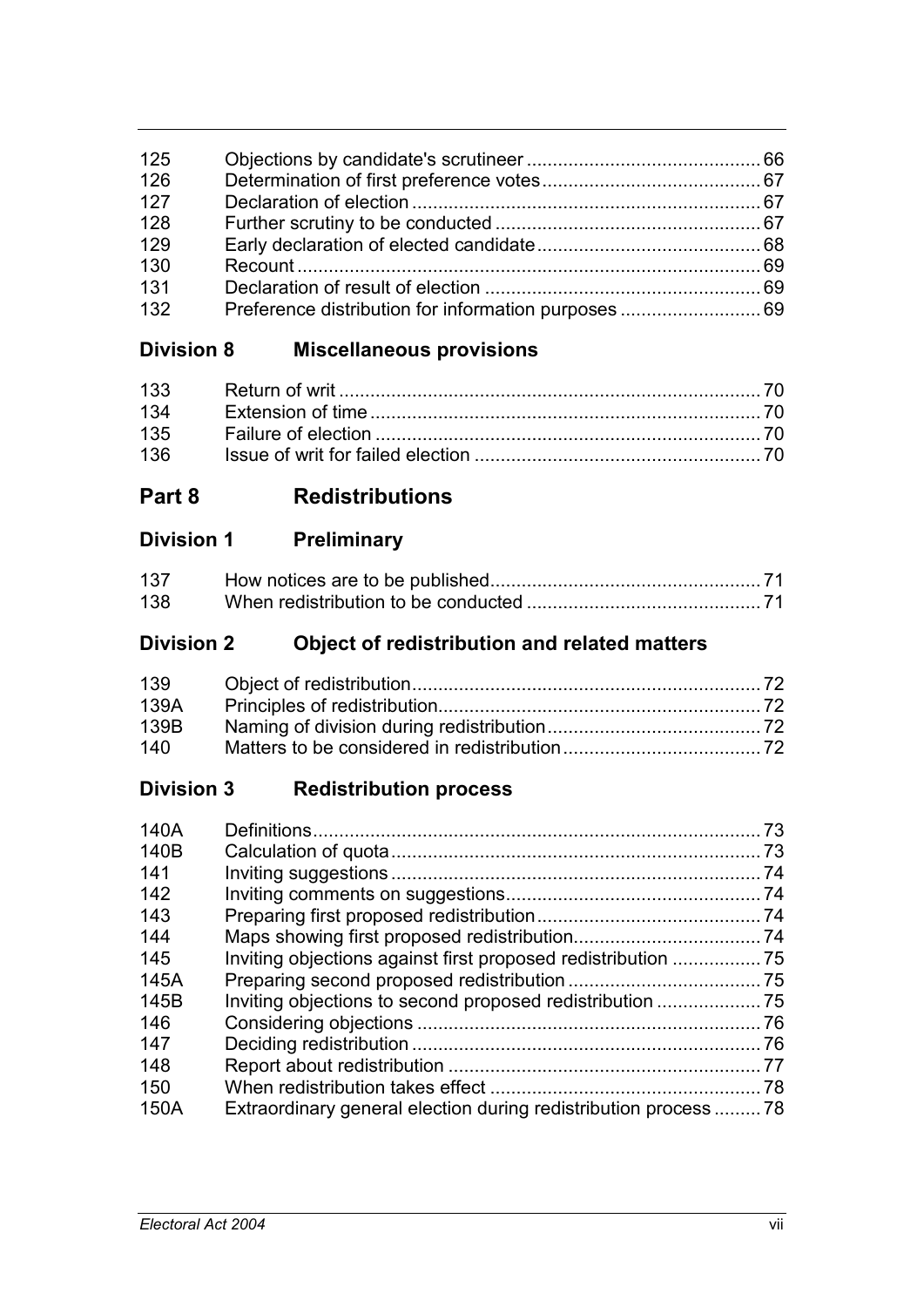| <b>Division 4</b>  | <b>Miscellaneous provisions</b>                             |      |
|--------------------|-------------------------------------------------------------|------|
| 151                |                                                             |      |
| Part 9             | <b>Registration of political parties</b>                    |      |
| <b>Division 1</b>  | Application process for registration and<br>related matters |      |
| 152                |                                                             |      |
| 153                |                                                             |      |
| 154                |                                                             |      |
| 155                |                                                             |      |
| 156                |                                                             |      |
| 157                |                                                             |      |
| 158                |                                                             |      |
| 159                |                                                             |      |
| <b>Division 2</b>  | <b>Cancellation of registration</b>                         |      |
| 160                |                                                             |      |
| 161                |                                                             |      |
| 162                |                                                             |      |
| 163                |                                                             |      |
| 164                |                                                             |      |
| 165                |                                                             |      |
| 166                |                                                             |      |
| <b>Division 3</b>  | <b>Register of political parties</b>                        |      |
| 167                |                                                             |      |
| 168                |                                                             |      |
| 169                |                                                             |      |
| <b>Division 4</b>  | <b>Miscellaneous provisions</b>                             |      |
| 170                |                                                             |      |
| 171                | Constitution to be available for public inspection 86       |      |
| 171A               |                                                             |      |
| 172                |                                                             |      |
| 173                |                                                             |      |
| 174                |                                                             |      |
| 175                |                                                             |      |
| Part 10            | <b>Financial disclosure</b>                                 |      |
| <b>Division 1</b>  | Interpretation                                              |      |
| 176                |                                                             |      |
| Electoral Act 2004 |                                                             | viii |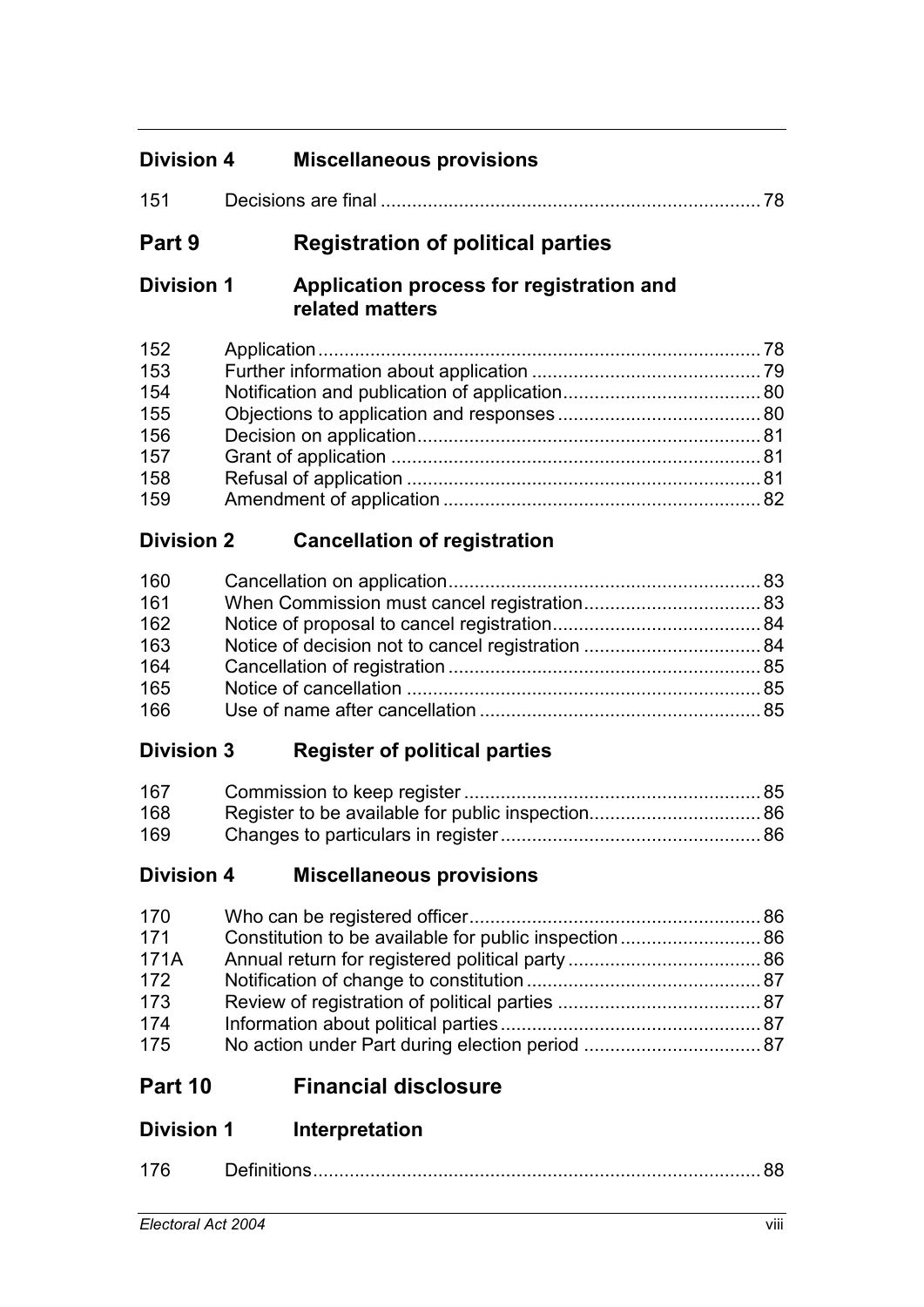| 177 |                                                     |  |
|-----|-----------------------------------------------------|--|
| 178 |                                                     |  |
| 179 |                                                     |  |
| 180 |                                                     |  |
| 181 |                                                     |  |
| 182 |                                                     |  |
| 183 | Campaign committee to be treated as part of party91 |  |

### **Division 2 Reporting agents of registered parties and candidates**

| 184 |                                                                  |  |
|-----|------------------------------------------------------------------|--|
| 185 |                                                                  |  |
| 186 |                                                                  |  |
| 187 |                                                                  |  |
| 188 | Notice of death or resignation of candidate's reporting agent 94 |  |

# **Division 3 Disclosure of donations**

| Disclosure of gifts – persons incurring political expenditure  97 |
|-------------------------------------------------------------------|

# **Division 4 Disclosure of electoral expenditure**

| 199 |  |
|-----|--|
| 200 |  |
| 201 |  |
| 202 |  |
| 203 |  |

## **Division 5 Annual returns by registered parties and associated entities**

| 204 |                                                           |  |
|-----|-----------------------------------------------------------|--|
| 205 |                                                           |  |
| 206 |                                                           |  |
| 207 | Returns by registered parties under Commonwealth Act  107 |  |
| 208 |                                                           |  |
| 209 | Returns by associated entities under Commonwealth Act 109 |  |
| 210 |                                                           |  |
| 211 |                                                           |  |
|     |                                                           |  |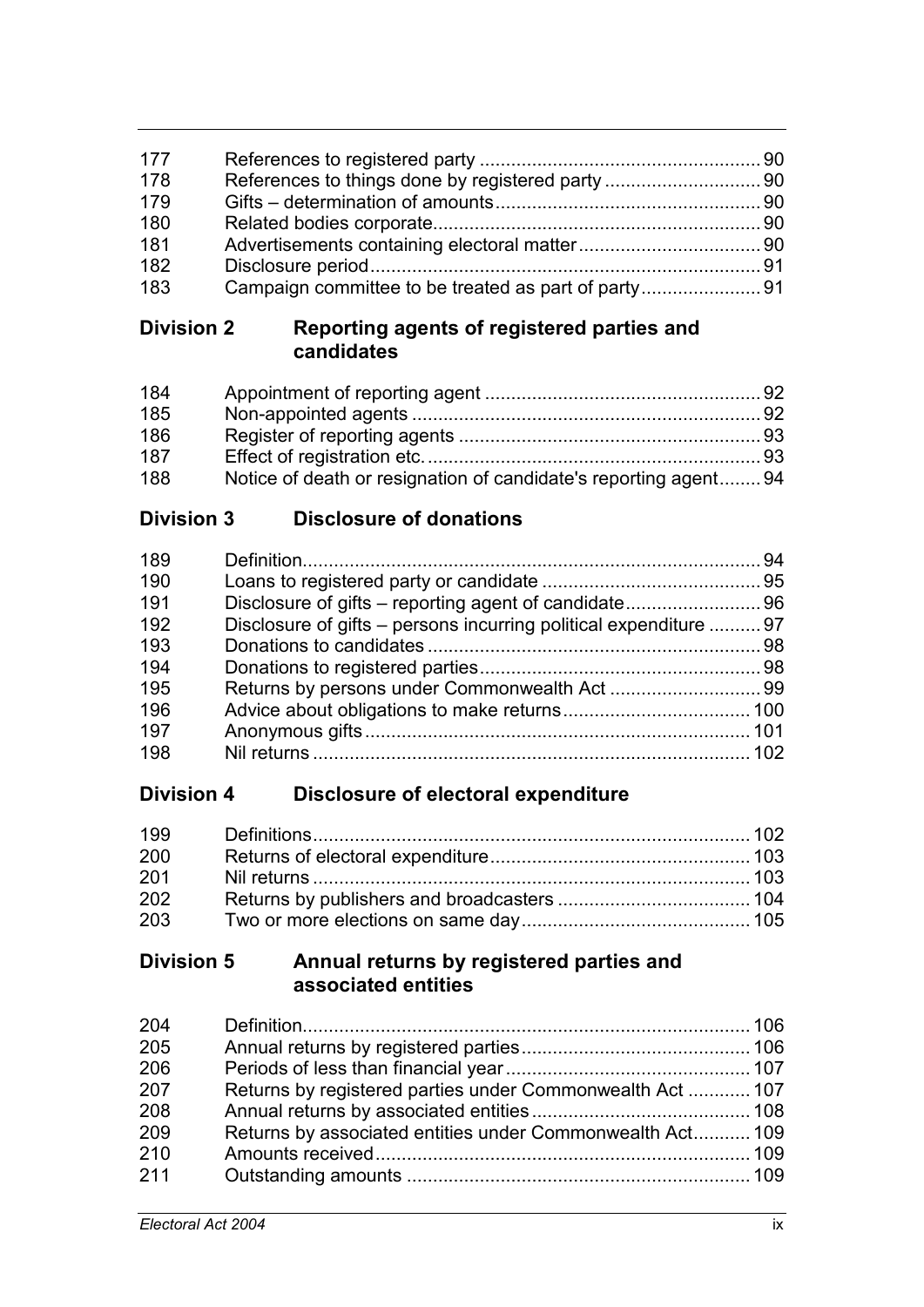| 212 Returns not to include lists of party membership 110 |  |
|----------------------------------------------------------|--|
|                                                          |  |

# **Division 6 Compliance**

| 214 |                                                     |  |
|-----|-----------------------------------------------------|--|
| 215 |                                                     |  |
| 216 |                                                     |  |
| 217 | Investigation notices about associated entities 113 |  |
| 218 |                                                     |  |
| 219 |                                                     |  |
| 220 |                                                     |  |

## **Division 7 Miscellaneous provisions**

| 221 |                                                             |  |
|-----|-------------------------------------------------------------|--|
| 222 |                                                             |  |
| 223 |                                                             |  |
| 224 | Copies of returns to be available for public inspection 120 |  |

# **Part 11 Appeals**

## **Division 1 Preliminary**

| 225 |  |
|-----|--|
| 226 |  |
| 227 |  |

# **Division 2 Appeals to Supreme Court**

| 228 |                                                         |  |
|-----|---------------------------------------------------------|--|
| 229 |                                                         |  |
| 230 | Operation and implementation of appealable decision 121 |  |
| 231 |                                                         |  |

## **Part 12 Court of disputed returns, disputed elections and references by Legislative Assembly**

# **Division 1 Court of Disputed Returns**

| 235 |  |
|-----|--|

# **Division 2 Disputed elections**

| 236 | Validity of election may be disputed after election 123 |  |
|-----|---------------------------------------------------------|--|
|-----|---------------------------------------------------------|--|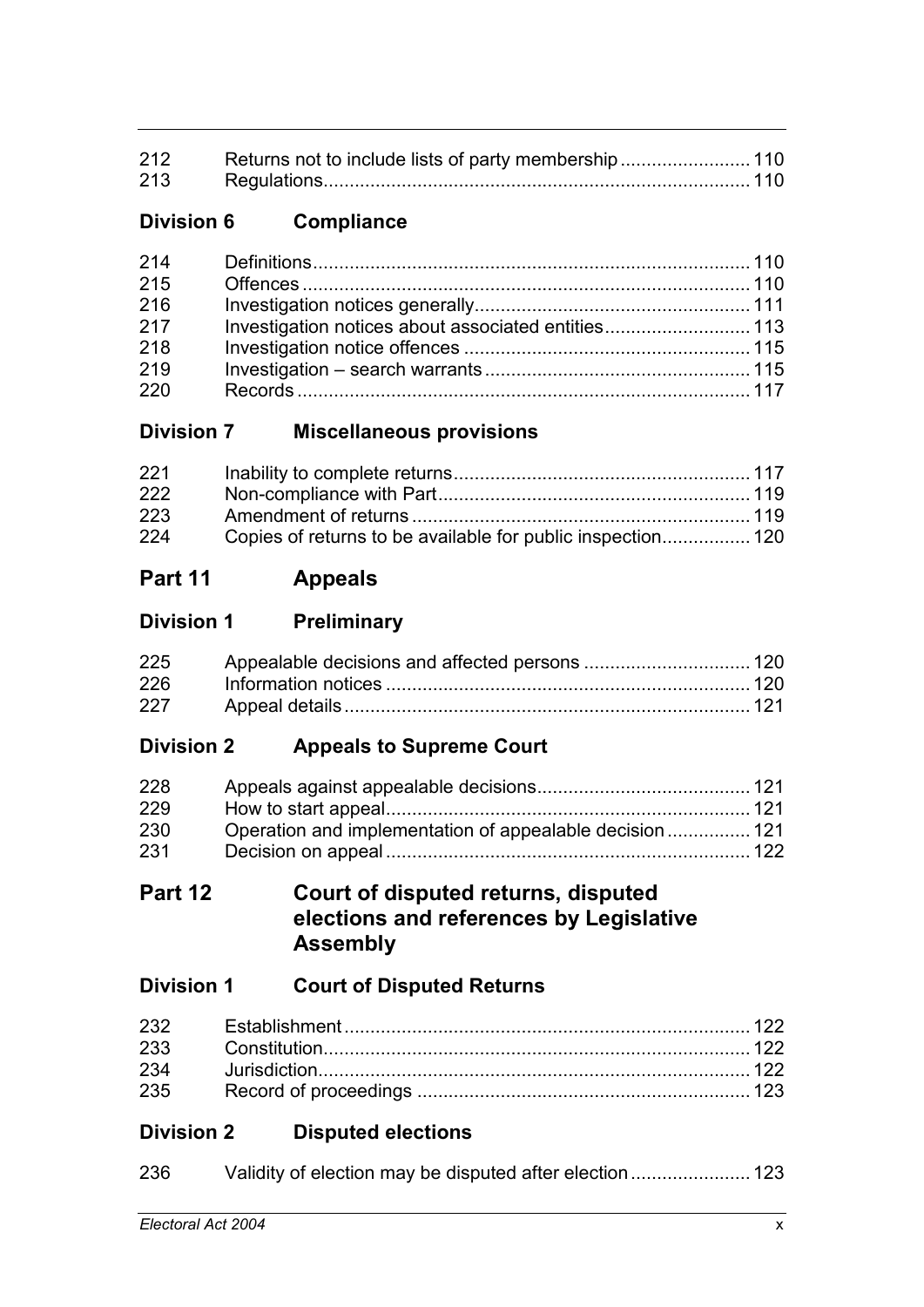| 237 |                                                             | 123 |
|-----|-------------------------------------------------------------|-----|
| 238 |                                                             |     |
| 239 |                                                             |     |
| 240 |                                                             | 124 |
| 241 |                                                             |     |
| 242 |                                                             | 124 |
| 243 |                                                             | 125 |
| 244 |                                                             |     |
| 245 | Court may have regard to certain rejected ballot papers 126 |     |
| 246 |                                                             |     |
| 247 |                                                             |     |
| 248 |                                                             |     |
| 249 |                                                             | 127 |
| 250 | Copy of decision and declaration to be given to Clerk of    |     |
|     |                                                             |     |
| 251 |                                                             |     |
|     |                                                             |     |

## **Division 3 References by Legislative Assembly**

| 252 |                                                             |  |
|-----|-------------------------------------------------------------|--|
| 253 |                                                             |  |
| 254 |                                                             |  |
| 255 | Copy of decision and declaration to be given to Speaker 129 |  |

# **Division 4 Hearings of applications and references**

| 256 |  |
|-----|--|
| 257 |  |
| 258 |  |
| 259 |  |
| 260 |  |
| 261 |  |
| 262 |  |

# **Division 5 Miscellaneous provisions**

Rules of Court.............................................................................. 131

# **Part 13 Electoral Offences and legal proceedings**

### **Division 1 Electoral offences**

### **Subdivision 1 Protection of election rights and duties**

| 264 |  |
|-----|--|
| 265 |  |
| 266 |  |
| 267 |  |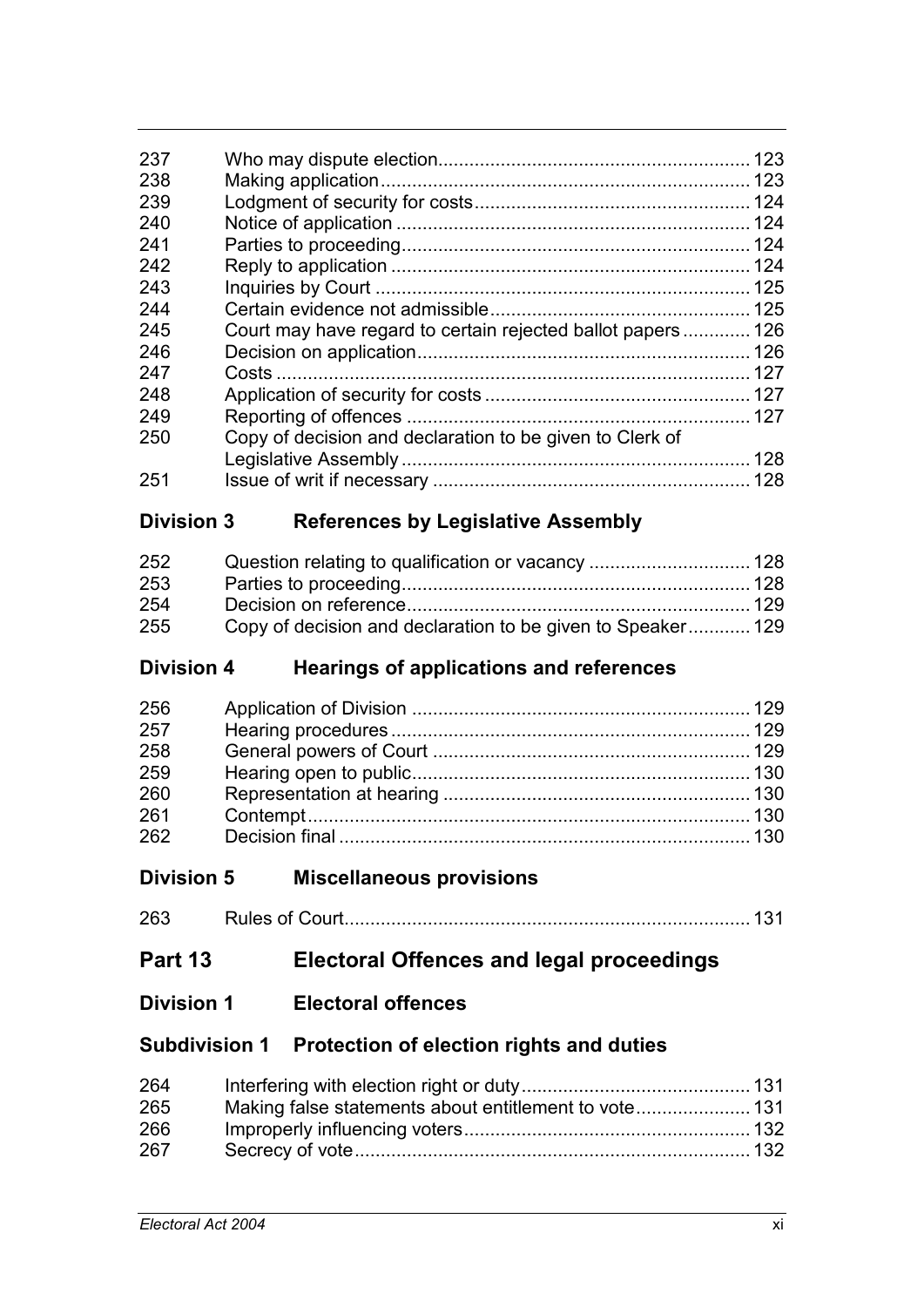# **Subdivision 2 Campaigning offences**

| Electoral articles to be signed or state particulars of author  136 |  |
|---------------------------------------------------------------------|--|
| Exemptions for distribution of electoral articles 137               |  |
|                                                                     |  |
|                                                                     |  |
|                                                                     |  |
|                                                                     |  |

# **Subdivision 3 Offences relating to compulsory voting and entitlement to vote**

| 279 |  |
|-----|--|
| 280 |  |

# **Subdivision 4 Voting fraud offences**

| 281 | Offences relating to supplying and obtaining ballot papers  141 |  |
|-----|-----------------------------------------------------------------|--|
| 282 |                                                                 |  |
| 283 | Other offences relating to ballot papers and ballot boxes 142   |  |
| 284 |                                                                 |  |

# **Subdivision 5 Other offences relating to electoral papers**

| 285 |                                                     |  |
|-----|-----------------------------------------------------|--|
| 286 | Opening envelopes containing declaration votes  143 |  |
| 287 |                                                     |  |
| 288 |                                                     |  |
| 289 |                                                     |  |
| 290 |                                                     |  |
| 291 |                                                     |  |

# **Subdivision 6 Official functions**

| 292 |                                                                  |  |
|-----|------------------------------------------------------------------|--|
| 293 |                                                                  |  |
| 294 |                                                                  |  |
| 295 | Control of behaviour at voting centres and scrutiny centres  146 |  |

# **Division 2 Legal proceedings**

| 296 |  |
|-----|--|
| 297 |  |
| 298 |  |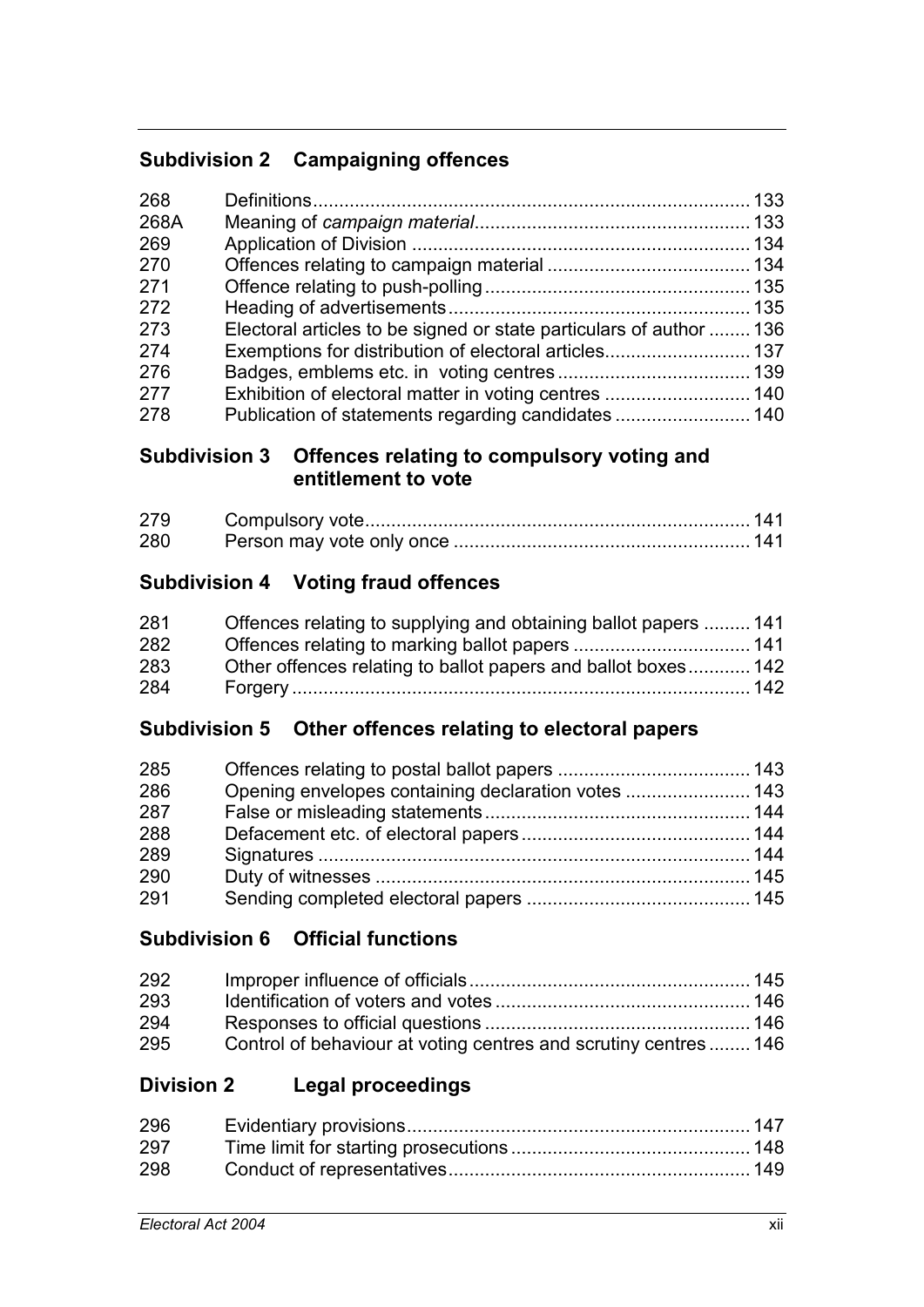### **Division 3 Infringement notices for infringement offences**

# **Part 14 Electoral Commission**

## **Division 1 Establishment, functions and powers**

# **Division 2 Miscellaneous provisions**

| 312 Status |  |
|------------|--|
| 313        |  |

# **Part 15 Electoral Commissioner and staff of Commission**

# **Division 1 Electoral Commissioner**

### **Subdivision 1 Establishment of office, functions and powers**

# **Subdivision 2 Appointment provisions**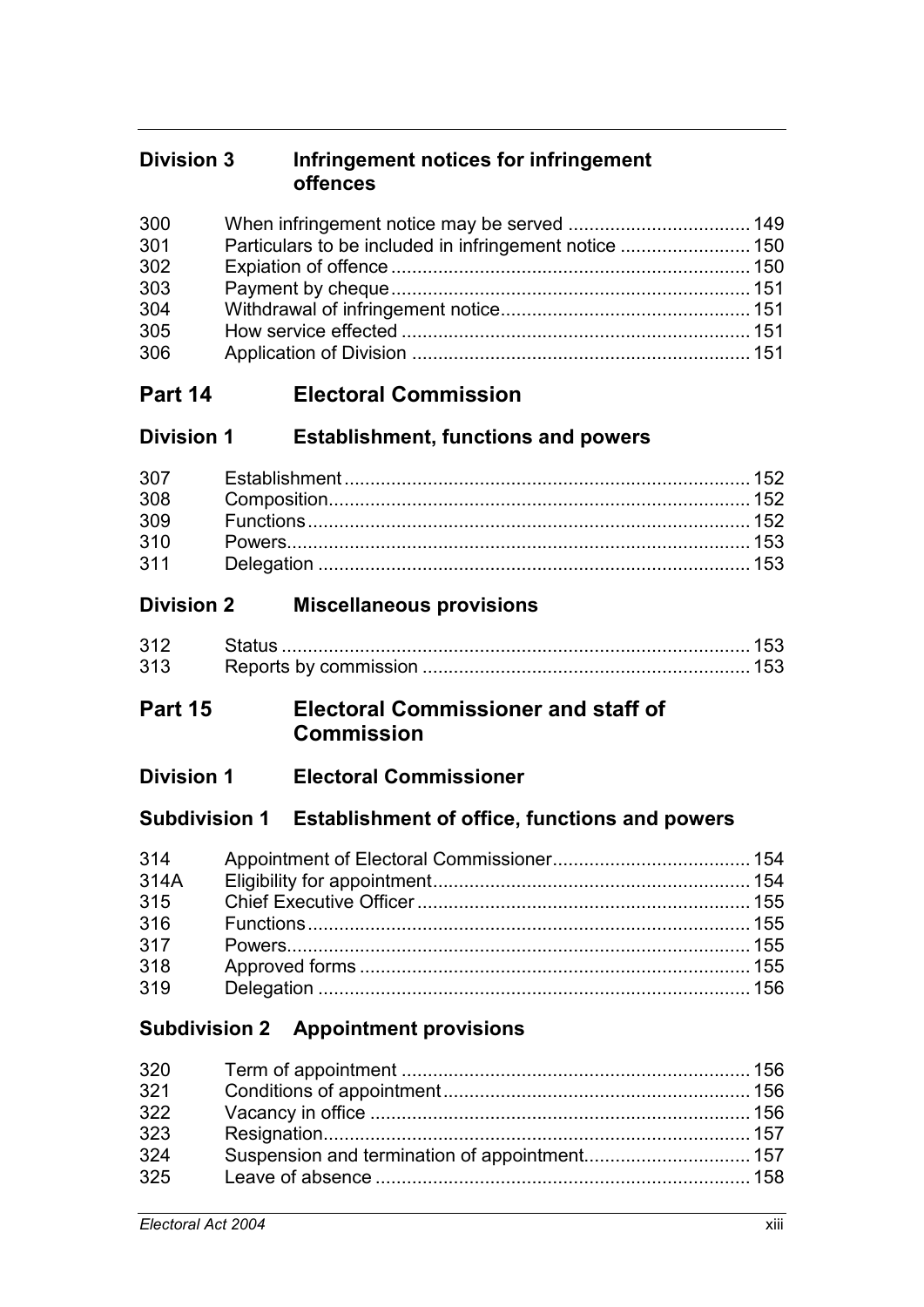| 327 |  |
|-----|--|

## **Division 2 Staff of Commission**

# **Part 16 Redistribution Committee**

### **Division 1 Redistribution Committee**

| 331 |  |
|-----|--|
| 332 |  |
| 333 |  |
| 336 |  |
| 337 |  |
| 338 |  |
| 340 |  |

### **Division 3 Functions, powers and procedures of Redistribution Committee**

| 341 |  |
|-----|--|
| 342 |  |
| 343 |  |

# **Part 17 Miscellaneous provisions**

| 344 | Register of electors precluded from voting because of religious |  |
|-----|-----------------------------------------------------------------|--|
|     |                                                                 |  |
| 345 |                                                                 |  |
| 346 |                                                                 |  |
| 347 |                                                                 |  |

# **Part 18 Repeal and transitional provisions**

| 348 |                                                                  |  |
|-----|------------------------------------------------------------------|--|
| 349 |                                                                  |  |
| 350 |                                                                  |  |
| 351 |                                                                  |  |
| 352 |                                                                  |  |
| 353 |                                                                  |  |
| 354 | Register of electors not voting because of religious beliefs 165 |  |
| 355 |                                                                  |  |
| 356 |                                                                  |  |
| 357 |                                                                  |  |
| 358 |                                                                  |  |
|     |                                                                  |  |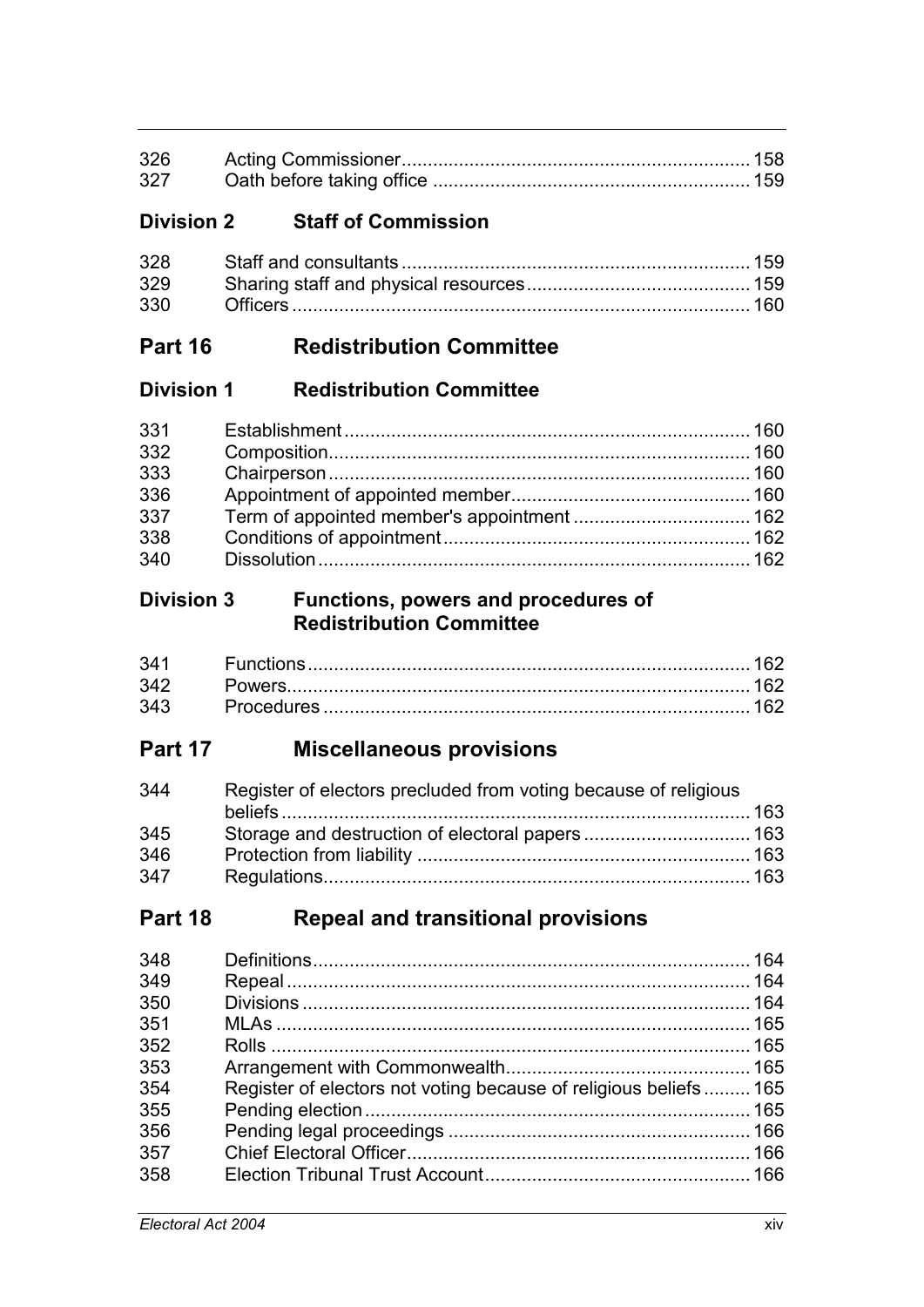| 359               |  |                                                                                                                 |  |
|-------------------|--|-----------------------------------------------------------------------------------------------------------------|--|
| Part 19           |  | <b>Transitional matters for Electoral</b><br><b>Legislation Amendment Act 2016</b>                              |  |
| 360               |  |                                                                                                                 |  |
| Part 20           |  | <b>Transitional matters for Electoral</b><br><b>Amendment Act 2018</b>                                          |  |
| 361               |  | Appointed member and Chairperson of Redistribution                                                              |  |
| Part 21           |  | <b>Transitional matters for Integrity and</b><br><b>Accountability Legislation Amendment</b><br><b>Act 2019</b> |  |
| 362               |  |                                                                                                                 |  |
| <b>Schedule 1</b> |  | <b>Form of writ</b>                                                                                             |  |
| <b>Schedule 2</b> |  | Appealable decisions and affected persons                                                                       |  |
| <b>ENDNOTES</b>   |  |                                                                                                                 |  |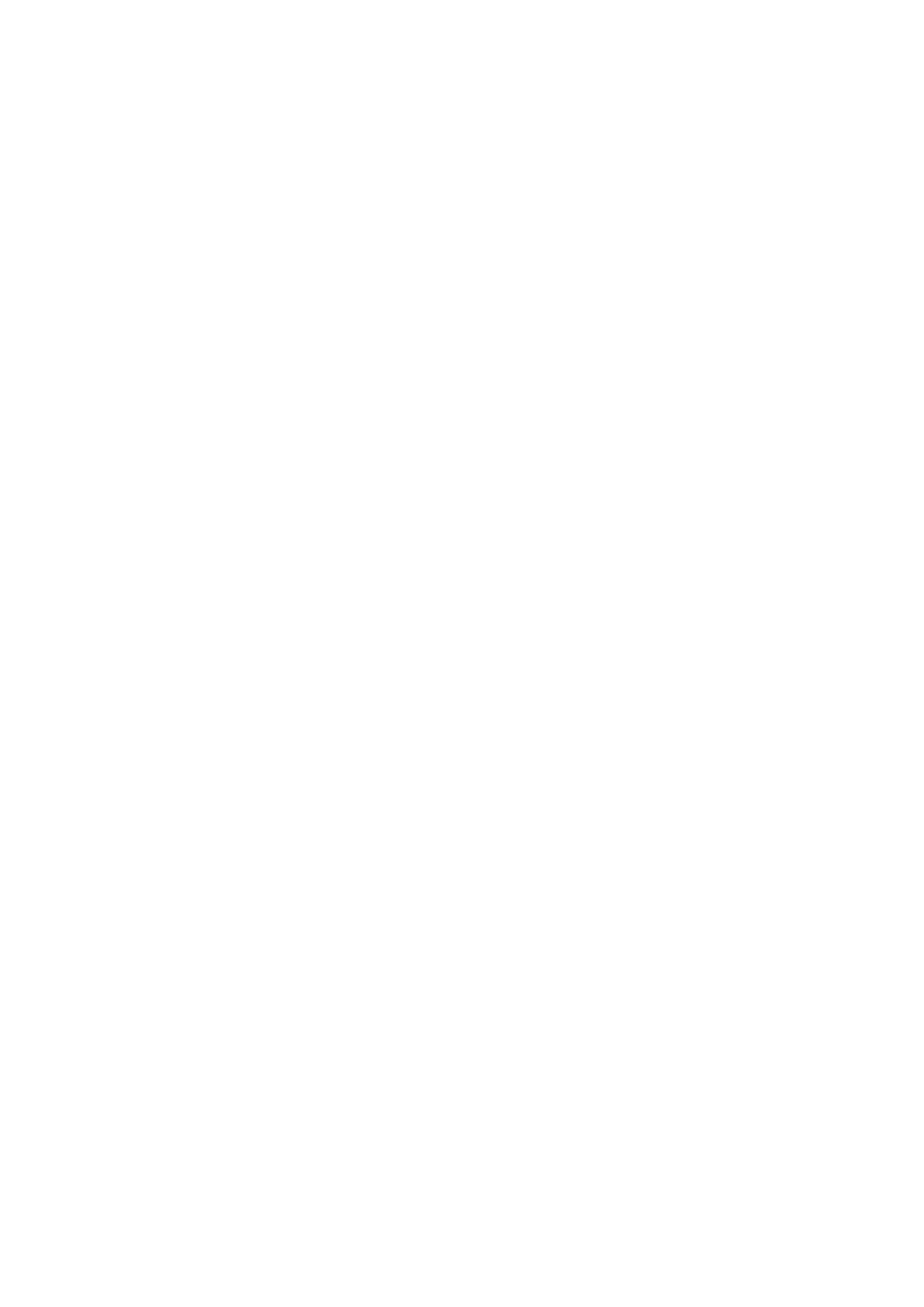# **NORTHERN TERRITORY OF AUSTRALIA**

As in force at 1 October 2019 \_\_\_\_\_\_\_\_\_\_\_\_\_\_\_\_\_\_\_\_

\_\_\_\_\_\_\_\_\_\_\_\_\_\_\_\_\_\_\_\_

### **ELECTORAL ACT 2004**

### **An Act to provide for elections of members of the Legislative Assembly and for related purposes**

# **Part 1 Preliminary matters**

#### **1 Short title**

This Act may be cited as the *Electoral Act 2004*.

#### **2 Commencement**

The provisions of this Act come into operation on the date, or respective dates, fixed by the Administrator by notice in the *Gazette*.

### **Part 2 Interpretation**

### **3 Definitions**

In this Act:

*Acting Commissioner*, see section 326.

*affected person* has the meaning in section 225.

*alternate prohibition zone*, see section 268.

*amount*, for Part 10, has the meaning in section 176.

*appealable decision* has the meaning in section 225.

*appeal details* has the meaning in section 227.

*appointed member* has the meaning in section 336(1).

*approved form* means a form approved under section 318.

*associated entity*, for Part 10, has the meaning in section 176.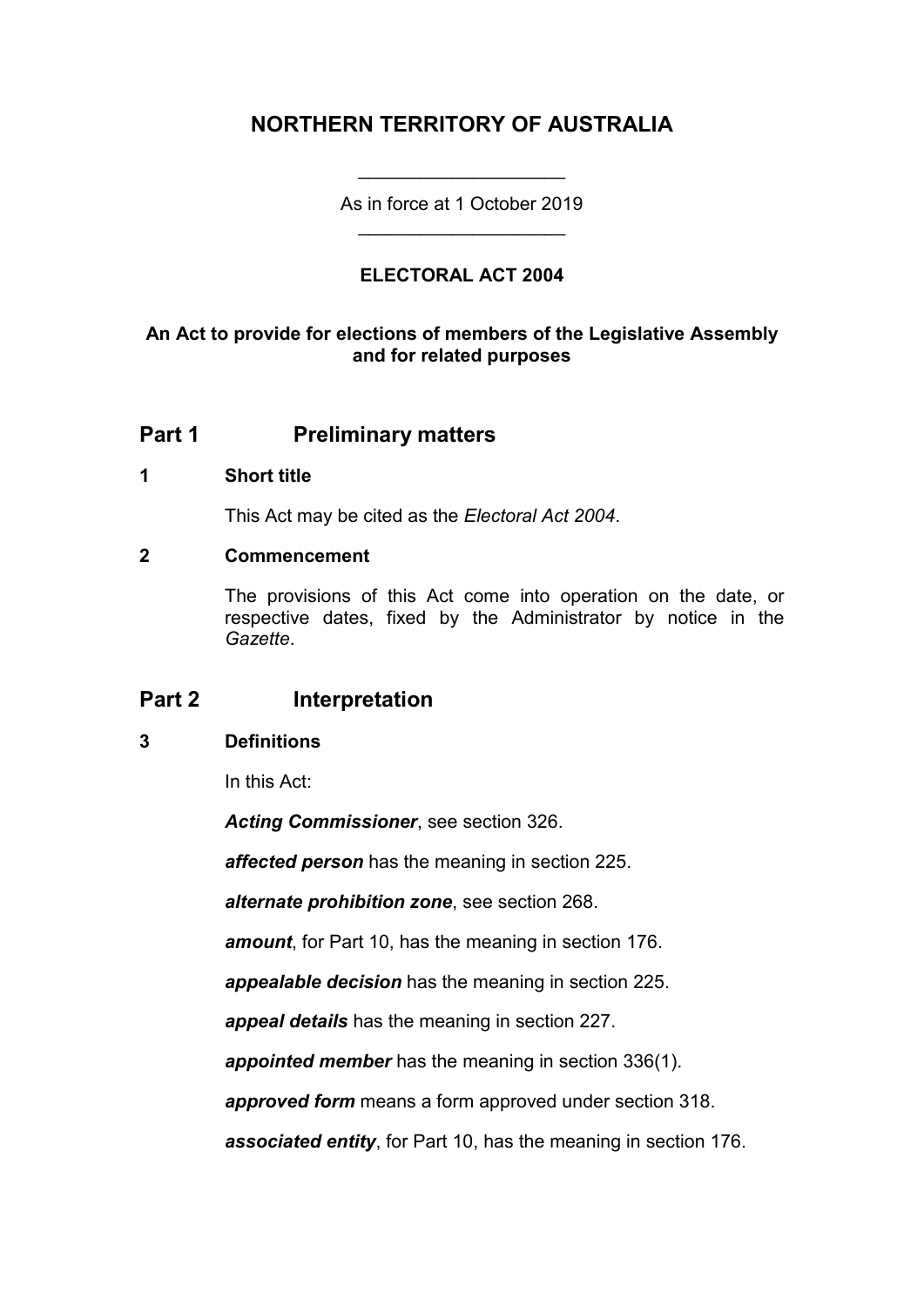#### *Australian parliament* means:

- (a) the Legislative Assembly; or
- (b) the Parliament of the Commonwealth or a State; or
- (c) the parliament or legislature of another Territory.

*authorised officer* means an officer authorised by the Commission for the provision in which the expression occurs.

#### *authorised witness* means:

- (a) in Australia or an external Territory an officer or person enrolled on a roll kept under the Commonwealth Act; or
- (b) in another place a person who is at least 18 years old.

*available for public inspection* has the meaning in section 6.

*ballot paper* includes a declaration ballot paper.

*broadcast*, for Part 10, has the meaning in section 176.

*broadcaster*, for Part 10, has the meaning in section 176.

*campaigning activity*, see section 268.

*candidate square* has the meaning in section 40(2)(c).

*certified list of voters*, for an election, means a list of electors prepared and certified under section 44 for the election.

*closed*, for a roll, means closed in accordance with section 8.

*commencement date*, for Part 18, has the meaning in section 348.

*Commission* means the Northern Territory Electoral Commission established by section 307.

*Commissioner* means the person holding office as the Electoral Commissioner under an appointment under section 314.

*Commission's office* means the Commission's office in Darwin.

*Commonwealth Act* means the *Commonwealth Electoral Act 1918* (Cth).

*campaign material*, see section 268A.

*corporation*, for Part 10, has the meaning in section 176.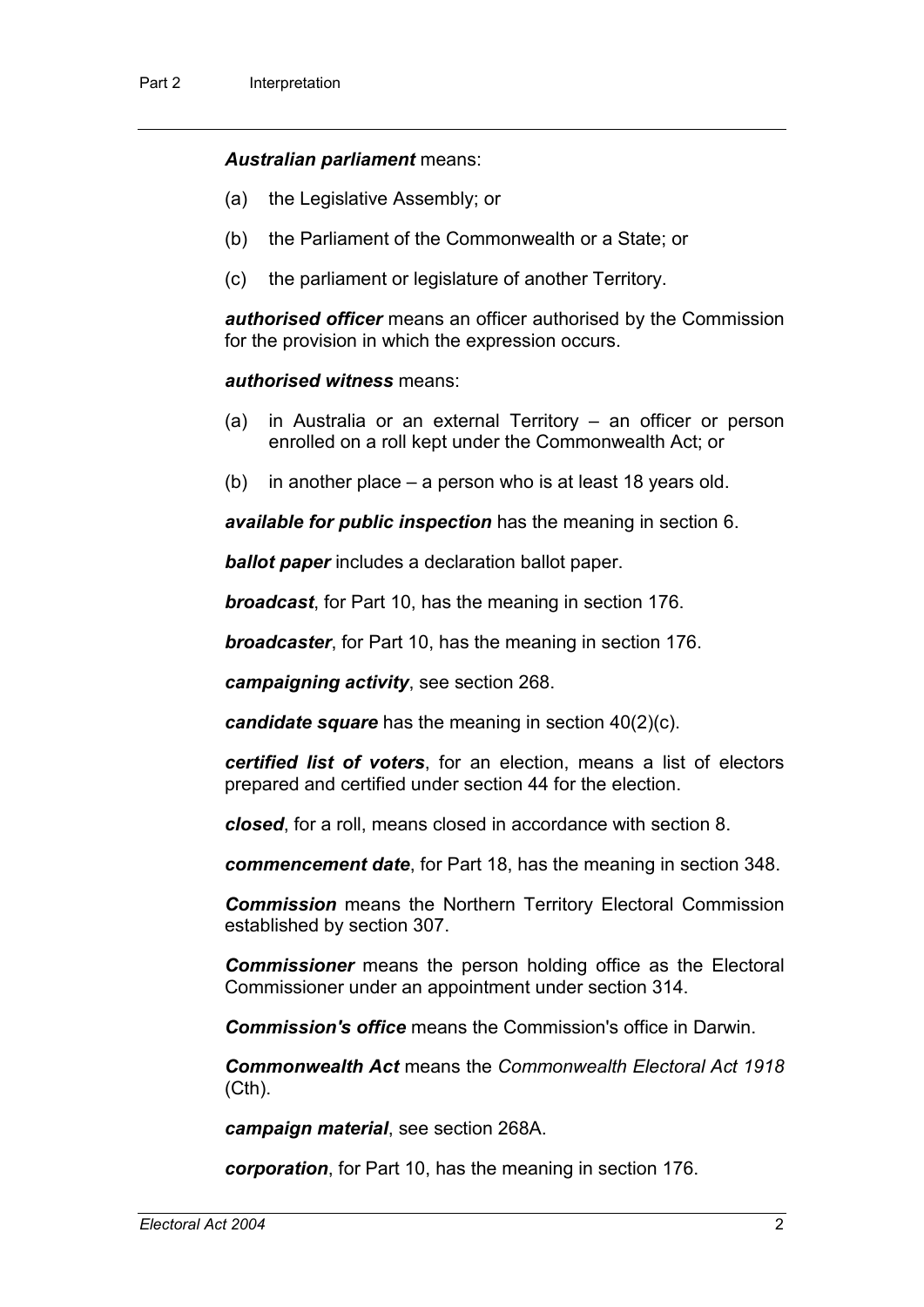*Court of Disputed Returns* means the Court of Disputed Returns established by section 232.

*credit card*, for Part 10, has the meaning in section 176.

#### *declaration ballot paper* for:

- (a) Part 6, Division 3, Subdivision 1 has the meaning in section 54(1); or
- (b) Part 6, Division 3, Subdivision 2 has the meaning in section 56(1) or (2); or
- (c) Part 6, Division  $4 -$  has the meaning in section 62(1)(b); or
- (d) Part 6, Division  $5 -$  has the meaning in section  $71(2)$  or  $73(2)$ ; or
- (e) other provisions means a declaration ballot paper mentioned in paragraph  $(a)$ ,  $(b)$ ,  $(c)$  or  $(d)$ .

*declaration envelope* means the envelope in which a declaration ballot paper is placed under section  $55(2)(c)$ ,  $57(2)(c)$ ,  $72(2)(b)$ or  $74(2)(c)$ .

*declaration vote* means a vote cast under Part 6, Division 3, 4 or 5.

*declaration voting papers* means:

- (a) a declaration ballot paper issued under section 54(1), 56(1), 56(2), 71(2) or 73(2); and
- (b) a declaration envelope; and
- (c) for a declaration ballot paper issued under section 56(1), 56(2) or  $73(2)$  – a declaration under section  $56(1)(c)$ ,  $56(2)(c)$ or 73(1)(e).

*defined details*, for Part 10, Division 3, has the meaning in section 189.

*defined particulars*, for Part 10, Division 5, has the meaning in section 204.

*designated campaign area*, see section 268.

*disclosure period*, for Part 10, has the meaning in section 182.

*disposition of property*, for Part 10, has the meaning in section 176.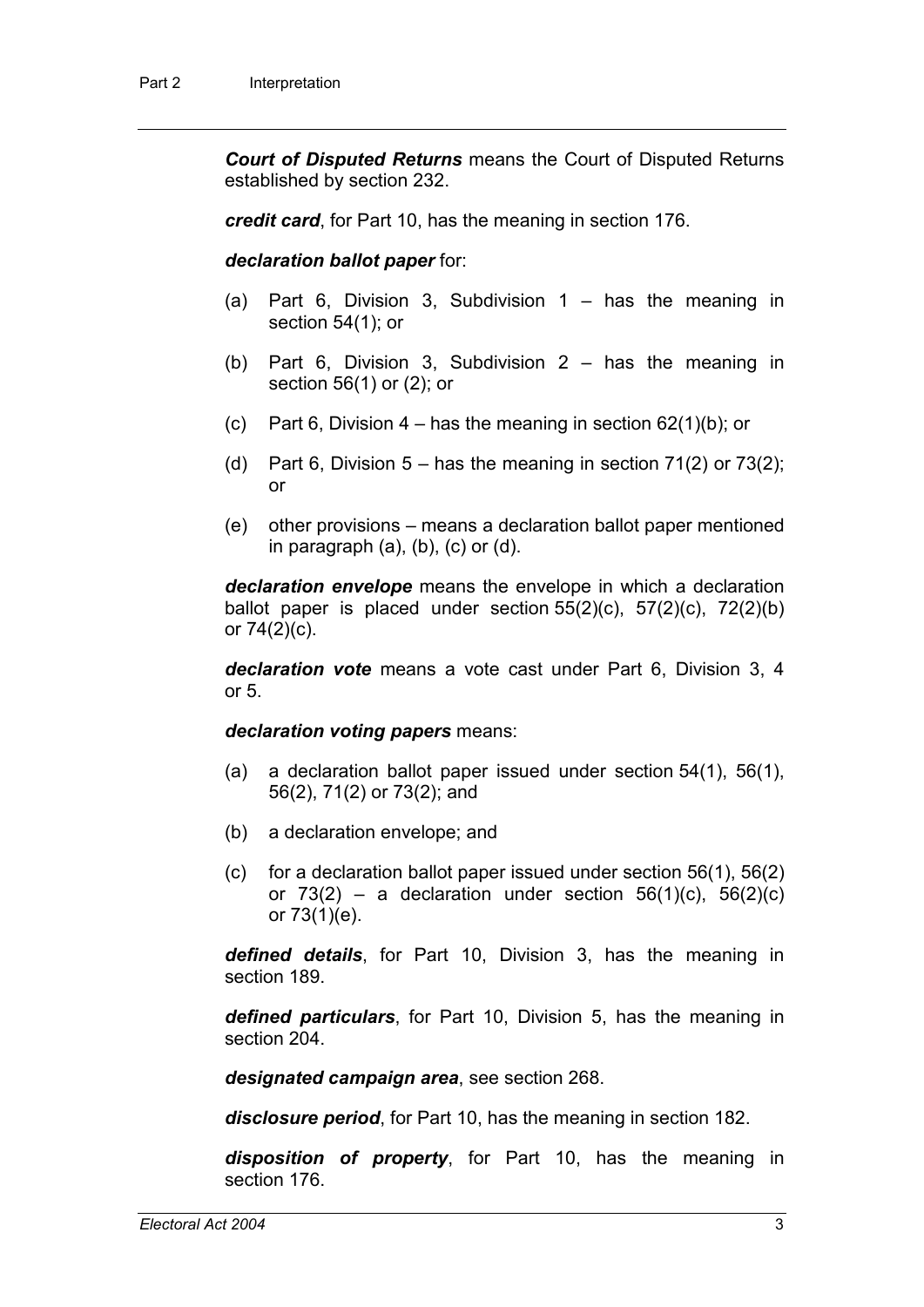*distribute*, for Part 13, Division 1, Subdivision 2, has the meaning in section 268.

*division* means an electoral division for the election for an MLA.

*election* has the meaning in section 4(1).

*election day voting centre* means a voting centre appointed under section 42(1)(b) where votes are taken by an authorised officer during polling hours on polling day.

*election period*, for an election, means the period:

- (a) starting on the date the writ for the election is issued; and
- (b) ending on the date the writ is returned.

*elector* means a person whose name is on a roll.

*electoral advertisement* means an advertisement containing electoral matter (including an advertisement on an electronic billboard, digital road sign or any other similar device), whether or not consideration was given for its publication.

*electoral expenditure*, for Part 10, Division 4, has the meaning in section 199.

*electoral matter* has the meaning in section 7.

*electoral paper* means a document provided for or required under this Act.

*eligible person*, see section 314A(1).

*eligible political party* means a political party that:

- (a) is registered under the Commonwealth Act; or
- (b) is established on the basis of a written constitution (however described) that states the party's aims and has at least 200 members who are:
	- (i) electors; and
	- (ii) members under the party's constitution; and
	- (iii) not members of a registered party or another political party applying for registration.

*enrolled*, for a person, means the person's name is on a roll.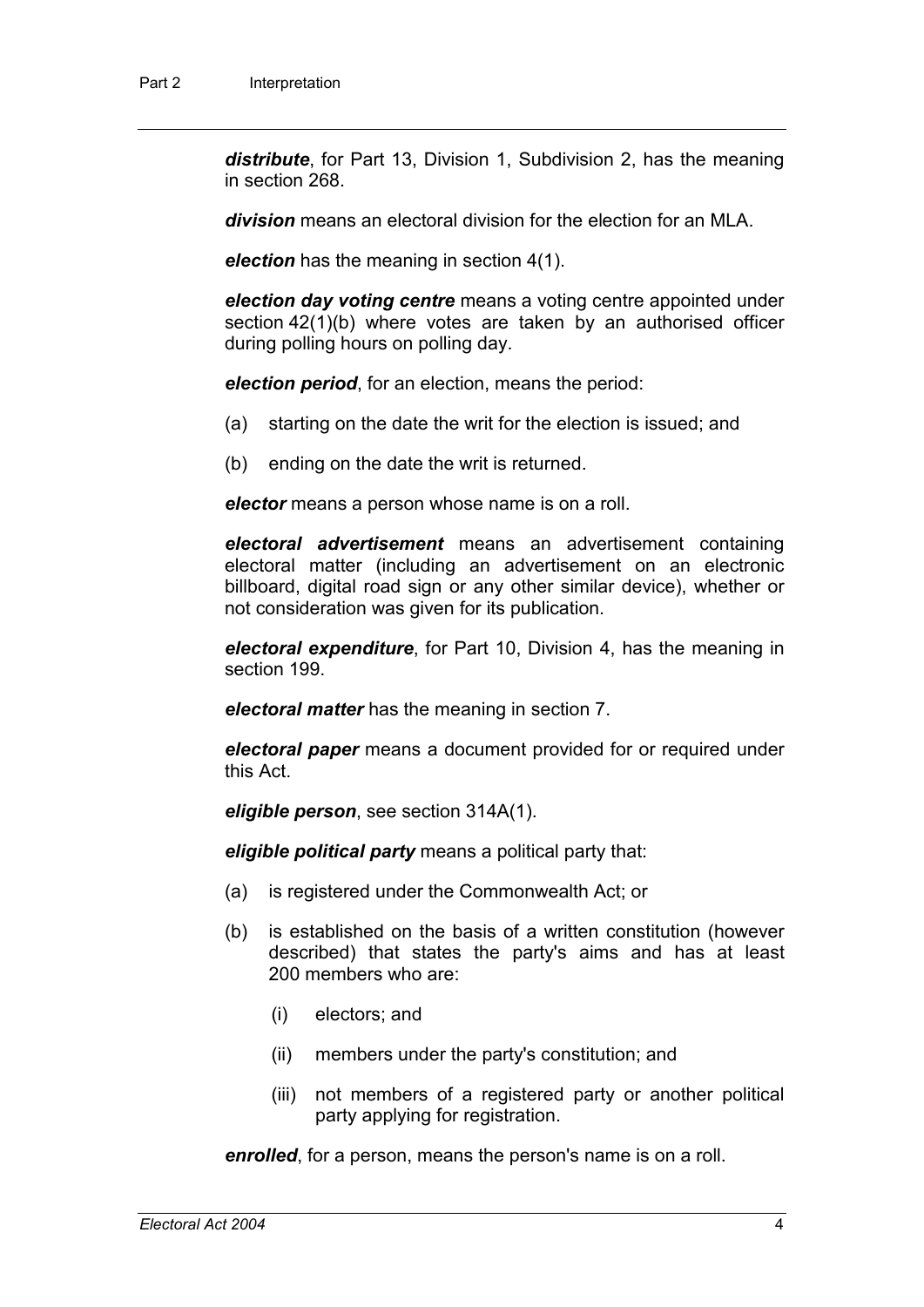*enrolled division*, for an elector, means the division for which the person is enrolled.

*entity*, for Part 10, has the meaning in section 176.

*executive officer*, of a body corporate, means a person who is concerned with, or takes part in, the management of the body corporate, (whether or not the person is a director or the person's position is given the name of executive officer), and includes a constituent member of a body corporate incorporated for a public purpose by a law of the Commonwealth or a State or Territory.

*external Territory*, of Australia, has the meaning in the *Acts Interpretation Act 1901* (Cth).

*extract* means an extract from a roll prepared under section 12.

*extraordinary general election*, see section 23(4).

*fails*, for an election, has the meaning in section 135.

*false or misleading* includes false or misleading because of the omission of a statement.

*financial controller*, for Part 10, has the meaning in section 176.

*formal*, for a ballot paper, means the ballot paper is not informal, spoilt or been discarded.

*former division*, for Part 18, has the meaning in section 350.

*general election* has the meaning in section 4(3).

*gift*, for Part 10, has the meaning in section 176.

*how-to-vote card*, see section 51A(1).

*informal*, for a ballot paper, has the meaning in section 94.

*information notice* has the meaning in section 226.

*infringement notice* has the meaning in section 300.

*infringement offence* means an offence against:

- (a) section 279(1); or
- (b) another provision of this Act prescribed by the Regulations.

*investigation notice*, for Part 10, Division 6, has the meaning in section 214.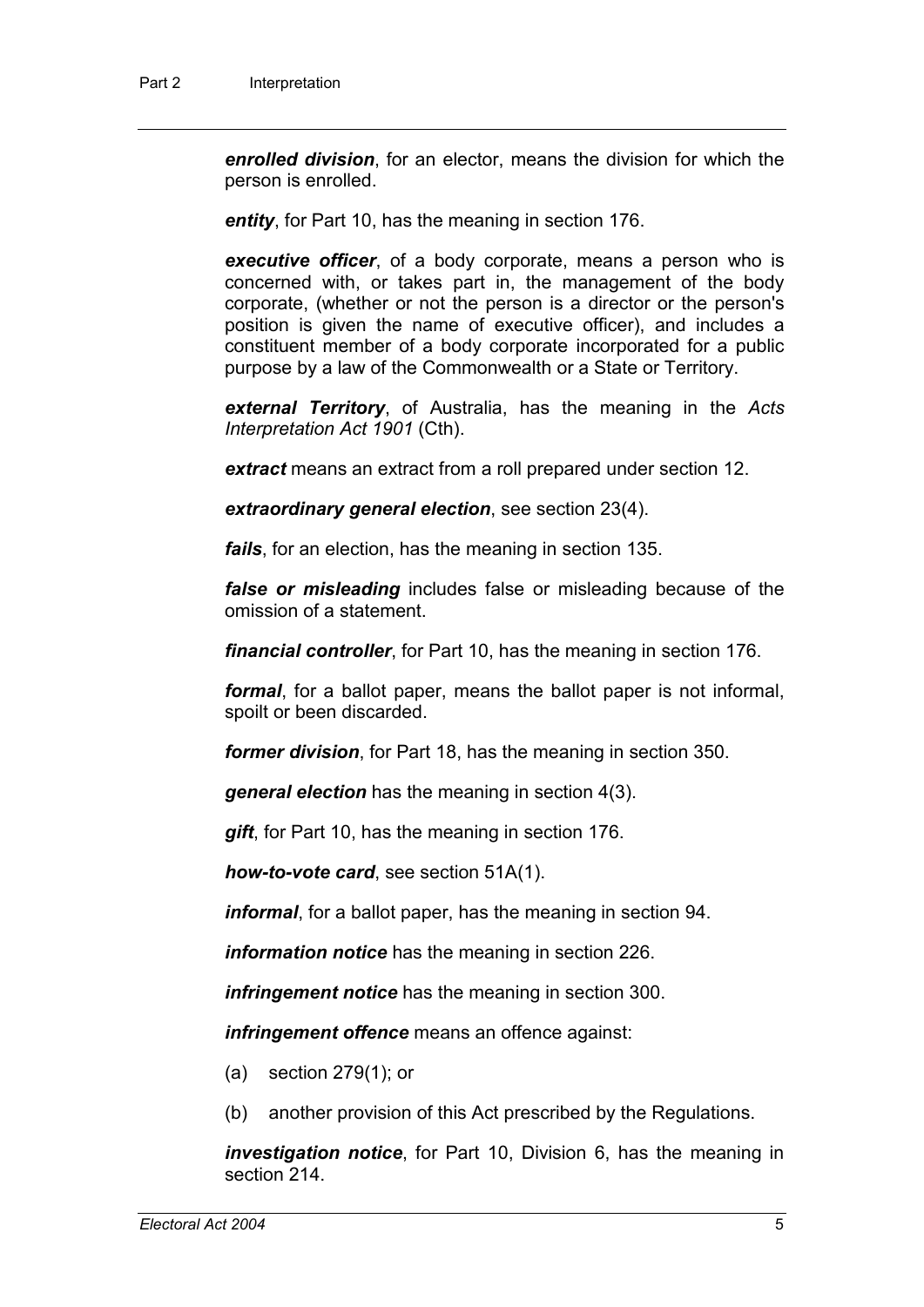*journal* means a newspaper, magazine or other periodical, whether published for sale or for distribution without charge.

*loan*, for Part 10, has the meaning in section 176.

*MLA* means a member of the Legislative Assembly.

*mobile polling period*, for an election, means the period starting on the day that is 9 days after the date of the issue of the writ for the election and ending at 6 pm on polling day for the election.

*mobile voting centre* means:

- (a) a mobile voting centre declared under section 78(1); and
- (b) a voting centre substituted for a mobile voting centre under section 81(1).

*new division*, for Part 18, has the meaning in section 350.

*newspaper*, for Part 13, Division 1, Subdivision 2, has the meaning in section 268.

*nomination* means a nomination as a candidate for an election made under Part 5, Division 3.

*nomination day* means the date fixed by the writ for an election or general election as the date for the nomination of candidates.

*nomination deposit* has the meaning in section 32(1)(g).

*nominee* means a person nominated under Part 5, Division 3 as a candidate for an election.

*officer* means an officer appointed under section 330.

*ordinary vote* means a vote other than a declaration vote.

*participant*, for Part 10, Division 4, has the meaning in section 199.

*party candidate* means:

- (a) a candidate at an election nominated by the registered officer of a registered party; or
- (b) in relation to a registered party  $-$  a candidate nominated by the registered officer of the party.

*party's name*, for a registered party, means the name under which the party is registered.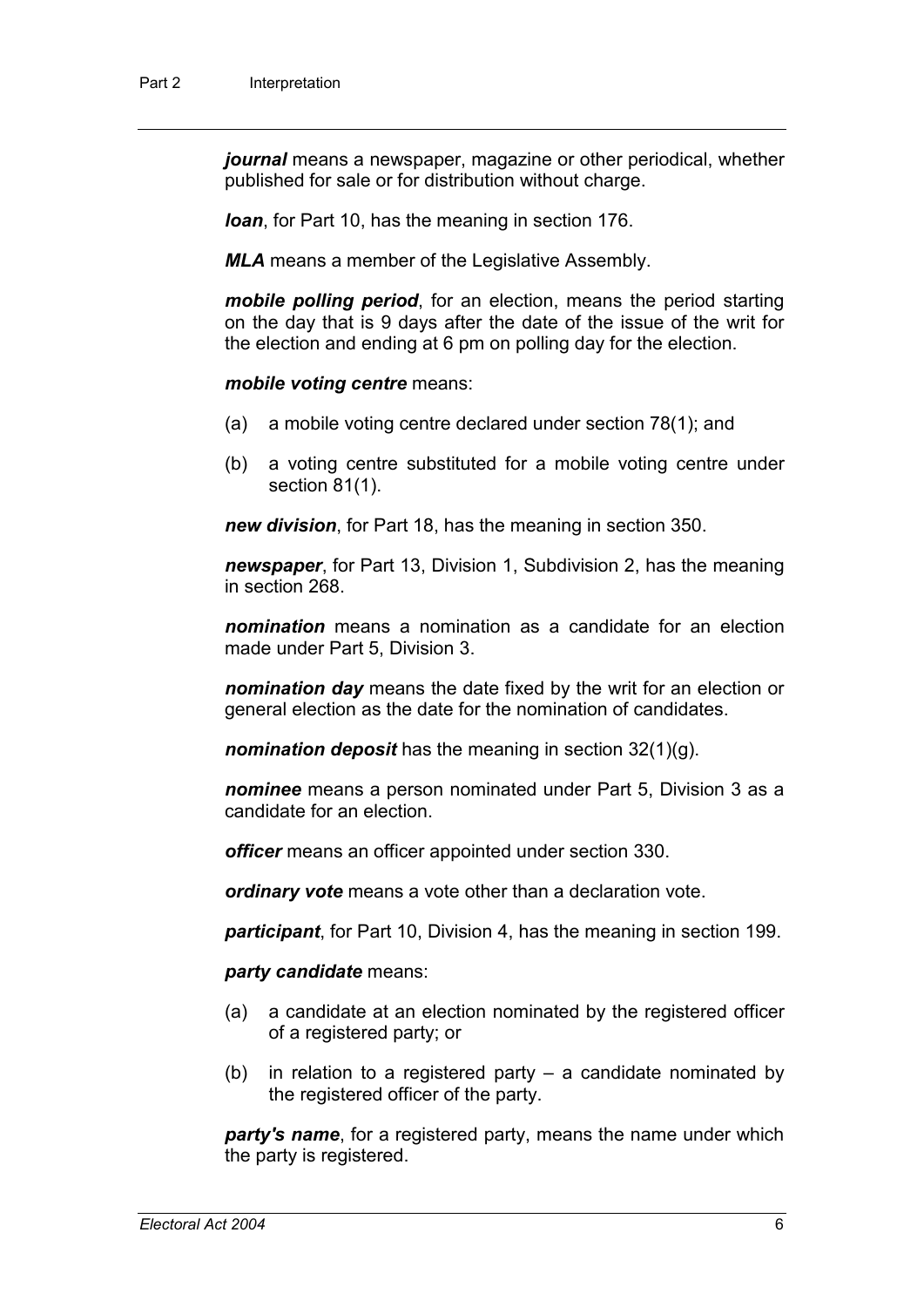*political party* means an organisation (whether incorporated or unincorporated) an object or activity of which is the promotion of the election to the Legislative Assembly of a candidate or candidates endorsed by it.

#### *polling hours* means:

- (a) for an election day voting centre from 8 am to 6 pm; or
- (b) for a pre-election voting centre the hours decided under section 69(1)(b) for voting at pre-election voting centres; or
- (c) for a mobile voting centre the hours specified in a declaration under section 78 for the mobile voting centre, and includes the hours as changed under section 81(1).

*polling day* means the date fixed by a writ as polling day for an election or general election, and includes a day to which polling is adjourned under section 91.

*Postal Ballot Box* means the ballot box mentioned in section 111(3).

*postal ballot paper* means a declaration ballot paper issued under section 62.

*postal vote* means a declaration vote for which postal voting papers are issued under section 62.

*postal vote certificate* means the certificate issued under section 62(1)(a).

*postal voting papers* means a postal vote certificate and postal ballot paper.

*pre-election voting centre* means a place decided under section 42(1)(a) for declaration voting under Part 6, Division 5.

*prescribed amount*, for an infringement offence, means the amount prescribed by the Regulations for the offence.

*property*, for Part 10, has the meaning in section 176.

*public notice* has the meaning in section 5.

*publish* includes publish or broadcast by radio, television, Internet, telephone or other means.

*reasonably believes* means believes on grounds that are reasonable in the circumstances.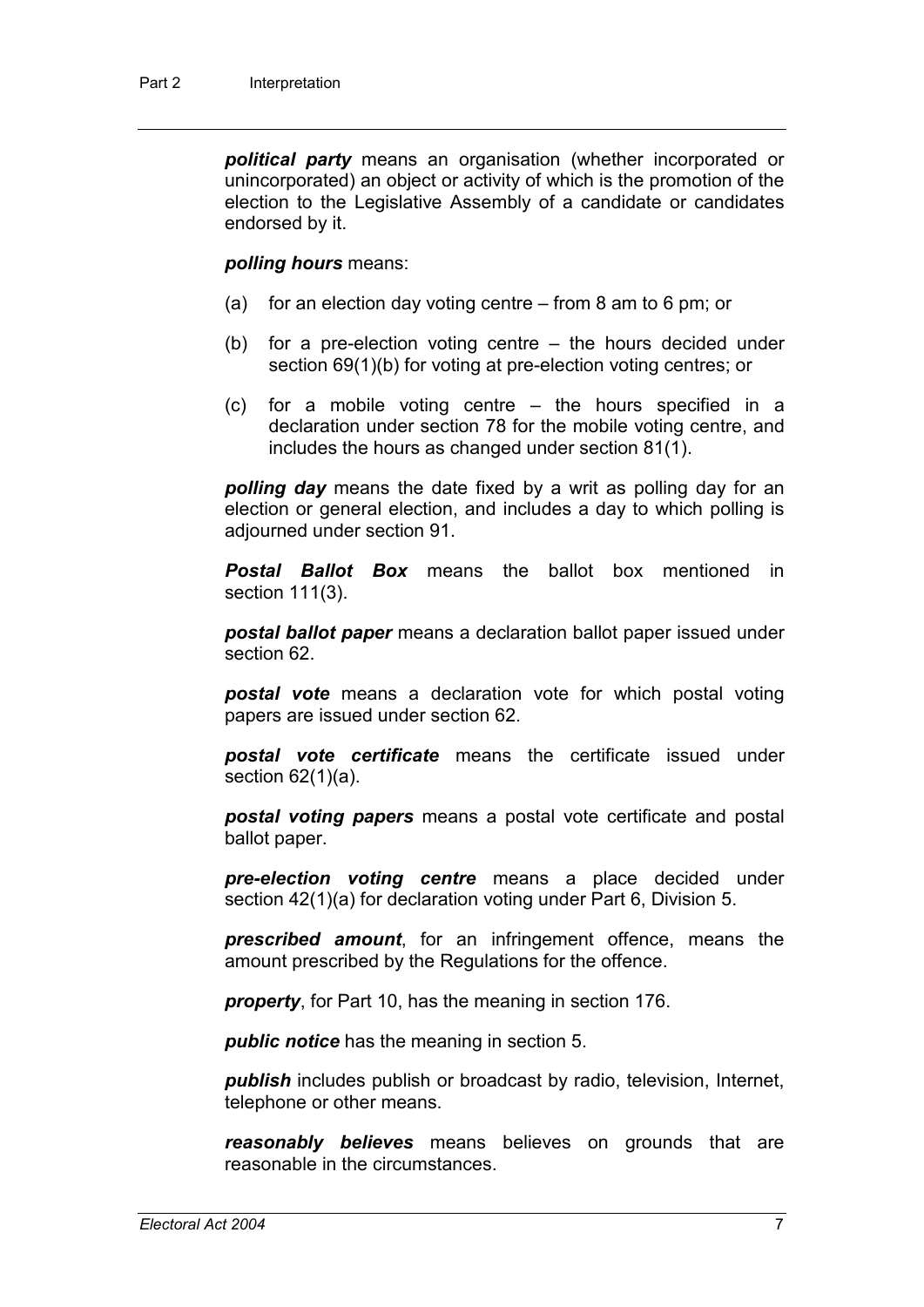*redistribution* means a redistribution of the Territory into divisions under Part 8.

*Redistribution Committee* means the Redistribution Committee established by section 331.

*redistribution declaration notice* has the meaning in section 147(1).

*redistribution process*, for Part 8, Division 3, see section 140A.

*redistribution report*, see section 148(1).

*region* means a region declared under section 69.

*registered industrial organisation*, for Part 10, has the meaning in section 176.

*registered officer*, of a registered party, means the person shown in the register of registered parties as the party's registered officer.

*registered party* means a political party registered under Part 9.

*registered postal voter* means a person whose name is included in the register of postal voters.

*register of postal voters* means register of postal voters kept under section 58.

*register of registered parties* means the register of registered parties kept under section 167.

*register of reporting agents* means the register of reporting agents kept under section 186.

*Regulations* means the Regulations made under this Act.

*related bodies corporate*, for Part 10, has the meaning in section 176.

*repealed Act*, for Part 18, has the meaning in section 348.

*reporting agent*, for Part 10, has the meaning in section 176.

*return*, for Part 10, Division 6, has the meaning in section 214.

*roll* means a roll of electors under this Act.

*scrutineer* means a person appointed under section 46 to represent a candidate.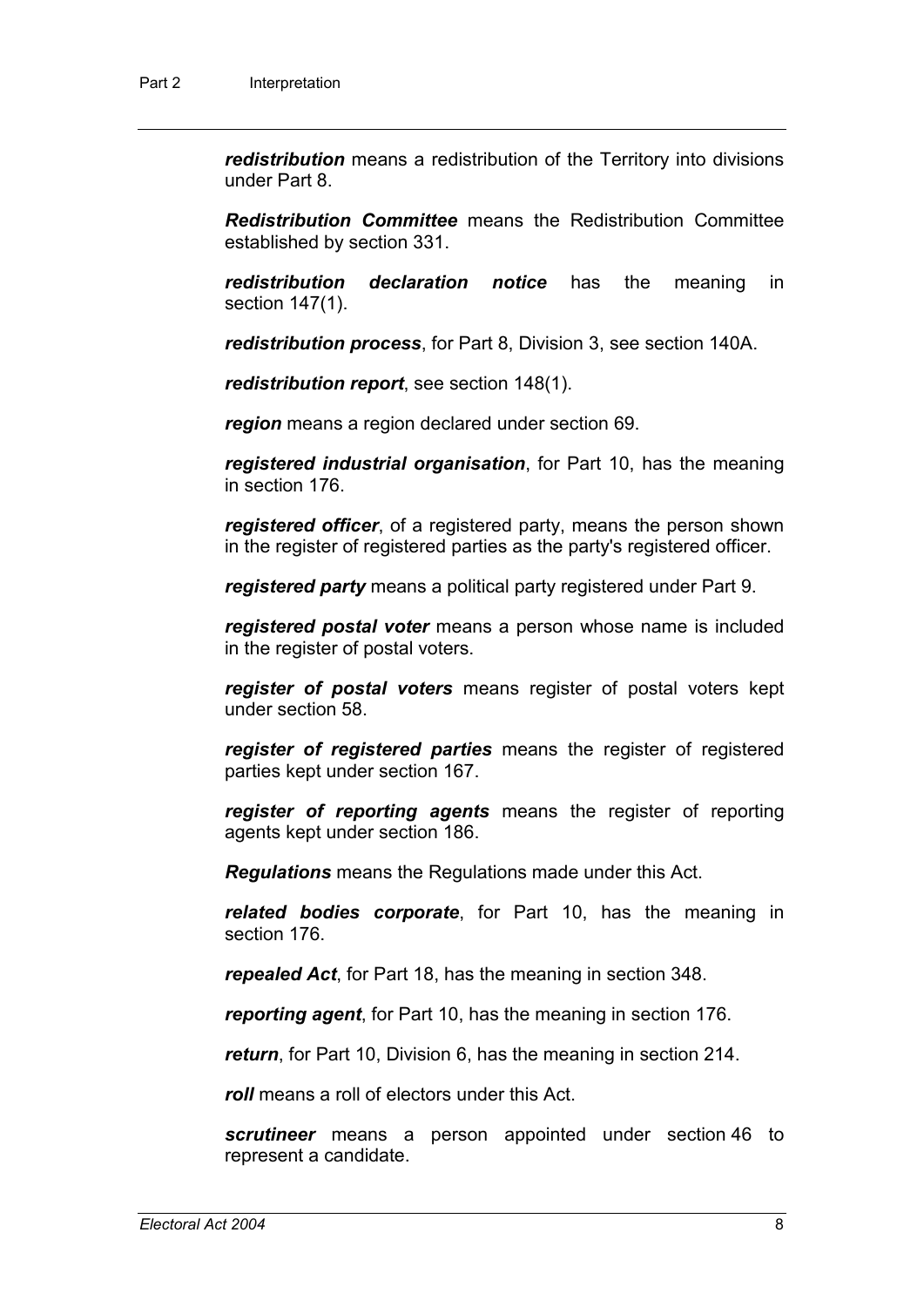*scrutiny centre* means a place decided under section 42(1)(c) for the conduct of scrutiny for an election under Part 7.

*Self-Government Act* means the *Northern Territory (Self-Government) Act 1978* (Cth).

*sitting day*, for the Legislative Assembly, means a day on which the Assembly actually sits.

*substituted centre*, see section 81(1).

*suppressed*, for a person's address, means the person's address is not included in a roll extract under section 12(3).

*this Act* includes the Regulations made under this Act.

*voter's question*, for Part 6, has the meaning in section 51.

*voting centre* means an election day voting centre, a mobile voting centre and a pre-election voting centre*.*

*writ* means a writ for an election or general election issued under section 27.

#### **4 Election and general election**

- (1) An election is an election for an MLA.
- (2) An election may be held alone, at the same time as another election or as part of a general election.
- (3) A general election is an election for all MLAs.

#### **5 Public notice**

- (1) If a provision of this Act requires public notice to be given by the Commission or Commissioner about a matter, notice about the matter must be published in a newspaper circulating:
	- (a) generally throughout the Territory; or
	- (b) if the matter relates only to a particular division, in the division.
- (2) This section does not prevent the Commission or Commissioner from giving notice about the matter in another way (including for example, by radio or television broadcast).
- (3) However, if under a provision of this Act, a stated period after publication of a notice is required or allowed for a matter, the period starts on the date the notice is first published under subsection (1).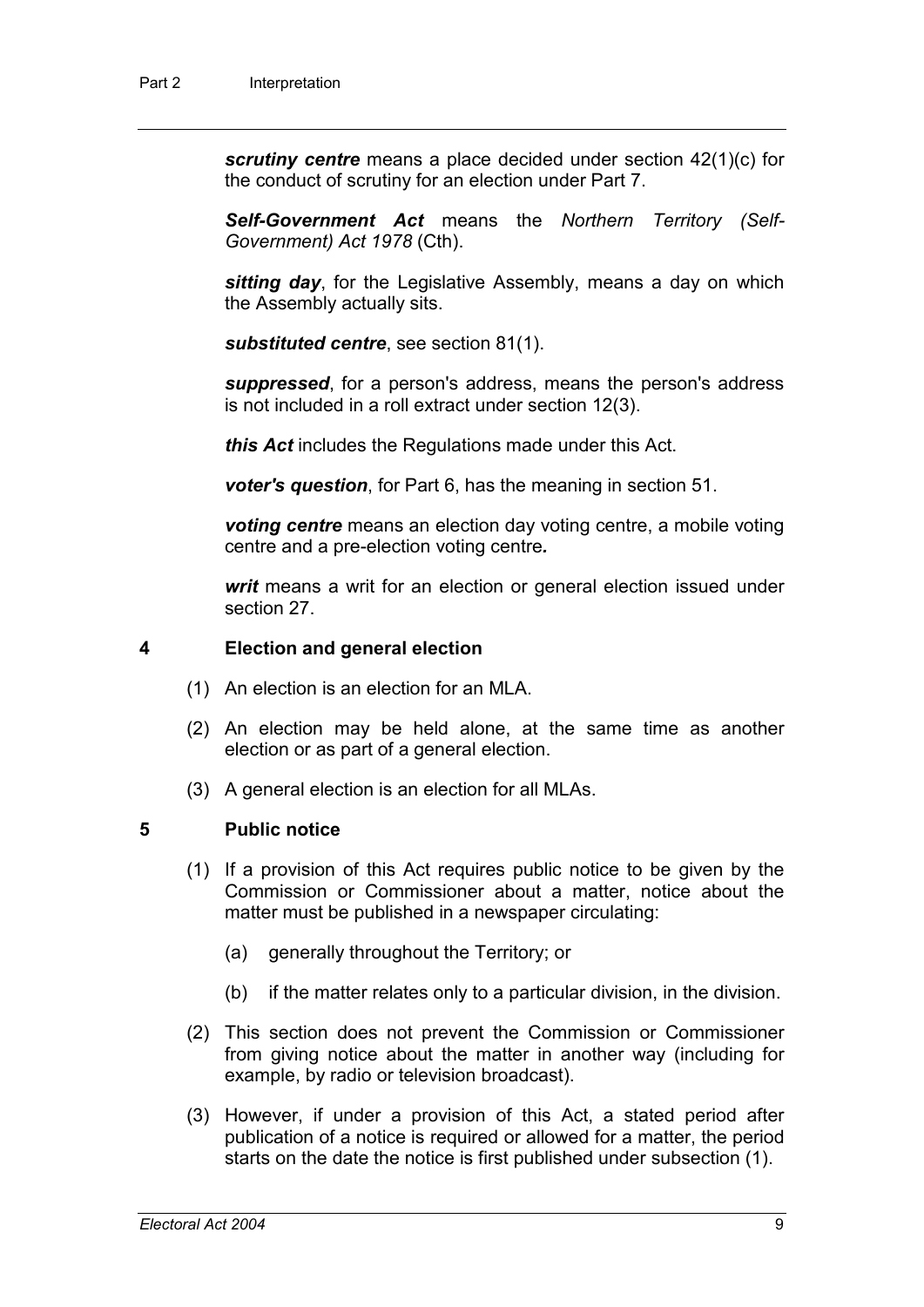#### **6 Available for public inspection**

- (1) If a provision of this Act requires an entity to make a document or copy of a document available for public inspection, the entity must make the document or copy available for inspection by members of the public during ordinary business hours at the Commission's office.
- (2) The entity may also make the document or copy available for public inspection at the other places in the Territory the entity considers appropriate.
- (3) The right of inspection does not give any right to copy the document or a part of it unless otherwise expressly provided.

#### **7 Electoral matter**

- (1) Electoral matter is matter, in printed or electronic form, that is intended or likely to affect voting at an election.
- (2) Without limiting subsection (1), matter is taken to be intended or likely to affect voting at an election if it contains an express or implicit reference to or comment on:
	- (a) the election; or
	- (ab) a candidate for the election; or
	- (b) the performance of the Government or opposition or a previous Government or opposition; or
	- (c) the performance of an MLA or former MLA; or
	- (d) the performance of a political party in the election; or
	- (e) an issue submitted to, or otherwise before, the electors in relation to the election.

#### **8 Closed roll**

The roll for a division is closed during the period:

- (a) starting at 8 pm on the day that is 2 days after the date of the issue of a writ for an election for the division; and
- (b) ending at the close of polling for the election.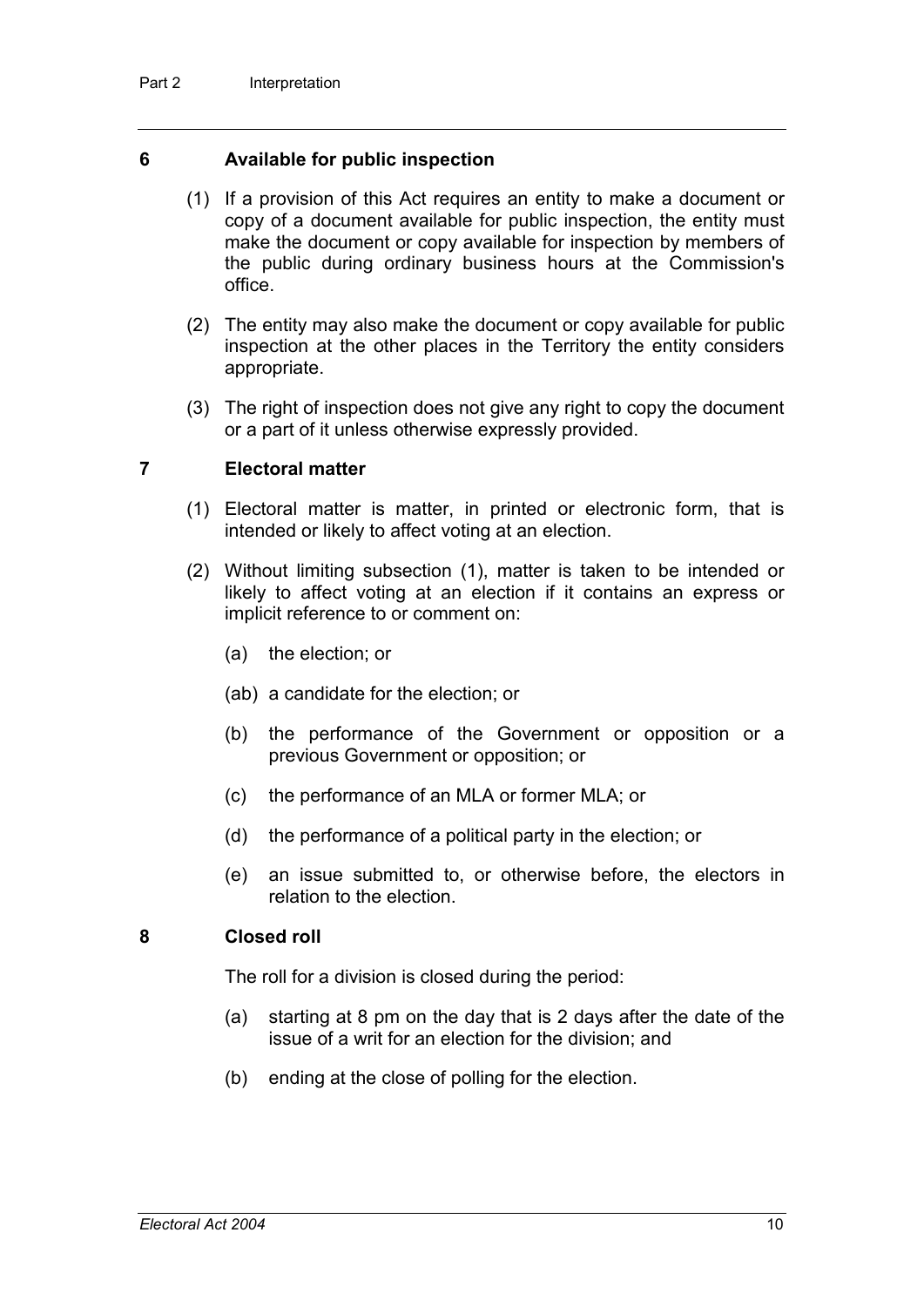# **Part 3 Constitution of Legislative Assembly**

### **9 Number of MLAs**

The Legislative Assembly consists of 25 members.

# **Part 4 Electoral rolls and enrolment**

### **Division 1 Electoral rolls**

### **10 Commission to keep rolls**

The Commission must keep a roll for each division.

#### **11 Contents of roll**

- (1) Each roll must contain the following information for each elector for the division:
	- (a) surname;
	- (b) each given name;
	- (c) residential address and postal address if not the same as the residential address;
	- (d) sex;
	- (e) occupation;
	- (f) date of birth;
	- (g) information prescribed by the Regulations.
- (2) A roll may contain the following information for each elector for the division:
	- (a) salutation;
	- (b) any former surname or given name;
	- (c) any previous address;
	- (d) information prescribed by the Regulations.

#### **12 Roll extracts to be available for public inspection**

(1) The Commission must make available for public inspection by any person, without fee, the most recent extract from each roll.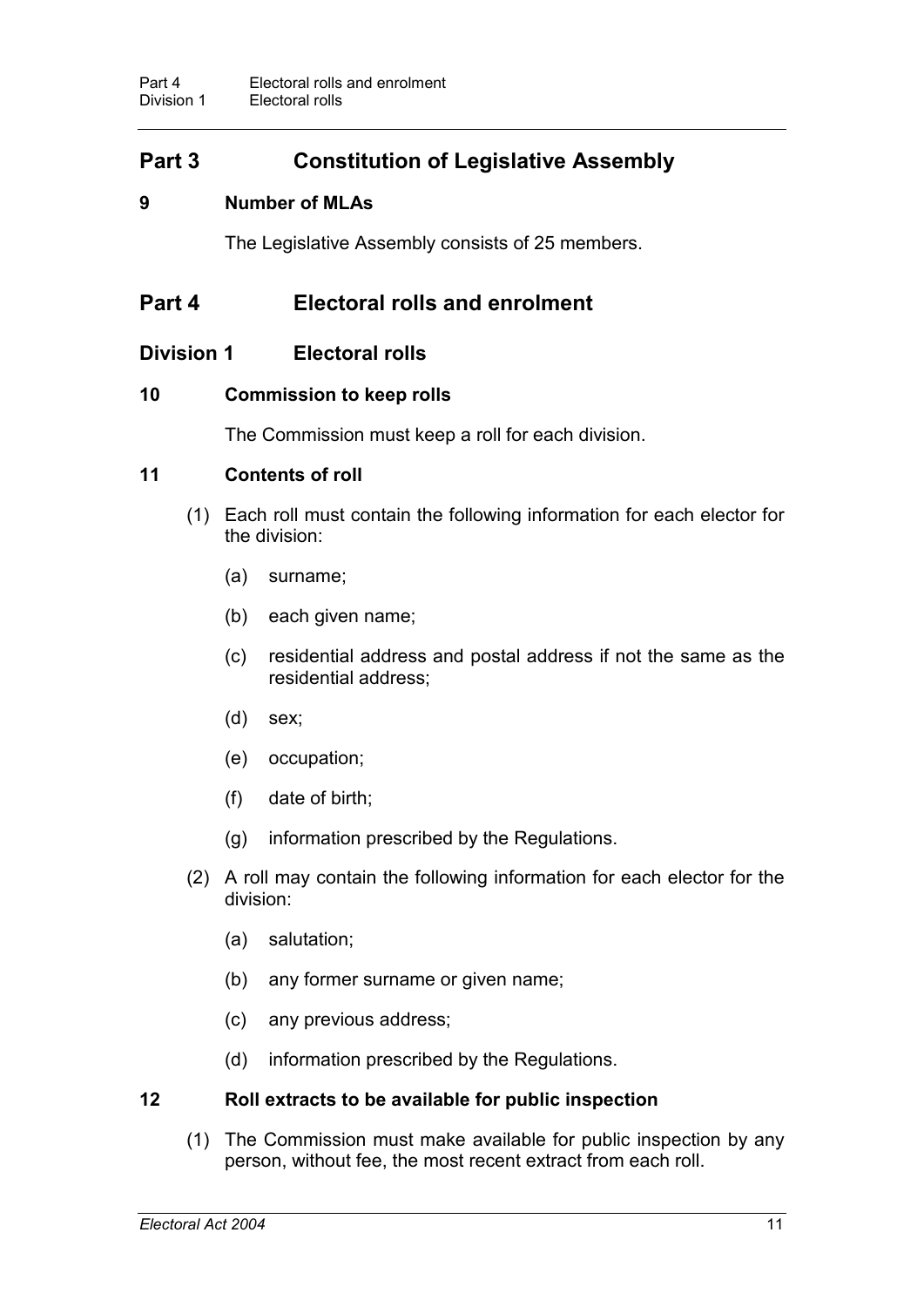- (2) The roll extract must contain the following information for each elector enrolled at the time the extract is prepared:
	- (a) surname;
	- (b) each given name;
	- (c) residential address.
- (3) However, if, under section 104 of the Commonwealth Act, the person's address is not included on a roll for a Subdivision under that Act, the person's address must not be included in the roll extract.
- (4) For subsection (1), the Commission must prepare an extract of each roll at least once each month.
- (5) A right of inspection under subsection (1) does not include the right to copy or record an extract, or part of an extract, by electronic or any other means.

#### **13 Supply of roll extract to MLA and registered party**

- (1) At least once each month, the Commission must, on request:
	- (a) give an extract from the roll for a division to the MLA for the division; and
	- (b) give an extract from the roll for all divisions to the registered officer of each registered party.
- (2) In addition to the information mentioned in section 12(2), the extract must contain the following information for each elector enrolled at the time the extract is prepared:
	- (a) postal address;
	- (b) sex;
	- (c) occupation;
	- (d) date of birth;
	- (e) salutation;
	- (f) information prescribed by the Regulations.
- (3) If practicable, the Commission must give the person the roll extract in electronic form.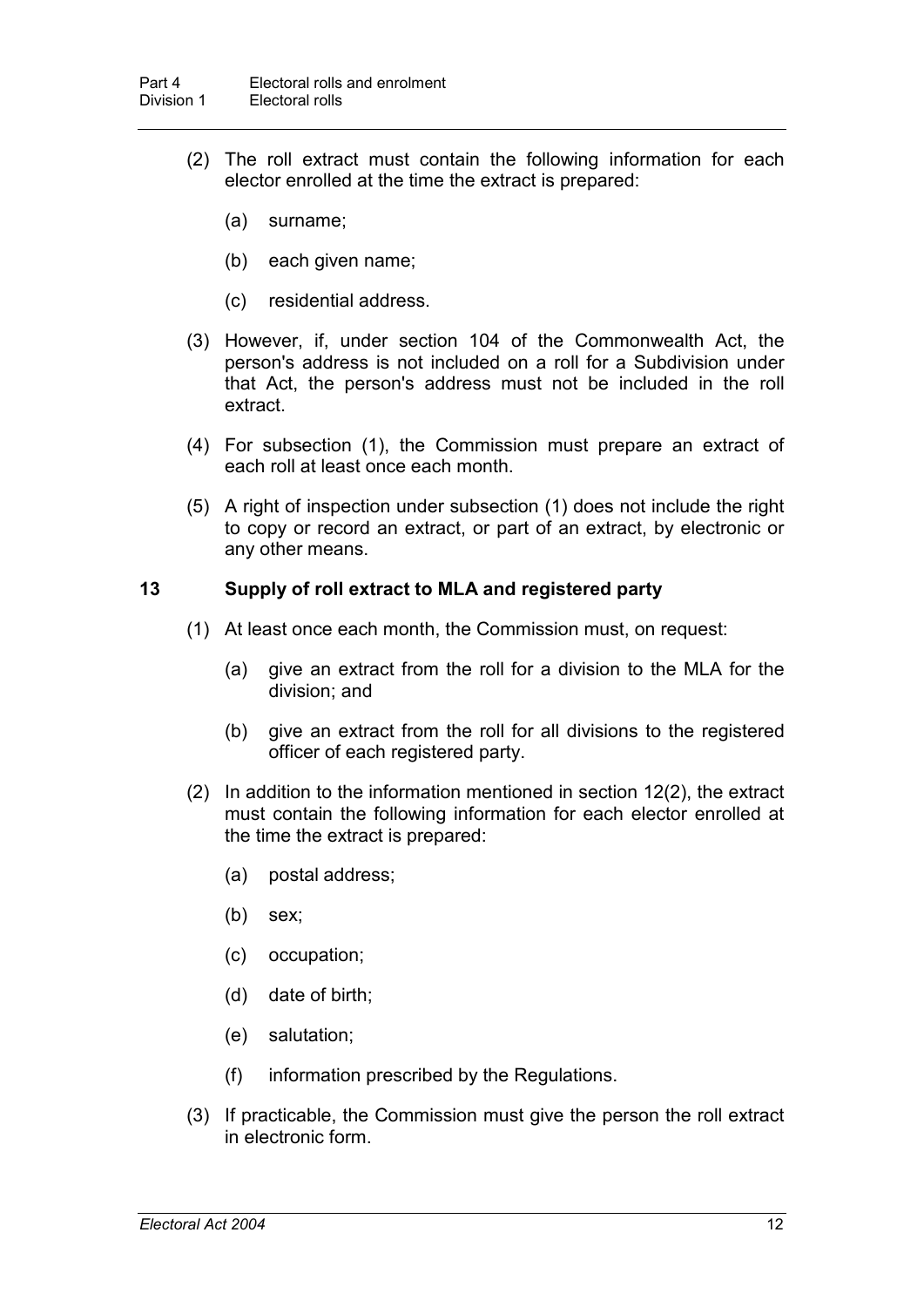#### **14 Use of roll extracts**

- (1) A person must not use protected information for:
	- (a) a commercial purpose; or
	- (b) any other purpose other than an approved purpose.

Maximum penalty: If the offender is a natural person  $-$ 400 penalty units or imprisonment for 2 years.

> If the offender is a body corporate – 2 000 penalty units.

(2) A person must not directly or indirectly disclose or communicate protected information to someone else for a purpose other than an approved purpose.

| Maximum penalty: | If the offender is a natural person $-$<br>400 penalty units or imprisonment for<br>2 years. |
|------------------|----------------------------------------------------------------------------------------------|
|                  | If the offender is a body corporate $-$<br>2 000 penalty units.                              |

(3) In this section:

*approved purpose* means any of the following:

- (a) for an MLA the exercise of the MLA's functions;
- (b) for the registered officer of a registered party the exercise by an MLA who is a member of the party of the MLA's functions;
- (c) for an MLA or the registered officer of a registered party:
	- (i) a purpose connected with an election; or
	- (ii) monitoring the accuracy of information in the roll;
- (d) for anyone a purpose prescribed by the Regulations.

*protected information*, in relation to a person, means information (other than information available for public inspection under section 12) the person knows, or reasonably believes, was obtained from a roll extract given to the person or someone else under section 13.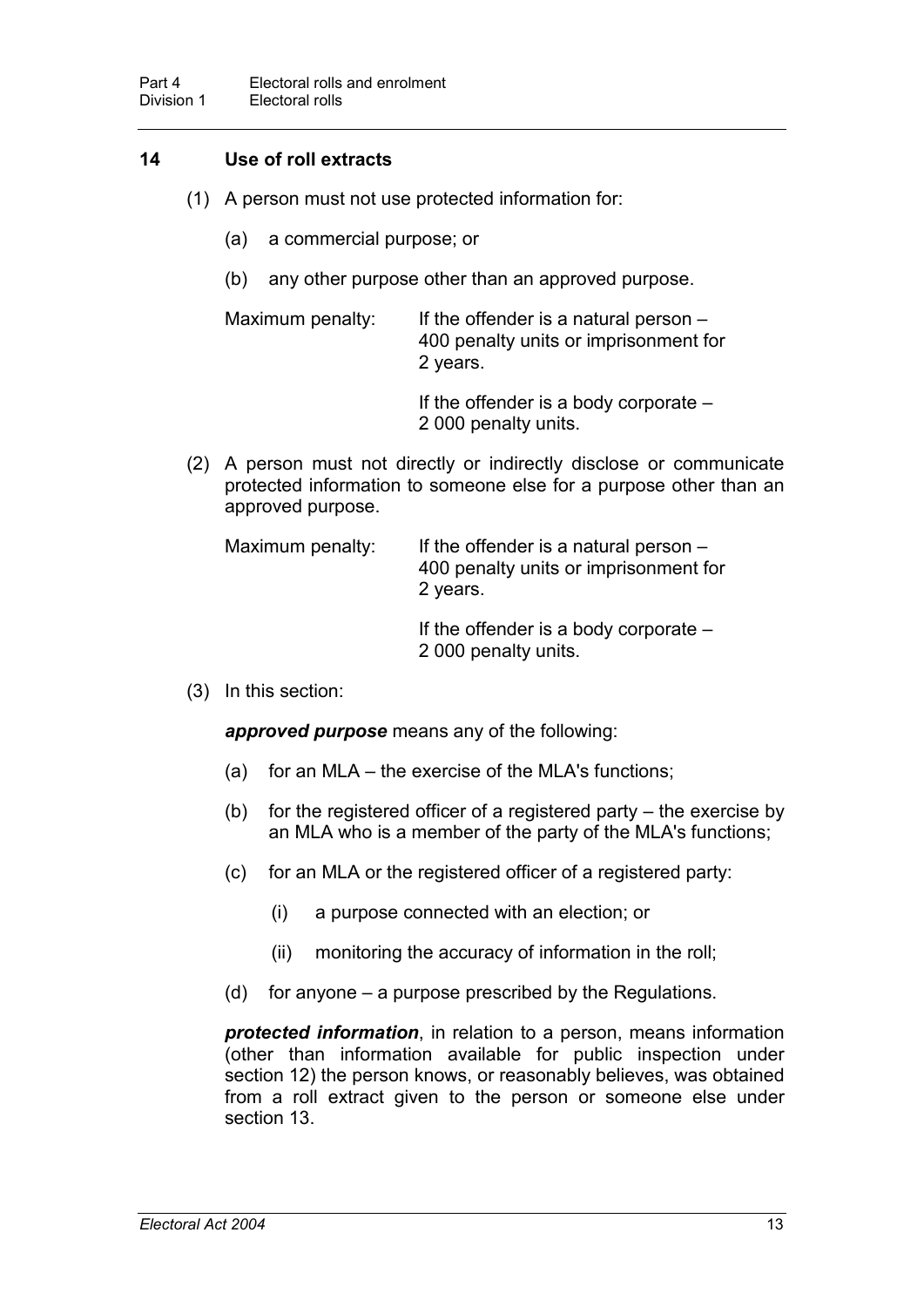#### **15 Providing roll information to certain entities for medical research and health screening programs**

- (1) The Commission may, under this section, give a copy of a roll or information contained on a roll (*electoral information*) to an entity for conducting medical research or providing a health screening program if satisfied:
	- (a) giving the information is in the public interest; and
	- (b) the public interest in giving the information outweighs the public interest in protecting the privacy of personal information in the particular circumstances.
- (2) The Commission may include in the electoral information the age ranges of electors in a way decided by the Commission.
- (3) However, the electoral information must not include the address of a person whose address is suppressed.
- (4) The electoral information may be given to the entity in printed or electronic form.
- (5) The Commission must obtain from the entity an undertaking that the entity will:
	- (a) only use the electoral information for a stated purpose; and
	- (b) not copy the information or give it to anyone else; and
	- (c) return the information to the Commission or destroy it after using it for the stated purpose.
- (6) A person must not use electoral information obtained under subsection (1) other than in accordance with the undertaking.

Maximum penalty for an offence against subsection (6):

If the offender is a natural person – 400 penalty units or imprisonment for 2 years.

If the offender is a body corporate – 2 000 penalty units.

#### **16 Providing roll information to Sheriff**

- (1) For the *Juries Act 1962*, the Commission must, on request by the Sheriff, give the Sheriff a copy of all rolls.
- (2) The rolls may be given to the Sheriff in printed or electronic form.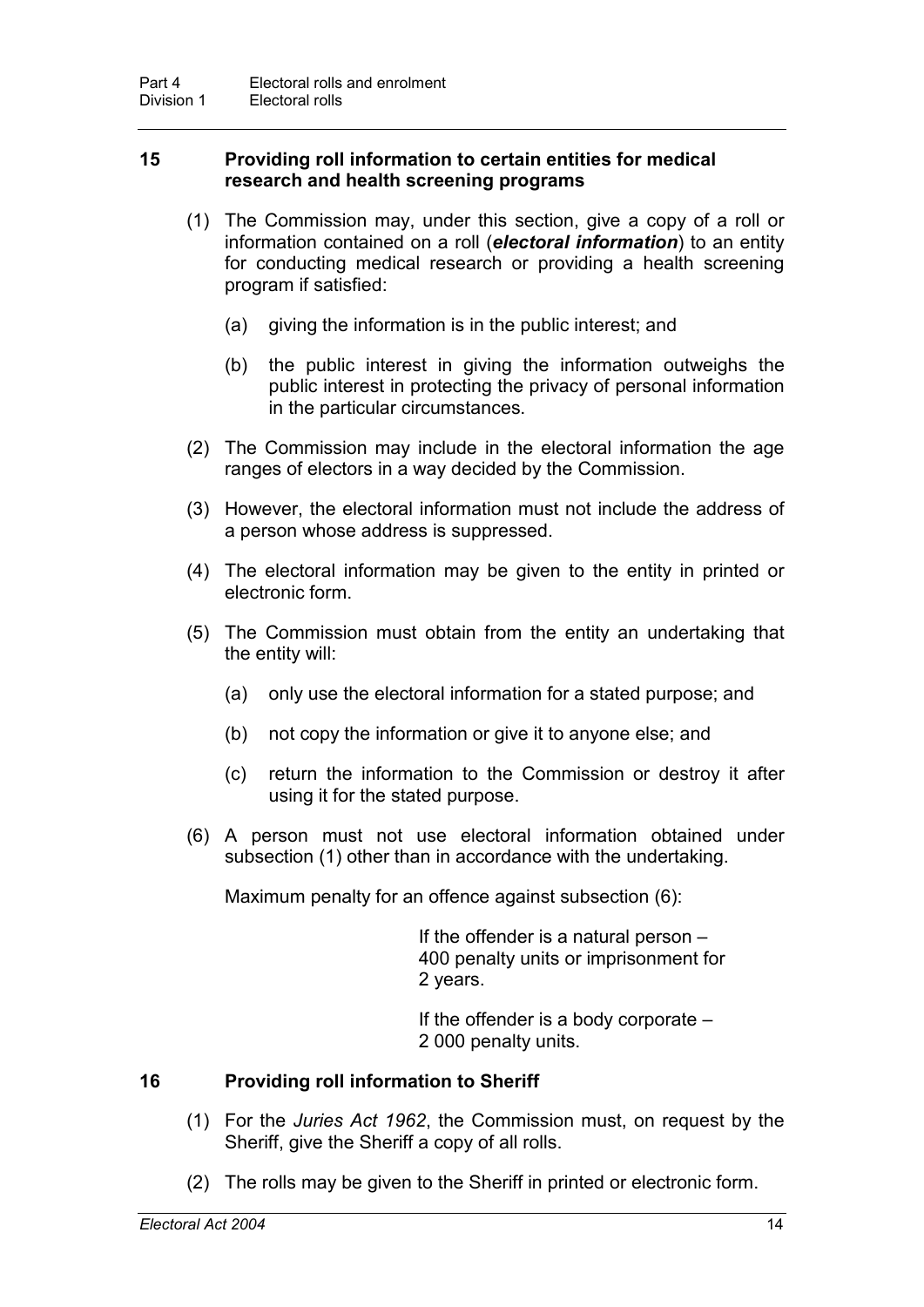#### **16A Roll information not for sale**

The Commission must not sell all or part of a roll or extract, or any information contained in a roll or extract.

#### **17 Maintenance of rolls**

- (1) The Commission must, as far as practicable, keep the rolls up to date.
- (2) The Commission may alter a roll at any time as follows:
	- (a) to register any change of name;
	- (b) to bring up to date any particulars appearing on the roll;
	- (c) to correct any mistake or omission;
	- (d) to remove the name of a deceased elector;
	- (e) for a person who is enrolled on the Commonwealth roll to reflect an alteration under section 105 of the Commonwealth Act.
- (3) However, the Commission must not alter a roll for a division to give effect to a claim for enrolment or transfer of enrolment received by the Commission while the rolls are closed for an election for the division.

#### **18 Power to require information**

- (1) The Commission may, by written notice, require a person to give the Commission or a stated officer stated information required for the preparation, maintenance or revision of a roll within a stated reasonable time.
- (2) The person must comply with the notice unless the person has a reasonable excuse.

| Maximum penalty: | If the offender is a natural person $-$<br>20 penalty units.  |
|------------------|---------------------------------------------------------------|
|                  | If the offender is a body corporate $-$<br>100 penalty units. |

(3) Subsection (2) does not apply if compliance with the requirement would involve the disclosure of information in contravention of another law.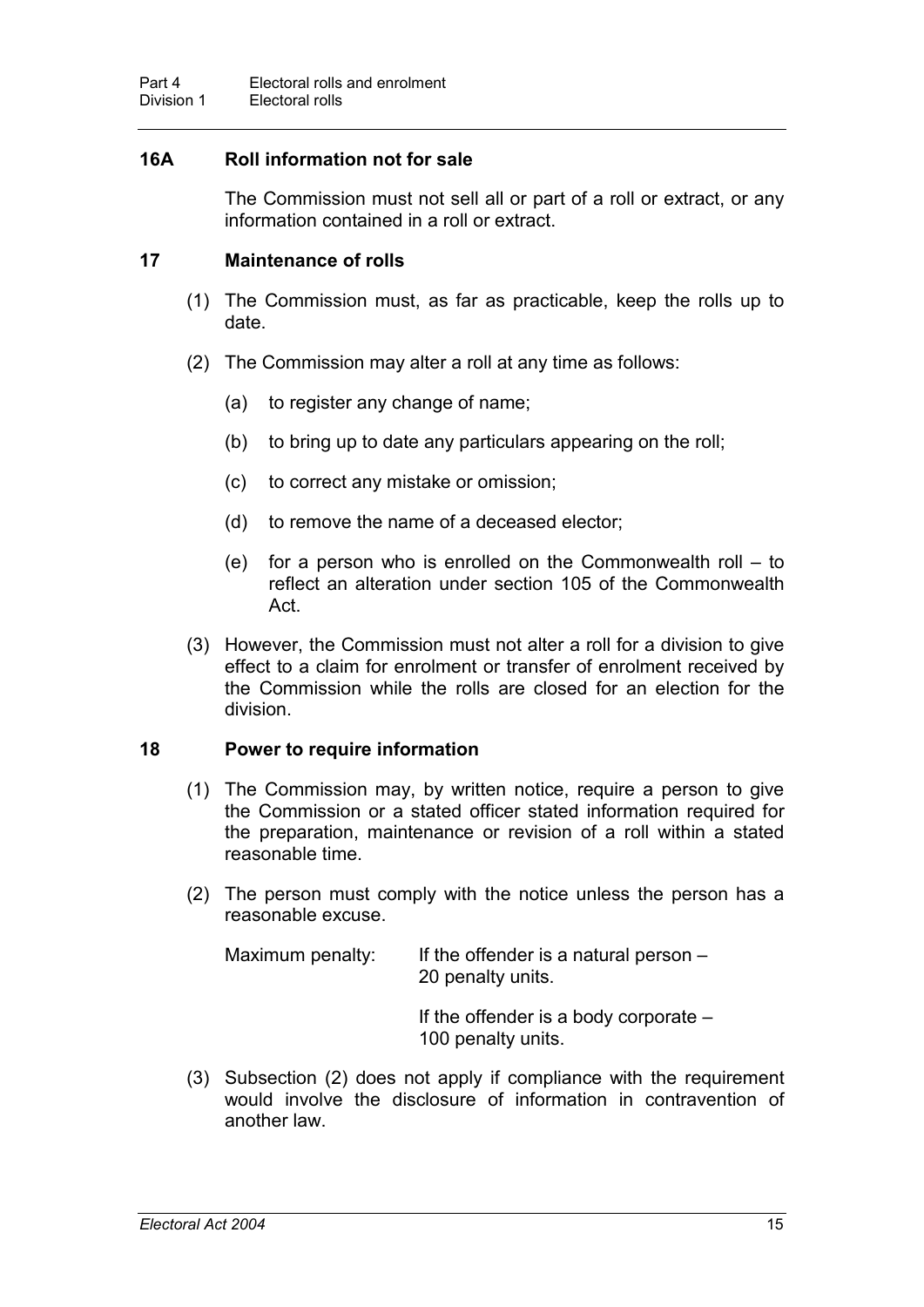### **19 Disclosure of roll information**

- (1) This section applies to a person who is or has been:
	- (a) the Commissioner; or
	- (b) an officer; or
	- (c) a member of the staff of the Commission.
- (2) The person must not directly or indirectly do any of the following:
	- (a) make a record of, or communicate to another person, information acquired by the person because of the person's involvement in the administration of this Act;
	- (b) give another person, or permit another person to have access to a copy of a roll, a roll extract, information contained on a roll or another document given to the person for the administration of this Act.

Maximum penalty: 400 penalty units or imprisonment for 2 years.

- (3) Subsection (2) does not apply:
	- (a) to the extent it is necessary for the person to do the thing:
		- (i) for this Act; or
		- (ii) for the proper conduct of an election under the *Local Government Act 2008*; or
	- (b) if the person is authorised or required by law to do the thing.

#### **20 Arrangement with Commonwealth for keeping rolls**

- (1) The Administrator may arrange with the Governor-General of the Commonwealth for, or for carrying out a procedure relating to, the preparation, alteration or revision of the rolls jointly by the Territory and the Commonwealth.
- (2) The arrangement may be made for the use of the rolls as electoral rolls for Commonwealth or Territory elections or for another purpose.
- (3) The arrangement must be consistent with this Act.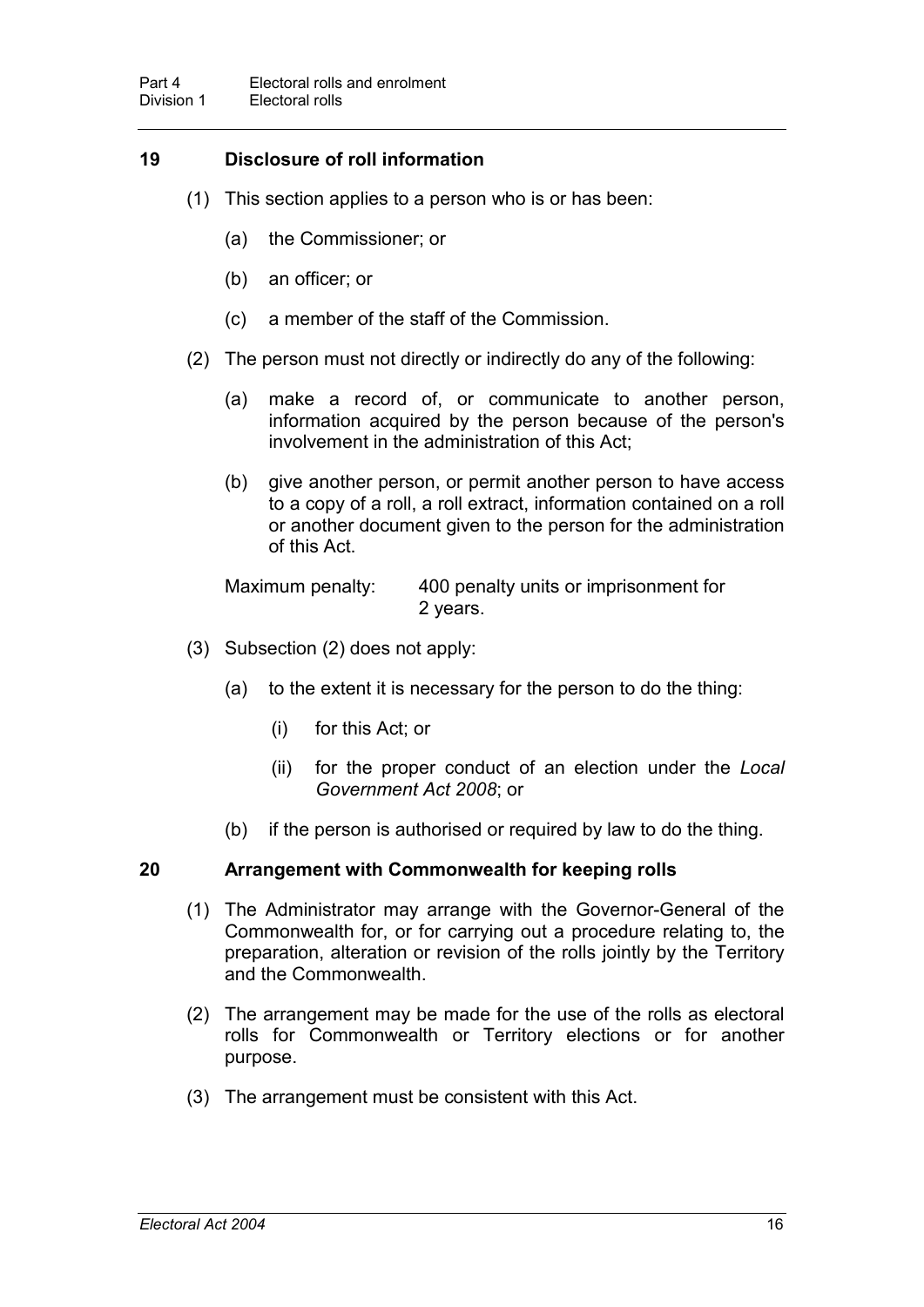- (4) The rolls prepared under the arrangement may contain the following information for the purposes of Commonwealth elections:
	- (a) the names and descriptions of persons who are not entitled to be enrolled as electors for Territory elections if the rolls clearly indicate the persons are not enrolled as electors for Territory elections;
	- (b) distinguishing marks against the names of persons enrolled as electors showing the persons are or are not also enrolled as Commonwealth electors;
	- (c) any other particulars.
- (5) For this Act, the names, descriptions, marks and particulars mentioned in subsection (4) are taken not to be part of the rolls.

### **Division 2 Enrolment**

#### **21 Entitlement**

- (1) A person is entitled to be enrolled for a division if:
	- (a) the person is qualified, under section 14 of the Self-Government Act, to vote at an election for MLAs; and
	- (b) under the Commonwealth Act, the person's residential address is in the division or the person is treated as having a real place of living in the division.
- (2) However, an MLA may be enrolled for the division the MLA represents or proposes to stand for election at the next general election even if the MLA's residential address under the Commonwealth Act is in another division.
- (3) An MLA enrolled under subsection (2) may vote as an elector of the division for which the MLA is enrolled.
- (4) A person is not entitled to be enrolled for more than one division.

#### *Note for section 21*

*It is compulsory for a person to be enrolled for an electoral division. Under an arrangement made between the Administrator and the Governor-General under section 20, the Territory uses Commonwealth electoral rolls. A failure to enrol or notify a change of address is an offence under the Commonwealth Act.*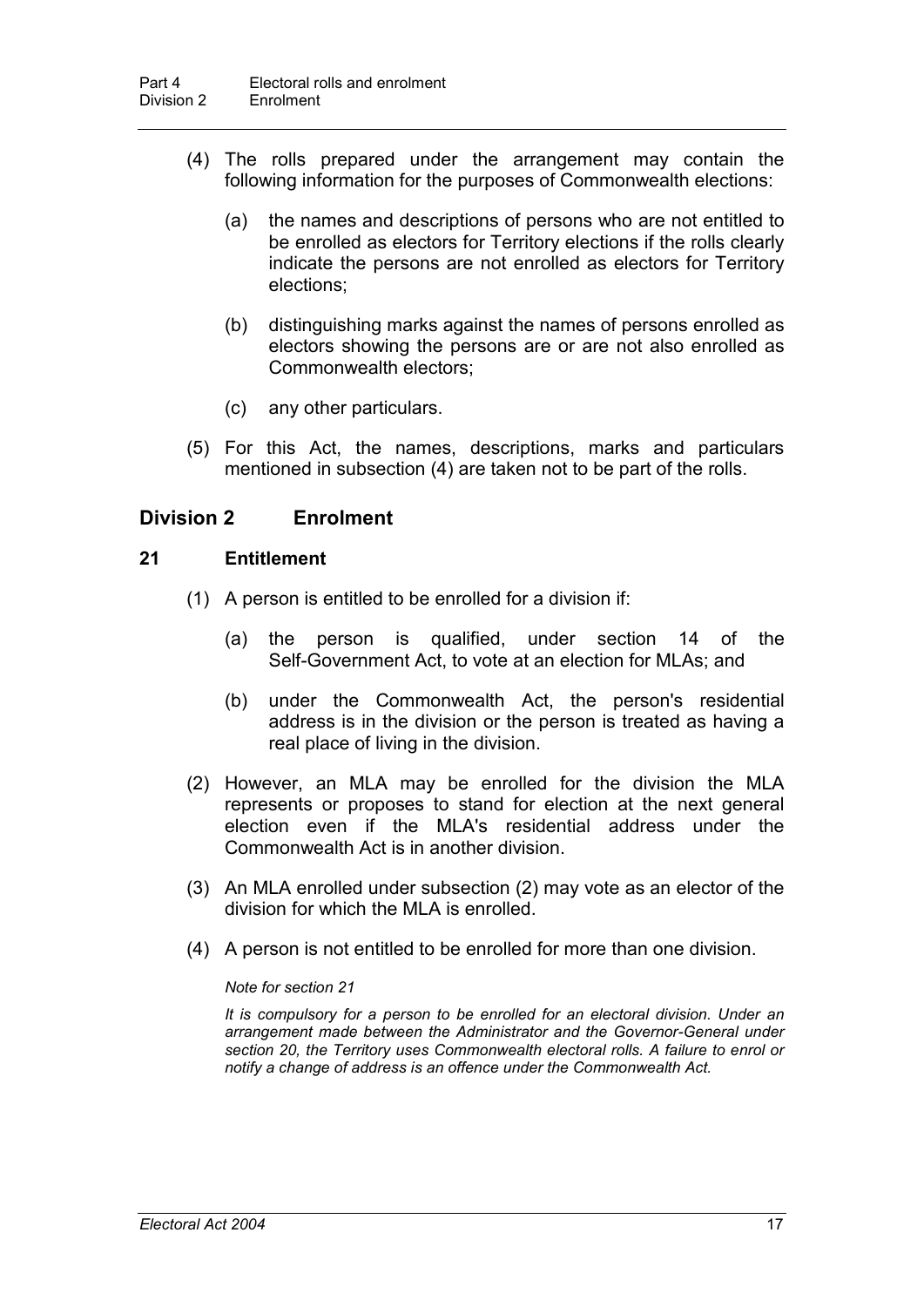#### **22 Claim for, or transfer of, enrolment**

A claim for enrolment on, or transfer of enrolment from, a roll for a division must be in accordance with the arrangement made under section 20 between the Administrator and the Governor-General.

### **Part 5 Timing and arrangements for elections**

#### **Division 1 Timing of elections**

#### **23 Determining date for holding general election other than extraordinary general election**

- (1) For determining the date for a general election if the previous general election was not an extraordinary general election, the general election is to be held on the 4th Saturday in August in the 4th year after the year in which the previous general election was held.
- (2) For determining the date for a general election if the previous general election was an extraordinary general election, the general election is to be held on the 4th Saturday in August in the 3rd year after the year in which that extraordinary general election was held.
- (3) Subsections (1) and (2) are subject to a writ being issued for an extraordinary general election before a writ for a general election is issued for a date determined under either subsection.
- (4) In this section:

*determining the date of a general election* means determining the date of a general election under section 17 of the Self-Government Act.

*extraordinary general election* means a general election for which the writ is issued under section 24 or 25.

*previous general election*, in relation to determining the date for a general election, means the immediately preceding general election, including a general election before the commencement of this definition.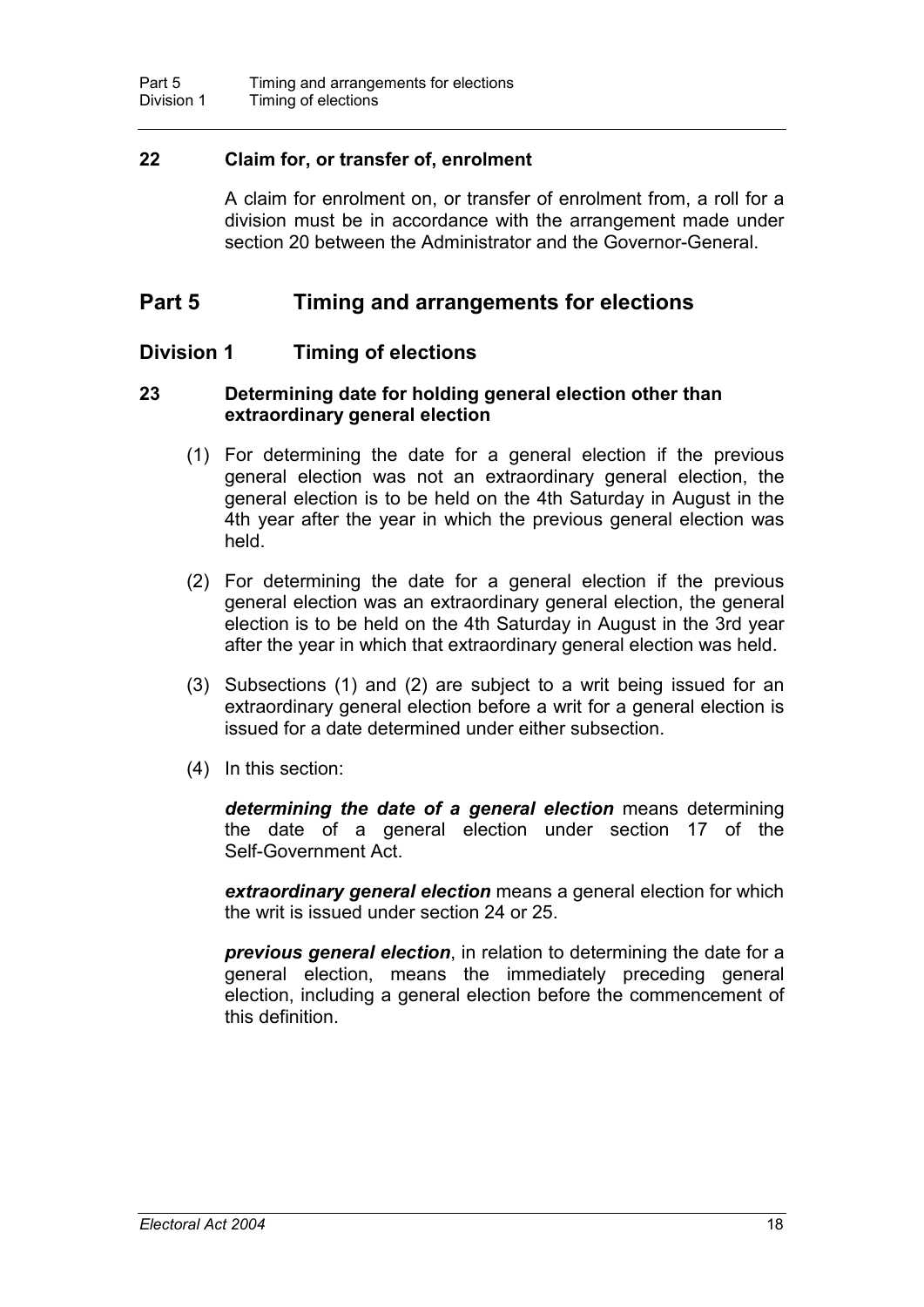#### **24 Extraordinary general election – motion of no confidence**

- (1) The Administrator may issue a writ for a general election at any time if:
	- (a) a motion of no confidence in the Government is passed by the Legislative Assembly (being a motion of which not less than 3 clear days notice has been given in the Legislative Assembly); and
	- (b) during the period of no confidence, the Legislative Assembly has not passed a motion of confidence in the Government.
- (2) After the motion of no confidence is passed, the Legislative Assembly may not be prorogued before the end of the period of no confidence and may not be adjourned for a period extending beyond that period unless a motion of confidence has been passed.
- (3) In this section:

*period of no confidence*, for a motion of no confidence in the Government, means the period starting on the day the motion is passed and ending 8 clear days after it is passed.

#### **25 Extraordinary general election – non-passing of appropriation Bill**

- (1) The Administrator may issue a writ for a general election at any time if the Legislative Assembly:
	- (a) rejects an appropriation Bill; or
	- (b) fails to pass an appropriation Bill before the time the Administrator considers the appropriation is required.
- (2) In this section:

*appropriation Bill* means a Bill for an annual Appropriation Act for all Agencies.

#### **26 Criteria for deciding whether to issue writs**

In deciding whether a writ for a general election should be issued under section 24 or 25, the Administrator must consider whether a viable alternative Government can be formed without a general election and, in so doing, must have regard to any motion passed by the Legislative Assembly expressing confidence in an alternative Government in which a named person would be Chief Minister.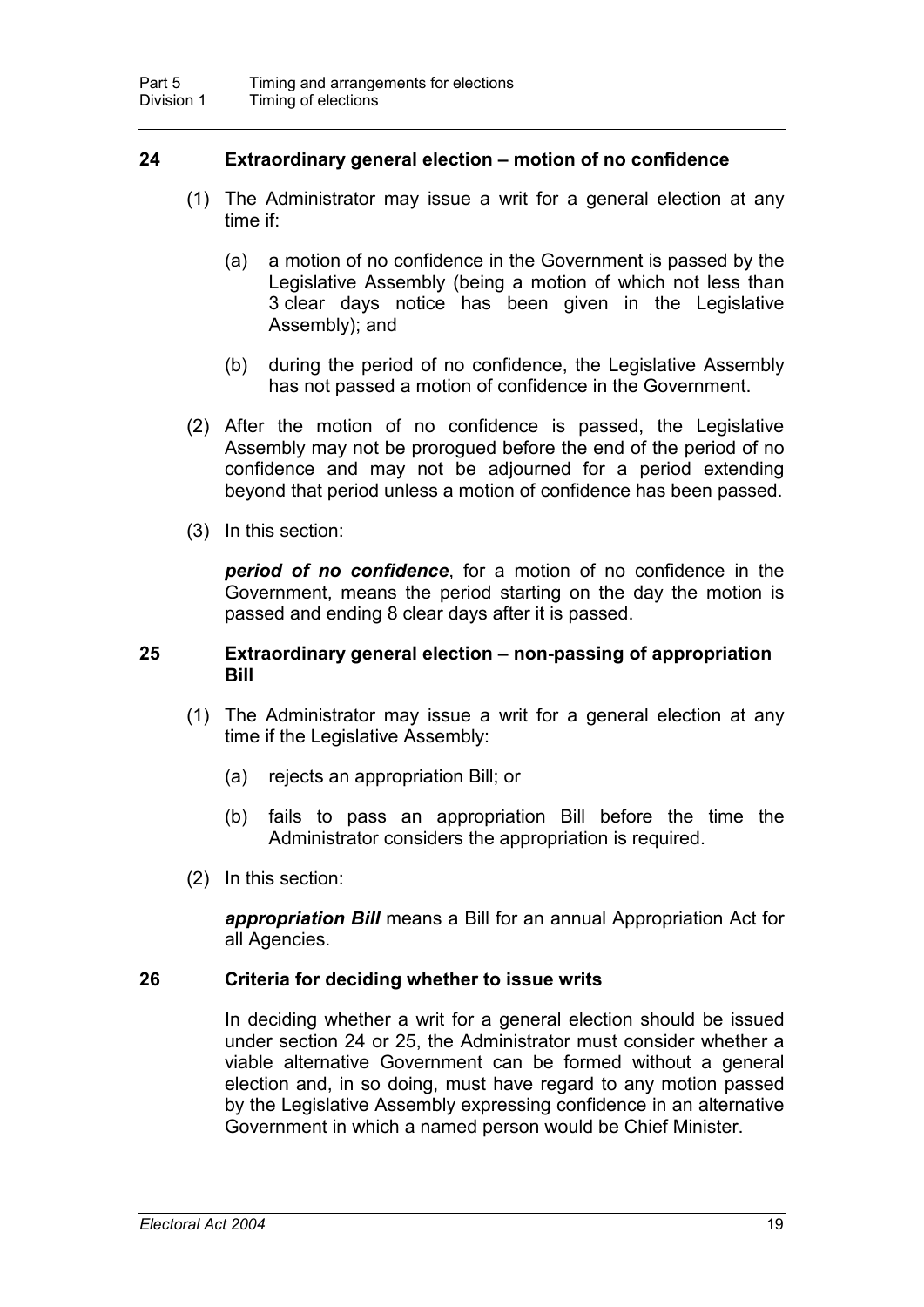#### **26A Determining alternative date if Commonwealth election**

- (1) This section applies in relation to a date (the *nominal date*) that, under section 23 is, or would be, determined as the date for a general election.
- (2) If the nominal date is or becomes the date for an election mentioned in section 394 of the *Commonwealth Electoral Act 1918* (Cth), section 23 does not prevent:
	- (a) an amendment of a previous determination of the nominal date to another date (an *alternative date*) for the general election; or
	- (b) the determination of another date (also an *alternative date*) for the general election.
- (3) Subject to section 17(2) of the Self Government Act, the alternative date must be a Saturday that is within 2 months before or after the nominal date.

#### **Division 2 Writs for elections**

#### **27 Form of writ**

- (1) A writ for an election or general election must be issued by the Administrator in the form in Schedule 1.
- (2) The writ authorises the Commission to conduct the election in accordance with this Act.

#### **28 Limitation of dates**

For the election:

- (a) nomination day must be 4 days after the date of the issue of the writ; and
- (b) polling day must be 19 days after the date of the issue of the writ.

#### **29 Endorsement of writ**

On receiving the writ, the Commission must:

- (a) endorse on it the date of its receipt; and
- (b) give public notice of its issue and details of dates relating to the election.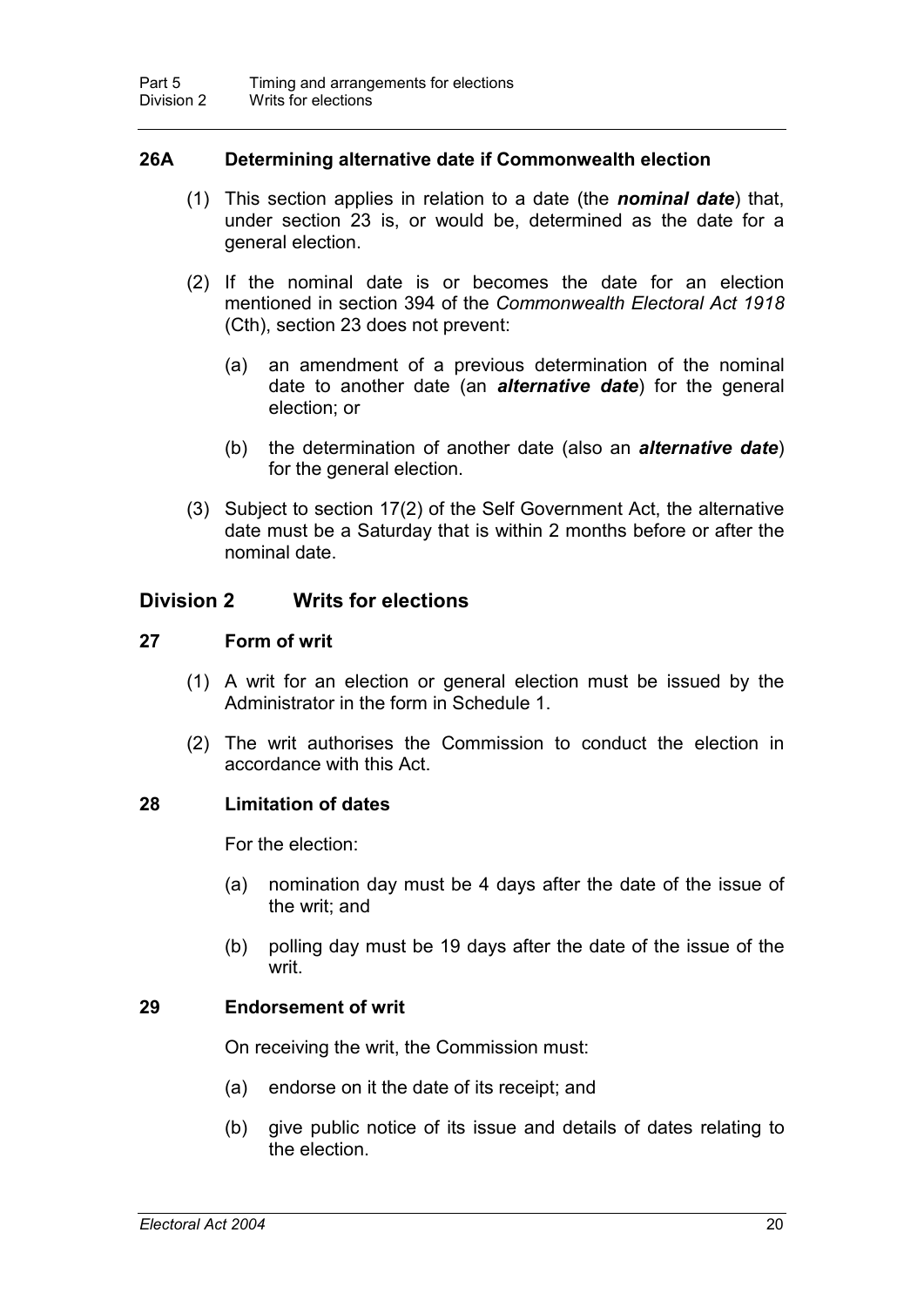# **Division 3 Nominations**

## **30 Eligibility**

A person is eligible for election as an MLA only if the person is nominated as a candidate for the election in accordance with this Division.

#### **31 Nomination of candidate**

- (1) A person may be nominated as a candidate for election for a division only by:
	- (a) if the person is nominated as the party candidate of a registered party for the division – the registered officer of that party; or
	- (b) otherwise 6 electors entitled to vote at the election in the division.
- (2) Only one person may be nominated as the party candidate for a registered party for the division for the election.
- (3) Subsection (2) does not prevent a change of the nomination if:
	- (a) the registered officer of the registered party gives notice of the change to the Commission in the approved form before 12 noon on nomination day; and
	- (b) the change results from any of the following:
		- (i) the withdrawal of consent by the nominated party candidate for the division as mentioned in section 35(1);
		- (ii) the withdrawal of the nomination of a person as the party candidate for the division as mentioned in section 35(2);
		- (iii) the rejection of the nomination of a person as the party candidate for the division as mentioned in section 36(1);
		- (iv) the death of the nominated party candidate for the division.

## **32 Nomination form**

- (1) The nomination must:
	- (a) be in the approved form; and
	- (b) state the name, residential address and occupation of the nominee; and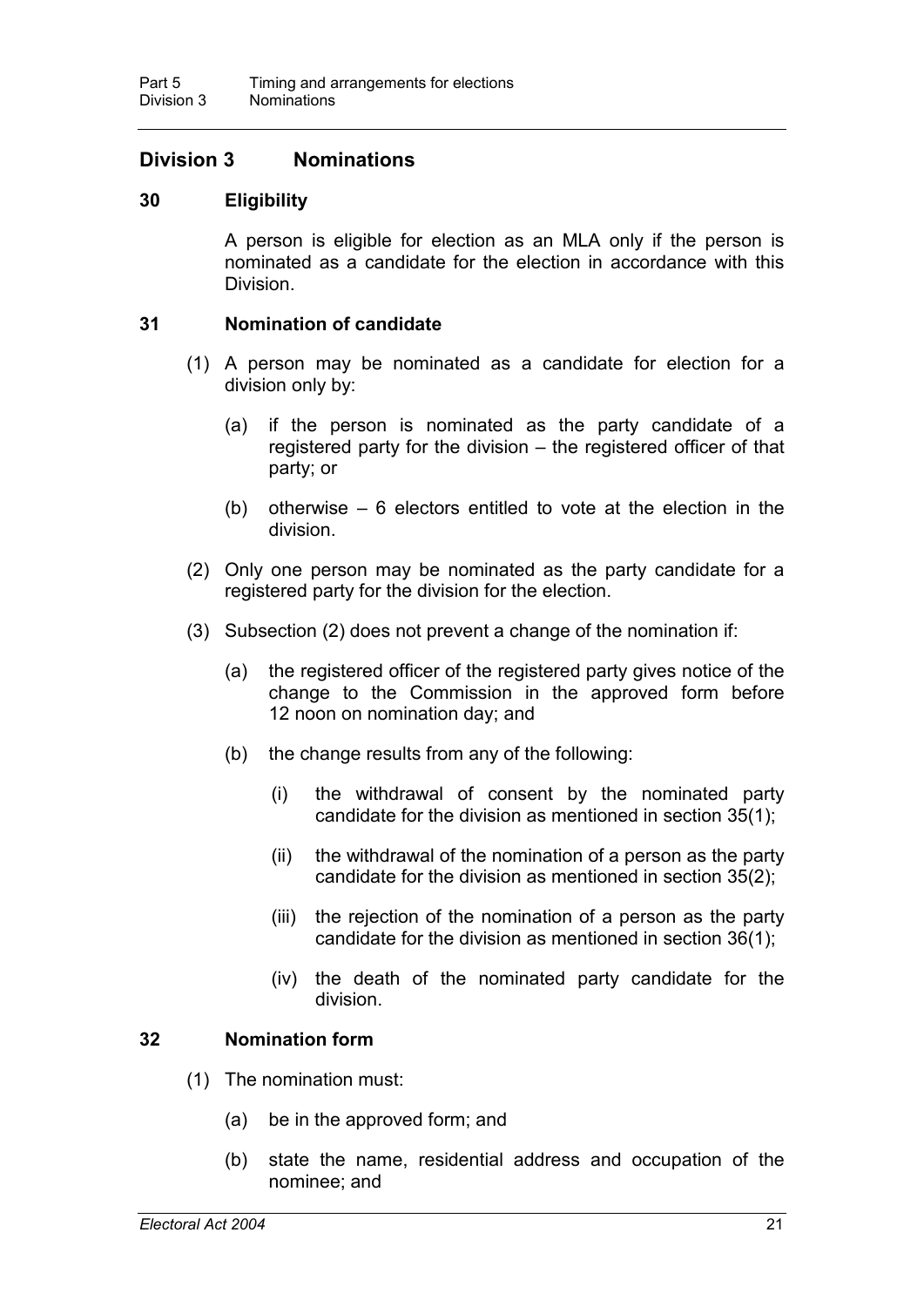- (c) if the nomination is made by 6 electors entitled to vote at the election – state whether the word "Independent" is to be printed on the ballot paper; and
- (d) contain a statement that the nominee consents to be nominated under this Division and to act as an MLA if elected; and
- (e) contain a declaration signed by the nominee that the nominee is qualified in accordance with Part III, Division 2 of the Self-Government Act to be a candidate for election as an MLA; and
- (f) be accompanied by a photograph of the nominee complying with the requirements prescribed by the Regulations; and
- (g) be accompanied by a deposit of \$200 (the *nomination deposit*) in cash or an ADI cheque; and
- (h) be signed by the nominee and the nominator or each nominator.
- (2) For subsection  $(1)(b)$ , the name stated in the nomination must be:
	- (a) the surname and the given name, or one or more of the given names, under which the nominee is enrolled; or
	- (b) if the candidate is not enrolled, the surname and the given name, or one or more of the given names, under which the nominee is entitled to be enrolled.
- (3) However, a given name may be stated by an initial standing for the name or a commonly accepted variation of the name, including an abbreviation, truncation or alternative form.
- (4) If the address of a nominee is suppressed, the nomination need not state the address but the nominee must give written notice to the Commission of an address for correspondence.

#### **33 Nomination in one division only**

- (1) This section applies if a person has consented and signed a nomination form to be nominated as a candidate for a division at a general election.
- (2) The person must not consent or sign a nomination form to be nominated as a candidate for another division unless the person has, under section 35, withdrawn his or her consent to the previous nomination.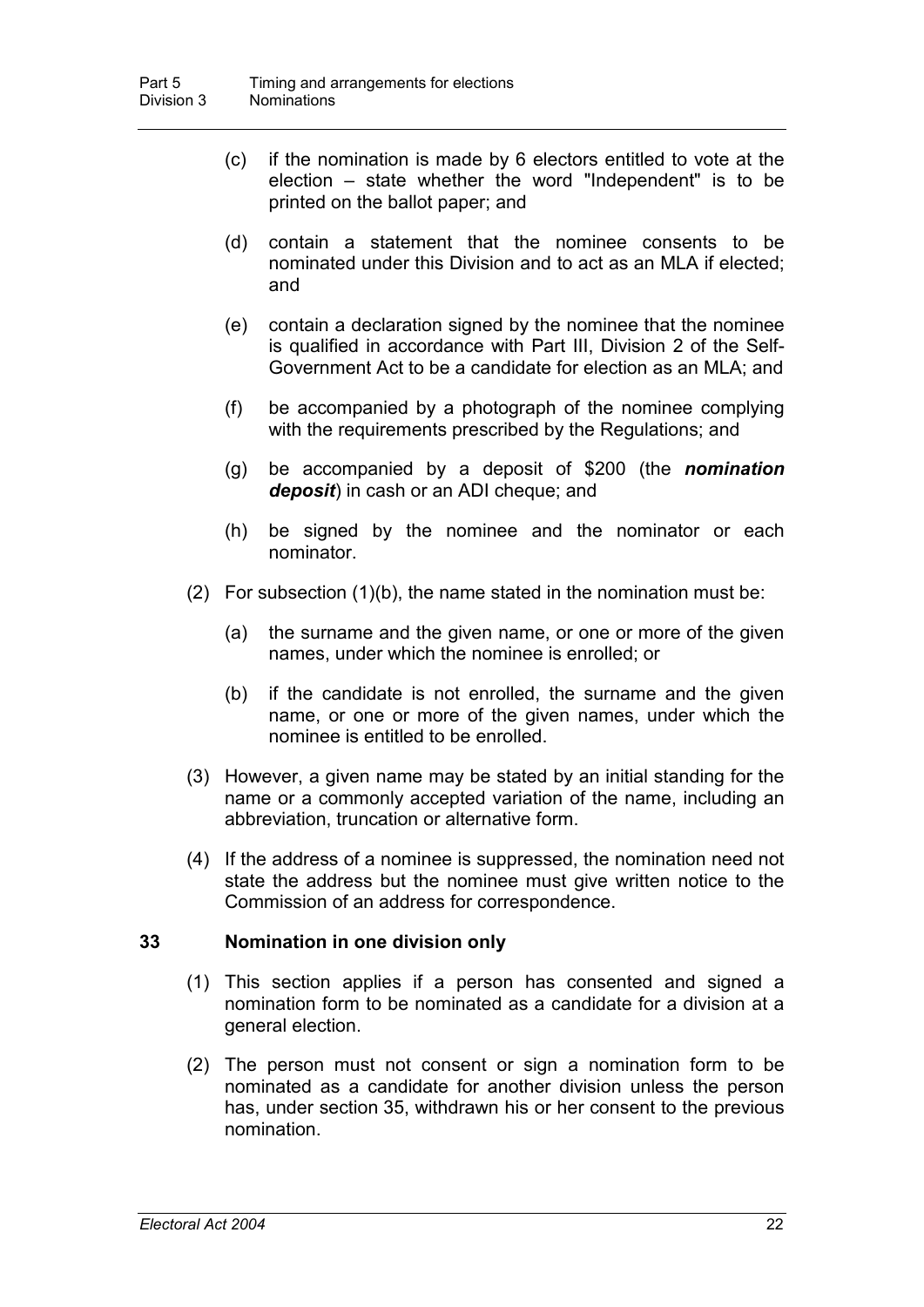# **34 Time for lodging nomination**

The nomination form must be lodged with the Commission after the close of the roll for the election and before 12 noon on nomination day.

#### **35 Withdrawal of consent to nomination etc.**

- (1) A nominee may withdraw consent to the nomination by giving written notice in the approved form to the Commission before 12 noon on nomination day.
- (2) The registered officer of a registered party may withdraw a nomination made by the officer by giving written notice in the approved form to the Commission before 12 noon on nomination day.
- (3) On receipt of a notice under subsection (1) or (2), the Commission must return the nomination deposit to the person who lodged it.

## **36 Rejection of nomination**

- (1) The Commission may reject a nomination only if:
	- (a) the nomination is not substantially in accordance with section 32; or
	- (b) the nominee is not enrolled, or entitled to be enrolled, at the close of the roll for the election; or
	- (c) the name of the nominee is not that under which the nominee is enrolled or entitled to be enrolled; or
	- (d) the name of the nominee is obscene, frivolous or has been assumed for a political purpose.
- (2) The Commission must give a nominee whose nomination is rejected written notice of:
	- (a) the rejection and the reasons for it; and
	- (b) the nominee's right to dispute the validity of the election.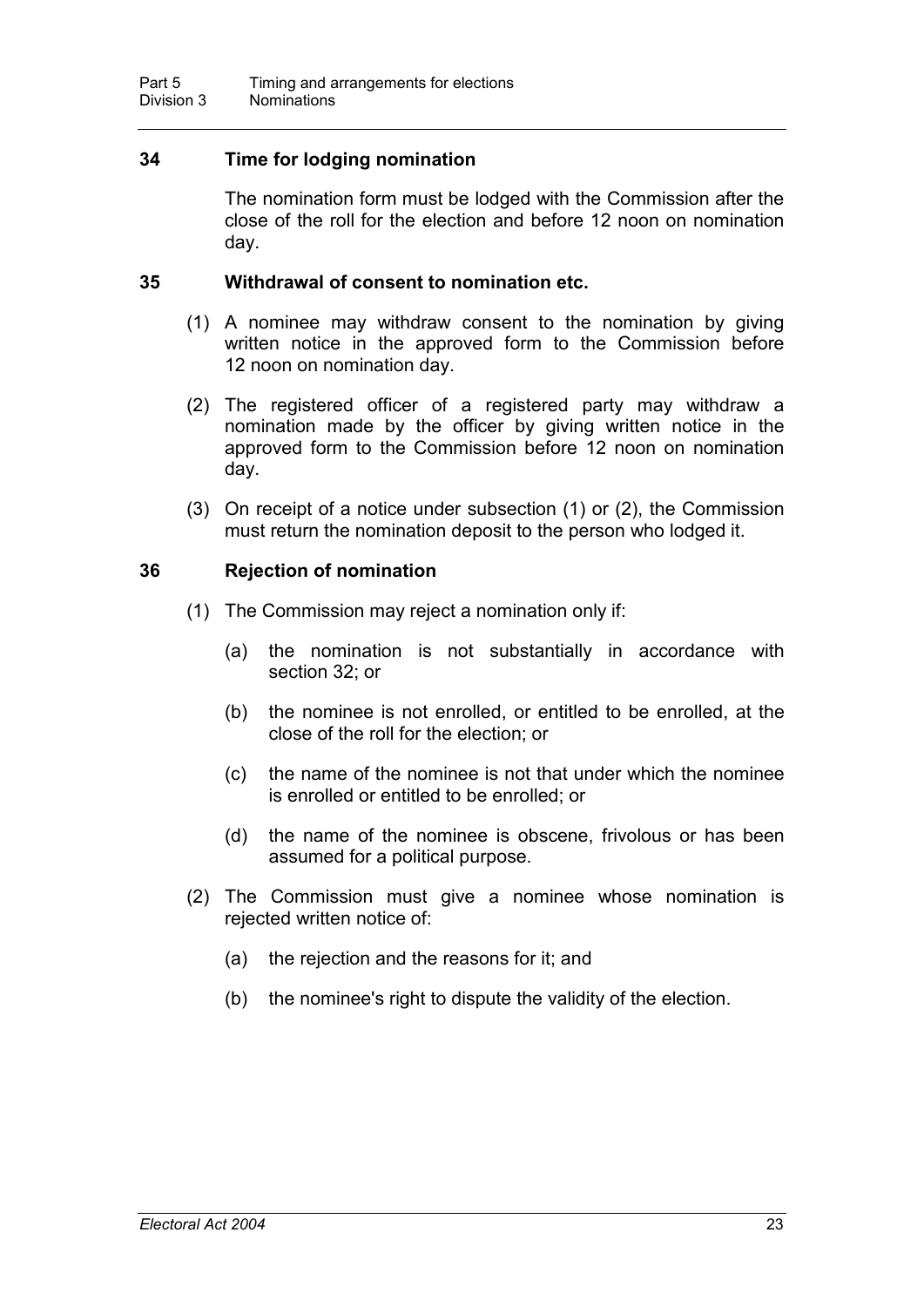# **37 Declaration of candidates**

- (1) As soon as practicable after 12 noon on nomination day, the Commission must:
	- (a) publicly produce all nomination forms for the persons properly nominated other than a form for a person who has withdrawn consent to the person's nomination under section 35(1) or whose nomination has been withdrawn under section 35(2); and
	- (b) declare each of the persons to be a candidate.
- (2) The declaration must:
	- (a) be made at the Commission's office or other place decided by the Commission and notified in the *Gazette*; and
	- (b) state each candidate's name and, if endorsed by a registered party, the name of the party.
- (3) The Commission must not disclose the names of persons nominated as candidates before making the declaration.
- (4) As soon as practicable after the declaration, the Commission must display a notice at the Commission's office stating the name and address, as stated in the nomination form, of each candidate.
- (5) The Commission may also display notices at the other places in the Territory the Commission considers appropriate.

## **38 Need for poll**

- (1) If one candidate only is declared under section 37 for a division, the Commission must declare the candidate elected for the division.
- (2) Otherwise, a poll must be held under this Act.

## **39 Nomination deposit to be returned or forfeited**

- (1) If a candidate is elected or polls more than 20% of the total number of first preference votes cast for the candidate returned as elected, the Commission must return the nomination deposit for the candidate to:
	- (a) the person who lodged the deposit; or
	- (b) if that person, by written notice given to the Commission, authorised another person to receive the deposit – the other person.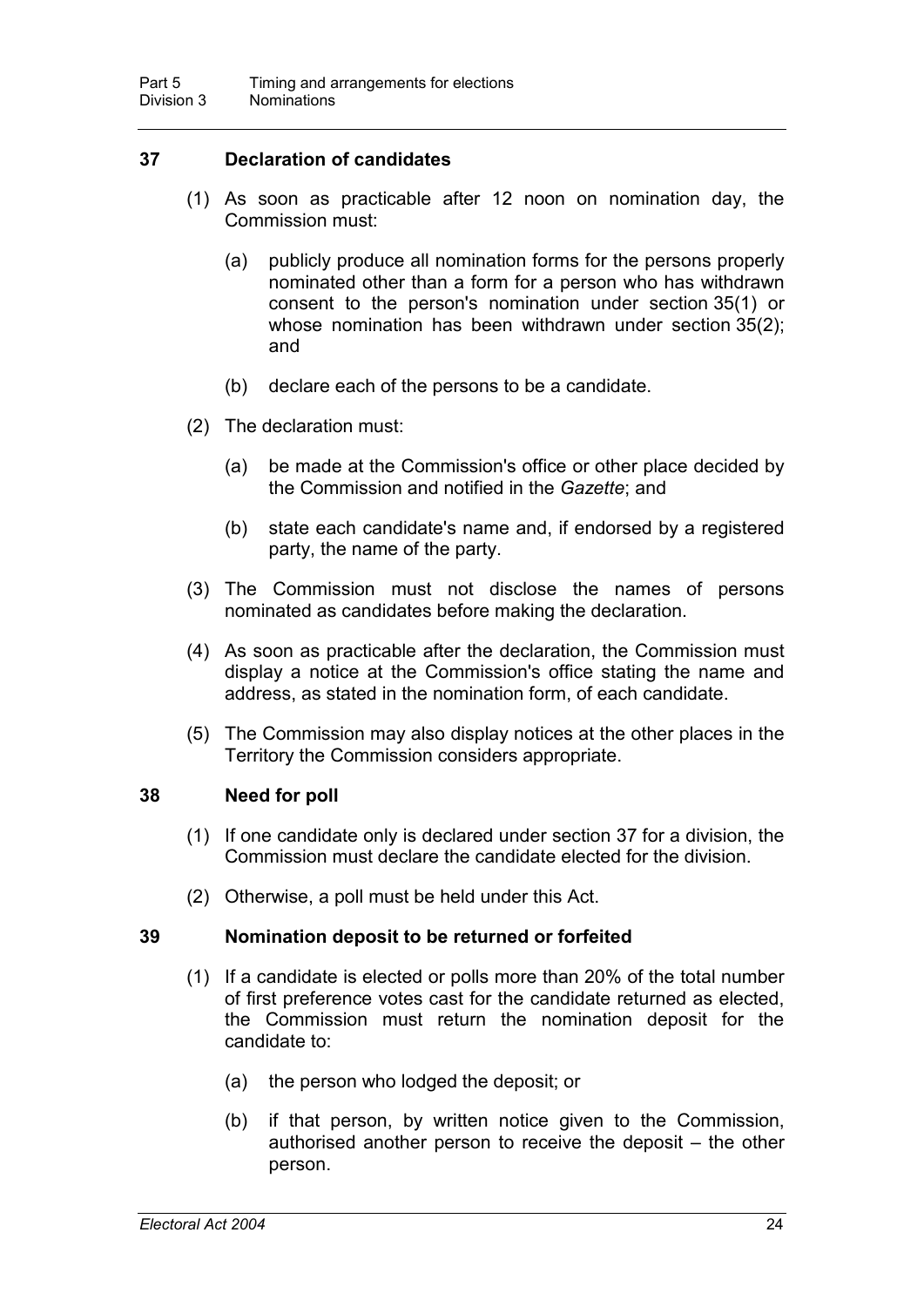- (2) If subsection (1) does not apply to a candidate for an election, the deposit is forfeited to the Territory.
- (3) If an election fails, the Commission must return the nomination deposit for a candidate to:
	- (a) the person who lodged the deposit; or
	- (b) if that person, by written notice given to the Commission, authorised another person to receive the deposit – the other person.

## **Division 4 Ballot papers**

#### **40 Requirements for ballot papers**

- (1) A ballot paper to be used in an election must be in the form prescribed by the Regulations.
- (2) A ballot paper must have:
	- (a) the names of the candidates for the division for which the ballot paper is to be used and in the order determined under section 41; and
	- (b) a photograph of each candidate adjacent to the candidate's name on the ballot paper; and
	- (c) a square (a *candidate square*) printed adjacent to the candidate's photograph; and
	- (d) under the name of the candidate:
		- $(i)$  for a party candidate  $-$  the name of the registered party endorsing the candidate; or
		- $(ii)$  for another candidate the word "Independent" if the nomination form so indicated.
- (3) However, a declaration ballot paper need not comply with subsection (2)(b).
- (4) The Commission may authorise a person or body to print the ballot papers to be used in an election.

## **41 Determination of order of candidates names**

(1) As soon as practicable after the candidates have been declared for an election for a division, the Commission must determine the order of the names of candidates on ballot papers for the division.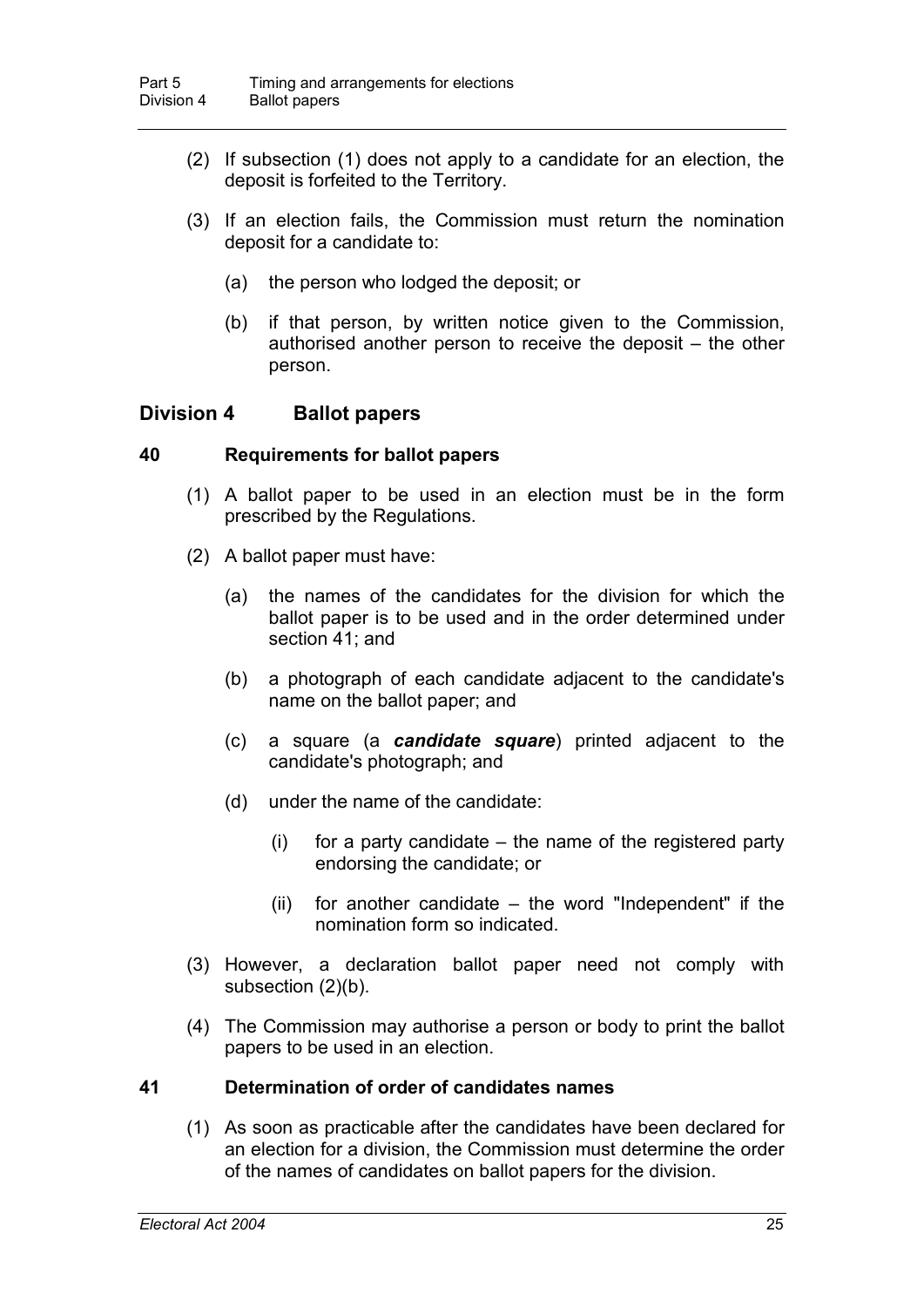(2) The determination must be made by lot in public at the Commission's office or other place decided by the Commission.

# **Division 5 Miscellaneous provisions**

#### **42 Pre-election voting centres, voting centres and scrutiny centres**

- (1) The Commission may, in writing:
	- (a) appoint a stated place to be a pre-election voting centre for an election; and
	- (b) appoint a stated place to be an election day voting centre for an election for a division; and
	- (c) appoint a stated place to be a scrutiny centre for scrutiny at an election.
- (2) The Commission must give public notice stating particulars of each pre-election voting centre and election day voting centre for the election.

## **42A Designated land part of voting centre**

- (1) The officer in charge of an election day voting centre or a pre-election voting centre may designate the area adjacent to the voting centre to be part of that voting centre by erecting a notice in the adjacent area.
- (2) An authorised officer may designate an area in the vicinity of a mobile voting centre to be part of the mobile voting centre by erecting a notice in the designated area.
- (3) A designation under subsection (1) or (2) ends when the officer in charge or the authorised officer respectively removes the notice.

#### **43 Limit on appointment of licensed premises as polling place**

A part of premises licensed under the *Liquor Act 2019* may be appointed as a voting centre only if the Commission is satisfied that, during polling hours on polling day:

- (a) liquor will not be available for sale or consumption on the part of the premises; and
- (b) the part of the premises will be segregated from the part of the premises where liquor will be available for sale or consumption; and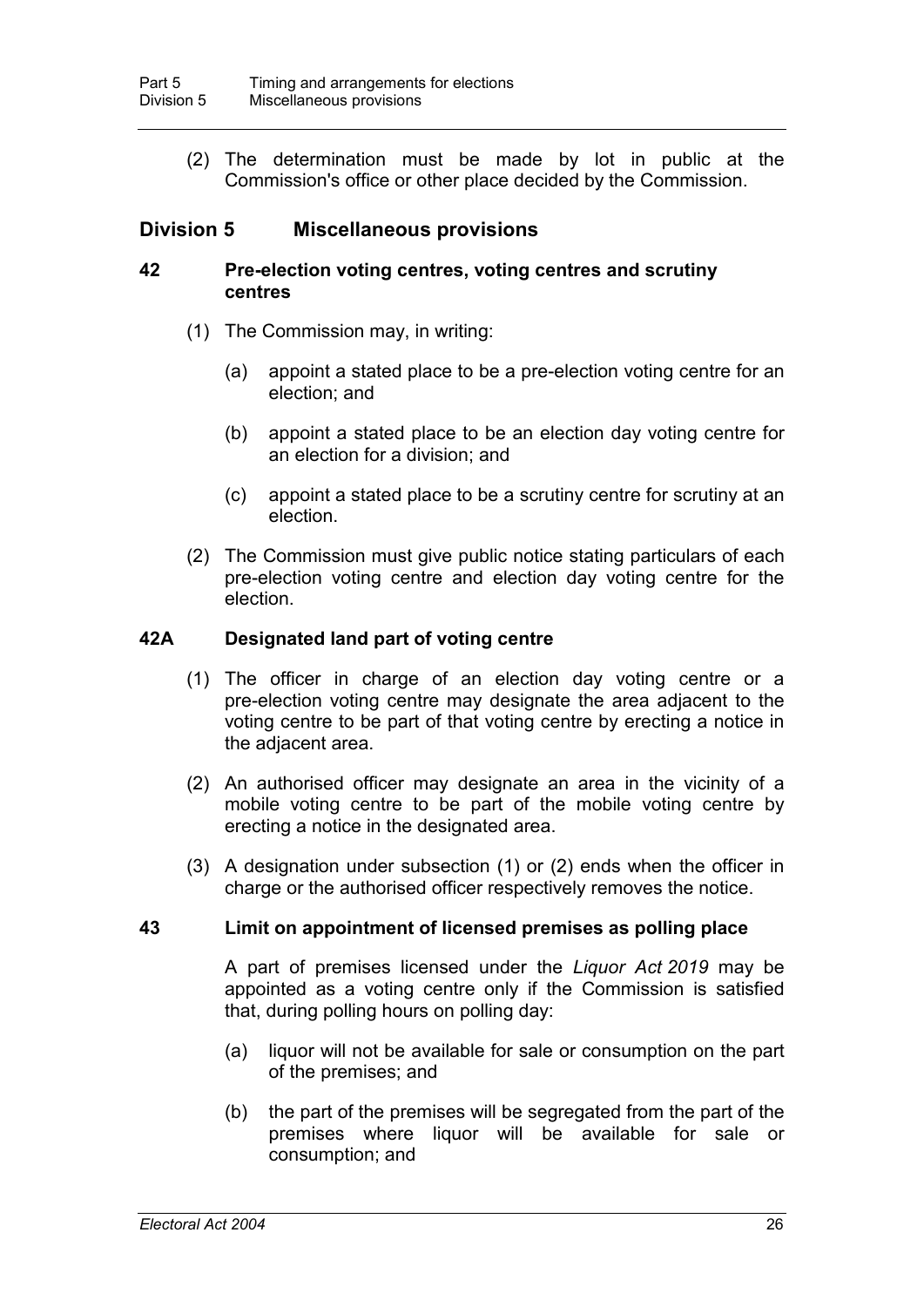(c) access to the part of the premises will not involve passing through a part of the premises where liquor will be available for sale or consumption.

## **44 Certified lists of voters**

- (1) For the conduct of an election for a division, the Commission must prepare and certify lists of electors on the roll for the division.
- (2) For the conduct of a general election, the Commission must prepare and certify:
	- (a) lists of electors on the roll for each division; and
	- (b) lists of electors on the rolls for all divisions.

#### **45 Administrative arrangements**

The Commission must make appropriate administrative arrangements for the conduct of an election and, in particular, must ensure each voting centre is properly equipped with:

- (a) separate voting compartments constructed to screen voters from observation while marking ballot papers; and
- (b) ballot boxes capable of being securely sealed; and
- (c) certified lists of voters, ballot papers and other documents and stationery.

#### **46 Scrutineers – appointment**

- (1) A candidate for election may appoint a scrutineer to represent the candidate during the polling or scrutiny for the election or both.
- (2) The appointment must be made by giving notice in the approved form to the officer in charge of a voting centre or scrutiny centre.

#### **47 Scrutineers – presence at voting centre and scrutiny centre**

- (1) A scrutineer representing a candidate during the polling for an election is entitled to be present at a voting centre, and to enter or leave a voting centre, when voters are allowed to vote at the place.
- (2) However, only one scrutineer representing a particular candidate may enter or remain at a particular voting centre at any time while voters are allowed to vote at the place.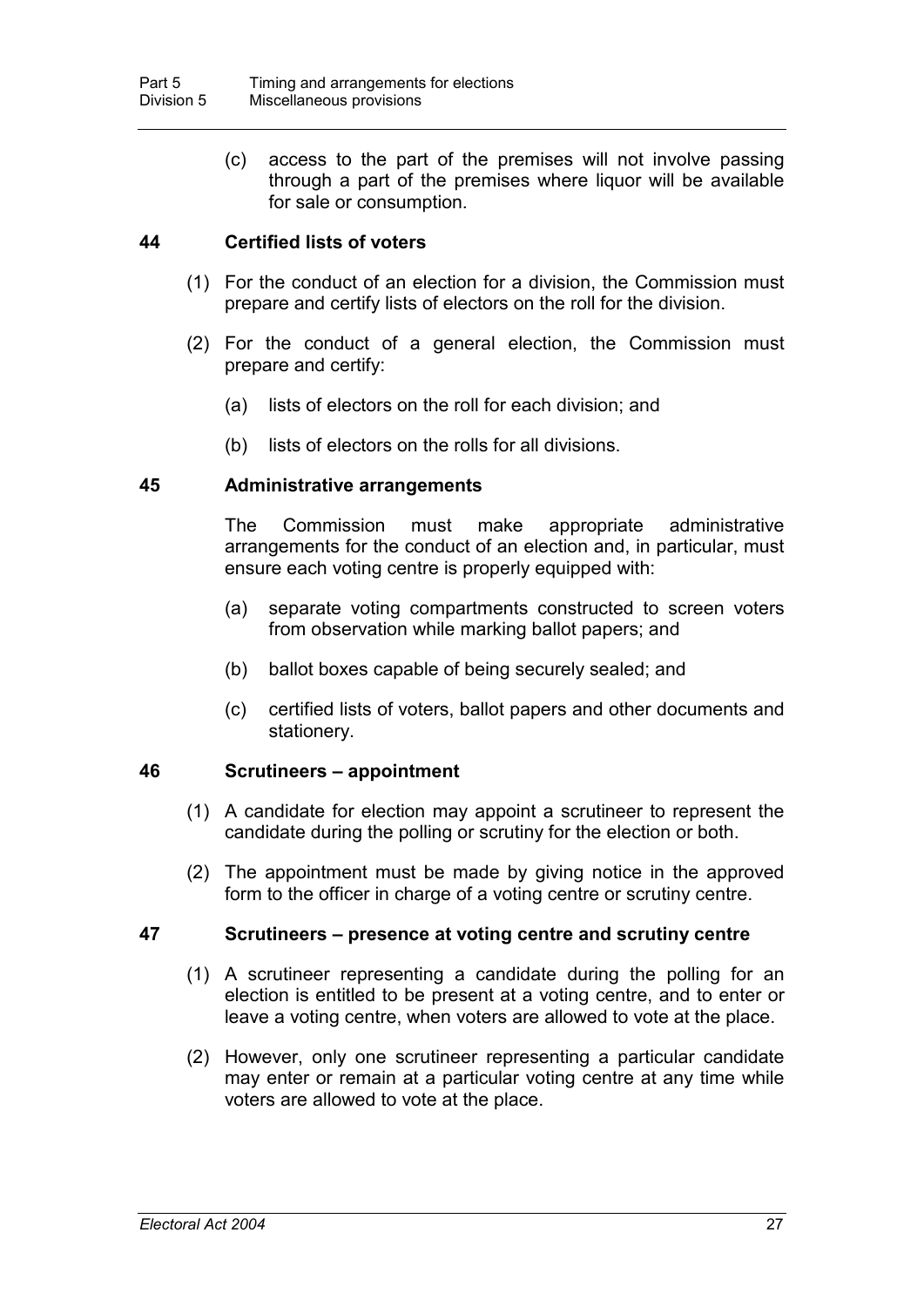- (3) A scrutineer representing a candidate during the scrutiny for an election is entitled to be present at a scrutiny centre, and to enter or leave a scrutiny centre, during the conduct of the scrutiny at the centre.
- (4) However, only one scrutineer representing a particular candidate may enter or remain at a particular scrutiny centre at any time while the scrutiny is conducted at the centre unless there is more than one counting table for the division at the scrutiny centre in which case the candidate is entitled to be represented by a scrutineer at each table.
- (5) A scrutineer who contravenes this section is no longer entitled to be at the voting centre or scrutiny centre.

# **Part 6 Voting**

# **Division 1 Entitlement to vote and other preliminary matters**

## **48 Entitlement to vote**

- (1) An elector for a division is entitled to vote at an election for the division.
- (2) The inclusion of the name of a person on a certified list of voters for an election is conclusive evidence of the person's right to vote at the election.
- (3) The omission of the name of a person from a certified list of voters because of official error does not disqualify the person from voting.
- (4) In a certified list of voters, an omission of a given name or an error in a name does not disqualify an elector from voting.
- (5) An elector whose surname has changed is not disqualified from voting under a former name entered for the person on a certified list of voters.

## **49 Procedure for voting**

- (1) A person may cast a vote at an election in accordance with Divisions 2 to 6A.
- (2) Except as otherwise provided in this Act, a person may cast a vote on polling day at any voting centre in the Territory, whether or not the voting centre is in the division for which the person is enrolled.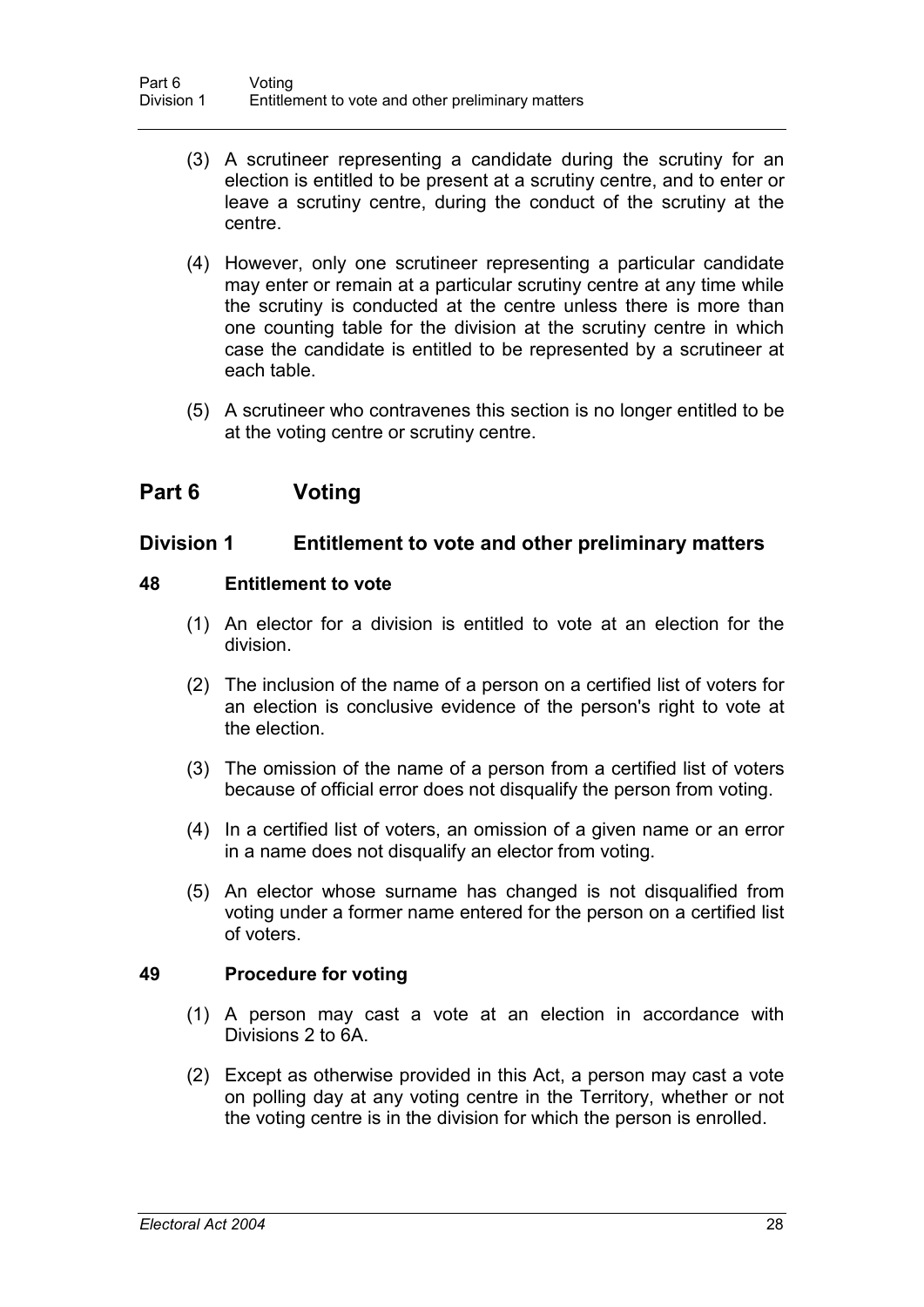(3) Only an ordinary vote or a declaration vote (other than a postal vote or a vote cast before polling day) may be cast at a mobile voting centre.

# **50 Method of voting**

- (1) A person's vote on a ballot paper must be marked in accordance with subsection (2).
- (2) The person must:
	- (a) place the number "1" in the candidate square for a candidate to indicate the person's first preference for the candidate; and
	- (b) place consecutively increasing whole numbers (starting with the number "2") in the candidate squares for each of the other candidates to indicate the order of the person's preferences for those candidates until a number is placed in all candidate squares.

# **51 Voter's question**

For this Part, the voter's question to be put to a person who claims to vote at an election is as follows:

# *Is this the first time you have voted at this election?*.

# **51A How-to-vote cards**

- (1) A *how-to-vote card* is a printed document that recommends the way in which an elector should mark the ballot paper.
- (2) Without limiting subsection (1), the card may include the following information:
	- (a) the candidate's name;
	- (b) for a candidate endorsed by a registered party the party's name;
	- (c) the candidate's order of preferences for some or all of the other candidates for the candidate's division for the election;
	- (d) the individual who authorises the publication of the card and his or her address.
- (3) A regulation may make provisions relating to how-to-vote cards.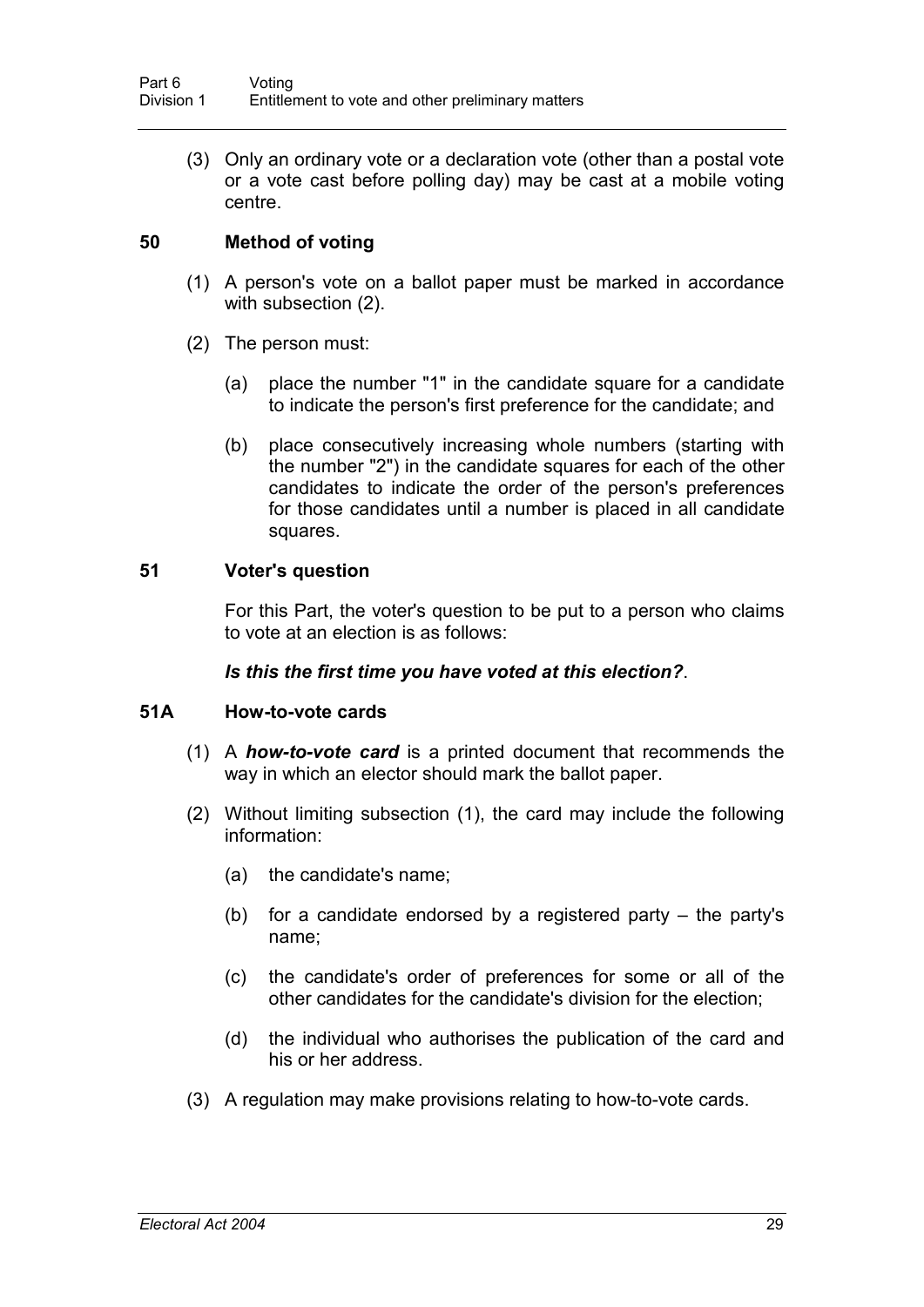# **Division 2 Ordinary voting at voting centre**

# **52 Issue of ballot paper**

- (1) If a person attends before an authorised officer for a division at a voting centre during polling hours and claims to vote at an election, the officer must issue a ballot paper to the person for the division if:
	- (a) the person states the person's full name and, unless the person's address is suppressed, the person's address; and
	- (b) the officer is satisfied the officer's certified list of voters for the division:
		- (i) states the person's name; and
		- (ii) states an address for the person or indicates the person's address is suppressed; and
		- (iii) has not been marked to indicate a ballot paper has already been issued to the person; and
	- (c) the person answers the voter's question in the affirmative.
- (2) The officer must, immediately before issuing the ballot paper to the person:
	- (a) record the issue on the certified list of voters; and
	- (b) initial the back of the ballot paper.

## **53 Voting in private**

- (1) On receipt of the ballot paper, the person must, without delay:
	- (a) go to an unoccupied voting compartment at the voting centre; and
	- (b) there, in private, mark his or her vote on the ballot paper; and
	- (c) fold the ballot paper to conceal the vote; and
	- (d) show the ballot paper to an officer and, without unfolding it, place it in a ballot box at the voting centre; and
	- (e) leave the voting centre.
- (2) This section has effect subject to section 87.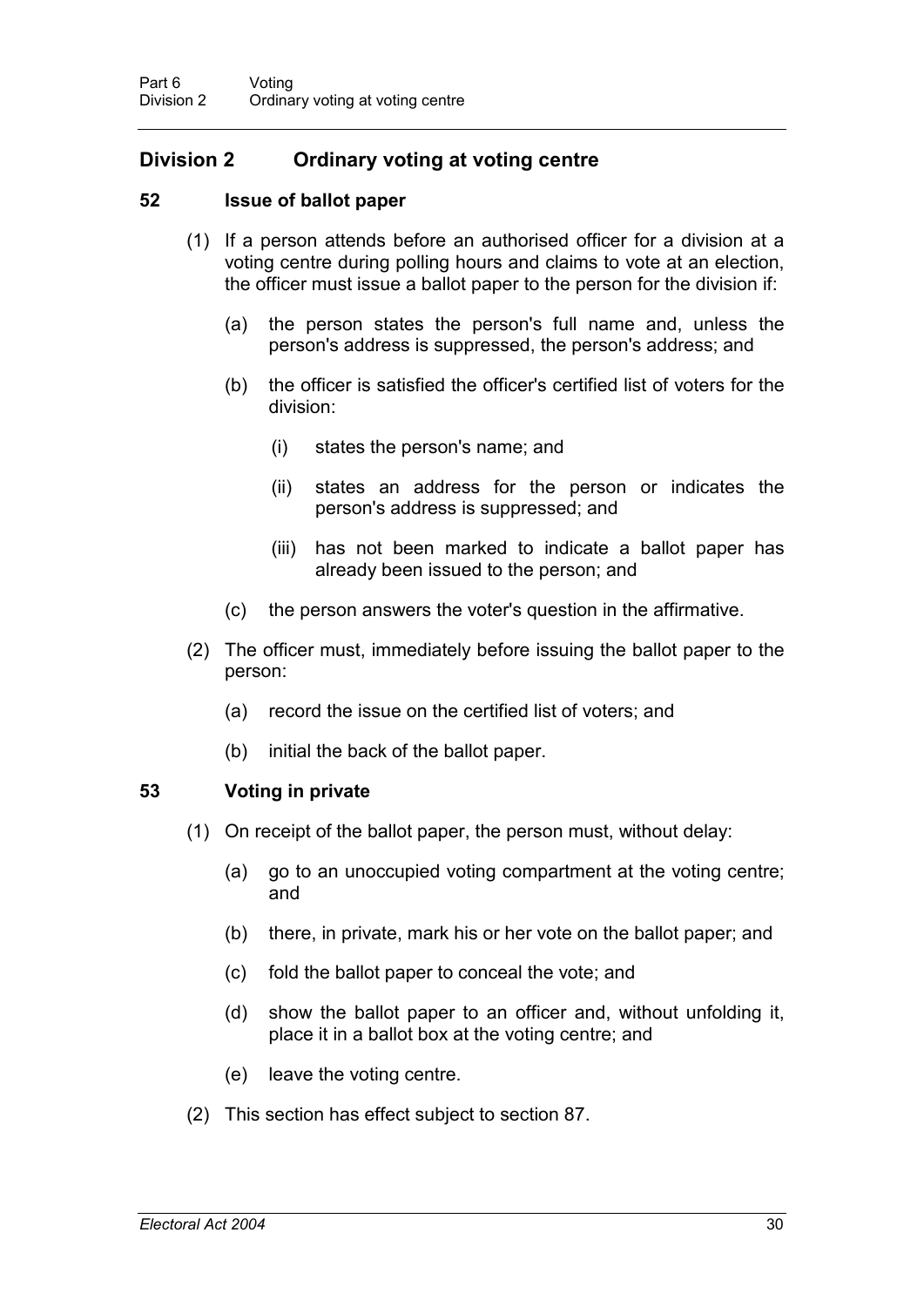# **Division 3 Declaration voting on polling day at voting centres**

## **Subdivision 1 Declaration voting by certain persons absent from division**

#### **54 Issue of declaration ballot paper**

- (1) If a person attends before an authorised officer for a division at a voting centre during polling hours and claims to vote at an election for another division, the officer must issue a ballot paper (a *declaration ballot paper*) to the person for the person's enrolled division if:
	- (a) the person states the person's full name and, unless the person's address is suppressed, the person's address; and
	- (b) the officer is satisfied the officer's certified list of voters for all divisions has not been marked to indicate a declaration ballot paper has already been issued to the person; and
	- (c) the person answers the voter's question in the affirmative.
- (2) However, if the officer's certified list of voters has been marked to indicate a declaration ballot paper has already been issued to the person but the person claims not to have voted already at the election, Subdivision 2 applies to the issue of a declaration ballot paper to the person.
- (3) The officer must, immediately before issuing the ballot paper to the person:
	- (a) record the issue on the certified list of voters; and
	- (b) initial the back of the ballot paper.

## **55 Casting declaration vote**

- (1) Subject to section 87, this section prescribes the requirements for casting a declaration vote under this Subdivision.
- (2) After the issue of the declaration ballot paper to the person:
	- (a) the person must go to an unoccupied voting compartment at the voting centre and there, in private:
		- (i) mark his or her vote on the ballot paper; and
		- (ii) fold the ballot paper to conceal the vote; and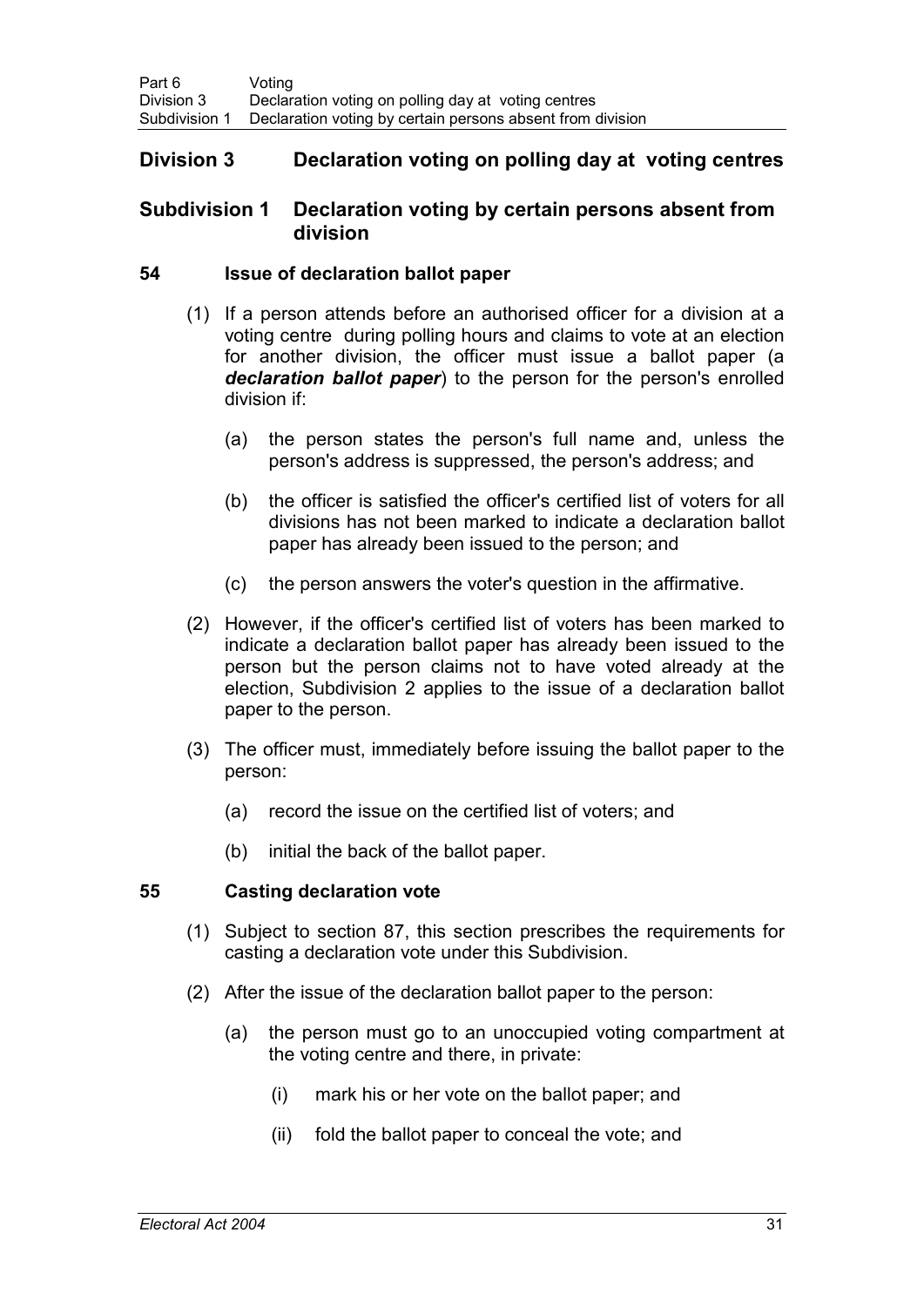- (b) the person must return the folded ballot paper to the officer; and
- (c) the officer must, in the presence of the person, without unfolding the ballot paper, place it in an envelope bearing the name of the person's enrolled division and the name of the voting centre, seal the envelope and place it in a ballot box at the voting centre; and
- (d) the person must then leave the voting centre.
- (3) The person must act under subsection (2) without delay.

# **Subdivision 2 Declaration voting by other persons**

#### **56 Issue of declaration ballot paper**

- (1) If a person attends before an authorised officer for a division at a voting centre during polling hours and claims to vote at an election, the officer must issue a ballot paper (a *declaration ballot paper*) to the person for the division if:
	- (a) the person states the person's full name and, unless the person's address is suppressed, the person's address; and
	- (b) the officer is satisfied the officer's certified list of voters for the division:
		- (i) does not state the person's name and address; or
		- (ii) has been marked to indicate a ballot paper has already been issued to the person but the person declares the person has not already voted at the election; and
	- (c) the person completes and signs a declaration in the approved form in the presence of the officer; and
	- (d) the officer signs the declaration as witness.
- (2) In addition, if a person mentioned in section 54(2) attends before an authorised officer for a division at a voting centre during polling hours and claims to vote at an election, the officer must issue a ballot paper (also a *declaration ballot paper*) to the person for the person's enrolled division if:
	- (a) the person states the person's full name and, unless the person's address is suppressed, the person's address; and
	- (b) the officer is satisfied the officer's certified list of voters for the person's enrolled division used by the officer has been marked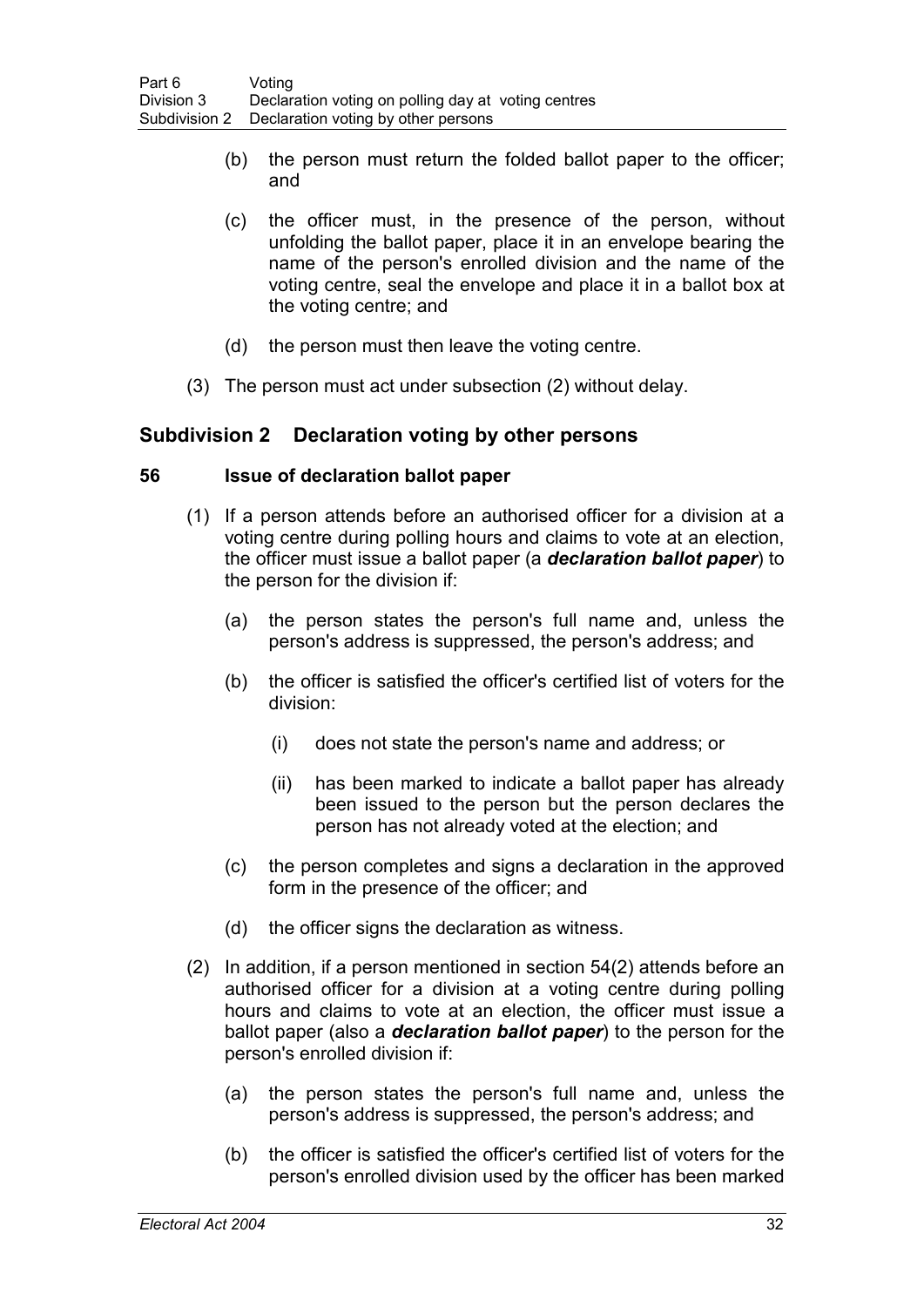to indicate a ballot paper has already been issued to the person but the person declares the person has not already voted at the election; and

- (c) the person completes and signs a declaration in the approved form in the presence of the officer; and
- (d) the officer signs the declaration as witness.
- (3) The officer must:
	- (a) immediately before issuing the ballot paper to the person, initial the back of the ballot paper; and
	- (b) immediately after issuing the ballot paper to the person, make a record of its issue.
- (4) The declaration by a person to whom subsection (1)(b)(i) applies must state the following:
	- (a) the person has complied with Part VIII of the Commonwealth Act before the close of the roll;
	- (b) to the best of the person's knowledge no objection has been upheld in relation to the inclusion of the person's name on the roll;
	- (c) the person is not qualified for enrolment in a division other than the division for which the person claims to vote;
	- (d) the person has not already voted at the election.
- (5) The declaration by a person to whom subsection  $(1)(b)(ii)$  or  $(2)$ applies must state the person has not already voted at the election.

## **57 Casting declaration vote**

- (1) Subject to section 87, this section prescribes the requirements for casting a declaration vote under this Subdivision.
- (2) After the issue of a declaration ballot paper to the person:
	- (a) the person must go to an unoccupied voting compartment at the voting centre and there, in private:
		- (i) mark his or her vote on the ballot paper; and
		- (ii) fold the ballot paper to conceal the vote; and
	- (b) the person must return the folded ballot paper to the officer; and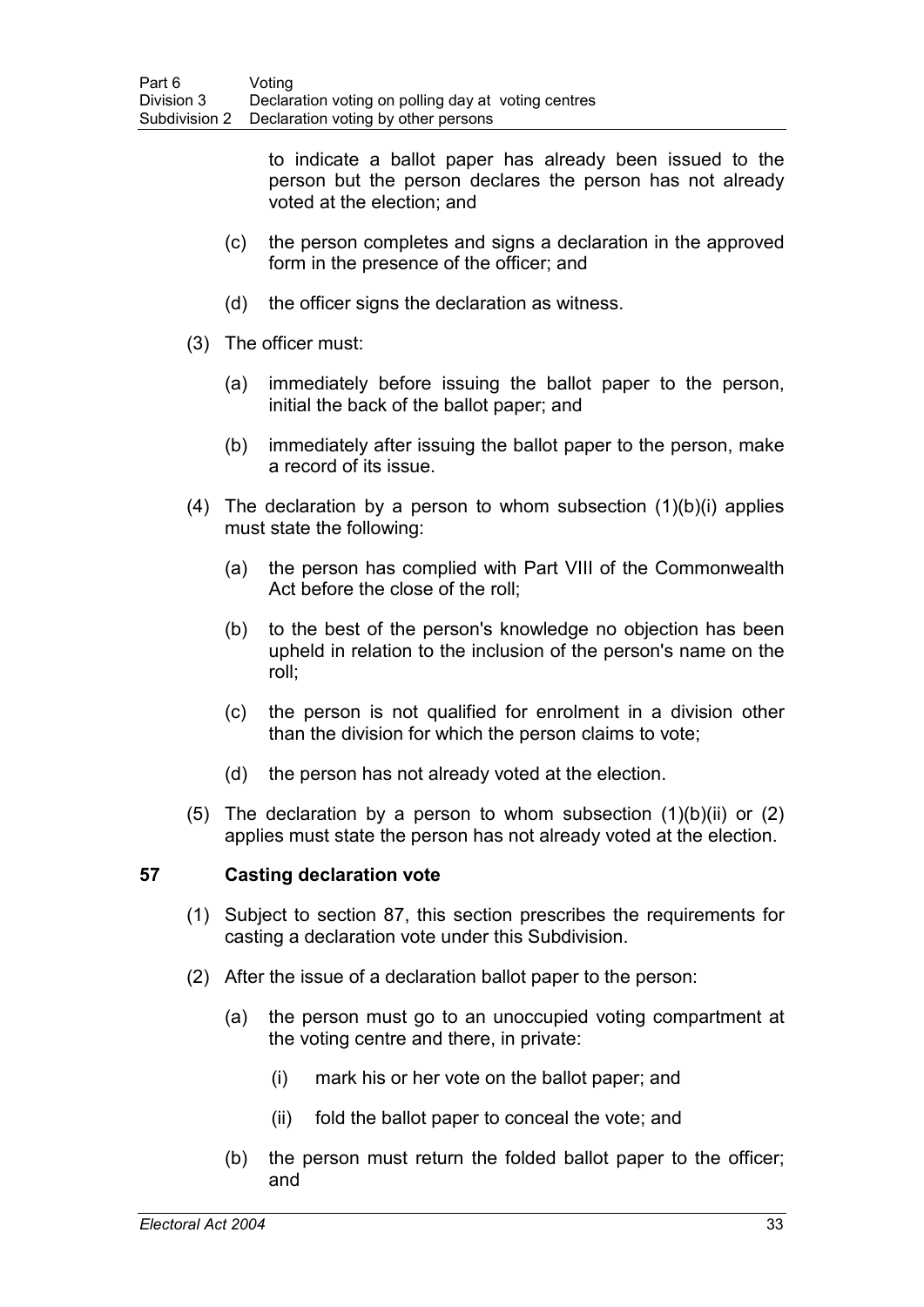- (c) the officer must, in the presence of the person, without unfolding the ballot paper, place it in the envelope on which the declaration mentioned in section 56(1)(c) or (2)(c) appears, seal the envelope and place it in a ballot box at the voting centre; and
- (d) the person must then leave the voting centre.
- (3) The person must act under subsection (2) without delay.

# **Division 4 Postal voting**

# **Subdivision 1 Registered postal voters**

## **58 Register of postal voters**

- (1) For this Subdivision, the Commission must keep a register of postal voters for each division.
- (2) The register must contain the name of each person who is registered as a general postal voter under the Commonwealth Act.
- (3) The register may also contain the other particulars the Commission considers appropriate.

## **59 Registered postal voters taken to have applied for postal voting papers**

If an election at which a registered postal voter is entitled to vote is to be held at any time during the period the person is registered, the Commission is taken to have received from the voter a properly completed application for postal voting papers for the election.

# **Subdivision 2 Applications for, and issue of, postal voting papers**

## **60 Who may apply for postal voting papers**

A person may apply for postal voting papers for an election if the person is entitled to vote at the election.

# **61 Application for postal voting papers**

Subject to section 62(3)(aa), an application for postal voting papers for an election may be made to the Commission in the approved form at any time, whether or not a writ has been issued under Part 5 for an election at the time of the application.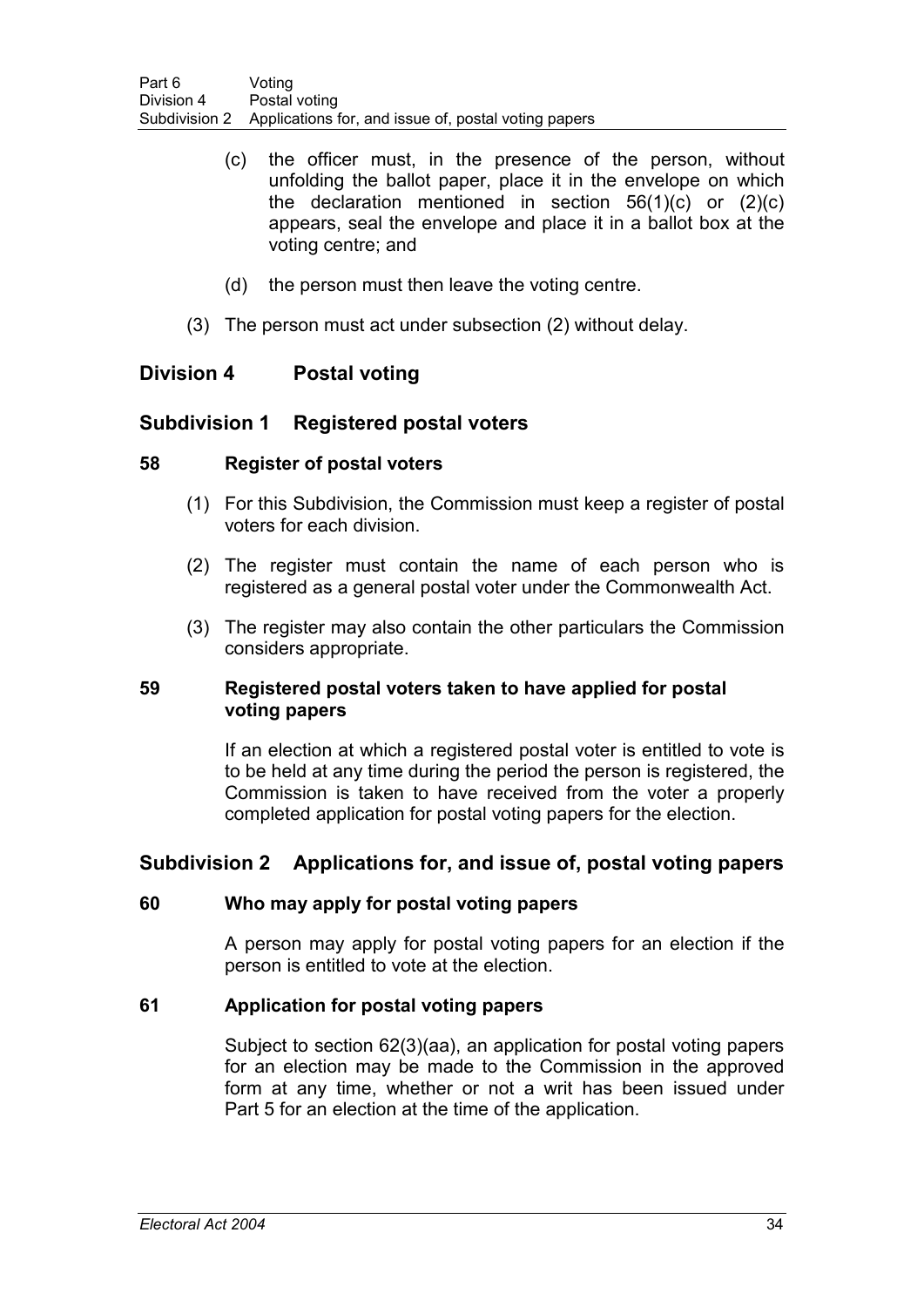## **62 Issue of postal voting papers**

- (1) On receipt of the properly completed application, an authorised officer must issue and send to the applicant:
	- (a) a postal vote certificate printed on an envelope addressed to the Commission; and
	- (b) a ballot paper (a *declaration ballot paper*).
- (2) However, an authorised officer must not send postal voting papers to the applicant before the determination under section 41 for the election.
- (2A) The authorised officer must send postal voting papers:
	- (a) if a properly completed application was received before the determination – as soon as practicable after the determination; or
	- (b) Subject to subsections (3) and (4), if a properly completed application is received after the determination – as soon as practicable after receiving the application.
	- (3) An authorised officer must not send postal voting papers to the applicant if:
		- (aa) the application is received before the beginning of the calendar year in which polling day occurs; or
		- (a) the application is received after 6 pm on the day that is 4 days before polling day and the address to which the ballot papers are to be sent is outside Australia; or
		- (b) the application is received after 6 pm on the day that is 2 days before polling day and the address to which the ballot papers are to be sent is in Australia.
	- (4) However, an authorised officer may send postal voting papers to the applicant whose application is received later than the time mentioned in subsection (3)(a) or (b) if the officer considers doing so is appropriate, having regard to:
		- (a) the special circumstances of the applicant; and
		- (b) the need to allow sufficient time for the papers to be completed by the applicant by 6 pm on polling day; and
		- (c) any other matters the officer considers relevant.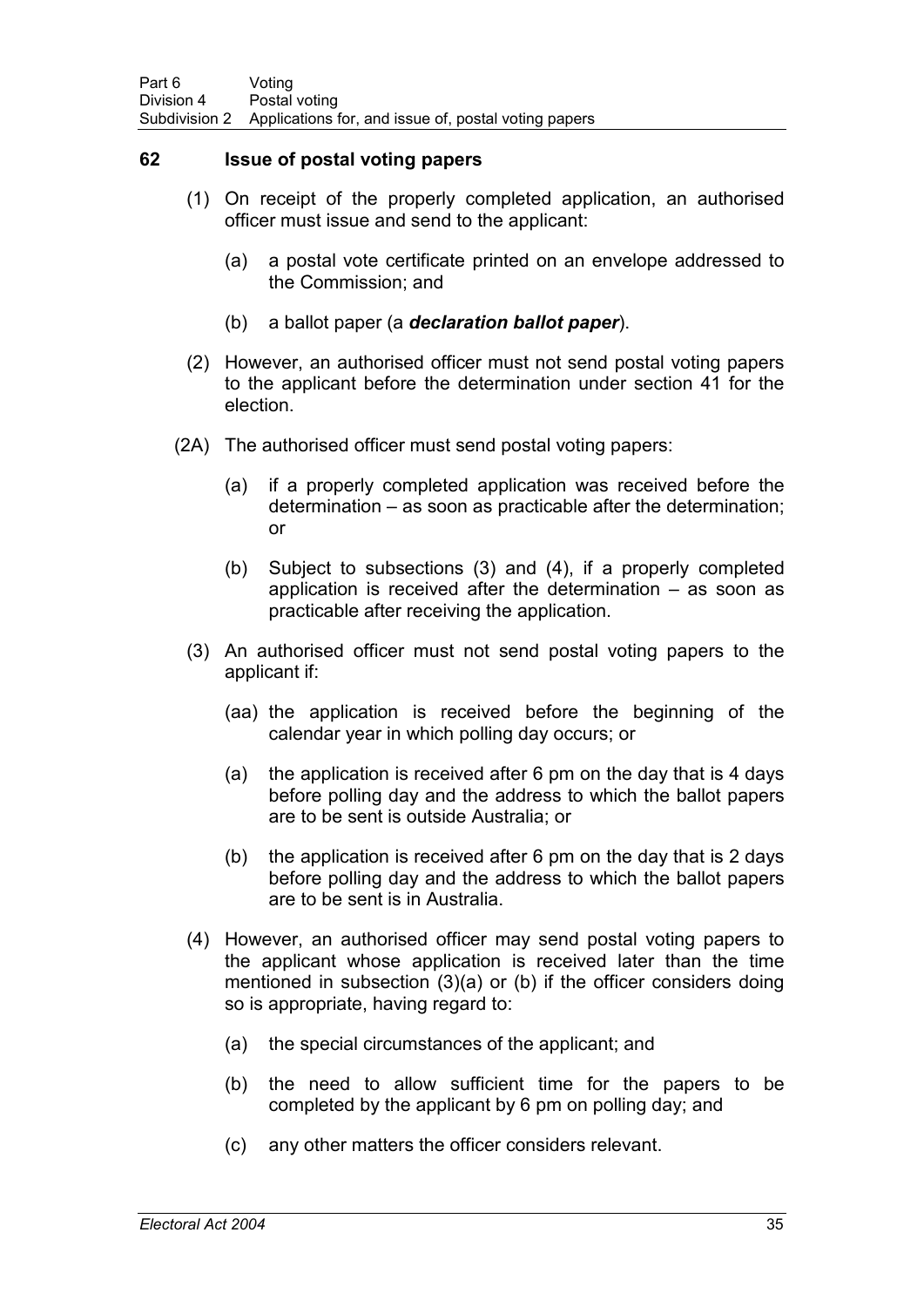# **63 Authorised officer to record applications**

An authorised officer must:

- (a) number in consecutive order all applications for postal voting papers received by the officer for each division; and
- (b) endorse each application with the date of issue of the postal voting papers; and
- (c) number each postal vote certificate issued by the officer with the number corresponding to the number on the application for the postal voting papers; and
- (d) initial the back of the declaration ballot paper issued by the officer; and
- (e) record the issue of the postal voting papers to the person on the officer's certified list of voters.

## **64 Applications to be available for public inspection**

- (1) As soon as practicable after the day that is 2 days before polling day, each authorised officer must send to the Commission all applications for postal voting papers received by the officer.
- (2) The Commission must keep the applications and make them available for public inspection for 14 days from and including the third day after polling day.

## **Subdivision 3 Casting postal vote**

#### **65 Procedure for postal voting**

An elector may cast a postal vote only in accordance with this Subdivision.

#### **66 When postal vote may be cast**

The elector may cast a postal vote at any time before 6 pm on polling day.

## **67 Casting postal vote**

- (1) The elector must show the elector's unmarked postal voting papers to an authorised witness.
- (2) The elector must, in the presence of the witness, sign his or her name on the postal vote certificate.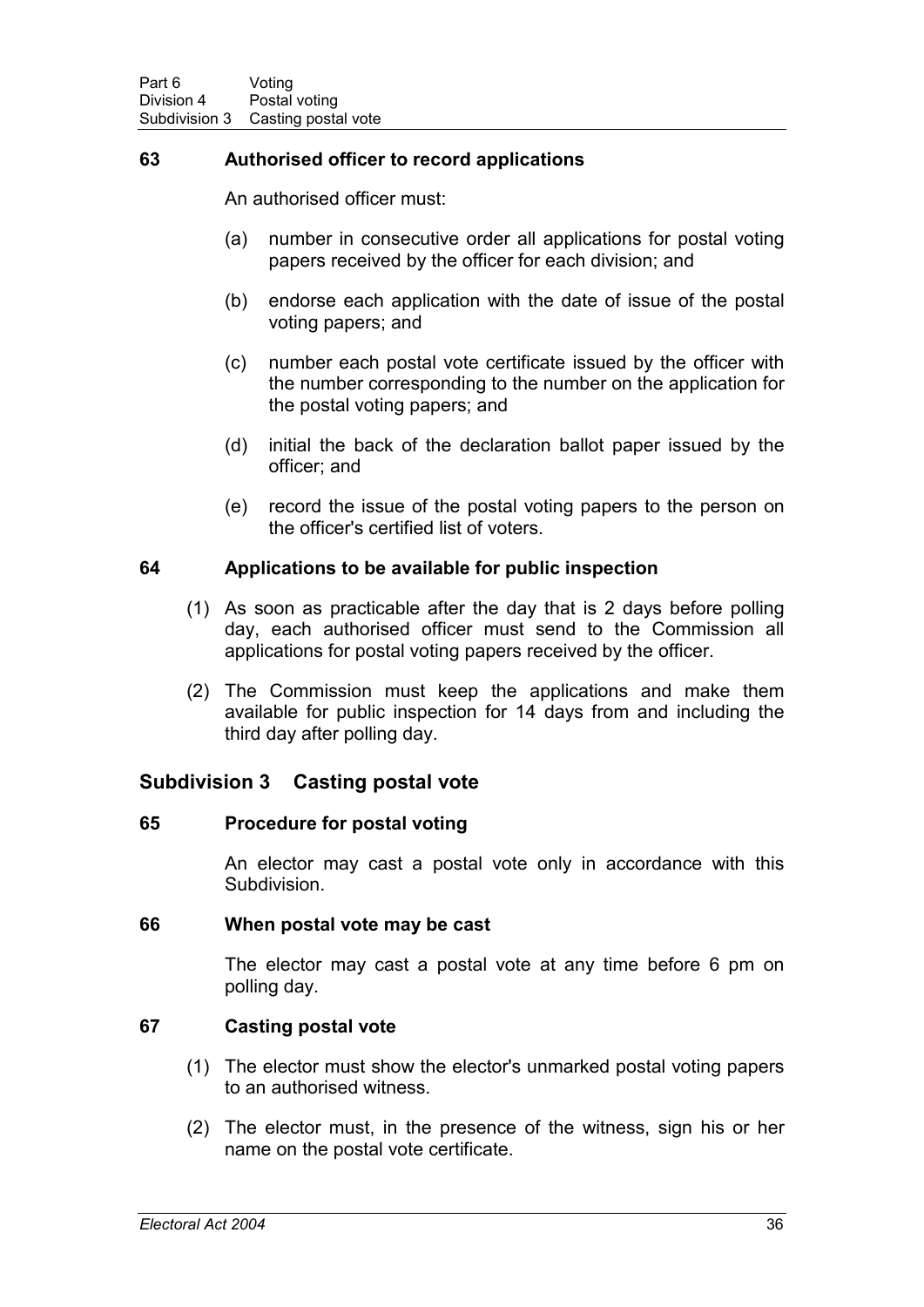- (3) The witness must:
	- (a) sign his or her name on the postal vote certificate; and
	- (b) insert the date and time.
- (4) The elector must, in the presence of the witness but so that the witness cannot see the vote:
	- (a) mark his or her vote on the declaration ballot paper; and
	- (b) fold the ballot paper and place it in the envelope bearing the postal vote certificate and seal the envelope.
- (5) However, if the elector is so physically incapacitated that the elector is unable to mark the ballot paper without assistance or is illiterate, the witness must:
	- (a) mark the elector's ballot paper in accordance with the elector's instructions; and
	- (b) fold the ballot paper and place it in the envelope bearing the postal vote certificate and seal the envelope.
- (6) Section 87 applies, with the necessary changes, in relation to the elector as if a reference in the section to an officer were a reference to the authorised witness.
- (7) As soon as practicable after subsection (4) or (5) is complied with, the elector must send the envelope to the Commission.

#### *Note for section 67*

*Under section 85A the Commissioner may approve the use of a specified electronic or other automated system for the issuing and returning of postal voting papers. Such an approval could provide an alternative means of satisfying specified requirements under this section such as placing a ballot paper in an envelope and sending it to the Commission. See section 85A(4).*

# **Division 5 Declaration voting before polling day**

## **Subdivision 1 Preliminary**

#### **68 Application of Division**

This Division provides for the casting of declaration votes before the polling day for an election.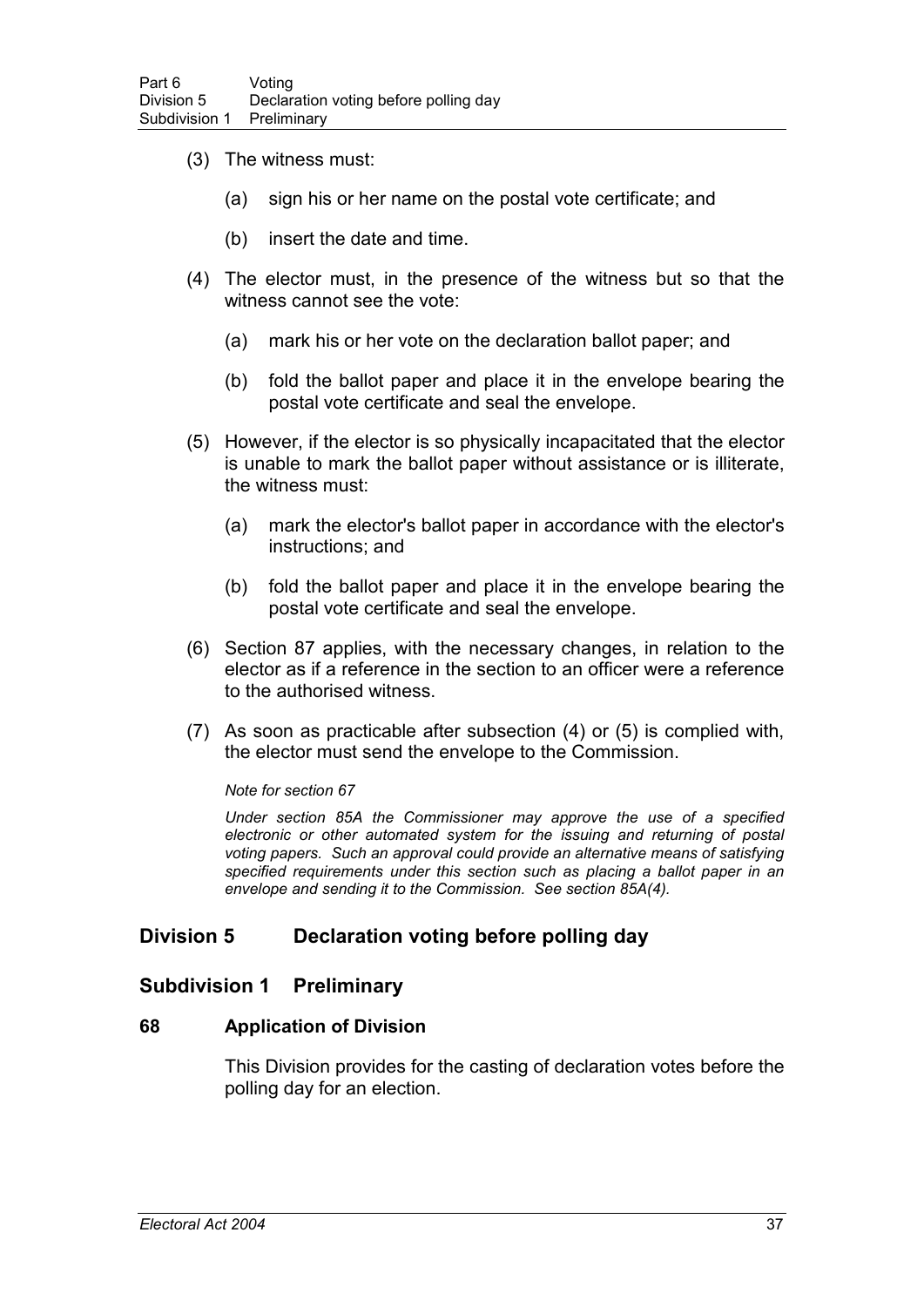## **69 Arrangements for voting**

- (1) For this Division, the Commission must:
	- (a) declare regions comprising one or more divisions; and
	- (b) decide the period during which, and the days and hours when, voting before polling day may take place at pre-election voting centres.
- (2) The Commission may assign a name to a region.
- (3) The period decided under subsection (1)(b) must not start until after the determination under section 41 for the election.

## **70 Public notice of arrangements**

- (1) The Commission must give public notice of the arrangements for voting under this Division.
- (2) The notice must state the period during which, and the days and hours when, voting before polling day may take place at preelection voting centres.

## **Subdivision 2 Declaration voting by electors**

## **71 Issue of declaration ballot paper**

- (1) This section applies if a person attends before an authorised officer at a pre-election voting centre during the hours of polling on a day decided under section 69(1)(b) and declares the person is an elector who is entitled to vote at the election.
- (2) The officer must issue a ballot paper (a *declaration ballot paper*) to the person for the person's enrolled division if:
	- (a) the person states the person's full name and, unless the person's address is suppressed, the person's address; and
	- (b) the officer is satisfied the officer's certified list of voters:
		- (i) states the person's name; and
		- (ii) states an address for the person or indicates the person's address is suppressed; and
		- (iii) has not been marked to indicate a ballot paper has already been issued to the person; and
	- (c) the person answers the voter's question in the affirmative.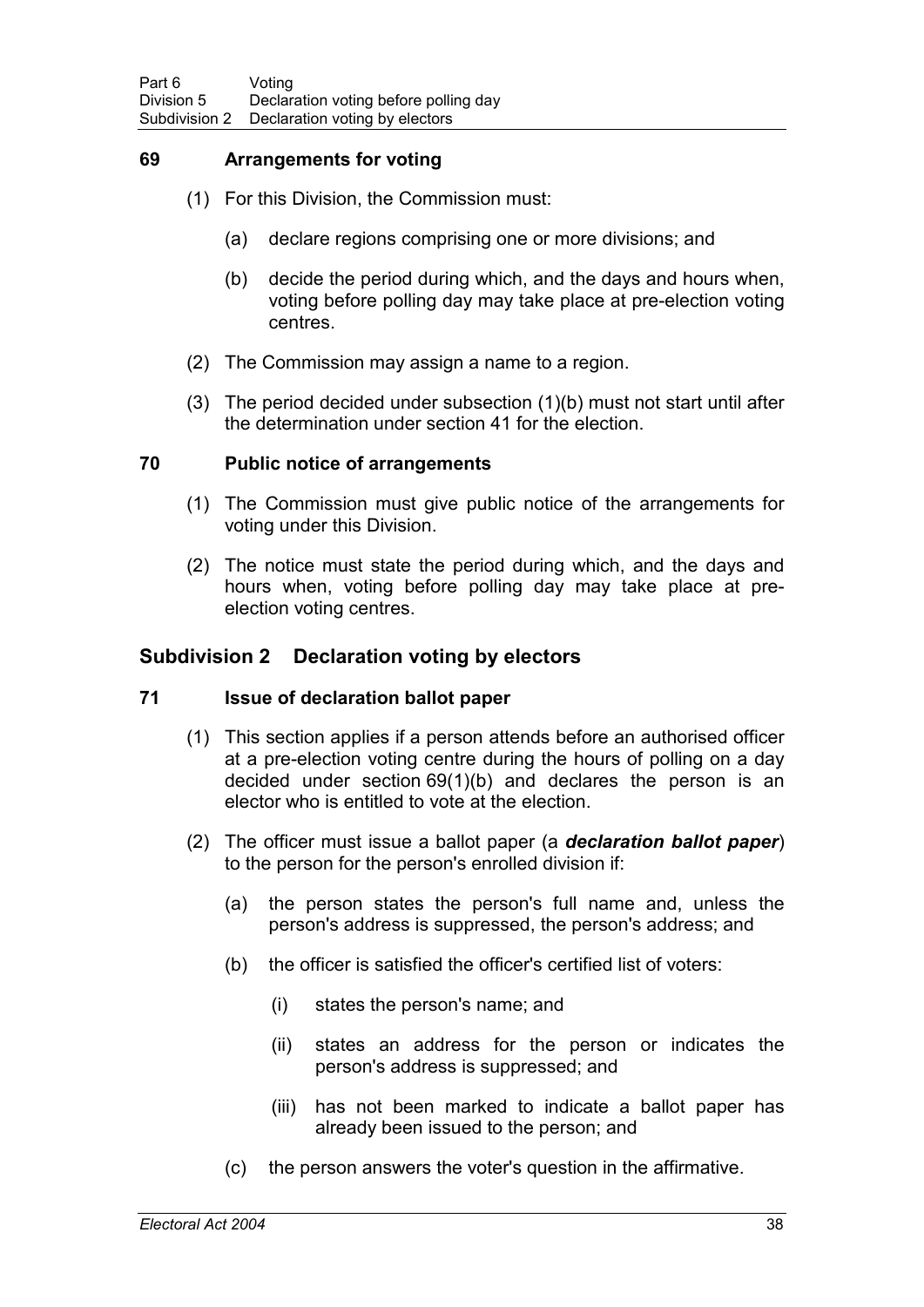- (3) The officer must, immediately before issuing the ballot paper to the person:
	- (a) record the issue on the certified list of voters; and
	- (b) initial the back of the ballot paper.

## **72 Casting declaration vote**

- (1) Subject to section 87, this section prescribes the requirements for the casting of a declaration vote by an elector issued a declaration ballot paper under section 71.
- (2) After the issue of the declaration ballot paper to the person, the person must, without delay:
	- (a) go to an unoccupied voting compartment at the pre-election voting centre and there, in private:
		- (i) mark his or her vote on the ballot paper; and
		- (ii) fold the ballot paper to conceal the vote; and
	- (b) place the ballot paper in a ballot box at the centre or, if the centre is not in the region in which the person's enrolled division is situated, place it in an envelope bearing the name of the division and the centre, seal the envelope and place it in a ballot box at the centre; and
	- (c) leave the centre.

# **Subdivision 3 Declaration voting by unenrolled persons**

## **73 Issue of declaration ballot paper**

- (1) This section applies if:
	- (a) a person attends before an authorised officer at a pre-election voting centre during the hours of polling on a day decided under section 69(1)(b); and
	- (b) the person states the person's full name and address; and
	- (c) the officer is satisfied the officer's certified list of voters does not state the person's name and address; and
	- (d) the person answers the voter's question in the affirmative; and
	- (e) the person completes and signs a declaration in the approved form in the presence of the officer; and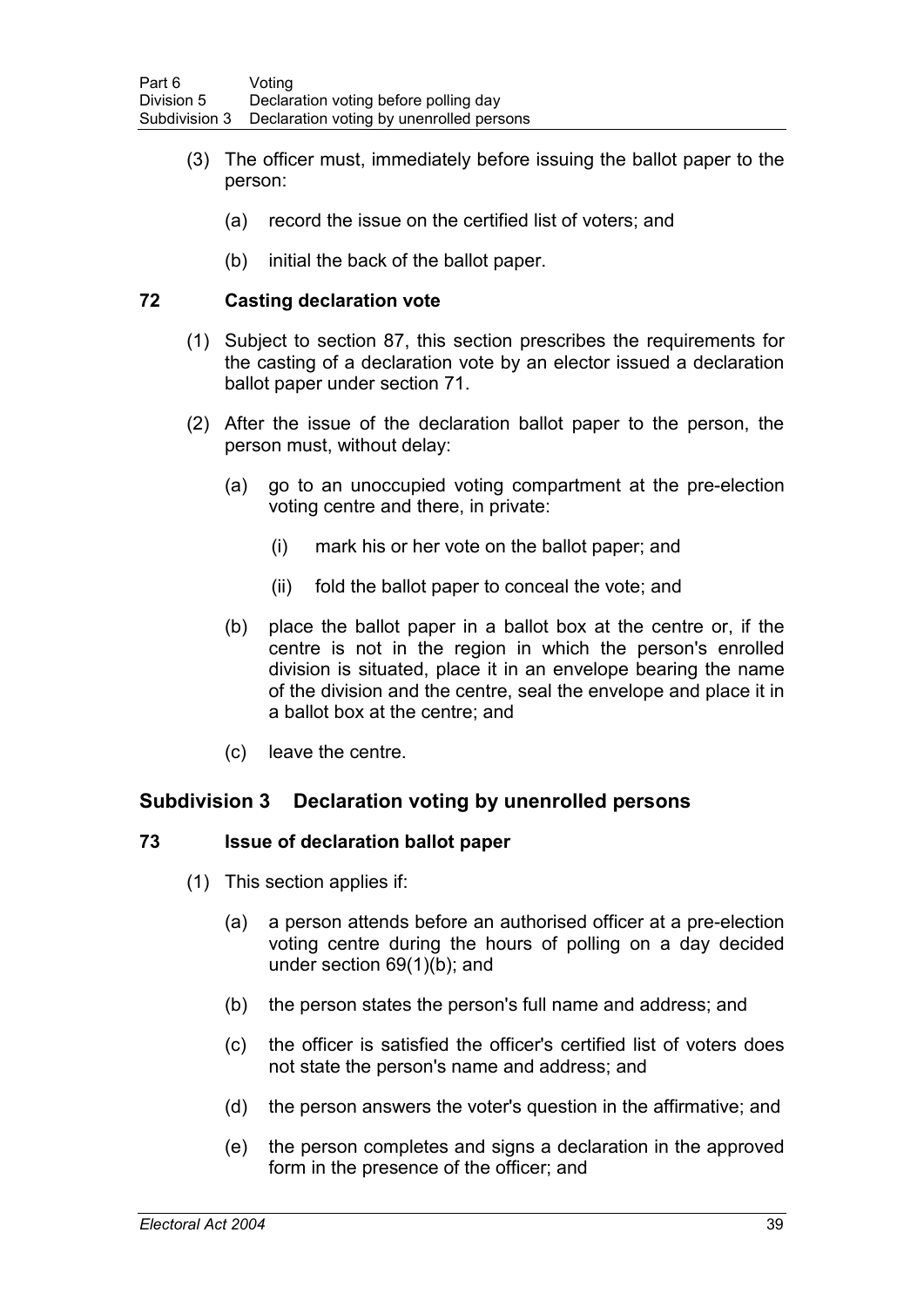- (f) the officer signs the declaration as witness.
- (2) The officer must issue a ballot paper (a *declaration ballot paper*) to the person.
- (3) The officer must:
	- (a) immediately before issuing the ballot paper to the person, initial the back of the ballot paper; and
	- (b) immediately after issuing the ballot paper to the person, make a record of its issue.
- (4) The declaration by the person must state the following:
	- (a) the person has complied with Part VIII of the Commonwealth Act before the close of the roll;
	- (b) to the best of the person's knowledge no objection has been upheld in relation to the inclusion of the person's name on the roll;
	- (c) the person is not qualified for enrolment in a division other than the division for which the person claims to vote;
	- (d) the person has not already voted at the election.

## **74 Casting declaration vote**

- (1) Subject to section 87, this section prescribes the requirements for the casting of a declaration vote by a person issued a declaration ballot paper under section 73.
- (2) After the issue of a declaration ballot paper to the person:
	- (a) the person must go to an unoccupied voting compartment at the voting centre and there, in private:
		- (i) mark his or her vote on the ballot paper; and
		- (ii) fold the ballot paper to conceal the vote; and
	- (b) the person must return the folded ballot paper to the officer; and
	- (c) the officer must, in the presence of the person, without unfolding the ballot paper, place it in the envelope on which the declaration mentioned in section 73(1)(e) appears, seal the envelope and place it in a ballot box at the voting centre; and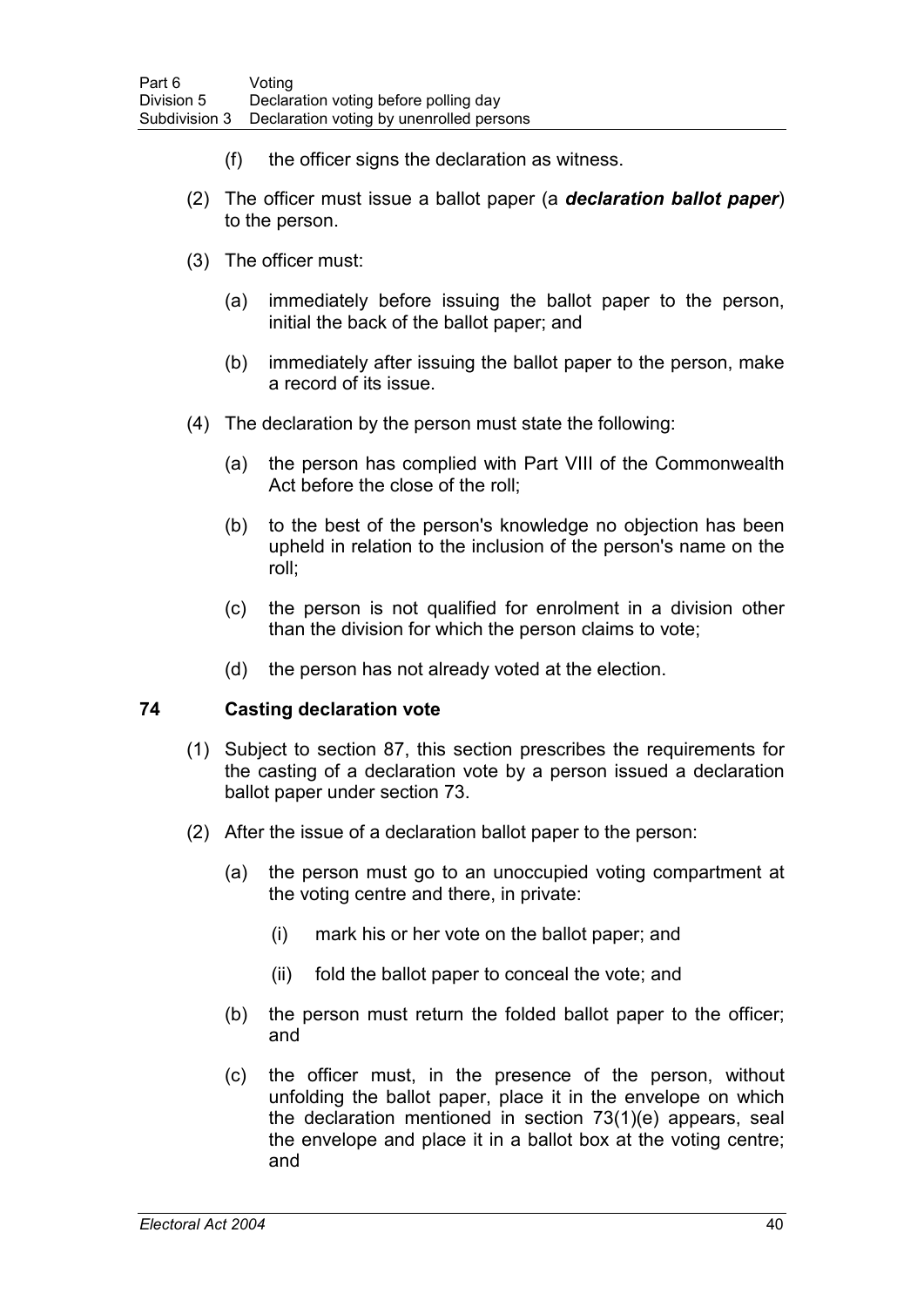- (d) the person must then leave the voting centre.
- (3) The person must act under subsection (2) without delay.

# **Subdivision 4 Dealing with ballot boxes**

## **75 Ballot boxes at pre-election voting centres in Territory**

- (1) This section applies to declaration ballot papers issued under Subdivisions 2 and 3 at a pre-election voting centre in the Territory.
- (2) As soon as practicable after 6 pm on the day before polling day, an authorised officer must:
	- (a) seal the ballot boxes containing the declaration ballot papers; and
	- (b) send the sealed boxes to the Commission or, if directed by the Commission, the officer in charge of a scrutiny centre for scrutiny under Part 7.

## **76 Ballot boxes at pre-election voting centres outside Territory**

- (1) This section applies to declaration ballot papers issued under Subdivisions 2 and 3 at a pre-election voting centre outside the Territory.
- (2) As soon as practicable after 6 pm on the day before polling day, an authorised officer must:
	- (a) open the ballot boxes; and
	- (b) remove the envelopes containing the declaration ballot papers; and
	- (c) without opening the envelopes, sort them into ballot papers issued under Subdivisions 2 and 3; and
	- (d) place them in separate parcels; and
	- (e) seal the parcels; and
	- (f) send them to the Commission.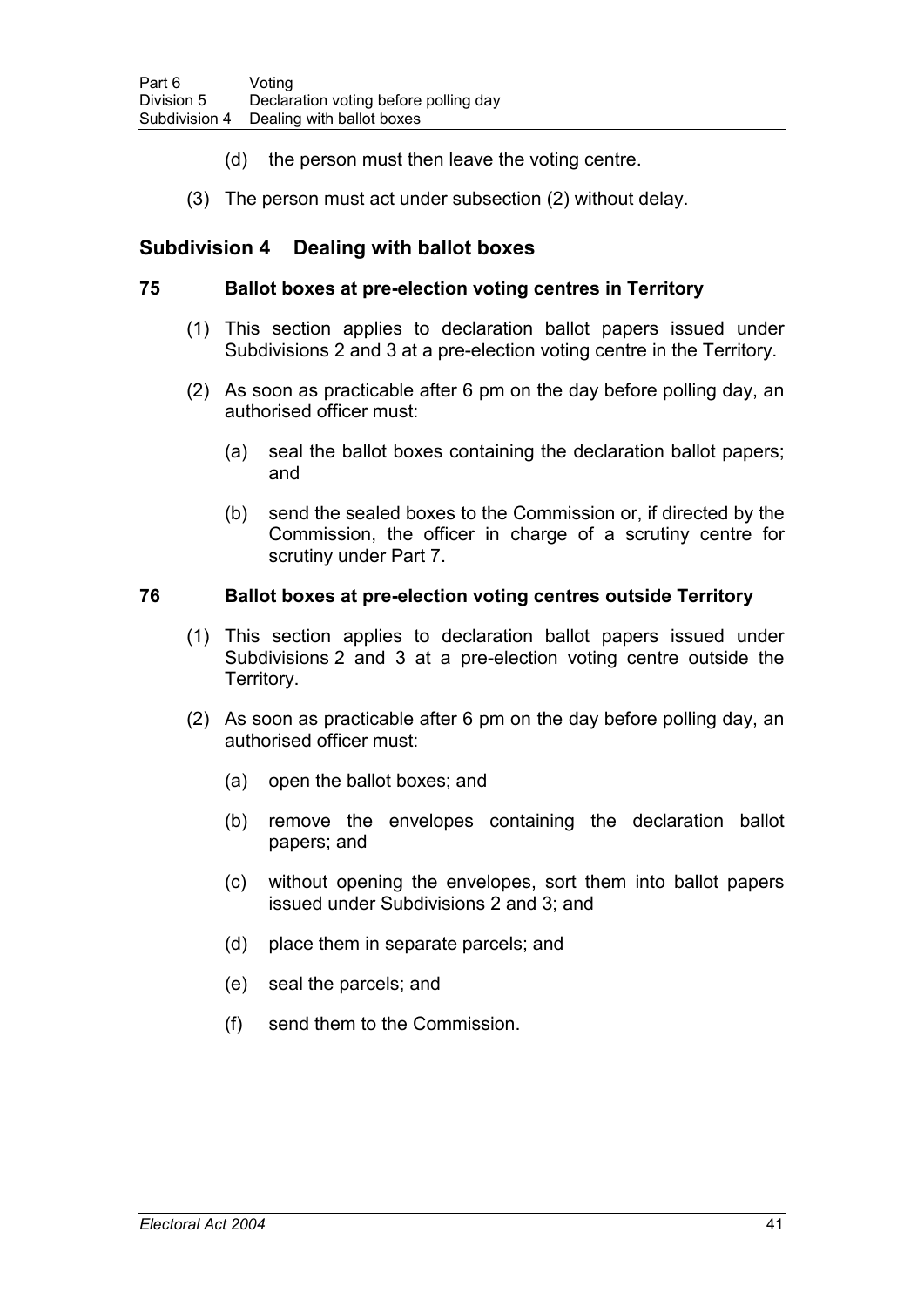# **Division 6 Mobile polling**

## **77 Application of Division**

This Division provides for the casting of ordinary votes and declaration votes under Division 2 or 3 in the Territory by electors during the mobile polling period for the election.

#### **78 Mobile voting centres**

- (1) The Commissioner may, in writing, declare an election day voting centre or a pre-election voting centre to be a mobile voting centre where votes may be taken by an authorised officer during the mobile polling period.
- (2) The declaration may specify:
	- (a) classes of electors who may vote at the mobile voting centre; and
	- (b) dates and hours during which votes may be cast at the place during the mobile polling period.
- (3) In making the declaration, the Commissioner must have regard to the following:
	- (a) whether or not:
		- (i) there is a distinct community of electors who may be served by the mobile voting centre; or
		- (ii) there are special circumstances applying to electors who may be served by the mobile voting centre (for example, because of their special needs or other requirements);
	- (b) the practicality for those electors to attend another voting centre for the election;
	- (c) the practicality of establishing the mobile voting centre for those electors, having regard to their number and resources required for doing so.
- (4) If the declaration specifies a class of electors, only a person in that class may vote at the mobile voting centre.
- (5) The Commissioner must:
	- (a) give public notice of the declaration; and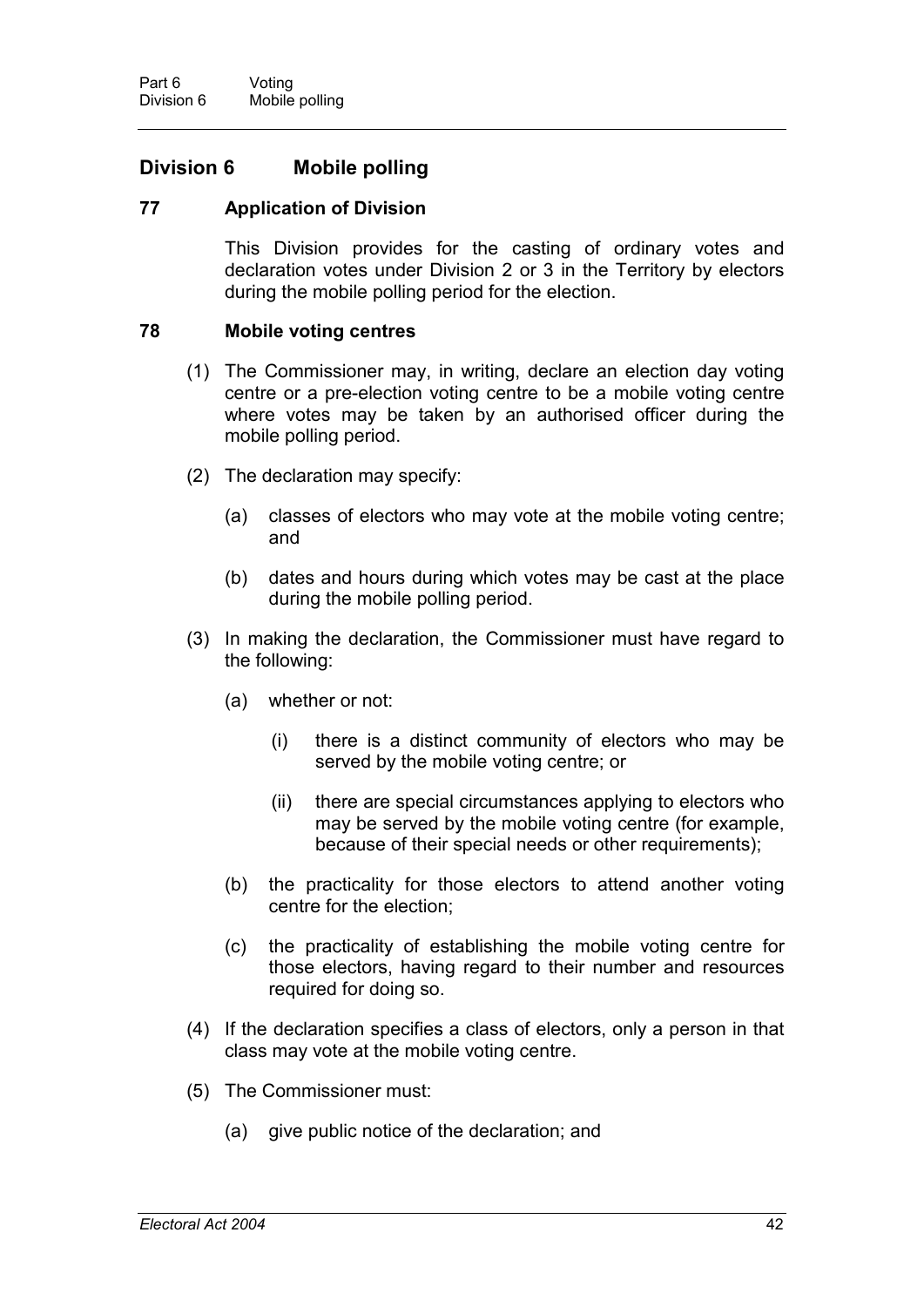(b) as far as practicable, notify the community or electors to be served by the mobile voting centre in a way that is reasonable in the circumstances.

## **81 Change of mobile voting centre, dates or hours for voting**

- (1) The Commissioner may take any of the following actions in respect of a mobile voting centre if the Commissioner is satisfied that there are special circumstances requiring such an action:
	- (a) substitute another voting centre (a *substituted centre*) for the mobile voting centre;
	- (b) change the dates or hours during which votes may be cast at the mobile voting centre.
- (2) The Commissioner must give notice to the public of the substitution or change and the notice must be reasonable and practicable in the circumstances.

#### **82 Obligations of authorised officer**

When visiting a mobile voting centre, an authorised officer must:

- (a) take a ballot box, ballot papers, certified lists of voters and anything else necessary to enable a person to vote; and
- (b) be accompanied by at least one other officer.

#### **83 Application of Act for voting at mobile voting centre**

While an authorised officer is with a person in a room or other place for taking the person's vote, as far as practicable this Act has effect as if the authorised officer were the officer in charge of the voting centre.

#### **84 Failure to visit mobile voting centre**

The result of an election is not invalidated merely because an authorised officer did not visit:

- (a) a mobile voting centre; or
- (b) a mobile voting centre on the dates or during the hours:
	- (i) specified in a declaration under section 78; or
	- (ii) as substituted or changed under section 81.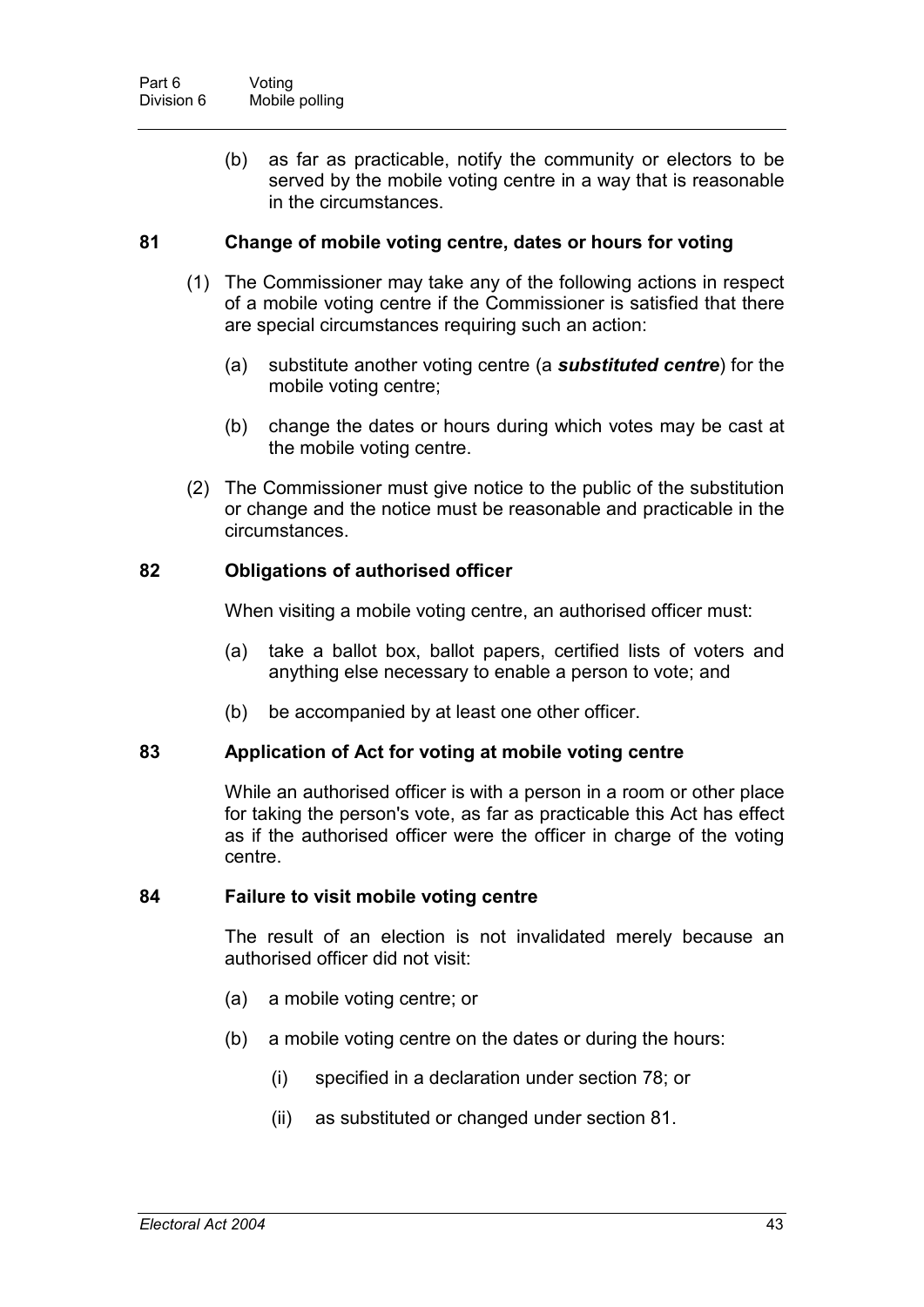#### **85 Dealing with ballot boxes**

- (1) After an authorised officer has finished all visits to mobile voting centres for which the officer is authorised, the officer must, in the presence of any scrutineers, close and seal the ballot boxes containing ballot papers.
- (2) The authorised officer must send the ballot boxes containing the ballot papers to the Commission or, if directed by the Commission, the officer in charge of a scrutiny centre for scrutiny under Part 7.

# **Division 6A Approved electronic and other automated systems for voting**

#### **85A Commissioner's power to approve electronic or other automated system**

- (1) The Commissioner may, in writing, approve the use of a specified electronic or other automated system (the *approved system*) for specified purposes relating to one or more of the following for specified elections:
	- (a) issuing and returning of ballot papers (including, for example, the confirmation and recording of the issuing of ballot papers);
	- (ab) issuing and returning of postal voting papers;
	- (b) counting and processing of votes;
	- (c) voting by a specified group of electors;
	- (d) assisting electors who have a physical or other disability, illness, advanced pregnancy or another condition.
- (2) The Commissioner must not give the approval unless the Commissioner is satisfied:
	- (a) as far as practicable, the secrecy of the ballot will be maintained by the approved system; and
	- (b) the approval is warranted having regard to the practicality of the approved system and resources required to establish and maintain it; and
	- (c) the approval is consistent with the Commissioner's functions under this Act; and
	- (d) the approved system would be supported by secure facilities; and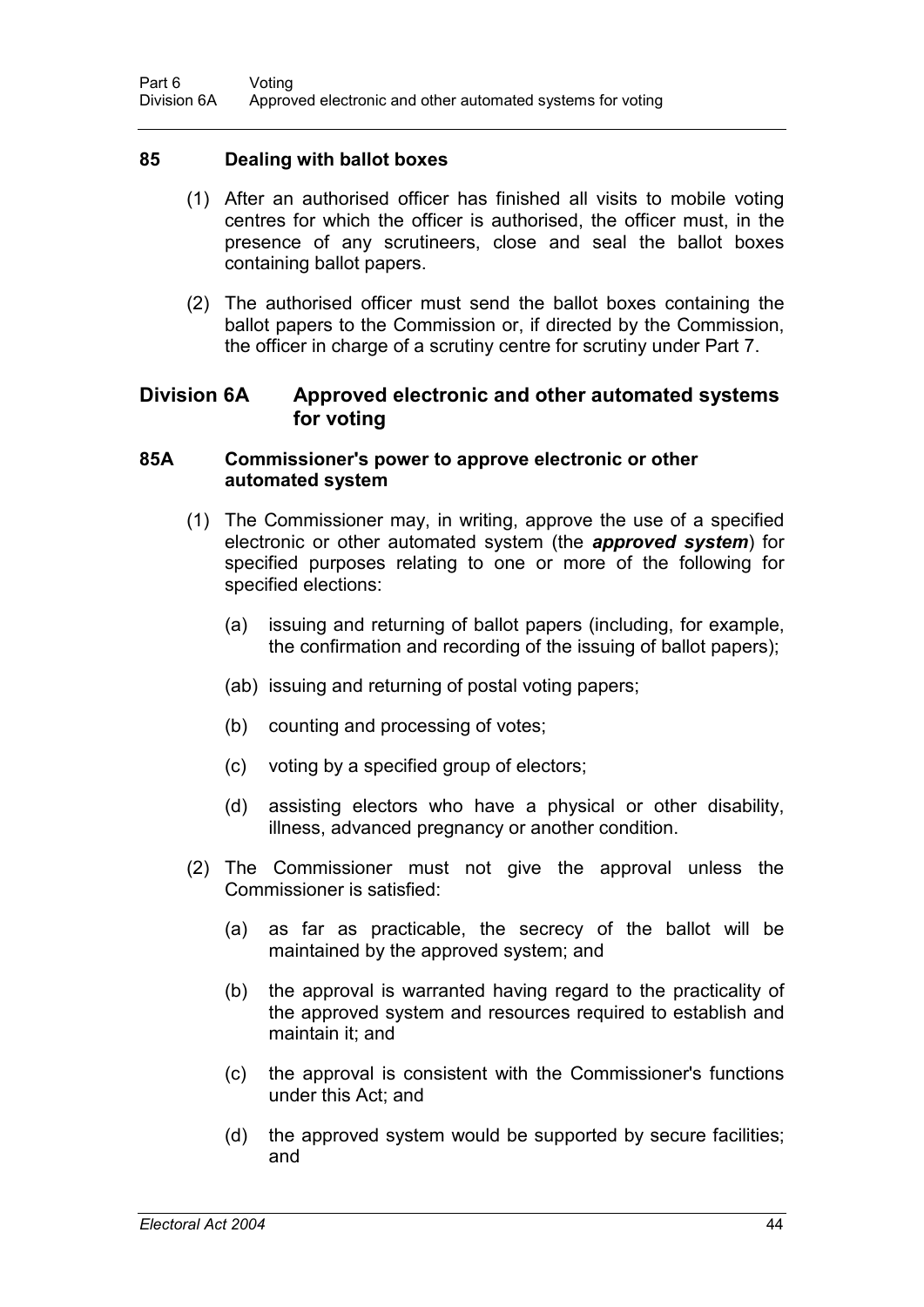- (e) if subsection  $(1)(c)$  applies there are exceptional circumstances relating to the specified group of electors.
- (3) The Commissioner must give public notice about the approved system.
- (4) If the approval specifies that a thing covered by subsection (1)(a) to (d) may be done in accordance with the approved system instead of a specified requirement under this Act, a thing done in accordance with the approval has effect as if that requirement had been met.

# **Division 7 Miscellaneous provisions**

#### **86 Arrangements at voting centres**

- (1) At each voting centre (other than a mobile voting centre), polling must be conducted as follows:
	- (a) before any vote is taken the officer in charge must show each ballot box empty and then securely seal it closed;
	- (b) the poll must open at 8 am and not close until all electors present in the voting centre at 6 pm and desiring to vote have voted;
	- (c) the voting centre must be closed at 6 pm and no person is to be admitted after that time for voting.
- (2) However, the officer in charge of a pre-election voting centre need only comply with subsection (1)(a).
- (3) Subsections (4) and (5) apply to the conduct of polling at mobile voting centres.
- (4) At the first mobile voting centre visited by an authorised officer, the officer must:
	- (a) before any vote is taken, show the ballot box empty and then securely seal it closed; and
	- (b) at the close of polling at that place, seal the cleft of the ballot box.
- (5) At mobile voting centres later visited by the officer:
	- (a) the officer must:
		- (i) before any vote is taken, open the cleft of the ballot box; and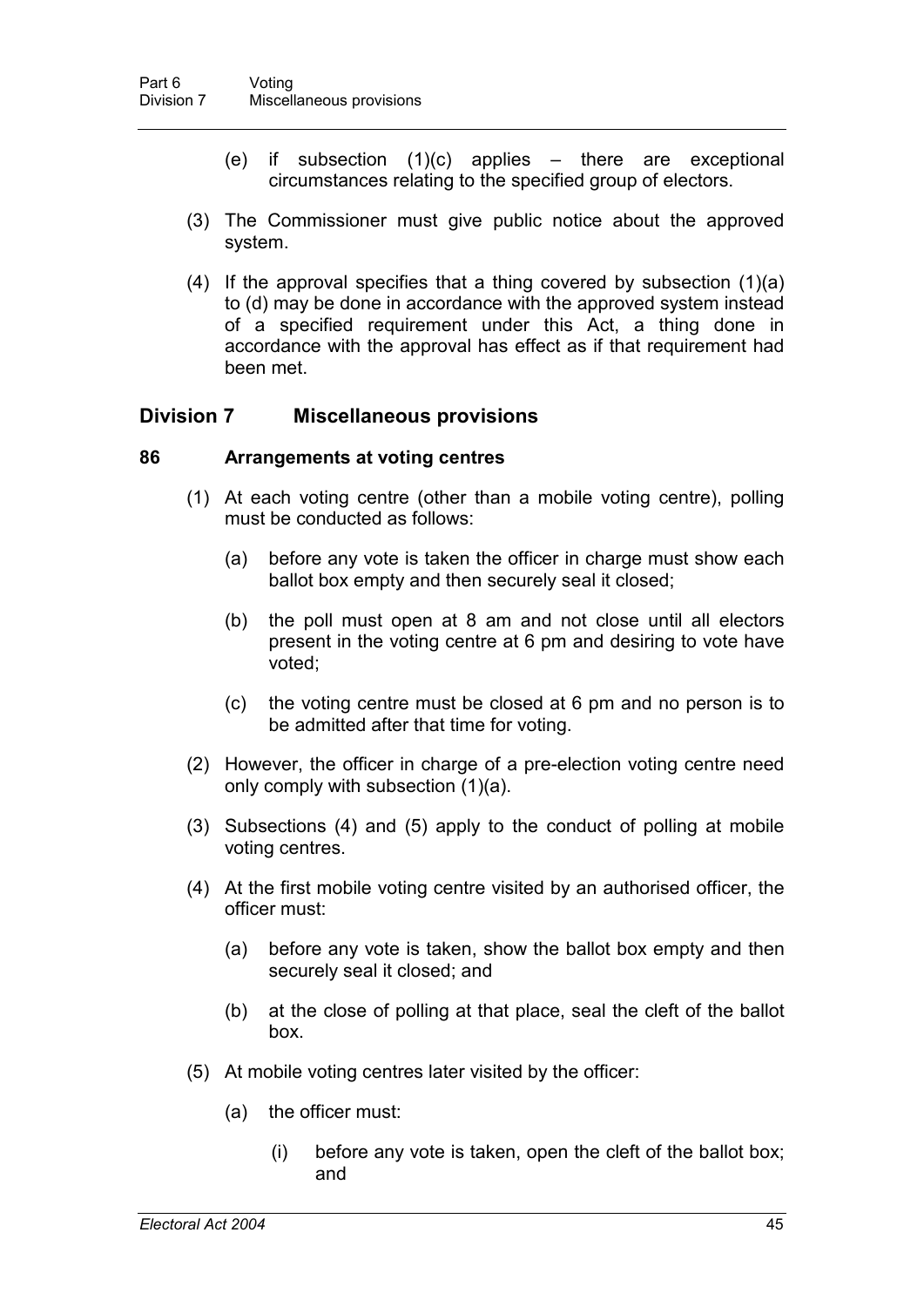- (ii) at the close of polling at that place, seal the cleft of the ballot box; and
- (b) if it is necessary to use another ballot box subsection  $(4)$  and paragraph (a) apply to the ballot box.

## **87 Assistance to certain voters**

- (1) A voter who is unable to vote may be assisted in voting if the voter would otherwise be unable to vote.
- (2) An assistant must be:
	- (a) if the voter is a postal voter an authorised witness; or
	- (b) if paragraph (a) does not apply a nominee of the voter or, if there is no nominee, an officer.
- (3) An assistant may enter a voting compartment to assist a voter to vote, but an officer must not do so except in the presence of:
	- (a) a scrutineer; or
	- (b) if no scrutineer is present another officer.
- (4) Subject to subsection (3), an assistant may assist a voter in any of the following ways:
	- (a) by acting as an interpreter;
	- (b) for a declaration vote by completing, or assisting the voter to complete, the declaration;
	- (c) by explaining the ballot paper and the requirements of this Act relating to its marking;
	- (d) by marking, or assisting the voter to mark, the ballot paper at the voter's direction;
	- (e) by folding the ballot paper and placing it in a ballot box or declaration envelope, or giving it to an officer, as required by this Act.

#### **88 Assistance to voters unable to enter voting centre**

(1) This section applies if the officer in charge of a voting centre is satisfied a voter cannot enter the voting centre because of a physical or other disability, illness, advanced pregnancy or another condition.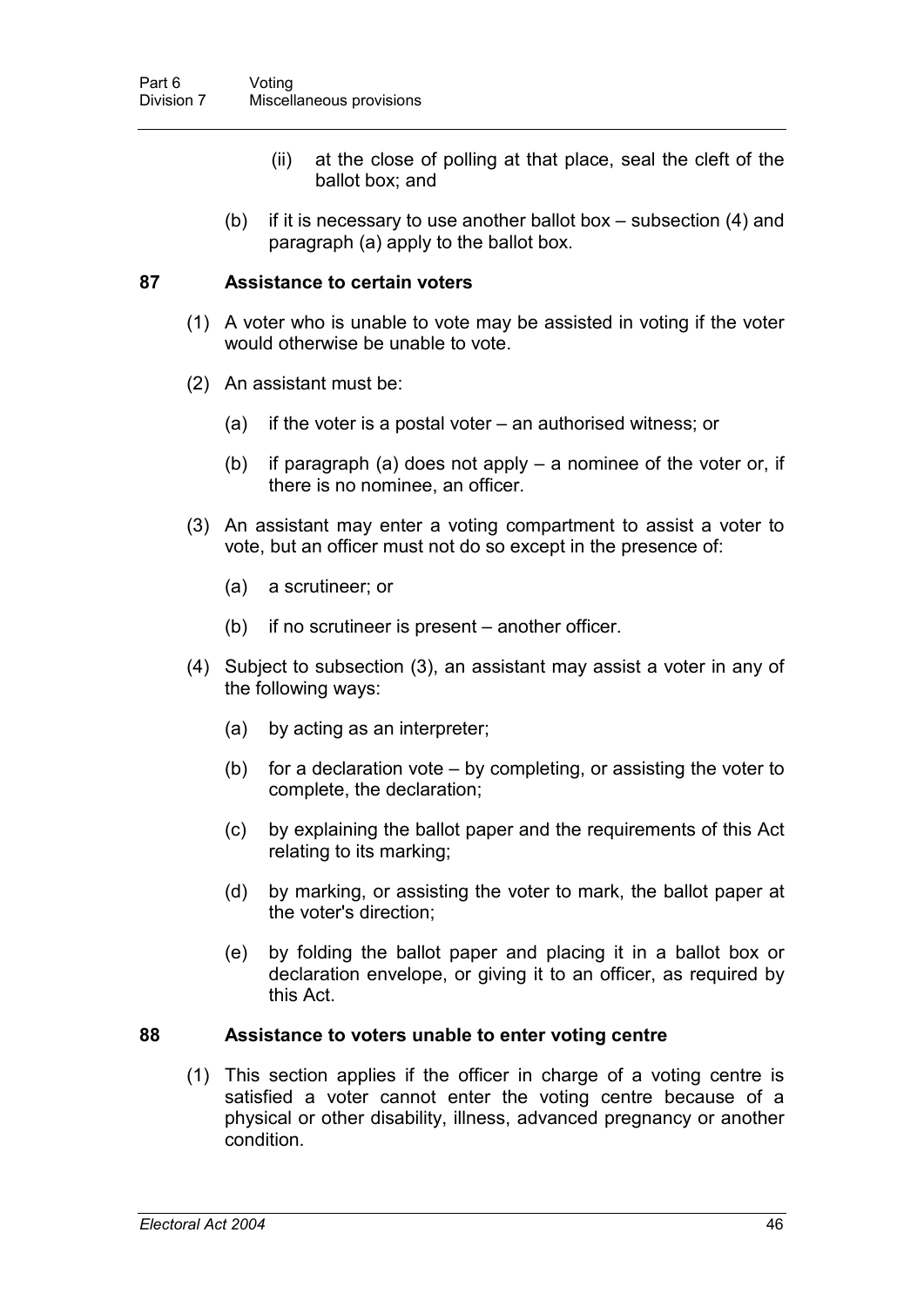- (2) The voter may vote outside the voting centre, but close to the voting centre, and may be assisted in voting.
- (3) Before allowing the voter to vote outside the voting centre, the officer in charge must:
	- (a) tell any scrutineers at the voting centre that the voter is to vote outside the voting centre; and
	- (b) allow, from the scrutineers present, one scrutineer for each candidate to be present when the voter votes.
- (4) The voter must:
	- (a) mark his or her vote on the ballot paper in the presence of the officer in charge; and
	- (b) fold the ballot paper to conceal the names of the candidates; and
	- (c) give the ballot paper to the officer in charge.
- (5) The voter must be allowed to mark his or her vote on the ballot paper in private.
- (6) If the voter is casting an ordinary vote, the officer in charge must ensure the folded ballot paper is placed in the ballot box at the voting centre in the presence of any scrutineers who were present when the voter voted.
- (7) If the voter is casting a declaration vote, the officer in charge must:
	- (a) in the presence of the voter, without unfolding the ballot paper, place the ballot paper in the declaration envelope and seal the envelope; and
	- (b) place the envelope in a ballot box at the voting centre.
- (8) This section is subject to section 87.

#### **89 Spoilt or discarded ballot paper**

- (1) Subsection (2) applies if an authorised officer at a voting centre:
	- (a) is satisfied a ballot paper given to the officer by a person has been spoilt by mistake or accident; or
	- (b) finds a ballot paper discarded at the polling place.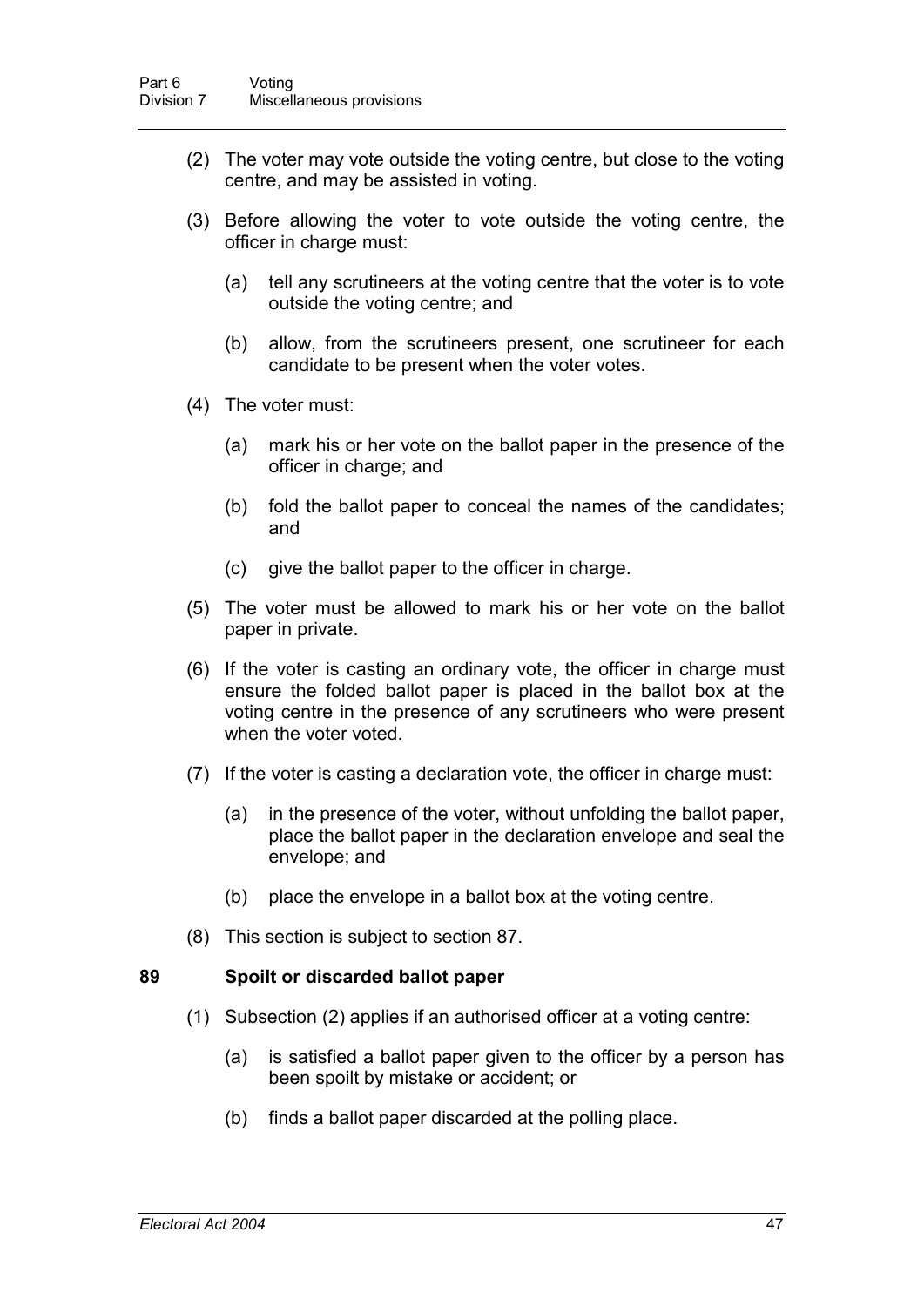- (2) The officer must:
	- (a) cancel the ballot paper by writing "spoilt" or "discarded" on it; and
	- (b) place the ballot paper in an envelope, seal the envelope and endorse the envelope with a statement of its contents; and
	- (c) for a spoilt ballot paper issue to the person an unused ballot paper.
- (3) As soon as practicable after the close of polling, the officer must place all envelopes mentioned in subsection (2)(b) with unused ballot papers.

#### **90 Dealing with ballot boxes and electoral papers**

- (1) At the close of polling, the officer in charge of a voting centre must, in the presence of any scrutineers:
	- (a) close and seal the ballot boxes containing ballot papers for ordinary voting or declaration voting; and
	- (b) parcel and seal all unused ballot papers and the envelopes mentioned in section 89(3); and
	- (c) parcel and seal all other electoral papers used at the voting centre.
- (2) The officer must send the things mentioned in subsection (1) to the Commission or, if directed by the Commission, to the officer in charge of a scrutiny centre for scrutiny under Part 7.
- (3) However, subsections (1)(a) and (2) do not apply to ballot boxes if the voting centre is a scrutiny centre and scrutiny of the poll is proceeded with immediately after the close of polling at the voting centre.

## **91 Adjournment of polling**

- (1) The officer in charge of a voting centre may adjourn polling at the place on polling day if because of riot, violence, fire, storm, flood or another similar event it is not practicable to proceed with polling.
- (2) If, under subsection (1), the officer in charge of a voting centre adjourns polling at the place, the officer must immediately notify the Commission.
- (3) The Commission must decide a day (that is as soon as practicable, but no later than 21 days, after the adjournment) as the day when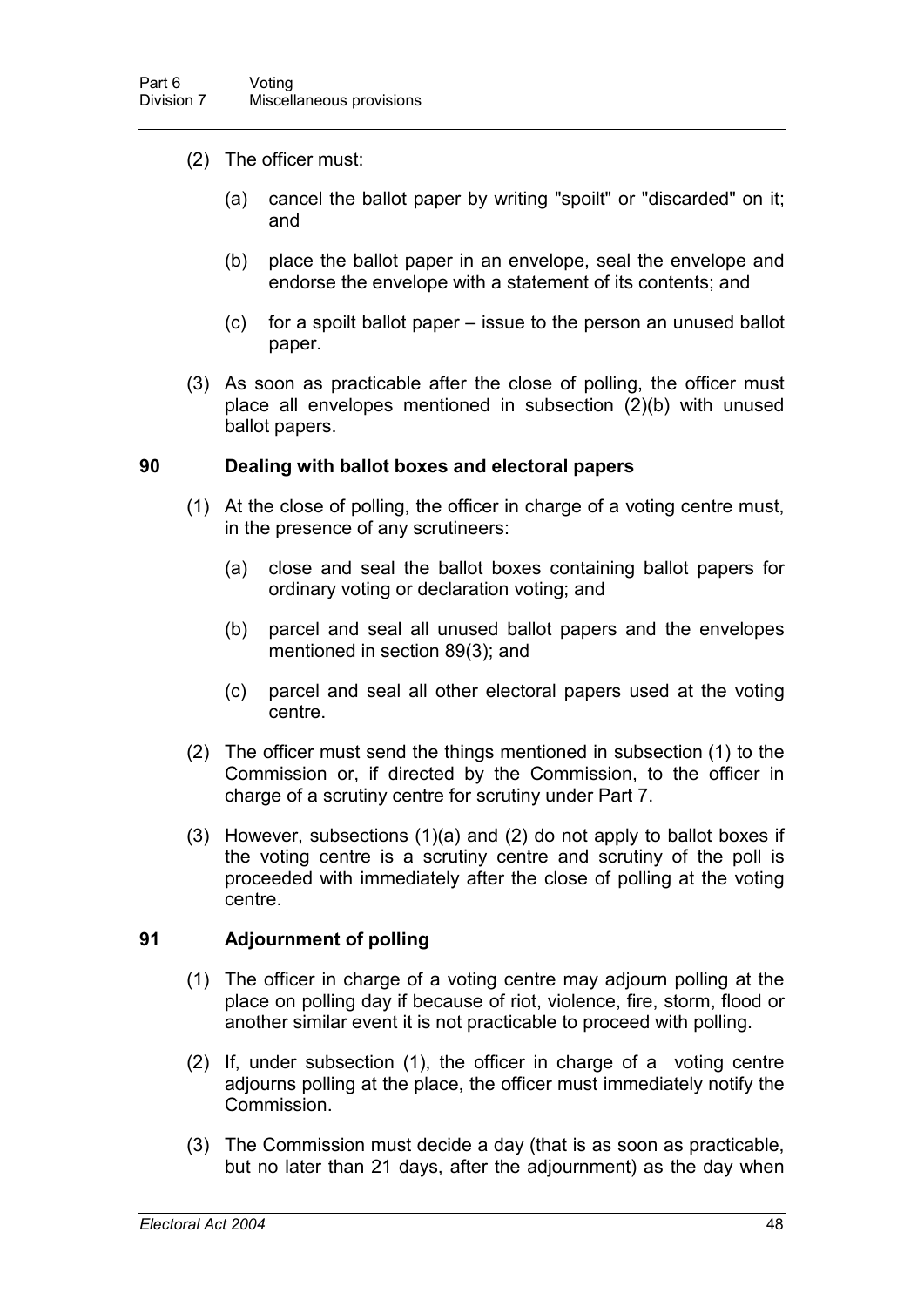polling is to resume if the Commission reasonably believes it is not reasonably practicable for an elector affected by the adjournment to cast a vote at another voting centre.

- (4) If it is impracticable to resume the polling at the same voting centre, the Commission must decide the voting centre where polling may be resumed.
- (5) The Commission must, as soon as practicable, give the public notice that is reasonable in the circumstances of the adjournment and any decision under subsection (3) or (4).
- (6) On the resumption of polling, only an elector who was entitled to vote on the day when the poll for the election for the division was required to be held and who has not already voted is entitled to vote.

#### **92 Employee wishing to vote**

- (1) On notice by an employee before a polling day, the employee's employer must allow the employee, without penalty or any disproportionate deduction of pay, to take any necessary leave (not exceeding 2 hours) for the purpose of voting.
- (2) However, subsection (1) does not apply if the employee's absence may cause danger or substantial loss.
- (3) An employee must not notify an employer under subsection (1) unless the employee genuinely intends to vote during the leave to be granted for the purpose of voting.

Maximum penalty: 5 penalty units.

# **Part 7 The Scrutiny**

## **Division 1 Preliminary**

#### **93 How scrutiny carried out**

- (1) The result of polling at an election must be determined by scrutiny in accordance with this Part.
- (2) Proceedings at the scrutiny must be open to the inspection of scrutineers and other persons approved by the officer in charge of a scrutiny centre.
- (3) The officer in charge of a scrutiny centre may from time to time adjourn the scrutiny at the centre.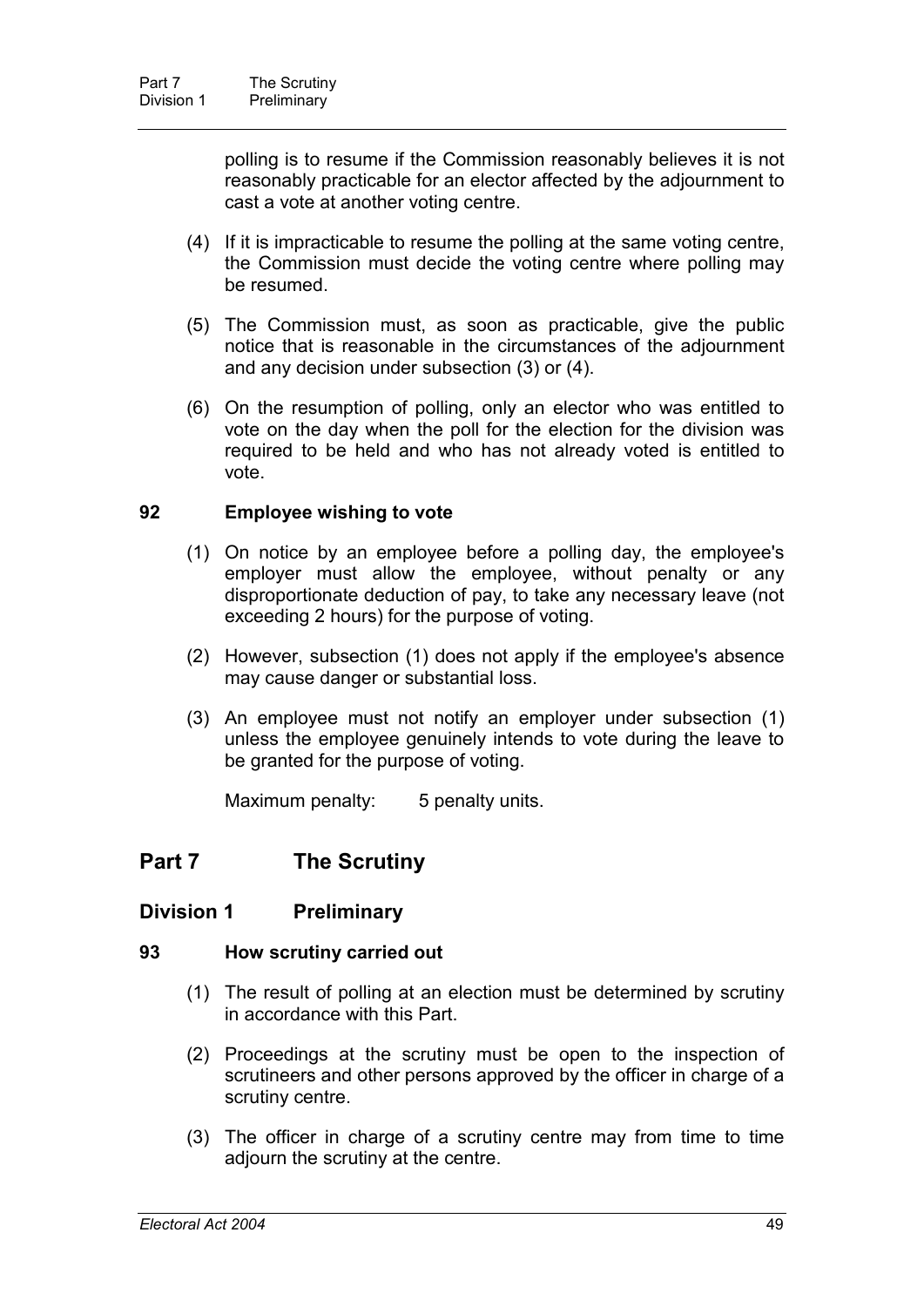# **Division 2 Formality of ballot papers and related matters**

## **94 Informal ballot paper**

- (1) A ballot paper is informal unless it is:
	- (a) printed by a person or body authorised under section 40(4) or created for this Act by an officer and initialled by an officer; and
	- (b) marked in accordance with section 50.
- (1A) A ballot paper is also informal if an authorised officer is satisfied that the voter can be identified because of a mark or other writing on it.
	- (2) For section 50(2), a voter is taken to have indicated the voter's order of preferences for all the candidates on a ballot paper in the circumstances mentioned in subsection (3), (3A) or (3B).
	- (3) If there are only 2 candidates and the voter placed a mark in one candidate square and either placed a "2" in the remaining candidate square or left it blank:
		- (a) the candidate whose candidate square is marked is the voter's first preference; and
		- (b) the other candidate is the voter's last preference.
- (3A) If there are 3 or more candidates and the voter placed a mark in one candidate square and placed consecutively increasing whole numbers (starting with a "2") in the remaining candidate squares until a number is placed in each of those candidate squares:
	- (a) the candidate whose candidate square is marked is the voter's first preference; and
	- (b) the number placed in each other candidate square indicates the voter's order of preference for the remaining candidates.
- (3B) If there are 3 or more candidates and the voter placed a mark in one candidate square, left one candidate square blank and placed consecutively increasing whole numbers (starting with a "2") in the remaining candidate squares until a number is placed in each of those candidate squares:
	- (a) the candidate whose candidate square is marked is the voter's first preference; and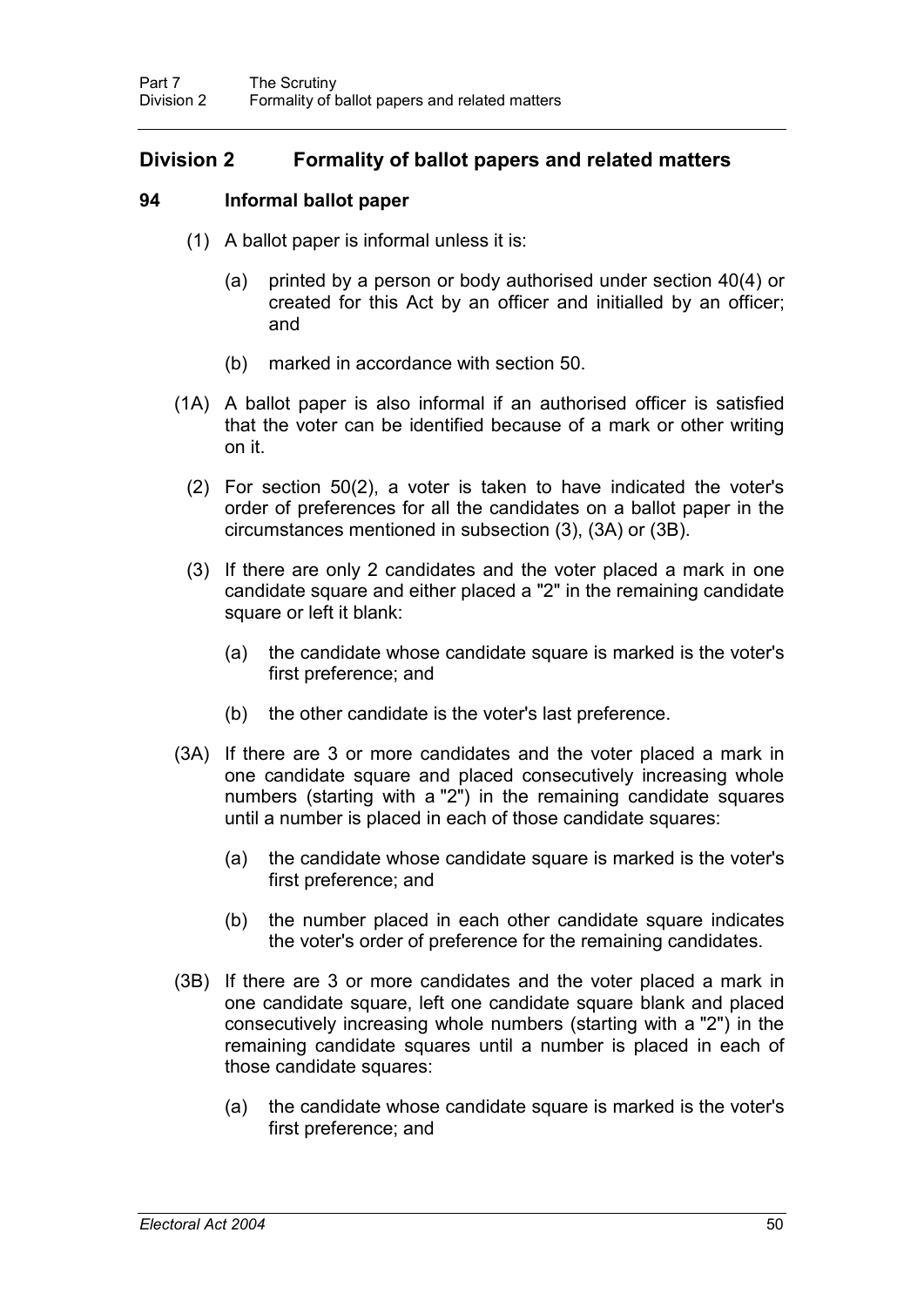- (b) the candidate whose candidate square is left blank is the voter's last preference; and
- (c) the number placed in each other candidate square indicates the voter's order of preferences between the first and last preference.
- (4) A ballot paper is not informal merely because:
	- (a) the name of the division appearing on the ballot paper is wrong or has been omitted from the ballot paper if the names of all candidates for the division are on the ballot paper; or
	- (b) the surname only of a candidate is written on the ballot paper if no other candidate has the same surname; or
	- (c) a mistake is made in the spelling of a candidate's name if an authorised officer is satisfied there is no doubt about the identity of the candidate; or
	- (d) the name of a registered party is omitted from the ballot paper or is wrong or a mistake is made in the spelling of the name.
- (5) Subject to this section, a ballot paper must be given effect according to the voter's intention so far as the voter's intention is clear.
- (6) In this section:

*mark* means a single "1", tick, cross or any other writing or mark that indicates the voter's intention.

#### **95 Certain declaration ballot papers not counted**

Despite another provision of this Part, a declaration ballot paper must not be counted and must be treated as a discarded ballot paper if it is received by the Commission other than in:

- (a) for a postal vote the envelope bearing the postal vote certificate; or
- (b) for a declaration vote cast under section 57, 72 or 74 the envelope in which the ballot paper is placed under that section.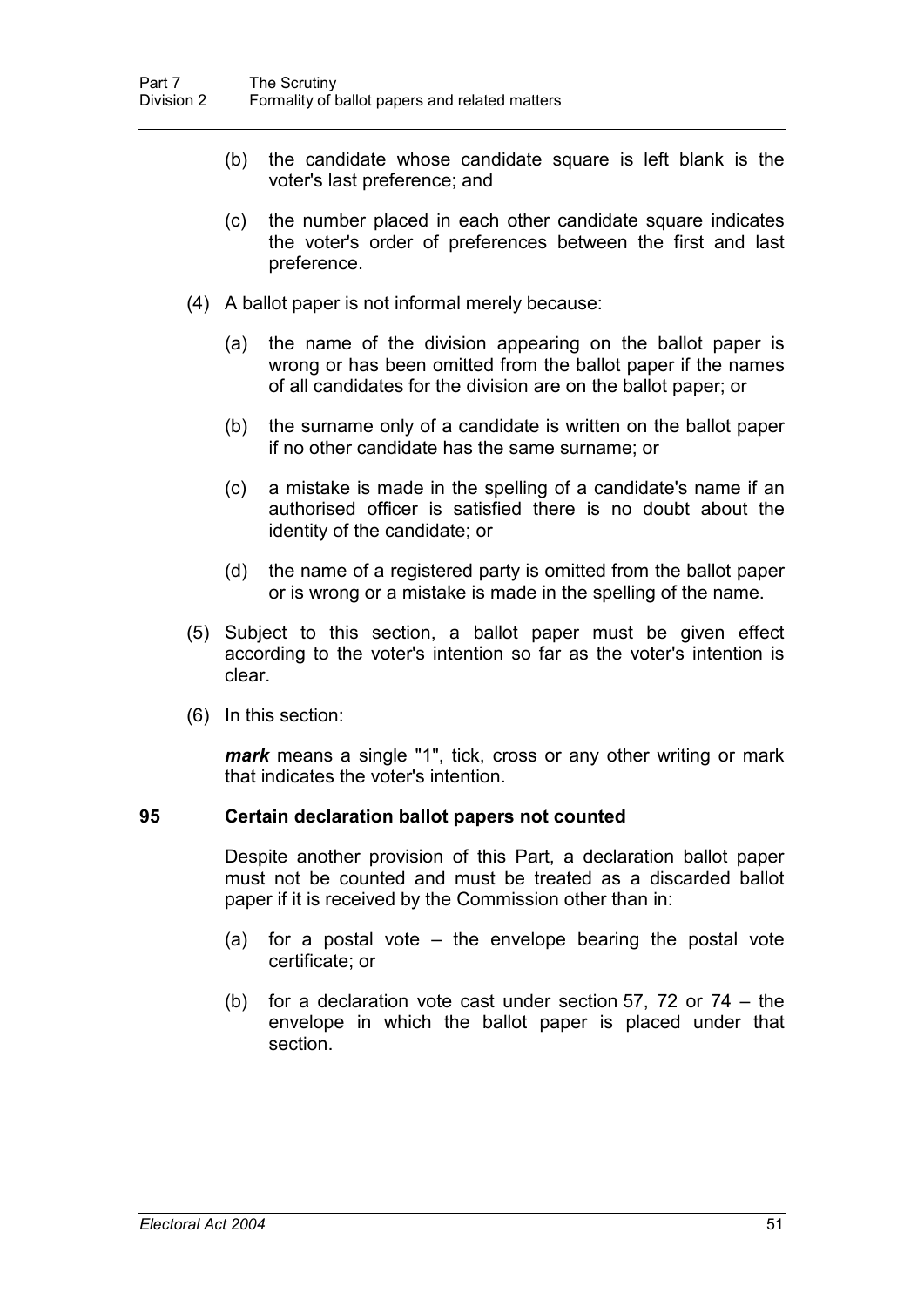# **96 Certain postal ballot papers not counted**

- (1) Despite another provision of this Part, a postal ballot paper must not be counted unless:
	- (a) the vote marked on the ballot paper is marked before 6 pm on polling day; and
	- (b) the ballot paper is either:
		- (i) delivered to an authorised officer before the close of polling on polling day; or
		- (ii) if not delivered to an authorised officer before the close of polling on polling day, received by the Commission before 12 noon on the second Friday following polling day.
- (2) In the absence of evidence to the contrary, the time and date appearing in the postal vote certificate on an envelope containing an elector's postal ballot paper is taken to be the time and date on which the elector's vote was marked on the ballot paper.

## **97 Dealing with certain declaration votes for absent voters**

- (1) This section applies if the officer in charge of a scrutiny centre finds an unenclosed absent ballot paper in a ballot box at a voting centre.
- (2) The officer must not reject the ballot paper from scrutiny merely because it is unenclosed.
- (3) The officer must:
	- (a) place the ballot paper in an envelope bearing the name of the division and the name of the voting centre; and
	- (b) send it to the Commission or the authorised officer directed by the Commission.
- (4) In this section:

*absent ballot paper* means a declaration ballot paper issued under Part 6, Division 3, Subdivision 1.

*unenclosed*, for an absent ballot paper, means the ballot paper is not contained in an envelope bearing the name of the division stated on the ballot paper.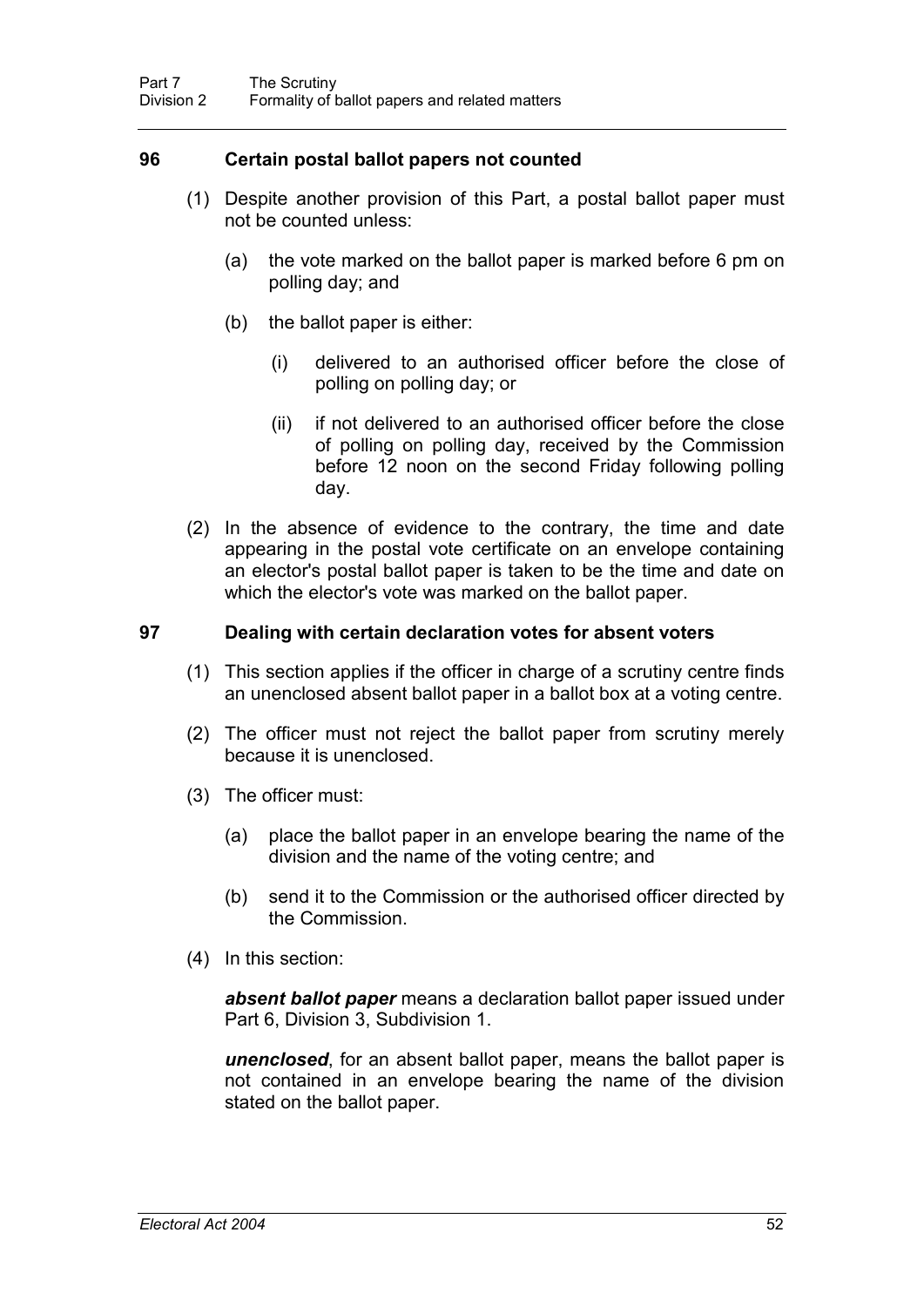# **Division 3 Ordinary votes**

#### **98 Initial dealing with ballot papers**

- (1) As soon as practicable after the close of the poll for an election, the officer in charge of a scrutiny centre must:
	- (a) open the ballot boxes under the officer's control; and
	- (b) set aside all informal ballot papers, count them and place them in a parcel; and
	- (c) arrange all formal ballot papers under the names of each candidate for whom the first preference vote on the ballot papers was cast; and
	- (d) count the first preference votes given for each candidate on formal ballot papers; and
	- (e) make and sign a statement stating the number of:
		- (i) votes cast as first preference votes for each candidate; and
		- (ii) informal votes; and
	- (f) place all formal ballot papers mentioned in paragraph (c) in separate parcels according to the candidate for whom the first preference vote was cast; and
	- (g) seal the parcels mentioned in paragraphs (b) and (f) and endorse on each parcel a statement of its contents; and
	- (h) send all the parcels and the statement to the Commission or the authorised officer directed by the Commission.
- (2) A candidate's scrutineer may sign any of the following:
	- (a) the statement mentioned in subsection  $(1)(e)$ ;
	- (b) a sealed parcel mentioned in subsection  $(1)(q)$ .

## **99 Check count of ordinary votes**

- (1) This section applies to the parcels of ballot papers sent to the Commission or an authorised officer under section 98(1)(h).
- (2) An authorised officer must:
	- (a) open the parcels and remove all the ballot papers; and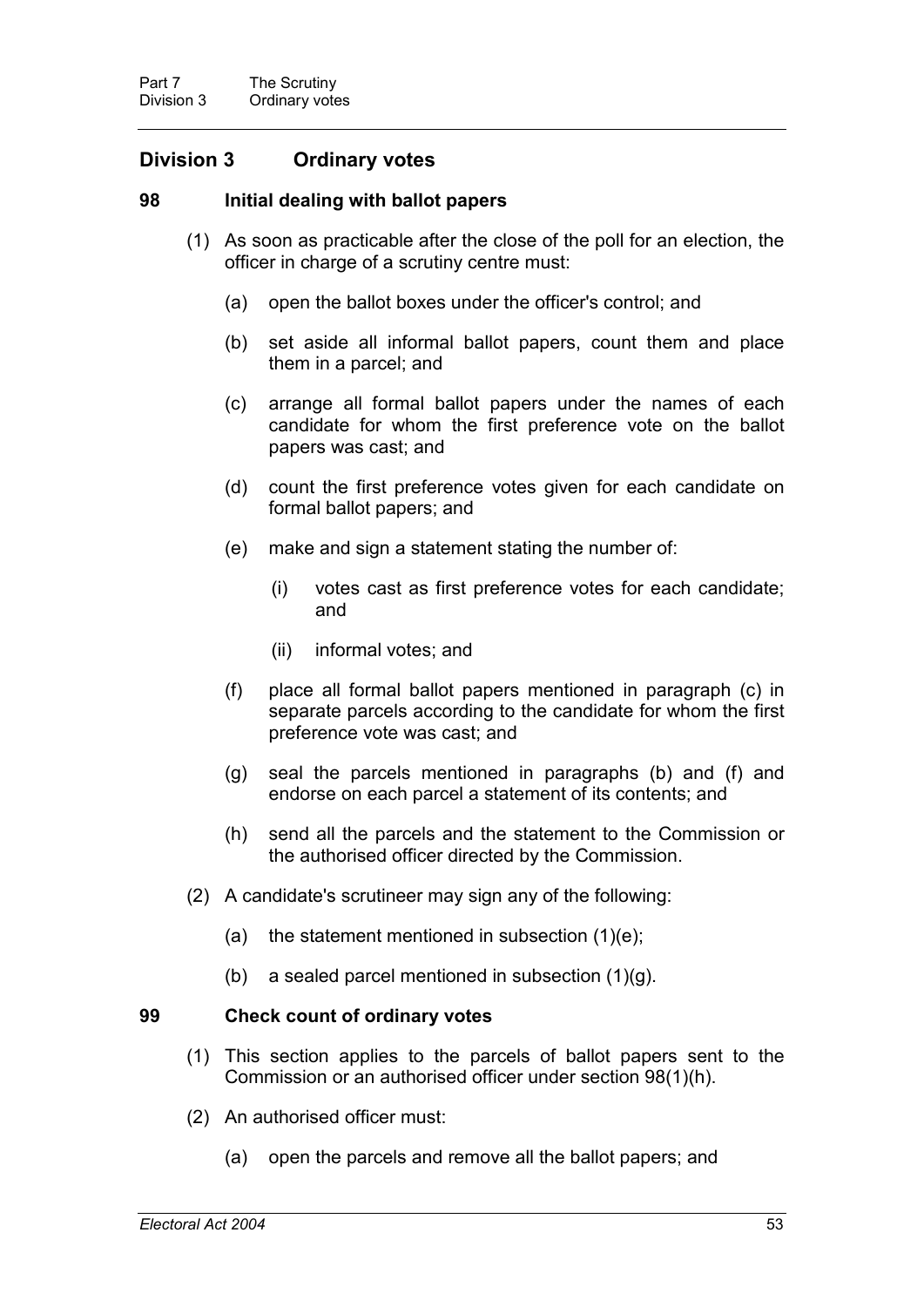| Part 7                    | The Scrutiny                                                                   |
|---------------------------|--------------------------------------------------------------------------------|
| Division 4                | Declaration votes cast on polling day and by unenrolled voters at pre-election |
|                           | voting centres                                                                 |
| Subdivision 1 Preliminary |                                                                                |

- (b) set aside all informal ballot papers, count them and place them in a parcel; and
- (c) arrange all formal ballot papers under the names of each candidate for whom the first preference vote on the ballot papers was cast; and
- (d) count the first preference votes given for each candidate on formal ballot papers; and
- (e) place all formal ballot papers mentioned in paragraph (c) in separate parcels according to the candidate for whom the first preference vote was cast; and
- (f) seal the parcels mentioned in paragraphs (b) and (e) and endorse on each parcel a statement of its contents; and
- (g) make any necessary amendments to the statement mentioned in section 98(1)(e).
- (3) A candidate's scrutineer may sign any of the following:
	- (a) a sealed parcel mentioned in subsection (2)(f);
	- (b) the amended statement mentioned in subsection  $(2)(g)$ .

# **Division 4 Declaration votes cast on polling day and by unenrolled voters at pre-election voting centres**

# **Subdivision 1 Preliminary**

# **100 Application of Division**

This Division applies to declaration voting papers issued under:

- (a) Part 6, Division 3; or
- (b) Part 6, Division 5, Subdivision 3.

## **101 Initial dealing with certain declaration voting papers**

- (1) This section applies to declaration voting papers issued under Part 6, Division 3.
- (2) As soon as practicable after the close of the poll for the election, the officer in charge of a scrutiny centre must:
	- (a) sort the declaration voting papers from the ballot boxes at the centre into each division; and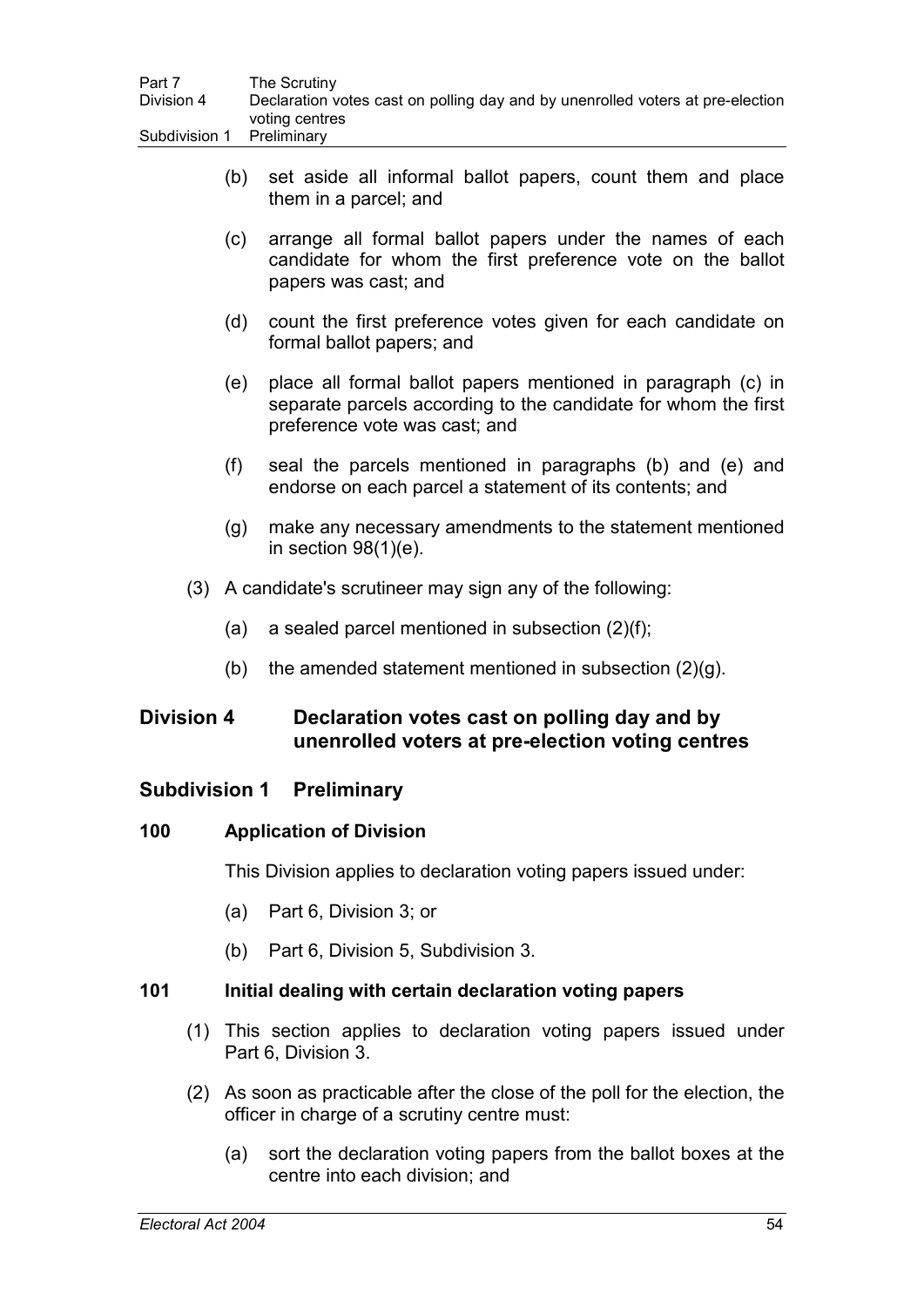| Part 7        | The Scrutiny                                                                   |
|---------------|--------------------------------------------------------------------------------|
| Division 4    | Declaration votes cast on polling day and by unenrolled voters at pre-election |
|               | voting centres                                                                 |
| Subdivision 3 | Declaration votes cast by unenrolled voters                                    |

- (b) place the declaration voting papers in a parcel, seal the parcel and endorse on it a statement of its contents; and
- (c) send the parcel to the Commission or the authorised officer directed by the Commission.
- (3) A candidate's scrutineer may sign the sealed parcel.

# **Subdivision 2 Declaration votes cast by certain persons absent from division**

## **102 Application of Subdivision**

This Subdivision applies to declaration voting papers:

- (a) issued under Part 6, Division 3, Subdivision 1; and
- (b) sent to the Commission or an authorised officer under section 97(3)(b) or 101(1)(c).

## **103 Examination of declaration ballot papers**

- (1) For each division, an authorised officer must:
	- (a) open the parcels and remove the unopened envelopes containing declaration ballot papers; and
	- (b) take the ballot paper out of the envelope; and
	- (c) place the envelope in a parcel with all other envelopes from which ballot papers have been taken under paragraph (b).
- (2) The officer must seal the parcel mentioned in subsection (1)(c) and endorse on it a statement of its contents.
- (3) A candidate's scrutineer may sign the sealed parcel.

# **Subdivision 3 Declaration votes cast by unenrolled voters**

## **104 Application of Subdivision**

This Subdivision applies to declaration voting papers:

- (a) issued under:
	- (i) Part 6, Division 3, Subdivision 2 to persons to whom section 56(1)(b)(i) applies; or
	- (ii) Part 6, Division 5, Subdivision 3; and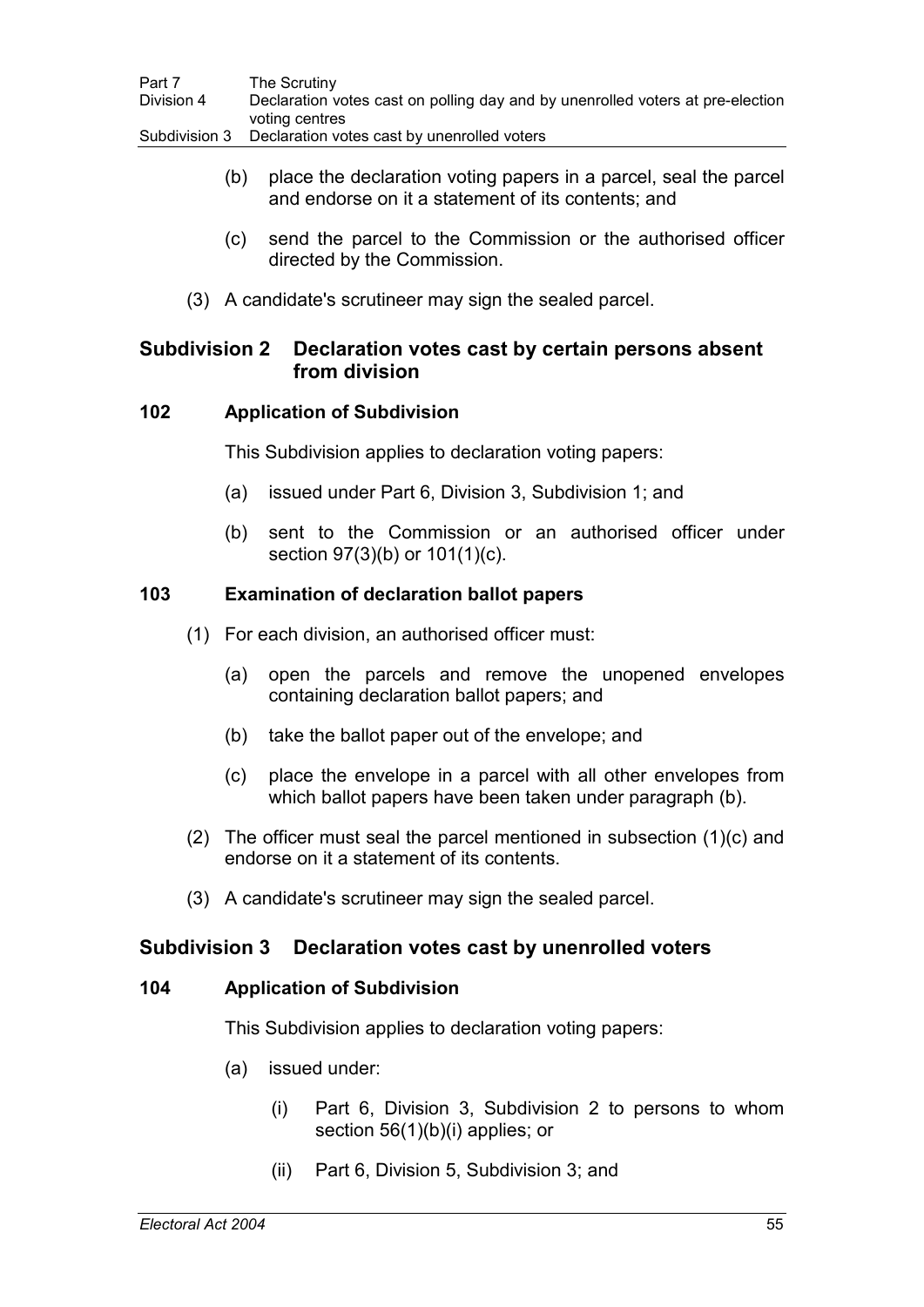| Part 7        | The Scrutiny                                                                   |
|---------------|--------------------------------------------------------------------------------|
| Division 4    | Declaration votes cast on polling day and by unenrolled voters at pre-election |
|               | voting centres                                                                 |
| Subdivision 3 | Declaration votes cast by unenrolled voters                                    |

(b) sent to the Commission or an authorised officer under section 76(2)(f), 101(1)(c) or 116(e).

## **105 Examination of declaration ballot papers**

- (1) For each division, an authorised officer must:
	- (a) open the parcels and remove the unopened envelopes containing declaration ballot papers; and
	- (b) examine each envelope.
- (2) Subsection (3) applies if the officer is satisfied:
	- (a) the declaration on the envelope is properly signed and witnessed; and
	- (b) the person who made the declaration is entitled to vote.
- (2A) For subsection (2)(b), the officer may have regard to a roll or extract as in force at an earlier time and any other matters the officer considers appropriate.
	- (3) The officer must:
		- (a) if the person's name is on the officer's certified list of voters for the division – place a mark against the person's name on the list; and
		- (b) take the ballot paper out of the envelope; and
		- (c) place the envelope in a parcel with all other envelopes from which ballot papers have been taken under paragraph (b).
	- (4) If the officer is not satisfied of the matters mentioned in subsection (2), the officer must:
		- (a) exclude the ballot paper from further scrutiny without opening the envelope in which it is contained; and
		- (b) place the unopened envelopes in a parcel.
	- (5) The officer must seal the parcels mentioned in subsections (3)(c) and (4)(b) and endorse on each parcel a statement of its contents.
	- (6) A candidate's scrutineer may sign a sealed parcel.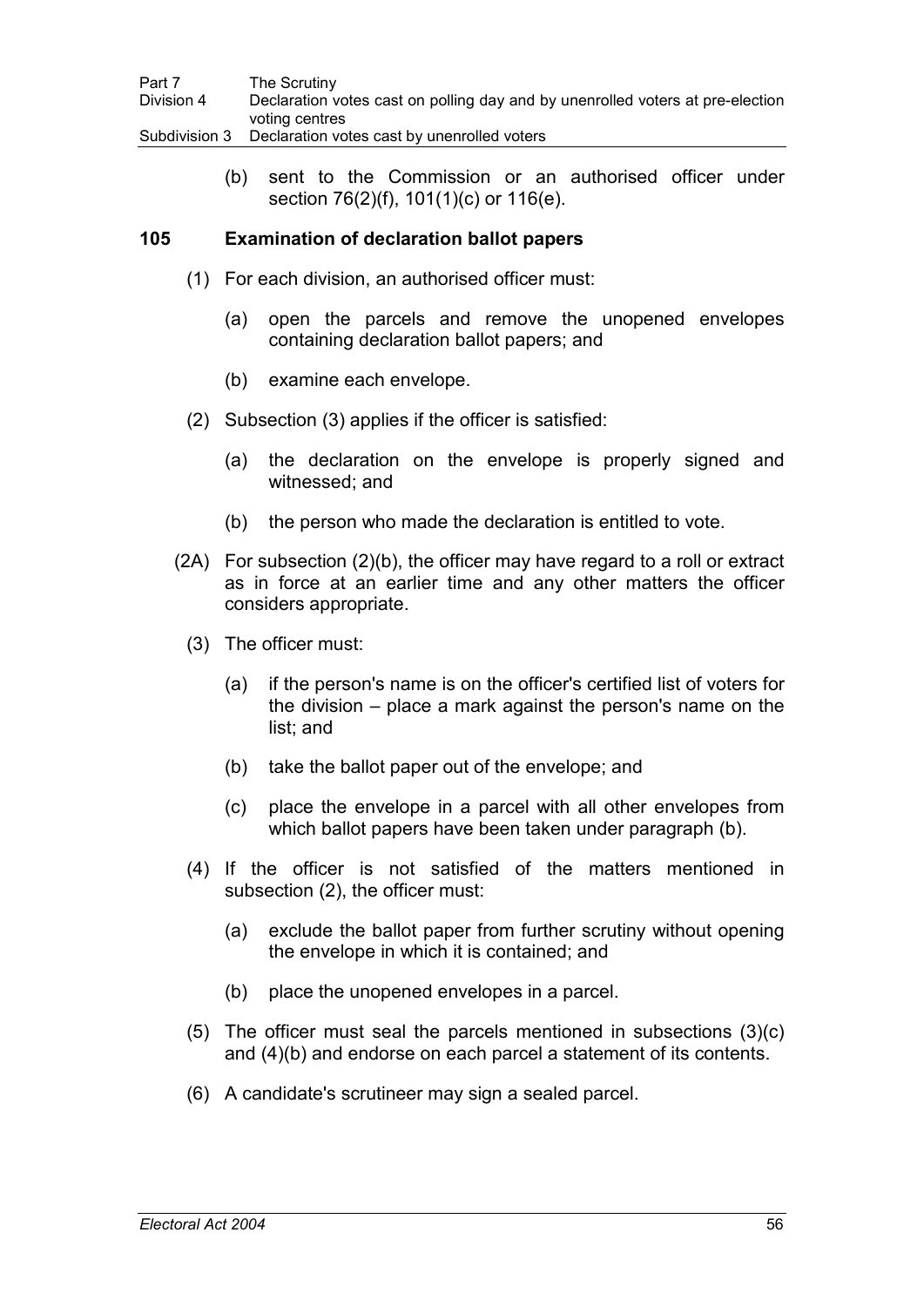| Part 7        | The Scrutiny                                                                   |
|---------------|--------------------------------------------------------------------------------|
| Division 4    | Declaration votes cast on polling day and by unenrolled voters at pre-election |
|               | voting centres                                                                 |
| Subdivision 4 | Declaration votes cast by voters marked on roll as already voted               |

# **Subdivision 4 Declaration votes cast by voters marked on roll as already voted**

## **106 Application of Subdivision**

This Subdivision applies to declaration voting papers:

- (a) issued under Part 6, Division 3, Subdivision 2 to persons to whom section  $56(1)(b)(ii)$  or (2) applies; and
- (b) sent to the Commission or an authorised officer under section 101(1)(c).

### **107 Examination of declaration ballot papers**

- (1) For each division, an authorised officer must:
	- (a) open the parcels and remove the unopened envelopes containing declaration ballot papers; and
	- (b) examine each envelope.
- (2) Subsection (3) applies if the officer:
	- (a) is satisfied the declaration on the envelope is properly signed and witnessed; and
	- (b) accepts the declaration.
- (3) The officer must:
	- (a) take the ballot paper out of the envelope; and
	- (b) place the envelope in a parcel with all other envelopes from which ballot papers have been taken under paragraph (a).
- (4) If the officer is not satisfied of the matters mentioned in subsection (2), the officer must:
	- (a) exclude the ballot paper from further scrutiny without opening the envelope in which it is contained; and
	- (b) place the unopened envelopes in a parcel.
- (5) The officer must seal the parcels mentioned in subsections (3)(b) and (4)(b) and endorse on each parcel a statement of its contents.
- (6) A candidate's scrutineer may sign a sealed parcel.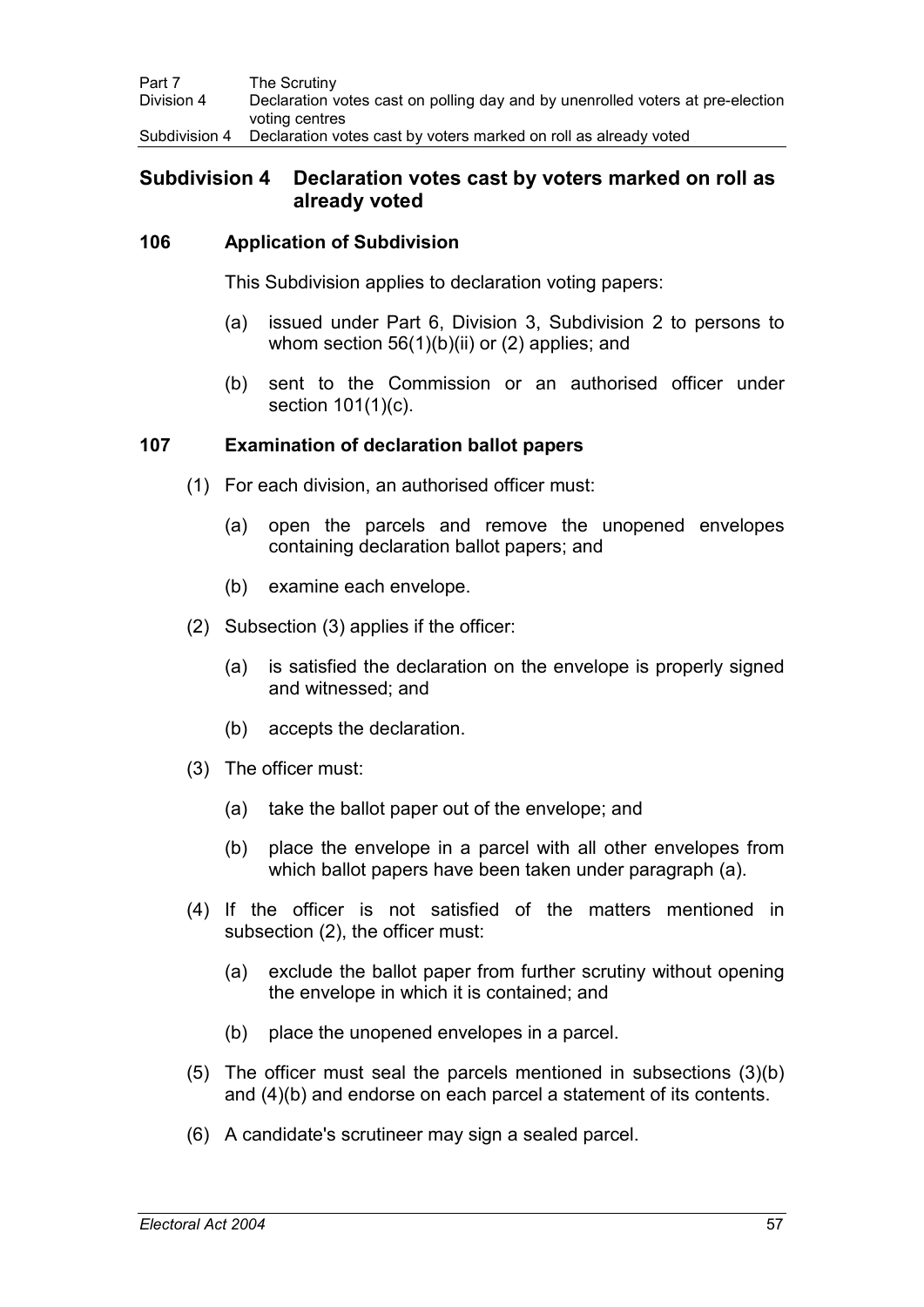# **Subdivision 5 Counting declaration votes**

### **108 Initial count of declaration votes**

- (1) This section applies to the declaration ballot papers mentioned in sections 103(1)(b), 105(3)(b) and 107(3)(a).
- (2) An authorised officer must:
	- (a) set aside all informal ballot papers, count them and place them in a parcel; and
	- (b) arrange all formal ballot papers under the names of each candidate for whom the first preference vote on the ballot papers was cast; and
	- (c) count the first preference votes given for each candidate on formal ballot papers; and
	- (d) place all formal ballot papers mentioned in paragraph (b) in separate parcels according to the candidate for whom the first preference vote was cast; and
	- (e) seal the parcels mentioned in paragraphs (a) and (d) and endorse on each parcel a statement of its contents; and
	- (f) make and sign a statement stating the number of:
		- (i) votes cast as first preference votes for each candidate; and
		- (ii) informal votes.
- (3) A candidate's scrutineer may sign any of the following:
	- (a) a sealed parcel mentioned in subsection (2)(e);
	- (b) the statement mentioned in subsection  $(2)(f)$ .

### **109 Check count of declaration votes**

- (1) This section applies to the parcels of declaration ballot papers mentioned section 108(2)(e).
- (2) An authorised officer must:
	- (a) open the parcels and remove all the ballot papers; and
	- (b) set aside all informal ballot papers, count them and place them in a parcel; and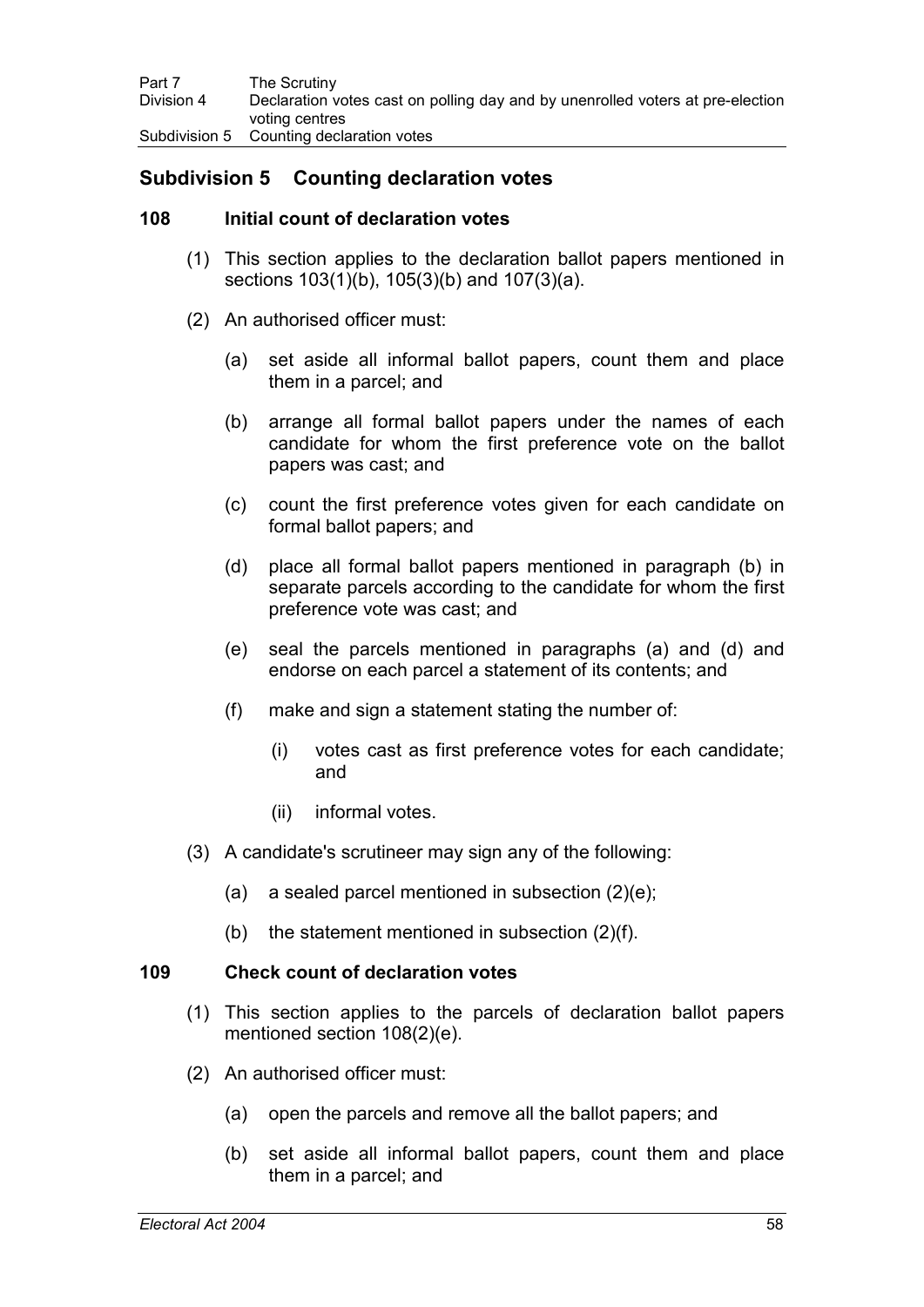- (c) arrange all formal ballot papers under the names of each candidate for whom the first preference vote on the ballot papers was cast; and
- (d) count the first preference votes given for each candidate on formal ballot papers; and
- (e) place all formal ballot papers mentioned in paragraph (c) in separate parcels according to the candidate for whom the first preference vote was cast; and
- (f) seal the parcels mentioned in paragraphs (b) and (e) and endorse on each parcel a statement of its contents; and
- (g) make any necessary amendments to the statement mentioned in section 108(2)(f).
- (3) A candidate's scrutineer may sign any of the following:
	- (a) a sealed parcel mentioned in subsection (2)(f);
	- (b) the amended statement mentioned in subsection  $(2)(q)$ .

# **Division 5 Postal votes**

# **Subdivision 1 Dealing with postal voting papers before the end of polling day**

### **110 Receipt of postal voting papers**

On receipt of postal voting papers for a division, the Commission must:

- (a) note on the envelope bearing the elector's postal vote certificate and containing the declaration ballot paper for the division, the day and time of receipt; and
- (b) give the ballot papers to an authorised officer for the division.

## **111 Checking postal voting papers**

- (1) An authorised officer for the division must compare the signature of the elector on the elector's postal vote certificate with the signature of the elector on the elector's application:
	- (a) under the Commonwealth Act for registration as a general postal voter; or
	- (b) under section 60 for postal voting papers.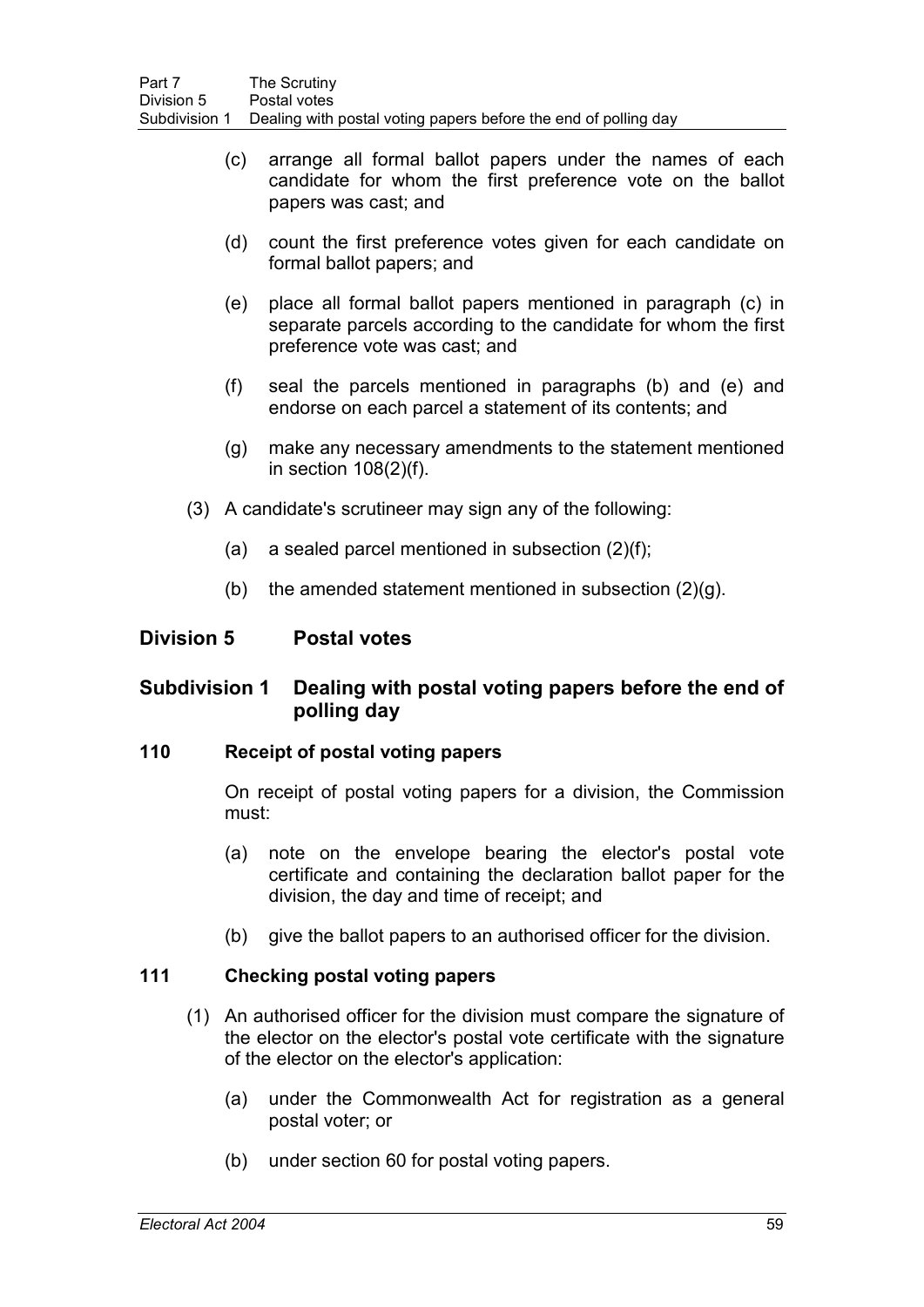- (2) Subsection (3) applies if the officer is satisfied:
	- (a) the elector's signature on the elector's postal vote certificate is that of the elector who signed the application; and
	- (b) the signature purports to be witnessed by an authorised witness; and
	- (c) the vote marked on the declaration ballot paper contained in the envelope purports to have been cast before 6 pm on polling day.
- (3) The officer must place the envelope unopened in a locked or sealed ballot box marked "Postal Ballot Box".
- (4) If the officer is not satisfied of the matters mentioned in subsection (2), the officer must mark the unopened envelope with the word "rejected" before placing it in the Postal Ballot Box.

# **Subdivision 2 Scrutiny of postal voting papers**

### **112 Initial dealing with postal voting papers after close of poll**

- (1) At the times the officer in charge of a scrutiny centre considers practicable after the close of the poll for an election, the officer must:
	- (a) open the Postal Ballot Box and remove the unopened envelopes containing declaration ballot papers received not later than 12 noon on the second Friday following polling day; and
	- (b) allow candidates' scrutineers to inspect each envelope bearing an elector's postal vote certificate marked "rejected" and then:
		- (i) exclude the declaration ballot papers contained in those envelopes from further scrutiny; and
		- (ii) place the envelopes, unopened, in a parcel; and
	- (c) take the declaration ballot paper from the envelope admitted to scrutiny without inspecting or unfolding it or allowing any other person to do so; and
	- (d) place the envelope in a parcel with all other envelopes from which ballot papers have been taken under paragraph (c); and
	- (e) seal the parcels mentioned in paragraphs (b)(ii) and (d) and endorse on each parcel a statement of its contents.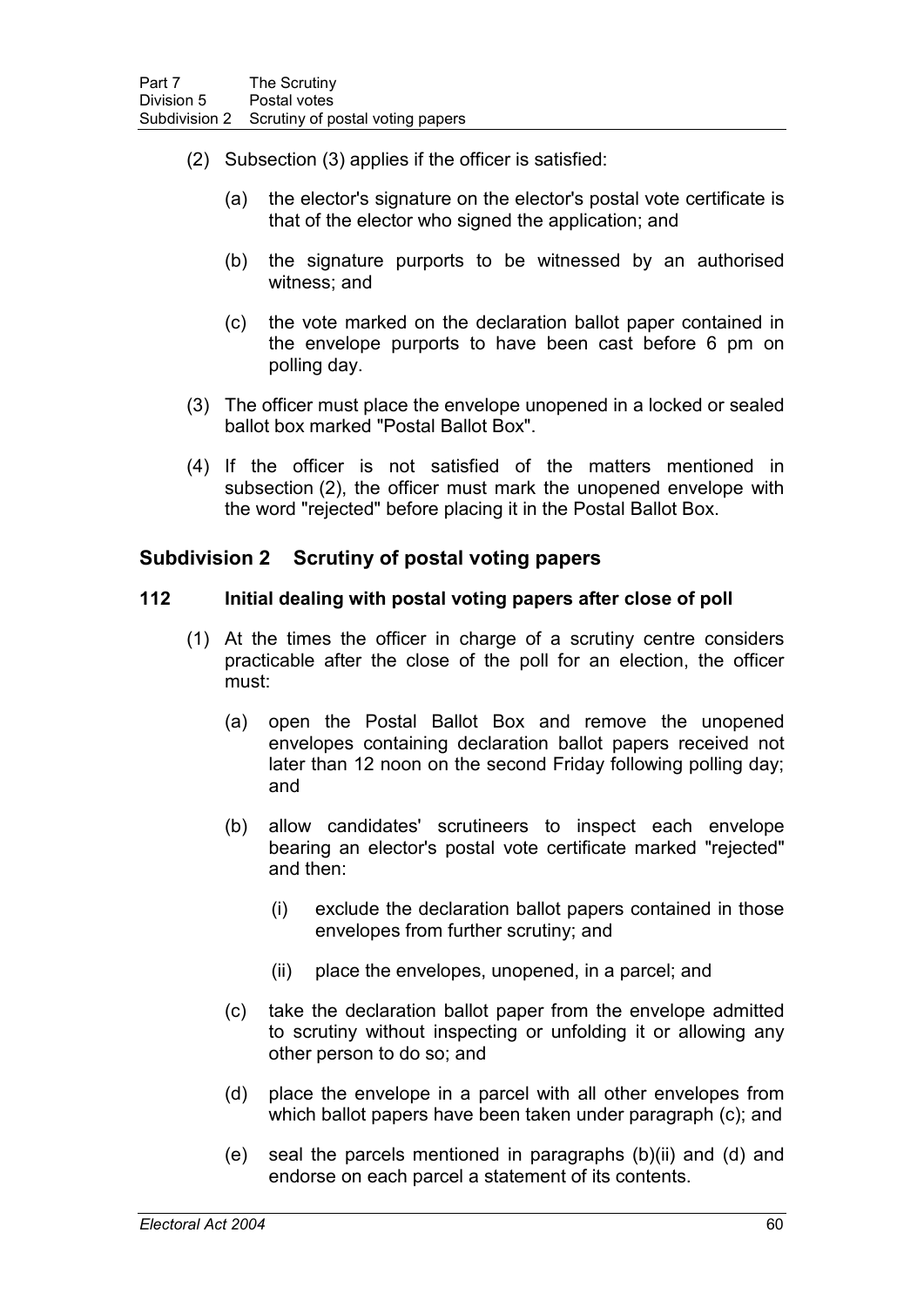(2) A candidate's scrutineer may sign a sealed parcel.

## **113 Initial count of postal votes**

- (1) This section applies to the declaration ballot papers mentioned in section 112(1)(c).
- (2) An authorised officer must:
	- (a) set aside all informal ballot papers, count them and place them in a parcel; and
	- (b) arrange all formal ballot papers under the names of each candidate for whom the first preference vote on the ballot papers was cast; and
	- (c) count the first preference votes given for each candidate on formal ballot papers; and
	- (d) make and sign a statement stating the number of:
		- (i) votes cast as first preference votes for each candidate; and
		- (ii) informal votes; and
	- (e) place all formal ballot papers mentioned in paragraph (b) in separate parcels according to the candidate for whom the first preference vote was cast; and
	- (f) seal the parcels mentioned in paragraphs (a) and (e) and endorse on each parcel a statement of its contents.
- (3) A candidate's scrutineer may sign any of the following:
	- (a) the statement mentioned in subsection  $(2)(d)$ ;
	- (b) a sealed parcel mentioned in subsection (2)(f).

#### **114 Check count of postal votes**

- (1) This section applies to the parcels of declaration ballot papers mentioned section 113(2)(f).
- (2) An authorised officer must:
	- (a) open the parcels and remove all the ballot papers; and
	- (b) set aside all informal ballot papers, count them and place them in a parcel; and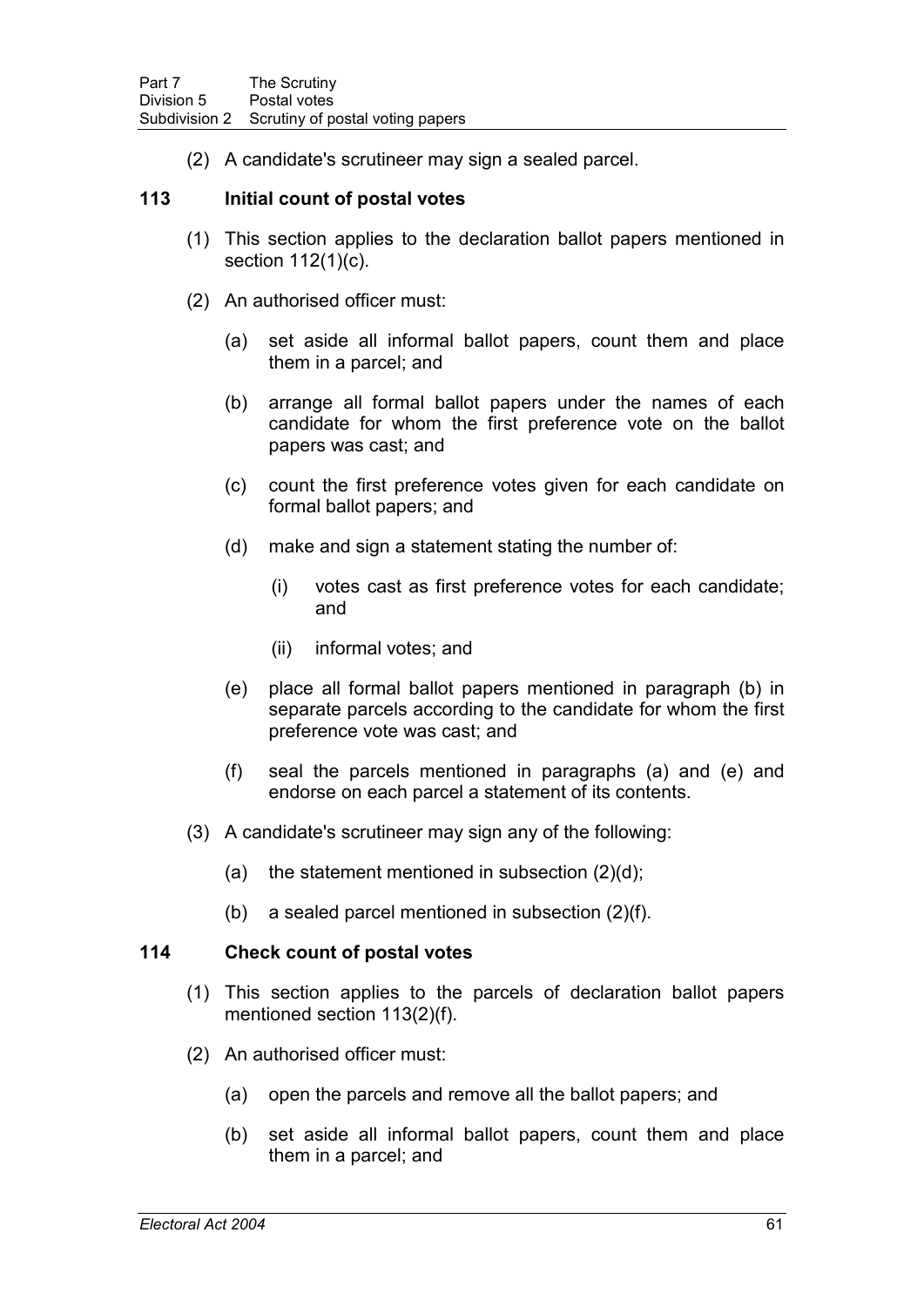- (c) arrange all formal ballot papers under the names of each candidate for whom the first preference vote on the ballot papers was cast; and
- (d) count the first preference votes given for each candidate on formal ballot papers; and
- (e) place all formal ballot papers mentioned in paragraph (c) in separate parcels according to the candidate for whom the first preference vote was cast; and
- (f) seal the parcels mentioned in paragraphs (a) and (e) and endorse on each parcel a statement of its contents; and
- (g) make any necessary amendments to the statement mentioned in section 113(2)(d).
- (3) A candidate's scrutineer may sign any of the following:
	- (a) a sealed parcel mentioned in subsection (2)(f);
	- (b) the amended statement mentioned in subsection  $(2)(q)$ .

# **Division 6 Declaration votes cast at pre-election voting centres before polling day**

# **Subdivision 1 Preliminary**

### **115 Application of Division**

This Division applies to declaration voting papers issued under Part 6, Division 5.

# **116 Initial dealing with ballot boxes**

- (1) As soon as practicable after the close of the poll for the election, an authorised officer must:
	- (a) open the ballot boxes sent to the Commission or officer in charge of a scrutiny centre under section 75(2)(b) and remove the contents; and
	- (b) sort the contents into:
		- (i) declaration ballot papers completed by electors for each division in the region in which the pre-election voting centre is situated; and
		- (ii) envelopes containing declaration ballot papers by electors for each division in other regions; and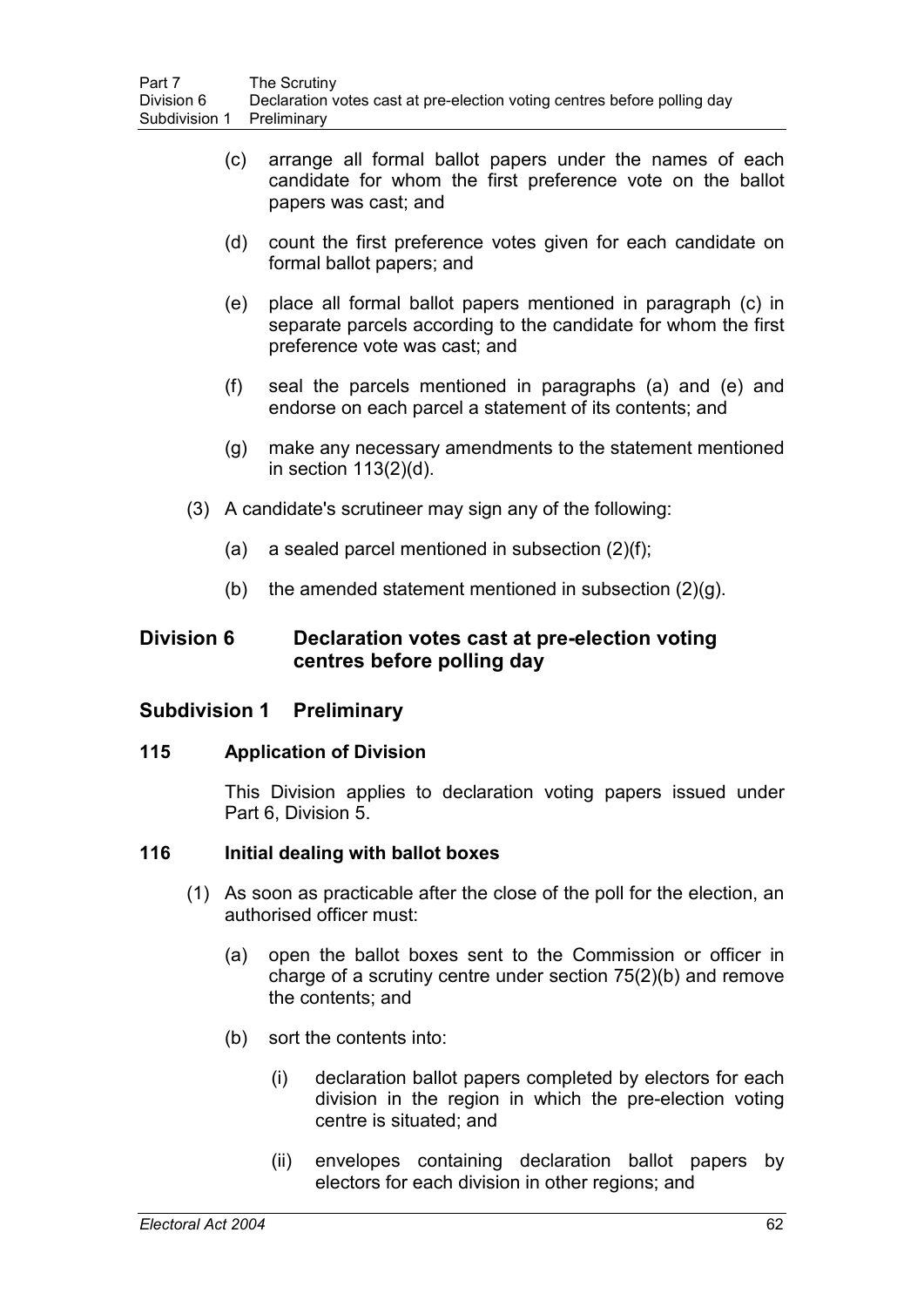- (iii) envelopes containing declaration ballot papers completed by unenrolled persons; and
- (c) place the envelopes mentioned in paragraphs (b)(ii) and (iii) in separate parcels; and
- (d) seal the parcels and endorse on them a statement of their contents; and
- (e) if the scrutiny centre is not at the Commission's office send the sealed parcels to the Commission.
- (2) A candidate's scrutineer may sign a sealed parcel.

# **Subdivision 2 Declaration votes cast for enrolled divisions at pre-election voting centres**

#### **117 Application of Subdivision**

This Subdivision applies to the declaration ballot papers mentioned in section 116(1)(b)(i).

#### **118 Initial count of declaration votes**

- (1) An authorised officer for the division must:
	- (a) set aside all informal ballot papers, count them and place them in a parcel; and
	- (b) arrange all formal ballot papers under the names of each candidate for whom the first preference vote on the ballot papers was cast; and
	- (c) count the first preference votes given for each candidate on formal ballot papers; and
	- (d) make and sign a statement stating the number of:
		- (i) votes cast as first preference votes for each candidate; and
		- (ii) informal votes; and
	- (e) place all formal ballot papers mentioned in paragraph (b) in separate parcels according to the candidate for whom the first preference vote was cast; and
	- (f) seal the parcels mentioned in paragraphs (a) and (e) and endorse on each parcel a statement of its contents; and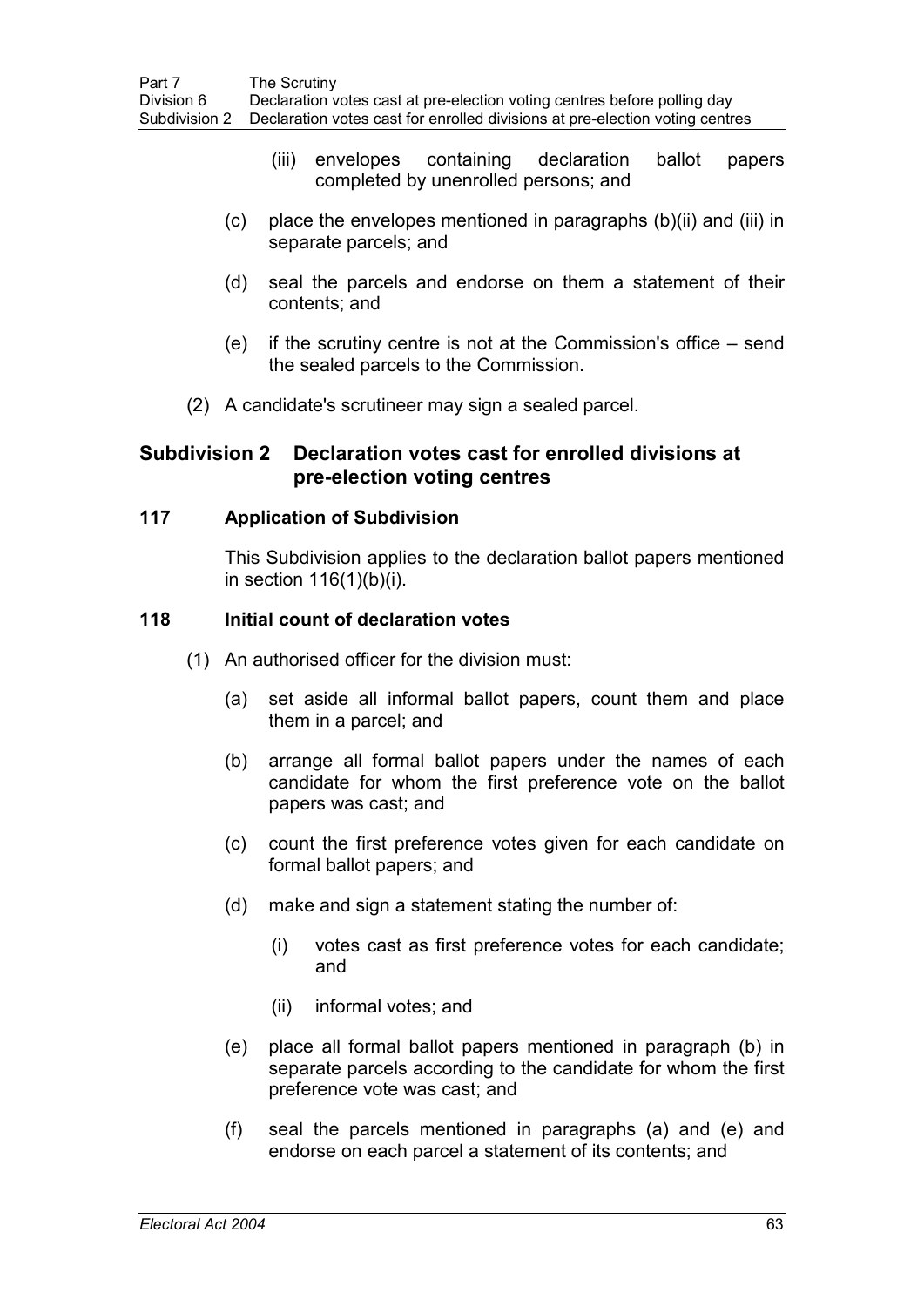- (g) send all the parcels and statements to the Commission or the authorised officer directed by the Commission.
- (2) A candidate's scrutineer may sign any of the following:
	- (a) the statement mentioned in subsection  $(1)(d)$ ;
	- (b) a sealed parcel mentioned in subsection (1)(f).

# **Subdivision 3 Declaration votes cast for divisions in other regions at pre-election voting centres**

### **119 Application of Subdivision**

This Subdivision applies to:

- (a) the parcels of envelopes containing declaration ballot papers issued under Part 6, Division 5, Subdivision 2 and sent to the Commission or an authorised officer under section 76(2)(f); and
- (b) the parcels of envelopes mentioned in section  $116(1)(b)(ii)$ .

### **120 Examination of declaration ballot papers**

- (1) For each division, an authorised officer must:
	- (a) open the parcels and remove the unopened envelopes containing declaration ballot papers; and
	- (b) take the ballot paper out of the envelope; and
	- (c) place the envelope in a parcel with all other envelopes from which ballot papers have been taken under paragraph (b).
- (2) The officer must seal the parcel mentioned in subsection (1)(c) and endorse on it a statement of its contents.
- (3) A candidate's scrutineer may sign the sealed parcel.

# **121 Initial count of declaration votes**

- (1) This section applies to the declaration ballot papers mentioned in section 120(1)(b).
- (2) An authorised officer must:
	- (a) set aside all informal ballot papers, count them and place them in a parcel; and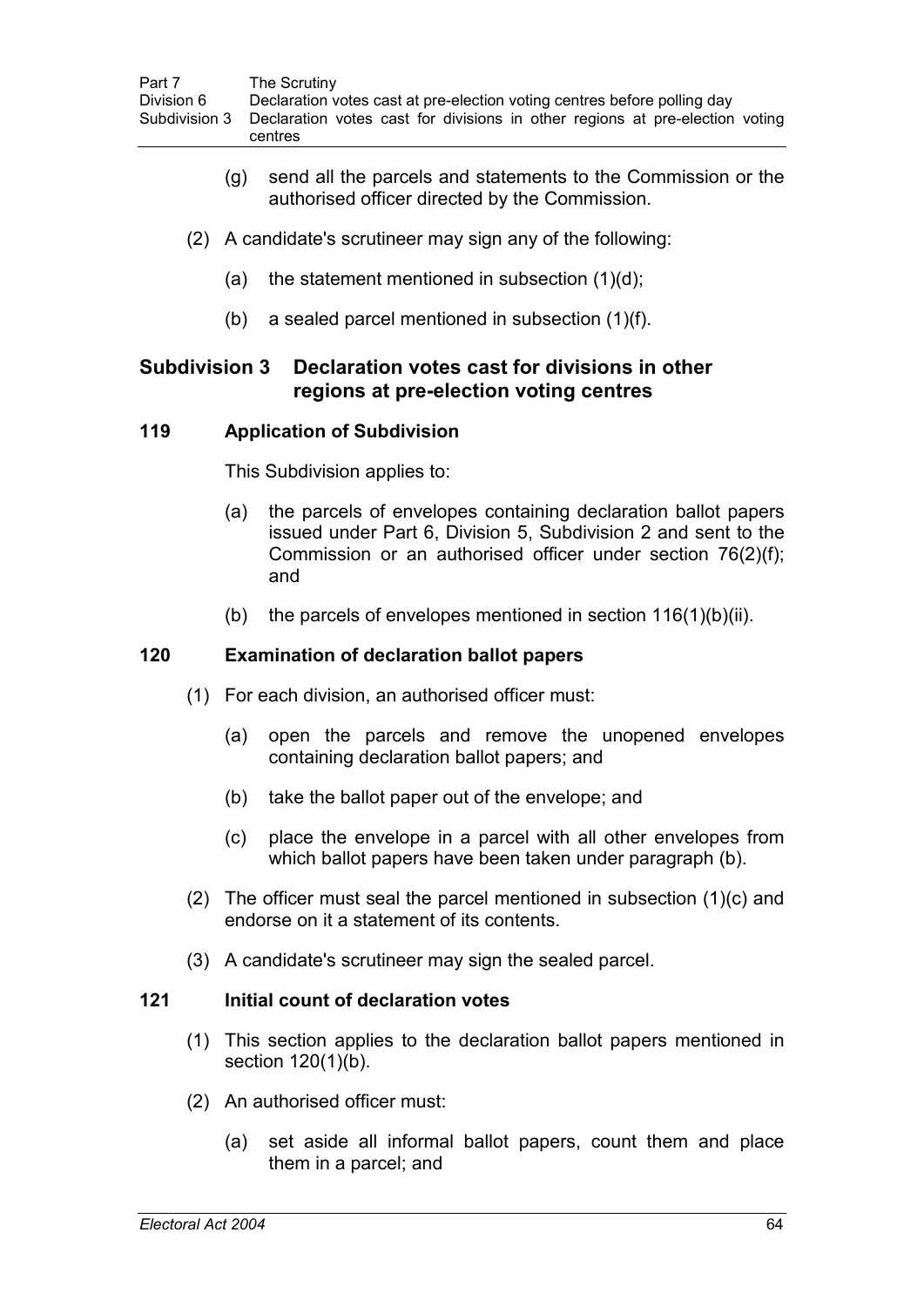- (b) arrange all formal ballot papers under the names of each candidate for whom the first preference vote on the ballot papers was cast; and
- (c) count the first preference votes given for each candidate on formal ballot papers; and
- (d) make and sign a statement stating the number of:
	- (i) votes cast as first preference votes for each candidate; and
	- (ii) informal votes; and
- (e) place all formal ballot papers mentioned in paragraph (b) in separate parcels according to the candidate for whom the first preference vote was cast; and
- (f) seal the parcels mentioned in paragraphs (a) and (e) and endorse on each parcel a statement of its contents.
- (3) A candidate's scrutineer may sign any of the following:
	- (a) the statement mentioned in subsection  $(2)(d)$ ;
	- (b) a sealed parcel mentioned in subsection (2)(f).

# **Subdivision 4 Check count of all declaration votes cast at pre-election voting centres**

### **122 Check count of declaration votes**

- (1) This section applies to the parcels of declaration ballot papers for which an initial count has been conducted under section 118 or 121.
- (2) An authorised officer must:
	- (a) open the parcels and remove all the ballot papers; and
	- (b) set aside all informal ballot papers, count them and place them in a parcel; and
	- (c) arrange all formal ballot papers under the names of each candidate for whom the first preference vote on the ballot papers was cast; and
	- (d) count the first preference votes given for each candidate on formal ballot papers; and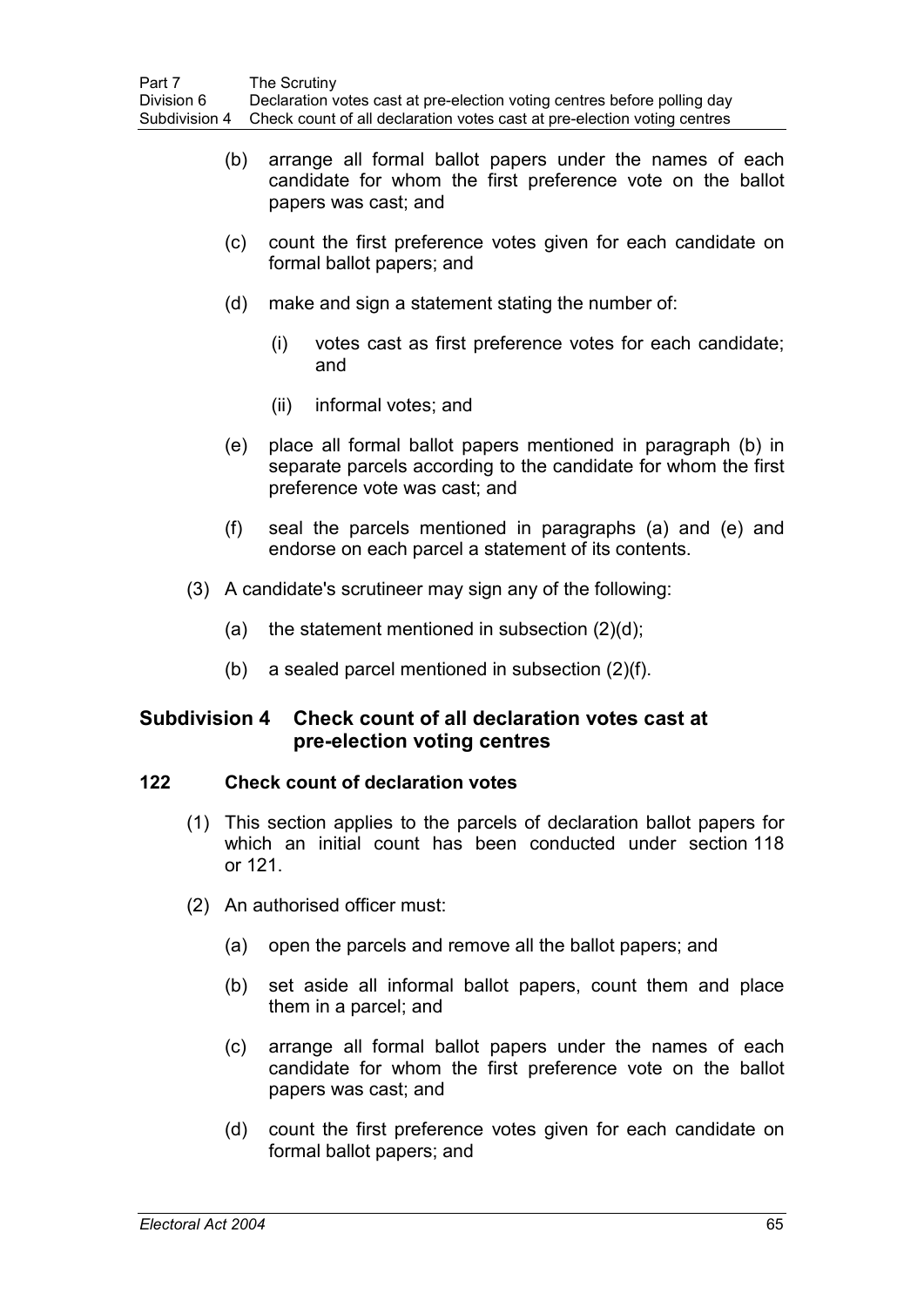- (e) place all formal ballot papers mentioned in paragraph (c) in separate parcels according to the candidate for whom the first preference vote was cast; and
- (f) seal the parcels mentioned in paragraphs (b) and (e) and endorse on each parcel a statement of its contents; and
- (g) make any necessary amendments to the statement mentioned in section 118(1)(d) or 121(2)(d).
- (3) A candidate's scrutineer may sign any of the following:
	- (a) a sealed parcel mentioned in subsection  $(2)(f)$ ;
	- (b) the amended statement mentioned in subsection  $(2)(g)$ .

# **Division 7 Determining and declaring result of election**

#### **123 Interim distribution of preference votes**

- (1) This section applies if, after 6 pm on polling day, the Commission considers it is appropriate to gain an indication of the candidate most likely to be elected for a division.
- (2) The Commission may arrange for officers to conduct, in the way decided by the Commission, an interim distribution of preference votes in the division.
- (3) The interim distribution is of no effect for declaring the result of the election.

### **124 Part counting of votes**

- (1) It is not necessary for an authorised officer to receive all envelopes containing declaration ballot papers before proceeding to deal with the ballot papers under this Part.
- (2) However, sufficient unopened envelopes containing postal votes must be kept in the Postal Ballot Box to ensure the ballot papers when taken from the envelopes for counting are sufficient in number to ensure the secrecy of the ballot is maintained.

### **125 Objections by candidate's scrutineer**

- (1) A candidate's scrutineer may object to the admission or rejection of a ballot paper as a formal ballot paper.
- (2) The objection must be made to the officer conducting the scrutiny.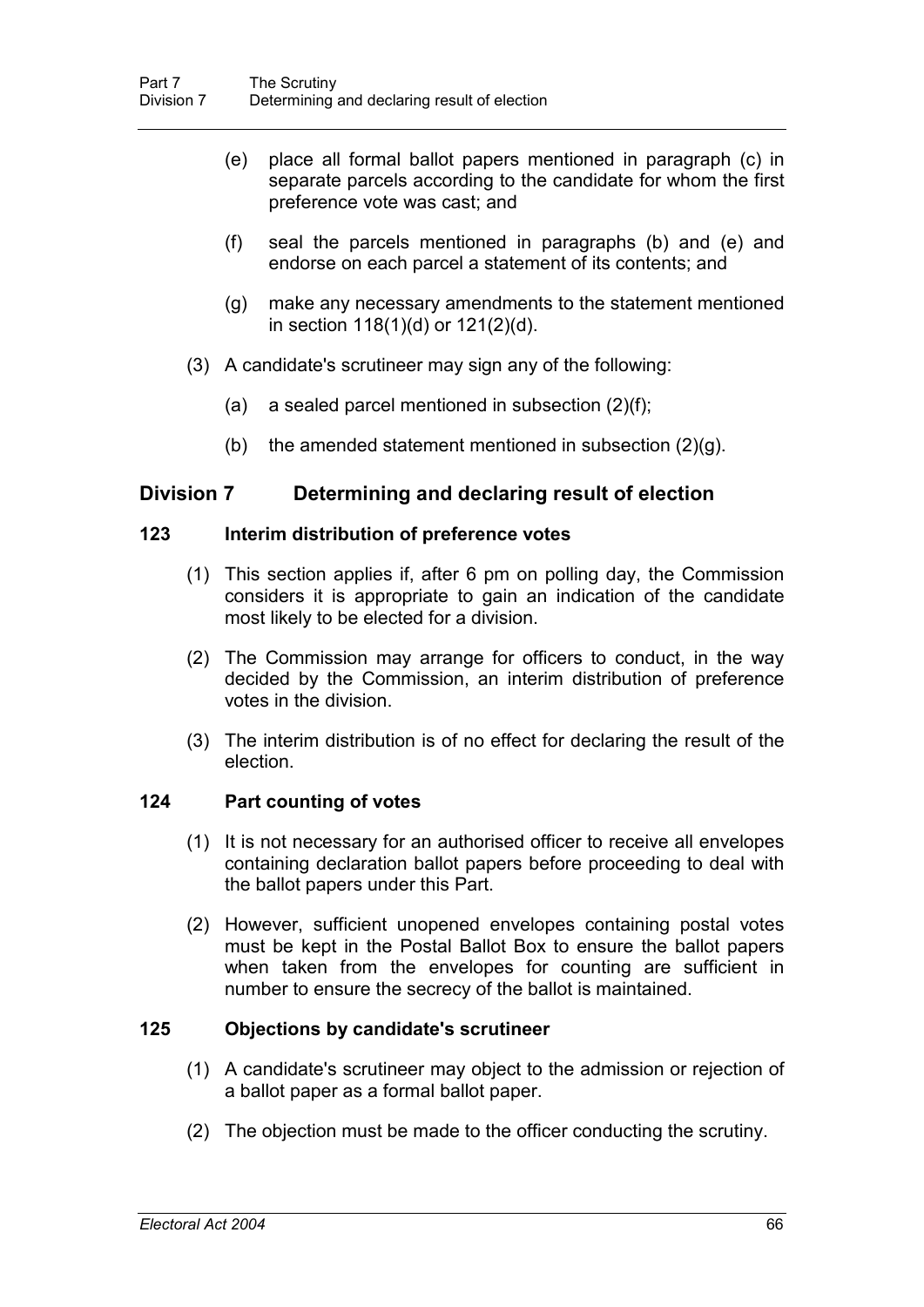- (3) The officer must decide the objection by admitting or rejecting the ballot paper the subject of the objection as a formal ballot paper and must mark the ballot paper "admitted" or "rejected" according to the decision.
- (4) This section does not prevent the officer from rejecting a ballot paper as being informal even though no objection is made to it.

#### **126 Determination of first preference votes**

An authorised officer for a division must, from the statements or amended statements mentioned in sections 99, 109, 114 and 122 and the result of the scrutiny of votes counted by officers, determine the number of first preference votes cast for each candidate for the division.

#### **127 Declaration of election**

The candidate who receives more than 50% of the first preference votes determined under section 126 must be declared by the Commission to be returned as elected for the division.

#### **128 Further scrutiny to be conducted**

- (1) If a declaration cannot be made under section 127, an authorised officer for the division must:
	- (a) open all parcels containing formal ballot papers for the division; and
	- (b) subject to subsection (2), continue the scrutiny in accordance with this Part.
- (2) The officer must:
	- (a) conduct a second count and for that purpose exclude from consideration the candidate for whom the fewest number of first preference votes has been cast and count the votes cast in favour of that candidate to the candidate next in order of the voter's preference, if any; and
	- (b) if no candidate then has more than 50% of the formal votes then remaining in the count – follow the process of excluding from consideration the candidate who has the fewest number of votes and counting the votes cast in favour of that candidate to the unexcluded candidate next in the order of the voter's preference, if any until one candidate has received more than 50% of the formal votes then remaining in the count.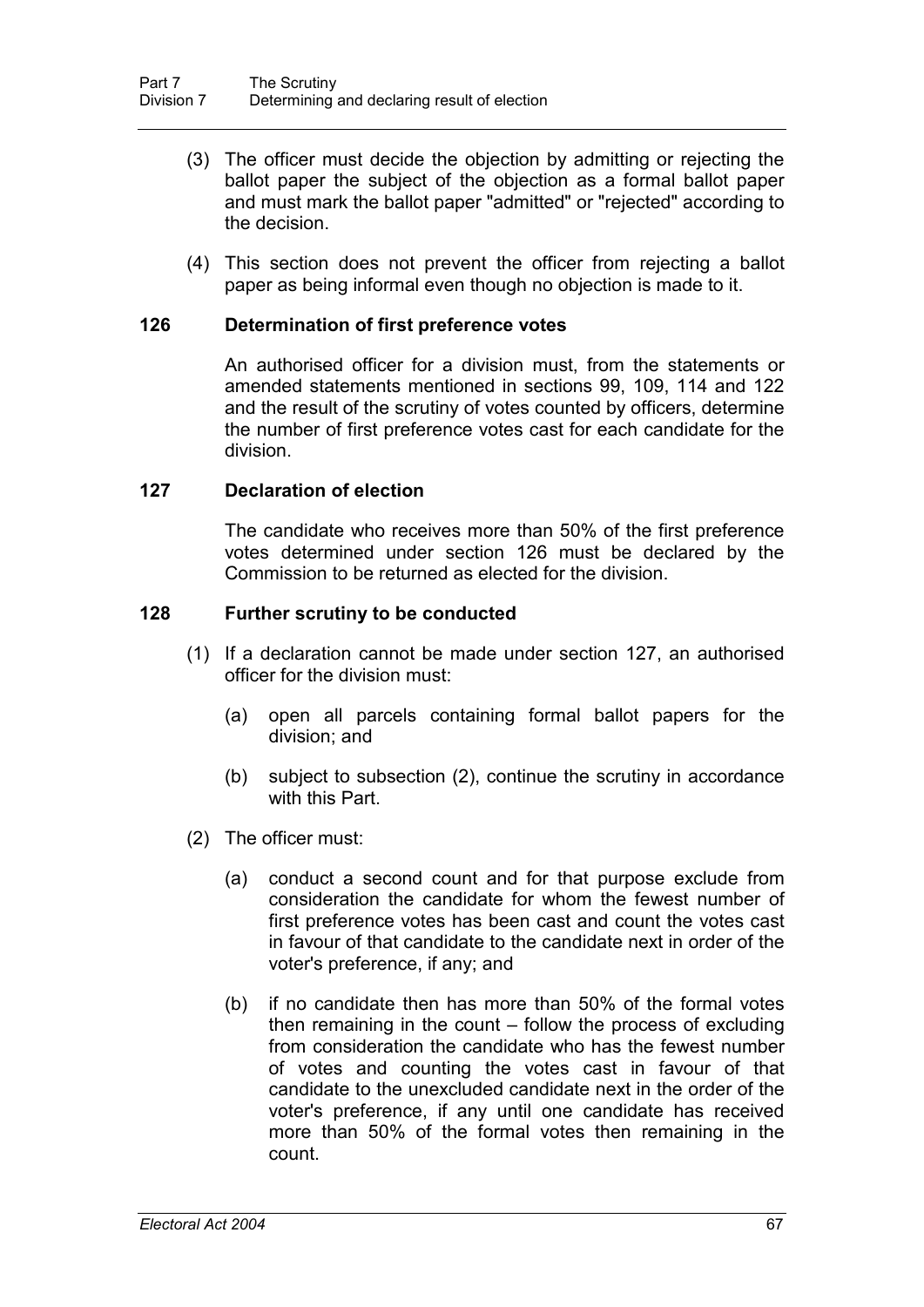- (3) However, if there are 2 or more candidates with the fewest number of votes and one of them is to be excluded from the count, the officer must decide by lot the candidate to be excluded.
- (4) In addition, if there are 2 candidates remaining in the count having the same number of formal votes cast in their favour, the Commission must:
	- (a) under section 130, direct an authorised officer for the division to recount all ballot papers; and
	- (b) if, after the recount, the candidates have an equal number of formal votes cast in their favour – decide by lot the successful candidate.
- (5) After complying with subsections (1), (2), (3) and (4), the officer must:
	- (a) make and sign a statement stating the results of the scrutiny to that point; and
	- (b) give the statement to the Commission; and
	- (c) keep a copy of the statement.
- (6) The candidate decided under subsection (2) or (4) must be declared by the Commission to be returned as elected.
- (7) The officer must, on completing the scrutiny:
	- (a) place all formal votes in separate parcels; and
	- (b) seal the parcels and endorse on each parcel a statement of its contents; and
	- (c) allow any candidate's scrutineers present, if they desire, to sign each parcel.

#### **129 Early declaration of elected candidate**

- (1) The Commission may declare a candidate to be elected for a division if satisfied any uncounted ballot papers cannot, because of the number of them, affect the outcome of the scrutiny.
- (2) For subsection (1), uncounted ballot papers are:
	- (a) ballot papers that have not been received by an authorised officer for the division; or
	- (b) ballot papers for the division that have not been subject to scrutiny under this Part.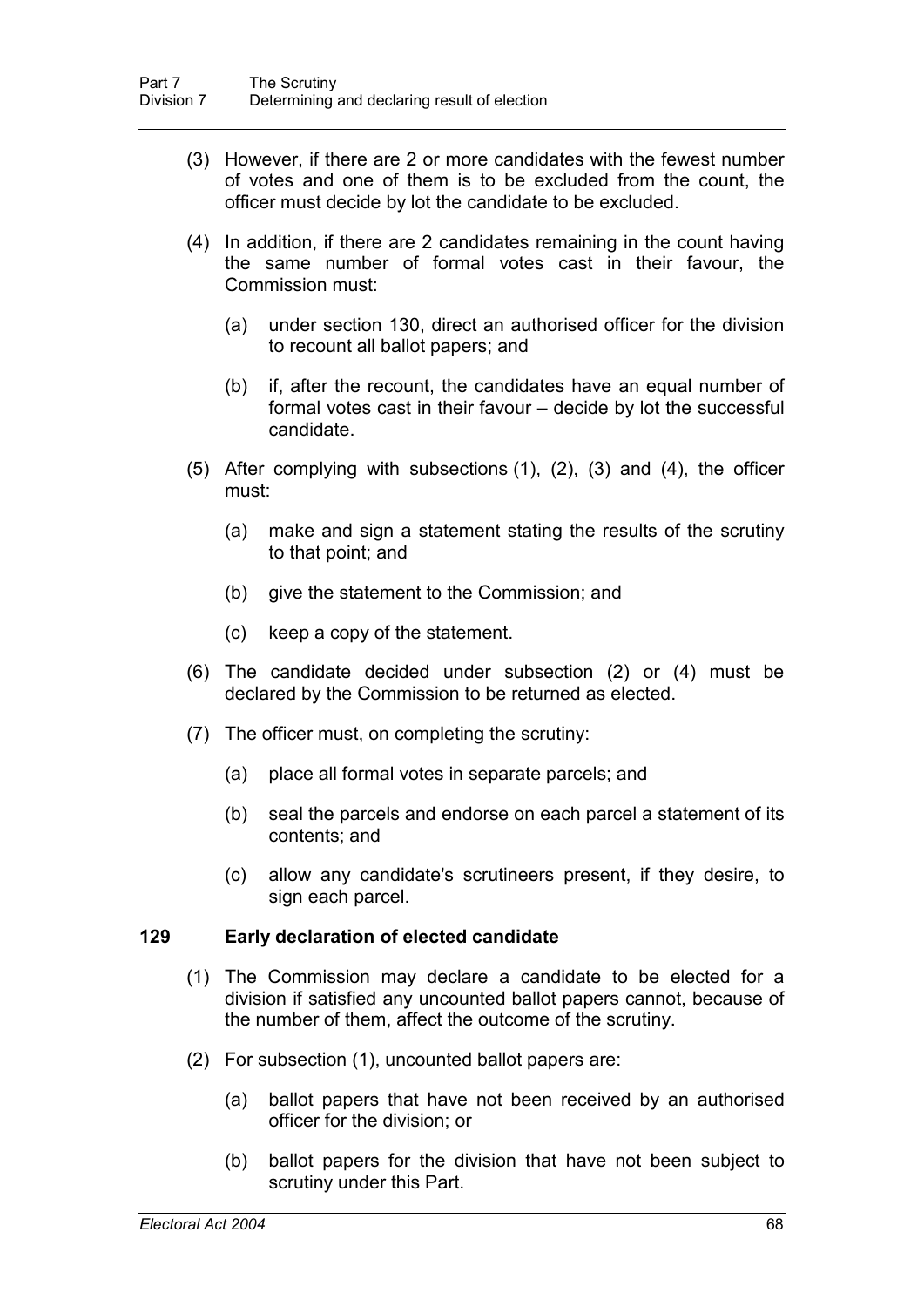# **130 Recount**

- (1) The Commission may, at any time before a candidate is declared to be elected, direct an authorised officer for a division to recount any ballot papers placed in a parcel under this Part.
- (2) The Commission may give the direction:
	- (a) on receipt of a written request by a candidate stating the reasons for it; or
	- (b) on the Commission's own initiative.
- (3) This Part applies to the recount and any decision made earlier in the scrutiny relating to the admission or rejection of a ballot paper as a formal ballot paper may be reversed.
- (4) The officer must, if required by a candidate's scrutineer, refer any question relating to the formal or informal nature of a ballot paper to the Commission.
- (5) The Commission must decide the question.

### **131 Declaration of result of election**

- (1) As soon as practicable after the results of an election have been determined, the Commission must publicly declare the results of the election and the name of the candidate returned as elected.
- (2) However, if the successful candidate for election for a division dies after polling day but before the declaration, the Commission must not declare the candidate returned as elected for the division.
- (3) Subsection (2) applies despite sections 127 and 128(6).

### **132 Preference distribution for information purposes**

After a candidate is declared as elected for a division, the Commission may require an authorised officer to examine the second and later preferences of candidates, and the distribution of the preferences, for information and research purposes.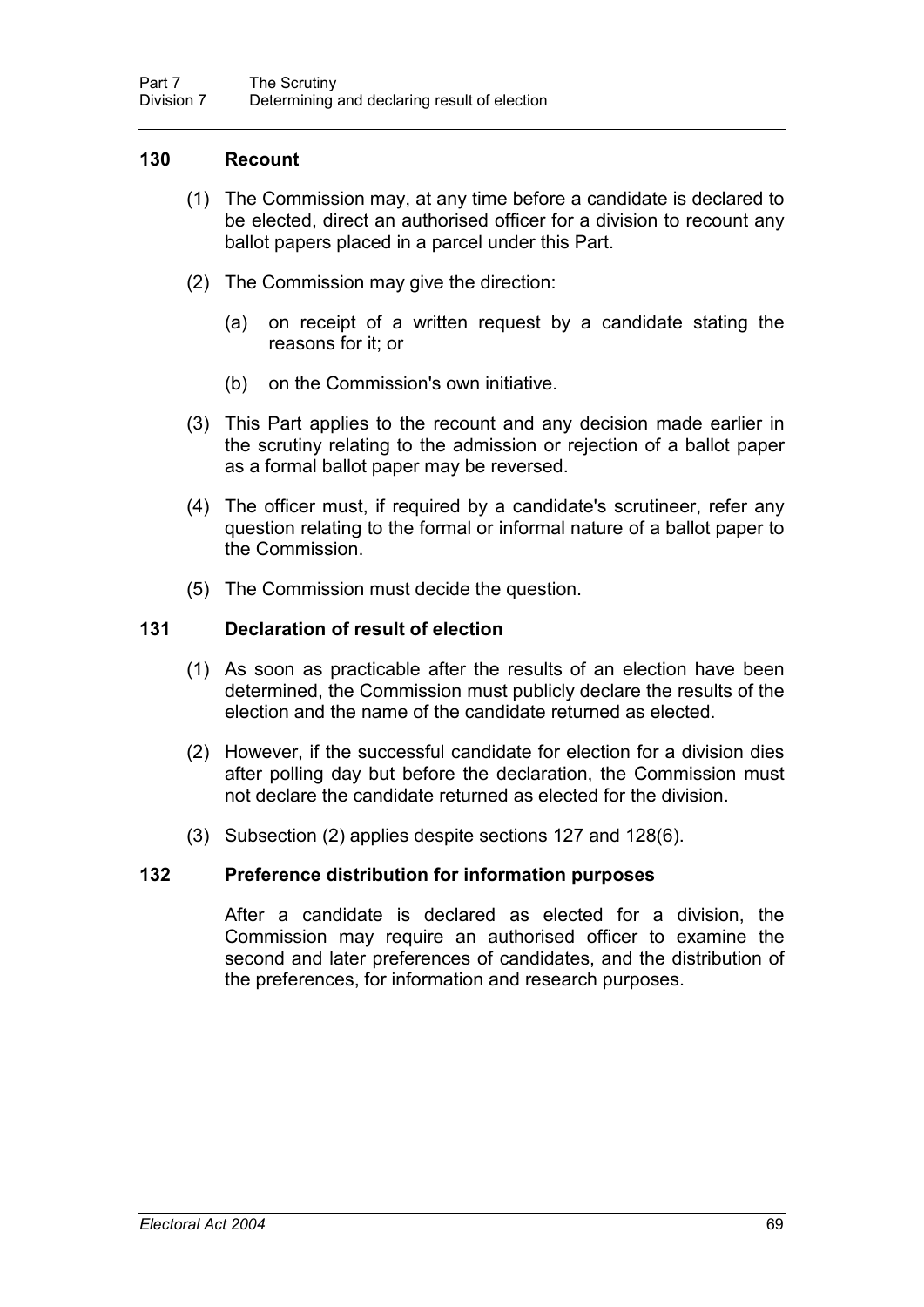# **Division 8 Miscellaneous provisions**

#### **133 Return of writ**

The Commission must, after declaring a candidate returned as elected:

- (a) endorse on the writ for the election the name of the candidate; and
- (b) return the writ to the Administrator; and
- (c) keep a copy of the writ.

#### **134 Extension of time**

- (1) If the Administrator is satisfied there is a difficulty relating to an election, the Administrator may, by *Gazette* notice, within 15 days before or after polling day:
	- (a) extend the time for holding the election; or
	- (b) extend the time for the return of the writ.
- (2) The Commission must give public notice of the extension of time in the division to which the extension relates.
- (3) This section applies despite anything to the contrary in section 23 or 26A but otherwise is subject to section 17(2) of the Self Government Act.

### **135 Failure of election**

An election fails if:

- (a) no candidate is declared under section 37; or
- (b) a candidate dies on or before polling day; or
- (c) no candidate is returned as elected.

#### **136 Issue of writ for failed election**

- (1) If an election fails, the Administrator must, as soon as practicable, issue a new writ for an election.
- (2) The roll prepared for the failed election must be used for the election under the new writ.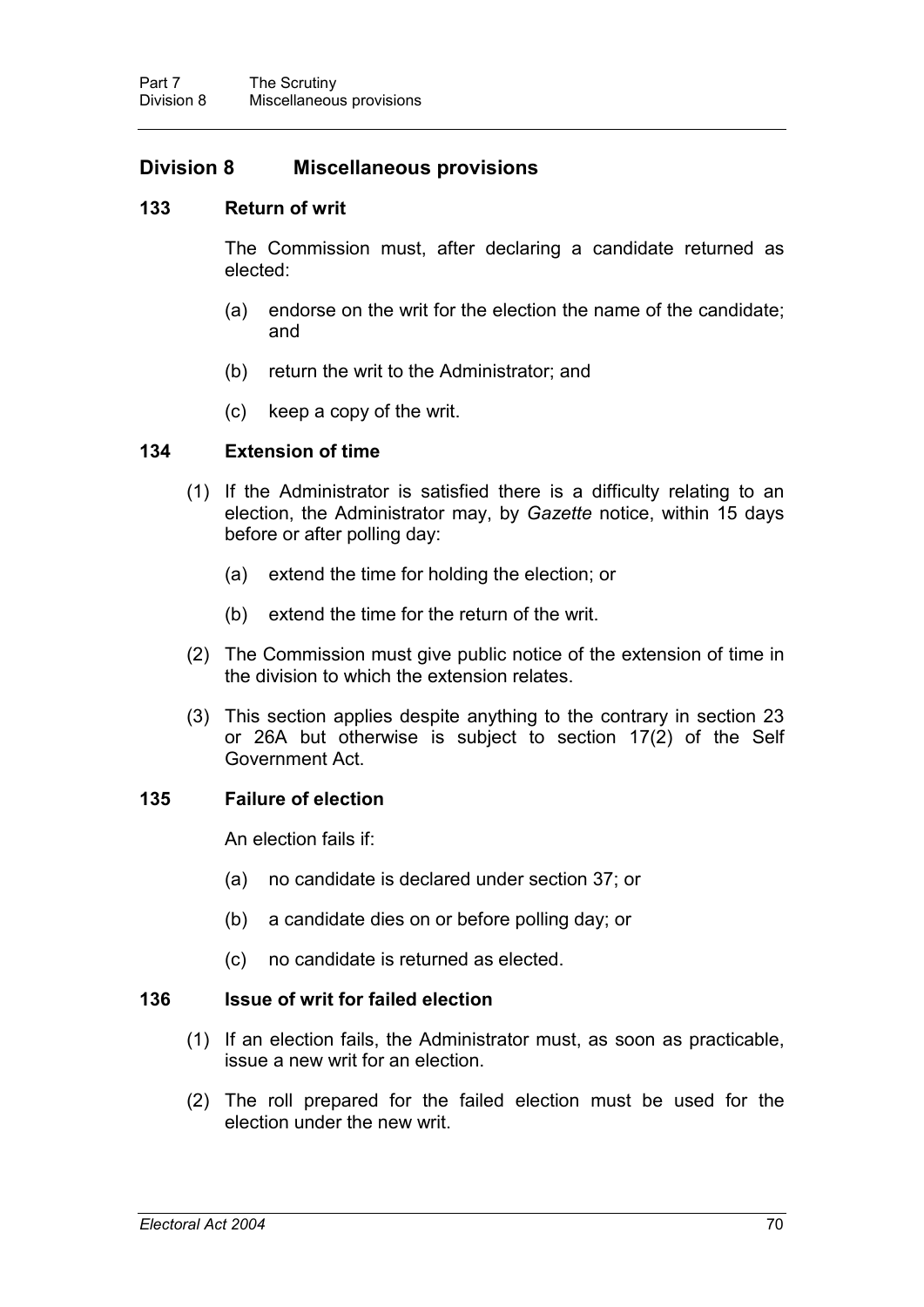# **Part 8 Redistributions**

# **Division 1 Preliminary**

# **137 How notices are to be published**

A notice required under this Part to be published in accordance with this section must be published in:

- (a) the *Gazette*; and
- (b) a newspaper circulating generally in the Territory; and
- (c) any regional newspaper, circulating in a part of the Territory, that the Redistribution Committee considers appropriate.

### **138 When redistribution to be conducted**

- (1) A redistribution must be conducted in accordance with this Part:
	- (a) after each general election; and
	- (b) after each extraordinary general election.
- (2) For subsection (1)(a), the redistribution process must:
	- (a) start as soon as practicable after 2 years and 6 months after the polling day for the general election; and
	- (b) be completed as soon as practicable.
- (2A) For subsection (1)(b), the redistribution must:
	- (a) start as soon as practicable after 1 year and 6 months after the polling day for the extraordinary general election; and
	- (b) be completed as soon as practicable.
	- (3) In addition, the Administrator may at any time after the period mentioned in subsection (2)(a), by *Gazette* notice, direct a redistribution be conducted in accordance with this Part if the number of electors in a division exceeds, or falls short of, the quota mentioned in section 13(4) of the Self-Government Act by more than one-fifth of the quota.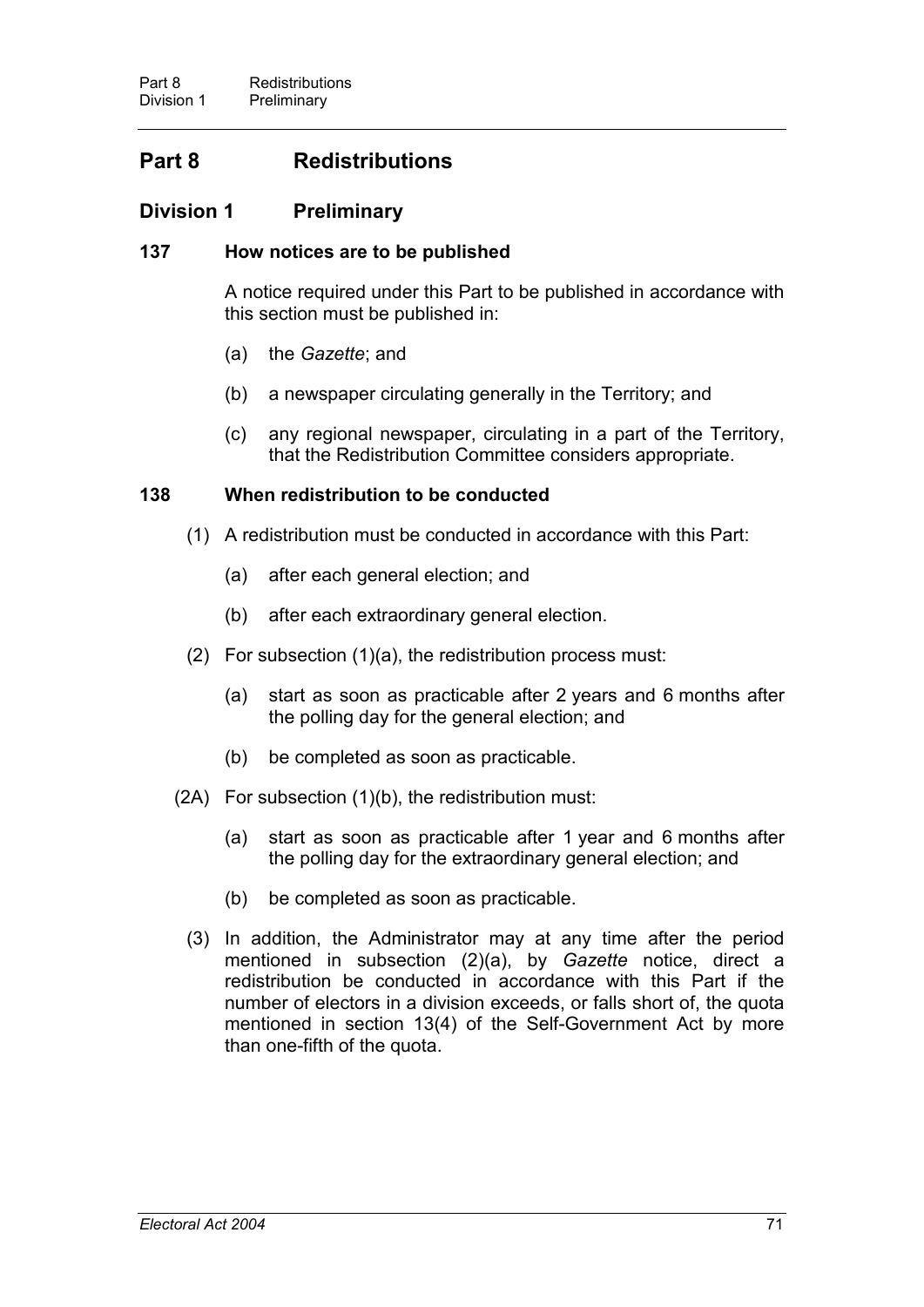# **Division 2 Object of redistribution and related matters**

#### **139 Object of redistribution**

The object of a redistribution is to ensure that, at the time of the next general election, the number of electors in each proposed division is as near to equal as practicable.

#### **139A Principles of redistribution**

To satisfy the object of redistribution, the Redistribution Committee must have regard to the following principles:

- (a) the physical area of a division containing rural and remote areas should be as small as practicable;
- (b) the demographic characteristics of a division should be as uniform as practicable;
- (c) the geographic features of a division should be as uniform as practicable;
- (d) each identifiable community should be included in only one division if practicable;
- (e) subject to paragraphs (a) to (d), changes to existing divisions should minimise the number of electors being transferred from one division to another.

### **139B Naming of division during redistribution**

- (1) The name of a division must not be changed by a redistribution unless the existing name is no longer appropriate.
- (2) If a new name is proposed for a division, the use of locality names should be avoided.

#### **140 Matters to be considered in redistribution**

- (1) For achieving the object of a redistribution, the Redistribution Committee must ensure each proposed division contains a number of electors not exceeding, or falling short of, the quota mentioned in section 13(4) of the Self-Government Act by more than one-fifth of the quota.
- (2) In addition, the Redistribution Committee must give proper consideration to the following matters:
	- (a) community of interests in each proposed division, including economic, social and regional interests;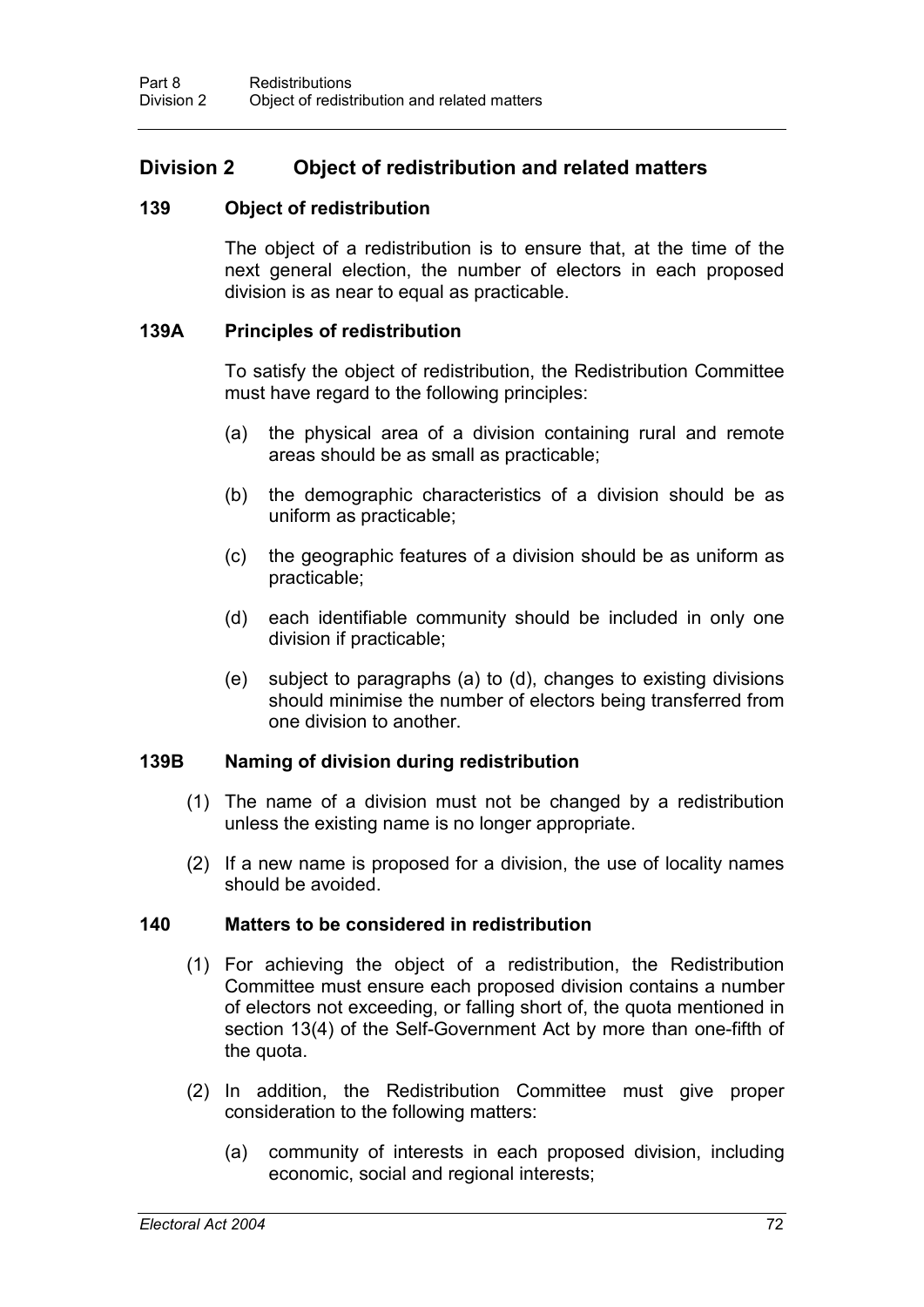- (b) types of communication and travel in each proposed division, with special reference to disabilities arising out of remoteness or distance;
- (c) the trend of population changes in the Territory;
- (d) the density of population in each proposed division;
- (e) the area of each proposed division;
- (f) the physical features of each proposed division;
- (g) the existing boundaries of the following:
	- (i) divisions;
	- (ii) local government areas and wards under the *Local Government Act 2008* and suburbs and towns;
	- (iii) Divisions and Subdivisions under the Commonwealth Act;
	- (iv) areas of Aboriginal Land Councils established by or under the *Aboriginal Land Rights (Northern Territory) Act 1976* (Cth);
- (h) all suggestions and comments given under sections 141 and 142.

# **Division 3 Redistribution process**

### **140A Definitions**

In this Division:

*redistribution process* means any action taken under sections 141 to 146.

### **140B Calculation of quota**

- (1) The Redistribution Committee is responsible for calculating the quota under section 13(4) of the *Self-Government Act 1978*.
- (2) The calculation must be done as soon as practicable:
	- (a) after the establishment of the Redistribution Committee; and
	- (b) after the expiry of the 30-day period mentioned in section 145(b).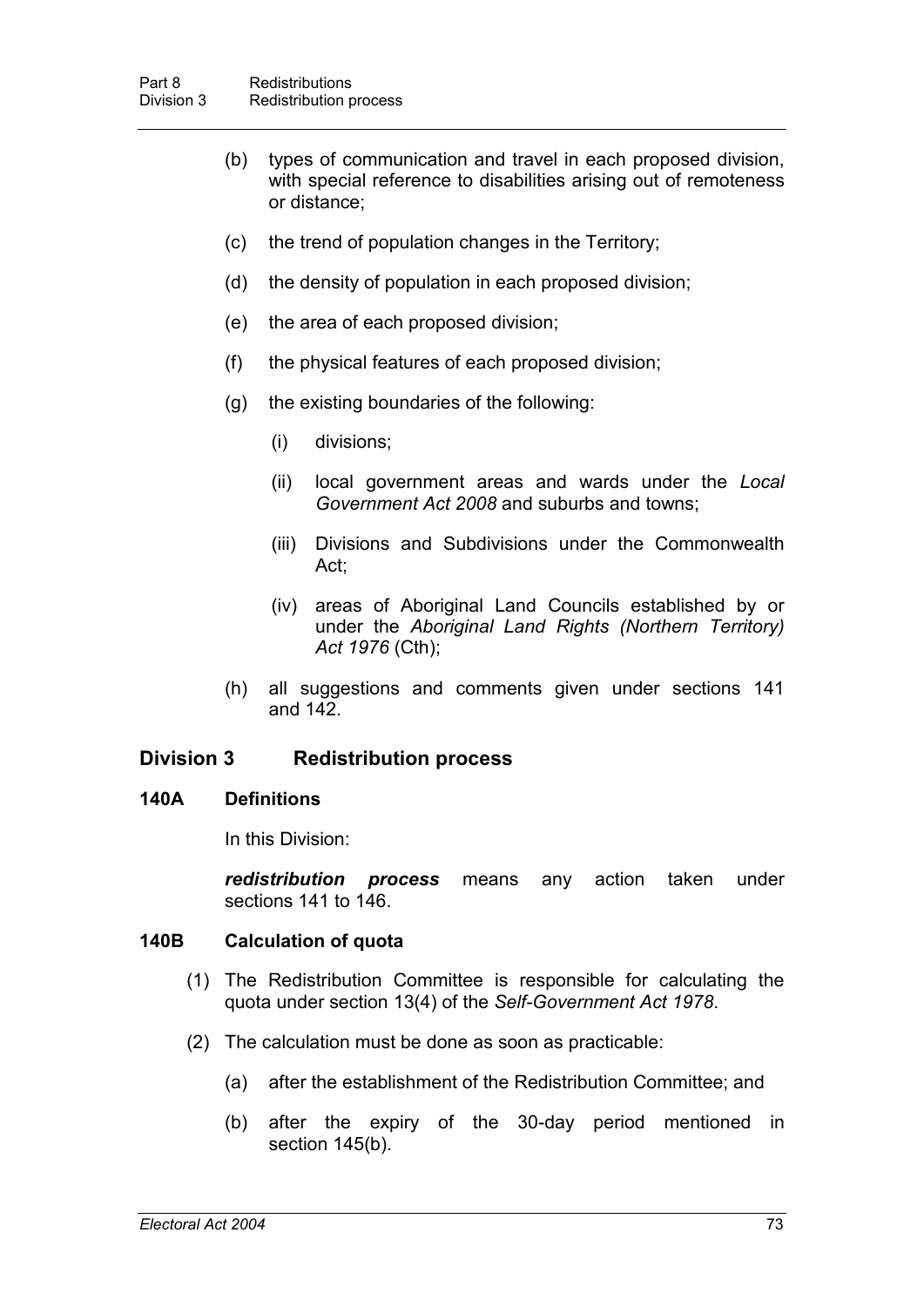- (3) The Redistribution Committee may calculate the quota at any other time during the redistribution process if the Committee is of the opinion that calculating the quota would:
	- (a) improve the accuracy of the redistribution; and
	- (b) achieve the object in section 139.

## **141 Inviting suggestions**

- (1) The Redistribution Committee must, by notice published in accordance with section 137, invite suggestions relating to the redistribution.
- (2) The notice must state suggestions are to be given to the Committee in writing within 30 days after the notice is published in the *Gazette*.

#### **142 Inviting comments on suggestions**

As soon as practicable after the 30 days mentioned in section 141(2), the Redistribution Committee must:

- (a) make available for public inspection, without fee, copies of all suggestions given to it within the 30 days; and
- (b) publish a notice in accordance with section 137:
	- (i) advising of the availability for inspection of the copies of the suggestions; and
	- (ii) inviting comment in writing on the suggestions to be given to it within 14 days after the notice is published in the *Gazette*.

### **143 Preparing first proposed redistribution**

- (1) As soon as practicable after the 14 days mentioned in section 142(b)(ii), the Redistribution Committee must prepare a first proposed redistribution of the Territory into divisions.
- (2) The first proposed redistribution must include proposed names for the proposed divisions.

#### **144 Maps showing first proposed redistribution**

As soon as practicable after the Redistribution Committee has prepared the first proposed redistribution, it must make available for public inspection, without fee, a map or number of maps together showing the names and boundaries of all proposed divisions.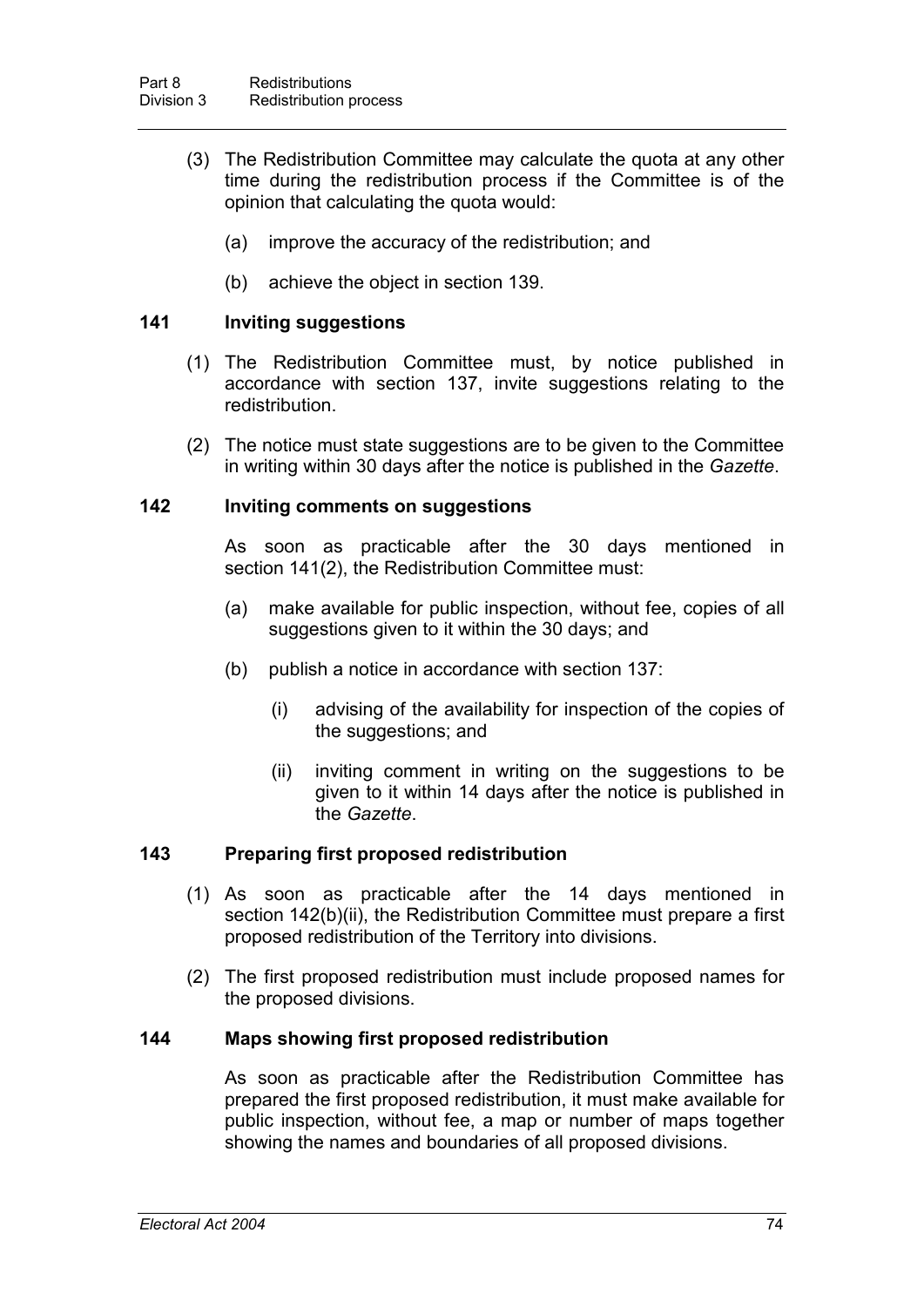## **145 Inviting objections against first proposed redistribution**

The Redistribution Committee must publish a notice in accordance with section 137:

- (a) advising of the availability for inspection of the map or maps mentioned in section 144; and
- (b) stating that any objection on the first proposed redistribution must be made in writing to the Redistribution Committee within 30 days after the notice is published in the *Gazette*.

# **145A Preparing second proposed redistribution**

- (1) The Redistribution Committee must give proper consideration to all objections made under section 145(b).
- (2) As soon as practicable after the 30 days mentioned in section 145(b), the Redistribution Committee must prepare the second proposed redistribution of the Territory into divisions.
- (3) The second proposed redistribution must include proposed names for the proposed divisions.

### **145B Inviting objections to second proposed redistribution**

- (1) If a second proposed redistribution would result in the sum of the following being greater than 15% of the total number of electors in a division at the time the quota is calculated under section 140B(2)(b), the Redistribution Committee must invite objections to the second proposed redistribution:
	- (a) the number of electors added to the division by the second proposed redistribution as compared to the first proposed redistribution; and
	- (b) the number of electors removed from the division by the second proposed redistribution as compared to the first proposed redistribution.
- (2) Despite subsection (1), the Redistribution Committee is not required to invite objections to the second proposed redistribution if the Redistribution Committee is of the opinion that:
	- (a) holding a second objection period would cause major inconvenience or have other serious consequences, such as causing a delay to a scheduled general election; or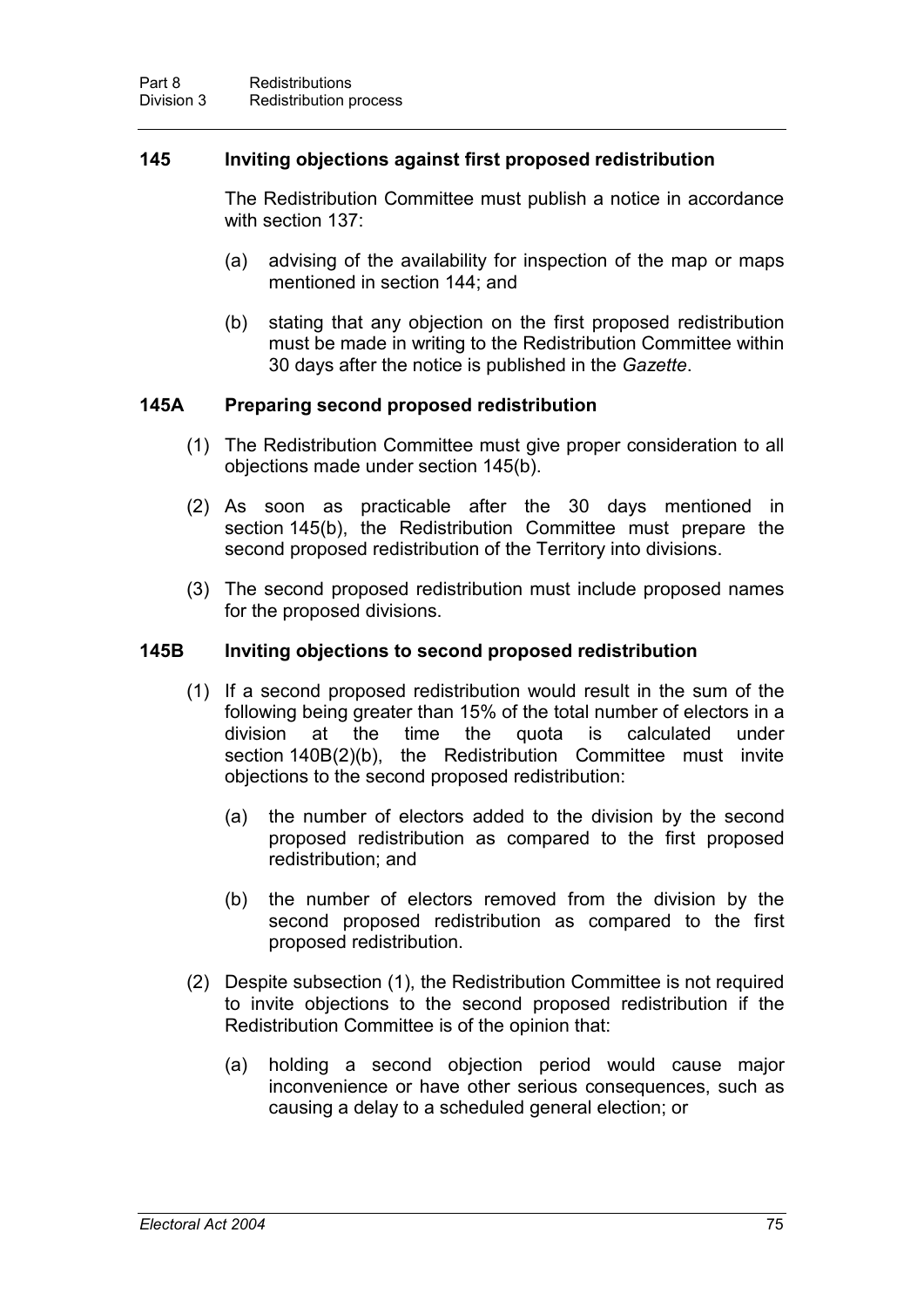(b) the second proposed redistribution is the only feasible option because there has been a natural disaster or another event causing extraordinary demographic movement.

#### *Note for subsection (2)(a)*

*A delay to the finalisation of the redistribution process is not of itself a major inconvenience or serious consequence.*

- (3) If, in the opinion of the Redistribution Committee, a second proposed redistribution involves a significant change in a matter to which the Redistribution Committee must give consideration under section 140(2)(a), (c), (e), (f) or (g), the Redistribution Committee may invite objections to the second proposed redistribution.
- (4) If the Redistribution Committee invites objections to a second proposed redistribution under subsection (1) or (3), the Redistribution Committee must:
	- (a) make available, for public inspection, without fee, a map or number of maps together showing the names and boundaries of all proposed divisions; and
	- (b) publish a notice in accordance with section 137:
		- (i) advising of the availability for inspection of the map or maps mentioned in paragraph (a); and
		- (ii) stating that any objection on the second proposed redistribution must be made in writing to the Redistribution Committee within 14 days after the notice is published in the *Gazette*.

### **146 Considering objections**

In deciding the redistribution, the Redistribution Committee must give proper consideration to any objections made under section 145B(4)(b)(ii).

#### **147 Deciding redistribution**

- (1) The Redistribution Committee must, by *Gazette* notice (a *redistribution declaration notice*), redistribute the Territory into divisions.
- (1A) A redistribution declaration notice must be published:
	- (a) if the Redistribution Committee invites objections under section 145B – as soon as practicable after the expiry of the 14 days mentioned in section 145B(4)(b)(ii); or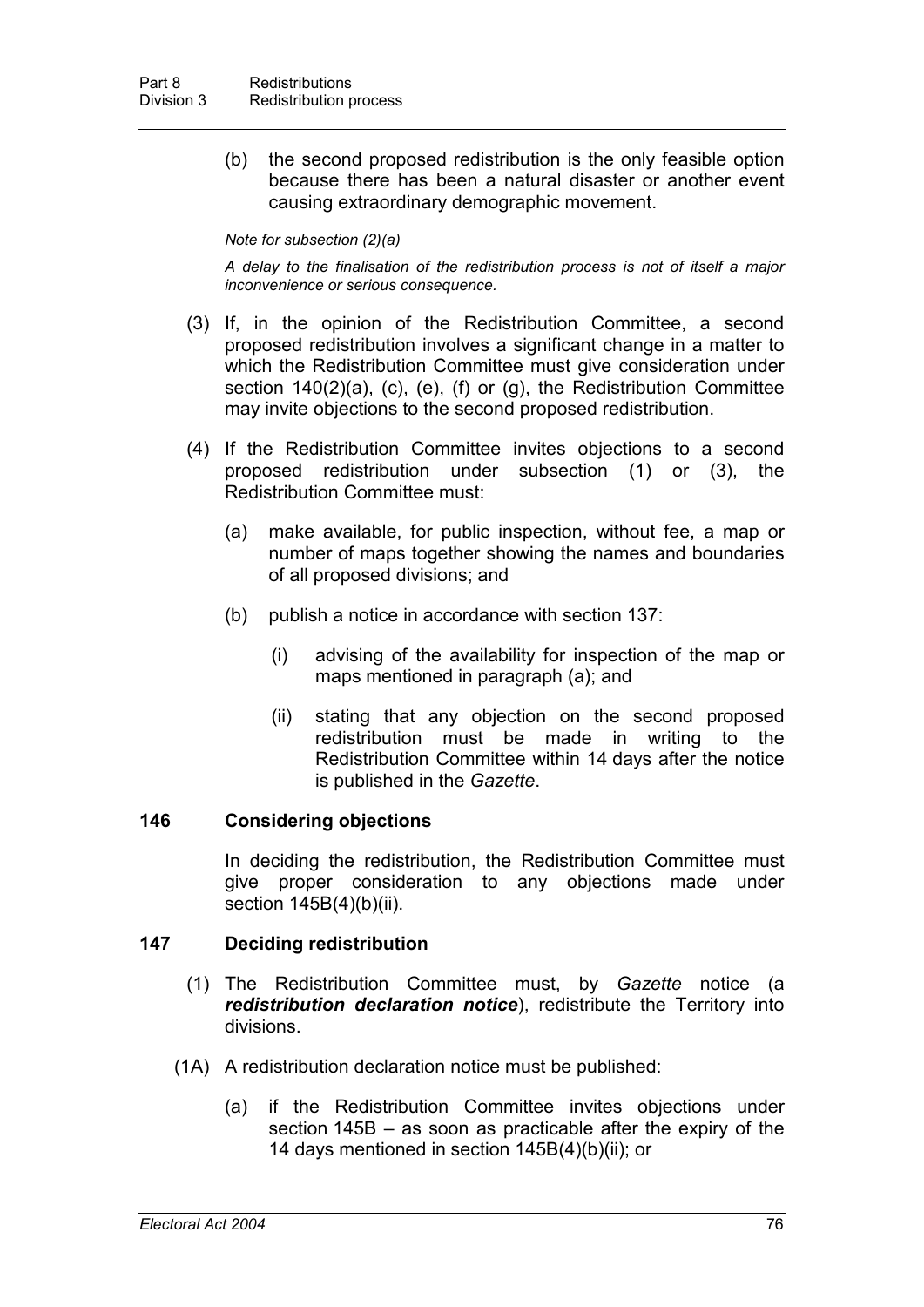- (b) if the Redistribution Committee does not invite objections under section 145B – as soon as practicable after the expiry of the 30 days mentioned in section 145(b).
- (2) The notice must declare:
	- (a) the Territory is redistributed into divisions; and
	- (b) the names and boundaries of the divisions.
- (3) This section has effect subject to sections 139 and 140.

# **148 Report about redistribution**

- (1) As soon as practicable after publication of the redistribution declaration notice, the Redistribution Committee must prepare a report about the redistribution (a *redistribution report*).
- (2) The report must:
	- (a) include details of all suggestions, comments and objections given or made under this Part; and
	- (b) contain a map or number of maps together showing the names and boundaries of all divisions;
	- (c) state the reasons for redistributing the Territory into the divisions set out in the redistribution declaration notice; and
	- (d) state the reasons that the Redistribution Committee did or did not invite objections on the second proposed redistribution under section 145B.
- (3) The Redistribution Committee must provide the redistribution report to the Commissioner as soon as practicable after the publication of the redistribution declaration notice.
- (4) The Commissioner must, as soon as practicable after the receipt of the redistribution report:
	- (a) make the report available for public inspection without fee; and
	- (b) give the Speaker a copy of the report.
- (5) The Speaker must table a copy of the report in the Legislative Assembly within 3 sitting days after the Speaker receives the report.
- (6) For this section, *available for public inspection* includes by electronic publication.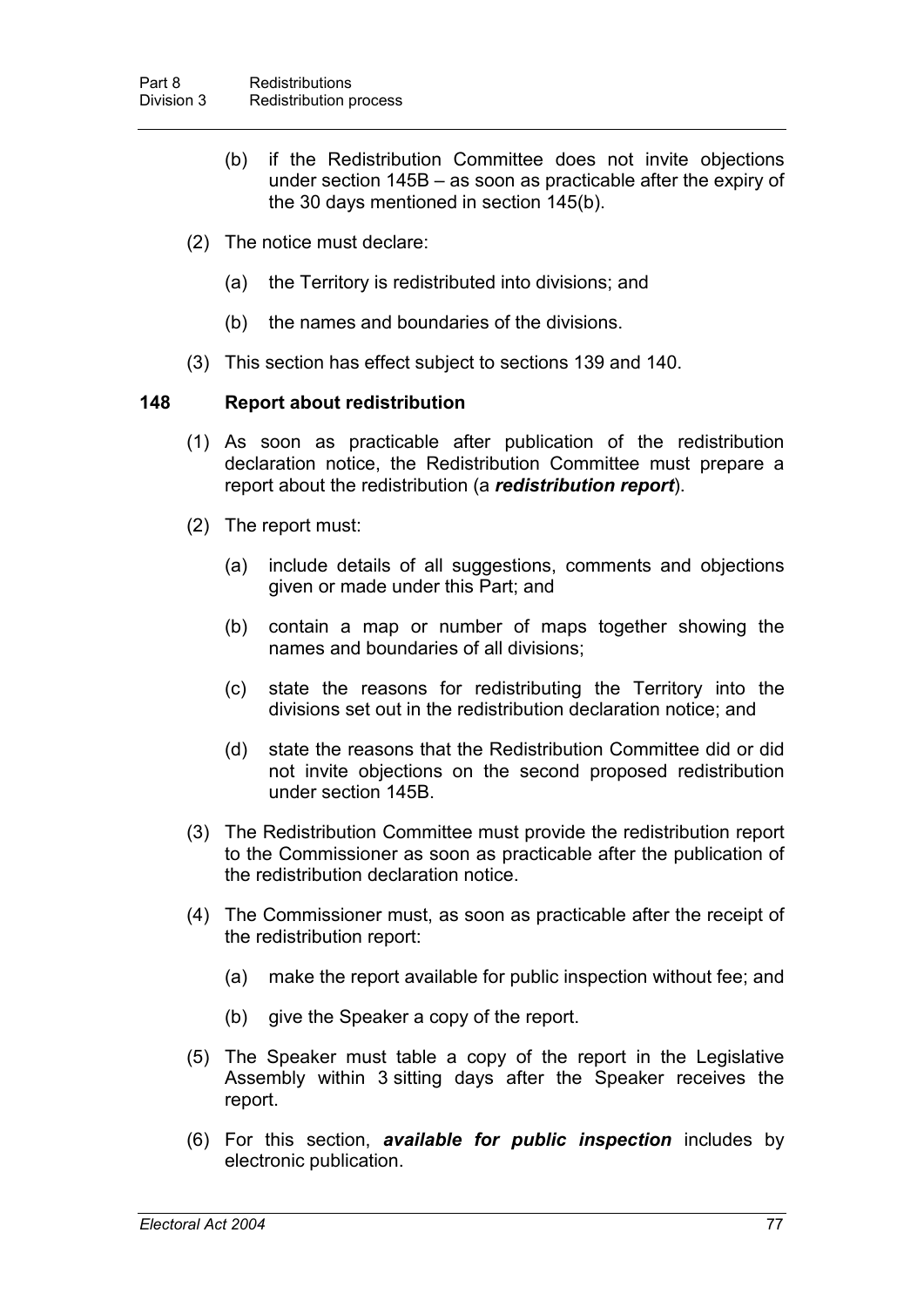### **150 When redistribution takes effect**

- (1) The redistribution in accordance with the redistribution declaration notice takes effect for the next general election after publication of the notice.
- (2) However, subsection (1) does not prevent the preparation of the roll for a division in the notice before the next general election.

#### **150A Extraordinary general election during redistribution process**

If a writ for an extraordinary general election is issued under section 24 or 25 while the redistribution process is underway, the redistribution process ceases and the Redistribution Committee is dissolved as soon as the writ is issued.

### **Division 4 Miscellaneous provisions**

#### **151 Decisions are final**

- (1) Despite any other Act, a decision of the Redistribution Committee made, or purporting to be made, under this Part:
	- (a) is final and conclusive; and
	- (b) cannot be challenged, appealed against, reviewed, quashed, set aside or called into question in any court or tribunal on any ground; and
	- (c) is not subject to any proceeding for an injunction, declaration or order for prohibition or mandamus.
- (2) In this section:

*decision* includes a failure to make a decision.

# **Part 9 Registration of political parties**

# **Division 1 Application process for registration and related matters**

### **152 Application**

- (1) An eligible political party may apply for registration under this Part.
- (2) The application must:
	- (a) be made to the Commission in the approved form; and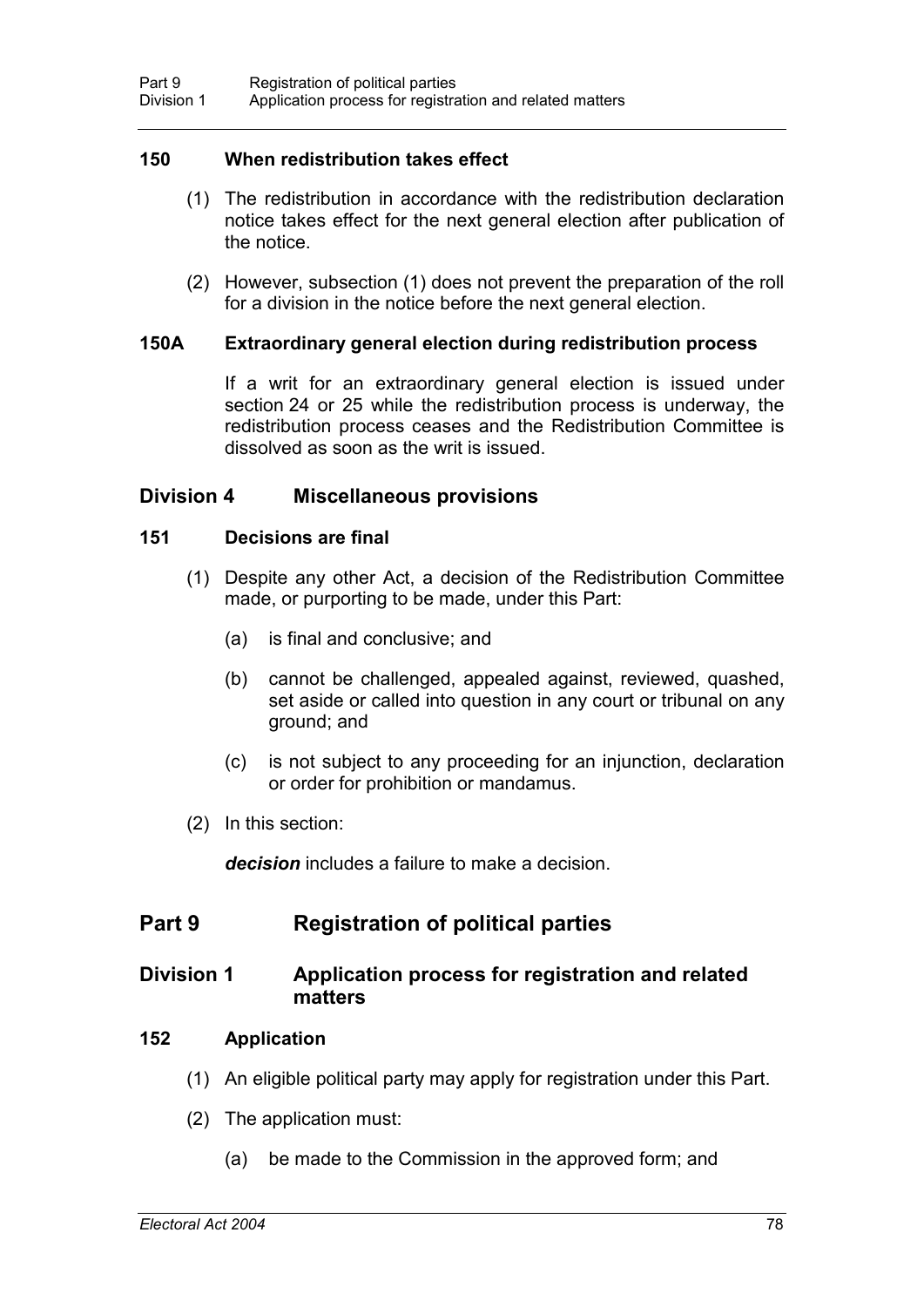- (b) be signed by the secretary of the party; and
- (c) state the party's name; and
- (d) state the name and address, and contain a specimen signature, of the person nominated to be the registered officer of the party; and
- (e) be accompanied by:
	- (i) a statutory declaration by the secretary stating the person nominated to be the registered officer of the party is qualified to be an elector; and
	- (ii) a copy of the party's constitution; and
	- (iii) the application fee of \$500.
- (3) If the application is made by a political party that is registered under the Commonwealth Act, the application must also be accompanied by a statutory declaration by the secretary stating details of the party's registration under that Act.
- (4) If the application is made by another political party, the application must also be accompanied by:
	- (a) a statutory declaration by the secretary stating at least 200 members of the political party are:
		- (i) electors; and
		- (ii) members under the party's constitution; and
		- (iii) not members of another registered party or of a political party applying for registration; and
	- (b) a list, in a form decided by the Commission, of the names and postal addresses of at least 200 members of the political party who meet the requirements in paragraph (a).
- (5) The Commission may use information obtained under subsection (4)(b) only to verify the party has at least 200 members who are electors.

### **153 Further information about application**

(1) For this Part, the Commission may, by written notice, require the applicant to give the Commission, within a reasonable stated period, stated information or a stated document relating to the application.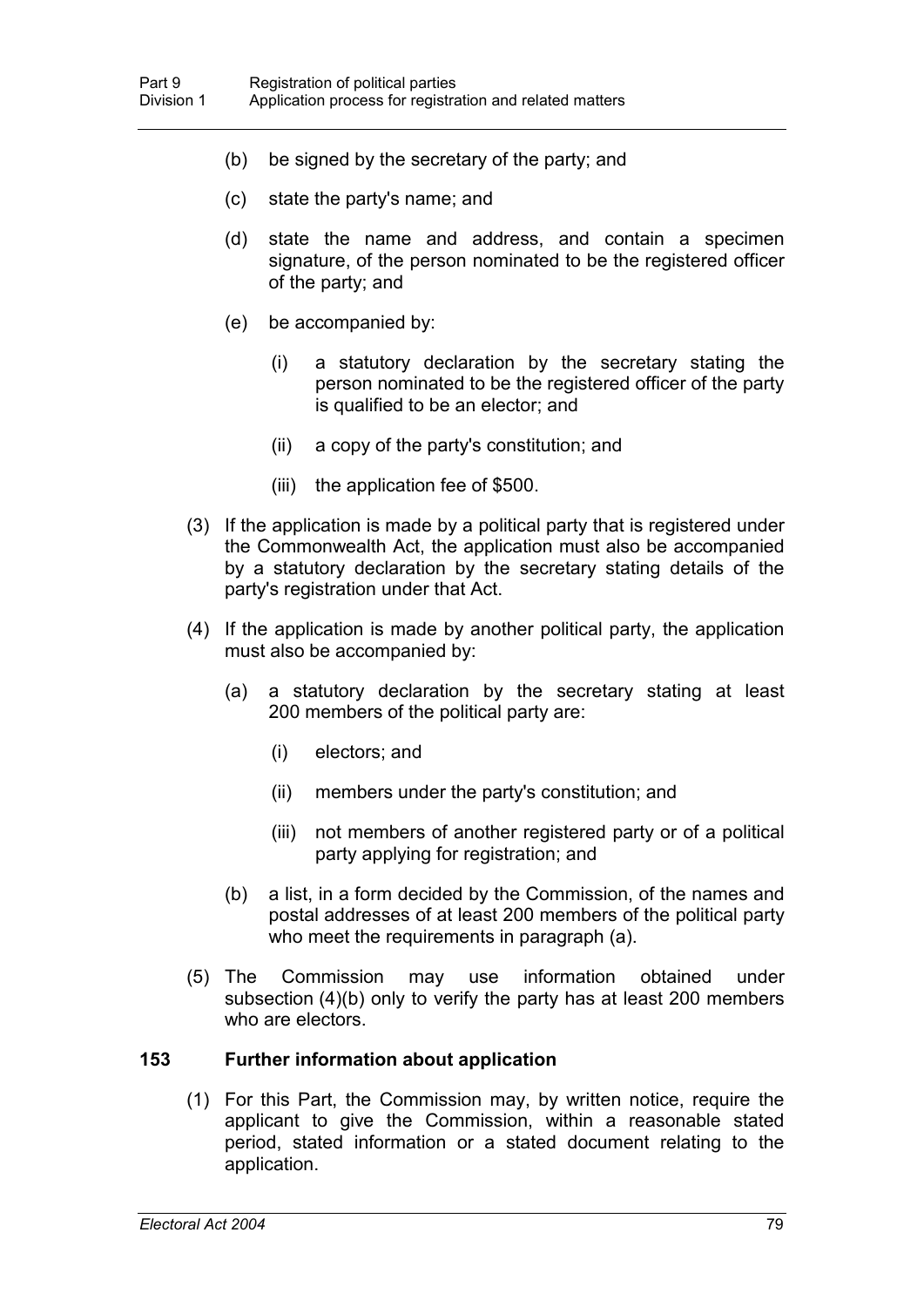(2) If the applicant does not comply with the notice, the Commission may refuse the application.

## **154 Notification and publication of application**

- (1) The Commission must give public notice of the application.
- (2) However, if the application is made by a political party to which section 152(4) applies, the Commission must not give public notice of the application until the Commission has obtained statements from at least 200 members who are electors stating they are members of the political party.
- (3) The notice must state the following:
	- (a) the political party's name;
	- (b) the name and address of the person nominated to be the registered officer of the party;
	- (c) a copy of the application and the party's constitution are available for public inspection;
	- (d) written objections to the application may be given to the Commission within 14 days after publication of the notice.
- (4) The Commission must make a copy of the application and the party's constitution available for public inspection from the date of the notice until the end of the 14 days mentioned in subsection (3)(d).

### **155 Objections to application and responses**

- (1) An objection to the application must:
	- (a) be in writing; and
	- (b) state the grounds of the objection; and
	- (c) state the objector's name and address; and
	- (d) be signed by the objector; and
	- (e) be given to the Commission within the 14 days mentioned in section 154(3)(d).
- (2) The Commission must give the person nominated to be the registered officer of the political party:
	- (a) a copy of each objection; and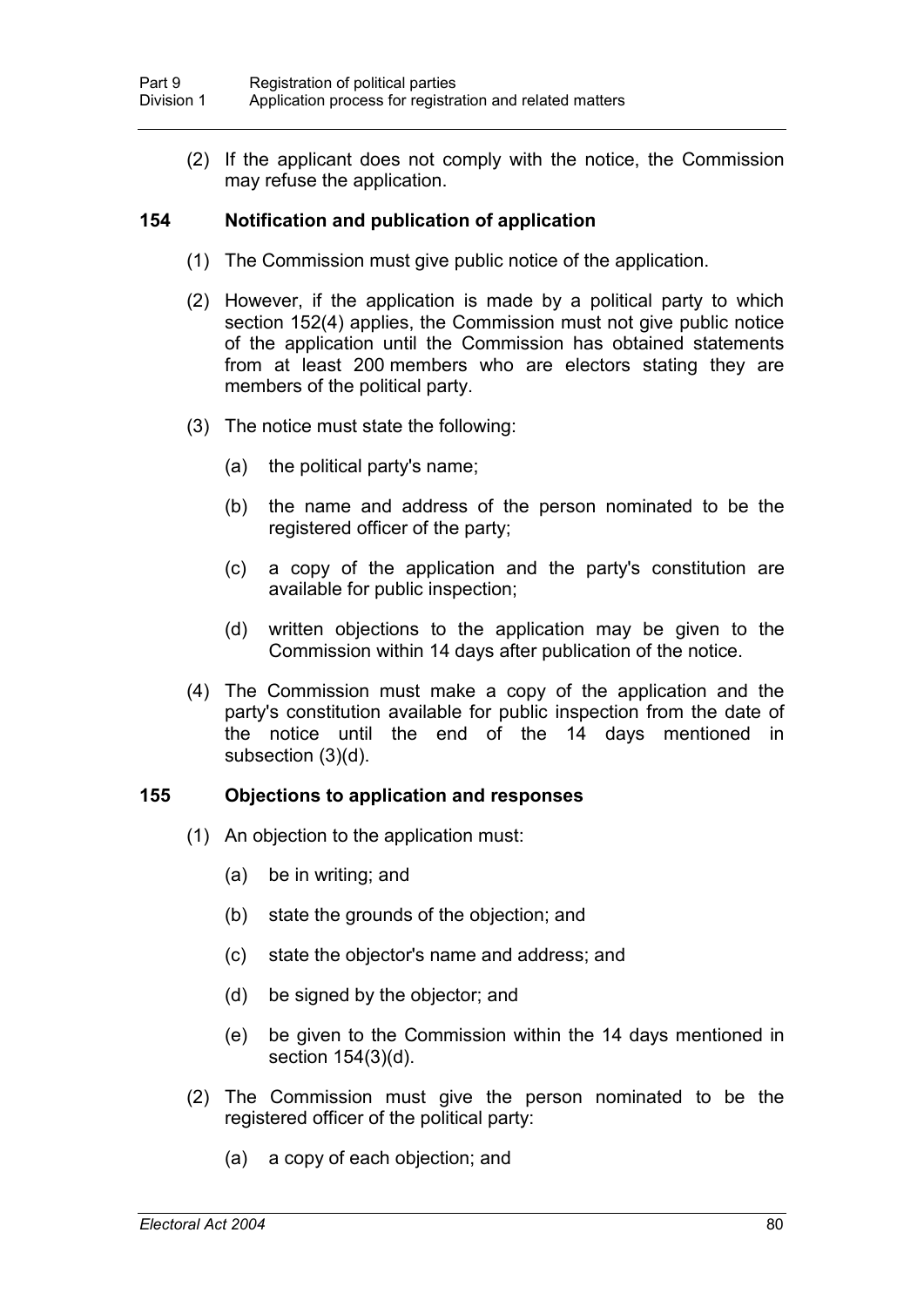- (b) a written notice inviting the person to give any response to the objection to the Commission, in writing, within 14 days after the day the person receives the notice.
- (3) As soon as practicable after the 14 days mentioned in subsection (2)(b), the Commission must make a copy of the following available for public inspection until the application is decided:
	- (a) each objection;
	- (b) each response given to the Commission in accordance with the notice under subsection (2).
- (4) In deciding whether to register the political party, the Commission must consider each objection and response given to the Commission under this section.

### **156 Decision on application**

- (1) The Commission must grant or refuse the application.
- (2) However, the Commission must not decide the application before a general election (other than an extraordinary general election) if the application was received by the Commission during 6 months before the date that general election is due to be held.

### **157 Grant of application**

- (1) If the Commission grants the application, the Commission must:
	- (a) register the party; and
	- (b) publish notice of the registration in the *Gazette* and in a newspaper circulating generally in the Territory; and
	- (c) give notice of the registration to the applicant.
- (2) In addition, if an objection was made under section 155 to the application, the Commission must give the objector an information notice for the decision to register the political party.

### **158 Refusal of application**

- (1) The Commission must refuse the application if:
	- (a) the person nominated in the application to be the registered officer of the party is not qualified to be an elector or is the registered officer of a registered party; or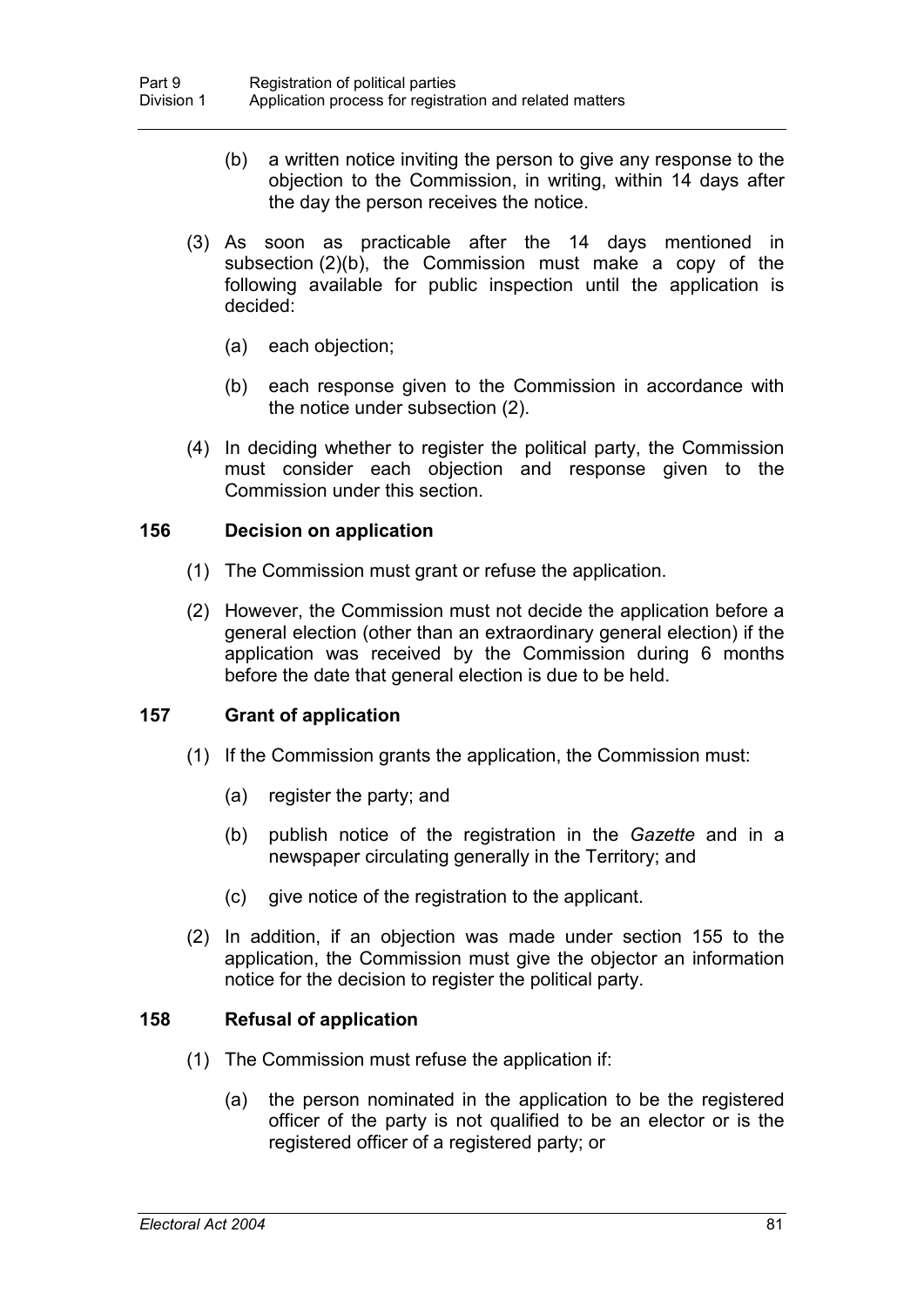- (b) for a party to which section  $152(4)$  applies the Commission reasonably believes the party does not have at least 200 members who meet the requirements in section 152(4)(a).
- (2) In addition, the Commission must refuse the application if the Commission reasonably believes the political party's name:
	- (a) consists of more than 6 words; or
	- (b) is obscene; or
	- (c) is the name or an acronym of the name of a registered party or parliamentary party; or
	- (d) so nearly resembles the name or an acronym of the name of registered party or parliamentary party it is likely to be confused with or mistaken for that name or acronym; or
	- (e) consists of the word "independent" or "independent party"; or
	- (f) would otherwise be likely to cause confusion if registered; or
	- (g) includes an MLA's name and the applicant does not have the MLA's written consent to use the name.
- (3) If the Commission refuses the application, the Commission must:
	- (a) give the applicant an information notice for the decision to refuse the application; and
	- (b) if an objection was made under section 155 to the application – give the objector written notice of the refusal.
- (4) In this section:

*parliamentary party* means a political party of which at least one member is a member of an Australian parliament.

#### **159 Amendment of application**

- (1) If the Commission is of the opinion the application must be refused under section 158 but that the application might be amended to prevent the refusal, the Commission must give the applicant written notice to that effect.
- (2) The notice must:
	- (a) state the reasons for the opinion; and
	- (b) describe the effect of subsections (3) to (6) (inclusive).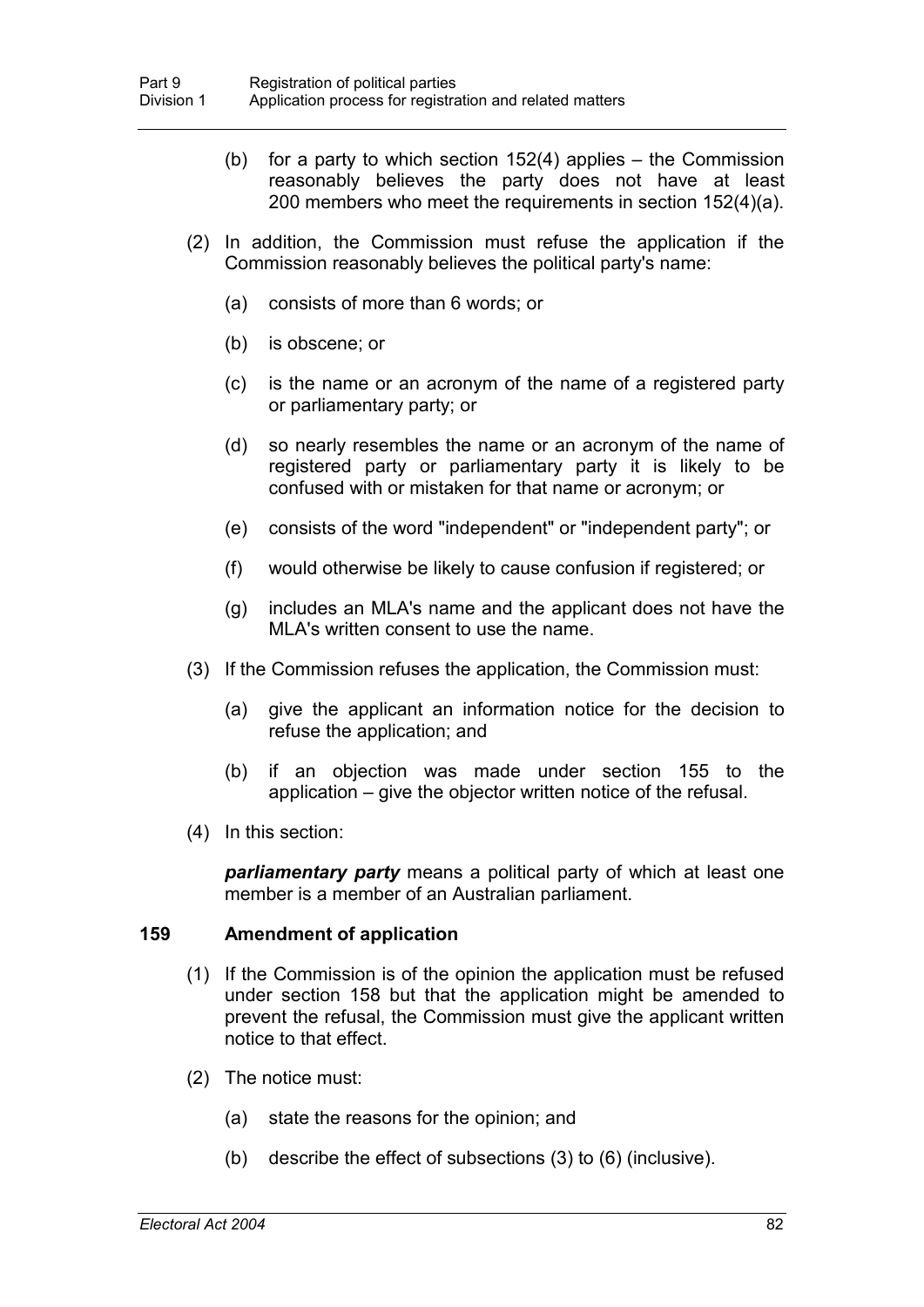- (3) The Commission is not required to further consider the application unless a request is made under subsection (4).
- (4) Within 28 days after receiving the notice, the applicant may give the Commission a written request, signed by the applicant, for the Commission:
	- (a) to amend the application in a stated way; or
	- (b) to consider the application in the form in which it was made.
- (5) The Commission must comply with the request.
- (6) If the applicant requests the Commission to amend the application in a stated way, the application as amended in accordance with the request is taken to be a new application for the registration of a political party.

# **Division 2 Cancellation of registration**

#### **160 Cancellation on application**

- (1) The Commission must cancel the registration of a registered party if the registered officer of the party asks the Commission to cancel the registration.
- (2) The request must be in the approved form.

#### **161 When Commission must cancel registration**

- (1) The Commission must cancel the registration of a registered party if it has not endorsed a candidate at the last 2 general elections.
- (2) However, subsection (1) applies to a registered party only if it was a registered party at the time of each of the general elections.
- (3) Subject to section 162, the Commission must cancel the registration of a registered party if the Commission reasonably believes:
	- (a) the party has ceased to exist (whether by amalgamation with another political party or otherwise); or
	- (b) the registered officer of the party has not complied with a notice given under section 174; or
	- (c) the party does not have a constitution; or
	- (d) the registration of the party was obtained by fraud; or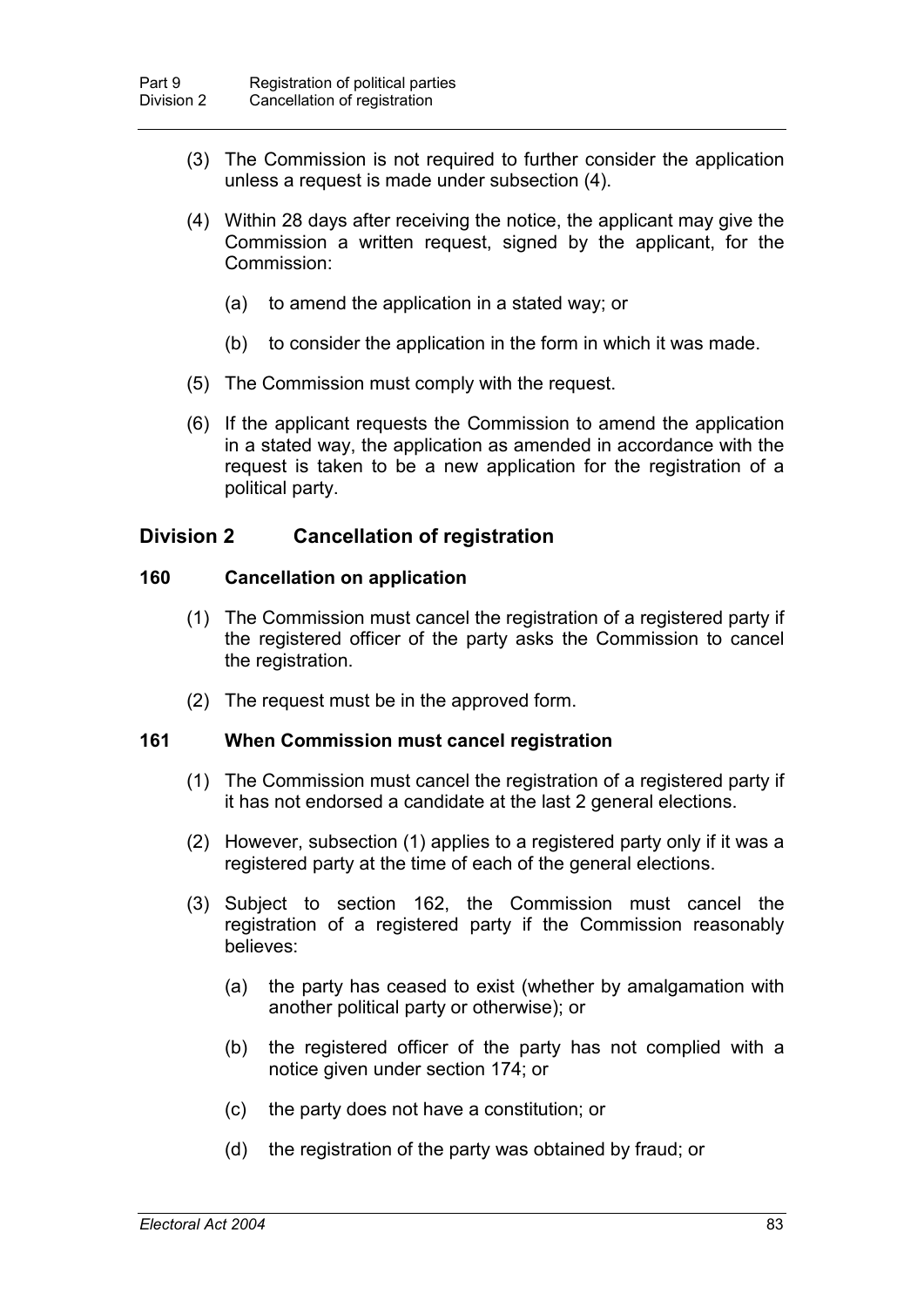- (e) for a party registered on an application to which section 152(4) applies – the party has ceased to have at least 200 members who meet the requirements in section 152(4)(a).
- (4) The Commission must cancel the registration of a party registered on an application to which section 152(3) applies if the party ceases to be registered under the Commonwealth Act.

### **162 Notice of proposal to cancel registration**

The Commission may cancel the registration of a registered party under section 161(3) only if the Commission has:

- (a) given public notice stating the following:
	- (i) the Commission proposes to cancel the registration of the party; and
	- (ii) written objections to the proposed cancellation may be made to the Commission within 14 days after publication of the notice;
- (b) given the registered officer or last registered officer of the party a written notice stating the following:
	- (i) the Commission proposes to cancel the registration of the party;
	- (ii) the reasons for the proposed cancellation;
	- (iii) written objections to the proposed cancellation may be made to the Commission within the time mentioned in paragraph (a)(ii); and
- (c) considered the objections made in accordance with the notices under paragraphs (a) and (b).

#### **163 Notice of decision not to cancel registration**

If, after considering objections made under section 162 to the proposed cancellation of the registration of a registered party, the Commission decides not to cancel the registration, the Commission must give written notice of the decision to:

- (a) the registered officer of the party; and
- (b) for an objection that was not made by or for the party the objector.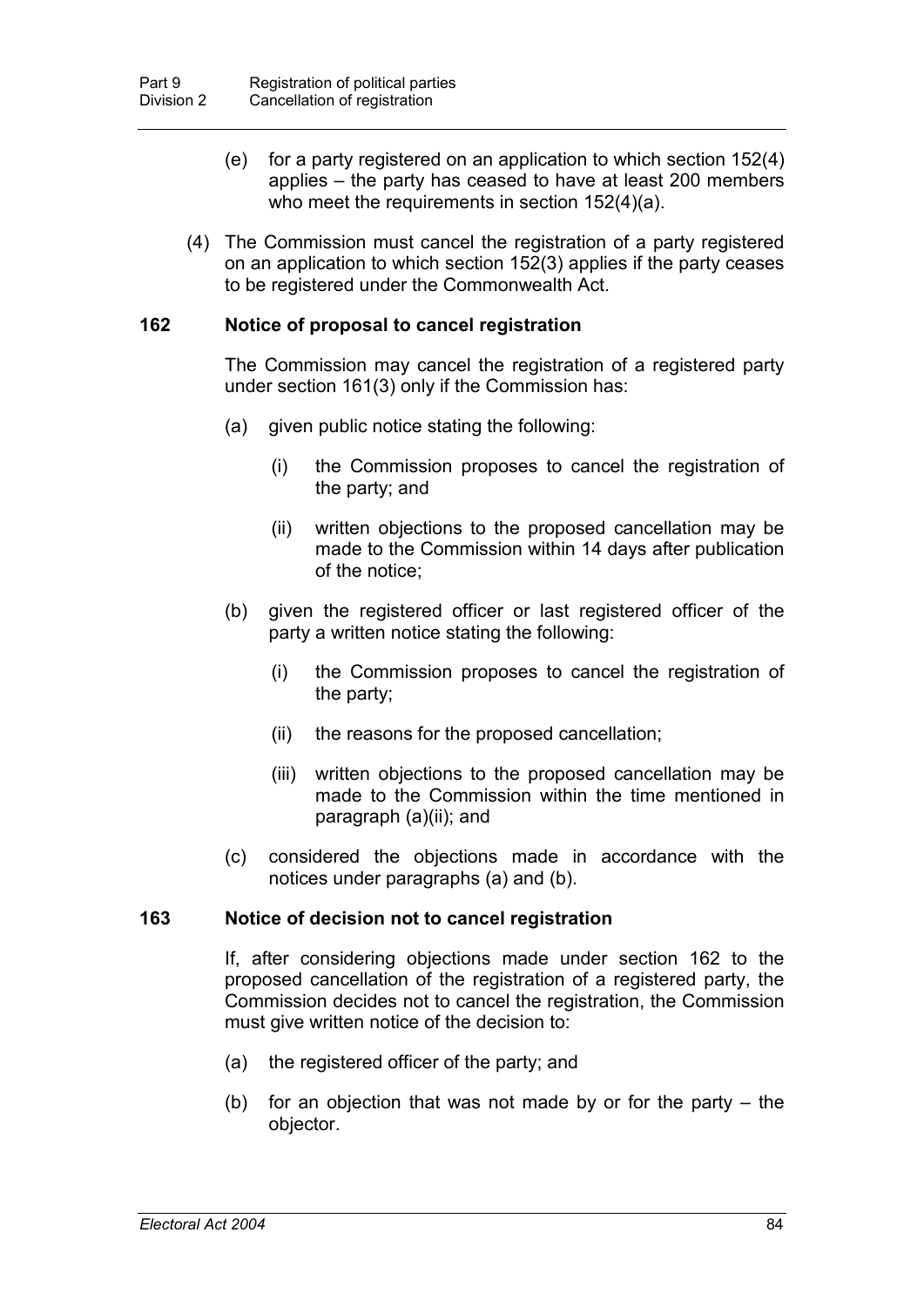# **164 Cancellation of registration**

The Commission must remove particulars of a registered party from the register of registered parties if:

- (a) the Commission receives a request to cancel the party's registration under section 160; or
- (b) the Commission decides to cancel the party's registration under section 161.

#### **165 Notice of cancellation**

If the Commission cancels the registration of a registered party, the Commission must:

- (a) give public notice of the cancellation; and
- (b) if the registration is cancelled under section  $161(3)$  give an information notice for the decision to the registered officer or last registered officer of the party.

### **166 Use of name after cancellation**

- (1) This section applies if the registration of a registered party (the *cancelled party*) is cancelled under section 161.
- (2) Each of the following is ineligible for registration until after the next general election after the cancellation:
	- (a) the cancelled party;
	- (b) a political party that has a name that so nearly resembles the name of the cancelled party that it is likely to be confused with or mistaken for the cancelled party.

# **Division 3 Register of political parties**

#### **167 Commission to keep register**

- (1) The Commission must keep a register of registered parties.
- (2) The register must contain the following particulars for each registered party:
	- (a) the name of the party;
	- (b) the name and address of the registered officer of the party.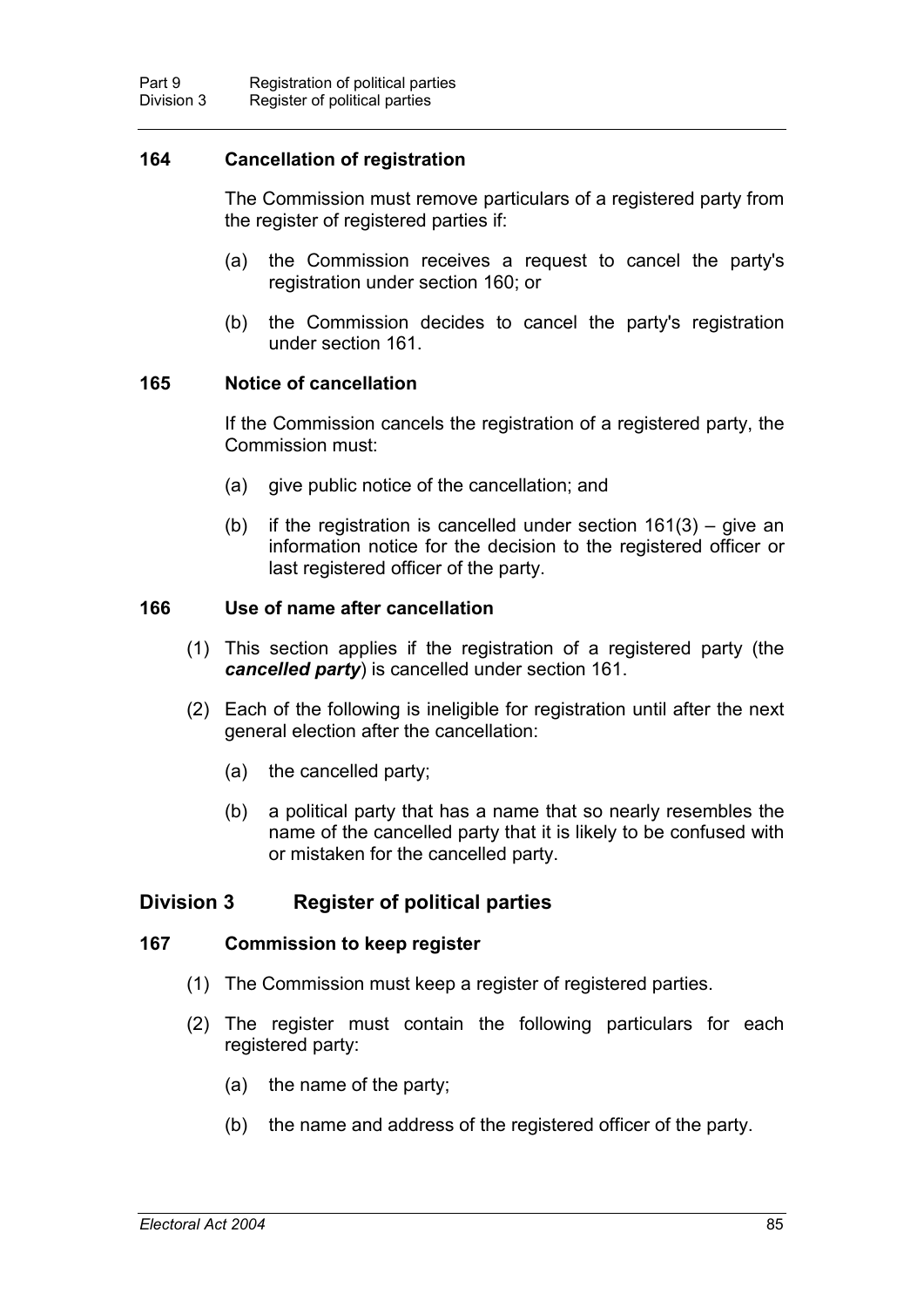# **168 Register to be available for public inspection**

The Commission must make the register of registered parties available for public inspection.

### **169 Changes to particulars in register**

- (1) The secretary of a registered party may apply to the Commission to change particulars of the party in the register of registered parties.
- (2) Division 1 (other than section 159) applies, with all necessary changes, to the application as if it were an application for registration of the party and any objection to the application were an objection to the registration.
- (3) However, if the application is to change only the name or address of the registered officer of the party:
	- (a) the application need not be accompanied by a copy of the party's constitution; and
	- (b) an application fee is not payable; and
	- (c) sections 154 and 155 do not apply.

### **Division 4 Miscellaneous provisions**

#### **170 Who can be registered officer**

A person is entitled to be the registered officer of a registered party only if the person is qualified to be an elector.

### **171 Constitution to be available for public inspection**

The Commission must make a copy of a registered party's constitution available for public inspection.

### **171A Annual return for registered political party**

- (1) The registered officer of a registered party must prepare a return in the approved form for each financial year stating that, as at the end of that financial year:
	- (a) if the party was registered on an application to which section 152(3) applies – whether or not the party continues to be registered under the Commonwealth Act; or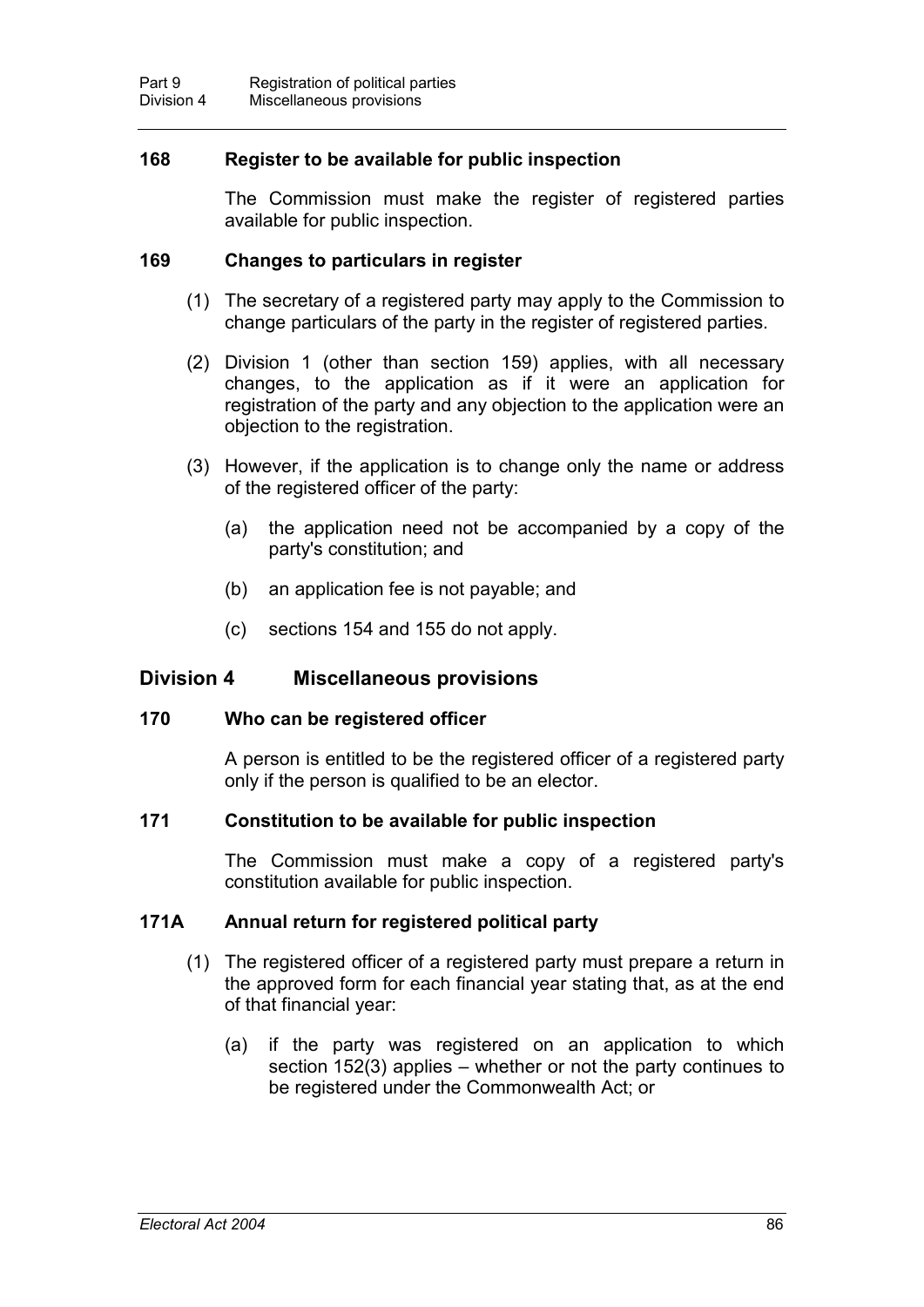- (b) if the party was registered on an application to which section 152(4) applies – whether or not the party continues to have at least 200 members who meet the requirements in section 152(4)(a).
- (2) The registered officer must give the return and a copy of the party's current constitution to the Commission within 16 weeks after the end of the financial year.

Maximum penalty: 20 penalty units.

*Note for section 171A*

*The reporting agent of a registered party must also give a return about the party's financial matters under section 205 for each financial year.*

### **172 Notification of change to constitution**

If a registered party changes its constitution, the registered officer of the party must give the Commission a copy of the changed constitution within 30 days after the change.

Maximum penalty: 20 penalty units.

## **173 Review of registration of political parties**

The Commission may at any time review the registration of a political party.

#### **174 Information about political parties**

- (1) The Commission may, by written notice, require the registered officer of a registered party to give the Commission, within a reasonable stated period, stated information relating to its eligibility to be registered.
- (2) The registered officer must comply with the request.

Maximum penalty: 20 penalty units.

### **175 No action under Part during election period**

During an election period for an election, no action may be taken under this Part in relation to the registration of a political party.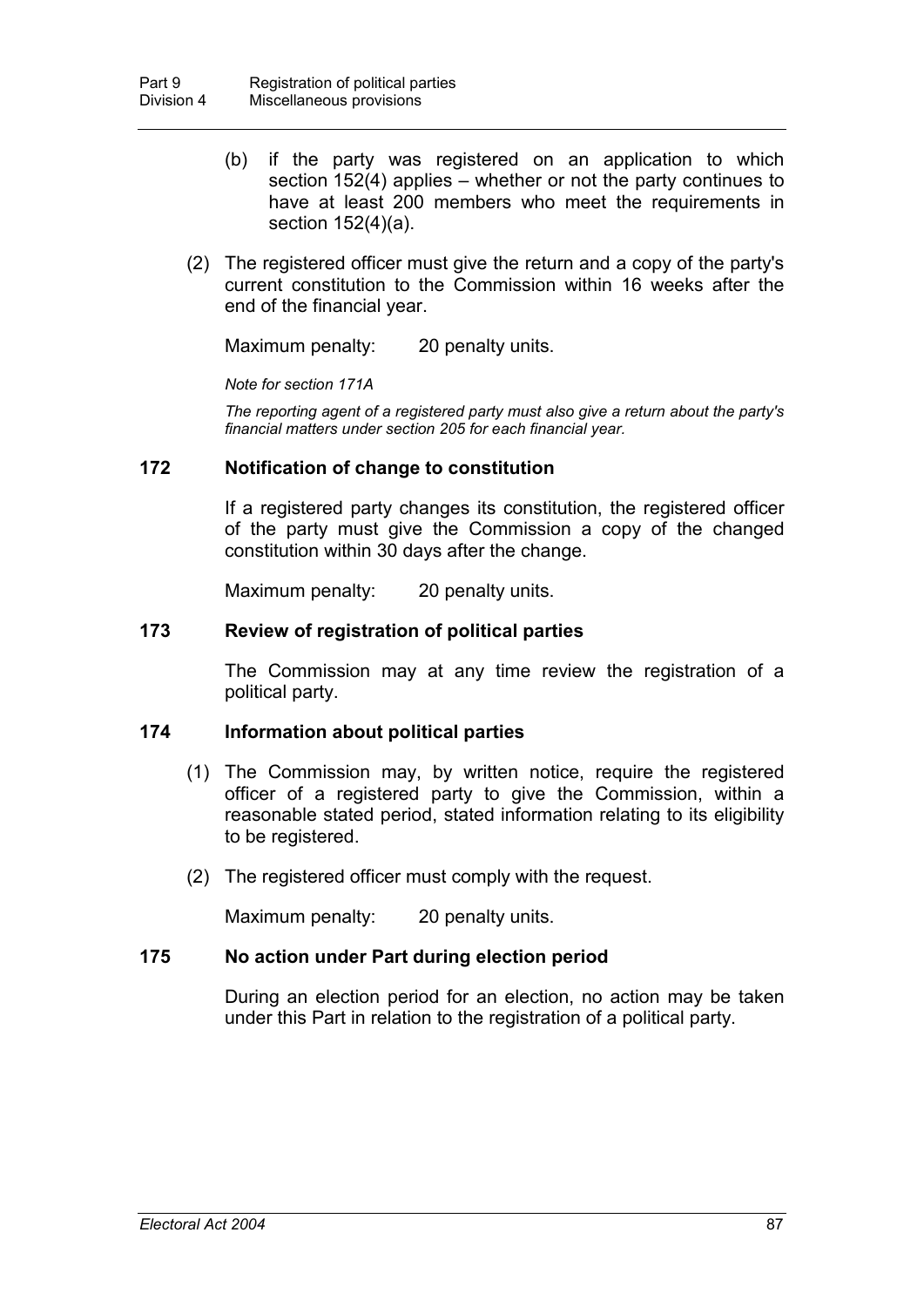# **Part 10 Financial disclosure**

# **Division 1 Interpretation**

#### **176 Definitions**

In this Part:

*amount* includes value.

*associated entity* means an entity that:

- (a) is controlled by one or more registered parties; or
- (b) operates wholly or to a significant extent for the benefit of one or more registered parties.

#### *broadcaster* means:

- (a) the Australian Broadcasting Corporation constituted under the *Australian Broadcasting Corporation Act 1983* (Cth); or
- (b) the Special Broadcasting Service Corporation preserved and continued in existence under section 5 of the *Special Broadcasting Service Act 1991* (Cth); or
- (c) the holder of a licence under the *Broadcasting Services Act 1992* (Cth) or provider of a broadcasting service under a class licence under that Act.

*corporation* has the same meaning as in section 57A of the Corporations Act 2001.

*credit card* includes a debit card.

*disclosure period* has the meaning in section 182.

*disposition of property* means any conveyance, transfer, assignment, settlement, delivery, payment or other alienation of property, and includes:

- (a) the allotment of shares in a corporation; and
- (b) the creation of a trust in property; and
- (c) the grant or creation of any lease, mortgage, charge, servitude, licence, power, partnership or interest in property; and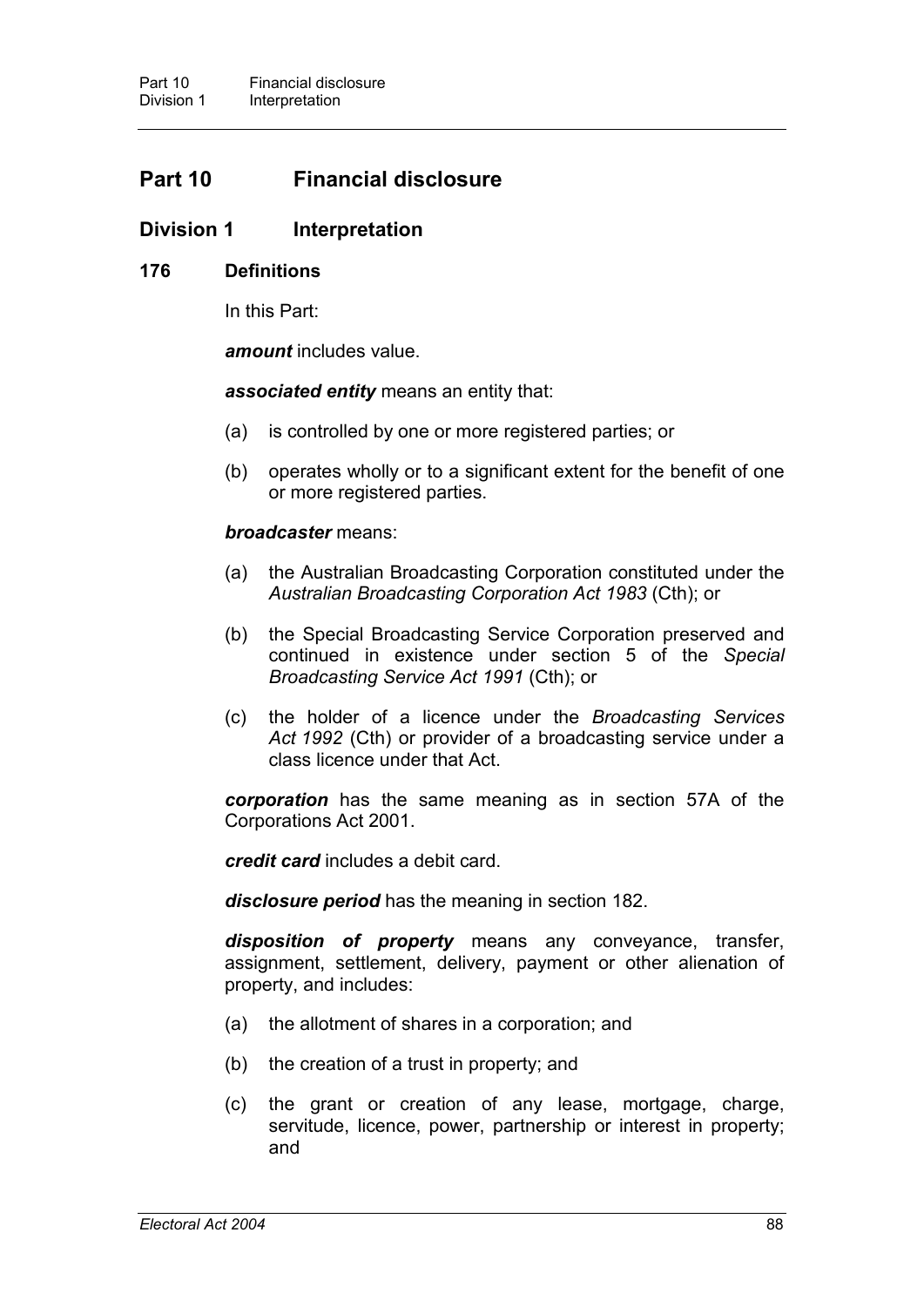- (d) the release, discharge, surrender, forfeiture or abandonment, at law or in equity, of any debt, contract or chose in action, or of any interest in property; and
- (e) the exercise by a person of a general power of appointment of property in favour of any other person; and
- (f) any transaction entered into by any person with intent to diminish, directly or indirectly, the value of the person's own property and to increase the value of the property of another person.

#### *entity* means:

- (a) an incorporated or unincorporated body; or
- (b) the trustee of a trust.

*financial controller*, of an associated entity, means:

- (a) if the entity is a corporation the secretary of the corporation; or
- (b) if the entity is the trustee of a trust the trustee; or
- (c) otherwise the person responsible for keeping the financial records of the entity.

*gift* means any disposition of property made by a person to someone else, being a disposition made without consideration in money or money's worth or with inadequate consideration, and includes providing a service (other than volunteer labour) for no consideration or for inadequate consideration, but does not include:

- (a) a disposition of property by will; or
- (b) an annual subscription paid to a registered party by a person for the person's membership of the party.

*loan* means any of the following:

- (a) an advance of money;
- (b) a provision of credit or any other form of financial accommodation;
- (c) a payment of an amount for, on account of, on behalf of or at the request of the receiver, if there is an express or implied obligation to repay the amount;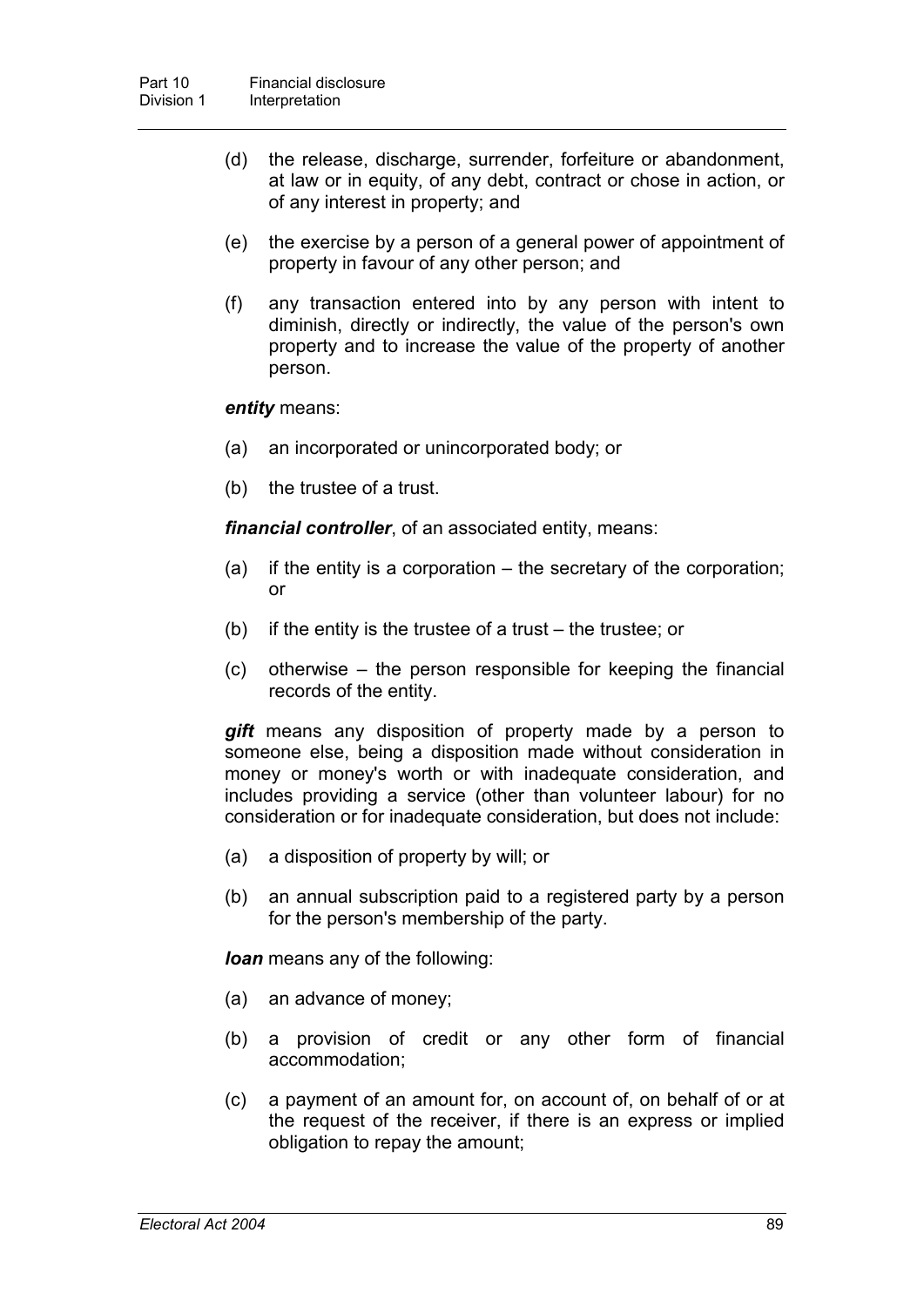(d) a transaction (whatever its terms or form) that in substance effects a loan of money.

*property* includes money.

*registered industrial organisation* means an organisation registered under the *Workplace Relations Act 1996* (Cth) or the law of another State or Territory about the registration of industrial organisations or unions.

*related bodies corporate* has the same meaning as in section 50 of the Corporations Act 2001.

*reporting agent*, for a registered party or candidate, means:

- (a) a person appointed by the party or candidate under section 184 and whose registration has not been removed under section 187; or
- (b) the person taken to be the reporting agent for the party or candidate under section 185.

# **177 References to registered party**

In this Part, a reference to a registered party, other than a reference to the endorsement of a candidate in an election, does not include a reference to a part of the political party.

### **178 References to things done by registered party**

In this Part, a reference to things done by or for a registered party is, if the party is not a corporation, a reference to things done by or with the authority of members or officers of the party for the party.

### **179 Gifts – determination of amounts**

For this Part, the Regulations may prescribe principles determining the amount of a gift consisting of or including a disposition of property other than money.

### **180 Related bodies corporate**

For this Part, related bodies corporate are taken to be the same person.

### **181 Advertisements containing electoral matter**

For this Part, an advertisement relates to an election if it contains electoral matter, whether or not consideration was given for publishing or broadcasting the advertisement.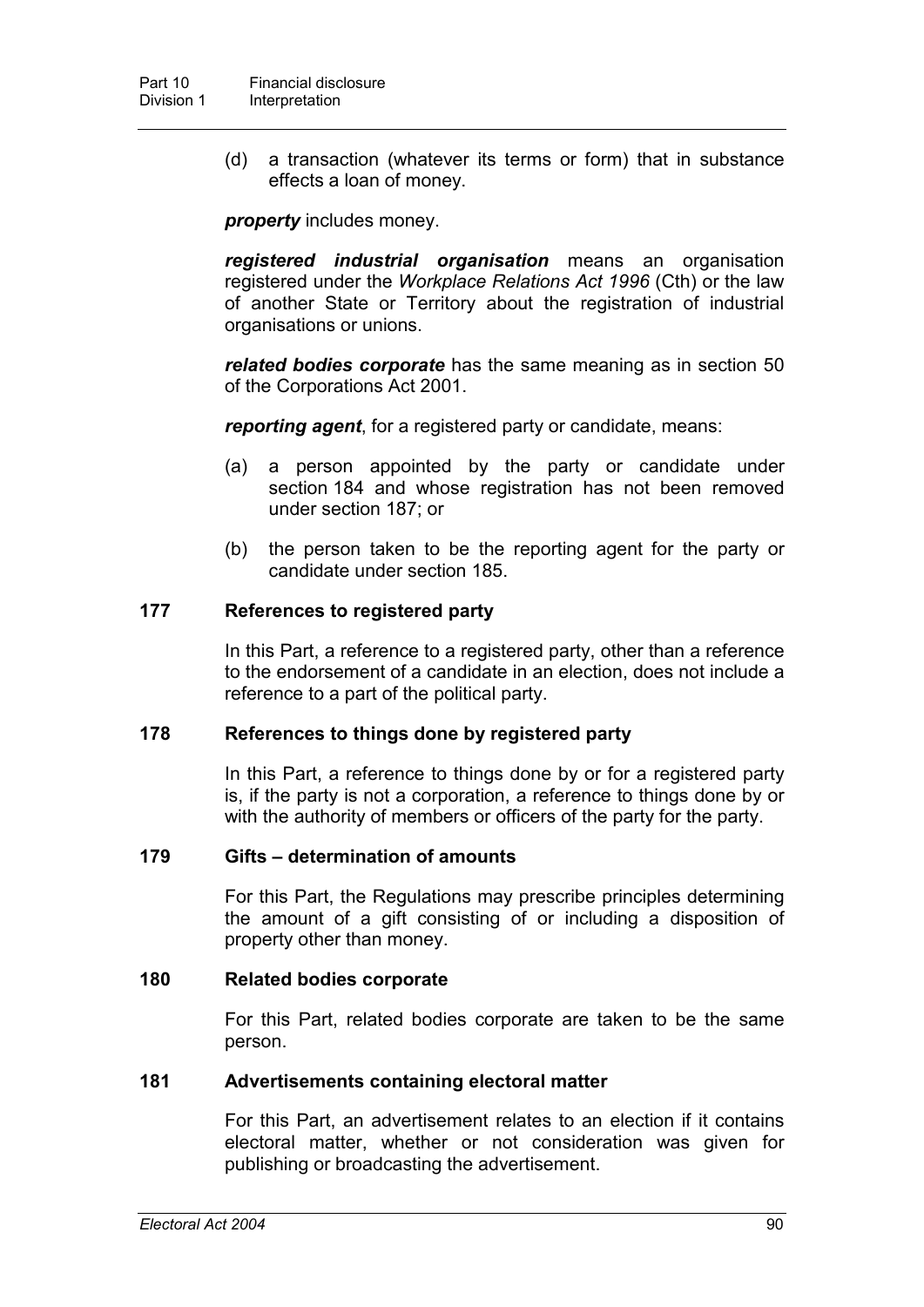# **182 Disclosure period**

- (1) The disclosure period for an election (the *relevant election*) is the period that starts:
	- (a) for a candidate who was a candidate in an election the polling day for which was within 4 years before polling day for the relevant election – at the end of 30 days after polling day for the last election before the relevant election in which the person was a candidate; or
	- (b) for a candidate to whom paragraph (a) does not apply:
		- (i) if the candidate won party endorsement for the relevant election – on the day on which endorsement was won; or
		- (ii) if subparagraph (i) does not apply on the day on which the person announced the person would be a candidate in the relevant election or the day on which the person nominated as a candidate, whichever was the earlier; or
	- (c) for a person or entity to which section 192 or 193 applies at the end of 30 days after the polling day for the last general election.
- (2) The disclosure period for an election ends 30 days after the polling day for the election.
- (3) Subsection (4) applies if, under subsection (1), the disclosure period for an election held after the commencement of this section for a candidate for the election, or a person to which section 192 applies, would start before the commencement.
- (4) Despite subsection (1), the disclosure period for the election starts on 1 July 2004.

### **183 Campaign committee to be treated as part of party**

- (1) Divisions 3, 4 and 5 apply as if a campaign committee of an endorsed candidate were the registered party endorsing the candidate.
- (2) In subsection (1):

*campaign committee*, for a candidate, means a body of persons appointed or engaged to form a committee to help the campaign of the candidate in an election.

*endorsed candidate* means a candidate who is endorsed by a registered party.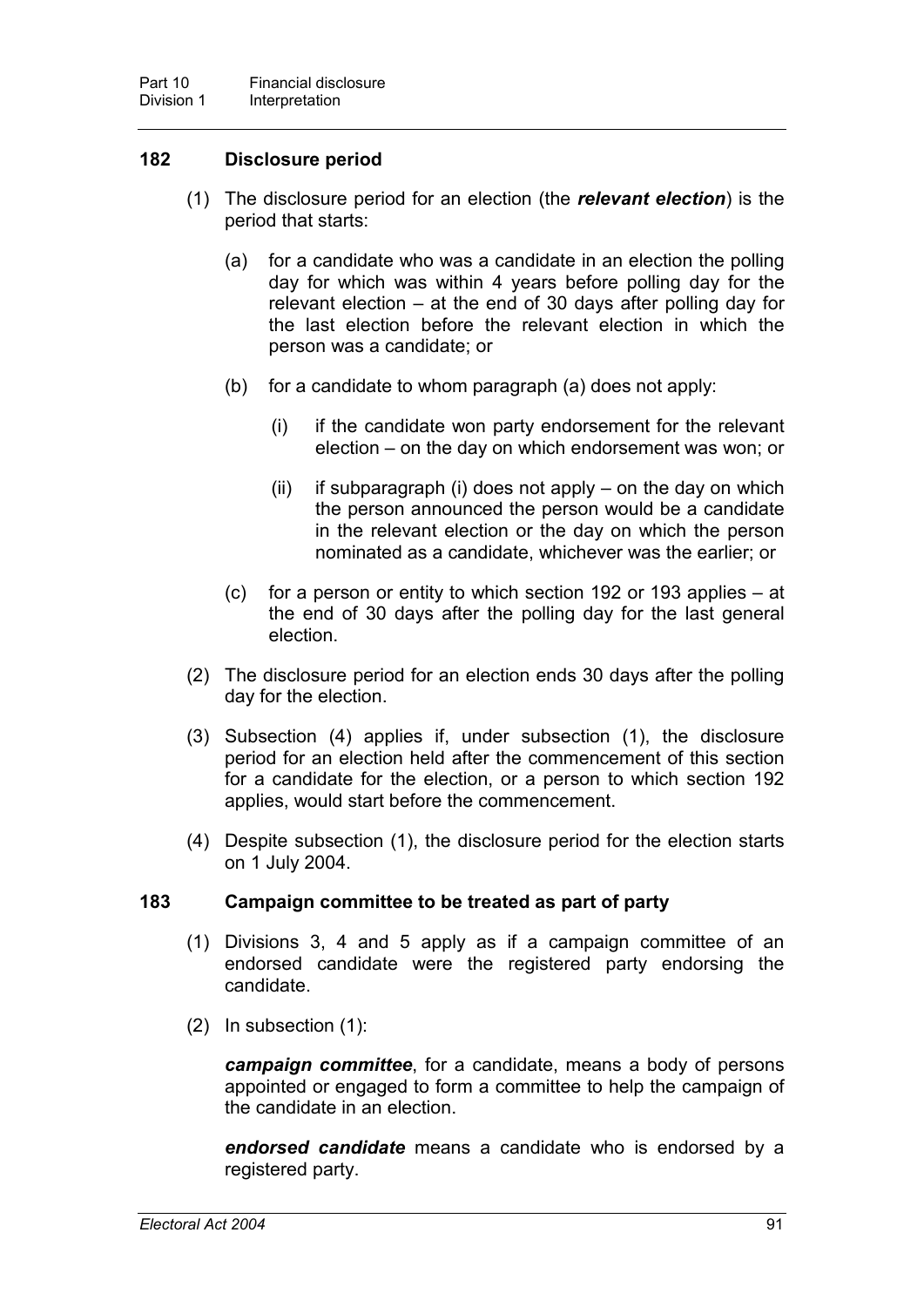# **Division 2 Reporting agents of registered parties and candidates**

## **184 Appointment of reporting agent**

- (1) A registered party must appoint a reporting agent for this Part.
- (2) A candidate in an election may appoint a person to be the candidate's reporting agent for this Part.
- (3) The appointment of a reporting agent under subsection (1) or (2) has no effect unless:
	- (a) the person appointed has attained the age of 18 years; and
	- (b) written notice of the appointment is given to the Commission; and
	- (c) the name and address of the person appointed are stated in the notice; and
	- (d) the person appointed has consented in writing to the appointment.
- (4) The notice must be given by:
	- (a) if the appointment is made by a registered party the party's secretary; or
	- (b) if the appointment is made by a candidate the candidate.

## **185 Non-appointed agents**

- (1) If there is no appointment in force under section 184(1) for a registered party, the registered officer of the party is taken to be its reporting agent.
- (2) If a registered party ceases to be registered under Part 9 and, immediately before it ceased to be registered, a person was its reporting agent, the person is taken to continue to be its reporting agent as if it had continued to be registered.
- (3) If a registered party ceases to be registered under Part 9 and no-one is taken under subsection (2) to be its reporting agent, the person who was its registered officer immediately before it ceased to be registered is taken to be its reporting agent as if it had continued to be registered.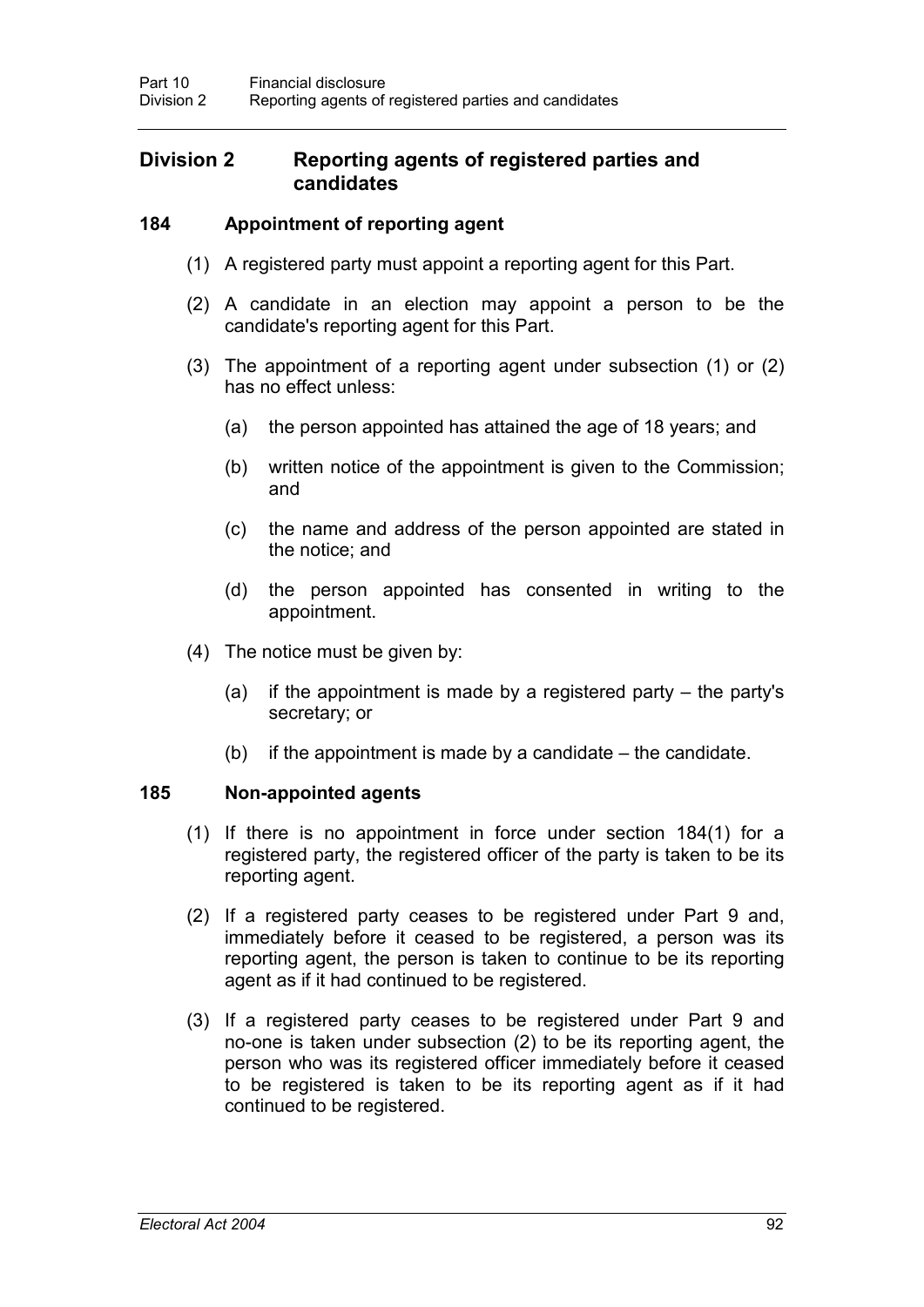- (4) A person taken to be a reporting agent under subsection (2) or (3) is taken to continue in the position until the person resigns from the position with the Commission's consent.
- (5) If there is no appointment in force under section 184(2) for a candidate, the candidate is taken to be the candidate's own agent.

#### **186 Register of reporting agents**

- (1) The Commission must keep a register of reporting agents.
- (2) The Commission must enter in the register the name and address of each reporting agent appointed under section 184.

#### **187 Effect of registration etc.**

- (1) The appointment of a reporting agent:
	- (a) takes effect on the entry of the name and address of the agent in the register of reporting agents; and
	- (b) ceases to have effect if the name and address of the agent are removed from the register.
- (2) The name and address of a person appointed as a reporting agent must not be removed from the register unless:
	- (a) the person gives the Commission written notice that the person has resigned the appointment; or
	- (b) the candidate or secretary of the registered party that appointed the person gives the Commission:
		- (i) written notice that the person has ceased to be the reporting agent; and
		- (ii) notice under section 184 of the appointment of another person as reporting agent of the party; or
	- (c) the person is convicted of an offence against this Part; or
	- (d) if the person was appointed by a registered party the party's registration is cancelled.
- (3) If the reporting agent of a registered party is convicted of an offence against this Part, the secretary of the party must give notice under section 184 of the appointment of another person as reporting agent of the party:
	- (a) within 28 days after the conviction; or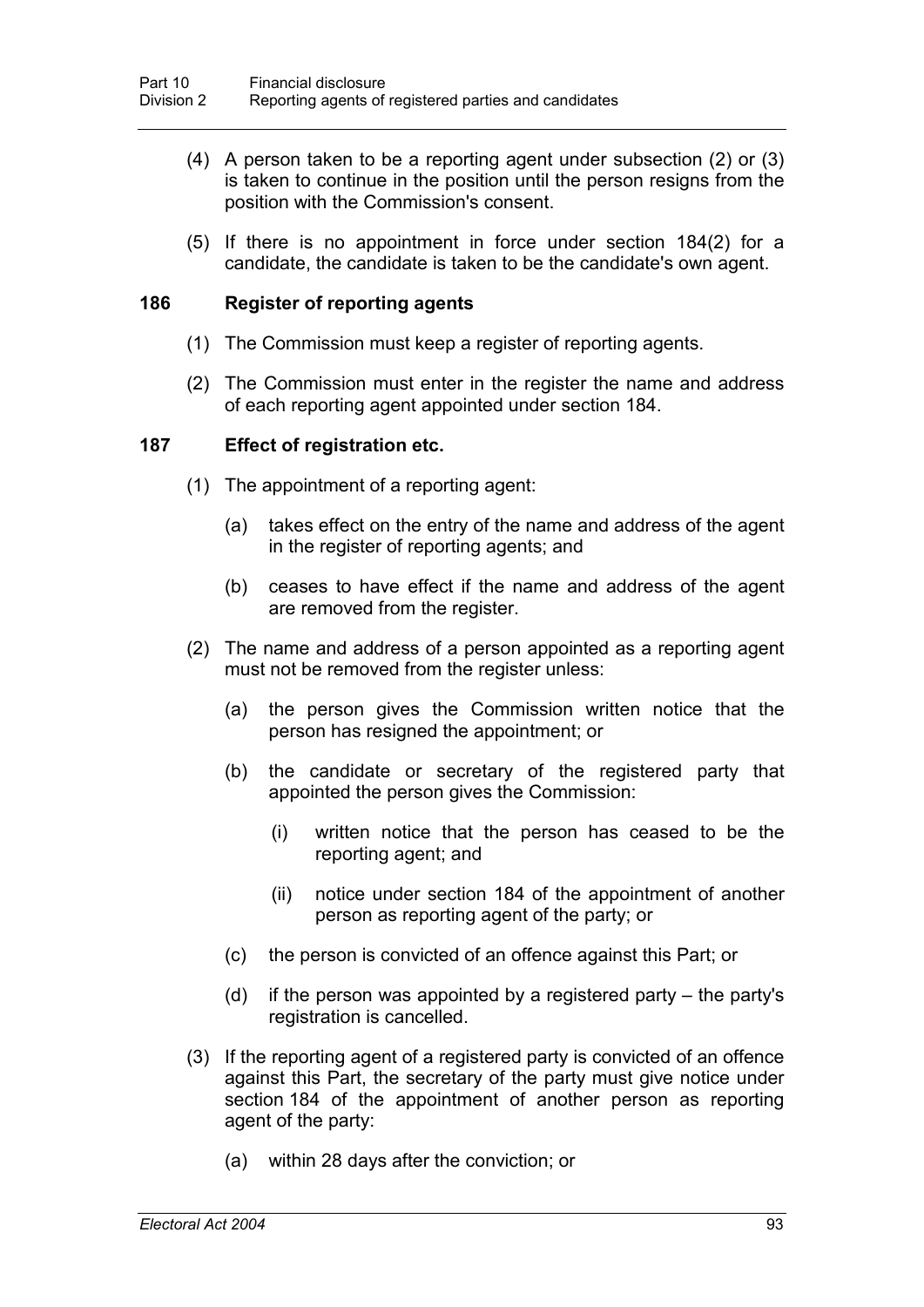- (b) if an appeal against the conviction is started within the 28 days mentioned in paragraph (a) and the conviction is affirmed – within 28 days after the appeal is decided.
- (4) If the reporting agent of a registered party dies, the secretary of the party must, within 28 days after the death, give the Commission:
	- (a) written notice of the death; and
	- (b) notice under section 184 of the appointment of another person as reporting agent of the party.

### **188 Notice of death or resignation of candidate's reporting agent**

If the reporting agent of a candidate dies or resigns, the candidate must, without delay, give the Commission written notice of the death or resignation.

# **Division 3 Disclosure of donations**

#### **189 Definition**

In this Division:

*defined details*, in relation to a gift, means:

- (a) for a gift made on behalf of the members of an unincorporated association, other than a registered industrial organisation:
	- (i) the name of the association; and
	- (ii) the names and addresses of the members of the executive committee (however described) of the association; or
- (b) for a gift out of a trust fund or the funds of a foundation:
	- (i) the names and addresses of the trustees of the fund or foundation; and
	- (ii) the name, title or description of the trust fund or foundation; or
- (c) for another gift the name and address of the person or entity that made the gift.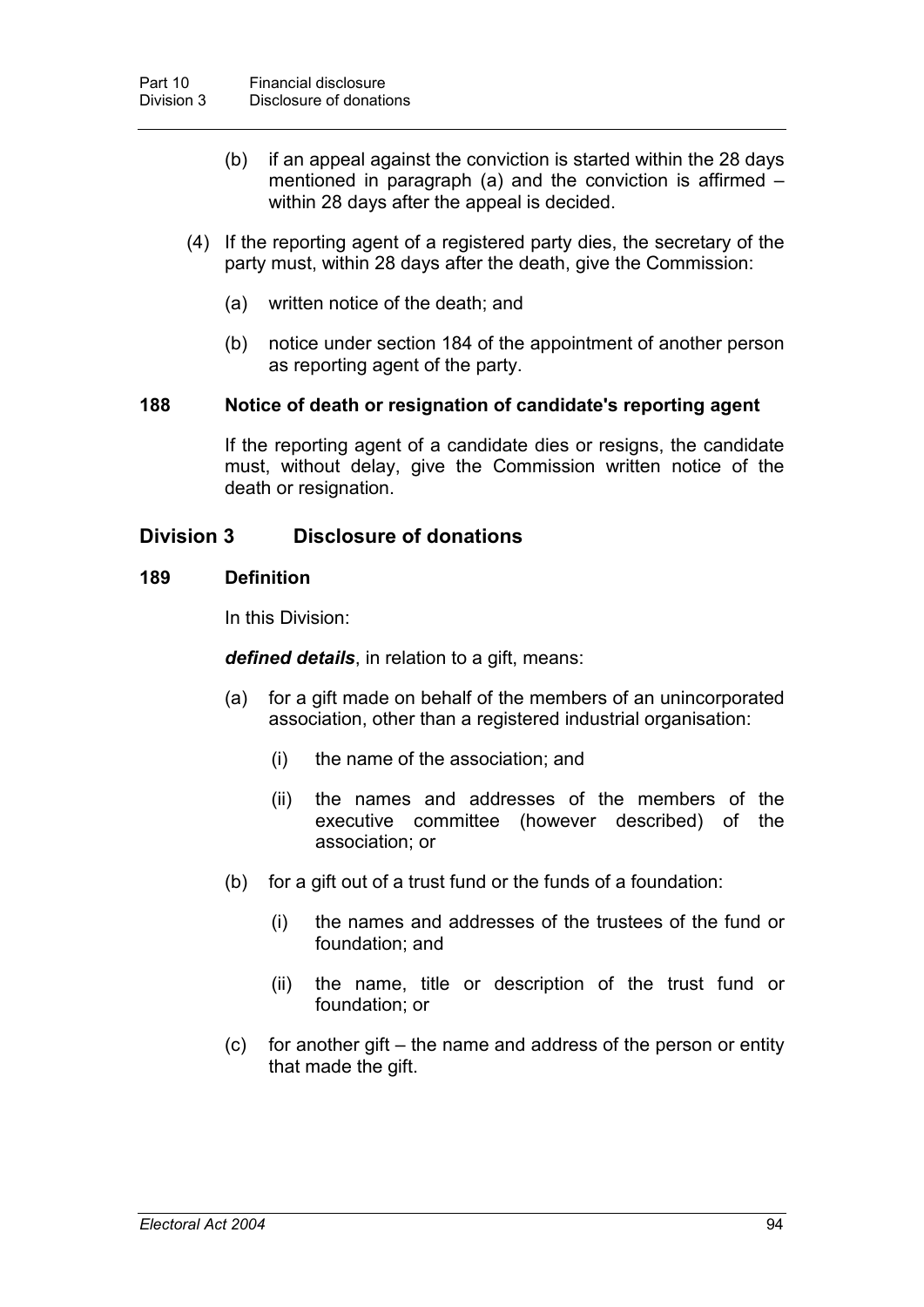#### **190 Loans to registered party or candidate**

- (1) A registered party or candidate (the *receiver*) must not receive a loan of \$1 500 or more from a person or entity (the *lender*) that is not an ADI, unless the receiver complies with this section.
- (2) The receiver of the loan must immediately make a record of the following:
	- (a) the terms of the loan;
	- (b) if the lender is a registered industrial organisation:
		- (i) the name of the organisation; and
		- (ii) the names and addresses of the members of the executive committee (however described) of the organisation;
	- (c) if the lender is an unincorporated body (other than a registered industrial organisation):
		- (i) the name of the body; and
		- (ii) the names and addresses of the members of the executive committee (however described) of the body;
	- (d) if the loan was paid out of a trust fund or the funds of a foundation:
		- (i) the names and addresses of the trustees of the fund or foundation; and
		- (ii) the title or other description of the trust fund, or the name of the foundation;
	- (e) if paragraphs (b), (c) and (d) do not apply to the loan the name and address of the lender.
- (3) For subsection (1), a person who is a candidate in an election is taken to remain a candidate for 30 days after the polling day for the election.
- (4) If the receiver receives a loan to which subsection (1) applies but does not comply with subsection (2), the relevant person must pay to the Territory an amount equal to the amount of the loan.
- (5) The amount payable under subsection (3) may be recovered by the Territory as a debt.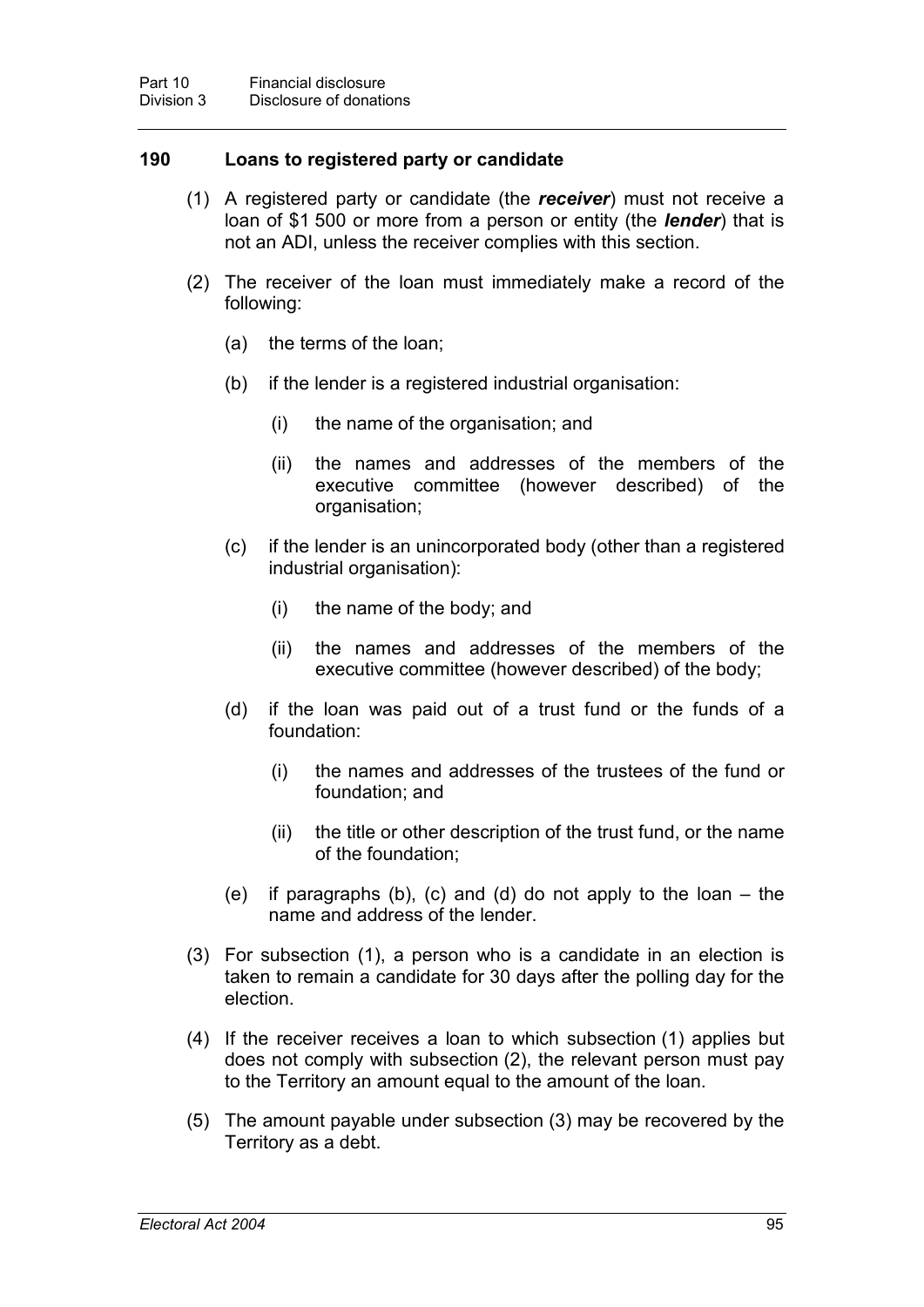- (6) For this section, if credit is given on a credit card for card transactions, each transaction is taken to be a separate loan.
- (7) In this section:

### *relevant person* means:

- (a) for a loan to or for the benefit of a registered party:
	- $(i)$  if the party is a corporation the party; or
	- (ii) if subparagraph (i) does not apply the reporting agent of the party; or
- (b) for a loan to or for the benefit of a candidate the candidate.

### **191 Disclosure of gifts – reporting agent of candidate**

- (1) The reporting agent of a candidate in an election must, within 15 weeks after the polling day for the election, give the Commission a return in the approved form.
- (2) The return must state the following for the disclosure period for the election:
	- (a) the total amount of all gifts received by the candidate;
	- (b) the number of persons who made gifts to the candidate;
	- (c) the date each gift was received;
	- (d) the amount of each gift;
	- (e) the defined details of each gift.
- (3) However, the reporting agent is not required to state in the return the information mentioned in subsection (2)(c), (d) and (e) for a gift by a person if the amount of the gift and sum of all other gifts made to the candidate by the person is less than \$200.
- (4) In this section:

*gift* does not include a gift:

- (a) made in a private capacity to a candidate for the candidate's personal use; and
- (b) that the candidate has not used, and will not use, solely or substantially for a purpose related to an election.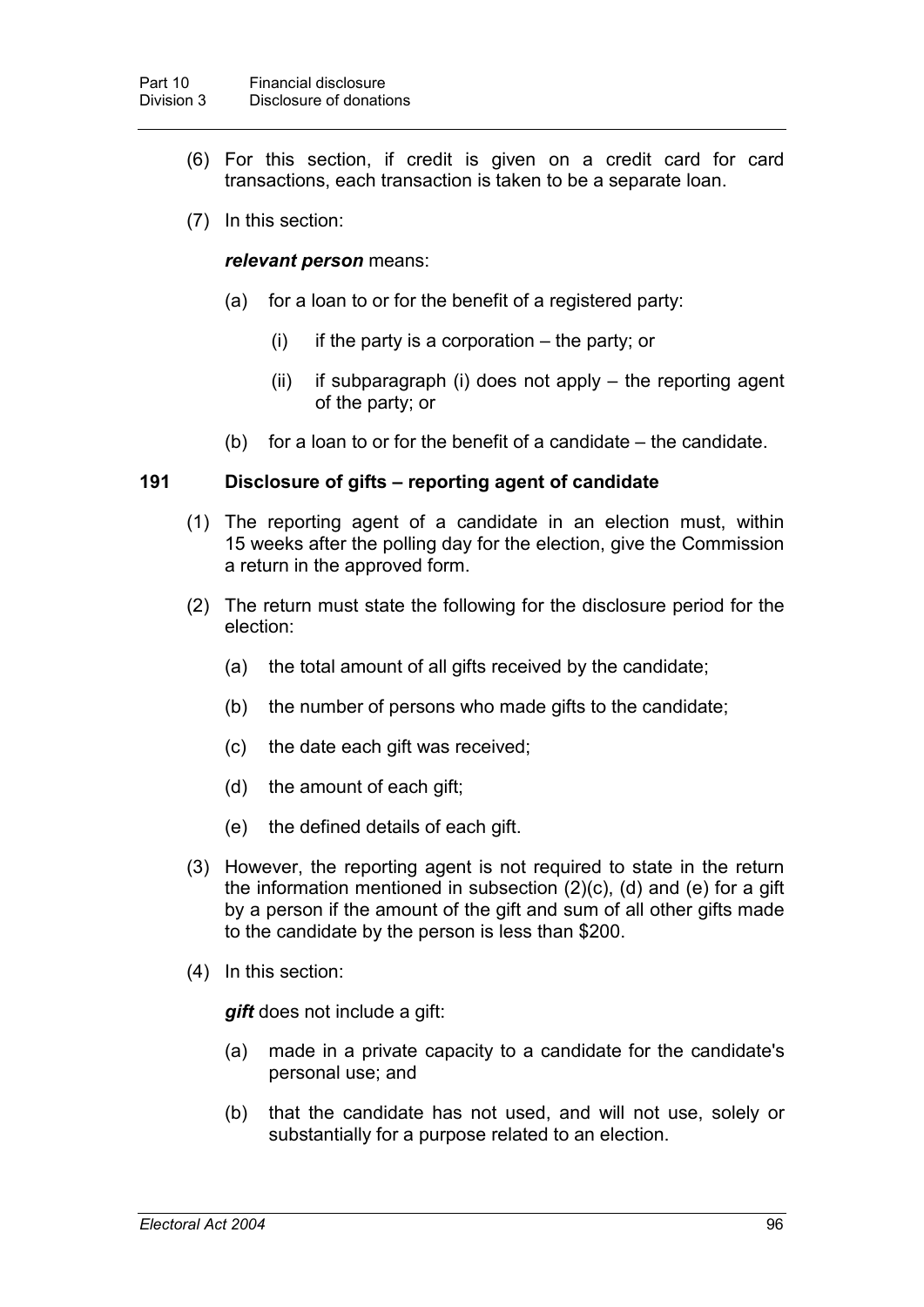#### **192 Disclosure of gifts – persons incurring political expenditure**

- (1) This section applies if a person, other than a registered party, candidate or associated entity, (the *first person*):
	- (a) incurs expenditure for a political purpose during the disclosure period for an election; and
	- (b) receives from someone else one or more gifts:
		- (i) all or a part of each of which was used by the first person to enable the person to incur expenditure during the disclosure period for a political purpose or to reimburse the person for incurring expenditure during the disclosure period for a political purpose; and
		- (ii) the total amount of which is \$1 000 or more.
- (2) Within 15 weeks after polling day for the election, the first person must give the Commission a return in the approved form.
- (3) The return must, for each gift mentioned in subsection (1), state:
	- (a) the amount of the gift; and
	- (b) the date it was received; and
	- (c) the defined details.
- (4) Subsection (1) does not apply to a person if the amount of expenditure incurred by the person for political purposes during the disclosure period is less than \$1 000.
- (5) For this section, a person is taken to have incurred expenditure for a political purpose if, during the disclosure period for an election, the person incurs expenditure in relation to that or another election.
- (6) In this section, a reference to incurring expenditure for a political purpose is a reference to incurring expenditure in relation to:
	- (a) publishing or broadcasting electoral matter; or
	- (b) otherwise publishing a view on an issue in an election; or
	- (c) making a gift to a registered party; or
	- (d) making a gift to a candidate; or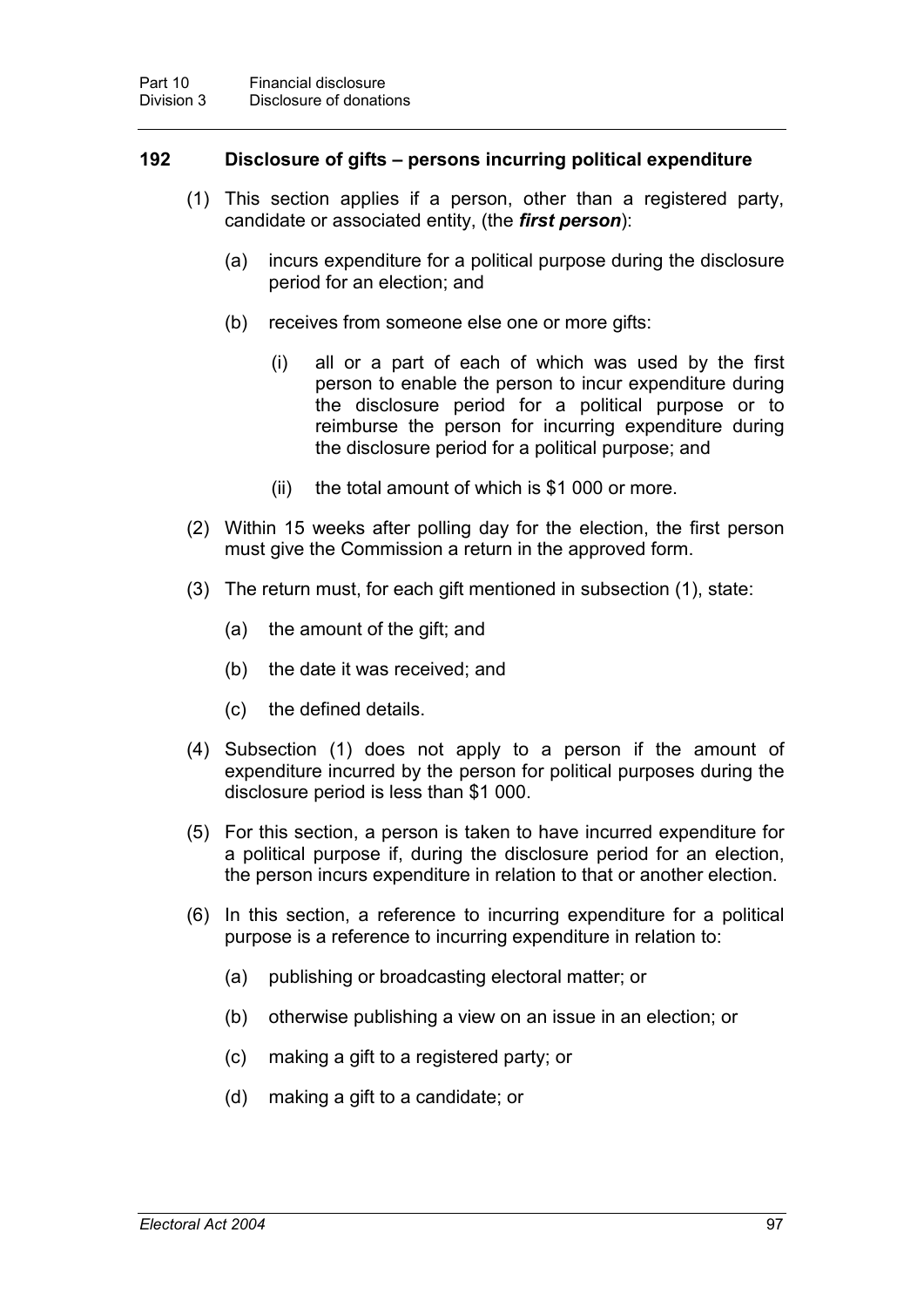- (e) making a gift to a person on the understanding that the person or another person will apply, either directly or indirectly, the whole or a part of the gift in a way mentioned in paragraph (a), (b), (c) or (d).
- (7) For subsection (3), 2 or more gifts made by the same person to or for the benefit of a person to whom subsection (1) applies are taken to be a single gift.

### **193 Donations to candidates**

- (1) This section applies if, during the disclosure period for an election, a person (other than a registered party, candidate or associated entity):
	- (a) makes gifts totalling \$200 or more to the same candidate in the election; or
	- (b) makes gifts totalling \$1 000 or more to an entity declared by the Commission, by *Gazette* notice, to be an entity to which this paragraph applies.
- (2) Subsection (1) applies to a person even if at the time the person made the gift the person was outside the Territory.
- (3) Within 15 weeks after the polling day for the election, the person must give the Commission a return in the approved form.
- (4) The return must state for each gift mentioned in subsection (1) made by the person during the disclosure period:
	- (a) the amount of the gift; and
	- (b) the date it was made; and
	- (c) the defined details.

### **194 Donations to registered parties**

- (1) Subsection (2) applies if, in a financial year, a person makes a gift of \$1 500 or more, or gifts totalling \$1 500 or more, to the same registered party.
- (2) Within 20 weeks after the end of the financial year, the person must give the Commission a return in the approved form covering all the gifts the person made to the party during the financial year.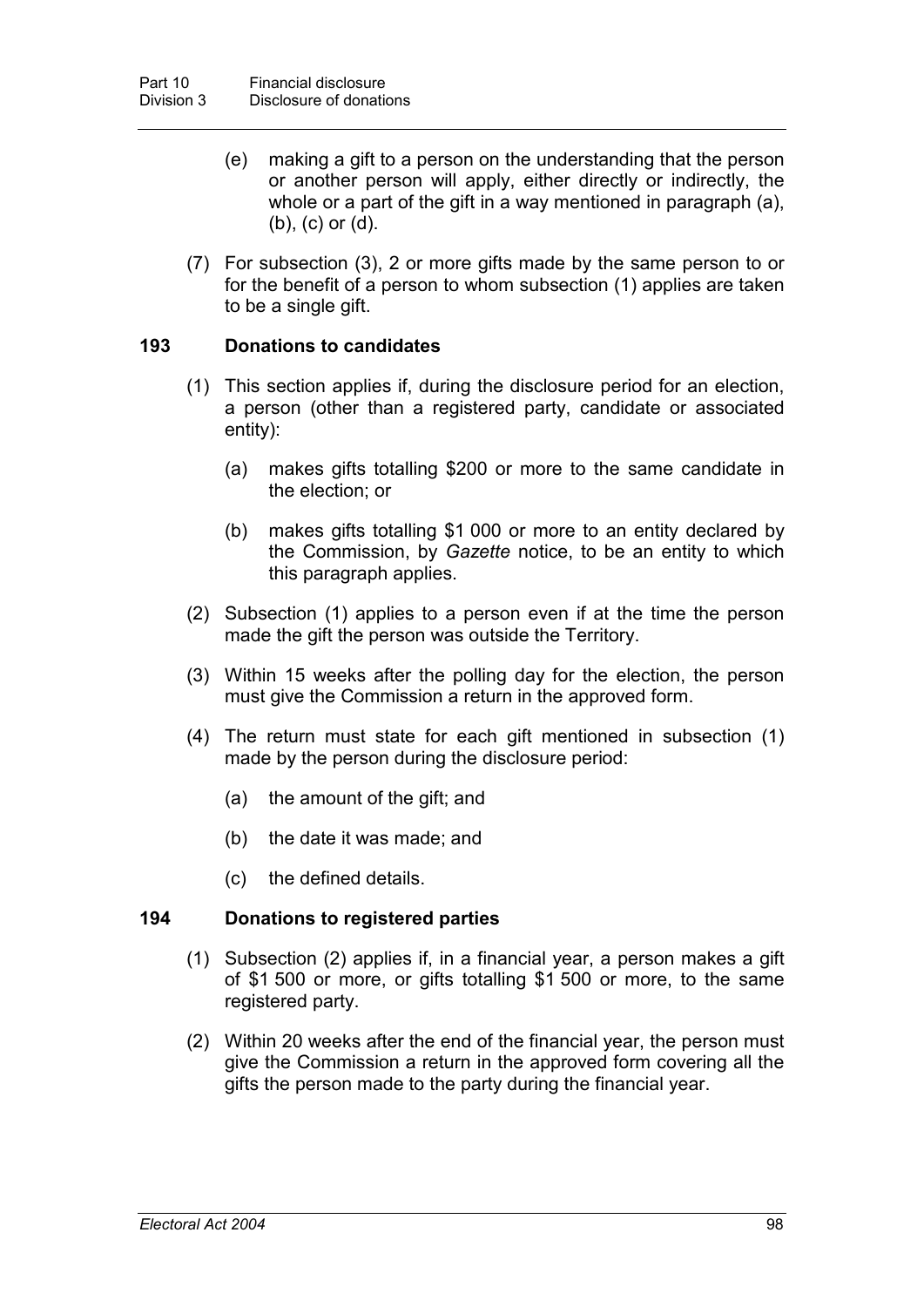- (3) Subsection (4) applies if, in a financial year:
	- (a) a person receives a gift of \$1 000 or more, or gifts totalling \$1 000 or more; and
	- (b) the person uses all or part of the gift or gifts to make a gift of \$1 500 or more, or gifts totalling \$1 500 or more, to a registered party.
- (4) Within 20 weeks after the end of the financial year, the person must give the Commission a return in the approved form covering all the gifts mentioned in subsection (3)(a).
- (5) For each gift mentioned in subsection (1) or (3)(a), the return must state:
	- (a) the amount of the gift; and
	- (b) the date when it was made; and
	- (c) either of the following:
		- (i) for a gift mentioned in subsection  $(1)$  the name of the registered party to which the gift was made;
		- (ii) for a gift mentioned in subsection  $(3)(a)$  the defined details.
- (6) This section applies to a person even if at the time the person made the gift the person was outside the Territory.
- (7) If a person makes a gift to any person or entity with the intention of benefiting a registered party, the person is taken for this section to have made the gift to the party.
- (8) In this section:

*gift* does not include a gift made by a registered party, candidate or associated entity.

#### **195 Returns by persons under Commonwealth Act**

- (1) This section applies if:
	- (a) an organisation has corresponding registration as a political party under this Act and Part XI of the Commonwealth Act, whether by the same or a different name; and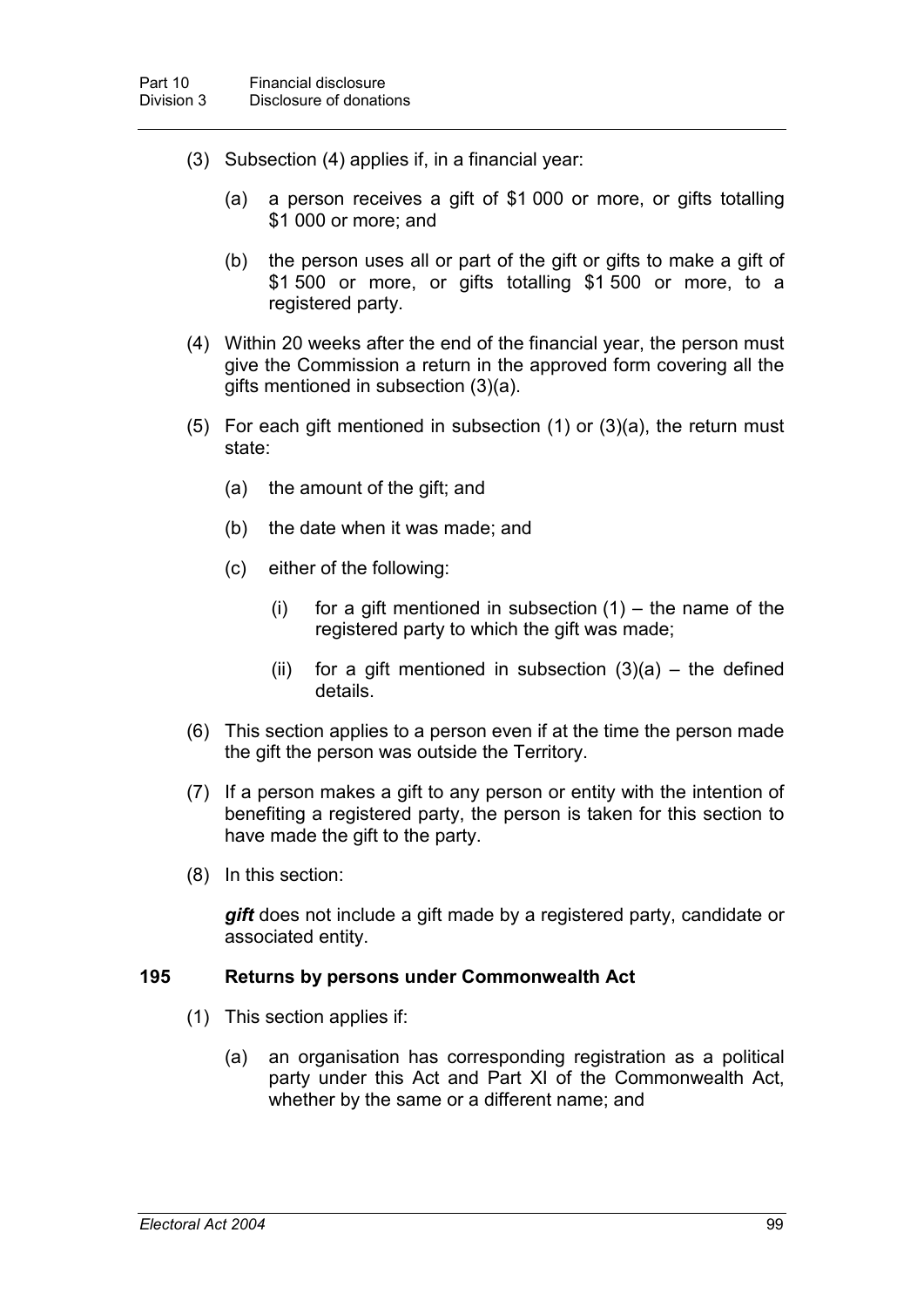- (b) a person gives the Australian Electoral Commission, within the period of 20 weeks after the end of the financial year, a return under section 305B of the Commonwealth Act for the financial year; and
- (c) the person gives the Commission, within that period, a copy of the return.
- (2) The person is not required to give the Commission a return under section 194 for the financial year.
- (3) For subsection (1), an organisation has corresponding registration as a political party under this Act and Part XI of the Commonwealth Act if the same person is stated as the registered officer of the party in the register of registered parties kept under section 167 and in the register of political parties kept under section 125 of the Commonwealth Act.
- (4) In this section:

*party* includes a Territory branch of a political party registered under Part XI of the Commonwealth Act.

#### **196 Advice about obligations to make returns**

- (1) This section applies if, in a financial year, a registered party receives a gift of \$1 500 or more, or gifts totalling \$1 500 or more, from the same person.
- (2) Before 1 August after the end of the financial year, the party must, by written notice, tell the person about the requirements of section 194.

Maximum penalty: If the offender is a natural person  $-$ 200 penalty units or imprisonment for 12 months.

> If the offender is a body corporate – 1 000 penalty units.

(3) In this section:

*gift* has the meaning in section 194(8).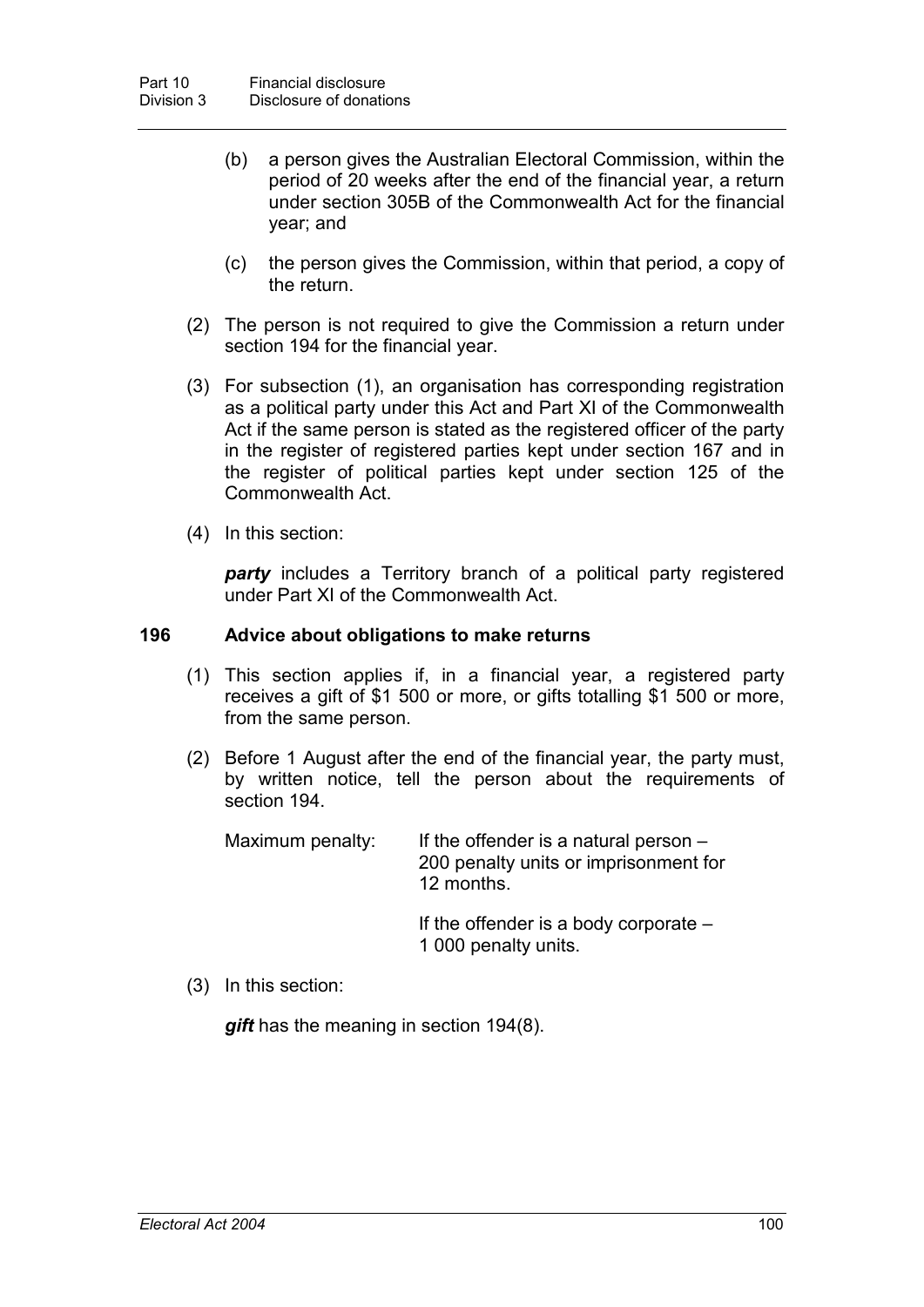# **197 Anonymous gifts**

- (1) A registered party or candidate (the *receiver*) must not accept a gift of the prescribed amount or more made by someone else (the *donor*) to or for the benefit of the receiver unless:
	- (a) the receiver knows the defined details of the gift; or
	- (b) both the following subparagraphs apply:
		- (i) the donor tells the receiver the defined details of the gift before the gift is made;
		- (ii) when the gift is made, the receiver has no grounds for believing the defined details given by the donor are not true.
- (2) Subsection (1) applies:
	- (a) for a registered party to gifts received at any time; or
	- (b) for a candidate to gifts received during the disclosure period.
- (3) For subsection (1), a person who is a candidate in an election must be taken to remain a candidate for 30 days after the polling day for the election.
- (4) For this section, 2 or more gifts made by the same person to or for the benefit of a registered party or candidate are taken to be a single gift.
- (5) If the receiver contravenes subsection (1), the relevant person must pay the Territory an amount equal to the amount of the gift.
- (6) The amount payable under subsection (5) may be recovered by the Territory as a debt.
- (7) In this section:

*gift* includes a gift made on behalf of the members of an unincorporated association.

#### *prescribed amount* means:

- (a) for a gift made to or for the benefit of a registered party \$1 000; or
- (b) for a gift made to or for the benefit of a candidate  $-$  \$200.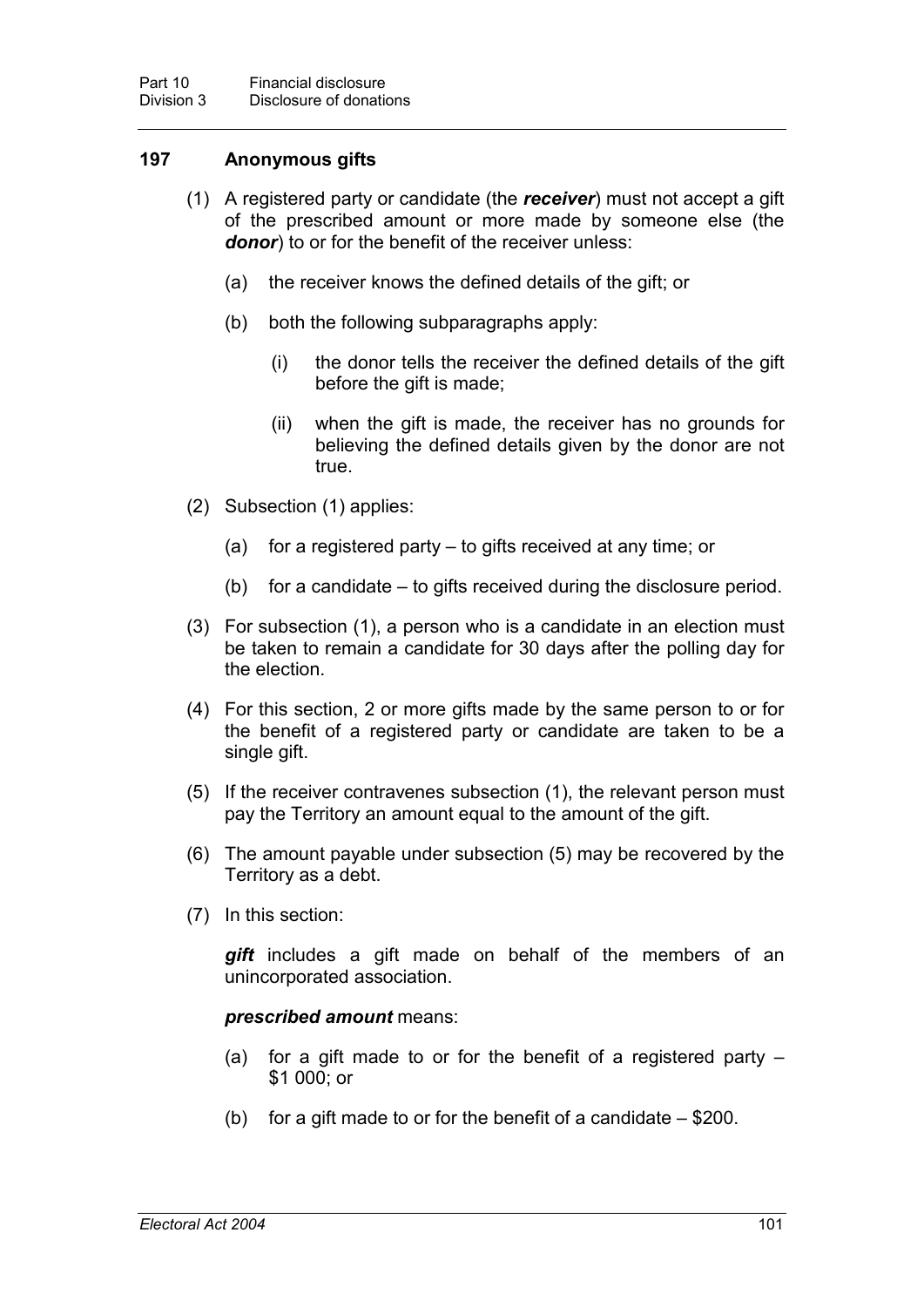#### *relevant person* means:

- (a) for a gift to or for the benefit of a registered party:
	- $(i)$  if the party is a corporation the party; or
	- (ii) otherwise the reporting agent of the party; or
- (b) for a gift to or for the benefit of a candidate the candidate.

### **198 Nil returns**

If no details are required to be included in a return under this Division, the return must:

- (a) be given to the Commission; and
- (b) include a statement to the effect that no gifts of a kind required to be disclosed were received.

# **Division 4 Disclosure of electoral expenditure**

# **199 Definitions**

In this Division:

*electoral expenditure*, for an election, means expenditure incurred (whether or not incurred during the election period) on:

- (a) publishing an electoral advertisement during the election period in a journal; or
- (b) broadcasting an electoral advertisement during the election period; or
- (c) displaying an electoral advertisement during the election period at a theatre or other place of entertainment; or
- (d) producing an electoral advertisement that is published, broadcast or displayed as mentioned in paragraph (a), (b) or (c); or
- (e) producing any printed electoral matter to which Part 13, Division 1, Subdivision 2 applies (other than material mentioned in paragraph (a), (b) or (c)) that is published during the election period; or
- (f) producing and distributing electoral matter that is addressed to particular persons or organisations and is distributed during the election period; or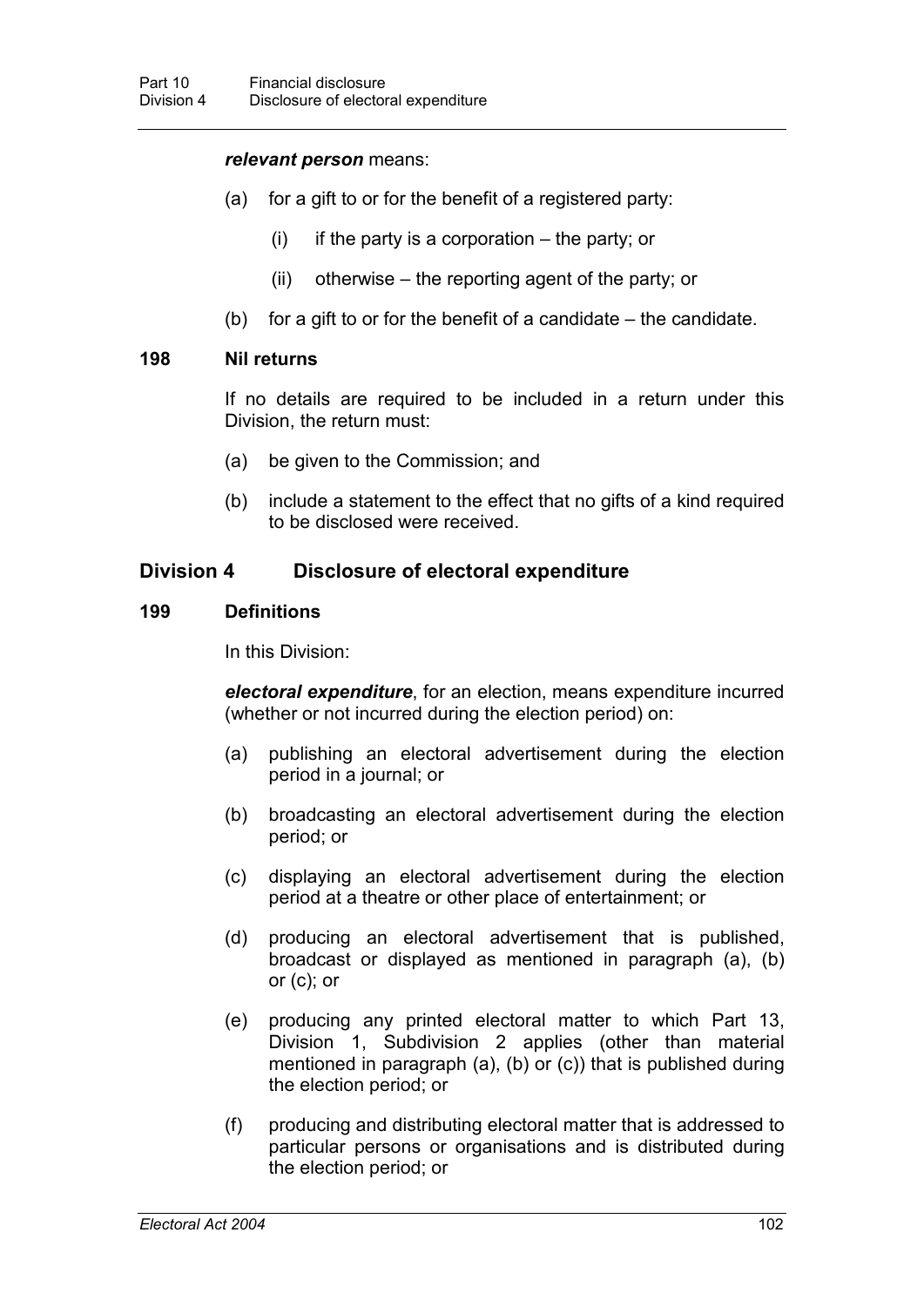(g) carrying out an opinion poll or other research, about the election during the election period.

*participant*, in an election, means:

- (a) a registered party or candidate; or
- (b) another person by whom, or with the authority of whom, electoral expenditure for an election is incurred.

### **200 Returns of electoral expenditure**

- (1) The reporting agent of each person who was a candidate in an election must, before the end of 15 weeks after polling day for the election, give the Commission a return in the approved form stating details of all electoral expenditure for the election incurred by or with the authority of the candidate.
- (2) If electoral expenditure for an election was incurred by or with the authority of a person and the expenditure was not incurred with the written authority of a registered party, an associated entity or a candidate in the election, the person must, before the end of 15 weeks after polling day for the election, give the Commission a return in the approved form stating details of the expenditure.
- (3) A person is not required to give a return under subsection (2) for an election if the total amount of the electoral expenditure incurred for the election by or with the authority of the person does not exceed \$200.

## **201 Nil returns**

If no electoral expenditure for an election was incurred by or with the authority of a candidate in the election, a return under section 200 for the candidate must:

- (a) be given to the Commission; and
- (b) include a statement to the effect that no expenditure of the kind required to be disclosed has been incurred by or with the authority of the candidate.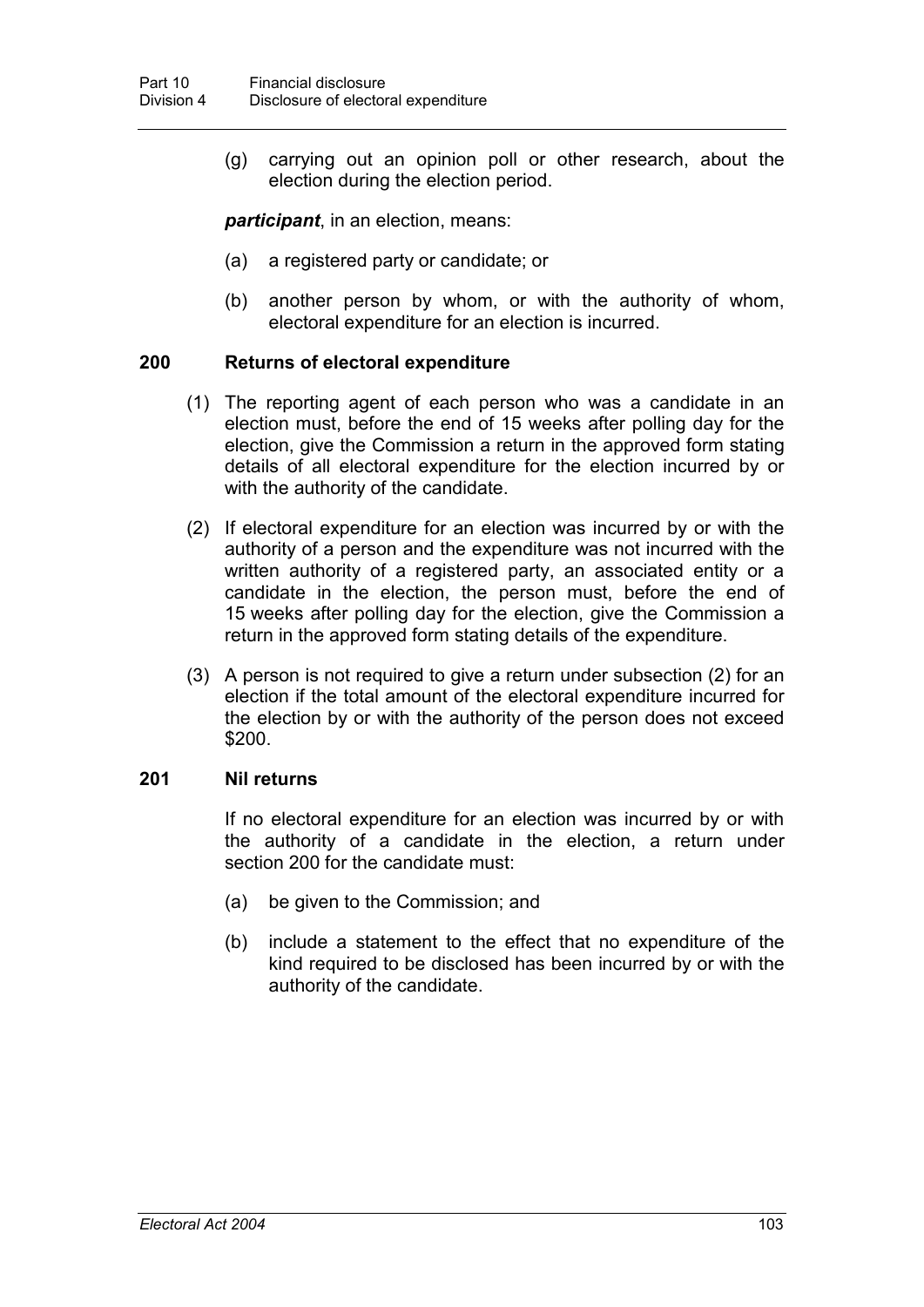## **202 Returns by publishers and broadcasters**

- (1) If an election has taken place, the following persons must give the Commission a return in the approved form before the end of 8 weeks after polling day for the election:
	- (a) a publisher who published an electoral advertisement in a journal during the election period with the authority of a participant in the election;
	- (b) a broadcaster who, during the election period, broadcast an electoral advertisement with the authority of a participant in the election.
- (2) Subsection (1) applies to a publisher or broadcaster even if the publisher or broadcaster was outside the Territory when the advertisement was published or broadcast.
- (3) The return must state the following particulars:
	- (a) the journal in which the advertisement was published or broadcasting service as part of which the advertisement was broadcast;
	- (b) the person at whose request the advertisement was published or broadcast;
	- (c) the participant in the election with whose authority the advertisement was published or broadcast;
	- (d) the date or dates when the advertisement was published or broadcast and the following details:
		- (i) for a published advertisement the page on which the advertisement was published and the space occupied by it;
		- (ii) for a broadcast advertisement the times between which the advertisement was broadcast;
	- (e) whether or not, on each occasion when the advertisement was published or broadcast, a charge was made by the publisher or broadcaster for publishing or broadcasting the advertisement;
	- (f) if a charge mentioned in paragraph (e) was made the amount of the charge.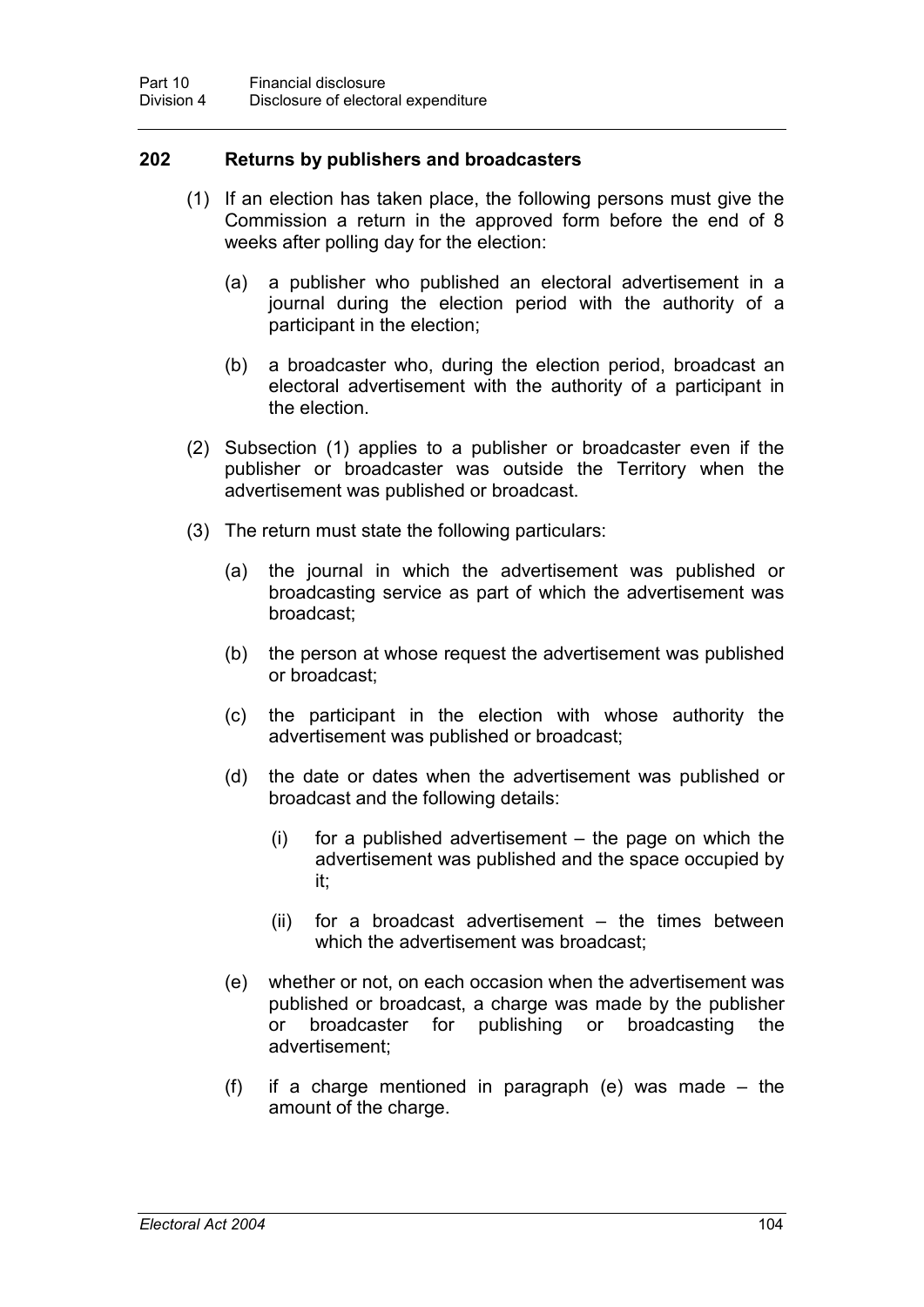- (4) If a publisher or broadcaster states in the return the amount of a charge for an advertisement, the publisher or broadcaster must state in the return whether or not the charge is at less than normal commercial rates having regard to:
	- (a) for a published advertisement the space occupied by the advertisement and the nature of the journal; or
	- (b) for a broadcast advertisement the length of the advertisement and the date or dates when, and the times between which, it was broadcast.
- (5) A publisher is not required to give a return under subsection (1) for an election (the *first election*) if the total amount of the charge made by the publisher for the publication of advertisements to which the subsection applies in relation to the first election and any other election that took place on the same day as the first election does not exceed \$1 000.
- (6) A broadcaster who is required to make a return under this section for an advertisement must keep the record made for the relevant provision until the end of the period of one month starting on the date on which the return is given to the Commission.
- (7) Subsection (6) is in addition to the requirements of the relevant provision for the retention of the record.
- (8) In subsections (6) and (7):

### *relevant provision* means:

- (a) for the Australian Broadcasting Corporation section 79B of the *Australian Broadcasting Corporation Act 1983* (Cth); or
- (b) for the Special Broadcasting Service section 70B of the *Special Broadcasting Service Act 1991* (Cth); or
- (c) for another broadcaster Schedule 2, clause 5 to the *Broadcasting Services Act 1992* (Cth).

#### **203 Two or more elections on same day**

- (1) This section applies if:
	- (a) the voting at 2 or more elections took place on the same day; and
	- (b) a person would, apart from this subsection, be required to give 2 or more returns under this Division relating to the elections.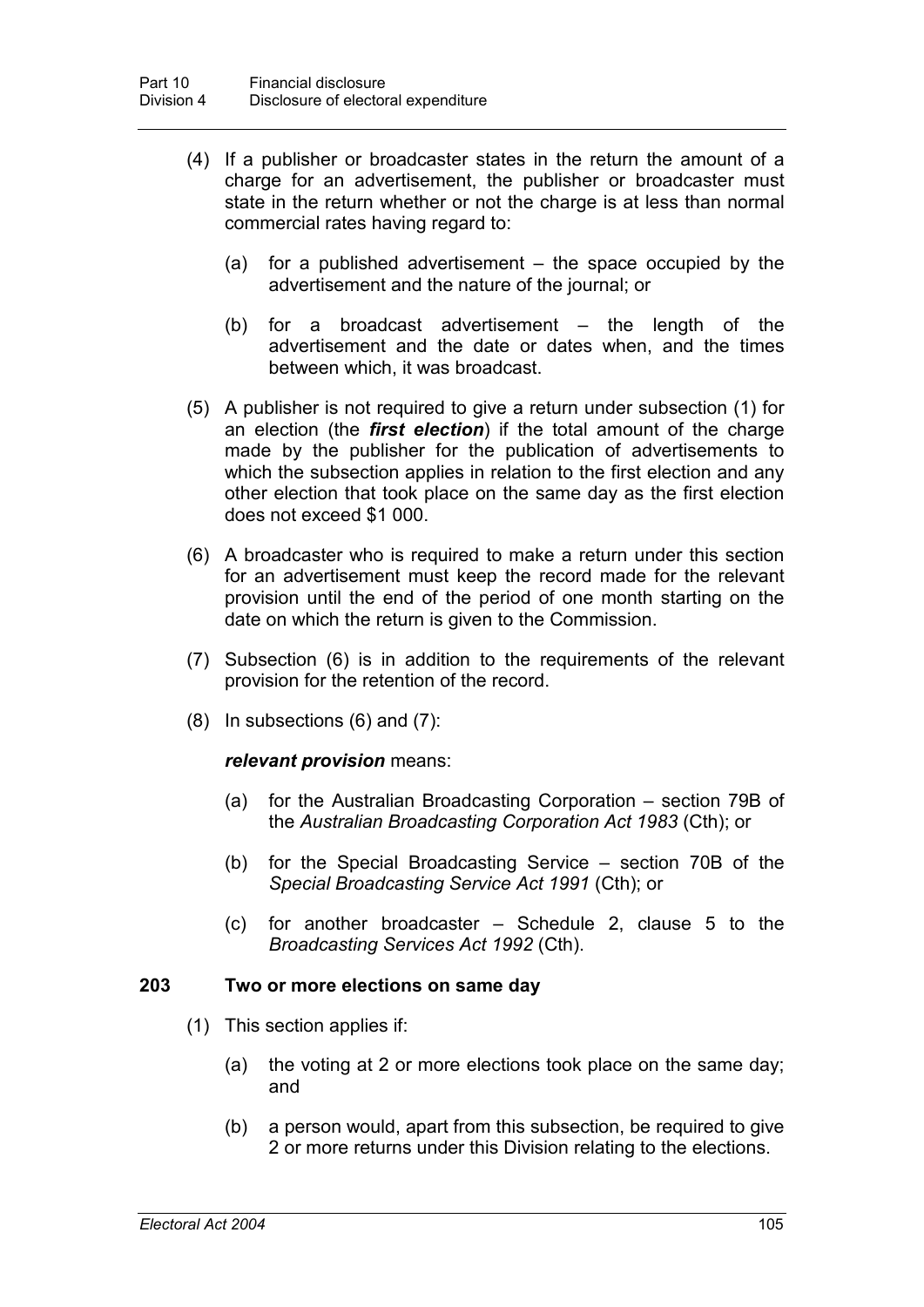- (2) The person may give the Commission a single return in the approved form stating the particulars the person would have been required to state in separate returns.
- (3) It is sufficient compliance with this Division if the return states details of the expenditure without showing the extent to which it relates to any particular election.

# **Division 5 Annual returns by registered parties and associated entities**

### **204 Definition**

In this Division:

*defined particulars*, for a sum, means the following:

- (a) if the sum was received from, paid or owed to, an unincorporated association, other than a registered industrial organisation:
	- (i) the name of the association; and
	- (ii) the names and addresses of the members of the executive committee (however described) of the association;
- (b) if the sum was paid out of or into, or incurred as a debt to, a trust fund or the funds of a foundation:
	- (i) the names and addresses of the trustees of the fund or foundation; and
	- (ii) the name, title or description of the trust fund or foundation;
- (c) the name and address of the person or organisation that paid, received or is owed the sum;
- (d) particulars prescribed by the Regulations.

### **205 Annual returns by registered parties**

- (1) The reporting agent of a registered party must, within 16 weeks after the end of each financial year, give the Commission a return in the approved form.
- (2) However, the return may be the audited annual accounts of the party in a form approved in writing by the Commission.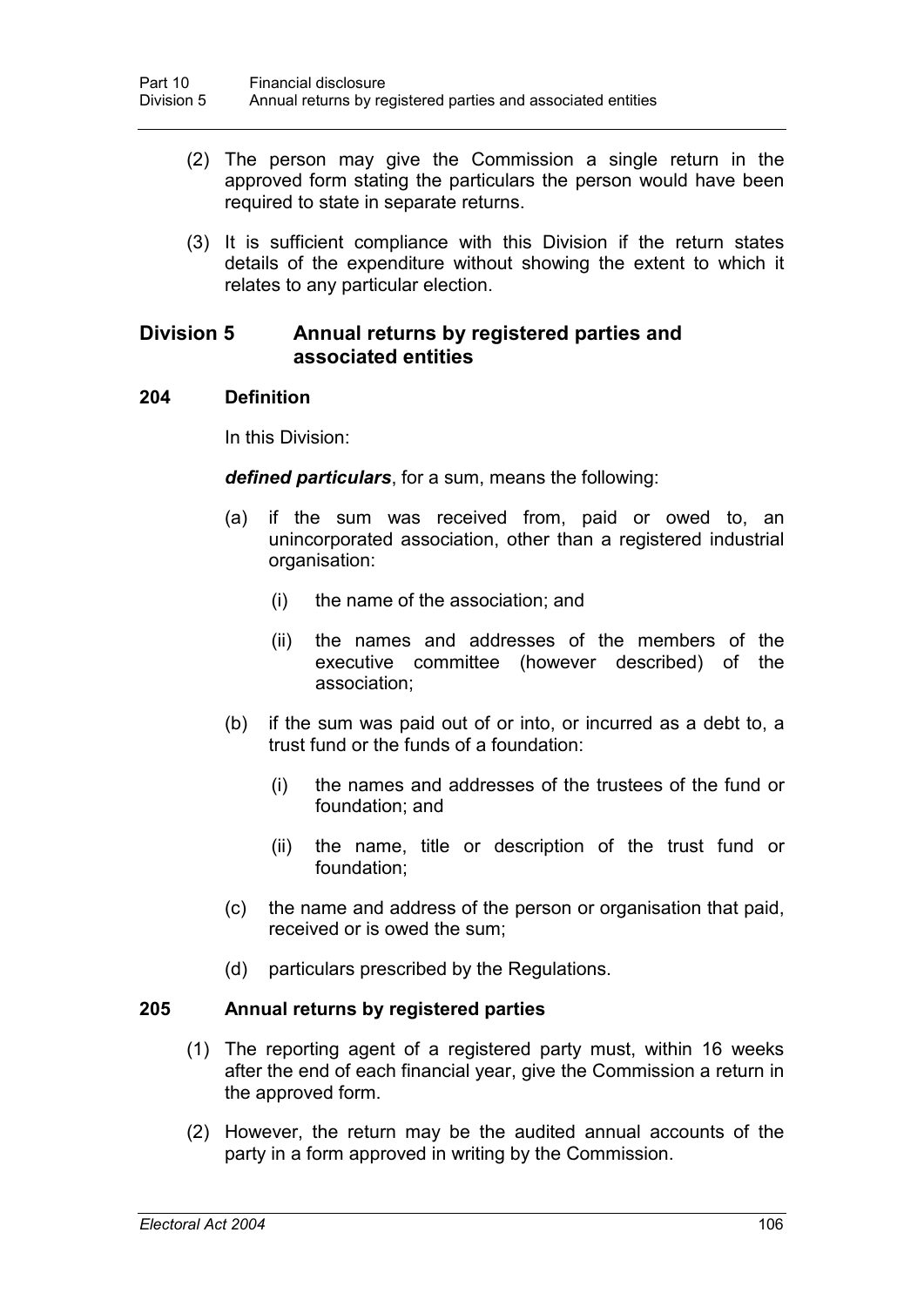- (3) The return must state:
	- (a) the amount received by or on behalf of the party during the financial year, together with the particulars required by section 210(1); and
	- (b) the amount paid by or on behalf of the party during the financial year; and
	- (c) the outstanding amount, at the end of the financial year, of debts incurred by or on behalf of the party, together with the particulars required by section 211(1).
- (4) If a political party ceases to be a registered party during a financial year, this section applies to the party in relation to the year as if a reference to the reporting agent of the party were a reference to the person who was the reporting agent of the party immediately before it ceased to be registered.

#### **206 Periods of less than financial year**

- (1) This section applies if, during a financial year, a political party becomes or ceases to be a registered party.
- (2) A return under section 205 for the political party for the financial year need only include particulars for the part of the year when the party was registered.

### **207 Returns by registered parties under Commonwealth Act**

- (1) This section applies if:
	- (a) an organisation has corresponding registration as a political party under this Act and Part XI of the Commonwealth Act, whether by the same or a different name; and
	- (b) the reporting agent of the organisation gives the Australian Electoral Commission, within the period of 16 weeks after the end of the financial year, a return under section 314AB of the Commonwealth Act for the financial year; and
	- (c) the agent or organisation gives the Commission, within that period, a copy of the return.
- (2) The organisation is not required to give the Commission a return under section 205 for the financial year.
- (3) For subsection (1), an organisation has corresponding registration as a political party under this Act and Part XI of the Commonwealth Act if the same person is stated as the registered officer of the party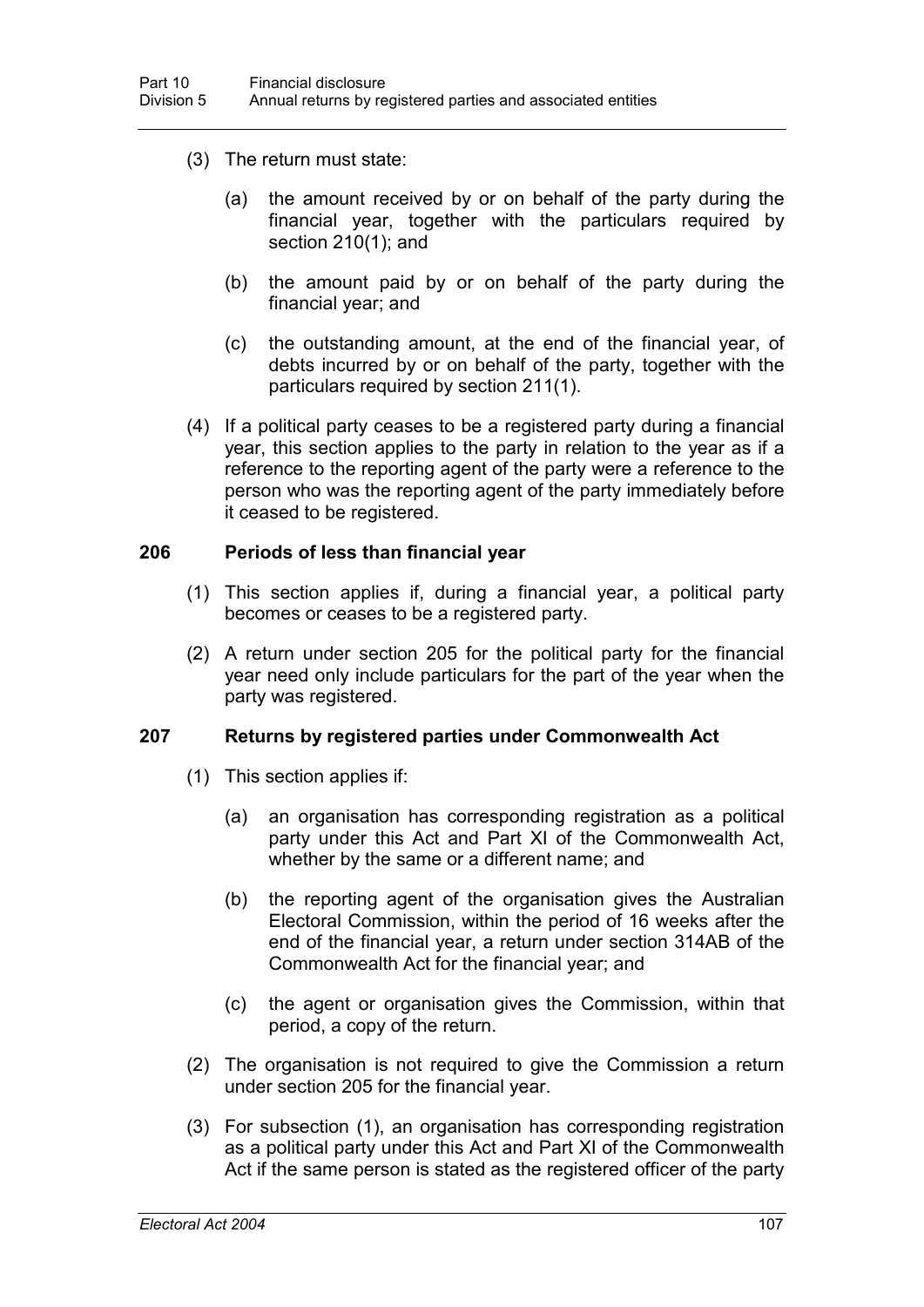in the register of registered parties kept under section 167 and in the register of political parties kept under section 125 of the Commonwealth Act.

(4) In this section:

*party* includes a Territory branch of a political party registered under Part XI of the Commonwealth Act.

*reporting agent*, for an organisation, means the person appointed under section 288 of the Commonwealth Act to be the agent of the organisation for the Territory.

### **208 Annual returns by associated entities**

- (1) If an entity is an associated entity at any time during a financial year, the entity's financial controller must, within 16 weeks after the end of the year, give the Commission a return in the approved form.
- (2) The return must state:
	- (a) the amount received by or on behalf of the entity during the financial year together with the particulars required by section 210(1); and
	- (b) the amount paid by or on behalf of the entity during the financial year; and
	- (c) if the entity is an associated entity at the end of the financial year – the outstanding amount, at the end of the year, of debts incurred by or on behalf of the entity together with the particulars required by section 211(2).
- (3) An amount received when the entity was not an associated entity must not be counted for subsection (2)(a) or (b).
- (4) Subsection (5) applies if an amount required to be stated under subsection (2)(b) was:
	- (a) paid to or for the benefit of one or more registered parties; and
	- (b) paid out of funds generated from the entity's capital.
- (5) The return must state the following details of each person who contributed to the entity's capital:
	- (a) the person's name and address;
	- (b) the total of the person's contributions to the capital up to the end of the financial year.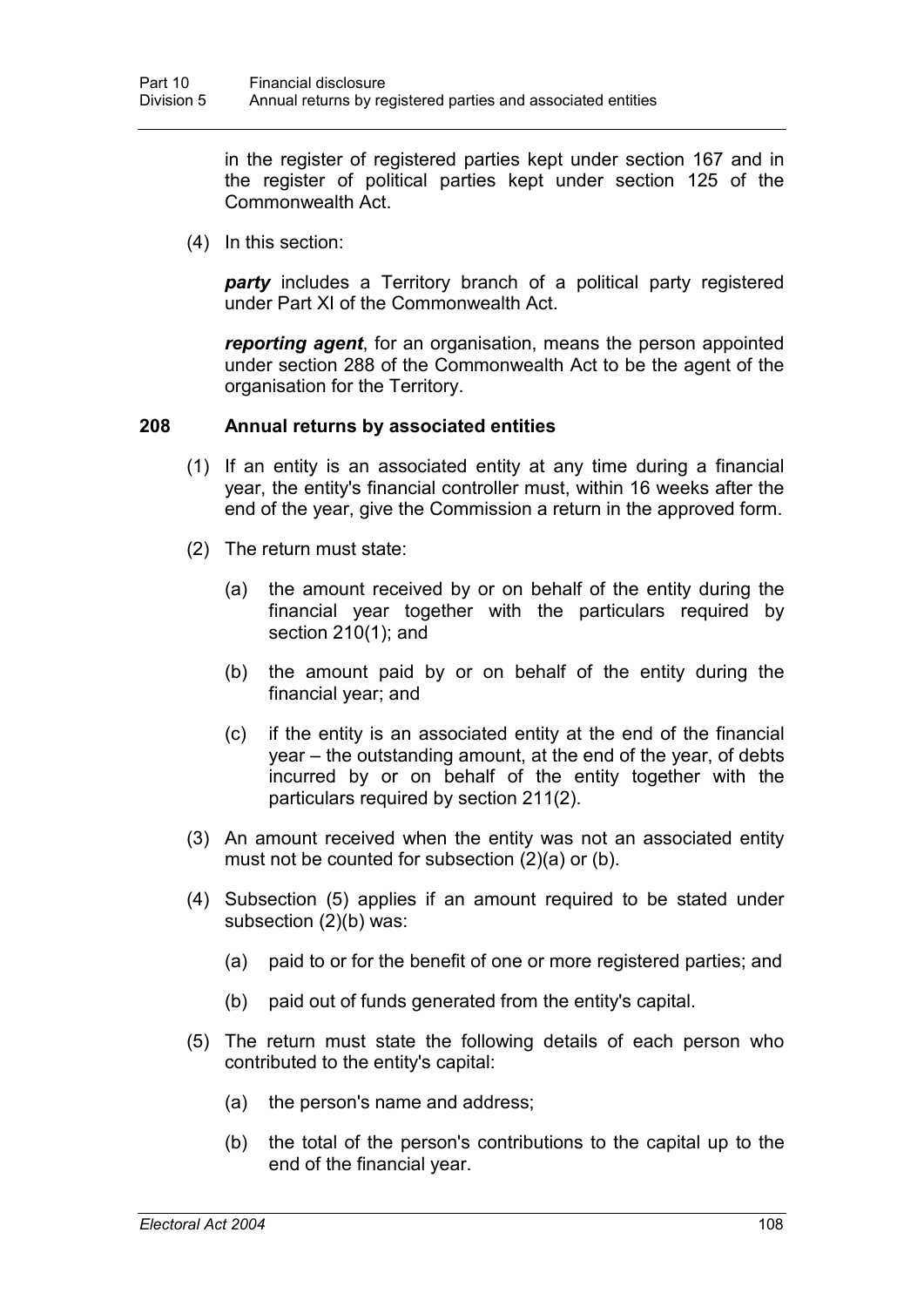(6) Subsection (5) does not apply to contributions included in a previous return under this section.

#### **209 Returns by associated entities under Commonwealth Act**

- (1) This section applies if an entity was, during a financial year, an associated entity and the financial controller of the entity:
	- (a) gives the Australian Electoral Commission, within the period of 16 weeks after the end of the year, a return under section 314AEA of the Commonwealth Act for the year; and
	- (b) gives the Commission, within that period, a copy of the return.
- (2) The financial controller is not required to give the Commission a return under section 208 in relation to the entity for the financial year.

### **210 Amounts received**

- (1) If the sum of all amounts received by or on behalf of a registered party or associated entity (the *receiver*) from an entity during a financial year is \$1 500 or more, the return by the receiver under section 205 or 208 must state the amount of the sum and the defined particulars for it.
- (2) In working out the sum, an amount of less than \$1 500 need not be counted.
- (3) If the sum was received as a loan, the return must state the information required to be recorded under section 190(2).

### **211 Outstanding amounts**

- (1) If, at the end of a financial year, the sum of all debts within the meaning of section 205(3)(c) that are owed by a registered party to a particular person or organisation is \$1 500 or more, the return by the party under section 205 for the year must state the sum and include the defined particulars.
- (2) If an entity is an associated entity at the end of a financial year and at the end of the year the sum of all debts within the meaning of section 208(2)(c) that are owed by the entity to a particular person or organisation is \$1 500 or more, the return by the entity under section 208 for the financial year must state the sum and include the defined particulars.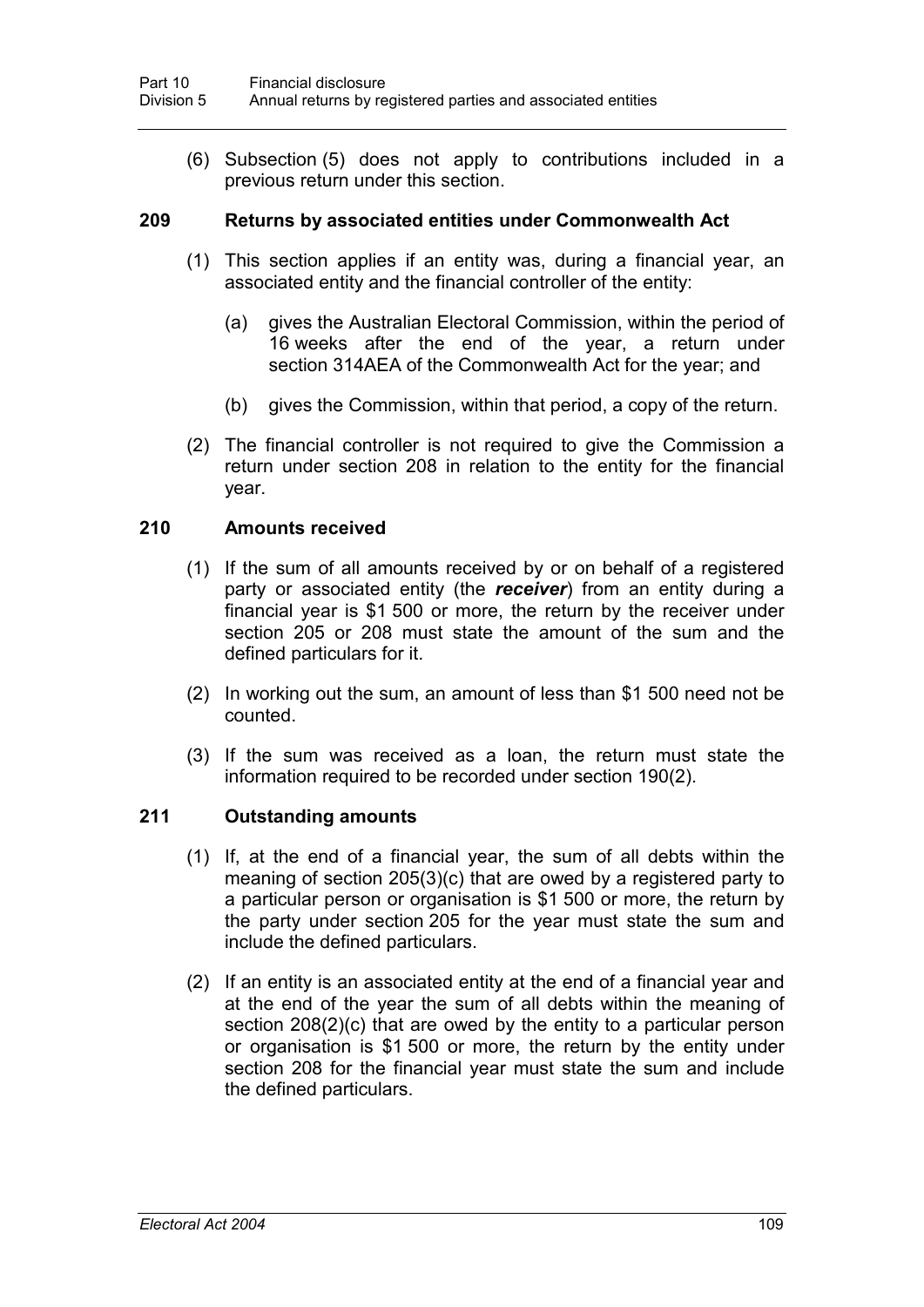## **212 Returns not to include lists of party membership**

A return given under this Division must not include a list of members of a political party.

## **213 Regulations**

- (1) The Regulations may require greater detail to be provided in a return under section 205 or 208 than is required by this Division.
- (2) Without limiting subsection (1), the Regulations may require the amounts mentioned in section 205(3) or 208(2) be broken down in the stated way.
- (3) The Regulations may reduce the amount of information to be provided in a return under section 208.

# **Division 6 Compliance**

### **214 Definitions**

In this Division:

*investigation notice* has the meaning in section 216(2) or 217(2).

*return* includes a notice under section 221(1)(c) or (4).

### **215 Offences**

(1) A person must not, without reasonable excuse, fail to give the Commission a return under this Part within the time required.

| Maximum penalty: | If the offender is a natural person $-$<br>200 penalty units or imprisonment for<br>12 months. |
|------------------|------------------------------------------------------------------------------------------------|
|                  | If the offender is a body corporate $-$                                                        |

1 000 penalty units.

- (2) A person must not, without reasonable excuse:
	- (a) give the Commission an incomplete return under Division 3, 4 or 5; or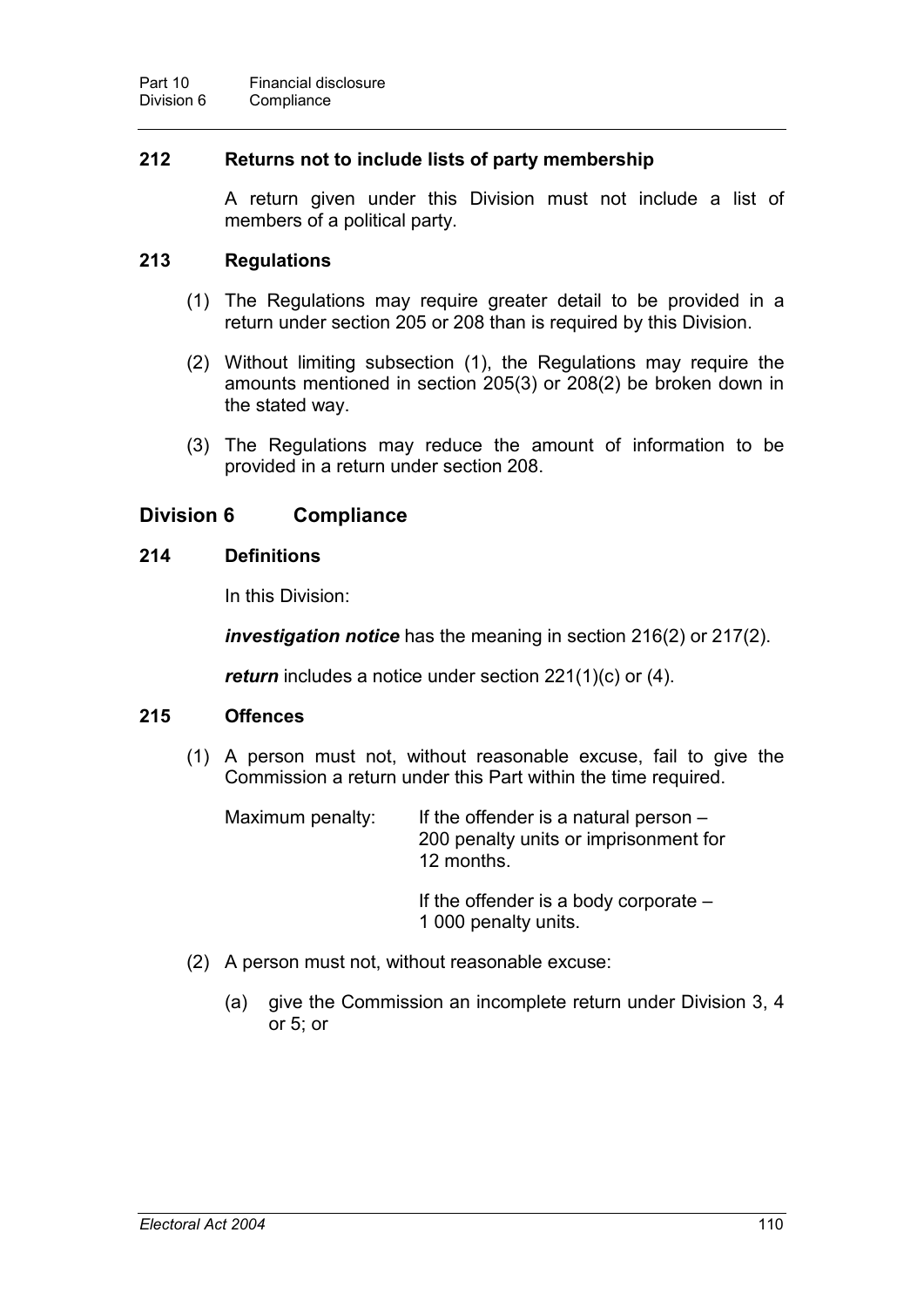- (b) fail to keep records in accordance with section 220. Maximum penalty: If the offender is a natural person – 200 penalty units or imprisonment for 12 months.
	- If the offender is a body corporate 1 000 penalty units.
- (3) A person must not give a return under Division 3, 4 or 5 containing particulars that are, to the person's knowledge, false or misleading in a material particular.

Maximum penalty: If the offender is a natural person  $-$ 200 penalty units or imprisonment for 12 months.

> If the offender is a body corporate – 1 000 penalty units.

(4) A person (the *provider*) must not provide another person who is required to give a return under Division 3, 4 or 5 information relevant to the return that is, to the provider's knowledge, false or misleading in a material particular.

| Maximum penalty: | If the offender is a natural person $-$<br>200 penalty units or imprisonment for<br>12 months. |
|------------------|------------------------------------------------------------------------------------------------|
|                  |                                                                                                |

If the offender is a body corporate –

1 000 penalty units.

- (5) It is enough for a complaint against a person for an offence against subsection (3) or (4) to state the particulars or information was, without specifying which, "false or misleading" to the knowledge of the person or provider.
- (6) Despite section 297 and section 52 of the *Local Court (Criminal Procedure) Act 1928*, a prosecution for an offence against a provision of this section may be started at any time within 3 years after commission of the offence.

# **216 Investigation notices generally**

(1) The Commission may conduct an investigation into compliance with this Part.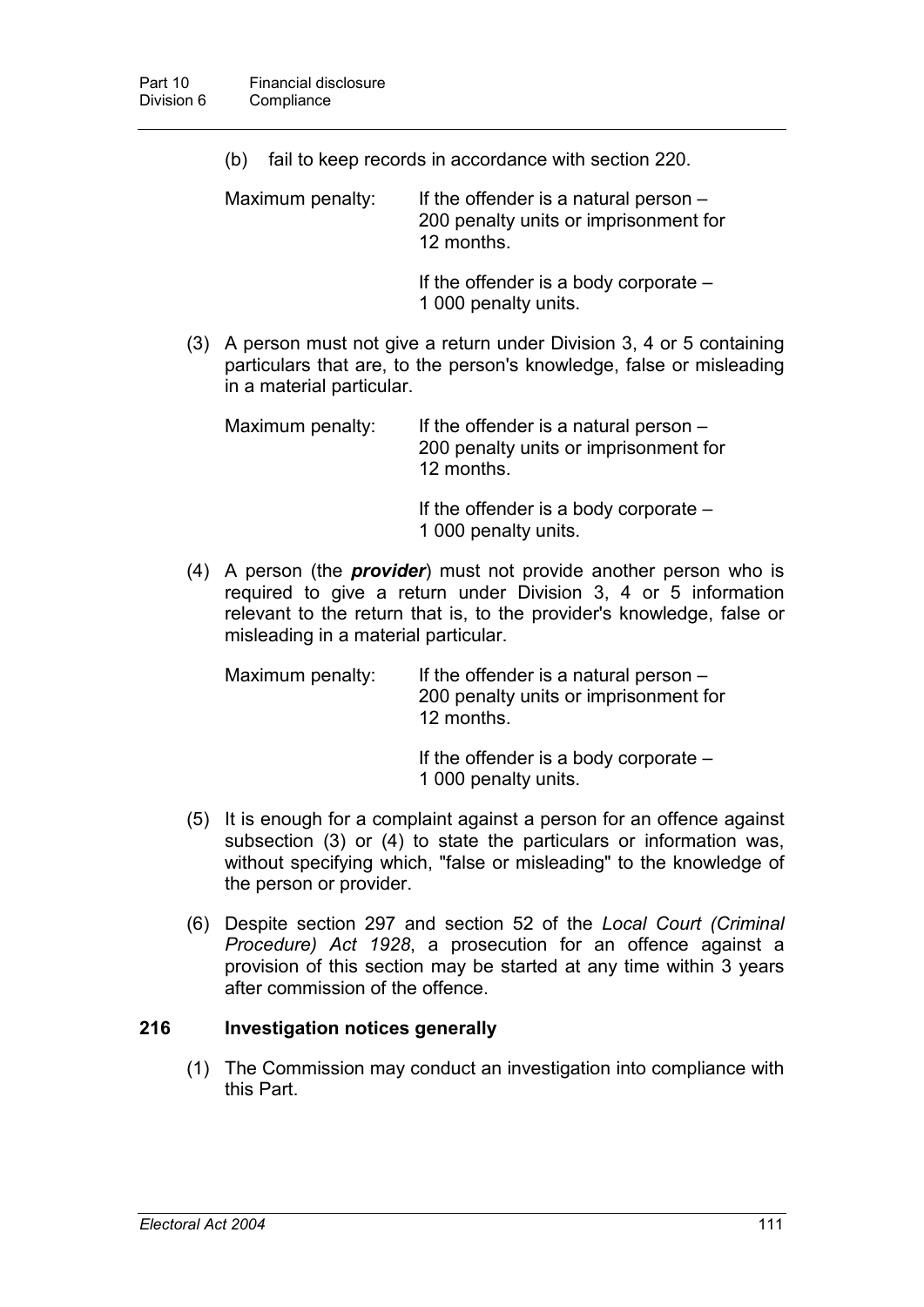- (2) For the investigation, the Commission may give a notice (an *investigation notice*) in relation to a reporting agent or prescribed person to:
	- (a) the agent or prescribed person; or
	- (b) for the reporting agent of a registered party any officer, employee or representative of the party; or
	- (c) for a prescribed person that is a corporation any of its officers or employees; or
	- (d) anyone else the Commission reasonably believes can produce a document or anything else, or give evidence, about anyone's compliance with this Part.
- (3) The investigation notice must require the person to whom it is given to:
	- (a) produce to the Commission, within the time and in the way stated in the notice, a document or something else stated in the notice; or
	- (b) appear, at a time and place stated in the notice, before an officer to do the following:
		- (i) give evidence orally or in writing;
		- (ii) to produce a document or something else stated in the notice.
- (4) The time stated in the investigation notice must be not earlier than 28 days after the person receives the notice.
- (5) If the investigation notice requires an officer, employee or representative of a registered party other than its reporting agent to appear before an officer, the reporting agent of the party is entitled to:
	- (a) attend the investigation; or
	- (b) nominate someone else to attend on the reporting agent's behalf.
- (6) If the investigation notice requires someone other than the financial controller of an associated entity to appear before an officer in relation to an investigation into the entity, the financial controller is entitled to:
	- (a) attend the investigation; or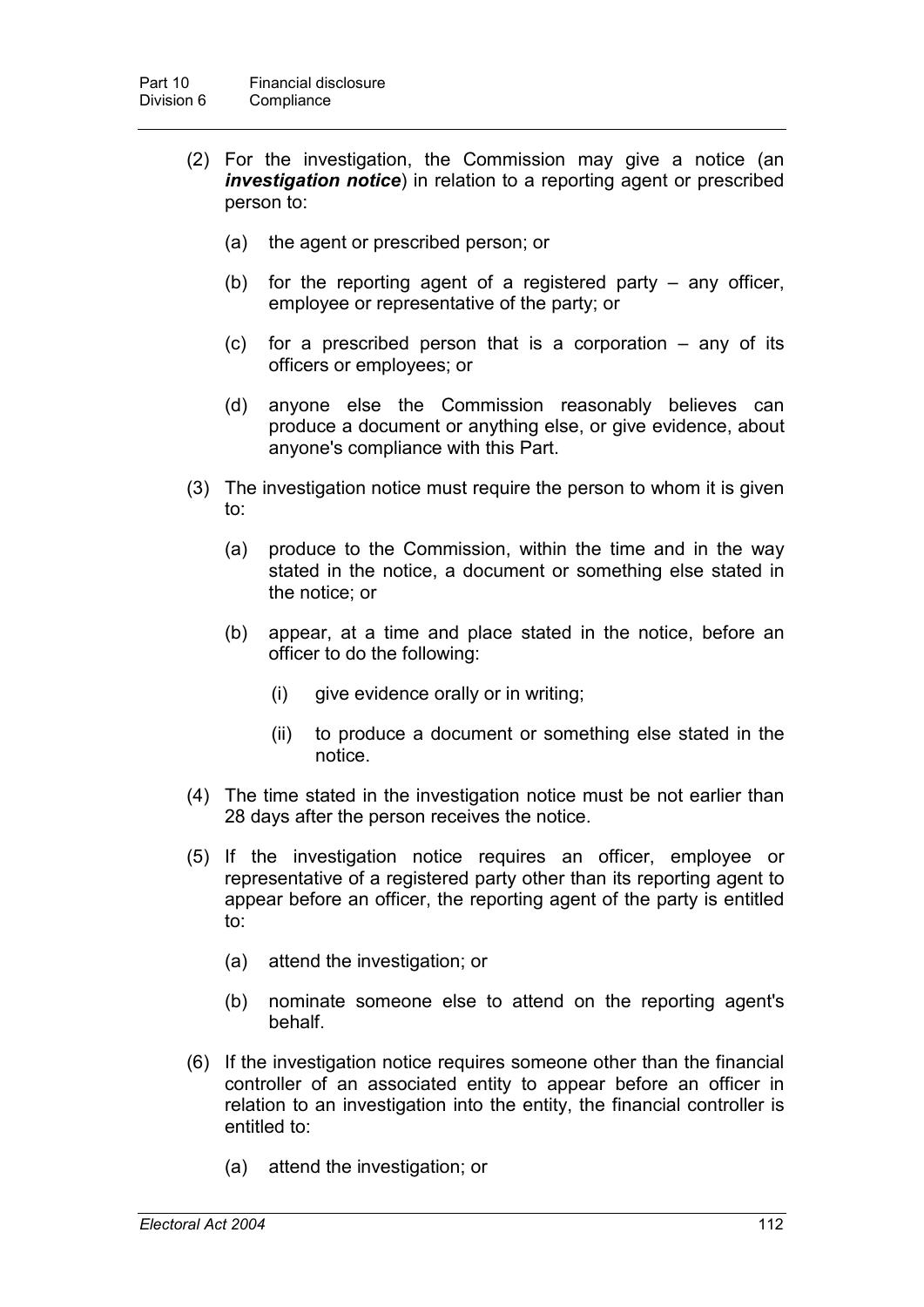- (b) nominate someone else to attend on the financial controller's behalf.
- (7) Subsection (8) applies if:
	- (a) the investigation notice relates to an investigation into:
		- (i) a return given to the Commission under section 191 by the reporting agent of a candidate; or
		- (ii) a failure of a reporting agent of a candidate to give the Commission a return under this Part within the time required; and
	- (b) the notice requires someone other than the reporting agent to appear before an officer.
- (8) The reporting agent is entitled to:
	- (a) attend the investigation; or
	- (b) nominate someone else to attend on the reporting agent's behalf.
- (9) The Commission may conduct the investigation even though the person to whom the investigation notice was given contravenes the notice.
- (10) The Commission may require the person to whom the investigation notice has been given to give evidence on oath.
- (11) In this section:

*prescribed person* means a person who, in the Commission's opinion, is or may be required to give the Commission a return under this Part in relation to an election.

### **217 Investigation notices about associated entities**

- (1) This section applies if:
	- (a) the Commission reasonably believes a person can produce a document or anything else, or give evidence, about whether an entity is, or was at a particular time, an associated entity; and
	- (b) the person is or has been the financial controller or an officer or employee of the entity.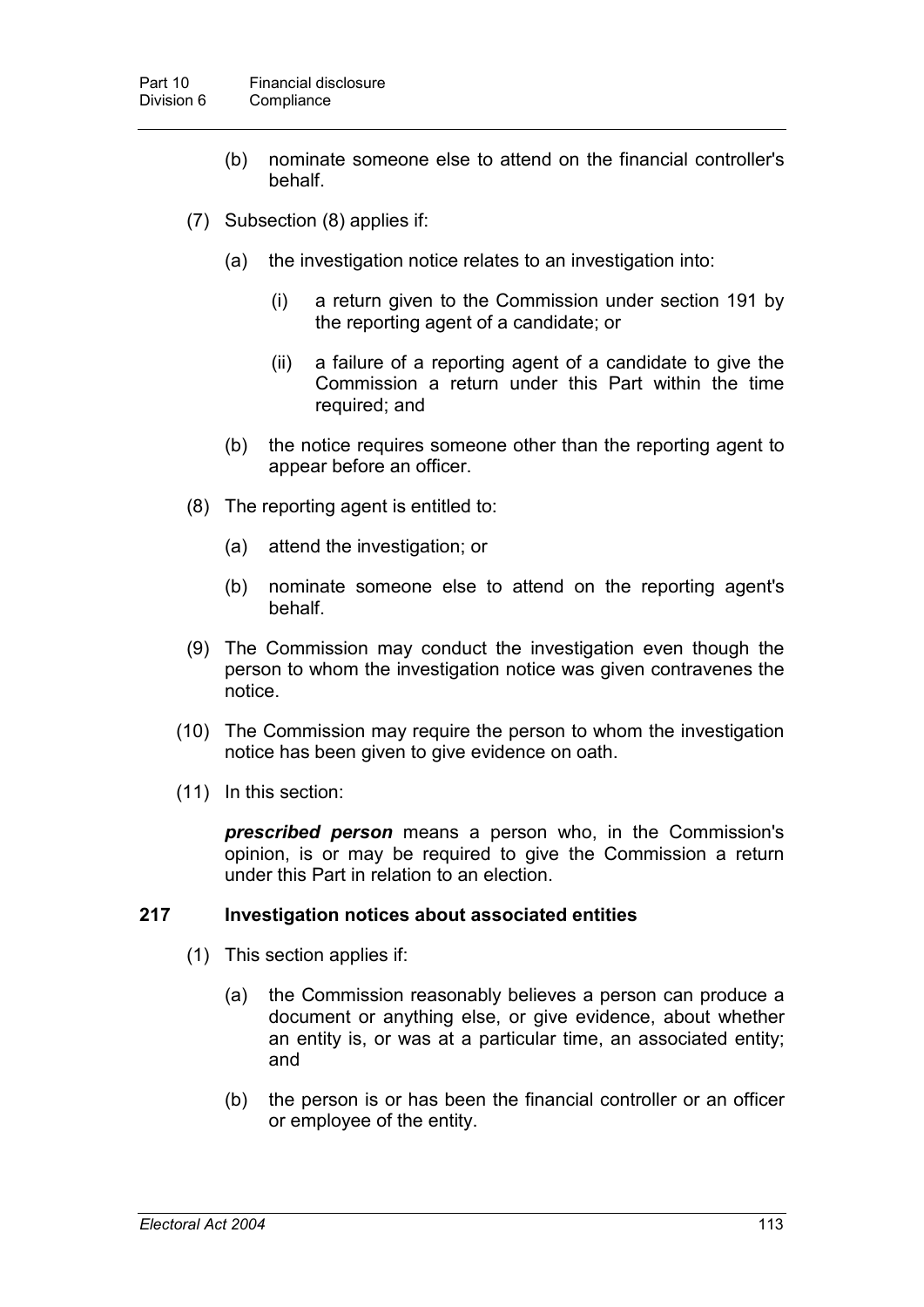- (2) The Commission may give the person a notice (an *investigation notice*) requiring the person to:
	- (a) produce to the Commission, within the time and in the way stated in the notice, a document or something else stated in the notice; or
	- (b) appear, at a time and place stated in the notice, before an officer to do the following:
		- (i) give evidence orally or in writing;
		- (ii) to produce a document or something else stated in the notice.
- (3) The time stated in the investigation notice must not be earlier than 28 days after the day the person receives the notice.
- (4) If the investigation notice requires someone other than the financial controller of the associated entity to appear before an officer, the financial controller is entitled to:
	- (a) attend the investigation; or
	- (b) nominate someone else to attend on the financial controller's behalf.
- (5) The Commission may conduct the investigation even though the person to whom the investigation notice was given contravenes the notice to attend.
- (6) On giving the investigation notice to the person, the Commission must also give the person an information notice for the decision to give the person the notice.
- (7) The person is taken not to have failed to comply with the investigation notice if the person appeals against the decision under section 229 and the appeal has not been decided.
- (8) The Commission may require the person to whom the investigation notice has been given to give evidence on oath.
- (9) This section is in addition to, and does not limit, section 216.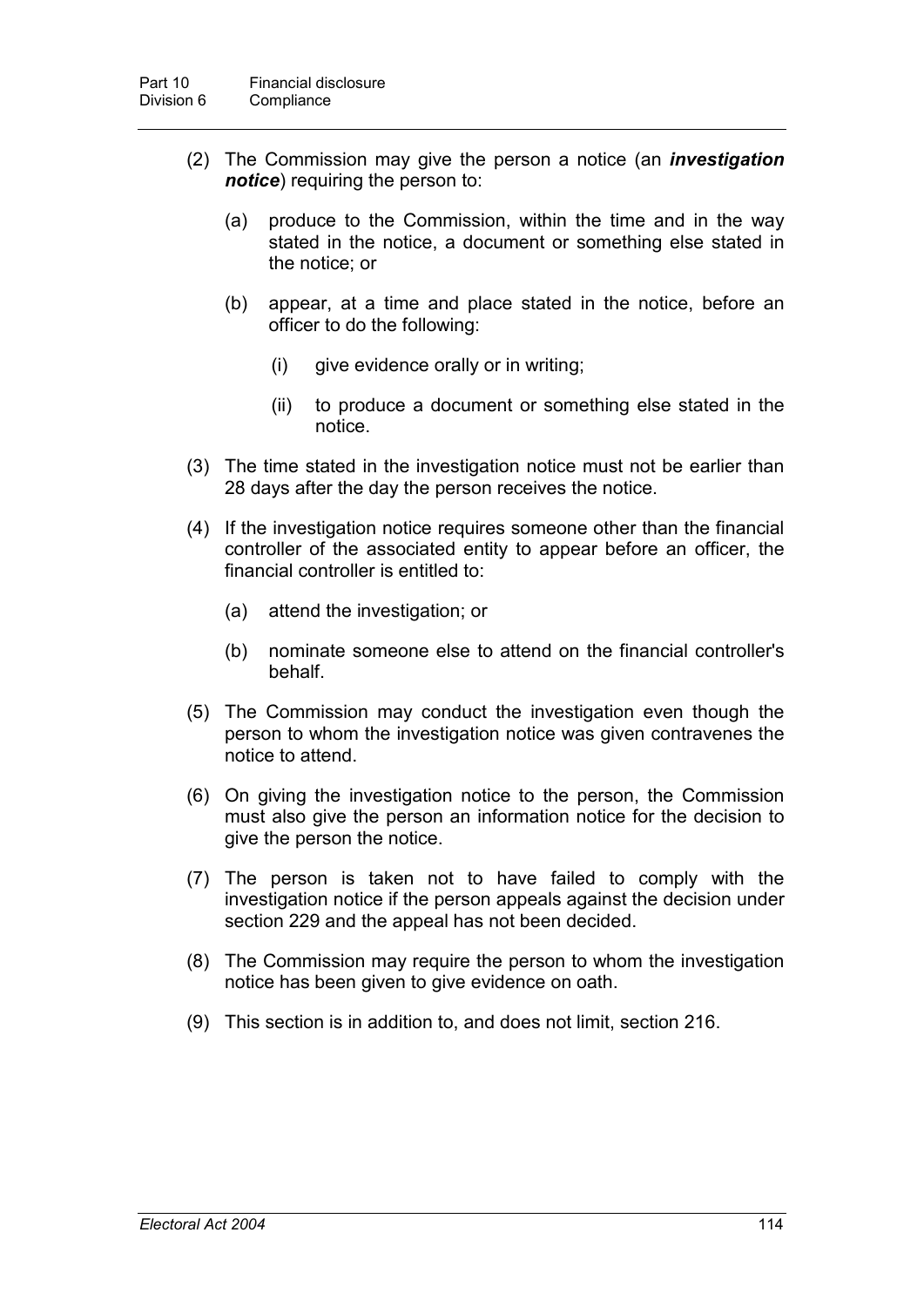## **218 Investigation notice offences**

(1) A person must not, without reasonable excuse, contravene an investigation notice.

Maximum penalty: If the offender is a natural person  $-$ 200 penalty units or imprisonment for 12 months.

> If the offender is a body corporate  $-$ 1 000 penalty units.

(2) A person must not, in response to an investigation notice, give evidence the person knows is false or misleading in a material particular.

Maximum penalty: If the offender is a natural person – 200 penalty units or imprisonment for 12 months.

> If the offender is a body corporate  $-$ 1 000 penalty units.

### **219 Investigation – search warrants**

- (1) An authorised officer may apply to a Local Court Judge, by information on oath, for a search warrant for a place if:
	- (a) the officer has reasonable grounds for suspecting there may be, at that time or within the next 24 hours, in or on the place, an article that may afford evidence relating to a contravention of section 215 (a *relevant article*); and
	- (b) the officer has reasonable grounds for believing that, if an investigation notice under section 216 were issued for the production of the relevant article, it might be concealed, lost, mutilated, destroyed or disposed of.
- (2) The Judge must not issue a search warrant unless:
	- (a) the officer or another person has given the Judge, either orally or by affidavit, any further information the Judge requires about the grounds on which the issue of the warrant is being sought; and
	- (b) the Judge is satisfied there are reasonable grounds for issuing the warrant.
- (3) If the Judge issues a warrant, the Judge must endorse on the application the grounds relied on to justify the issue of the warrant.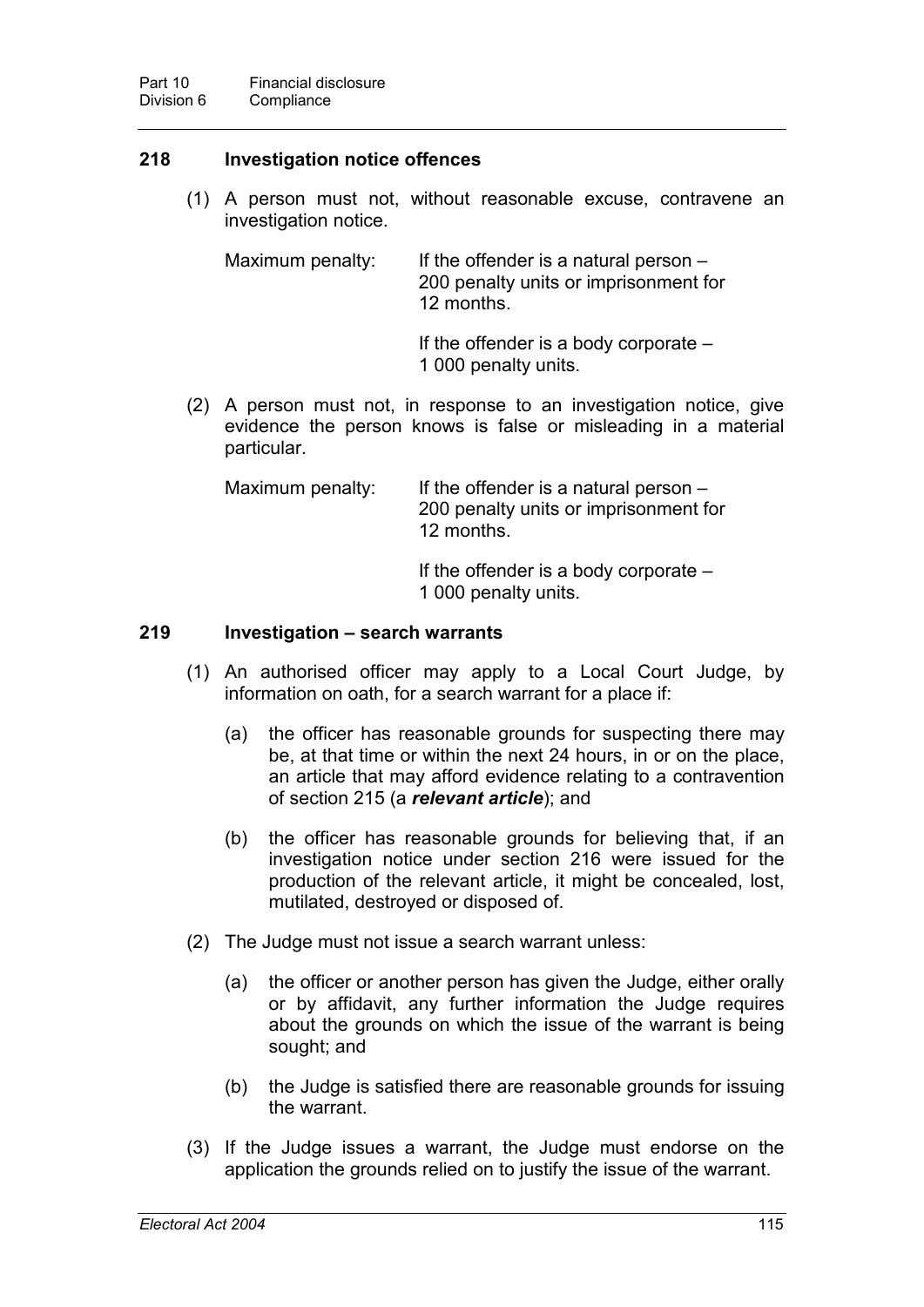- (4) The warrant authorises the officer or another person named in the warrant, with the assistance the officer or person considers necessary, and if necessary by force:
	- (a) to enter the place; and
	- (b) to search the place for relevant articles; and
	- (c) to seize any relevant article found in or on the place.
- (5) The warrant must state:
	- (a) the purpose for which it is issued, including a reference to the alleged offence in relation to which it is issued; and
	- (b) the hours during which the entry is authorised or state that the entry is authorised at any time of the day or night; and
	- (c) a description of the kind of articles to which it relates; and
	- (d) the date, within 30 days after the warrant's issue, the warrant ceases to have effect.
- (6) The person executing the warrant must, if asked by the occupier of the place or another person on the place, produce the warrant for the person's inspection.
- (7) If an article is seized by a person under the warrant:
	- (a) the person may keep the article for as long as is necessary and reasonable for the investigation to which it is relevant; and
	- (b) when keeping the article ceases to be necessary and reasonable for that purpose, the person must give it to the person who appears to be entitled to possession of it.
- (8) If a document is kept under subsection (7)(a), the Commission must, at the times and places the Commission considers appropriate, permit the person otherwise entitled to possession of it to inspect and, at the person's expense, make copies of or take extracts from it.
- (9) In this section:

#### *place* includes:

- (a) vacant land; and
- (b) premises; and
- (c) a vehicle.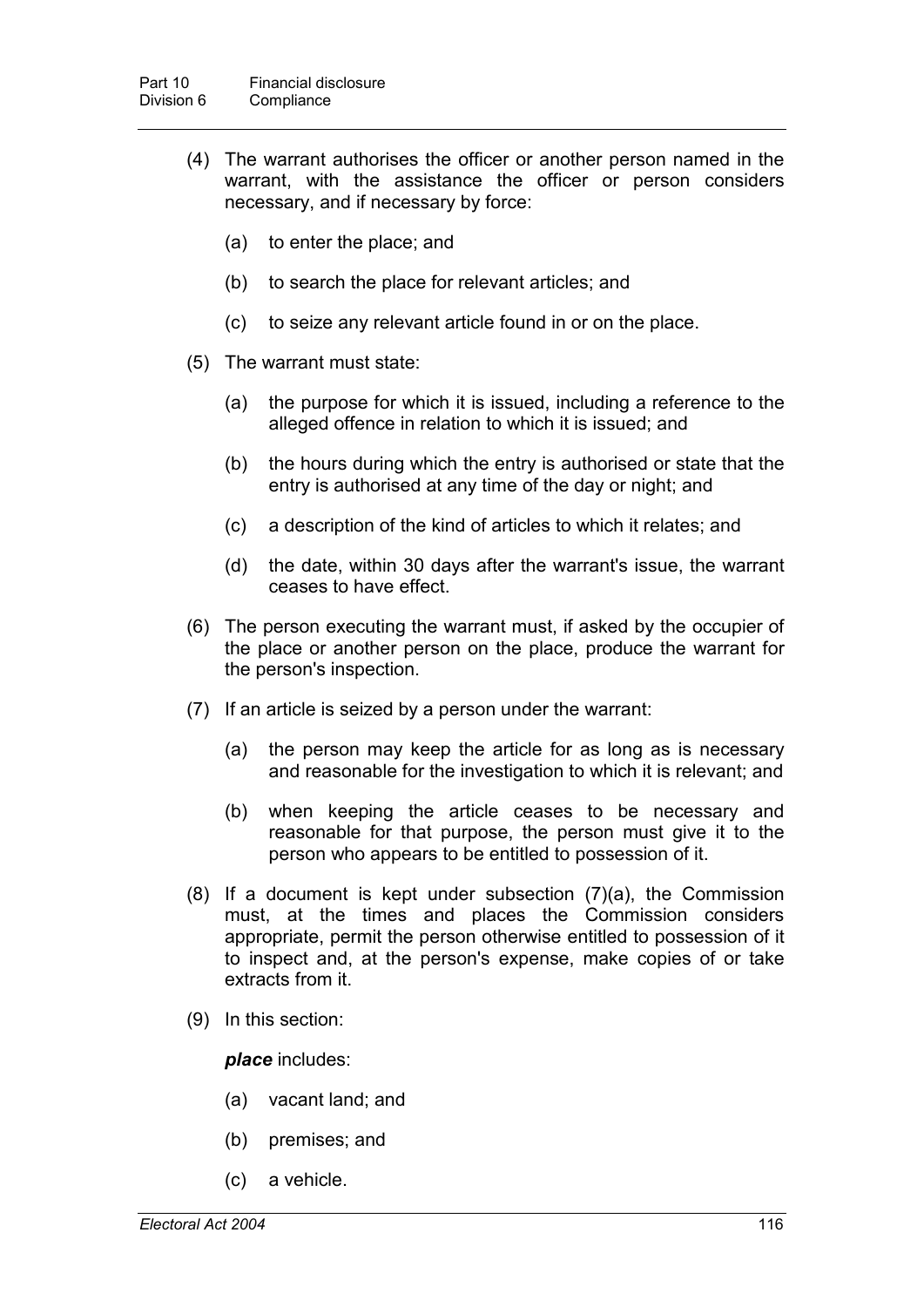#### *premises* includes:

- (a) a building or structure; and
- (b) a part of a building or structure; and
- (c) land on which a building or structure is situated.

*vehicle* means anything used for carrying anything or any person by land, water or air.

#### **220 Records**

- (1) If a person makes or obtains an article that is or includes a record relating to a matter particulars of which are, or could be, required to be stated in a return under this Part relating to an election, the person must keep the record for at least 4 years starting on polling day for the election.
- (2) If a registered party or associated entity makes or obtains an article that is or includes a record relating to a matter particulars of which are, or could be, required to be stated in a return under Division 5, the party or entity must keep the record for at least 4 years starting on the day after the last day when the return must be given to the Commission.
- (3) If a person, registered party or associated entity (the *transferor*) would, in the normal course of business or administration, transfer to someone else a record mentioned in subsection (1) or (2):
	- (a) the transferor is taken not to have contravened the subsection by transferring the record; and
	- (b) the person to whom the record is transferred must keep the record for the period for which the transferor would have been required to keep the record if the record had not been transferred.

### **Division 7 Miscellaneous provisions**

#### **221 Inability to complete returns**

- (1) If a person who is required to give the Commission a return under Division 3, 4 or 5 considers it is impossible to complete the return because the person is unable to obtain particulars required to prepare the return, the person may:
	- (a) prepare the return to the extent it is possible to do so without the particulars; and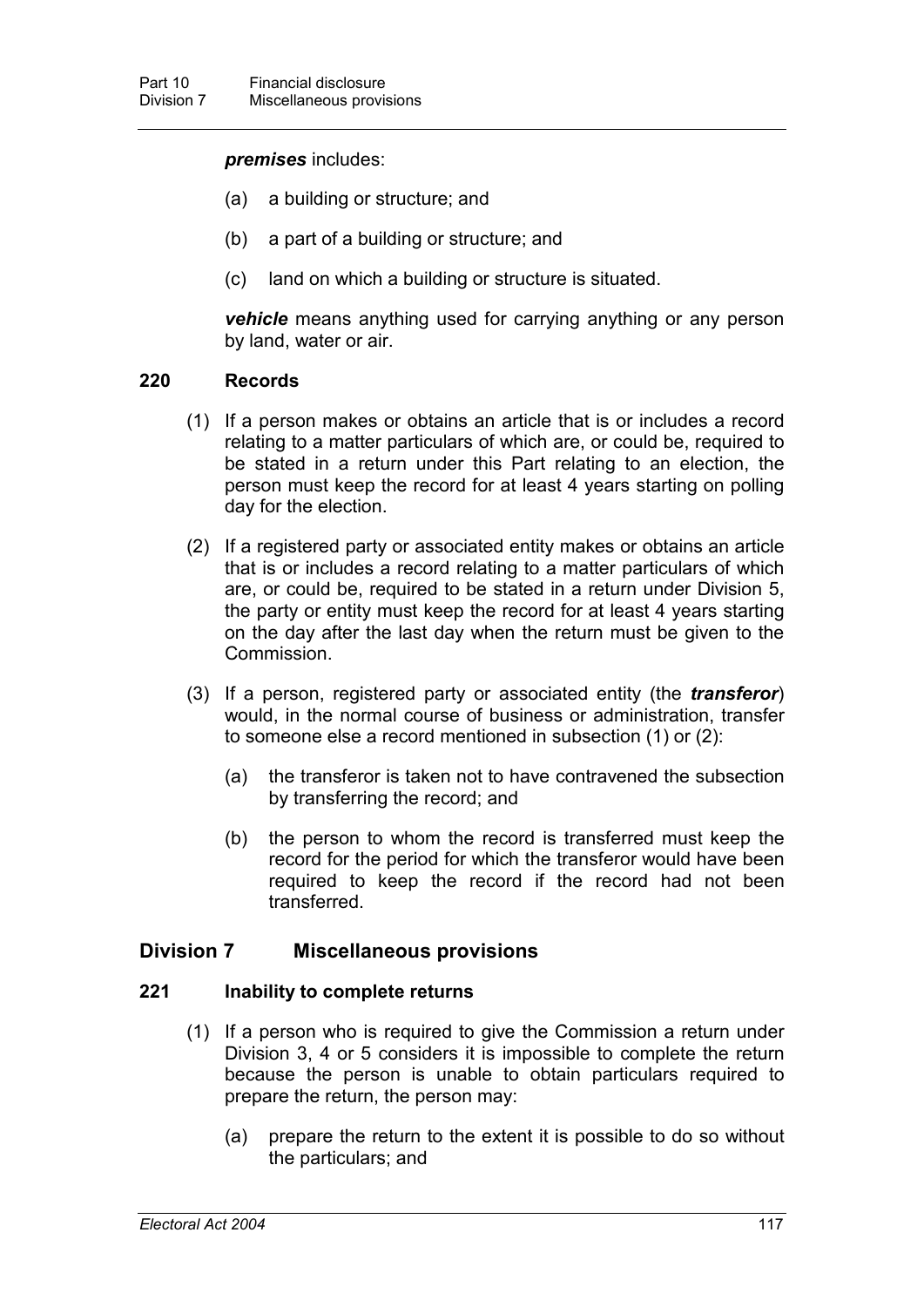- (b) give the Commission the return so prepared; and
- (c) give the Commission written notice stating the following:
	- (i) the return is incomplete because the person is unable to obtain certain particulars;
	- (ii) the particulars the person is unable to obtain;
	- (iii) the reasons why the person is unable to obtain the particulars;
	- (iv) if the person reasonably believes another person whose name and address the person knows can give the particulars, that belief, the reasons for it and the name and address of the other person.
- (2) A person who complies with subsection (1) must not, because of the omission of particulars mentioned in subsection  $(1)(c)(ii)$ , be taken to have given an incomplete return for section 215(2)(a).
- (3) If the Commission has been informed under subsection (1)(c) or (4)(e) that a person can give particulars that have not been included in a return, the Commission may, by written notice, require the person to give the Commission written notice of the particulars within the reasonable period stated in the notice.
- (4) If a person who is required to give the Commission particulars under subsection (3) considers the person is unable to obtain some or all of the particulars, the person must give the Commission a written notice stating:
	- (a) the particulars the person is able to give; and
	- (b) the person is unable to obtain certain particulars; and
	- (c) the particulars the person is unable to obtain; and
	- (d) the reasons why the person considers the person is unable to obtain the particulars; and
	- (e) if the person reasonably believes another person whose name and address the person knows can give the particulars, that belief, the reasons for it and the name and address of the other person.
- (5) If:
	- (a) a notice is given to a person under subsection (3); and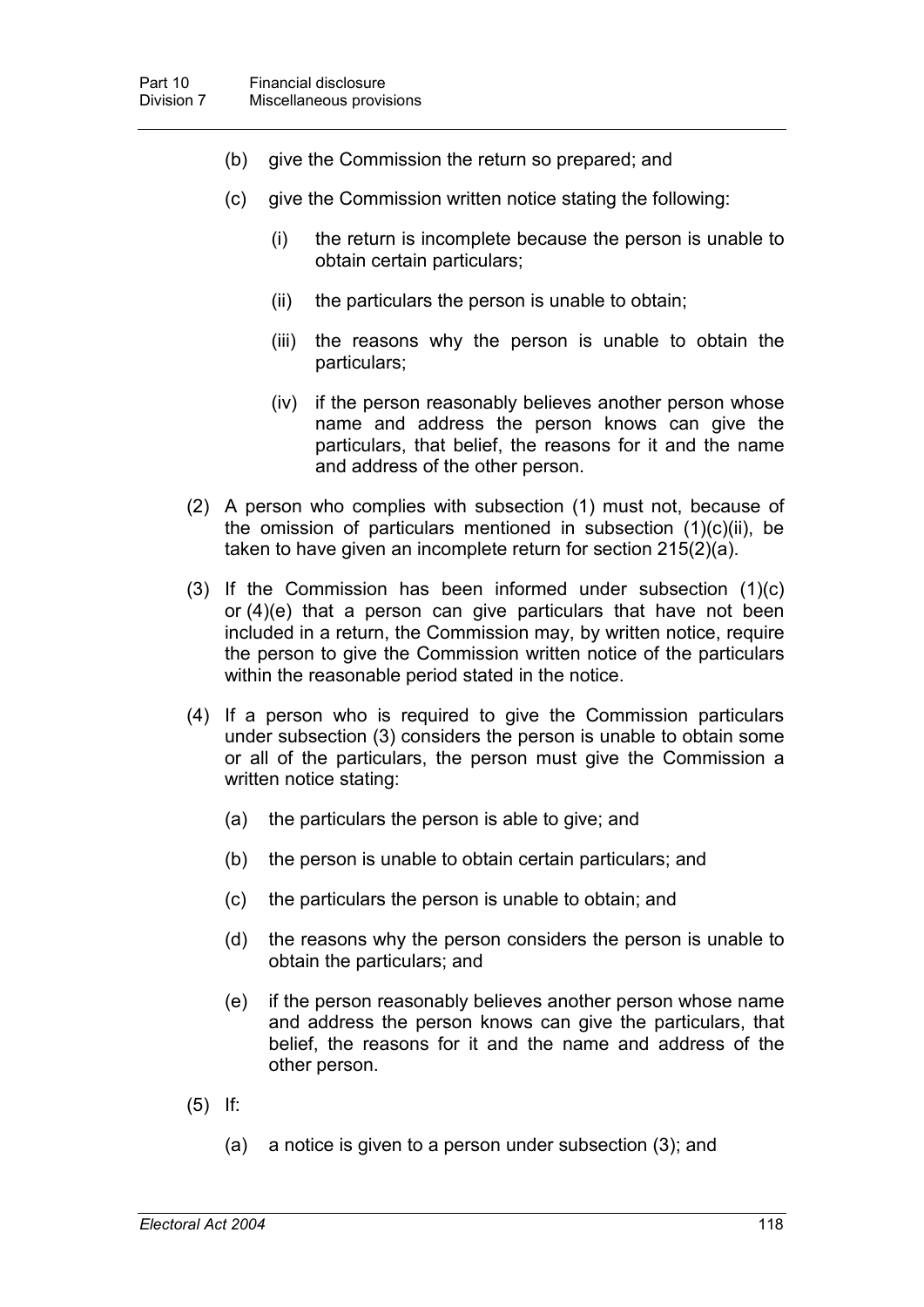(b) the person complies with the notice or gives the Commission a notice under subsection (4);

the person must not be taken to have given an incomplete return merely because of the omission of the required particulars.

#### **222 Non-compliance with Part**

- (1) The failure of a person to comply with a provision of this Part in relation to an election does not invalidate the election.
- (2) Without limiting subsection (1), if a candidate endorsed by a registered party is elected at an election, a failure by the reporting agent of the party to comply with a provision of this Part for the election does not invalidate the candidate's election.
- (3) In addition, without limiting subsection (1), if the reporting agent of a candidate who is elected at an election does not comply with a provision of this Part for the election, the failure does not invalidate the candidate's election.

#### **223 Amendment of returns**

- (1) If the Commission is satisfied a return under this Part contains a formal error or is subject to a formal defect, the Commission may amend the return to the extent necessary to correct the error or remove the defect.
- (2) A person authorised by subsection (3) may, by written notice signed by the person and given to the Commission, request the permission of the Commission to make a stated amendment of a return to correct an error or omission.
- (3) The request may be made by:
	- (a) the person who gave the return; or
	- (b) if the return was given for a registered party or candidate the reporting agent of the party or candidate; or
	- (c) if the return was given in relation to an associated entity the financial controller of the entity.
- (4) If the Commission is satisfied the request is justified, the Commission must permit the person to amend the return.
- (5) If the Commission decides to refuse the request, the Commission must give the person an information notice for the decision.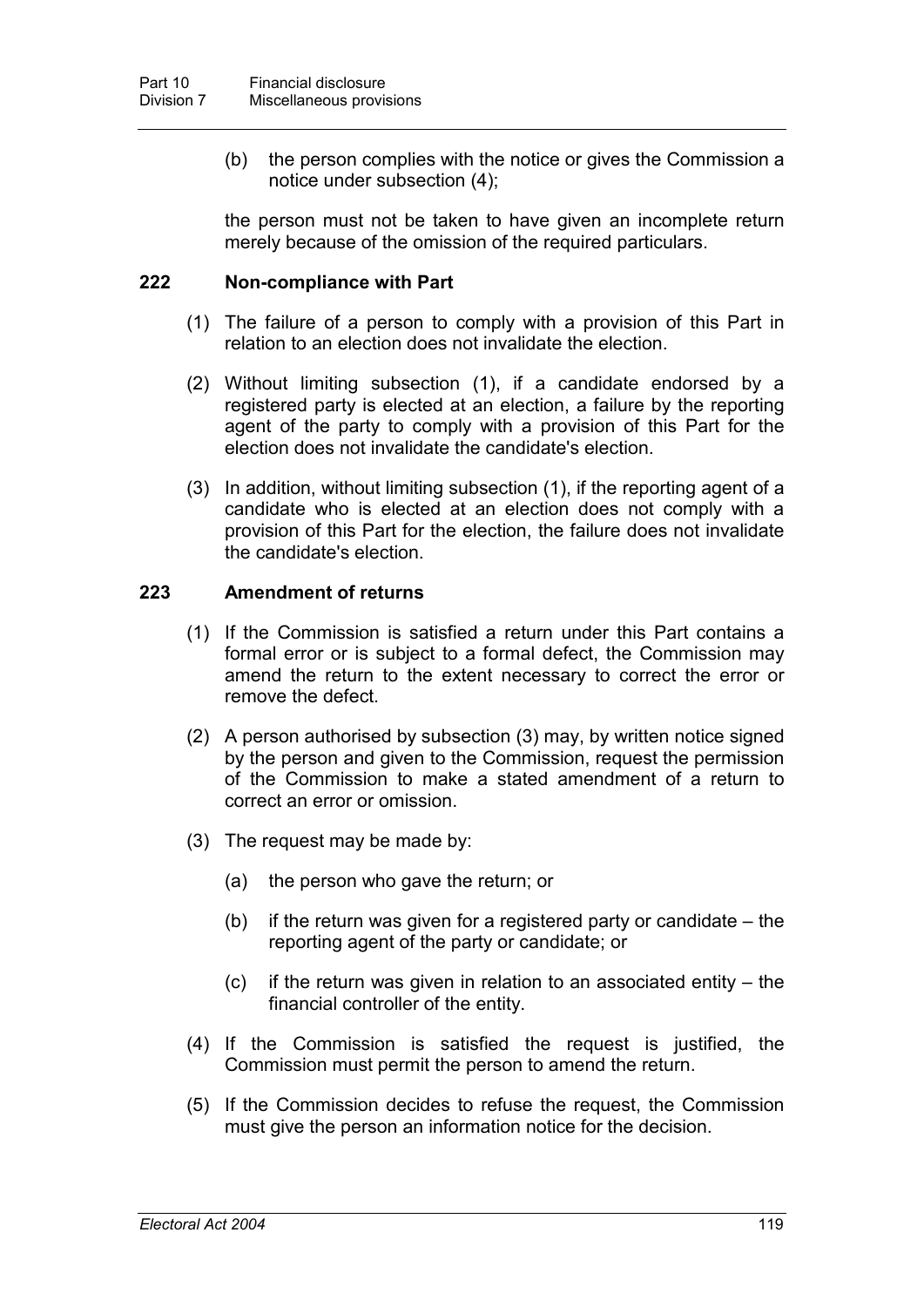(6) The amendment of a return under this section does not affect the liability of a person for an offence against section 215(2) or (4) arising out of the giving of the return.

## **224 Copies of returns to be available for public inspection**

- (1) The Commission must make available for public inspection, in accordance with subsections (2) and (3), a copy of each return given to the Commission under Divisions 3, 4 and 5.
- (2) A copy of a return under Division 3 or 4 (other than a return under section 194) must be made available for public inspection from the start of the twenty-fifth week after polling day for the election to which the return relates.
- (3) A copy of a return under section 194 or Division 5 must be made available for public inspection from the start of March in the next year.
- (4) A person may, on payment of a fee decided by the Commission to cover the cost of copying, obtain a copy of a return if a copy of the return is available for public inspection under this section.

# **Part 11 Appeals**

### **Division 1 Preliminary**

### **225 Appealable decisions and affected persons**

Each of the Commission's decisions in Schedule 2 is an appealable decision and a person or political party stated opposite the decision is an affected person for the decision.

### **226 Information notices**

- (1) An information notice for an appealable decision is a written notice stating the following:
	- (a) the decision;
	- (b) the reasons for the decision;
	- (c) the appeal details.
- (2) The validity of an appealable decision is not affected by a failure:
	- (a) to give an information notice to an affected person for the decision; or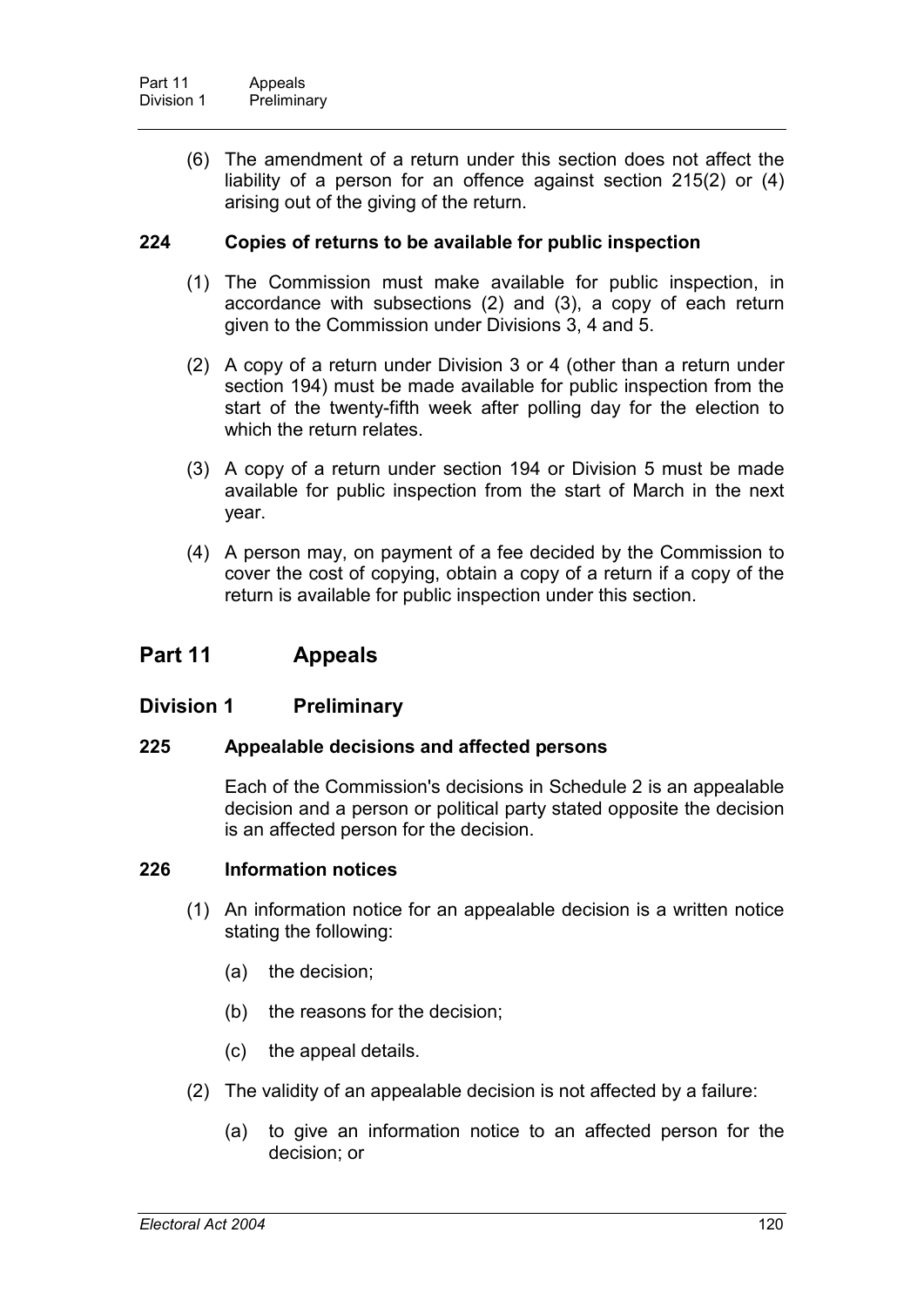(b) to comply with this section.

## **227 Appeal details**

The appeal details for an information notice are as follows:

- (a) an affected person may appeal against the appealable decision to which the notice relates;
- (b) the period allowed for applying for starting an appeal;
- (c) how to start an appeal.

# **Division 2 Appeals to Supreme Court**

### **228 Appeals against appealable decisions**

An affected person for an appealable decision may appeal against the decision to the Supreme Court.

### **229 How to start appeal**

- (1) The appeal is started by filing notice of appeal with the Registrar of the Supreme Court.
- (2) The notice must be filed within 28 days after:
	- (a) if the person receives an information notice for the appealable decision – the day the person receives the notice; or
	- (b) if paragraph (a) does not apply the day the person becomes aware of the decision.

### **230 Operation and implementation of appealable decision**

- (1) The appeal does not affect the operation or implementation of the appealable decision.
- (2) However, the Supreme Court may make an order staying or otherwise affecting the operation or implementation of so much of the decision as the Court considers appropriate to effectively hear and decide the appeal.
- (3) The order:
	- (a) is subject to any conditions stated in it; and
	- (b) has effect:
		- (i) for the period stated in it; or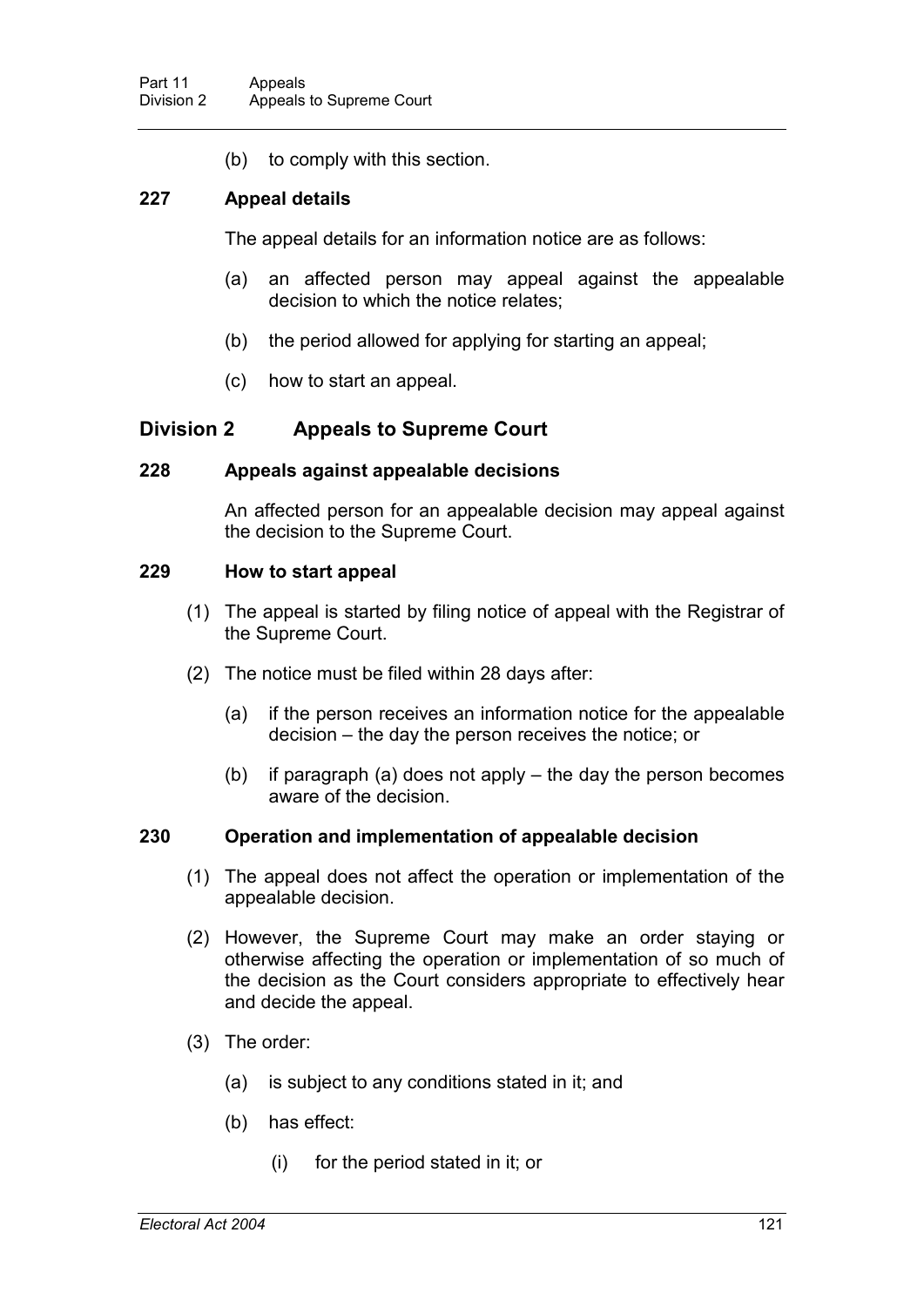$(ii)$  if no period is stated in it – until the Court has decided the appeal.

# **231 Decision on appeal**

- (1) In deciding the appeal, the Supreme Court may:
	- (a) confirm or vary the appealable decision; or
	- (b) set the decision aside and substitute its own decision; or
	- (c) set the decision aside and remit the matter to the Commission with the directions it considers appropriate.
- (2) For subsection (1), the Court may make the orders and give the directions it considers appropriate.
- (3) If the Court varies the appealable decision or substitutes its own decision for the appealable decision, the varied or substituted decision is, for this Act (other than this Part), taken to be the Commission's decision.

# **Part 12 Court of disputed returns, disputed elections and references by Legislative Assembly**

# **Division 1 Court of Disputed Returns**

### **232 Establishment**

The Court of Disputed Returns is established.

### **233 Constitution**

The Court of Disputed Returns is constituted by a Supreme Court Judge.

### **234 Jurisdiction**

The Court of Disputed Returns has the following jurisdiction:

- (a) jurisdiction to decide applications made under Division 2 and questions referred to it under Division 3;
- (b) any other jurisdiction conferred on it by another Act.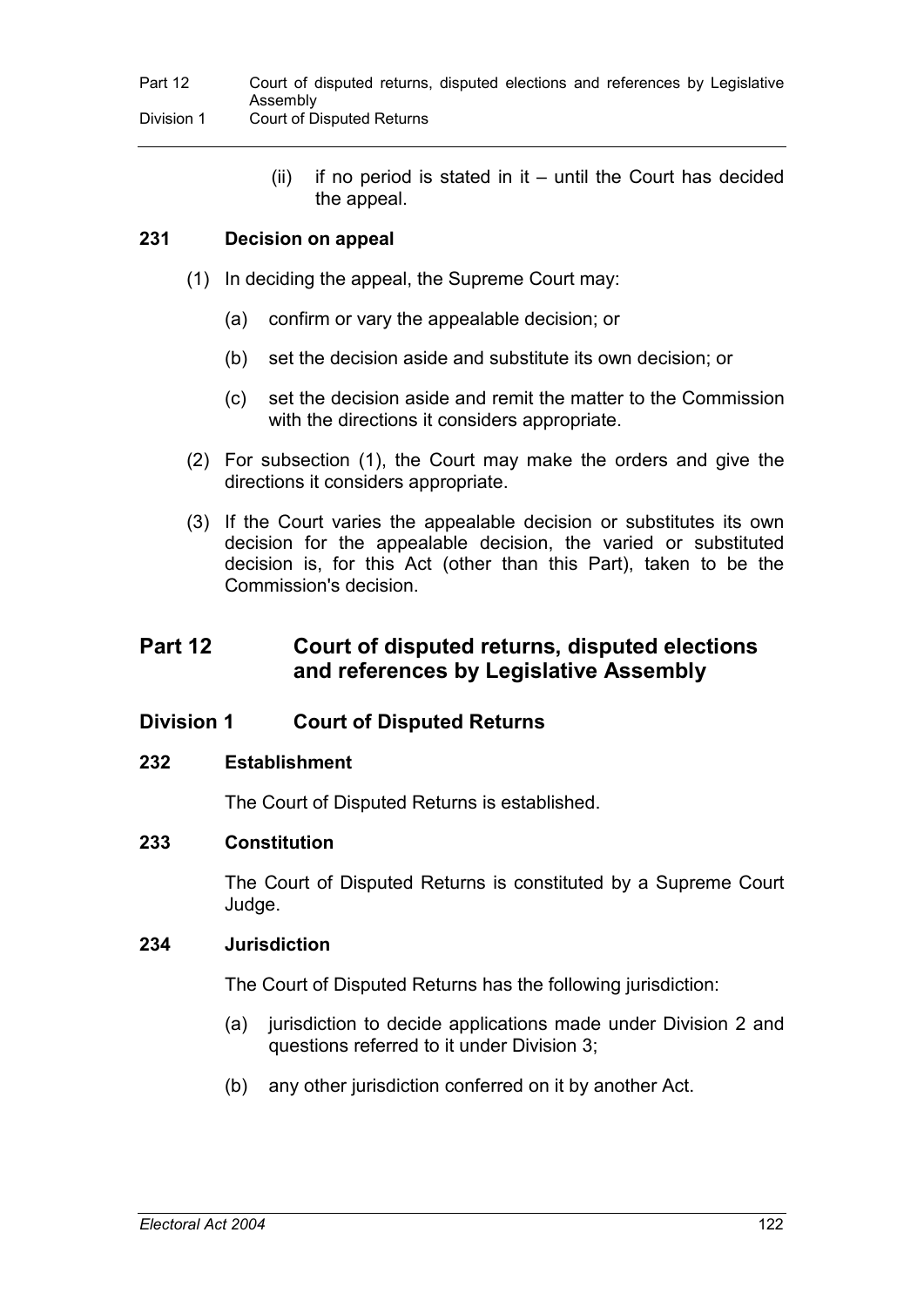# **235 Record of proceedings**

The Court of Disputed Returns must keep a record of its proceedings.

# **Division 2 Disputed elections**

#### **236 Validity of election may be disputed after election**

- (1) A person may dispute the validity of an election only by making application in accordance with this Division after the result of the election is declared.
- (2) Without limiting subsection (1), the validity of the election may be disputed if any of the following matters apply to the election:
	- (a) the acceptance or rejection of a nomination of a candidate by the Commission;
	- (b) the eligibility of a person to be nominated as a candidate;
	- (c) any matter connected with the printing or endorsement of ballot papers;
	- (d) any matter connected with the issue or scrutiny of ballot papers by an officer;
	- (e) any matter connected with the admission or rejection of declaration votes by an officer at the preliminary scrutiny.

#### **237 Who may dispute election**

The following persons are entitled to dispute the validity of an election:

- (a) a candidate in the election;
- (b) an elector entitled to vote at the election;
- (c) the Commission;
- (d) a person whose nomination as a candidate was rejected by the Commission.

#### **238 Making application**

(1) The application must be made to an Associate Judge not later than 21 days after the day fixed for the return of the writ for the election.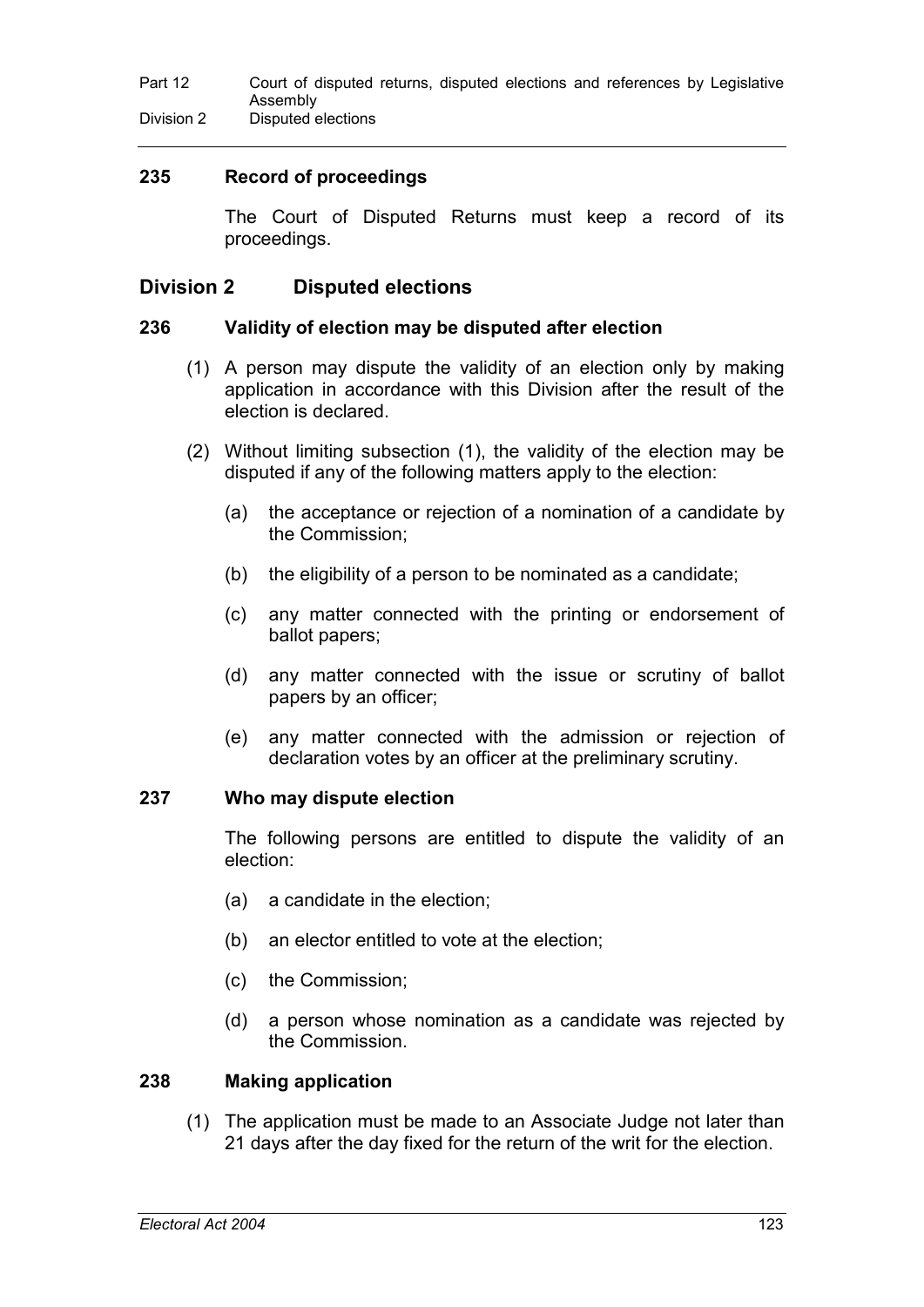- (2) The application must:
	- (a) be addressed to the Court of Disputed Returns; and
	- (b) state the facts relied on to invalidate the election; and
	- (c) state the facts with sufficient particularity to identify the specific matter or matters on which the applicant relies as justifying the grant of relief; and
	- (d) ask for the relief to which the applicant claims to be entitled; and
	- (e) be signed by the applicant; and
	- (f) be signed by 2 witnesses whose occupations and addresses are stated.

#### **239 Lodgment of security for costs**

The applicant must, when making the application, lodge \$500 with the Associate Judge as security for costs.

#### **240 Notice of application**

- (1) The Associate Judge must, as soon as practicable after the application is made, give a copy of it to the Clerk of the Legislative Assembly.
- (2) Within 2 days after making the application, the applicant must give written notice of the application and a copy of it to:
	- (a) the Commission; and
	- (b) if the application claims a candidate who has not been returned as elected for a division was entitled to be so returned – the candidate, if any, returned as elected for the division.

#### **241 Parties to proceeding**

The applicant and the persons given notice of the application are parties to a proceeding under this Division.

#### **242 Reply to application**

(1) A person given notice of the application may contest the application by filing a reply with the Associate Judge and giving a copy of the reply to the applicant.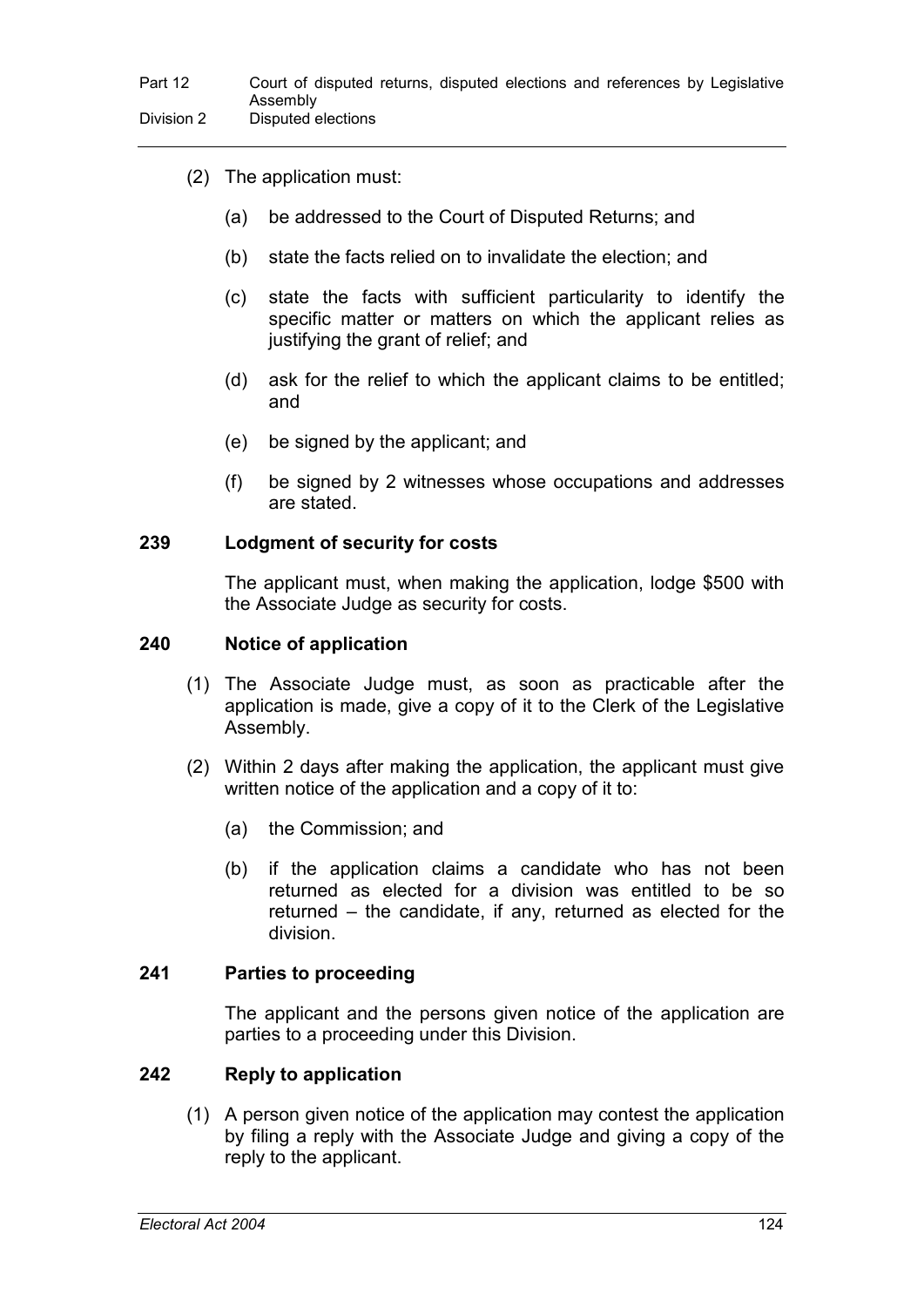- (2) The person must comply with subsection (1) not later than 7 days after the person receives the notice or the further time the Court of Disputed Returns allows.
- (3) The reply must:
	- (a) state the facts on which the person proposes to reply; and
	- (b) ask for the relief to which the person claims to be entitled; and
	- (c) be signed by the person; and
	- (d) if the reply is by a person other than the Commission be signed by 2 witnesses whose occupations and addresses are stated.

# **243 Inquiries by Court**

- (1) For deciding the application, the Court of Disputed Returns may inquire into any of the following:
	- (a) the identity of voters;
	- (b) whether votes were improperly admitted or rejected;
	- (c) whether the result of polling was correctly ascertained.
- (2) However, the Court must not inquire into the correctness of a roll and must take the roll to be conclusive evidence that the persons enrolled were, at the close of the roll, entitled to be enrolled.
- (3) In addition, the qualification of a person enrolled cannot be questioned.

### **244 Certain evidence not admissible**

The Court of Disputed Returns must not:

- (a) in deciding whether the actions of an officer affected the results of the election, admit evidence of the way in which a person, who was wrongly prevented from voting at the election by an officer, would have voted; or
- (b) admit evidence from a person mentioned in paragraph (a) unless the person satisfies the Court the person was wrongly prevented from voting.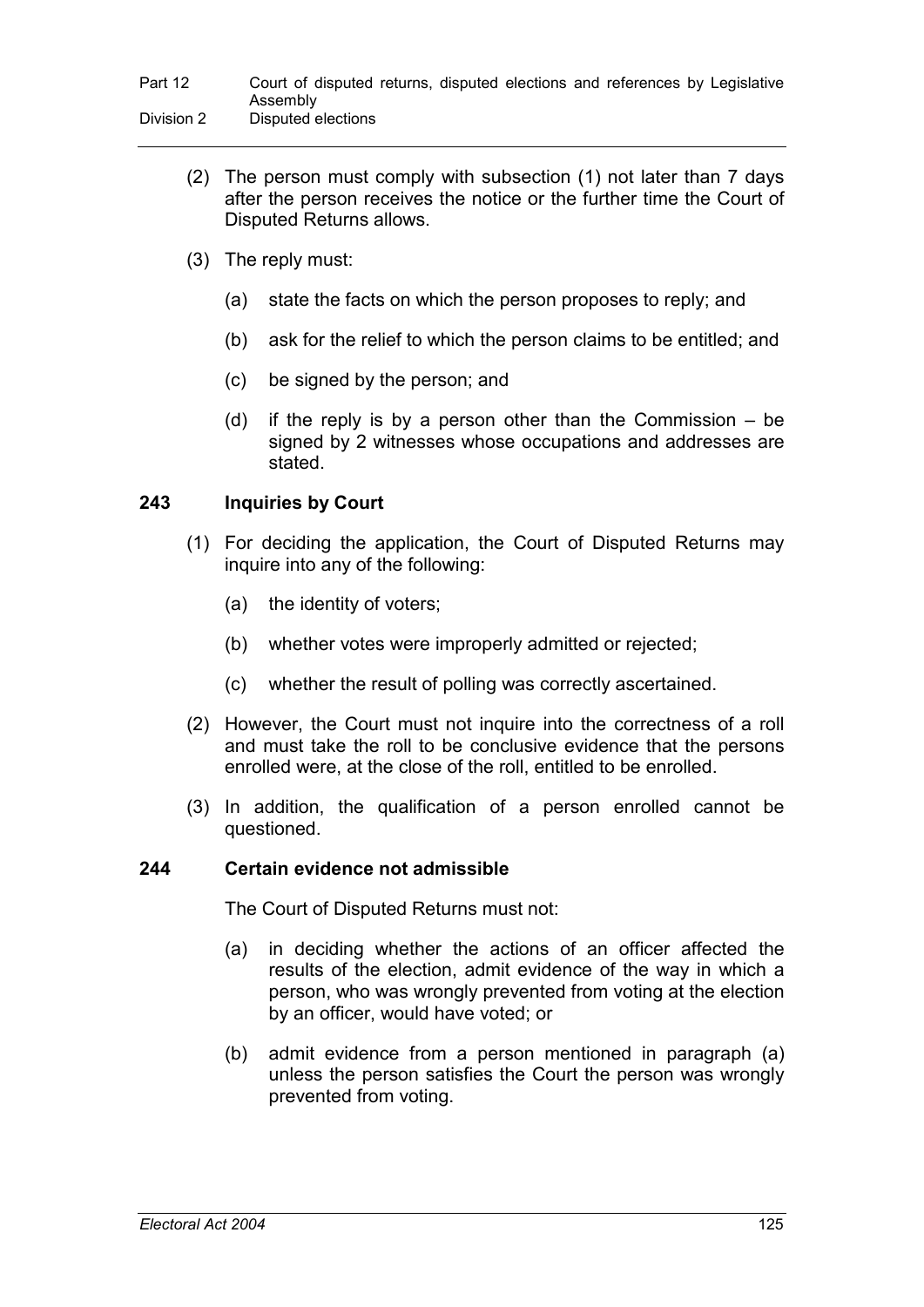### **245 Court may have regard to certain rejected ballot papers**

In making its decision on the application, the Court of Disputed Returns may have regard to ballot papers rejected during the conduct of the scrutiny of votes if it is satisfied the ballot papers should not have been rejected.

### **246 Decision on application**

- (1) In making its decision on the application, the Court of Disputed Returns may dismiss or uphold the application in whole or part.
- (2) For subsection (1), the Court may make a declaration as follows:
	- (a) declare a candidate who was returned as elected was not properly elected;
	- (b) declare a candidate properly elected who was not returned as elected;
	- (c) declare the election void.
- (3) The Court must make a declaration under subsection  $(2)(a)$  if it finds the candidate returned as elected has, in relation to the election at which the candidate was elected, committed or attempted to commit an offence against Part IV, Division 3 of the Criminal Code.
- (4) In addition, without limiting subsection (2)(a) or (c), the Court may make a declaration under the provision on the ground that illegal practices were committed in relation to the election.
- (5) However, the Court must not make a declaration under subsection (2)(a) or (c) on one of the following grounds unless it is satisfied of the matters mentioned in subsection (7):
	- (a) an action that occurred without the knowledge of the candidate declared elected at the election;
	- (b) the commission of an offence against this Act by the candidate declared elected at the election unless the Court is required to make the declaration under subsection (3).
- (6) In addition, the Court must not make a declaration under subsection (2)(c):
	- (a) merely because of a delay in the declaration of nominations, the polling or the return of the writ; or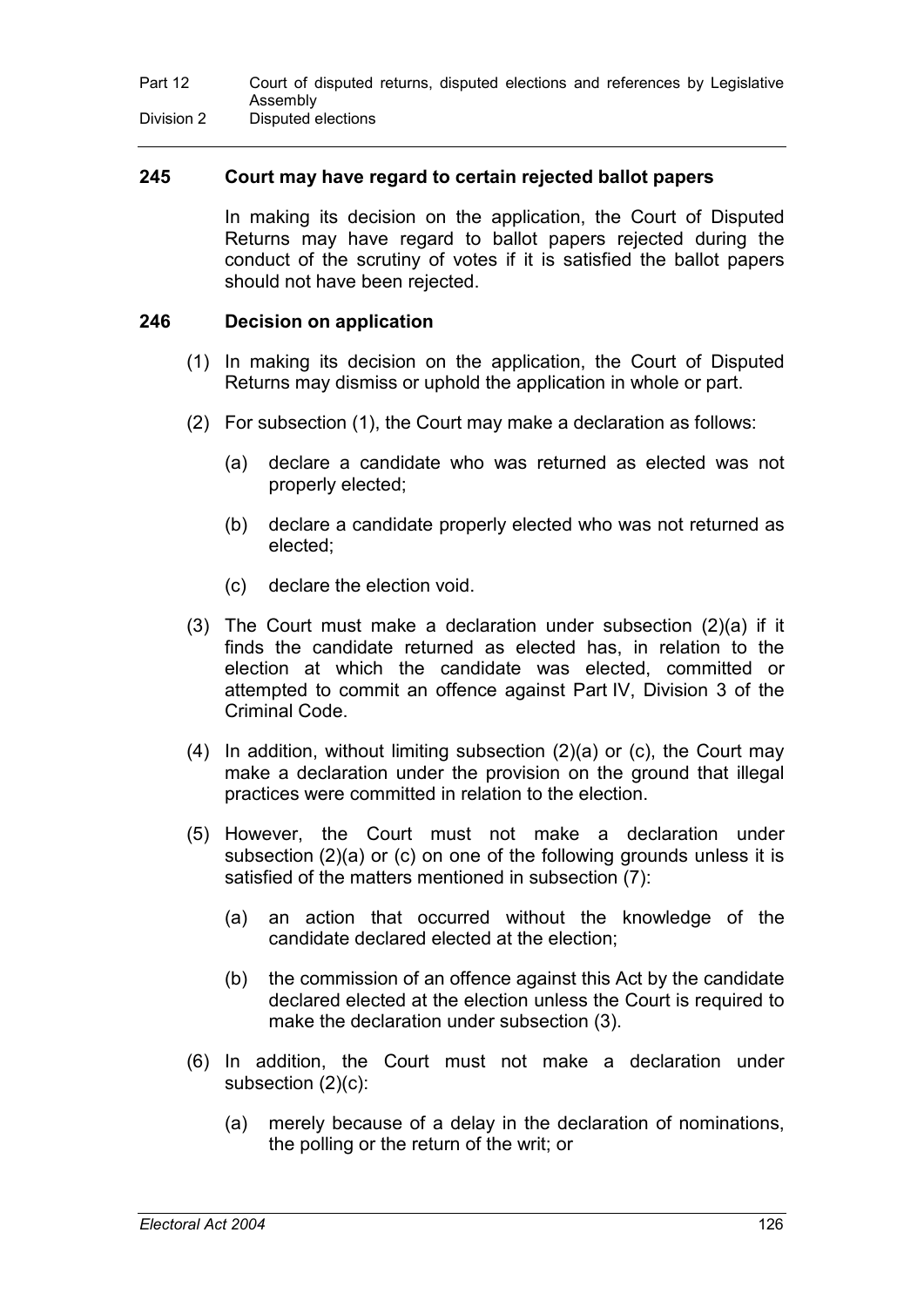- (b) on the ground that a person whose name appears on the roll for a division and who voted as an elector for the division was not qualified to be enrolled or to continue to be enrolled as an elector for the division.
- (7) For subsection (5), the matters are:
	- (a) the result of the election was likely to have been affected by the action or commission of the offence; and
	- (b) it is just that the Court make the declaration.
- (8) Subsection (3) does not prevent a prosecution for an offence mentioned in the subsection or another law in force in the Territory.

# **247 Costs**

- (1) The Court of Disputed Returns may, by order, award the costs it considers appropriate in the proceeding.
- (2) The order must be entered as if it were a judgment of the Supreme Court.
- (3) The costs may be recovered and the order enforced accordingly.

# **248 Application of security for costs**

- (1) The security lodged for the application may be applied only under this section.
- (2) If no order for costs is made or costs are awarded to the person who lodged the security for the application (the *payer*), the Associate Judge must refund the security to the payer.
- (3) If costs are awarded to a person other than the payer, the Associate Judge must apply the security toward the costs of the person to whom they are awarded and refund any balance to the payer.

# **249 Reporting of offences**

If the Court of Disputed Returns finds a person has committed an offence against this Act or Part IV, Division 3 of the Criminal Code, the Associate Judge must report the finding to the Attorney-General, the Director of Public Prosecutions and the Minister.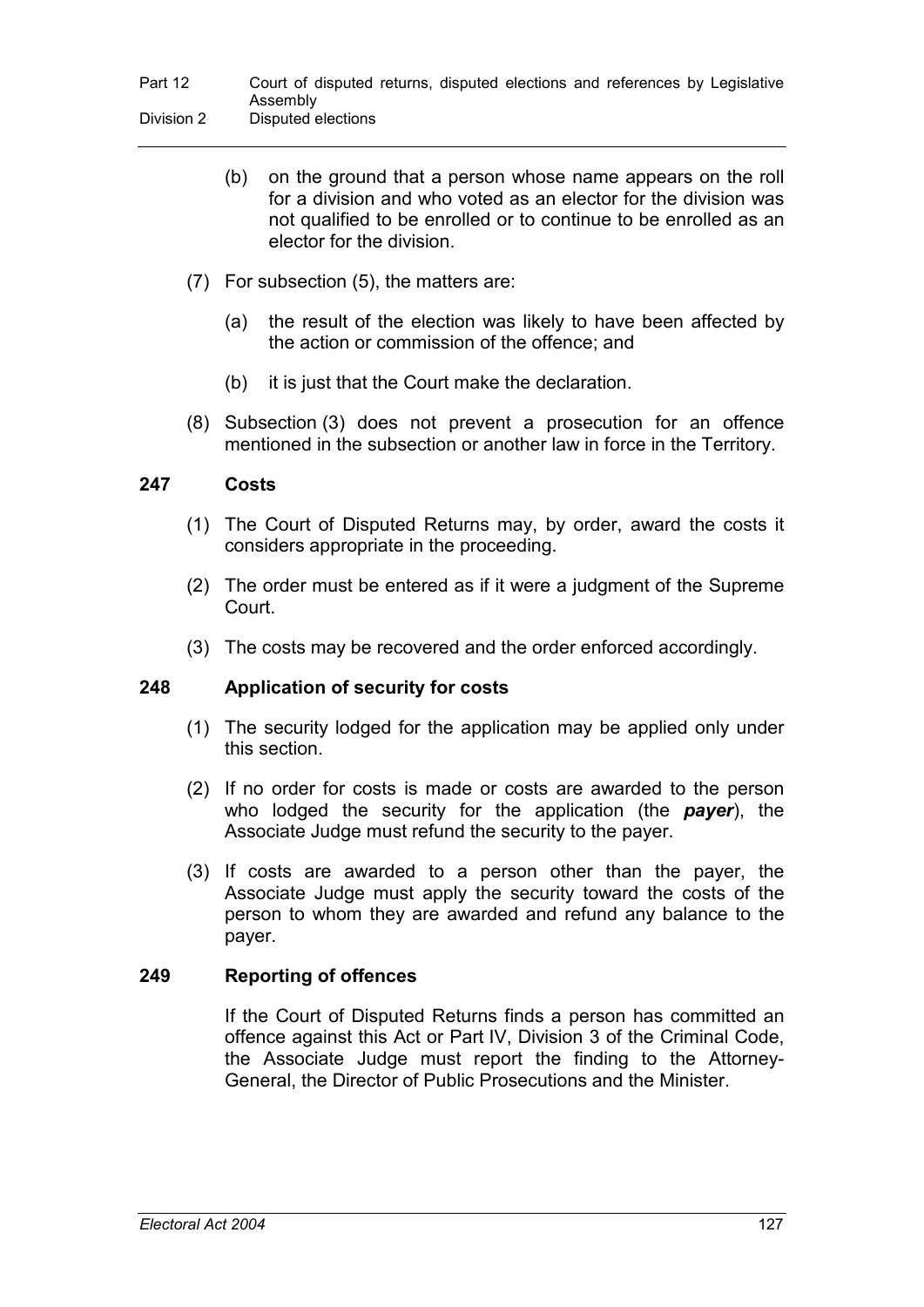## **250 Copy of decision and declaration to be given to Clerk of Legislative Assembly**

The Associate Judge must give the Clerk of the Legislative Assembly a copy of the decision of the Court of Disputed Returns on the application and any declaration made for it by the Court.

#### **251 Issue of writ if necessary**

If on the hearing the Court of Disputed Returns declares an election void, the Administrator must issue the writ necessary to hold a fresh election.

# **Division 3 References by Legislative Assembly**

#### **252 Question relating to qualification or vacancy**

- (1) The Legislative Assembly may, by resolution, refer to the Court of Disputed Returns, a question relating to:
	- (a) the qualification of a person to be an MLA; or
	- (b) a vacancy in the Legislative Assembly.
- (2) Immediately after the resolution is passed, the Speaker of the Legislative Assembly must give the Court:
	- (a) a copy of the reference certified by the Speaker; and
	- (b) the documents or other material in the possession of the Legislative Assembly relating to the reference.

### **253 Parties to proceeding**

- (1) The Court of Disputed Returns may:
	- (a) grant leave to a person interested to appear before it on the decision of the reference; and
	- (b) order service of a copy of the reference on the persons the Court considers appropriate.
- (2) The persons mentioned in subsection (1)(a) or (b) are parties to the proceeding for the reference.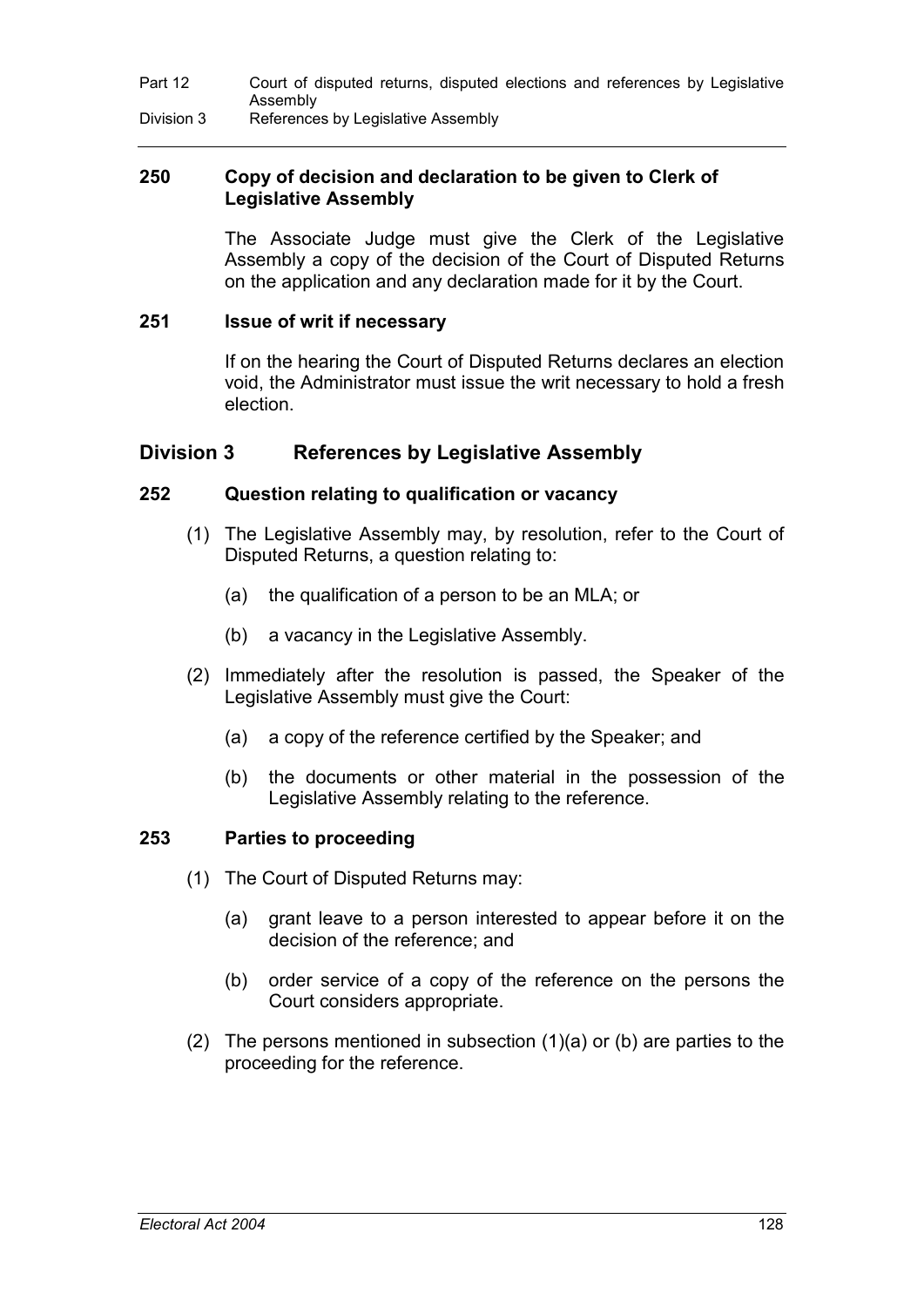### **254 Decision on reference**

In making its decision on the reference, the Court of Disputed Returns may make a declaration as follows:

- (a) a person was or was not qualified to be an MLA;
- (b) a vacancy does or does not exist in the number of MLAs.

### **255 Copy of decision and declaration to be given to Speaker**

The Associate Judge must give the Speaker of the Legislative Assembly a copy of the decision of the Court of Disputed Returns on the reference and any declaration made for it by the Court.

### **Division 4 Hearings of applications and references**

### **256 Application of Division**

This Division applies to the hearing of a proceeding for an application under Division 2 or a reference under Division 3.

#### **257 Hearing procedures**

- (1) The Court of Disputed Returns may adjourn the hearing for the period it considers appropriate.
- (2) In conducting the hearing, the Court:
	- (a) is not bound by the rules of evidence; and
	- (b) may inform itself on a matter in a way it considers appropriate; and
	- (c) may decide the procedures to be followed for the hearing.
- (3) However, the Court must comply with this Division and any rules regulating the practice and procedure of the Court.

#### **258 General powers of Court**

- (1) In conducting the hearing, the Court of Disputed Returns may:
	- (a) compel the attendance of witnesses or the production of documents; or
	- (b) examine witnesses on oath; or
	- (c) receive evidence on affidavit or by statutory declaration.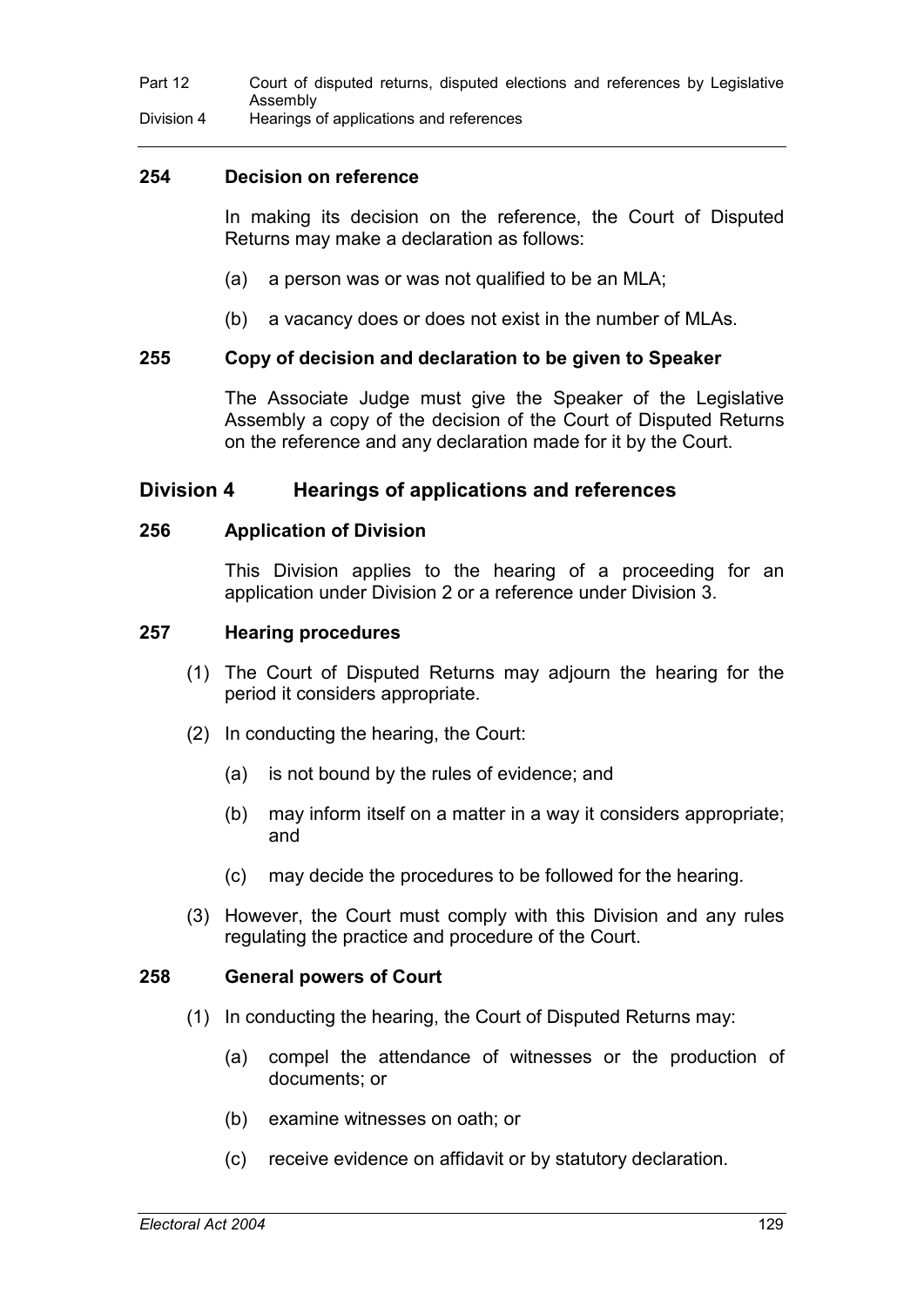- (2) In addition, in conducting the hearing of an application the Court may:
	- $(a)$  grant to a party to the proceeding leave to:
		- (i) inspect, in the presence of an officer nominated by the Court, the rolls and other documents (except ballot papers) used for the election to which the application relates; and
		- (ii) take, in the presence of the officer, extracts from the rolls and documents; or
	- (b) permit, at any stage of a proceeding and on the terms it considers appropriate, the amendments to the application or other pleadings it considers appropriate.

### **259 Hearing open to public**

The hearing must be open to the public.

### **260 Representation at hearing**

- (1) A party to the proceeding may not be represented at the hearing by an agent or legal practitioner other than with the consent of the other parties or by leave of the Court of Disputed Returns.
- (2) Consent or leave may be given to allow only one agent or legal practitioner to appear for a party at the same time.

### **261 Contempt**

The Court of Disputed Returns may punish a contempt of its authority as if it were the Supreme Court and as if the contempt were a contempt of the Supreme Court.

### **262 Decision final**

Despite any other Act, the decision of the Court of Disputed Returns on the hearing:

- (a) is final and conclusive; and
- (b) cannot be challenged, appealed against, reviewed, quashed, set aside or called into question in any court or tribunal on any ground; and
- (c) is not subject to any proceedings for an injunction, declaration or order for prohibition or mandamus.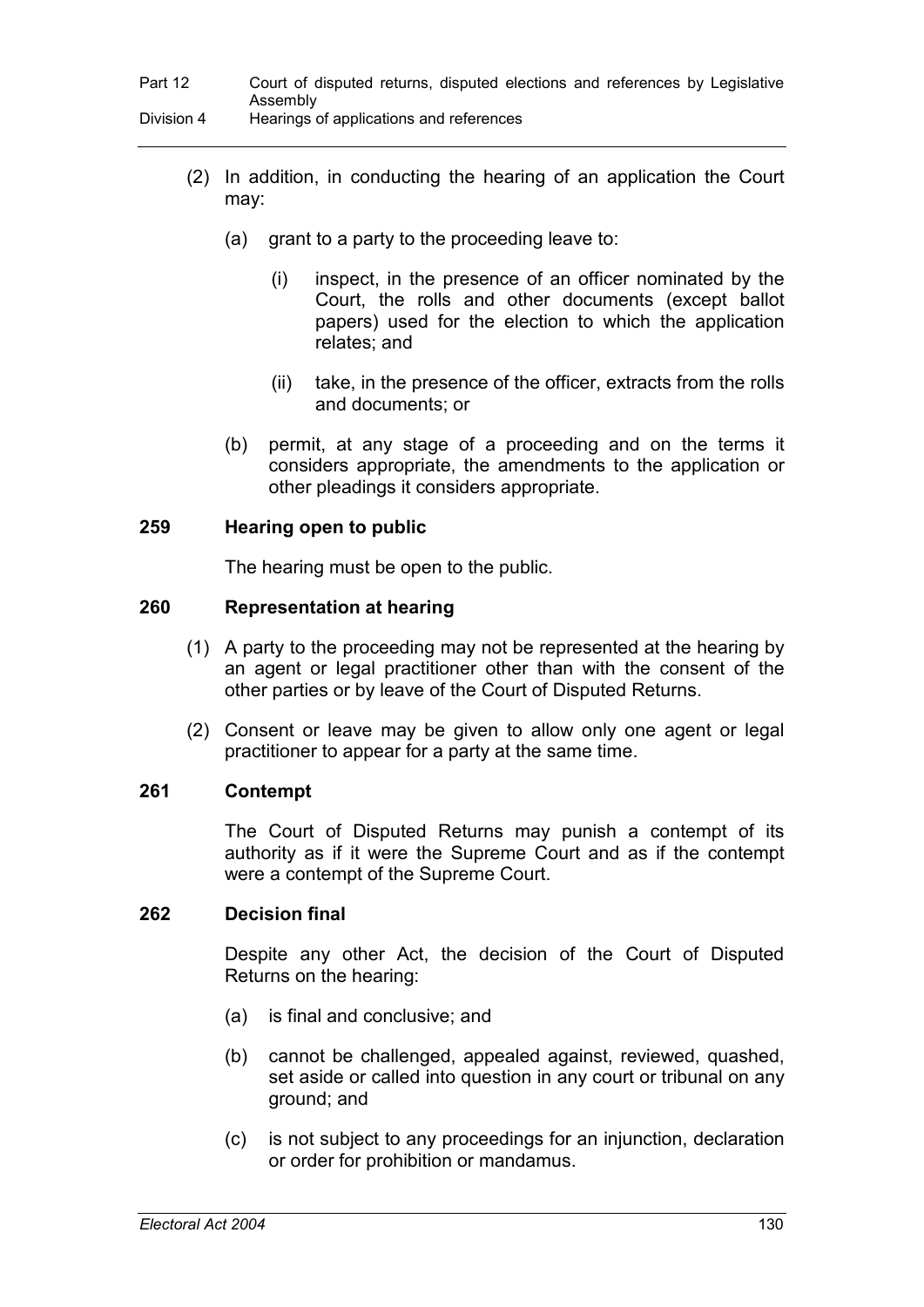## **Division 5 Miscellaneous provisions**

### **263 Rules of Court**

The Judges of the Supreme Court (other than acting or additional Judges under that Act) or a majority of the Judges may make rules, not inconsistent with this Act, for any of the following:

- (a) regulating the practice and procedure of the Court of Disputed Returns;
- (b) conferring on the Court additional powers necessary or convenient for carrying out its functions;
- (c) any other provision necessary or convenient for carrying into effect this Part relating to the Court.

## **Part 13 Electoral Offences and legal proceedings**

### **Division 1 Electoral offences**

### **Subdivision 1 Protection of election rights and duties**

#### **264 Interfering with election right or duty**

A person must not interfere with the free exercise or performance, by another person, of a right or duty under this Act relating to an election.

| Maximum penalty: | If the offender is a natural person $-$<br>400 penalty units or imprisonment for |
|------------------|----------------------------------------------------------------------------------|
|                  | 2 years.                                                                         |

If the offender is a body corporate – 2 000 penalty units.

### **265 Making false statements about entitlement to vote**

(1) A person must not inform another person that the other person is not an elector if the other person is an elector.

| Maximum penalty: | 200 penalty units or imprisonment for |
|------------------|---------------------------------------|
|                  | 12 months.                            |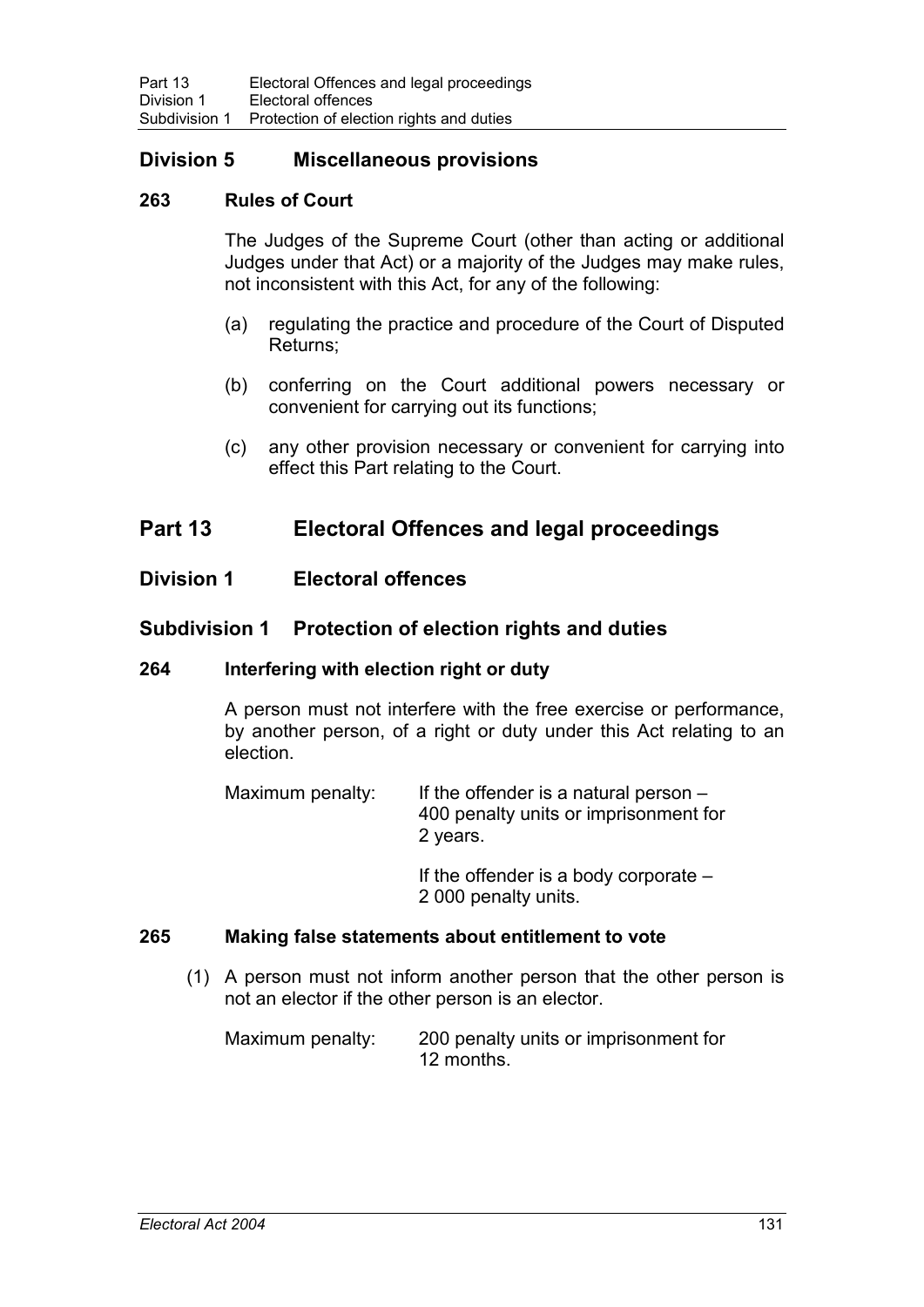(2) A person must not inform another person that the other person is not an elector for a particular division if the other person is an elector for the division.

Maximum penalty: 200 penalty units or imprisonment for 12 months.

### **266 Improperly influencing voters**

(1) A person must not, by violence or intimidation, influence the vote of another person at an election.

| Maximum penalty: | If the offender is a natural person $-$ |
|------------------|-----------------------------------------|
|                  | 200 penalty units or imprisonment for   |
|                  | 12 months.                              |
|                  |                                         |

If the offender is a body corporate – 1 000 penalty units.

(2) An officer must not, in exercising a power or performing a function under this Act, do anything to influence the vote of another person at an election.

Maximum penalty: If the offender is a natural person  $-$ 200 penalty units or imprisonment for 12 months.

> If the offender is a body corporate – 1 000 penalty units.

### **267 Secrecy of vote**

- (1) A person who is present when a voter votes must not:
	- (a) ascertain or disclose by word, act or in another way the voter's vote; or
	- (b) directly or indirectly require, induce or attempt to induce the voter to show how the voter intends to vote; or
	- (c) communicate with or assist the voter while voting or look at the voter's ballot paper; or
	- (d) interfere with the voter's casting of a vote.

Maximum penalty: 200 penalty units or imprisonment for 12 months.

(2) Subsection (1) does not apply to the extent a person acts under section 67 or 87 or at the voter's request.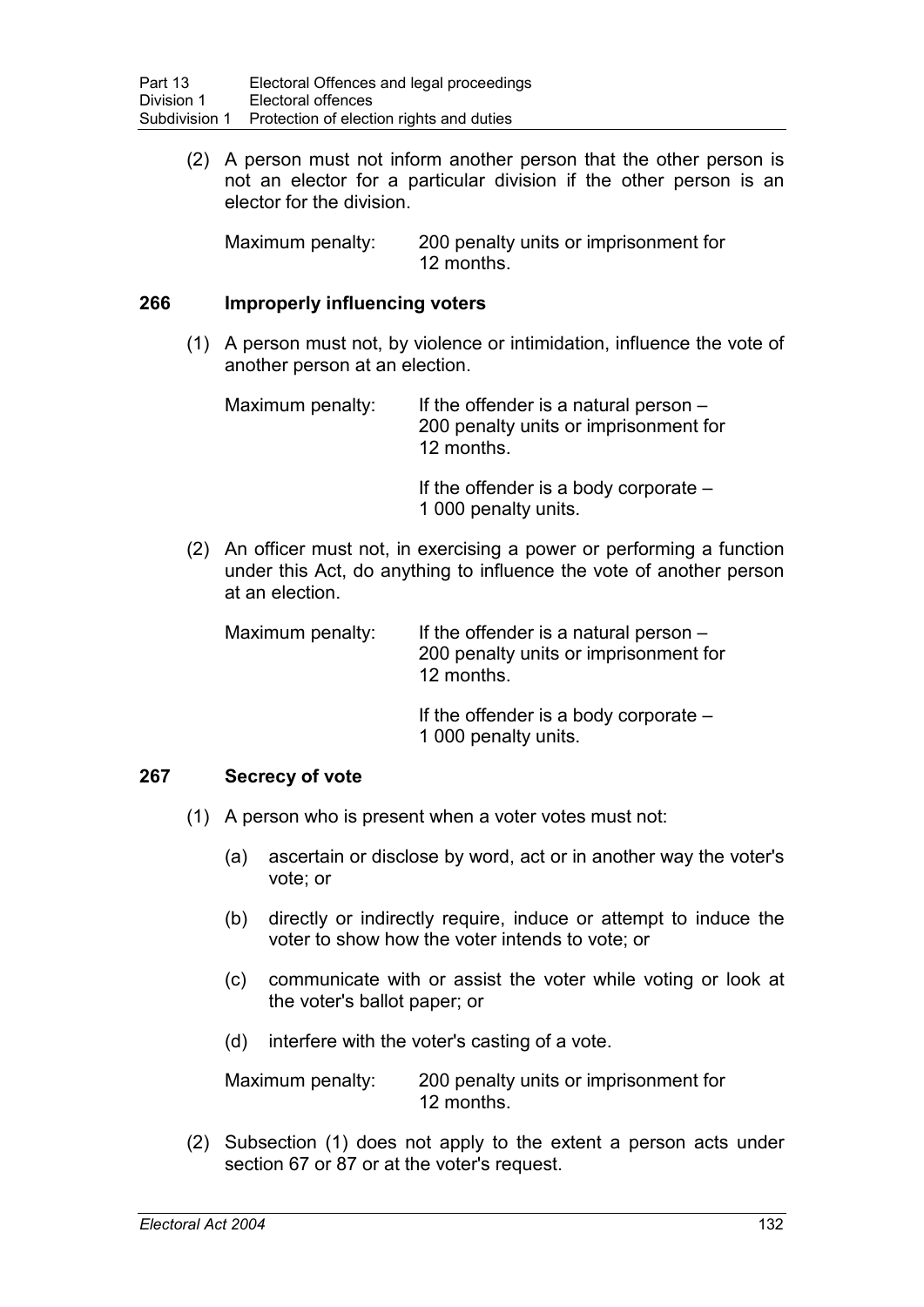## **Subdivision 2 Campaigning offences**

### **268 Definitions**

In this Subdivision:

*alternate prohibition zone* means an alternate prohibition zone designated under section 275A.

*campaigning activity* means any of the following:

- (a) canvassing for votes;
- (b) soliciting the vote of a person;
- (c) inducing a person not to vote for a particular candidate;
- (d) inducing a person not to vote at the election;
- (e) exhibiting a notice or sign relating to the election.

*designated campaign area* means an area designated under section 275B.

*distribute* means print, publish, produce or disseminate.

*newspaper* means a newspaper published or distributed in the Territory.

### **268A Meaning of** *campaign material*

- (1) *Campaign material* is an advertisement, document or any other thing that is intended to promote the electoral prospect of a particular candidate or group of candidates for an election.
- (2) Without limiting subsection (1), *campaign material* includes any of the following:
	- (a) an electoral advertisement;
	- (b) a printed document containing an electoral matter (for example, a handbill, pamphlet or how-to-vote card);
	- (c) a message containing an electoral matter that is sent by telephone or otherwise broadcast by electronic means;
	- (d) material containing an electoral matter that is published.
- (3) The Commissioner may, in writing, declare a thing mentioned in subsection (1) or (2) is not campaign material.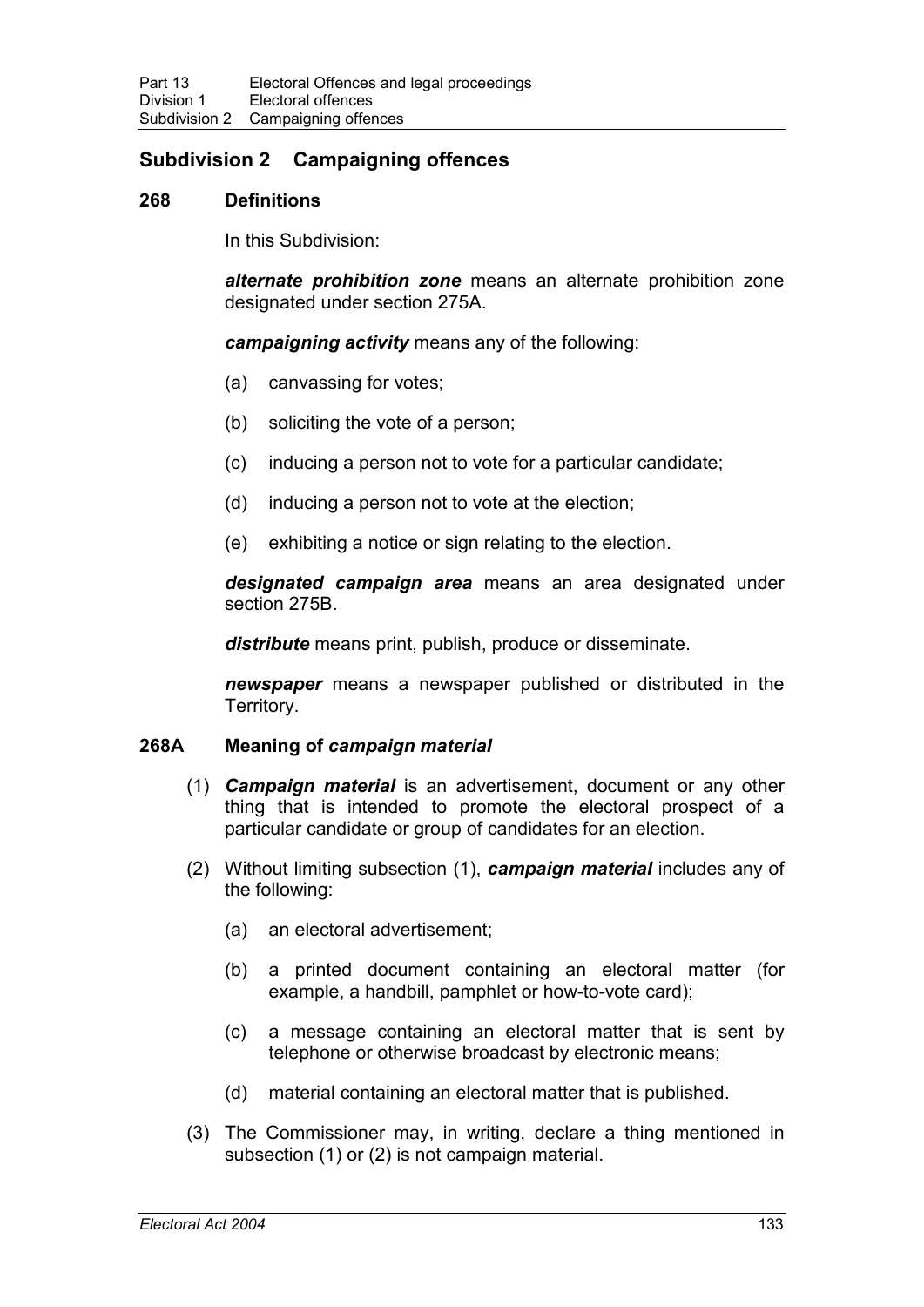- (4) The Commissioner may do so only if the Commissioner is satisfied the declaration is warranted having regard to all of the following:
	- (a) any information contained in the thing and the way in which the information is presented;
	- (b) the person for whom the thing is created;
	- (c) the way in which the thing is intended to be used or distributed;
	- (d) any other matters as the Commissioner considers appropriate.

### **269 Application of Division**

This Division applies to the publication or distribution of advertisements, newspapers, electoral articles and other documents during the election period for an election.

#### **270 Offences relating to campaign material**

- (1) A person must not publish or distribute any campaign material unless:
	- (a) the material clearly states the name and address of the person authorising the publication or distribution; and
	- (b) if the material is a printed document the material includes the name and address of the printer who printed the document; and
	- (c) if the material is intended to be viewed from 2 sides the information mentioned in paragraphs (a) and (b) is included on both sides.

Maximum penalty: 100 penalty units.

- (2) Subsection (1) does not apply to the announcement by advertisement in a newspaper of the holding of a meeting.
- (3) A person must not publish or distribute any campaign material that:
	- (a) is likely to:
		- (i) mislead an elector; or
		- (ii) deceive an elector; or
		- (iii) improperly interfere with an elector casting a vote; or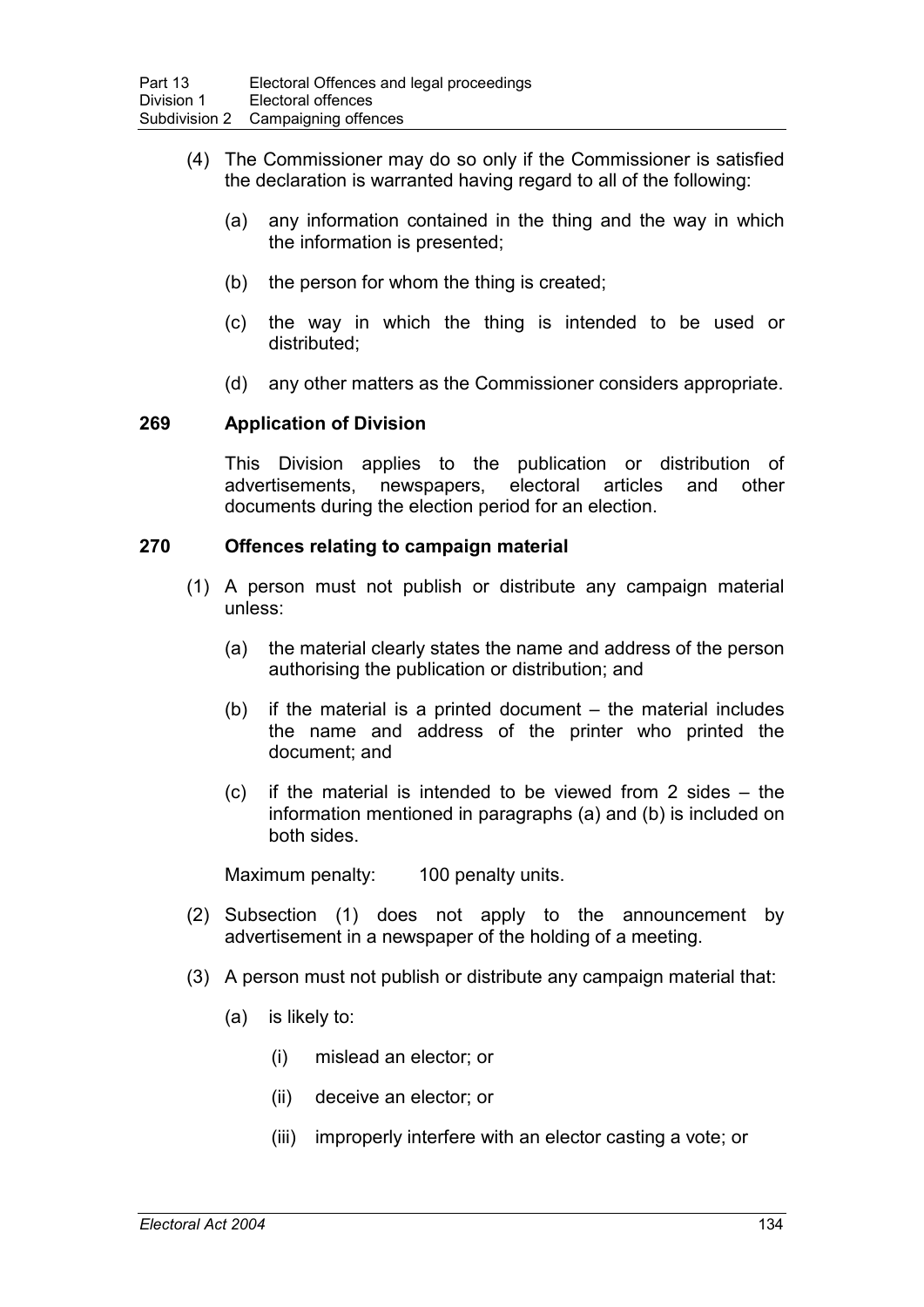(b) contains an untrue or incorrect statement.

Maximum penalty: 100 penalty units.

### **271 Offence relating to push-polling**

- (1) A person must, before conducting any push-polling, state clearly the name and address of the person authorising the push-polling:
	- (a) for push-polling conducted by a telephone call  $-$  to the receiver of the call; or
	- (b) for push-polling conducted in a meeting with another person to the other person.
- (2) The person authorising the push-polling commits an offence if subsection (1) is contravened because of an act or omission of the person.

Maximum penalty: 100 penalty units.

(3) In this section:

*push-polling* means any activity conducted as part of a telephone call made, or a meeting held, during the election period for an election, that:

- (a) is, or appears to be, a survey (for example, a telephone opinion call or telemarketing call); and
- (b) is intended to influence an elector in deciding his or her vote.

#### **272 Heading of advertisements**

- (1) This section applies to the publication in a newspaper of an advertisement if any payment, reward, compensation or promise is or is to be made for the publication.
- (2) The proprietor of the newspaper must ensure the word "advertisement" is printed as a headline, in letters not smaller than 10 point, to the advertisement.
- (3) In this section:

#### *advertisement* means:

- (a) an article or paragraph containing electoral matter; or
- (b) a report of a speech of a candidate in an election.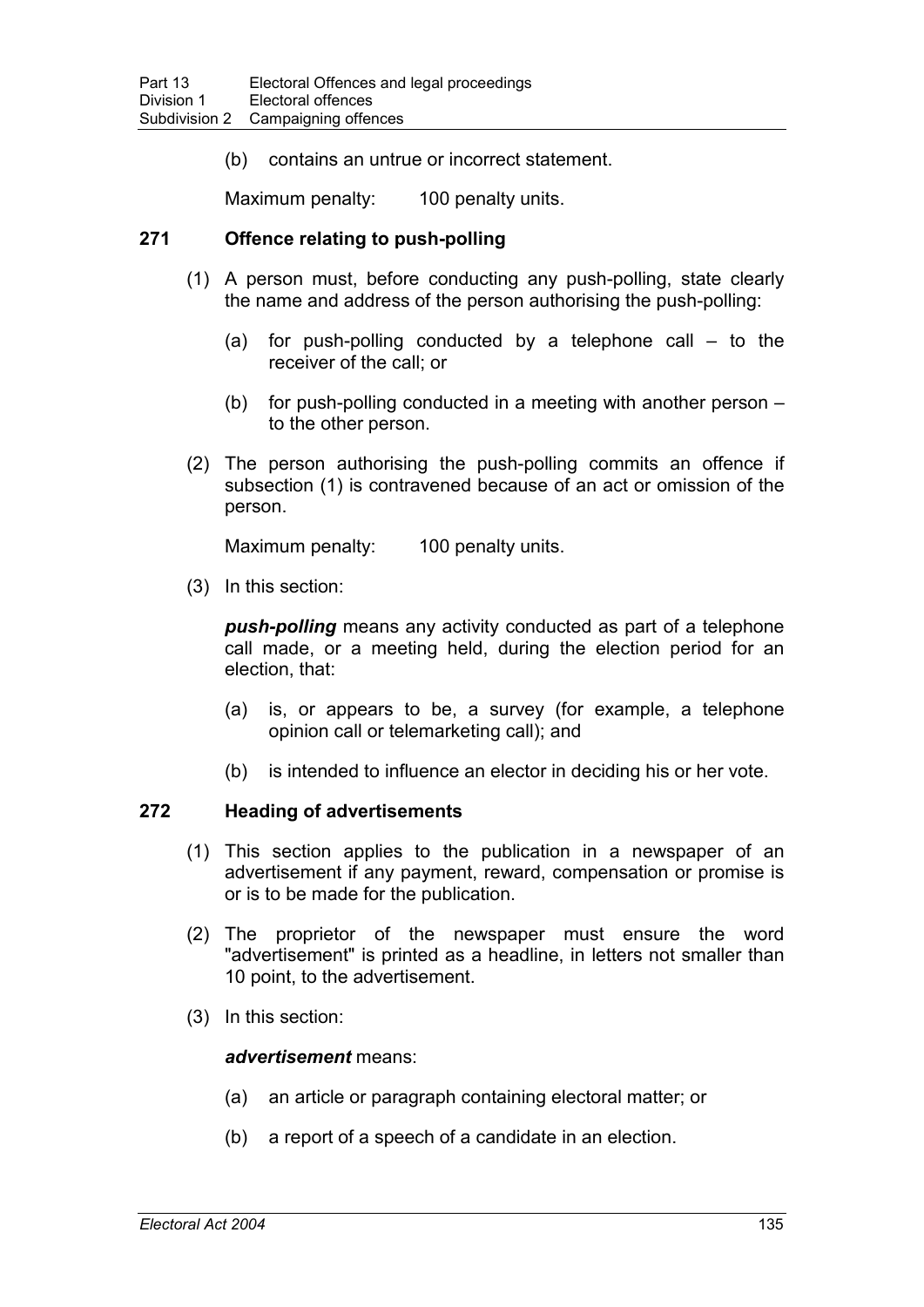### **273 Electoral articles to be signed or state particulars of author**

- (1) A person must not distribute a circular, pamphlet or handbill containing an electoral article unless:
	- (a) the article is signed by the author; or
	- (b) the true name and address of the author is stated at the end of the article.

Maximum penalty: If the offender is a natural person  $-$ 100 penalty units.

> If the offender is a body corporate – 500 penalty units.

(2) The proprietor of a newspaper must ensure an electoral article published in the newspaper contains the true name and address of the author at the end of the article.

Maximum penalty: If the offender is a natural person  $-$ 100 penalty units.

> If the offender is a body corporate – 500 penalty units.

- (3) Subsections (1) and (2) do not apply to the publication in a newspaper of:
	- (a) a leading article; or
	- (b) an article that consists solely of a report of a meeting and does not contain any comment, other than comment made by a speaker at the meeting.

Maximum penalty: If the offender is a natural person  $-$ 100 penalty units.

> If the offender is a body corporate – 500 penalty units.

### (4) In this section:

*address*, of the author of an electoral article, means:

- (a) if the author is the registered officer of registered party  $-$  the party's address; or
- (b) if the author is the proprietor of a newspaper or an employee of the proprietor of a newspaper – the proprietor's business address; or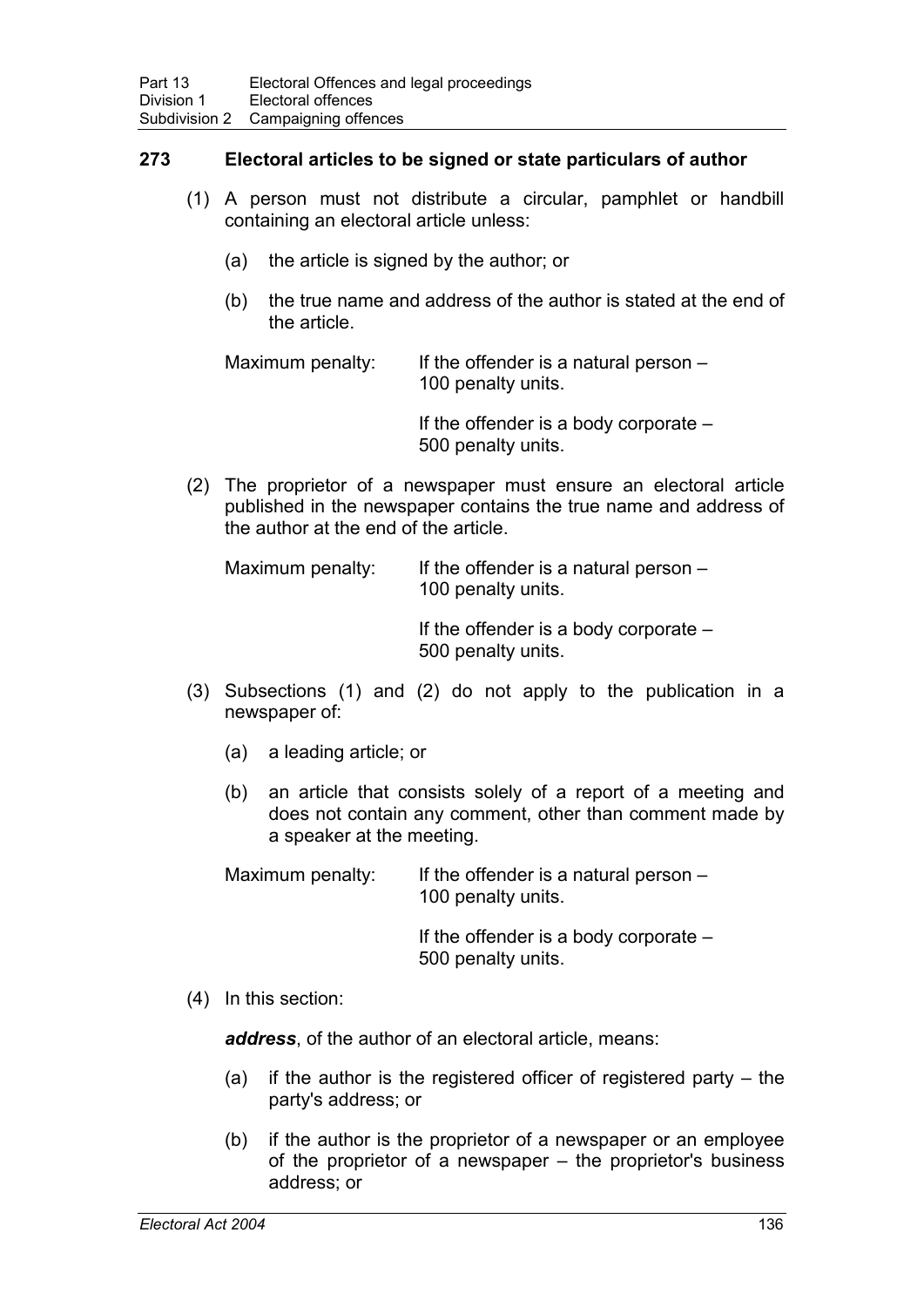(c) otherwise – the street name (if any) and locality of the author's residence.

*electoral article* means an article, report, letter or other matter, or part of an article, report, letter or other matter, commenting on a candidate or political party or the issues being submitted to, or otherwise before, the electors at an election.

### **274 Exemptions for distribution of electoral articles**

- (1) Section 273(1) does not apply to electoral matter on any of the following items unless the item includes a representation of a ballot paper:
	- (a) a letter from an MLA that includes the name of the MLA and an indication that the person is an MLA;
	- (b) a press release published by or for an MLA that includes the name of the MLA and an indication that the person is an MLA;
	- (c) an annual report required under an Act or another publication of an Agency;
	- (d) a business or visiting card that promotes the candidacy of a person in an election.
- (2) In this section:

*publication*, of an Agency, does not include a publication that is published for the first time within 6 months immediately before a general election if the publication includes a picture of an MLA.

### **275 Campaigning activities near voting centres**

- (1) Subject to section 275B, a person must not engage in a campaigning activity during polling hours:
	- (a) within 100 metres of the entrance of an election day voting centre, including airspace; or
	- (b) if an alternate prohibition zone has been designated for the election day voting centre – within the alternate prohibition zone.

Maximum penalty: 20 penalty units.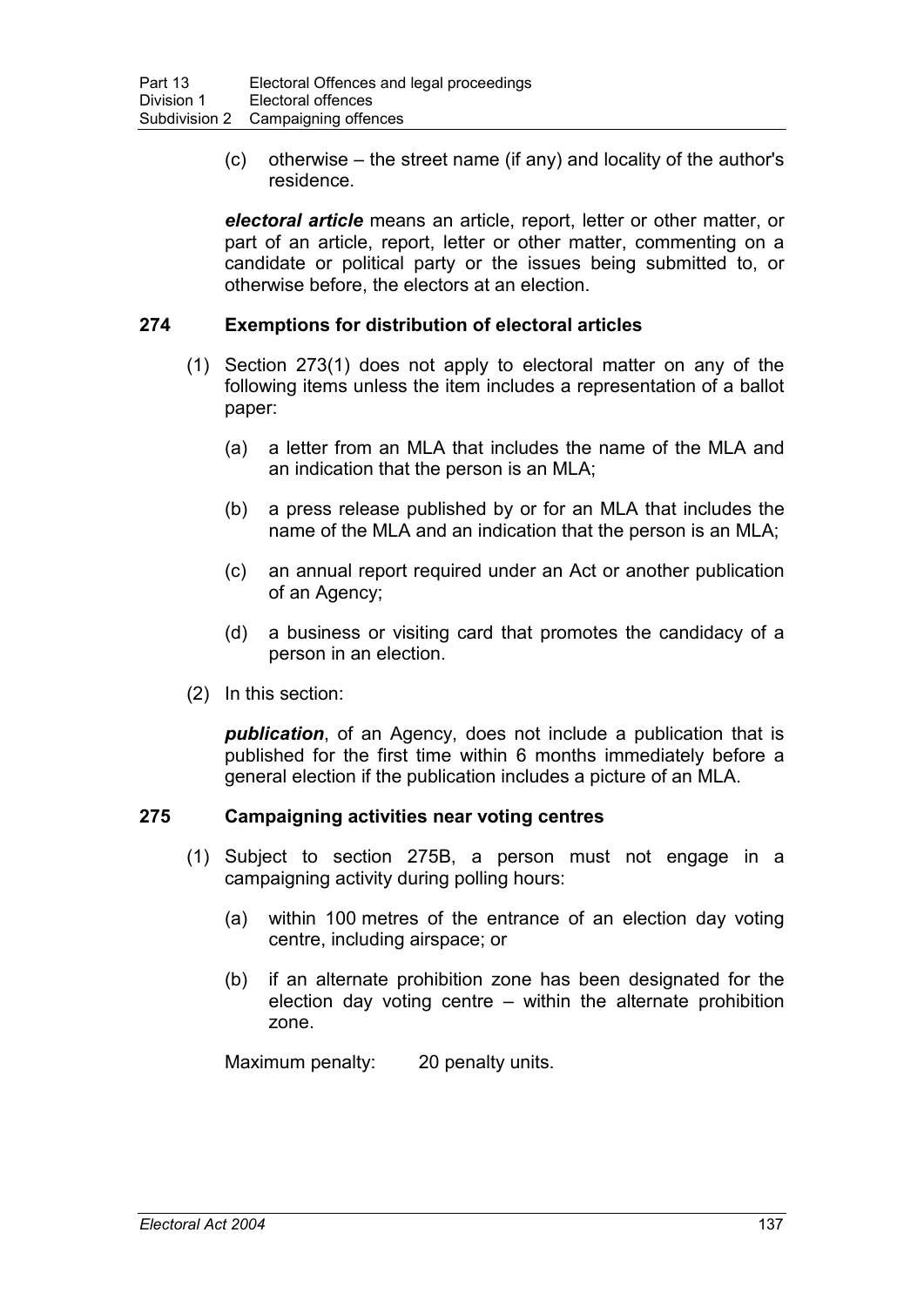- (2) Subject to section 275B, a person must not engage in a campaigning activity at any time during the election period other than during polling hours:
	- (a) within 10 metres of the entrance of a pre-election voting centre; or
	- (b) if an alternate prohibition zone has been designated for the pre-election voting centre – within the alternate prohibition zone.

Maximum penalty: 20 penalty units.

- (2A) Despite subsection (2), if an election day voting centre is situated on grounds within an enclosure, the boundaries of the alternate prohibition zone must be the boundaries of the enclosure.
	- (3) Subject to section 275B, a person must not engage in a campaigning activity during the election period:
		- (a) within 10 metres of the entrance of a mobile voting centre; or
		- (b) if an alternate prohibition zone has been designated for the mobile voting centre – within the alternate prohibition zone.

Maximum penalty: 20 penalty units.

- (4) A person must not engage in a campaigning activity by using a loud speaker, public address system or any other tool to enhance the volume of a sound to broadcast matter that is audible:
	- (a) within 100 metres of the entrance of an election day voting centre or a mobile voting centre during polling hours; or
	- (b) within 10 metres of the entrance of a pre-election voting centre or a mobile voting centre at any time during the election period other than during polling hours on polling day; or
	- (c) if an alternate prohibition zone has been designated for a voting centre – within the alternate prohibition zone.

Maximum penalty: 20 penalty units

### **275A Alternate prohibition zone**

- (1) The Commission may designate an alternate prohibition zone for a voting centre.
- (2) The boundaries of the alternate prohibition zone must be between 10 and 100 metres of the voting centre.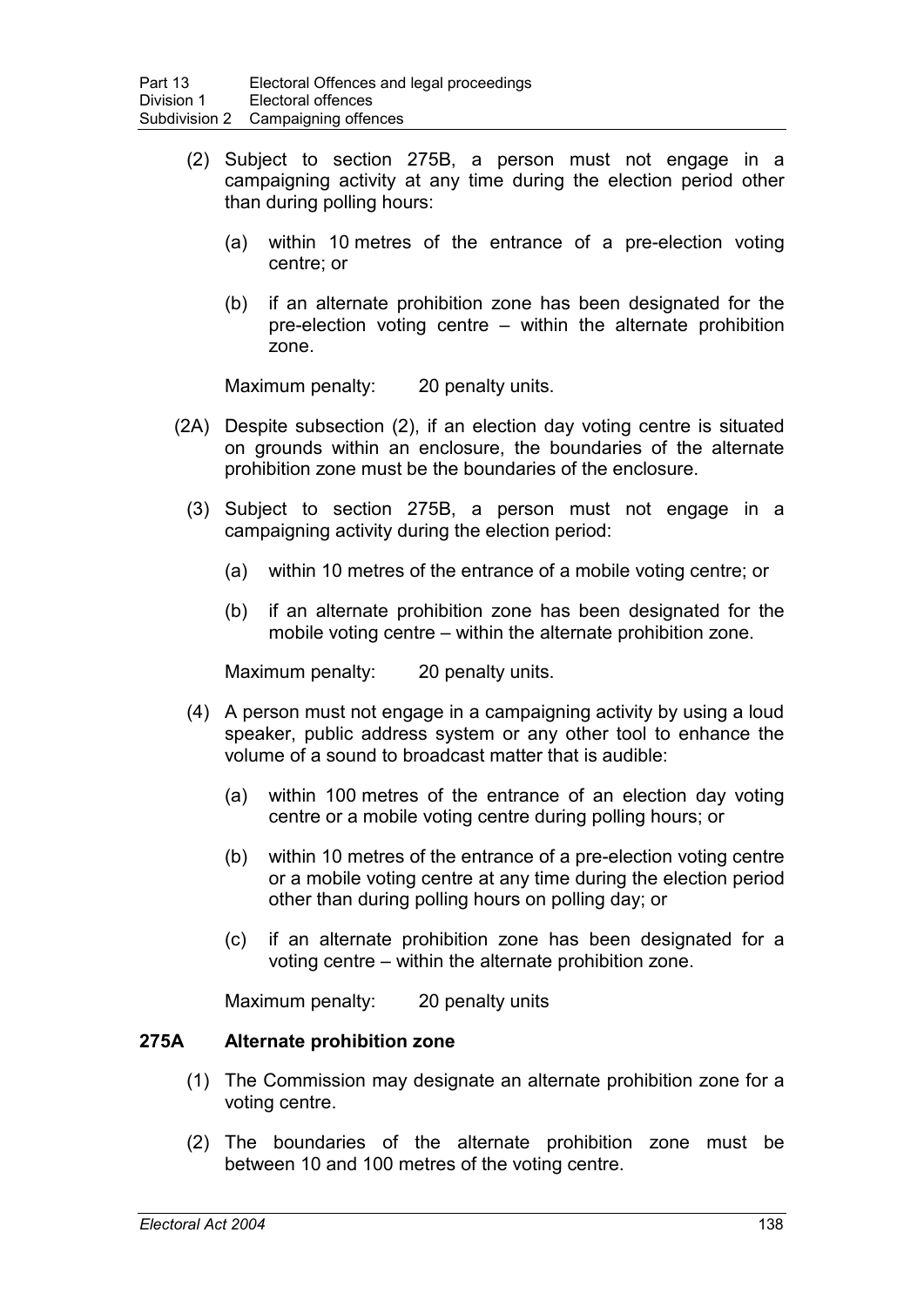- (3) Subject to subsection (4), the Commission must give written notice of the alternate prohibition zone to each candidate in the relevant division as soon as practicable after it is designated.
- (4) If the alternate prohibition zone is designated on a day that a vote will be cast at the voting centre, the Commission must give notice to each candidate in the relevant division and the notice must be reasonable and practicable in the circumstances.

### **275B Designated campaign areas**

- (1) The Commission may designate an area to be a designated campaign area in a place where campaigning activity is prohibited under section 275 or 275A.
- (2) A person may engage in the following conduct in a designated campaign area:
	- (a) canvass for votes;
	- (b) solicit the vote of a person;
	- (c) hand out how-to-vote cards.
- (3) A designated campaign area must be:
	- (a) large enough to allow up to 3 campaigners for each candidate registered in the relevant division; and
	- (b) accessible to voters; and
	- (c) avoidable by voters who do not wish to engage with campaigners.
- (4) The Commission must give written notice of the designated campaign area to each candidate in the relevant division as soon as practicable after it is designated.

### **276 Badges, emblems etc. in voting centres**

A person must not wear or display in a voting centre a badge, emblem, poster or other thing associated with a political party or candidate.

Maximum penalty: 5 penalty units.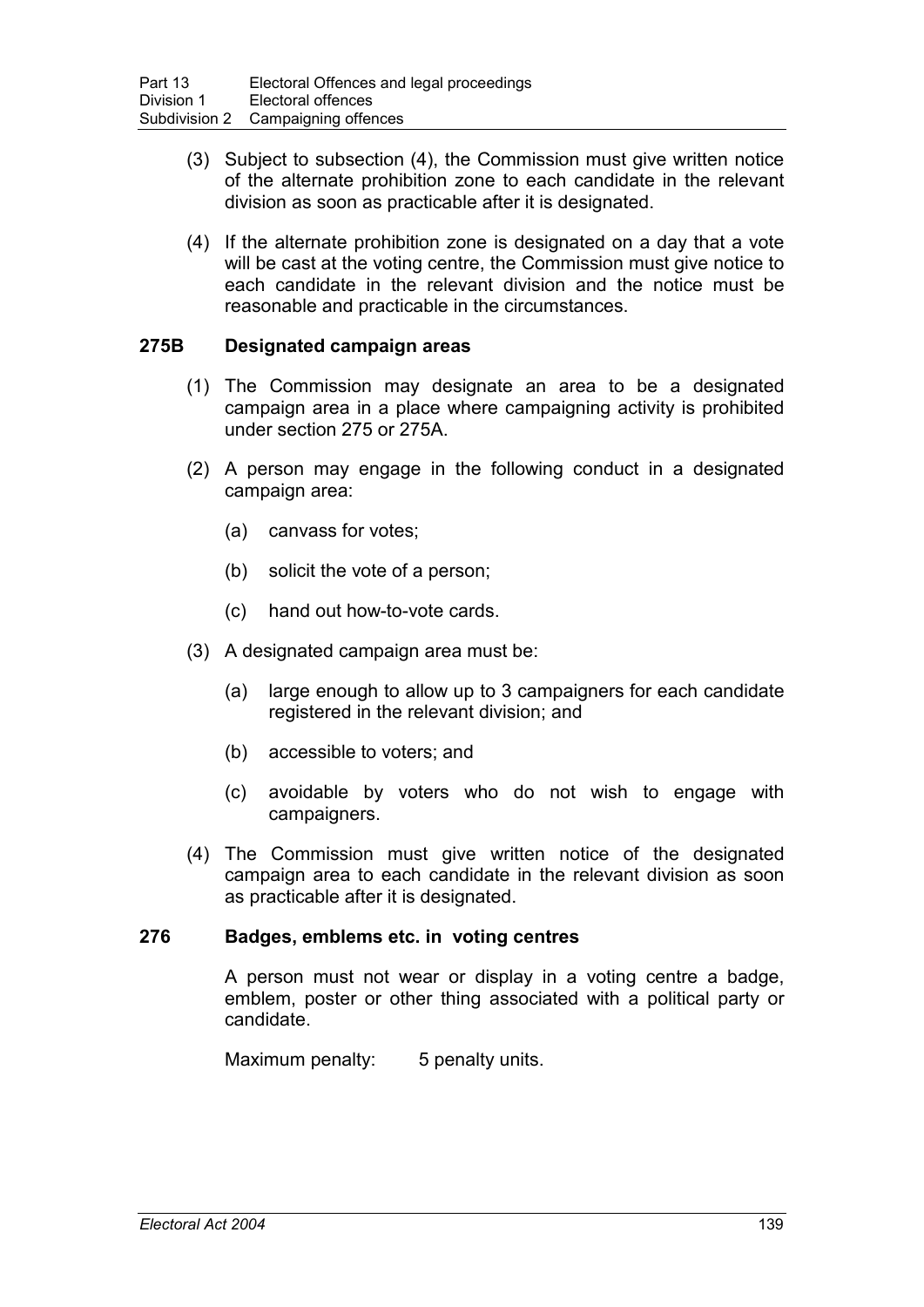### **277 Exhibition of electoral matter in voting centres**

(1) A person must not exhibit in a voting centre a card or paper containing electoral matter.

Maximum penalty: 5 penalty units.

(2) An offence against subsection (1) is a regulatory offence.

### **278 Publication of statements regarding candidates**

- (1) A person must not publish or authorise to be published, on behalf of an entity, a statement:
	- (a) expressly or impliedly claiming a candidate in an election is associated with, or supports the policy or activities of, the entity; or
	- (b) expressly or impliedly advocating a candidate should be given the first preference vote in an election.

| Maximum penalty: | If the offender is a natural person $-$ |
|------------------|-----------------------------------------|
|                  | 100 penalty units or imprisonment for   |
|                  | 12 months.                              |

If the offender is a body corporate – 500 penalty units.

- (2) Subsection (1) does not apply if the candidate gives written authority to the publication of the statement.
- (3) In a proceeding for an offence against subsection (1), it must be presumed, unless the contrary is proved, that a statement purported to be made on behalf of an entity was made on behalf of the entity.
- (4) This section does not apply to a statement that:
	- (a) is published on behalf of a registered party; and
	- (b) relates to a candidate nominated by the party who has publicly declared his or her candidature to be on behalf of, or in the interests of, the party.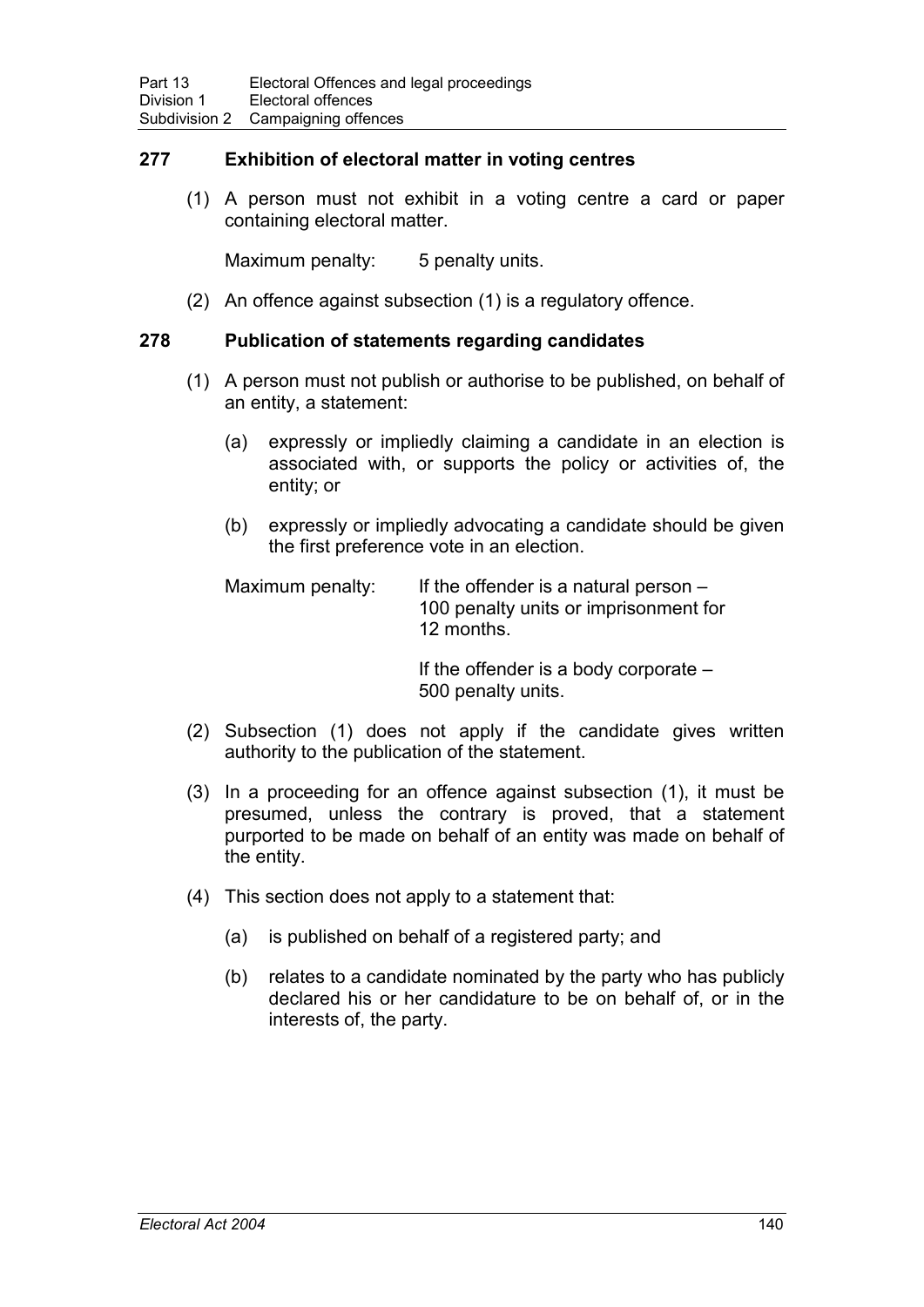## **Subdivision 3 Offences relating to compulsory voting and entitlement to vote**

### **279 Compulsory vote**

(1) An elector who is entitled to vote at an election must vote at the election unless the elector has a valid and sufficient reason for not voting.

Maximum penalty: 1 penalty unit.

(2) Without limiting subsection (1), an elector is taken to have a valid and sufficient reason for not voting at an election if the elector is precluded from voting because of the elector's religious beliefs.

### **280 Person may vote only once**

(1) A person must not vote more than once at an election.

Maximum penalty: 100 penalty units or imprisonment for 6 months.

(2) An offence against subsection (1) is a regulatory offence.

## **Subdivision 4 Voting fraud offences**

### **281 Offences relating to supplying and obtaining ballot papers**

(1) A person must not supply a ballot paper unless authorised to do so for this Act.

Maximum penalty: 100 penalty units.

(2) A person must not pretend to be someone else to obtain a ballot paper to which the person is not entitled.

Maximum penalty: 400 penalty units or imprisonment for 2 years.

### **282 Offences relating to marking ballot papers**

(1) A person, other than a person acting under section 67 or 87, must not mark a ballot paper other than a ballot paper issued to the person.

Maximum penalty: 400 penalty units or imprisonment for 2 years.

(2) An offence against subsection (1) is a regulatory offence.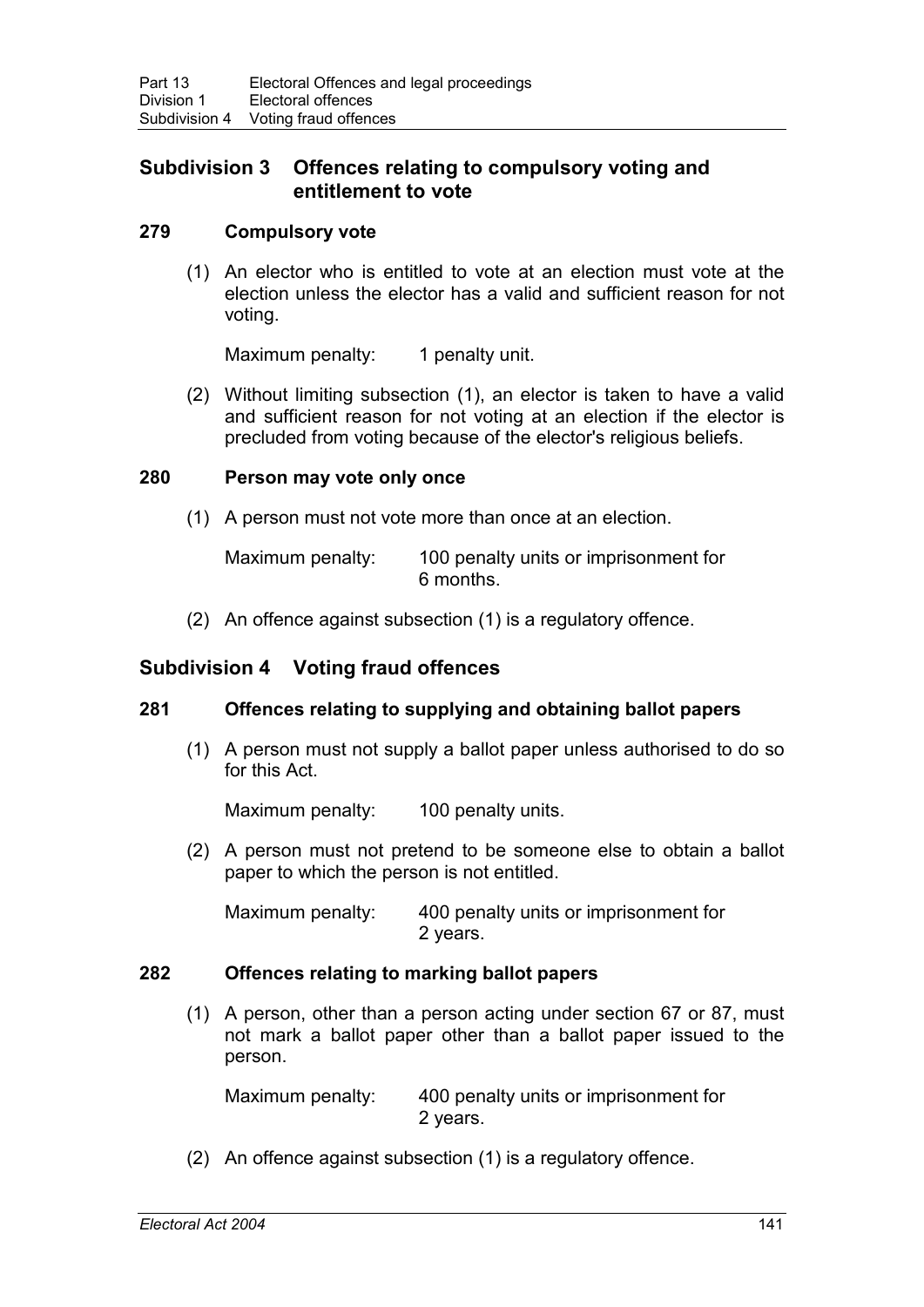(3) A person acting under section 67 or 87 must not mark a ballot paper other than in accordance with the voter's instructions.

Maximum penalty: 400 penalty units or imprisonment for 2 years.

(4) A person acting under section 67 or 87 must not cause an officer to mark a ballot paper other than in accordance with the instructions of the voter.

Maximum penalty: 400 penalty units or imprisonment for 2 years.

### **283 Other offences relating to ballot papers and ballot boxes**

(1) A person must not fraudulently place a ballot paper or other paper in a ballot box.

Maximum penalty: 100 penalty units or imprisonment for 6 months.

(2) A person must not fraudulently take a ballot paper out of a voting centre or scrutiny centre.

Maximum penalty: 200 penalty units or imprisonment for 2 years.

(3) A person must not destroy, take or interfere with a ballot paper or ballot box unless authorised to do so for this Act.

Maximum penalty: 800 penalty units or imprisonment for 4 years.

(4) A person, other than an officer acting under this Act, must not open a ballot box.

Maximum penalty: 800 penalty units or imprisonment for 4 years.

### **284 Forgery**

A person must not forge an electoral paper.

| Maximum penalty: | If the offender is a natural person $-$ |
|------------------|-----------------------------------------|
|                  | 400 penalty units or imprisonment for   |
|                  | 2 years.                                |

If the offender is a body corporate – 2 000 penalty units.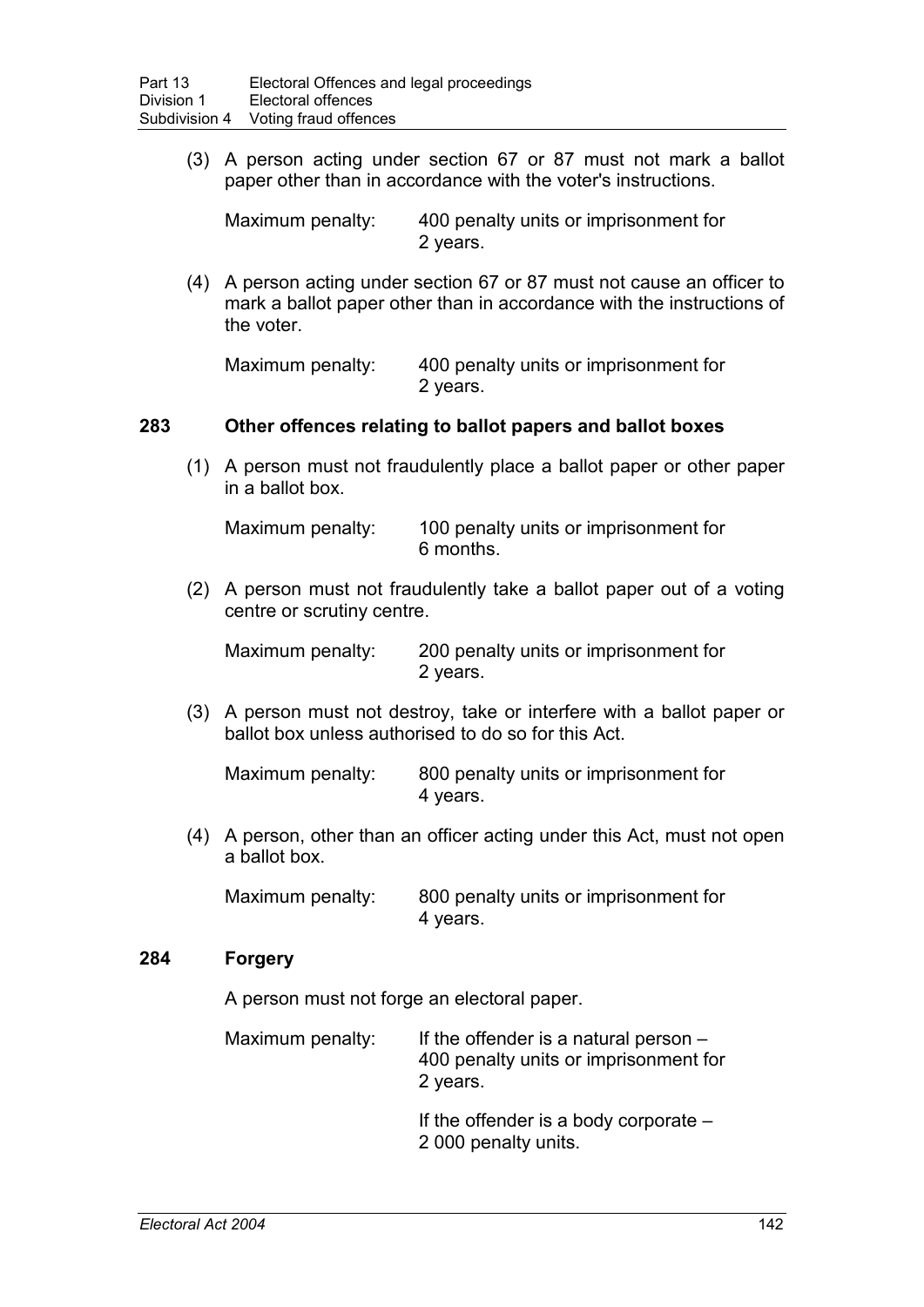## **Subdivision 5 Other offences relating to electoral papers**

### **285 Offences relating to postal ballot papers**

(1) A person must not unlawfully induce or persuade a person to apply for a postal ballot paper.

Maximum penalty: If the offender is a natural person  $-$ 100 penalty units or imprisonment for 6 months.

> If the offender is a body corporate – 500 penalty units.

(2) A person, other than an authorised officer for the division for which a postal ballot paper has been issued, must not open a declaration envelope in which a postal ballot paper has been placed under section 67(4) or (5).

Maximum penalty: 400 penalty units or imprisonment for 2 years.

- (3) An offence against subsection (2) is a regulatory offence.
- (4) A person must not receive or take possession of a postal ballot paper other than in accordance with this Act.

| Maximum penalty: | If the offender is a natural person $-$<br>400 penalty units or imprisonment for<br>2 years. |
|------------------|----------------------------------------------------------------------------------------------|
|                  | If the offender is a body corporate $-$<br>2 000 penalty units.                              |

(5) An offence against subsection (4) is a regulatory offence.

### **286 Opening envelopes containing declaration votes**

A person must not open an envelope that appears to contain a completed declaration ballot paper unless authorised to do so for this Act.

Maximum penalty: 400 penalty units or imprisonment for 2 years.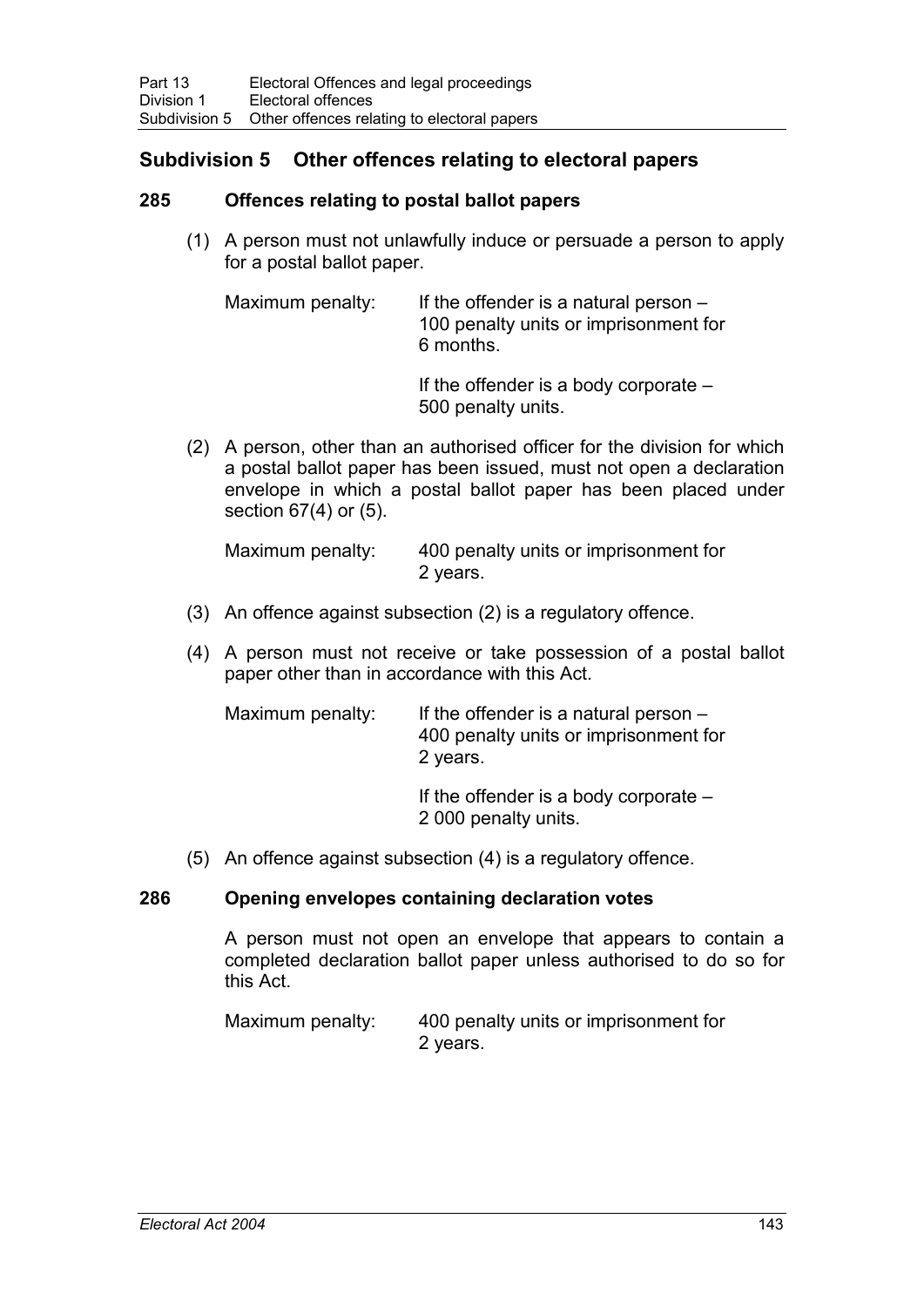### **287 False or misleading statements**

(1) A person must not, in an electoral paper, make a statement that is false or misleading in a material particular.

Maximum penalty: If the offender is a natural person – 100 penalty units or imprisonment for 6 months.

If the offender is a body corporate – 500 penalty units.

- (2) It is a defence to a prosecution for an offence against subsection (1) if it is established the defendant did not know, and could not reasonably be expected to have known, that the relevant statement was false or misleading in a material particular.
- (3) It is enough for a complaint against a person for an offence against subsection (1) to state the statement was, without specifying which, "false or misleading" to the person's knowledge.

### **288 Defacement etc. of electoral papers**

A person must not fraudulently deface, remove, mutilate or destroy an electoral paper unless authorised to do so under this Act.

| Maximum penalty: | If the offender is a natural person $-$<br>400 penalty units or imprisonment for<br>2 years. |
|------------------|----------------------------------------------------------------------------------------------|
|                  | If the offender is a body corporate $-$<br>2 000 penalty units.                              |

### **289 Signatures**

(1) If a person is required by this Act to sign an electoral paper, the person must sign it with his or her personal signature.

| Maximum penalty: | 400 penalty units or imprisonment for |
|------------------|---------------------------------------|
|                  | 2 years.                              |

(2) For subsection (1), if a person is unable to sign his or her name in writing, the person must be taken to have signed an electoral paper if the person makes a mark on the paper by way of signature.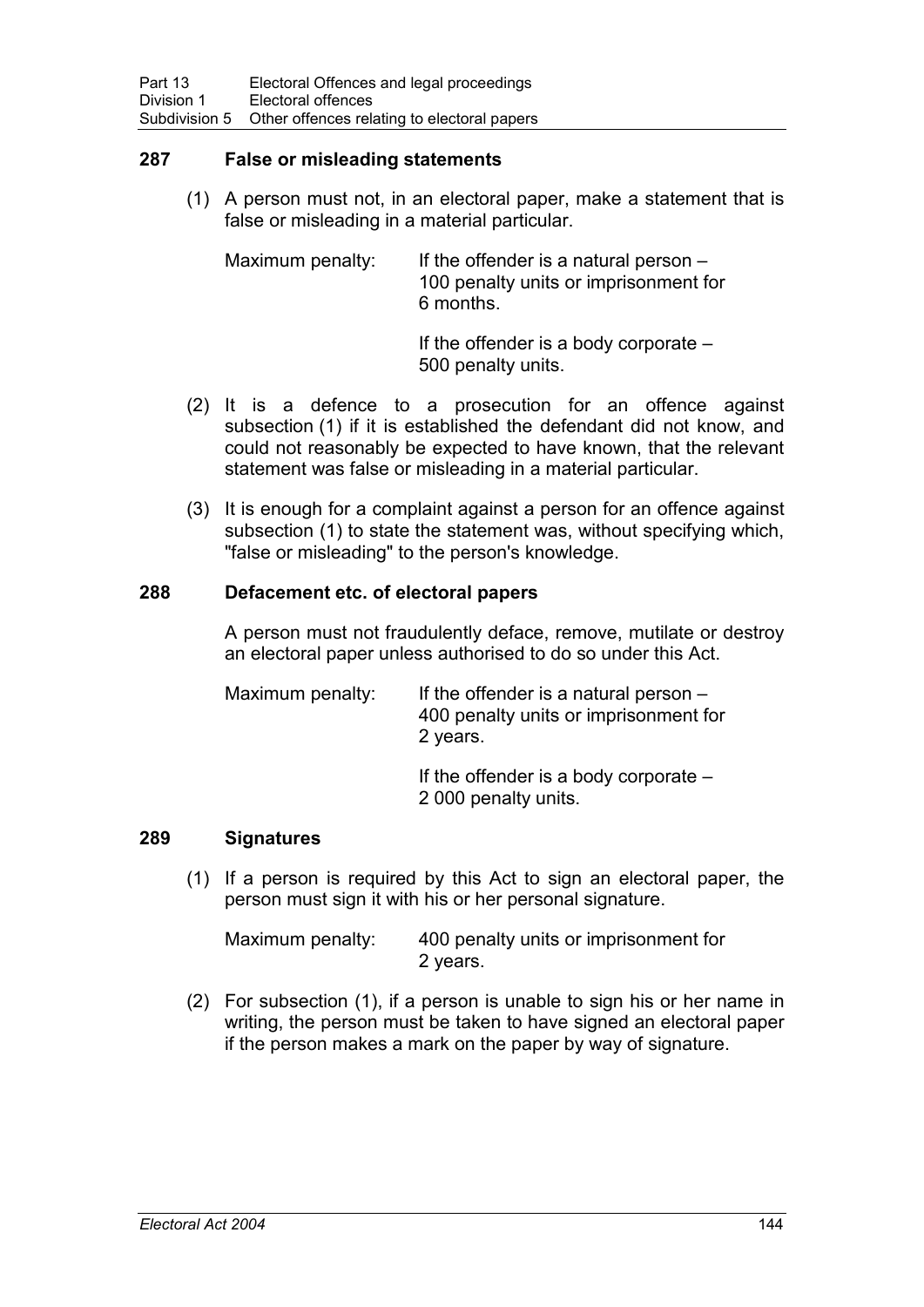### **290 Duty of witnesses**

A person (the *witness*) must not sign an electoral paper as witness unless:

- (a) the witness is satisfied of the identity of the person signing the document; and
- (b) the witness has seen the person sign the document; and
- (c) either of the following apply:
	- (i) the witness knows the statements contained in the document are true;
	- (ii) the witness is satisfied, on the basis of inquiries of the person, the statements contained in the document are true.

Maximum penalty: 400 penalty units or imprisonment for 2 years.

### **291 Sending completed electoral papers**

(1) A person who accepts an electoral paper for sending to the Commission must immediately post or deliver it to the Commission.

Maximum penalty: 100 penalty units or imprisonment for 6 months.

(2) An offence against subsection (1) is a regulatory offence.

### **Subdivision 6 Official functions**

#### **292 Improper influence of officials**

A person must not do anything improper for the purpose of influencing any of the following in the exercise or performance of the person's powers or functions under this Act:

- (a) the Commission;
- (b) a member of the Redistribution Committee;
- (c) the Commissioner or an officer.

Maximum penalty: 400 penalty units or imprisonment for 2 years.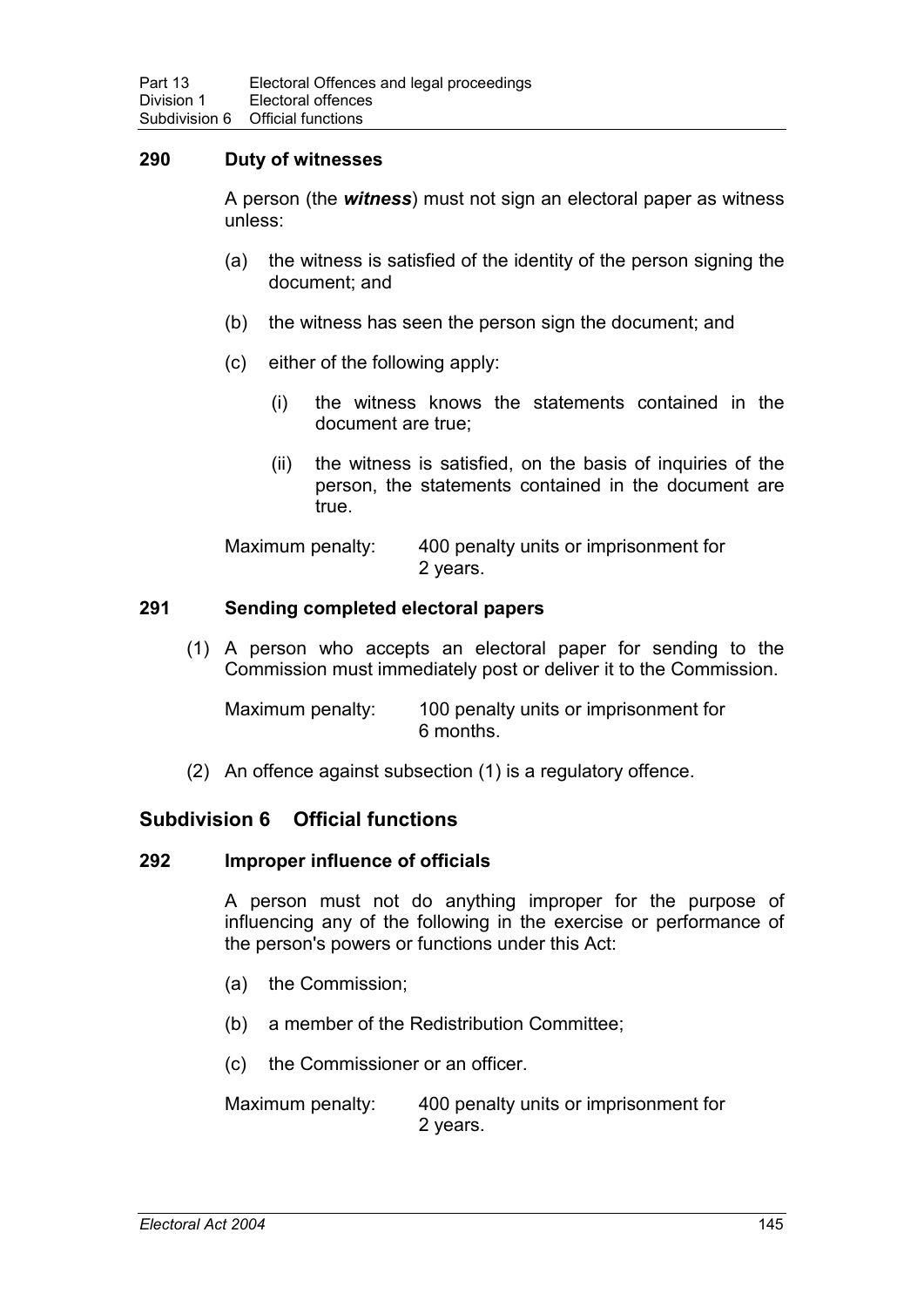### **293 Identification of voters and votes**

(1) An officer must not make a mark on a ballot paper that would be likely to enable the identification, directly or indirectly, of the person who votes on the ballot paper.

Maximum penalty: 400 penalty units or imprisonment for 2 years.

(2) An officer or scrutineer must not, directly or indirectly, disclose any information acquired in the exercise of functions under this Act that would be likely to enable it to be known how an identified voter has voted.

Maximum penalty: 400 penalty units or imprisonment for 2 years.

(3) In subsection (2):

*officer* includes a person who has been, but is no longer, an officer.

*scrutineer* includes a person who has been, but is no longer, a scrutineer.

### **294 Responses to official questions**

(1) A person must not, in answer to an official question, make a statement that is false or misleading in a material particular.

Maximum penalty: 20 penalty units.

- (2) It is a defence to a prosecution for an offence against subsection (1) if it is established that the defendant did not know, and could not reasonably be expected to have known, that the relevant statement was false or misleading in a material particular.
- (3) It is enough for a complaint against a person for an offence against subsection (1) to state the statement was, without specifying which, "false or misleading" to the person's knowledge.

### **295 Control of behaviour at voting centres and scrutiny centres**

(1) A person must not enter or remain in a voting centreor scrutiny centre except with the permission, express or implied, of the officer in charge of the place or centre.

Maximum penalty: 400 penalty units or imprisonment for 2 years.

(2) An offence against subsection (1) is a regulatory offence.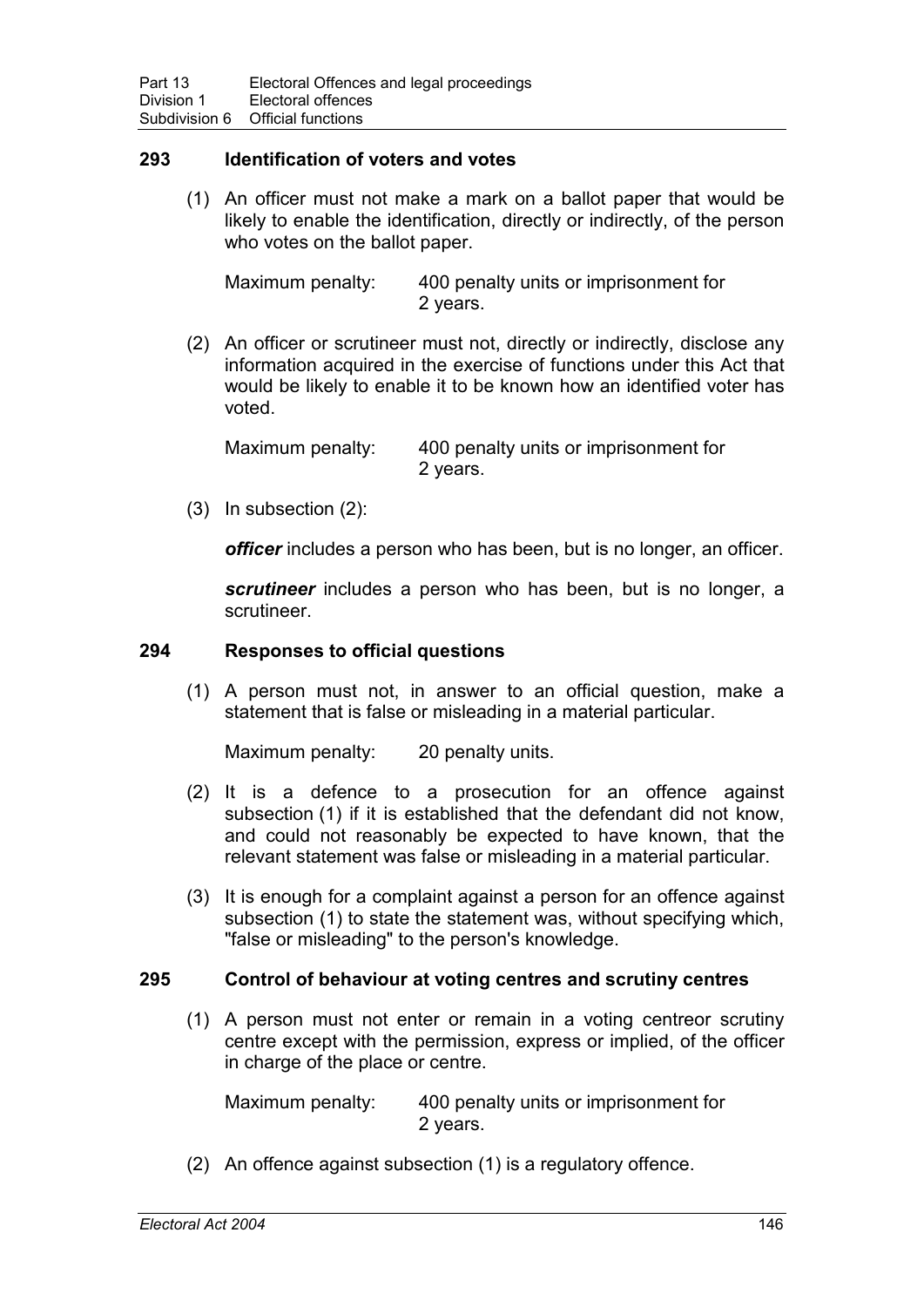- (3) Subsection (1) does not apply to:
	- (a) an officer; or
	- (b) a scrutineer unless the scrutineer is, under section 47(5), no longer entitled to be at the voting centre or scrutiny centre; or
	- $(c)$  for a voting centre a person voting or about to vote.
- (4) A person must not disrupt an activity being carried out under this Act at a voting centre or scrutiny centre.

Maximum penalty: 400 penalty units or imprisonment for 2 years.

- (5) If an authorised officer at a voting centre or scrutiny centre reasonably believes a person's conduct is likely to disrupt an activity being carried out under this Act at the place or centre, the officer may direct the person to leave and stay away from the place or centre.
- (6) The person must not, without reasonable excuse, disobey the direction.

Maximum penalty: 100 penalty units.

- (7) A person who does not comply with the direction may be removed from the place by a police officer.
- (8) A scrutineer must not, without reasonable excuse, communicate with any person in a voting centre other than in the exercise of the scrutineer's functions.

Maximum penalty: 20 penalty units.

(9) A scrutineer must not, without reasonable excuse, interfere with or attempt to influence a voter at a voting centre.

Maximum penalty: 200 penalty units or imprisonment for 12 months.

### **Division 2 Legal proceedings**

#### **296 Evidentiary provisions**

- (1) This section applies to a legal proceeding under this Act.
- (2) A signature purporting to be the signature of the Commissioner is evidence of the signature it purports to be.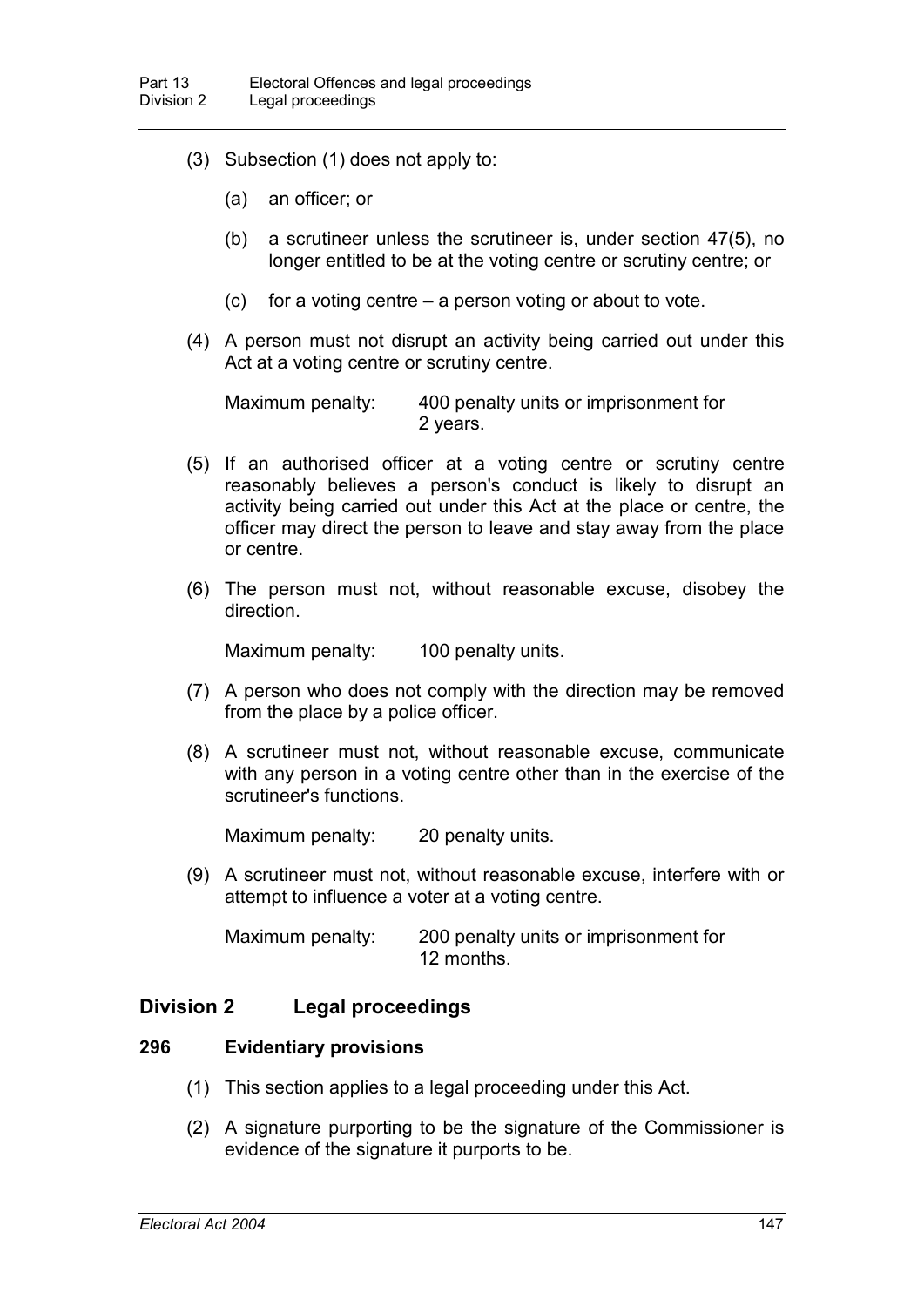- (3) A certificate purporting to be signed by the Commissioner stating any of the following matters is evidence of the matter:
	- (a) on a day a person was or was not enrolled for a division;
	- (b) a document is a copy of a notice given under this Act;
	- (c) on a day a person was given a notice under this Act;
	- (d) a person was or was not declared to be a candidate for an election;
	- (e) a nomination of a person to be a candidate in an election was rejected;
	- (f) an election was properly held;
	- (g) a person was or was not given a ballot paper for an election;
	- (h) a person voted or failed to vote in an election;
	- (i) on a day or during a period a person was or was not registered as the reporting agent of a registered party or candidate;
	- (j) on a day or during a period no reporting agent was registered for a registered party or candidate;
	- (k) on a day a person was or was not an authorised officer or officer;
	- (l) on a day a person was or was not the delegate of the Commission or Commissioner;
	- (m) a matter prescribed by the Regulations.
- (4) In subsection (3), a reference to a person or thing is a reference to a person or thing stated in the certificate.

#### **297 Time limit for starting prosecutions**

Despite section 52 of the *Local Court (Criminal Procedure) Act 1928*, a prosecution for an offence against this Act may be started at any time within 12 months after commission of the offence.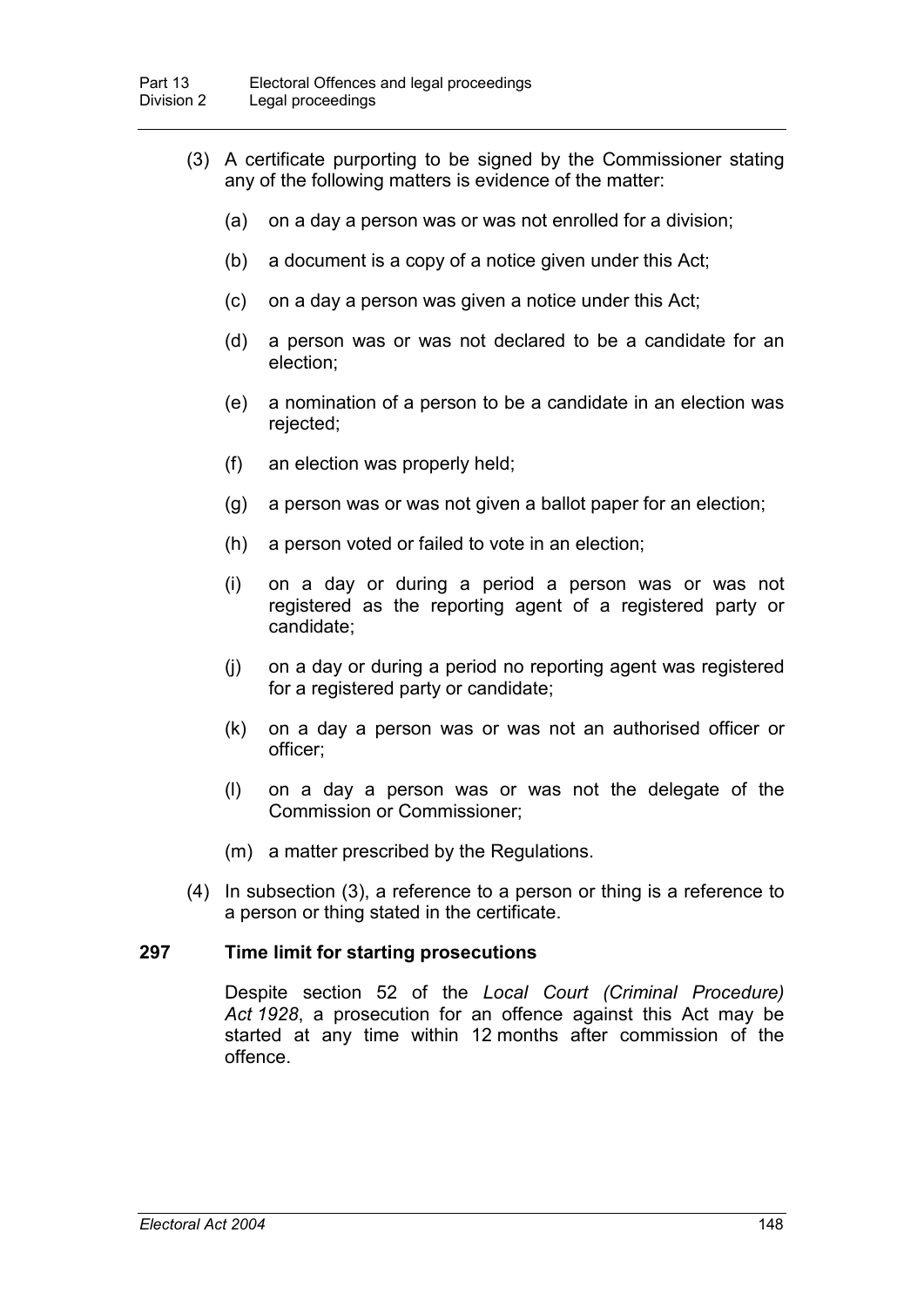### **298 Conduct of representatives**

- (1) If, in a proceeding for an offence against this Act, it is necessary to establish a person's state of mind in relation to particular conduct, it is sufficient to show:
	- (a) the conduct was engaged in by a representative of the person, within the scope of the representative's actual or apparent authority; and
	- (b) the representative had that state of mind.
- (2) For a proceeding for an offence against this Act, conduct engaged in on behalf of a person by a representative within the scope of the representative's actual or apparent authority is taken to have been engaged in also by the person.
- (3) However, a natural person is not liable to be punished by imprisonment for an offence against this Act if the person would not have been found guilty of the offence if subsection (1) or (2) had not been enacted.
- (4) In this section:

*engaging in conduct* includes failing or refusing to engage in conduct.

#### *representative* means:

- (a) of a body corporate an executive officer, employee or agent of the body corporate; or
- (b) of a natural person an employee or agent of the person.

#### *state of mind of a person* includes:

- (a) the knowledge, intention, opinion, belief or purpose of the person; and
- (b) the person's reasons for the intention, opinion, belief or purpose.

### **Division 3 Infringement notices for infringement offences**

#### **300 When infringement notice may be served**

(1) If the Commission believes a person has committed an infringement offence, the Commission may serve a notice (an *infringement notice*) on the person.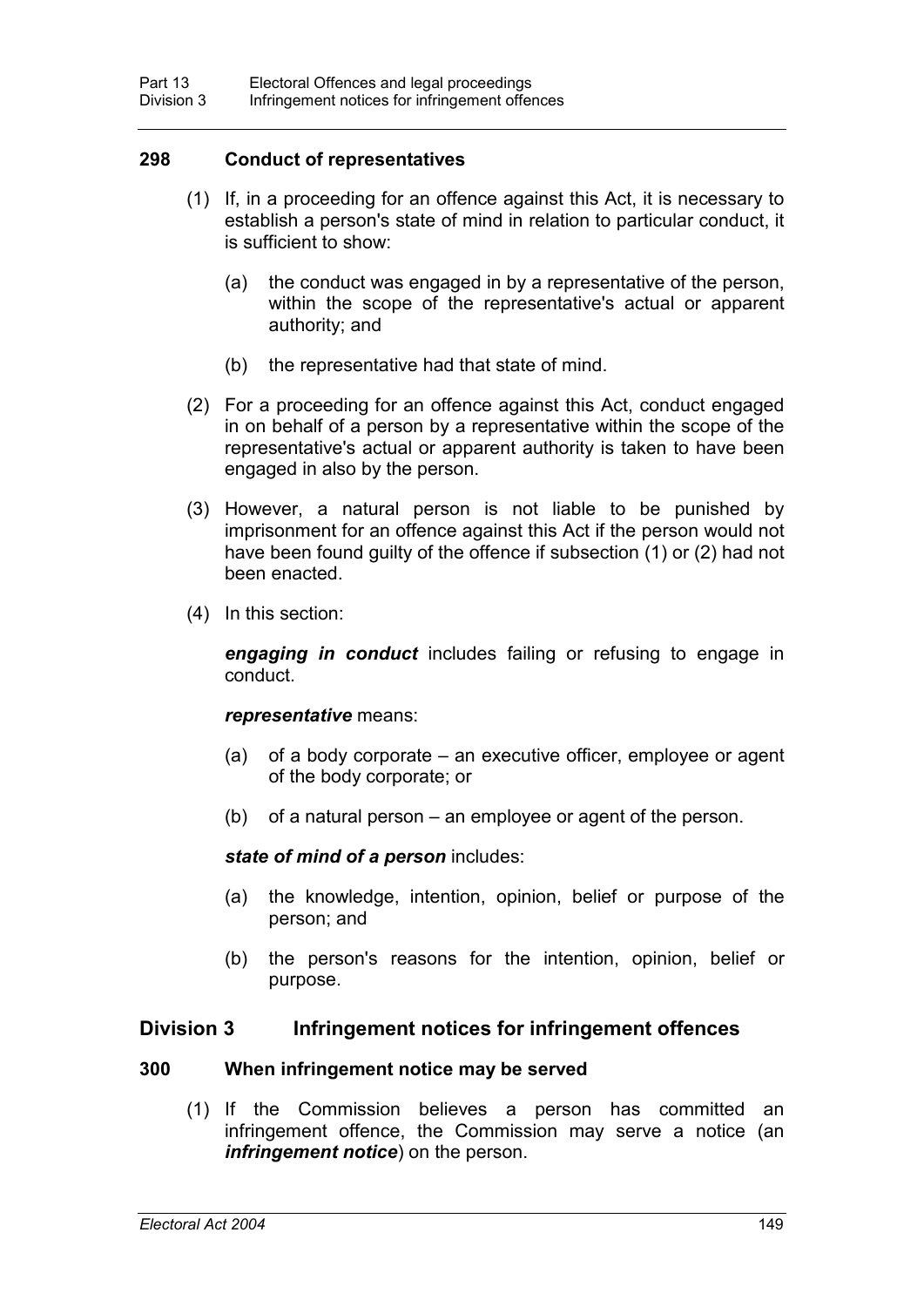- (2) If the infringement offence is an offence against section 279(1), the notice must be served within 3 months after the declaration of the election to which the offence relates.
- (3) However, the Commission must not serve an infringement notice for an offence against section 279(1) on an elector whose name is on the register kept under section 344.

### **301 Particulars to be included in infringement notice**

- (1) An infringement notice must state the following:
	- (a) the name and address of the alleged offender;
	- (b) the date, time and place of the offence;
	- (c) the nature of the offence and the prescribed amount payable for the offence;
	- (d) the alleged offender may pay the prescribed amount to the Commission and the Commission's address;
	- (e) the date of the notice and a statement that the prescribed amount may be paid within 28 days after that date;
	- (f) a statement to the effect that, if the alleged offender wishes to pay the prescribed amount, the offender should complete the relevant part of the notice and return the notice with the prescribed amount to the person stated in the notice;
	- (g) a statement to the effect that, if the alleged offender wishes to be dealt with by a court for the offence, the offender should not pay the prescribed amount but should complete the relevant part of the notice and return the notice to the person stated in the notice;
	- (h) a statement that, if the alleged offender does nothing in response to the notice, a summons may be issued requiring the alleged offender to appear before the Local Court to be dealt with for the offence.
- (2) An infringement notice may include other particulars decided by the Commission.

#### **302 Expiation of offence**

If the prescribed amount for the infringement offence is paid in accordance with the infringement notice, the alleged offence is expiated and no further proceedings can be taken in relation to the offence unless the notice is withdrawn under section 304.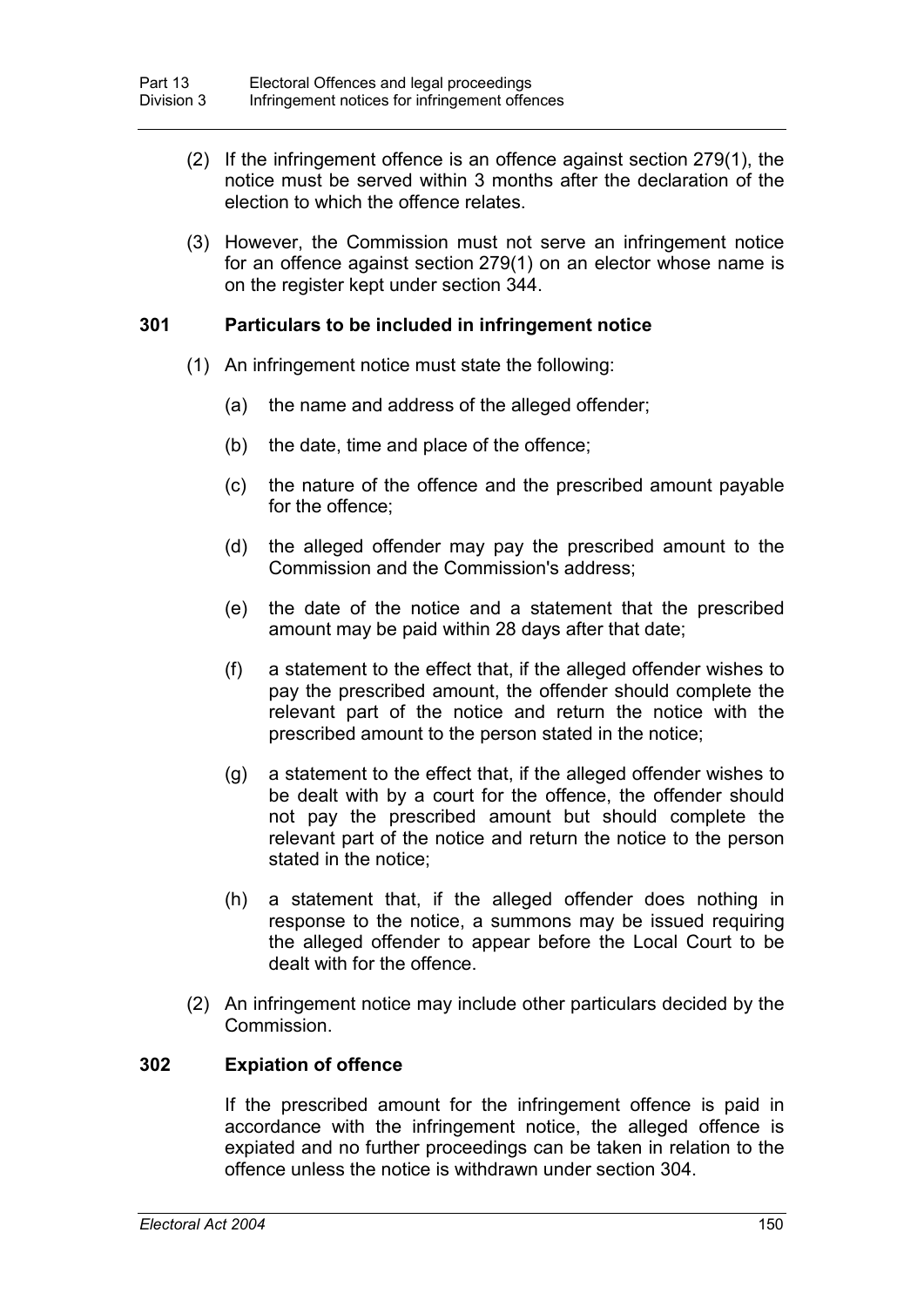### **303 Payment by cheque**

If the alleged offender tenders a cheque in payment of the prescribed amount, the amount is not taken to have been paid unless the cheque is cleared on presentation.

#### **304 Withdrawal of infringement notice**

- (1) The Commission may withdraw the infringement notice by written notice served on the alleged offender.
- (2) The notice must be served within 28 days after service of the infringement notice but before payment of the prescribed amount.

#### **305 How service effected**

Service of an infringement notice or a notice of withdrawal of an infringement notice must be effected by:

- (a) delivering it to the alleged offender personally; or
- (b) posting it to the alleged offender at the alleged offender's last known address; or
- (c) leaving it for the alleged offender at the alleged offender's last known place of residence or business with a person who appears to be at least 16 years old and resident or employed there.

### **306 Application of Division**

- (1) Subject to section 302, this Division does not prejudice or affect the start or continuing of proceedings for an infringement offence and does not limit the penalty that may be imposed by a court for the offence.
- (2) In addition, this Division does not prevent more than one infringement notice for the same offence being served on an alleged offender and, for section 302, it is sufficient for the alleged offender to pay the prescribed amount in accordance with any of the notices.
- (3) Also, this Division does not require an infringement notice to be served and does not affect the liability of a person to be prosecuted in a court for an infringement offence for which an infringement notice has not been served.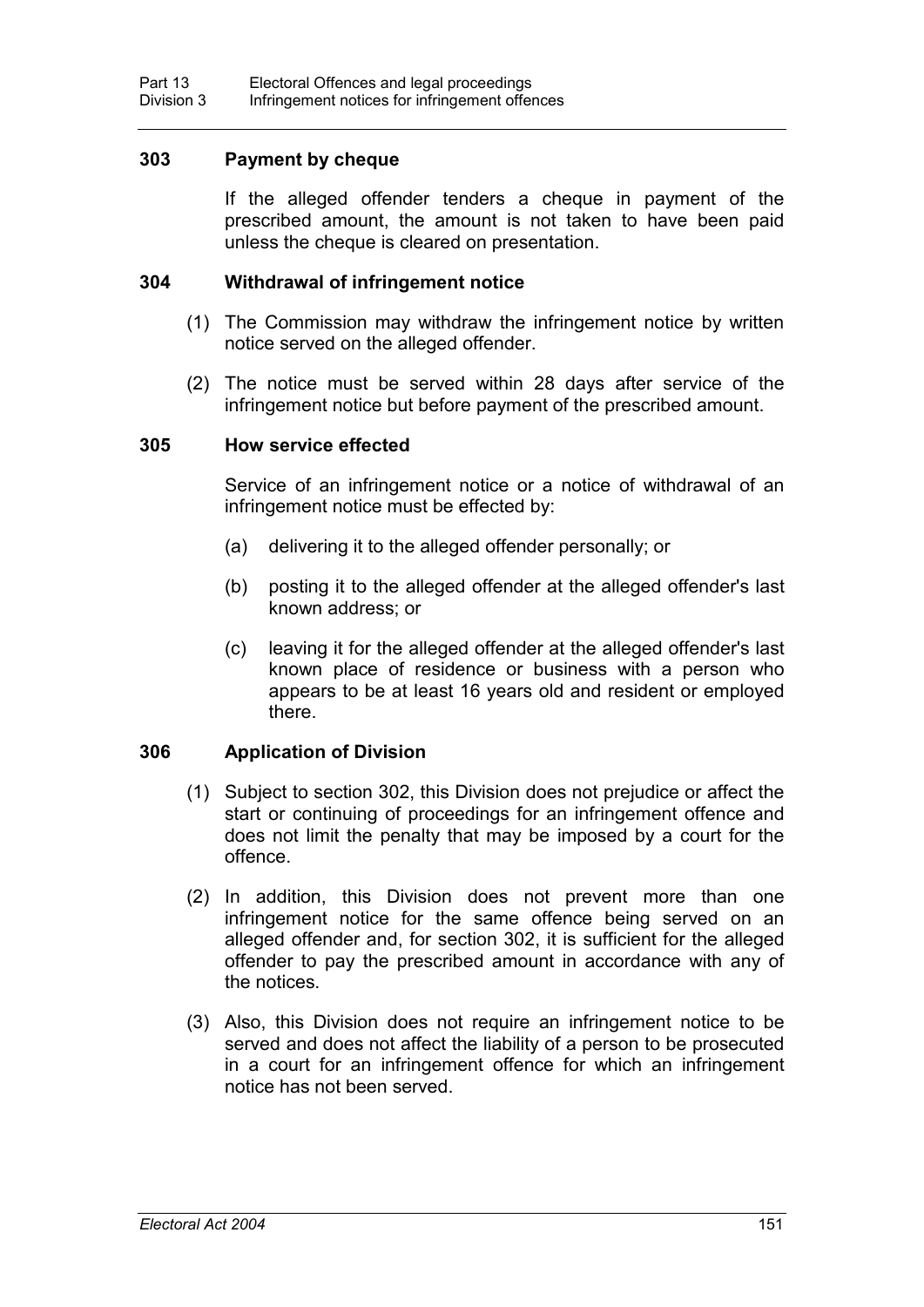# **Part 14 Electoral Commission**

## **Division 1 Establishment, functions and powers**

### **307 Establishment**

The Northern Territory Electoral Commission is established.

### **308 Composition**

The Commission consists solely of the Commissioner.

### **309 Functions**

- (1) The Commission's functions are as follows:
	- (a) to maintain rolls and conduct elections under this Act;
	- (b) to advise the Minister on matters relating to elections;
	- (c) to consider, and report to the Minister on, matters relating to elections referred to it by the Minister;
	- (d) to promote public awareness of matters relating to elections and the Legislative Assembly by conducting education and information programs and in any other way it chooses;
	- (e) to provide information and advice on matters relating to elections to the Legislative Assembly, an Executive body, the head of an Agency, Territory authorities, political parties, MLAs and candidates at elections;
	- (f) to conduct and promote research into matters relating to elections or other matters relating to its functions;
	- (g) to publish material on matters relating to its functions;
	- (h) to provide, on payment of the fee decided by it, goods and services to persons or organisations, to the extent that it is able to do so by using information or material in its possession or expertise acquired in the exercise of its functions;
	- (i) to conduct ballots for persons and organisations;
	- (j) to perform any other function given to it under this or another Act.
- (2) The Commission may exercise a function under subsection (1)(a) to (f) (inclusive) in conjunction with the Australian Electoral Commission.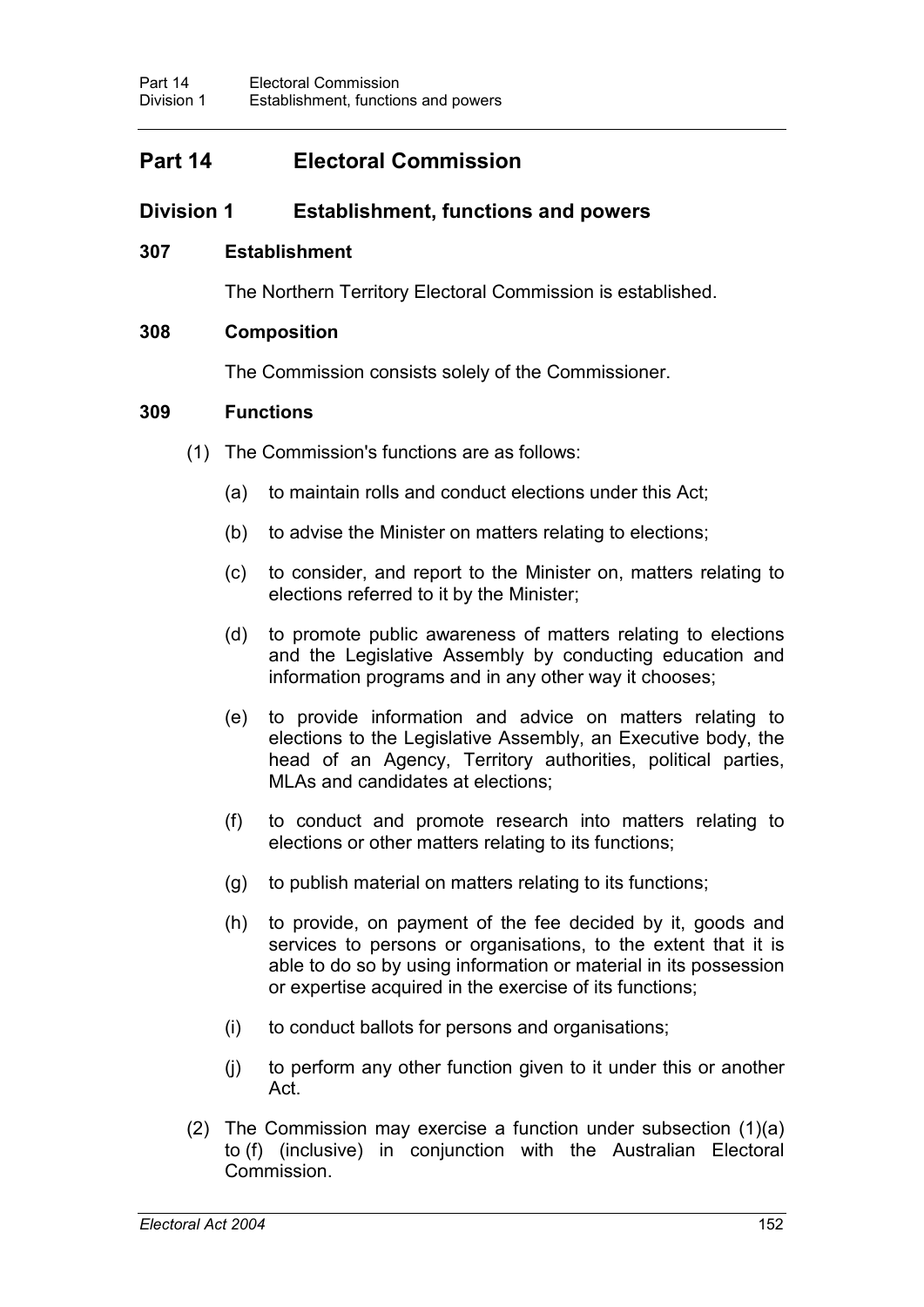(3) In this section:

*election* includes a referendum and any other ballot.

### *Executive body* means:

- (a) the Executive Council or a committee of the Executive Council; or
- (b) Cabinet or a committee of Cabinet.

### **310 Powers**

The Commission may do all things necessary or convenient to be done for or in relation to the performance of its functions.

### **311 Delegation**

- (1) The Commission may, in writing, delegate to a person any of its powers or functions under this Act.
- (2) However, the Commission may delegate a power or function only to a person the Commission is satisfied has the appropriate qualifications or experience to exercise the power or perform the function.

### **Division 2 Miscellaneous provisions**

#### **312 Status**

- (1) For the *Public Sector Employment and Management Act 1993*, the Commission is an Agency.
- (2) The Commission is not subject to the direction or control of the Minister in the exercise or performance of its powers or functions.

### **313 Reports by commission**

- (1) As soon as practicable after, but not more than 4 months after, the end of each financial year, the Commission must give the Speaker a report of the Commission's operations during the year.
- (2) In addition, the Commission may give the Speaker a report on any matter relating to its functions.
- (3) The Speaker must table a copy of a report given to the Speaker under subsection (1) or (2) in the Legislative Assembly within 3 sitting days after the Speaker receives the report.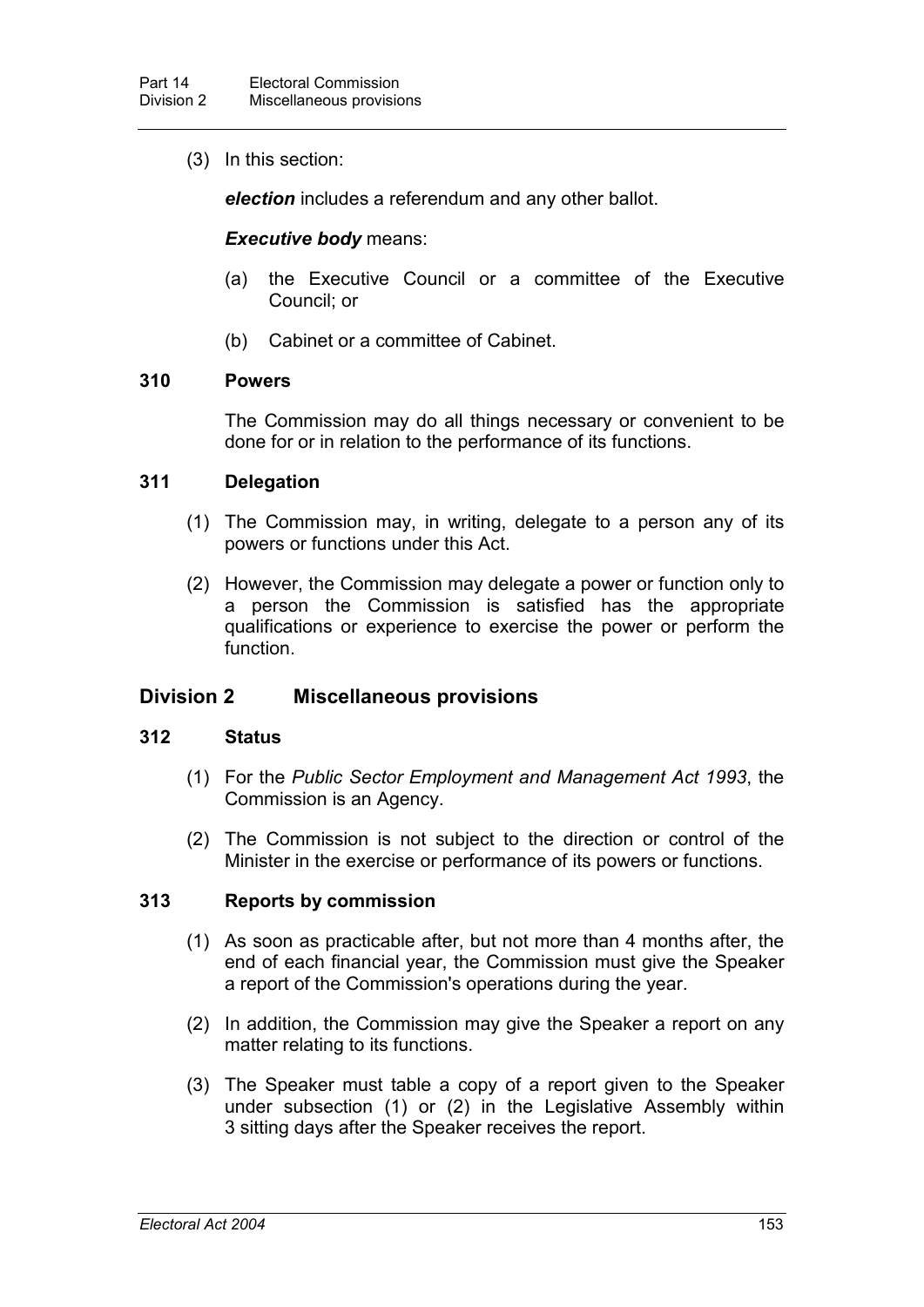### **313A Code of conduct for campaign workers**

- (1) The Commission may issue a code of conduct for campaign workers.
- (2) The Commission must consult with the leader of each registered party and each unendorsed MLA on the content of the code of conduct before issuing the code.

# **Part 15 Electoral Commissioner and staff of Commission**

**Division 1 Electoral Commissioner**

### **Subdivision 1 Establishment of office, functions and powers**

### **314 Appointment of Electoral Commissioner**

- (1) There is to be an Electoral Commissioner.
- (2) The Administrator may appoint an eligible person to be the Electoral Commissioner.
- (3) The appointment may be made only after receiving a recommendation of the Legislative Assembly.
- (4) The Minister must table a copy of the appointment in the Legislative Assembly within 6 sitting days after the appointment is made.

### **314A Eligibility for appointment**

- (1) A person is an *eligible person* for appointment as the Electoral Commissioner if:
	- (a) the person has suitable qualifications or experience relating to the Commissioner's functions; and
	- (b) the person is committed to the purposes of this Act and its underlying principles; and
	- (c) the person is not any of the following:
		- (i) a judicial officer;
		- (ii) a member of an Australian parliament;
		- (iii) a member of a local government council or of an equivalent body in a State or another Territory;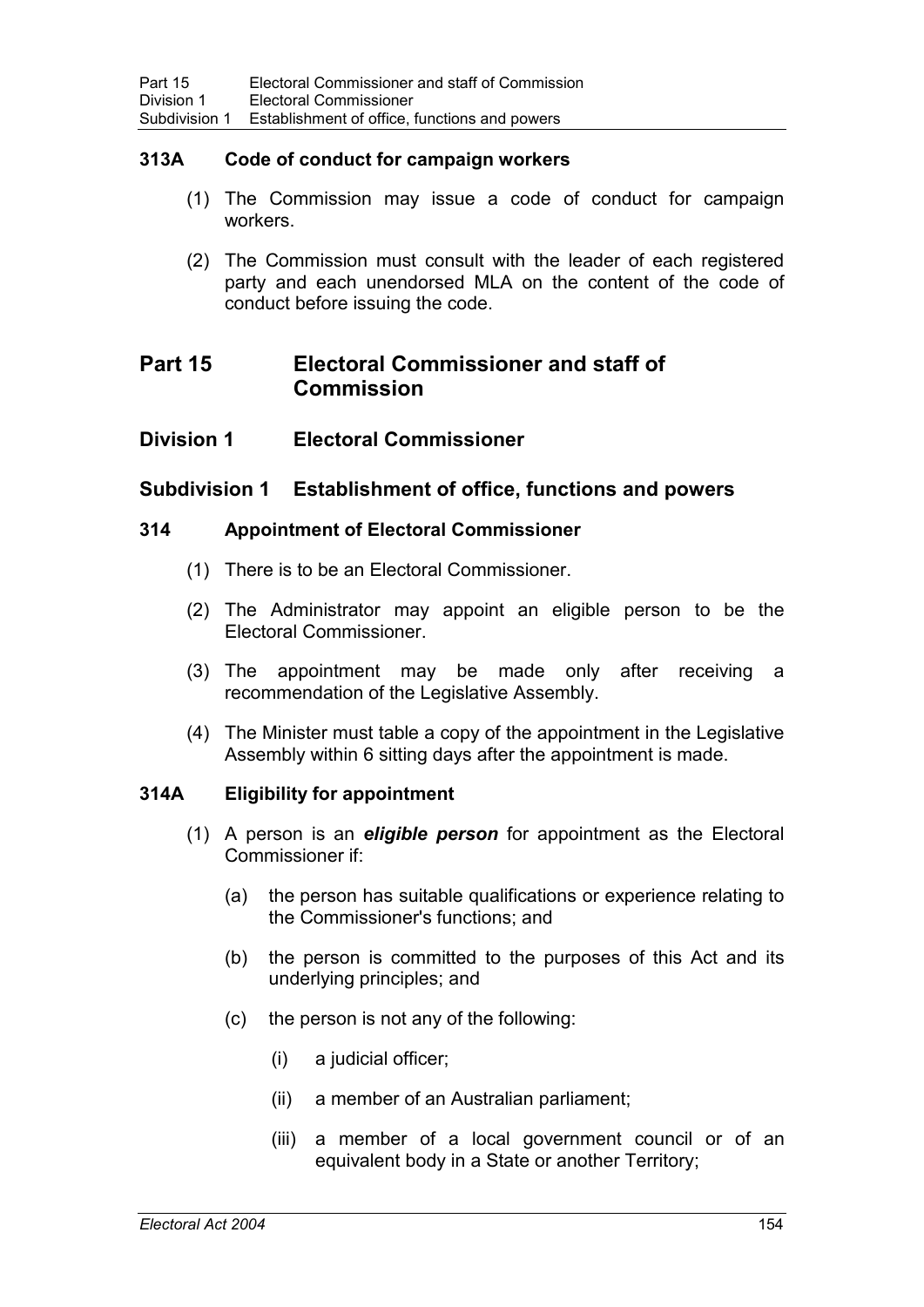- (iv) a member of a political party; and
- (d) the person does not have a recent political affiliation.
- (2) For subsection (1)(d), a person has a recent political affiliation if, at any time during the previous 5 years, the person:
	- (a) was a member of the Legislative Assembly or a local government council; or
	- (b) was an office holder or elected representative of a political party in the Territory or elsewhere in Australia; or
	- (c) was a member of staff of a minister; or
	- (d) made a reportable donation to a political party, or an associated entity of a political party, in the Territory or elsewhere in Australia.
- (3) For subsection (2)(d), a person made a reportable donation if it was made by the person or by a body corporate of which the person was an office holder or majority shareholder at the time the donation was made.
- (4) In this section:

*reportable donation* means a gift or loan that is required to be disclosed or reported under Part 10 or under a similar law in force in the Commonwealth or in a State or another Territory.

### **315 Chief Executive Officer**

For the *Public Sector Employment and Management Act 1993*, the Commissioner is the Chief Executive Officer of the Commission.

### **316 Functions**

The Commissioner has the functions given to the Commissioner under this or another Act.

### **317 Powers**

The Commissioner may do all things necessary or convenient to be done for or in relation to the performance of the Commissioner's functions.

#### **318 Approved forms**

- (1) The Commissioner may approve forms for use under this Act.
- (2) An approved form may be a statutory declaration.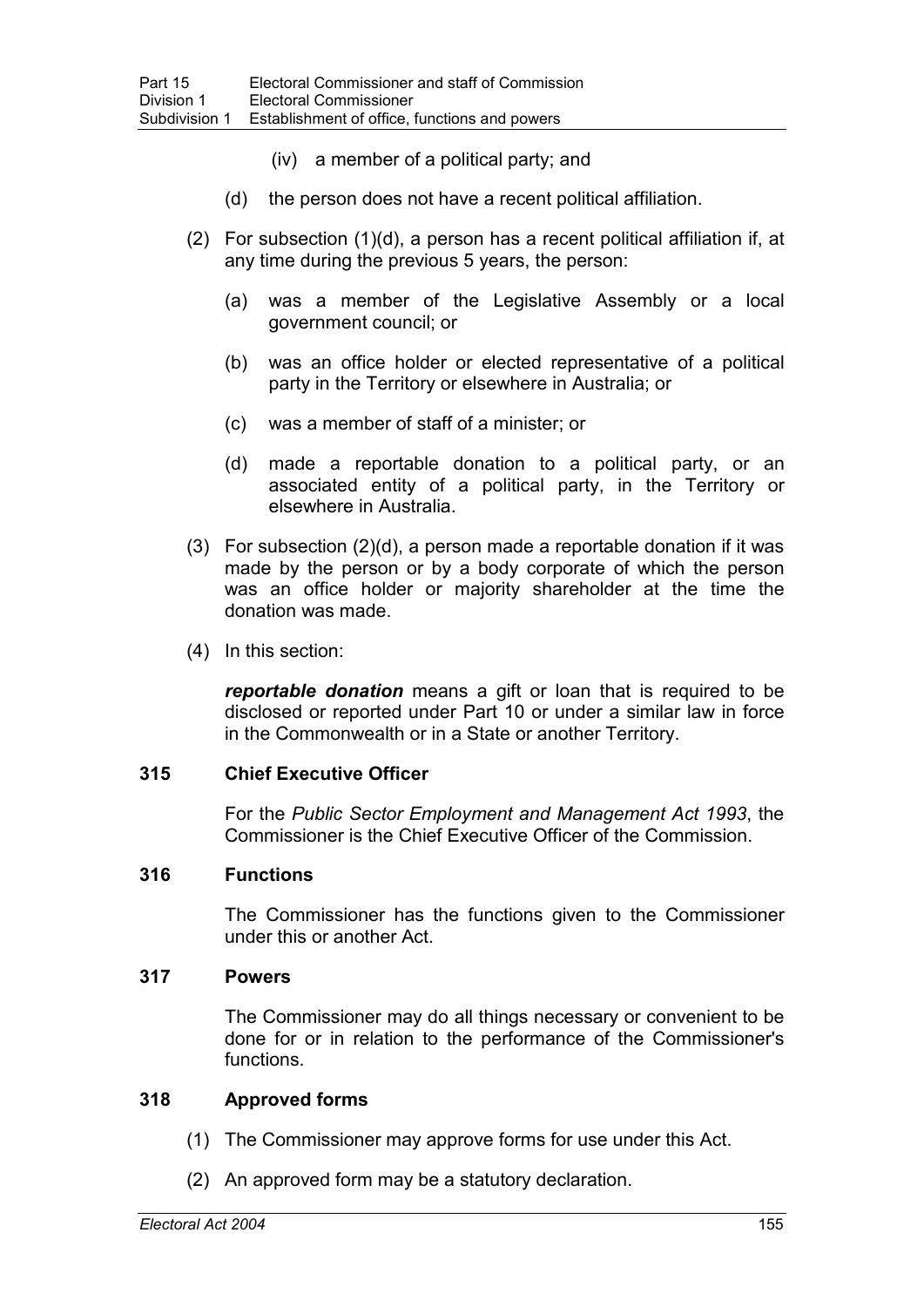### **319 Delegation**

- (1) The Commissioner may, in writing, delegate to a person any of the Commissioner's powers or functions under this Act.
- (2) However, the Commissioner may delegate a power or function only to a person the Commissioner is satisfied has the appropriate qualifications or experience to exercise the power or perform the function.

## **Subdivision 2 Appointment provisions**

### **320 Term of appointment**

- (1) The appointment of a person as the Commissioner is for a period of 5 years.
- (2) A person who is the Commissioner may be reappointed, if still eligible, for one further period of 5 years.

### **321 Conditions of appointment**

- (1) The Commissioner holds office on the conditions, including conditions about remuneration, expenses and allowances, determined by the Administrator.
- (2) The Commissioner's conditions of office:
	- (a) cannot provide any conditions (for example as to remuneration) that are contingent on the Commissioner's performance in office; and
	- (b) cannot be varied during the Commissioner's term in office.

### **322 Vacancy in office**

- (1) The office of Commissioner becomes vacant if:
	- (a) the Commissioner resigns under section 323; or
	- (b) the Commissioner's appointment is terminated under section 324; or
	- (c) the Commissioner is found guilty of an offence, whether in the Territory or elsewhere, for which the maximum penalty is imprisonment for a term of at least 12 months, with or without a fine; or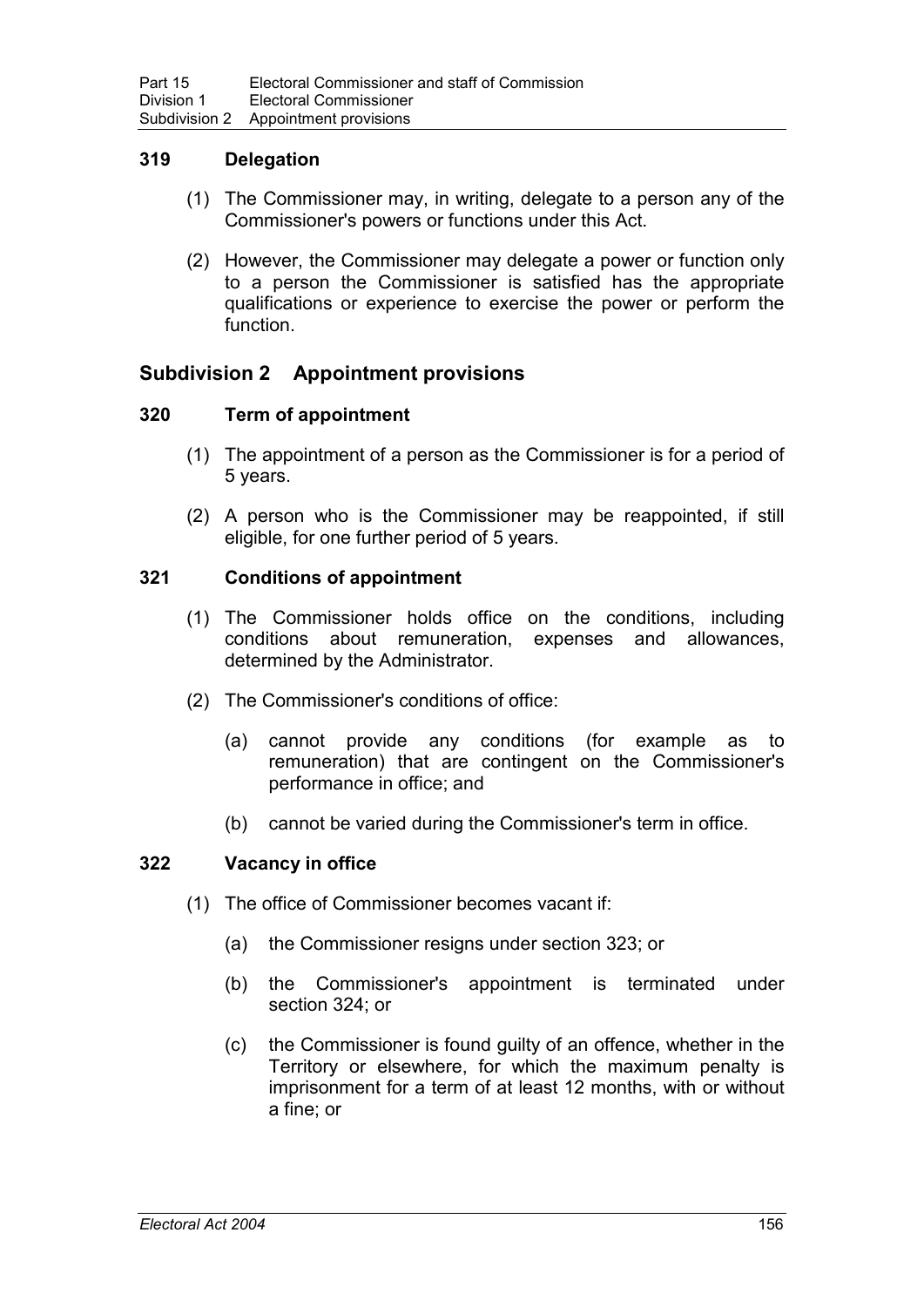- (d) the Commissioner is sentenced to imprisonment for an offence, whether in the Territory or elsewhere and whether or not the sentence is suspended; or
- (e) the Commissioner becomes bankrupt, applies to take the benefit of a law for the relief of bankrupt or insolvent debtors, compounds with creditors or makes an assignment of remuneration for their benefit; or
- (f) the Commissioner becomes a candidate for election as a member of an Australian parliament or a local government council; or
- (g) the Commissioner is no longer an eligible person for appointment.
- (2) A decision, an act or an omission of the Commissioner is not invalid only because of a defect in the appointment of the Commissioner, including not being an eligible person for appointment.

### **323 Resignation**

The Commissioner may resign office by written notice given to the Administrator.

### **324 Suspension and termination of appointment**

- (1) The Administrator may suspend the Commissioner from duty if:
	- (a) the Commissioner becomes physically or mentally incapable of satisfactorily performing official duties; or
	- (b) the Commissioner engages in corrupt conduct as defined in section 10 of the *Independent Commissioner Against Corruption Act 2017*; or
	- (c) the Commissioner engages in paid employment outside the duties of office without the Minister's approval; or
	- (d) the Commissioner is absent from duty, without the approval of the Minister and without reasonable excuse, for 28 consecutive days or for 42 days in any period of 12 months.
- (2) The Minister must immediately give the Commissioner a statement of reasons for the suspension.
- (3) The Minister must table in the Legislative Assembly the statement and any written response by the Commissioner within 6 sitting days after the suspension.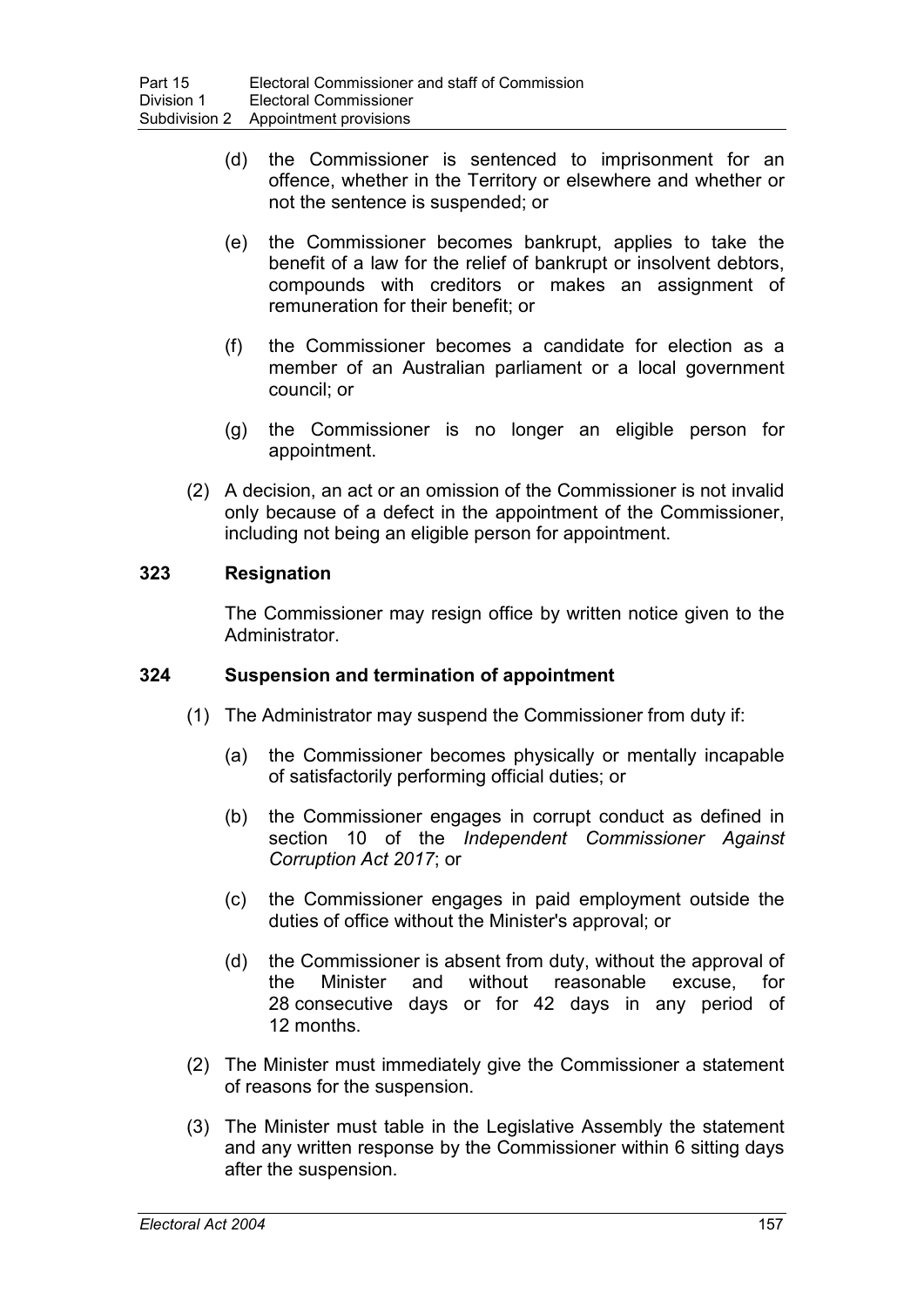- (4) If, within 6 sitting days after the statement is tabled, a resolution of the Legislative Assembly is passed by a two-thirds majority of all of the Assembly requiring the Administrator to terminate the Commissioner's appointment, the Administrator must terminate the Commissioner's appointment.
- (5) The suspension of the Commissioner is lifted if:
	- (a) the Minister does not table the statement under subsection (3); or
	- (b) the Legislative Assembly does not pass a resolution in accordance with subsection (4).
- (6) The Commissioner is entitled to be paid remuneration and allowances during the period of suspension.

### **325 Leave of absence**

The Minister may grant the Commissioner leave of absence on the conditions decided by the Minister.

### **326 Acting Commissioner**

- (1) The Administrator may appoint an eligible person for appointment as the Commissioner to act as the Commissioner:
	- (a) during a vacancy in the office; or
	- (b) during a period, or all periods, when the Commissioner, or another Acting Commissioner, is unable, or unavailable, to perform official duties.
- (2) An appointment to act as the Commissioner during a vacancy in the office may only be for a period or periods not exceeding in aggregate 6 months in any 12 month period.
- (3) If the office of Commissioner is vacant for a period of 18 months, no further appointment to act as the Commissioner during the vacancy can be made.
- (4) An Acting Commissioner holds office on the conditions, including conditions about remuneration, expenses and allowances, determined by the Administrator.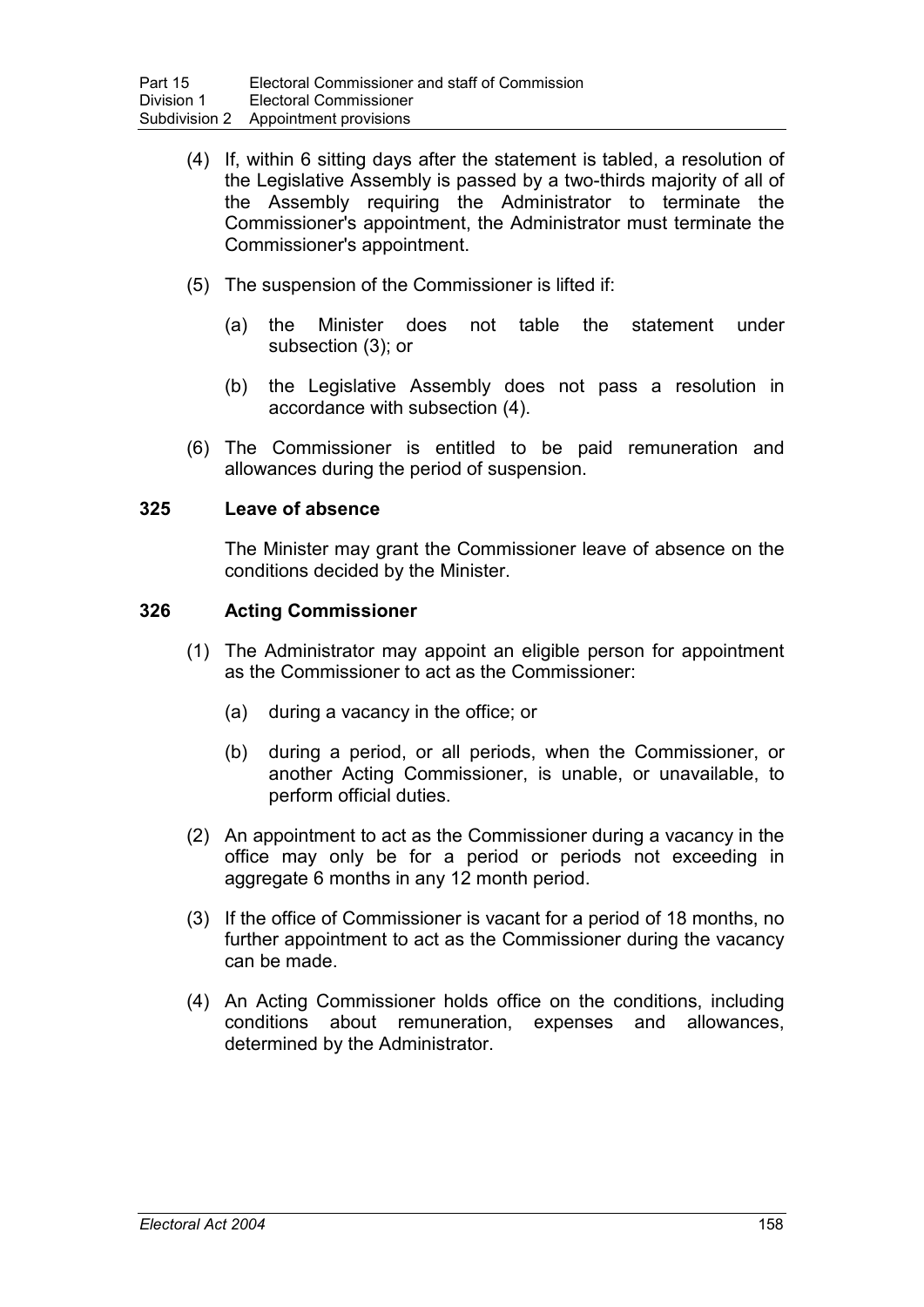### **327 Oath before taking office**

- (1) Before performing any functions as Commissioner, the Commissioner must take an oath that the Commissioner will faithfully, impartially and truly perform the functions of the Commissioner according to law.
- (2) Before performing any functions as Acting Commissioner, an Acting Commissioner must take an oath that the Acting Commissioner will faithfully, impartially and truly perform the functions for which the Acting Commissioner is appointed, according to law.
- (3) The oath must be administered:
	- (a) for the Commissioner by the Administrator; or
	- (b) for an Acting Commissioner by the Administrator or the Minister.

## **Division 2 Staff of Commission**

### **328 Staff and consultants**

- (1) All members of the Commission's staff are to be public sector employees.
- (2) A person who assists the Commission under an arrangement mentioned in section 329(1) is, while assisting the Commission, taken to be a member of the Commission's staff.
- (3) The Commission may engage the consultants the Commission considers necessary for the performing the Commission's functions.

### **329 Sharing staff and physical resources**

- (1) The Commission may make arrangements for a person who is:
	- (a) a member of the staff of another statutory office to assist the Commission; or
	- (b) a member of the Commission's staff to assist the holder of another statutory office.
- (2) The Commission may make arrangements for the use by:
	- (a) the Commission's office of the physical resources of another statutory office; or
	- (b) another statutory office of the physical resources of the Commission's office.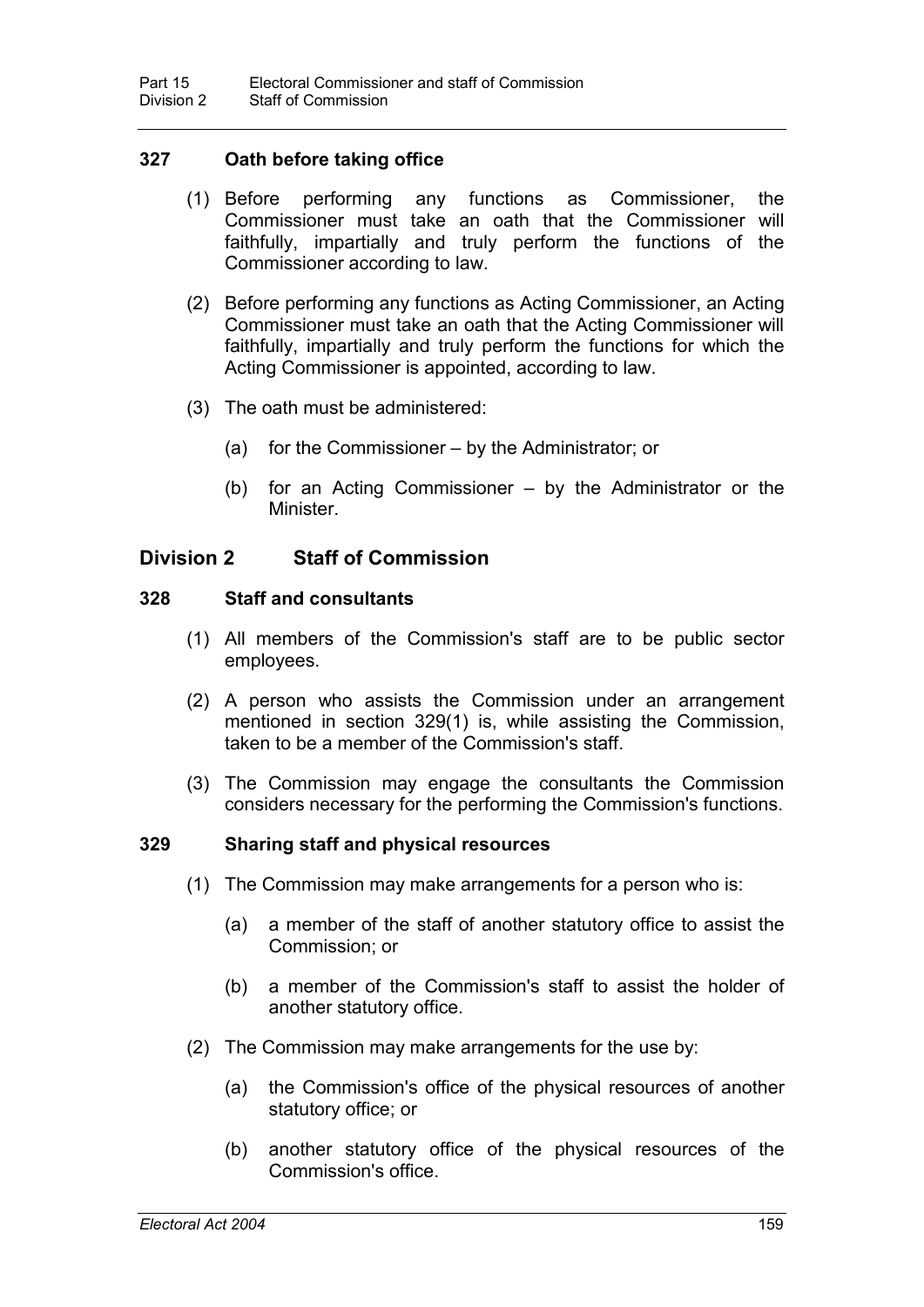### **330 Officers**

- (1) The Commission may appoint a person to be an officer for this Act.
- (2) Without limiting subsection (1), the officers include:
	- (a) the officer in charge of a voting centre; and
	- (b) the officer in charge of a scrutiny centre; and
	- (c) an officer for a poll or the scrutiny for an election.
- (3) However, a person who is under 18 years must not be appointed an officer.
- (4) In addition, a candidate or a spouse or de facto partner of a candidate must not be appointed an officer.

# **Part 16 Redistribution Committee**

## **Division 1 Redistribution Committee**

### **331 Establishment**

For each redistribution, a Redistribution Committee is established.

### **332 Composition**

The Redistribution Committee consists of the following members:

- (a) the Commissioner;
- (b) the Surveyor-General;
- (c) the Auditor-General;
- (d) the appointed member.

#### **333 Chairperson**

The appointed member is the Chairperson of the Redistribution **Committee** 

### **336 Appointment of appointed member**

(1) The Administrator must, by *Gazette* notice, appoint a person as a member of the Redistribution Committee (the *appointed member*).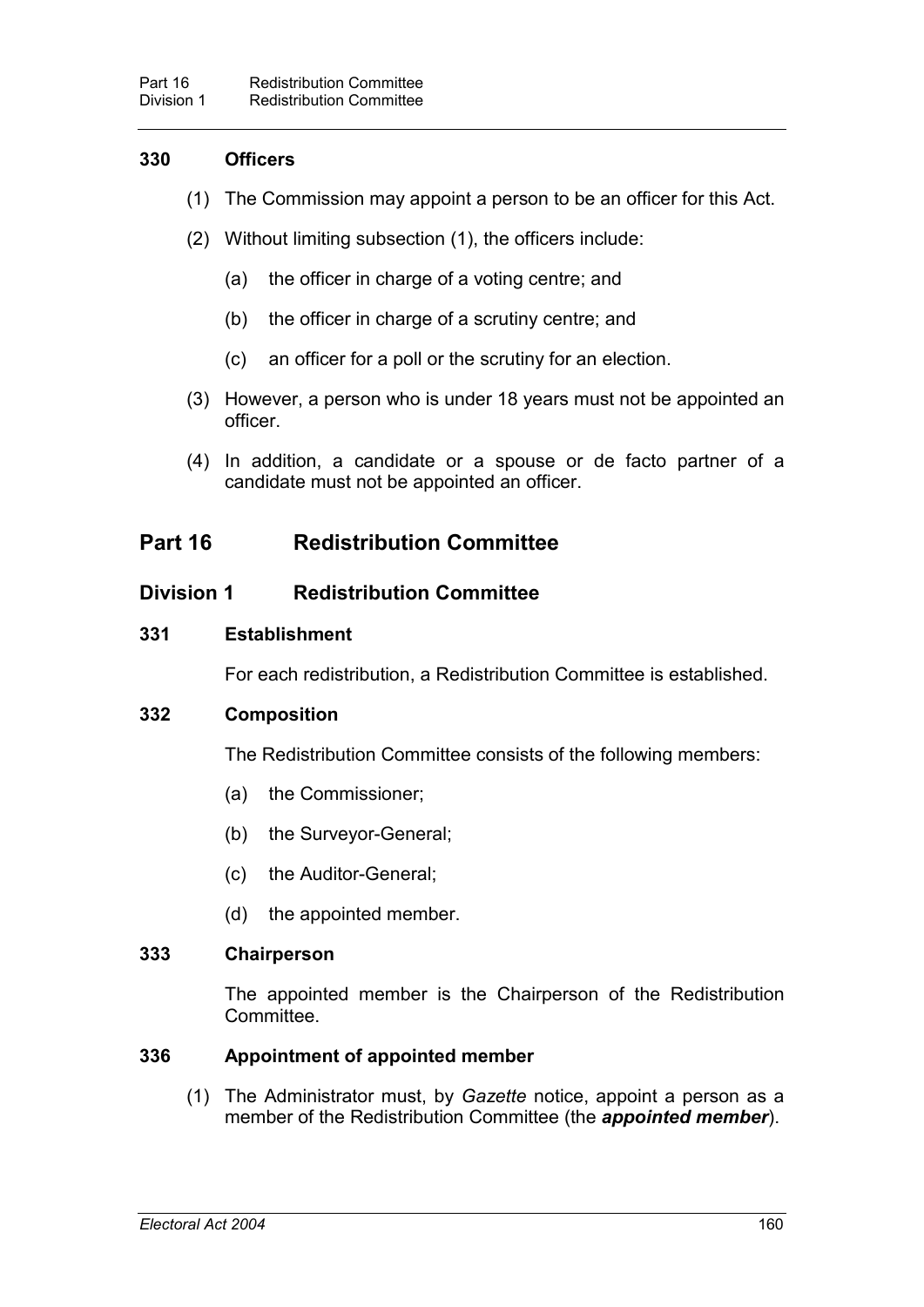- (2) A person is eligible for appointment as the appointed member of the Committee only if:
	- (a) the person has served as, or is qualified for appointment as, a Supreme Court Judge or Local Court Judge; and
	- (b) the person:
		- (i) is not a member of a political party; and
		- (ii) the person does not have a recent political affiliation.
- $(2A)$  For subsection  $(2)(b)(ii)$ , a person has a recent political affiliation if, at any time during the previous 5 years, the person:
	- (a) was a member of the Legislative Assembly or a local government council; or
	- (b) was an office holder or elected representative of a political party in the Territory or elsewhere in Australia; or
	- (c) was a member of staff of a minister; or
	- (d) made a reportable donation to a political party or an associated entity of a political party, in the Territory or elsewhere in Australia.
- (2B) For subsection (2A)(d), a person made a reportable donation if it was made by the person or by a body corporate of which the person was an office holder or majority shareholder at the time the donation was made.
	- (3) Before a person mentioned in subsection (2) is appointed, the Minister must consult the following persons about the proposed appointment:
		- (a) the leader of each political party represented in the Legislative Assembly;
		- (b) all MLAs who are not also members of a political party represented in the Legislative Assembly.
- (3A) In this section:

*reportable donation* means a gift or loan that is required to be disclosed or reported under Part 10 or under a similar law in force in the Commonwealth or in a State or another Territory.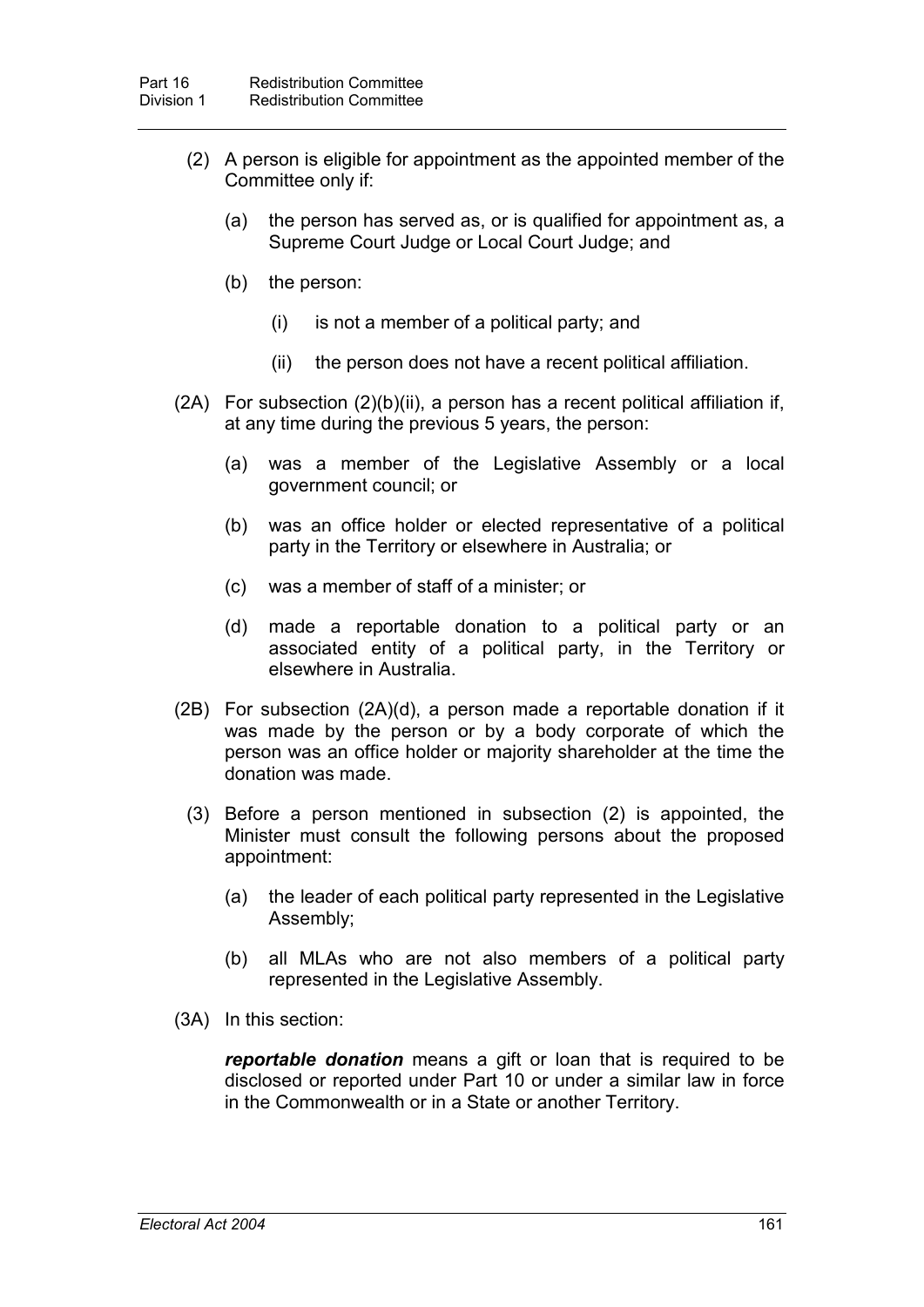### **337 Term of appointed member's appointment**

The appointed member holds office from the date of the member's appointment until the date the Redistribution Committee is dissolved.

#### **338 Conditions of appointment**

The appointed member holds office on the conditions (including conditions about remuneration, expenses and allowances) determined by the Administrator and stated in the appointment.

#### **340 Dissolution**

The Redistribution Committee is dissolved on its giving the Commissioner a report on the redistribution for which it is established.

### **Division 3 Functions, powers and procedures of Redistribution Committee**

#### **341 Functions**

- (1) The Redistribution Committee has functions given to it under Part 8 for conducting redistributions.
- (2) The Commission must give the Redistribution Committee the information and assistance the Committee requires for performing its functions.

#### **342 Powers**

The Redistribution Committee may do all things necessary or convenient to be done for or in relation to the performance of its functions.

#### **343 Procedures**

- (1) Subject to subsection (2), the Redistribution Committee may:
	- (a) regulate the conduct of proceedings at its meetings as it considers appropriate; and
	- (b) inform itself in any way it considers appropriate.
- (2) At a meeting of the Redistribution Committee, the Chairperson has a casting vote as well as a deliberative vote in the event of an equality of votes.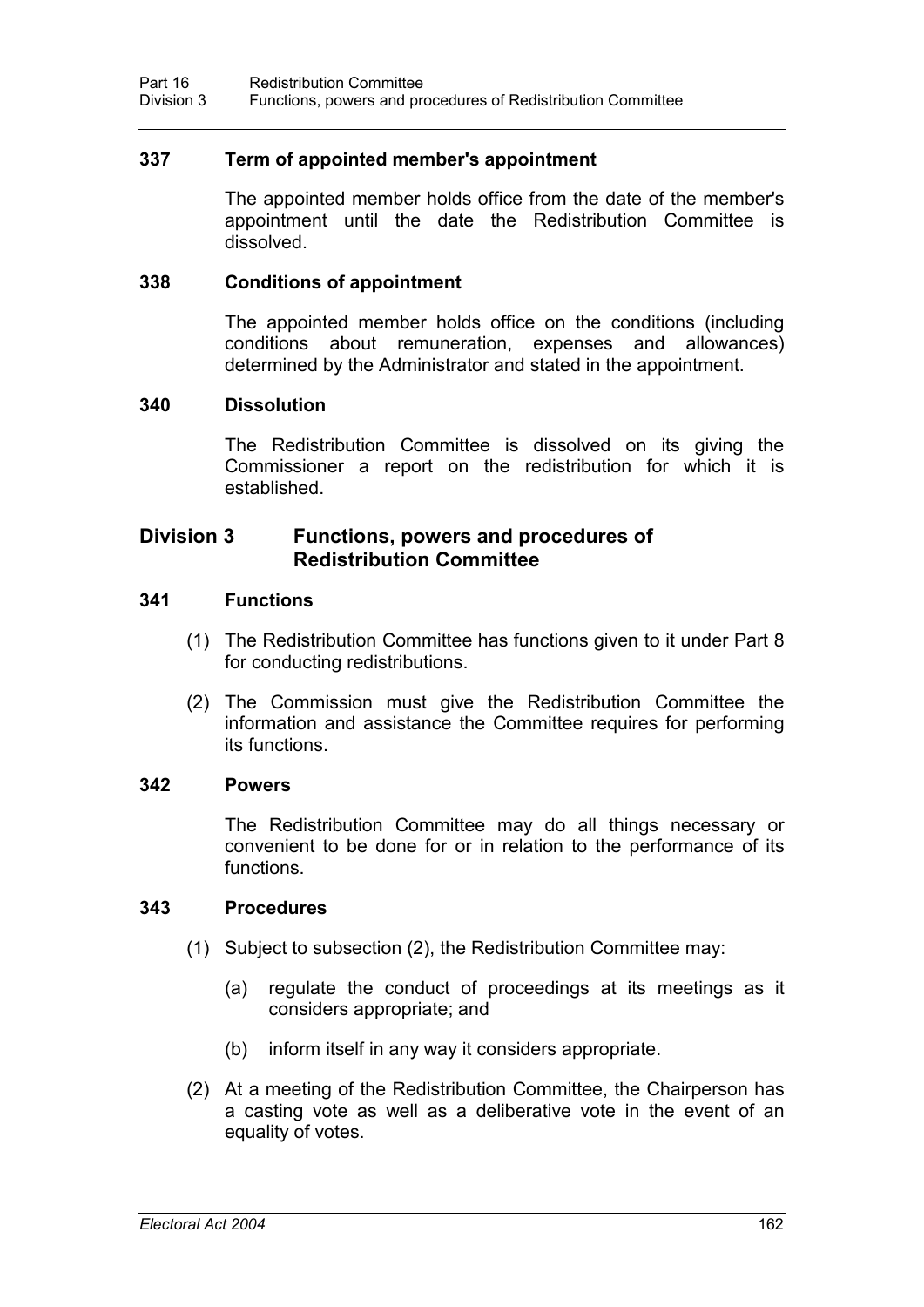## **Part 17 Miscellaneous provisions**

#### **344 Register of electors precluded from voting because of religious beliefs**

The Commission must keep a register of electors who give the Commission a statutory declaration stating the elector is precluded from voting because of the elector's religious beliefs.

### **345 Storage and destruction of electoral papers**

- (1) This section applies to electoral papers in the Commission's possession that were used for an election.
- (2) The Commissioner must securely store the electoral papers until satisfied they are no longer required for exercising a power or performing a function under this Act.
- (3) The Commissioner may destroy the electoral papers when they are no longer required as mentioned in subsection (2).

### **346 Protection from liability**

- (1) This section applies to a person who is or has been:
	- (a) the Commissioner; or
	- (b) an officer; or
	- (c) a member of the Commission's staff.
- (2) The person is not civilly or criminally liable for an act done or omitted to be done by the person in good faith in the exercise or purported exercise of a power, or the performance or purported performance of a function, under this Act.
- (3) Subsection (2) does not affect any liability the Territory would, apart from that subsection, have for the act or omission.

#### **347 Regulations**

- (1) The Administrator may make regulations, not inconsistent with this Act, prescribing matters:
	- (a) required or permitted by this Act to be prescribed; or
	- (b) necessary or convenient to be prescribed for carrying out or giving effect to this Act.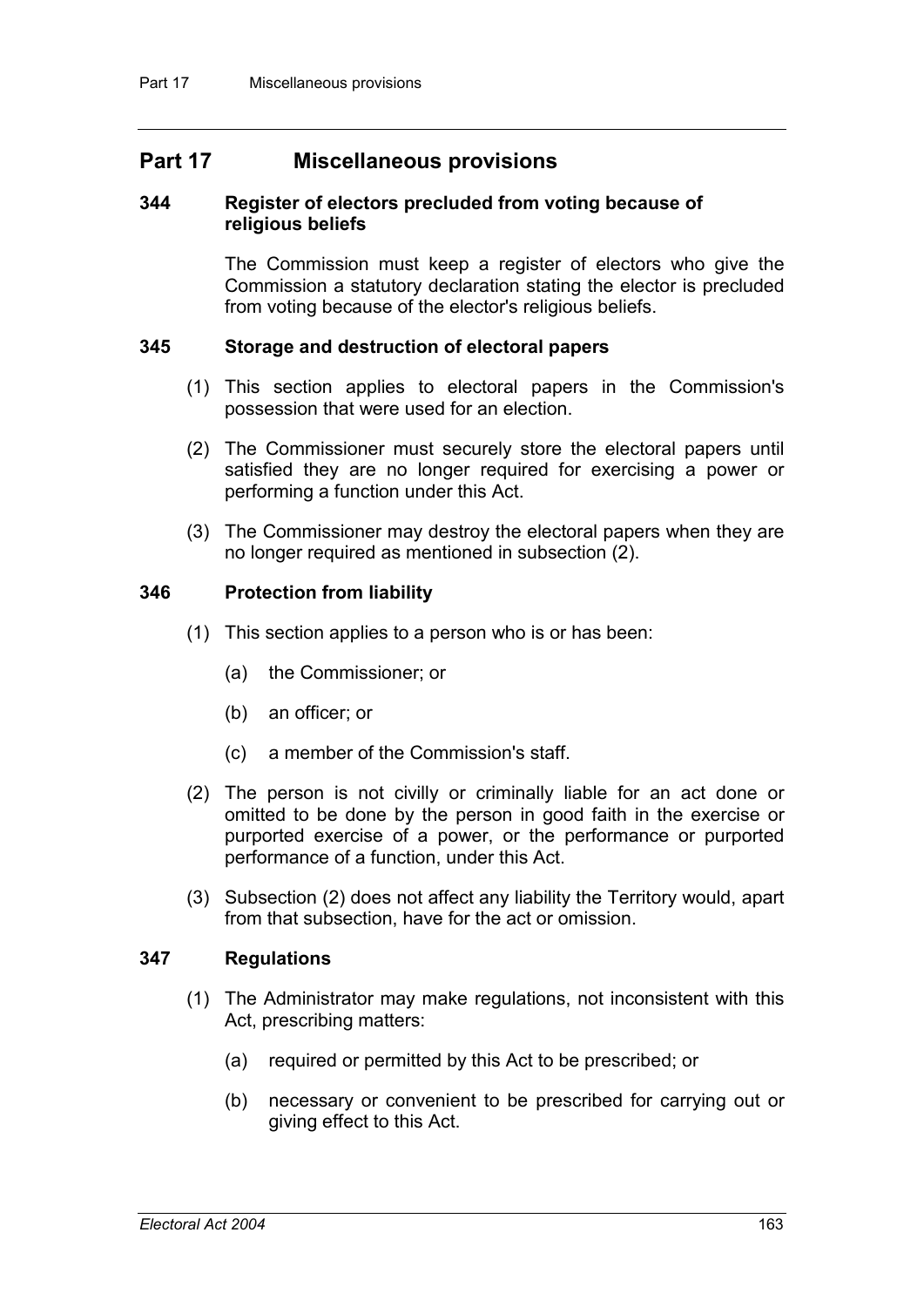- (2) The Regulations may provide for any of the following:
	- (a) fees payable, and the refund (wholly or partly) of fees paid, under this Act;
	- (b) the designation of an offence against a regulation as a regulatory offence;
	- (c) penalties for offences against the Regulations not exceeding 100 penalty units for a natural person and 500 penalty units for a body corporate.
- (3) The Regulations may:
	- (a) make different provision in relation to:
		- (i) different persons or matters; or
		- (ii) different classes of persons or matters; or
	- (b) apply differently by reference to stated exceptions or factors.

## **Part 18 Repeal and transitional provisions**

#### **348 Definitions**

In this Part:

*commencement date* means the date on which this Part comes into operation.

*former division* has the meaning in section 350.

*new division* has the meaning in section 350.

*repealed Act* means the *Northern Territory Electoral Act 1995* as in force immediately before the commencement date.

#### **349 Repeal**

The *Northern Territory Electoral Act 1995* (No. 37 of 1995) is repealed.

#### **350 Divisions**

A division under the repealed Act as in force immediately before the commencement date (the *former division*) is a division for this Act with the same boundaries and name (the *new division*).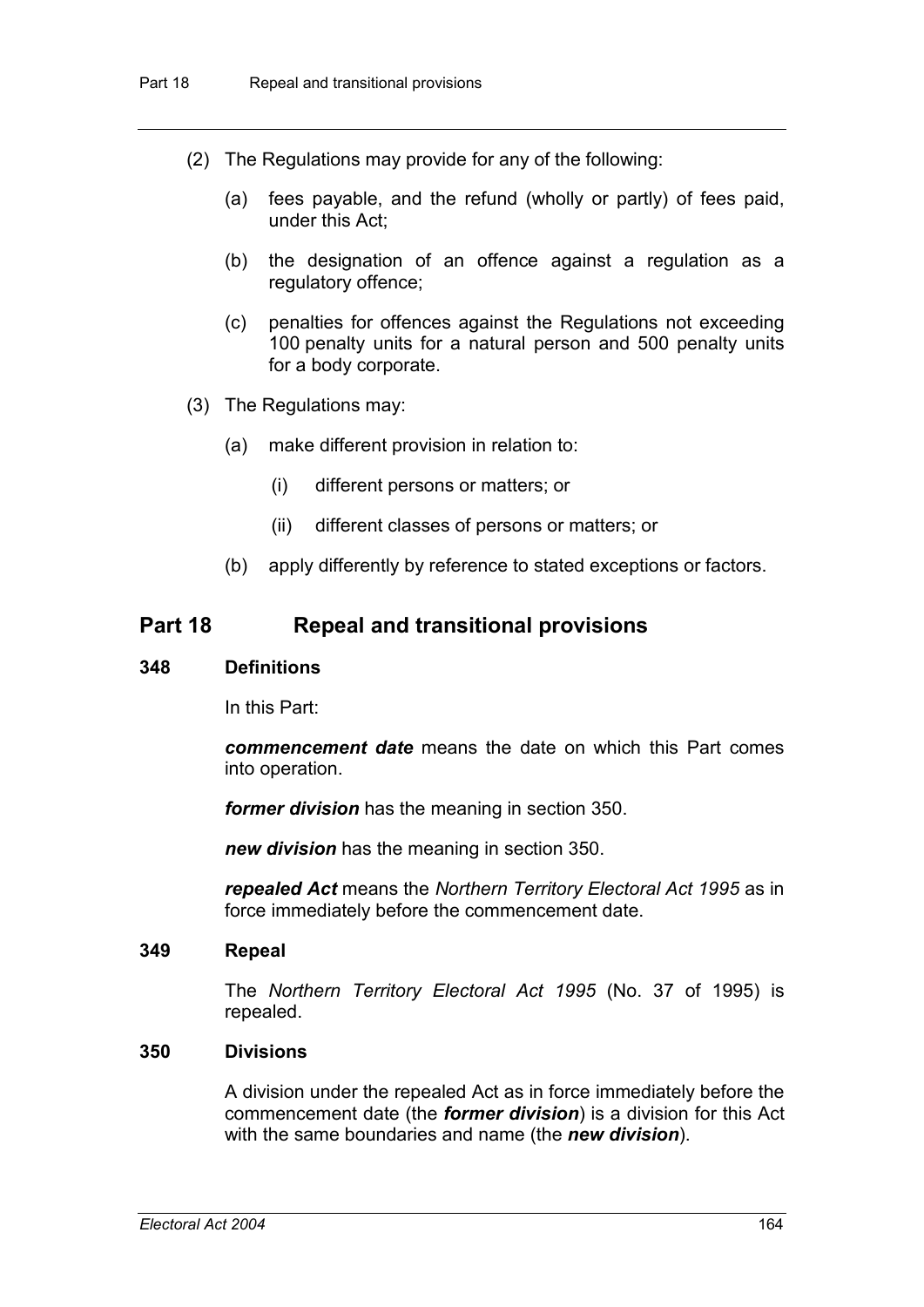#### **351 MLAs**

A person who, immediately before the commencement date, was a member of the Legislative Assembly for the former division is taken to be the MLA for the new division.

#### **352 Rolls**

A roll of electors kept under the repealed Act for the former division and in force immediately before the commencement date is taken to be the roll kept under this Act for the new division.

#### **353 Arrangement with Commonwealth**

The arrangement made under section 27 of the repealed Act and in force immediately before the commencement date is taken to be an arrangement made under section 20 of this Act.

#### **354 Register of electors not voting because of religious beliefs**

- (1) A religious beliefs register kept under the repealed Act for the former division and in force immediately before the commencement date is taken to be the register required to be kept under section 344 for the new division.
- (2) In this section:

*religious beliefs register* means a register of the names and addresses of persons who have given the person's religious beliefs as an explanation for not having voted at an election.

#### **355 Pending election**

- (1) If, immediately before the commencement date, a writ for an election issued under the repealed Act had not been returned under that Act, the repealed Act, other than Part 12, applies to the election as if it had not been repealed.
- (2) For subsection (1), the repealed Act applies as if a reference to an officer under that Act were a reference to the Commissioner or other officer under this Act.
- (3) On the declaration of the results of the election:
	- (a) the candidate returned as elected for the former division is taken to be the MLA for the new division; and
	- (b) Part 12 of this Act applies to the election.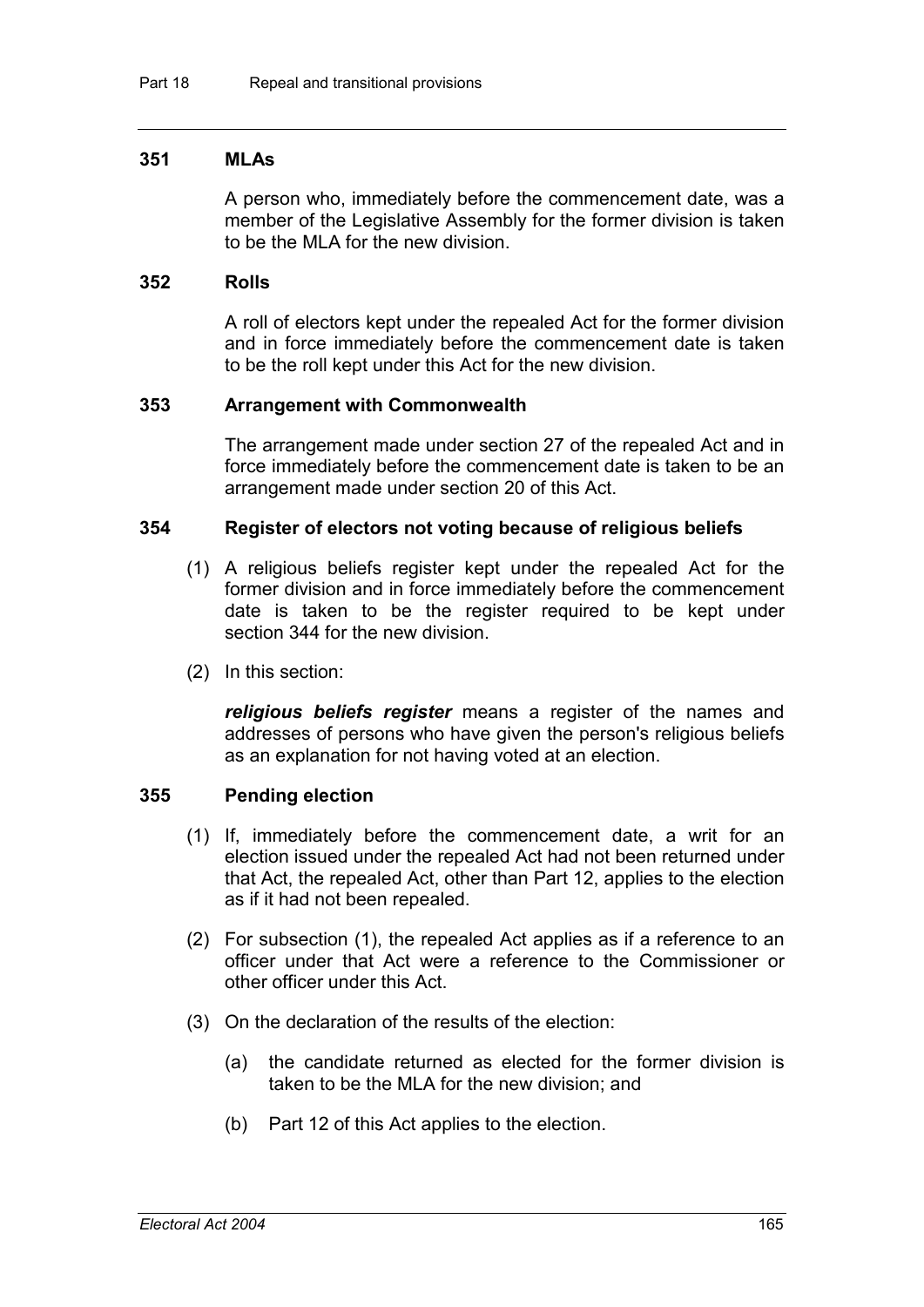#### **356 Pending legal proceedings**

- (1) If, immediately before the commencement date, a proceeding under Part 12 of the repealed Act had not been decided, the proceeding may be heard and decided under that Act as if it had not been repealed.
- (2) For subsection (1):
	- (a) the Election Tribunal established under the repealed Act is continued; and
	- (b) the Judge constituting the Tribunal immediately before the commencement date continues to constitute the Tribunal; and
	- (c) a decision or declaration of the Tribunal is taken to be a decision or declaration of the Court of Disputed Returns under Part 12, Division 2 or 3 of this Act.
- (3) If, immediately before the commencement date, the Chief Electoral Officer was a party to a legal proceeding pending or existing in any court or tribunal, the Commission is substituted for the Chief Electoral Officer as a party to the proceeding and has the same rights and obligations the Chief Electoral Officer had in the proceeding.

#### **357 Chief Electoral Officer**

- (1) The person holding office as the Chief Electoral Officer (the *former office*) under the repealed Act immediately before the commencement date holds office as the Commissioner on the conditions on which the person held the former office until the earlier of the following:
	- (a) the person's term of appointment to the former office ends;
	- (b) a person is appointed Commissioner under section 314 of this Act.
- (2) In an Act or document, a reference to the Chief Electoral Officer may, if the context permits, be taken to be a reference to the Commission or Commissioner as the case requires.

#### **358 Election Tribunal Trust Account**

The Master must close the trust account kept for section 108(5) of the repealed Act and pay the balance of the account to the Central Holding Authority.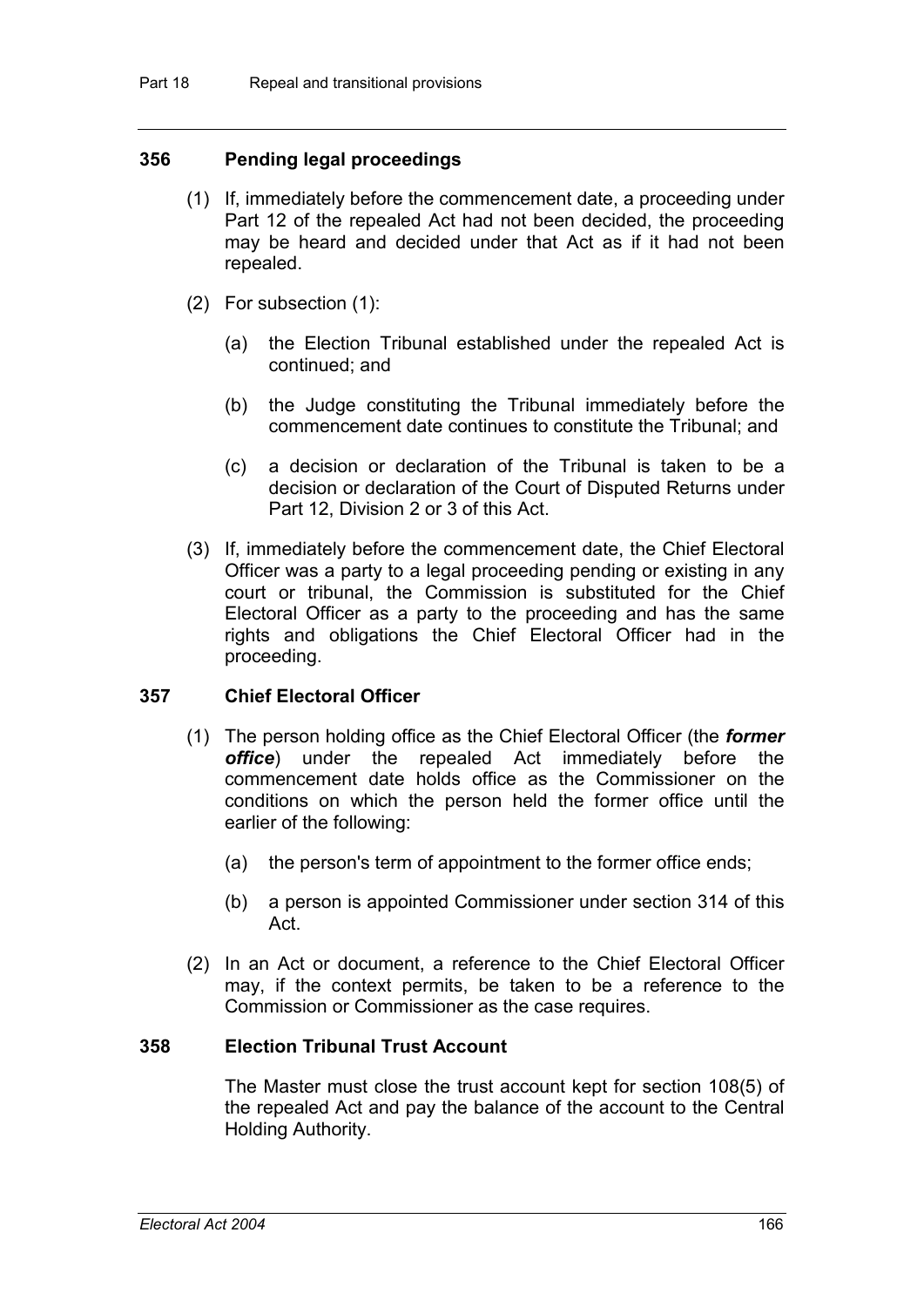Part 21 Transitional matters for Integrity and Accountability Legislation Amendment Act 2019

#### **359 References to repealed Act**

In an Act or document, a reference to the repealed Act or a provision of that Act may, if the context permits, be taken to be a reference to this Act or the corresponding provision of this Act.

## **Part 19 Transitional matters for Electoral Legislation Amendment Act 2016**

### **360 Transitional matter**

The amendments made to this Act by the *Electoral Legislation Amendment Act 2016* do not apply to an election or general election (including an extraordinary general election) for which a writ was issued under Part 5 before the commencement of that Act.

## **Part 20 Transitional matters for Electoral Amendment Act 2018**

#### **361 Appointed member and Chairperson of Redistribution Committee**

- (1) The person holding office as the appointed member and Chairperson of the Augmented Redistribution Committee immediately before the commencement date holds office as the appointed member and Chairperson of the Redistribution Committee on and after the commencement date on the conditions on which the person held the former office.
- (2) In this section:

*commencement date* means the date on which section 26 of the *Electoral Amendment Act 2018* comes into operation.

## **Part 21 Transitional matters for Integrity and Accountability Legislation Amendment Act 2019**

#### **362 Effect on Commissioner in office**

(1) The office holder continues to hold the office of Commissioner on the same terms and conditions that applied to the office holder's appointment before the commencement.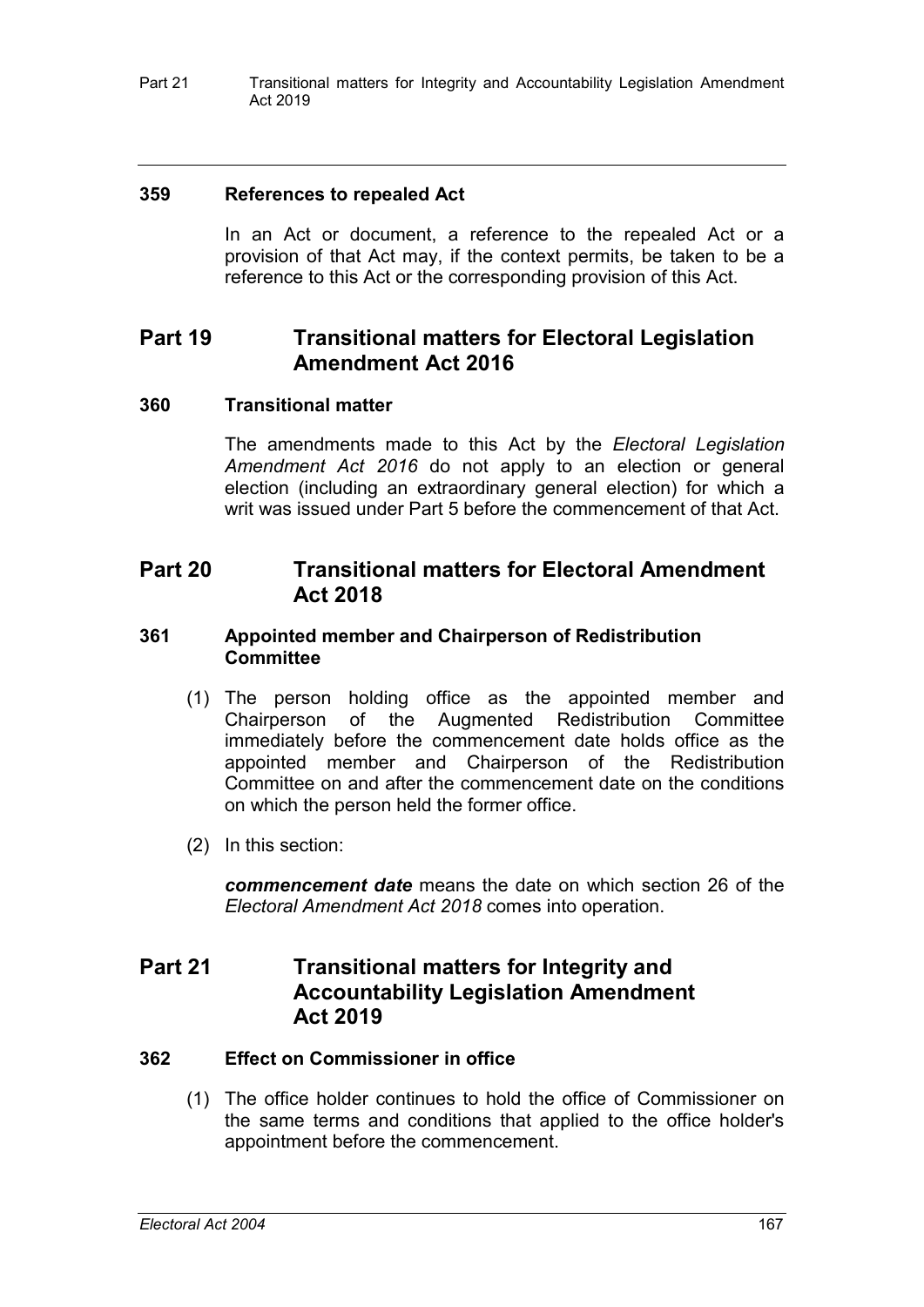- Part 21 Transitional matters for Integrity and Accountability Legislation Amendment Act 2019
	- (2) After the commencement, this Act applies to the office holder for the purposes of any reappointment as Commissioner and the term of office that the office holder held before the commencement is to be counted for section 320(2).
	- (3) In this section:

*commencement* means the commencement of section 15 of the *Integrity and Accountability Legislation Amendment Act 2019*.

*officer holder* means the person who, immediately before the commencement, held office as the Commissioner.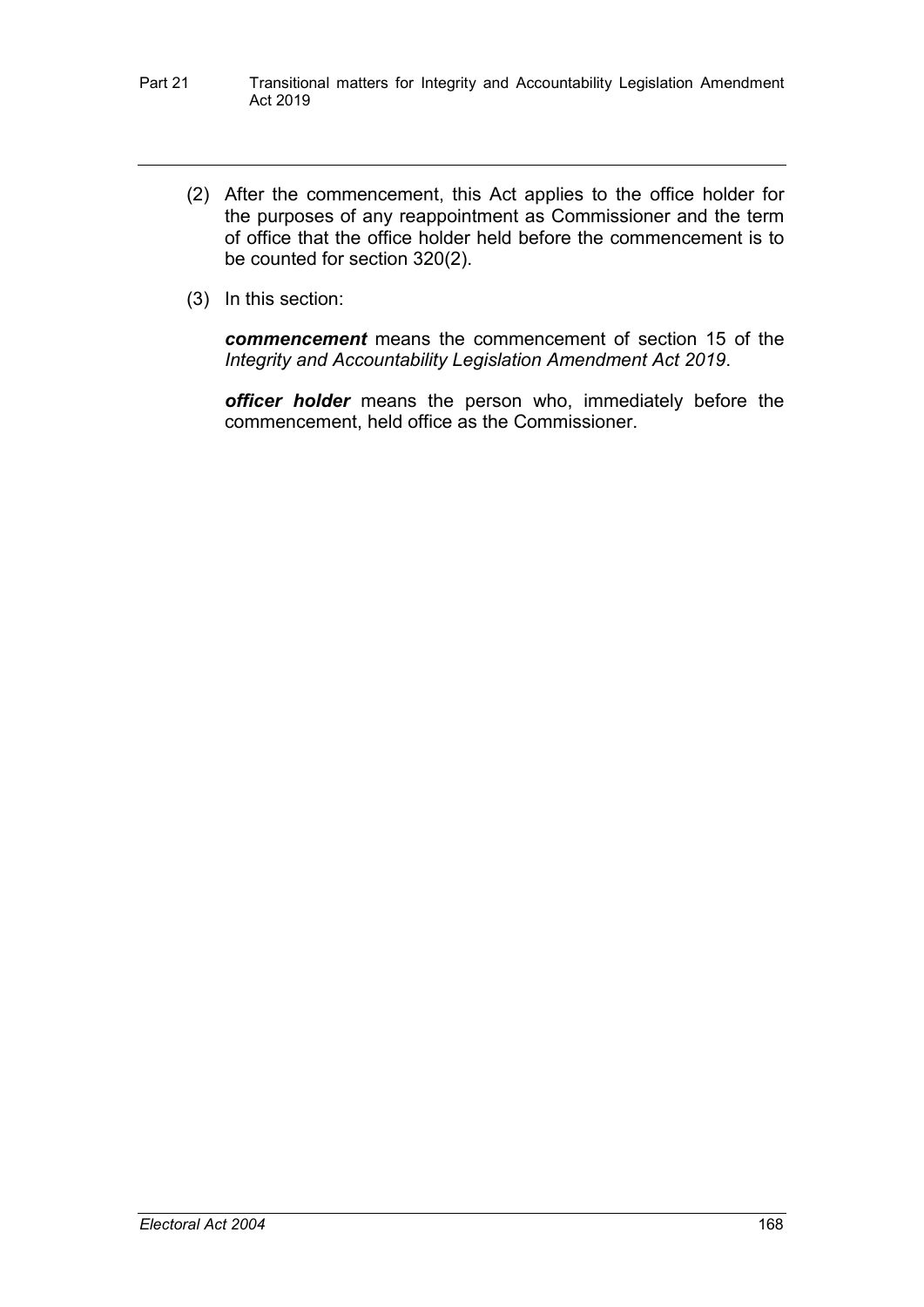## **Schedule 1 Form of writ**

section 27(1)

## NORTHERN TERRITORY OF AUSTRALIA

### **ELECTORAL ACT 2004**

### **WRIT**

To:

The Electoral Commission

I request that you conduct an election in accordance with this Act for one member of the Legislative Assembly of the Northern Territory of Australia for the division of [*insert name of division*].\*

I request that you conduct a general election in accordance with this Act for all members of the Legislative Assembly of the Northern Territory of Australia.\*

I fix the following dates for the election:

[*insert date*] to be nomination day;

[insert date] to be polling day;

[insert date] to be the last day on which this writ may be returned.

Given under my hand and the Public Seal of the Northern Territory of Australia on [*insert date*].

**Administrator** 

\* Delete whichever is inapplicable.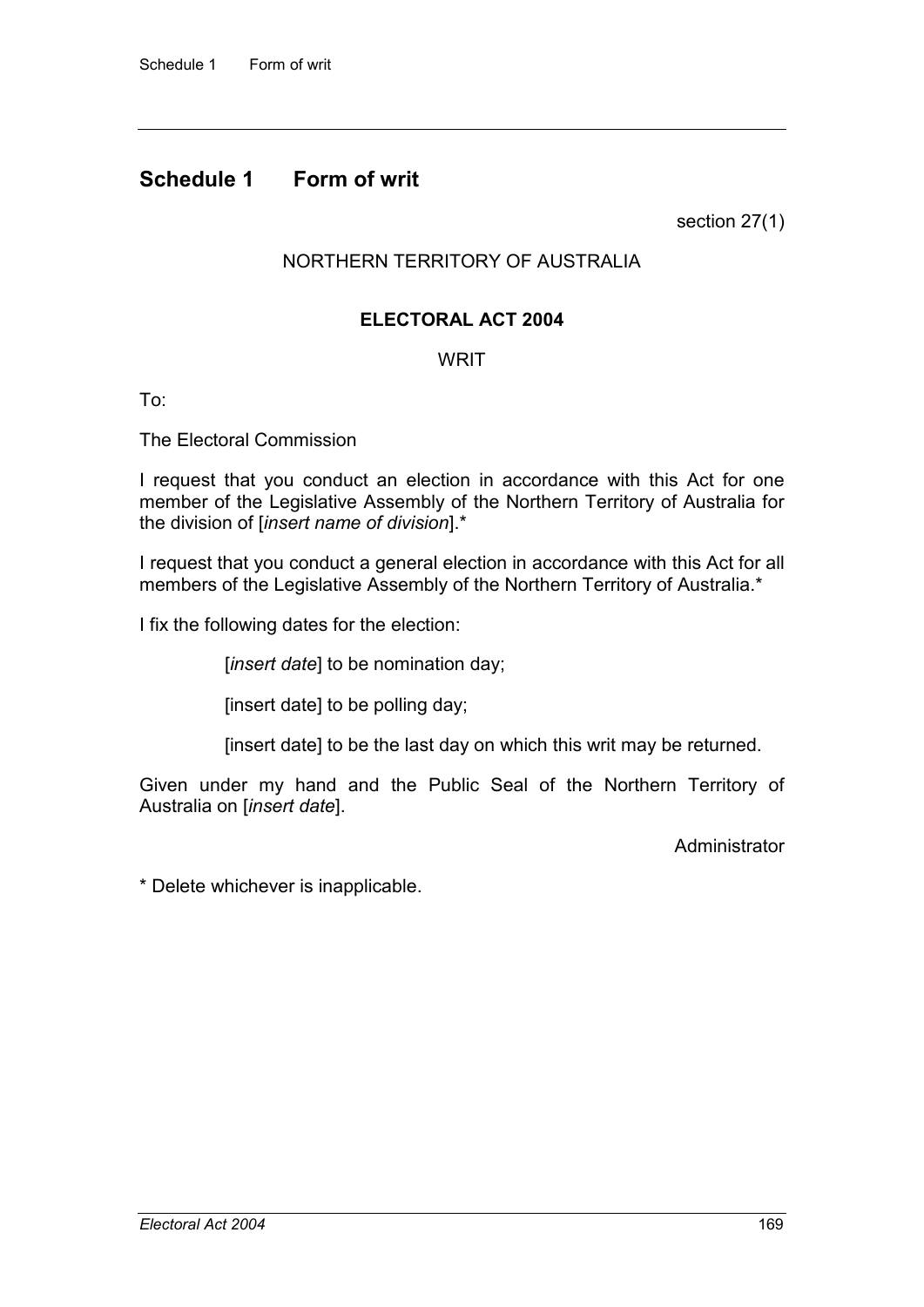## **Schedule 2 Appealable decisions and affected persons**

section 225

| A decision under section $158(1)$ or (2) to<br>refuse an application for registration of a<br>political party                                        | The party                                             |
|------------------------------------------------------------------------------------------------------------------------------------------------------|-------------------------------------------------------|
| A decision under section 157(1) to<br>register a political party                                                                                     | A person who objected to<br>registration of the party |
| A decision under section $158(1)$ or (2), as<br>applied by section 169(2), to refuse to<br>change the registered particulars of a<br>political party | The party                                             |
| A decision under section 161(3) to cancel<br>the registration of a political party                                                                   | The party                                             |
| A decision to give a notice under<br>section 217                                                                                                     | The person given the notice                           |
| A decision to refuse a request under<br>section 223(2) to make a stated<br>amendment of a return                                                     | The person making the request                         |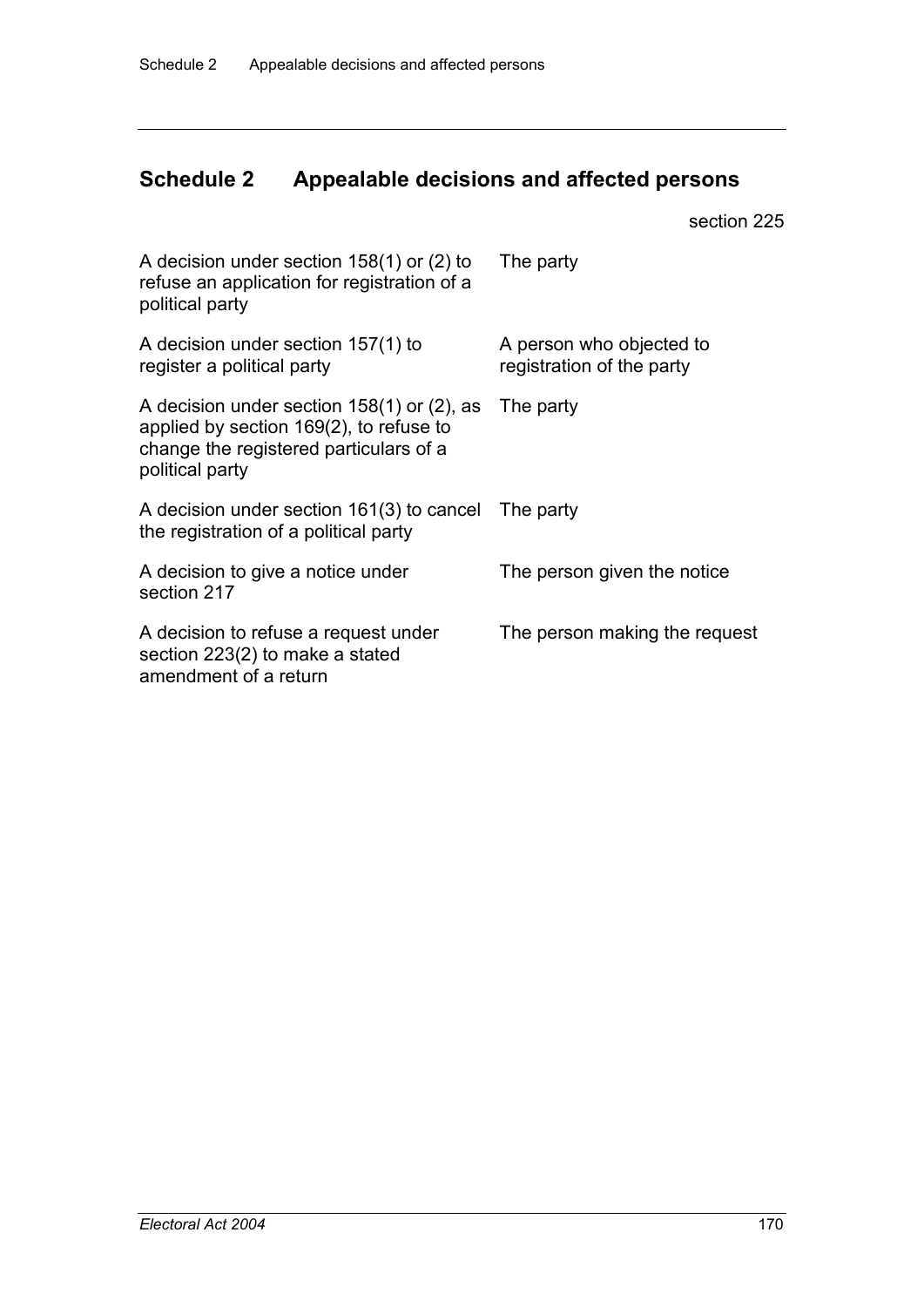#### **ENDNOTES**

**1 KEY**

Key to abbreviations

| amd = amended         |
|-----------------------|
| $app = appendix$      |
| $bl = by-law$         |
| $ch = Chapter$        |
| cl = clause           |
| div = Division        |
| exp = expires/expired |
| f = forms             |
| <b>Gaz = Gazette</b>  |
| hdg = heading         |
| ins = inserted        |
| It = $long$ title     |
| nc = not commenced    |
|                       |

**amd = amended od = order app = appendix om = omitted** *<u>pt</u>* **= Part**  $r$  = regulation/rule **cl = clause rem = remainder div = Division renum = renumbered exp = expires/expired rep = repealed f = forms s = section** *Gaz* **=** *Gazette* **sch = Schedule hdg = heading sdiv = Subdivision ins = inserted SL = Subordinate Legislation lt = long title sub = substituted**

## **2 LIST OF LEGISLATION**

| Electoral Act 2004 (Act No. 11, 2004) |                                       |  |
|---------------------------------------|---------------------------------------|--|
| Assent date                           | 1 March 2004                          |  |
| Commenced                             | 15 March 2004 (Gaz S6, 15 March 2004) |  |

#### *Statute Law Revision Act 2007* **(Act No. 4, 2007)** Assent date 8 March 2007<br>Commenced 8 March 2007 8 March 2007

#### *Statute Law Revision Act 2008* **(Act No. 6, 2008)**

| Assent date | 11 March 2008 |
|-------------|---------------|
| Commenced   | 11 March 2008 |

*Local Government (Consequential Amendments) Act 2008* **(Act No. 28, 2008)**

| Assent date | 14 November 2008  |
|-------------|-------------------|
| Commenced   | 1 July 2008 (s 2) |

# *Electoral Amendment Act 2009* **(Act No. 3, 2009)**

| Assent date | 12 March 2009 |
|-------------|---------------|
| Commenced   | 12 March 2009 |

*Oaths, Affidavits and Declarations (Consequential Amendments) Act 2010* **(Act No. 40, 2010)**

| Assent date | 18 November 2010                                          |
|-------------|-----------------------------------------------------------|
| Commenced   | 1 March 2011 (s 2, s 2 Oaths, Affidavits and Declarations |
|             | Act 2010 (Act No. 39, 2010) and Gaz G7, 16 February 2011, |
|             | p 4)                                                      |

*Penalties Amendment (Chief Minister's and Other Portfolios) Act 2011* **(Act No. 27, 2011)**

| Assent date | 31 August 2011                                      |
|-------------|-----------------------------------------------------|
| Commenced   | 21 September 2011 (Gaz G38, 21 September 2011, p 5) |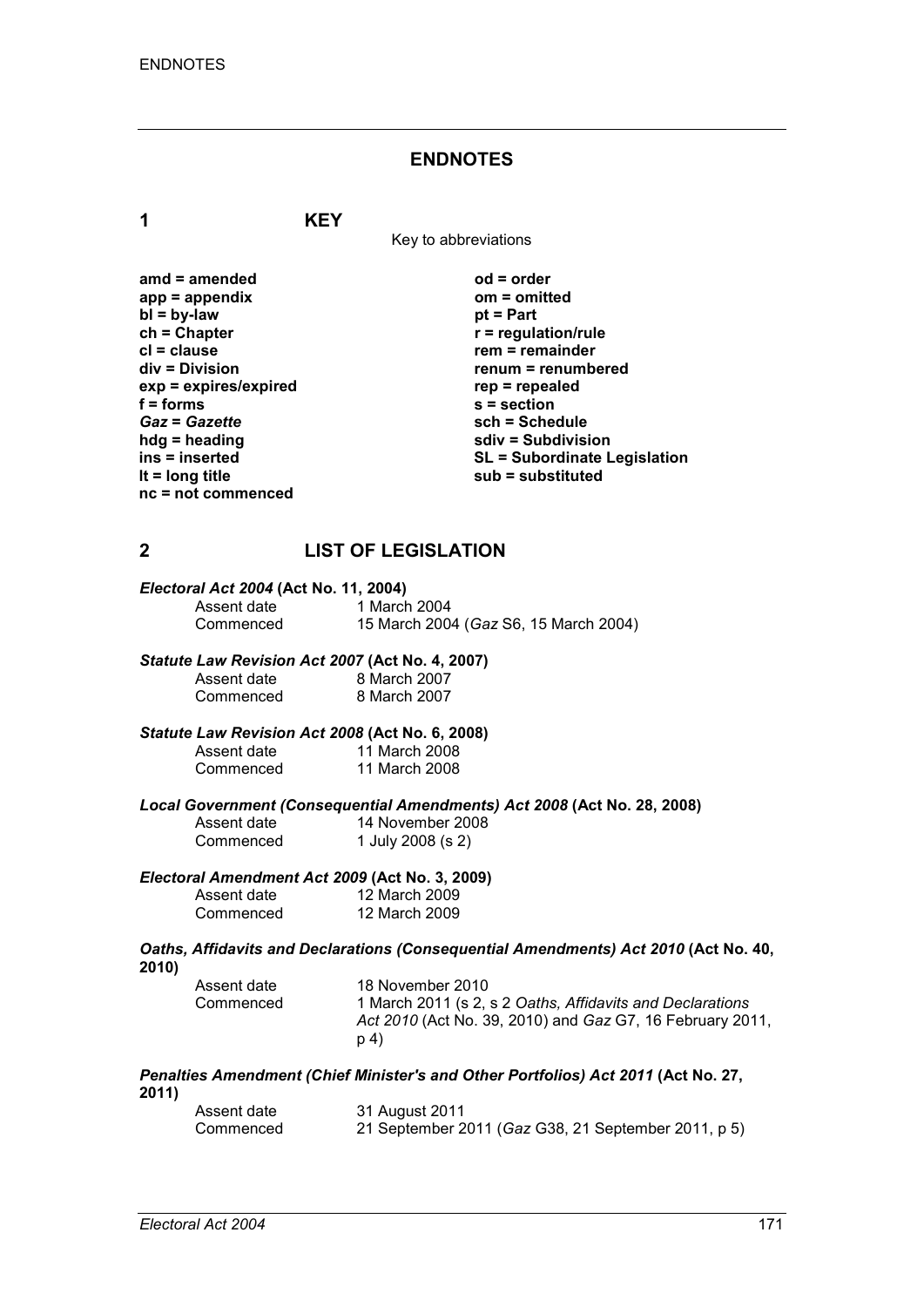|       |                                                 | Electoral and Other Legislation Amendment Act 2011 (Act No. 40, 2011)              |
|-------|-------------------------------------------------|------------------------------------------------------------------------------------|
|       | Assent date<br>Commenced                        | 21 December 2011<br>pts 4, 6 and 7: 1 May 2012; rem: 21 December 2011 (s 2)        |
|       |                                                 | Constitutional Convention (Election) Act 2011 (Act No. 41, 2011)                   |
|       | Assent date                                     | 21 December 2011                                                                   |
|       | Commenced                                       | 21 December 2011                                                                   |
|       |                                                 |                                                                                    |
| 2014) |                                                 | Correctional Services (Related and Consequential Amendments) Act 2014 (Act No. 27, |
|       | Assent date                                     | 4 September 2014                                                                   |
|       | Commenced                                       | 9 September 2014 (Gaz S80, 9 September 2014, p 2)                                  |
|       |                                                 | Statute Law Amendment (Directors' Liability) Act 2015 (Act No. 26, 2015)           |
|       | Assent date                                     | 18 September 2015                                                                  |
|       | Commenced                                       | 14 October 2015 (Gaz G41, 14 October 2015, p 3)                                    |
|       |                                                 | Electoral Legislation Amendment Act 2016 (Act No. 1, 2016)                         |
|       | Assent date                                     | 2 March 2016                                                                       |
|       | Commenced                                       | 2 March 2016                                                                       |
|       |                                                 | Local Court (Related Amendments) Act 2016 (Act No. 8, 2016)                        |
|       | Assent date                                     | 6 April 2016                                                                       |
|       | Commenced                                       | 1 May 2016 (s 2, s 2 Local Court (Repeals and Related                              |
|       |                                                 | Amendments) Act 2016 (Act No. 9, 2016) and Gaz S34,                                |
|       |                                                 | 29 April 2016))                                                                    |
|       |                                                 | Supreme Court Amendment (Associate Judges) Act 2017 (Act No. 18, 2017)             |
|       | Assent date                                     | 5 September 2017                                                                   |
|       | Commenced                                       | 22 November 2017 (Gaz S84, 21 November 2017, p 1)                                  |
|       | Electoral Amendment Act 2018 (Act No. 31, 2018) |                                                                                    |
|       | Assent date                                     | 19 December 2018                                                                   |
|       | Commenced                                       | 20 December 2018 (s 2)                                                             |
|       |                                                 | Electoral Legislation Amendment Act 2019 (Act No. 11, 2019)                        |
|       | Assent date                                     | 9 April 2019                                                                       |
|       | Commenced                                       | 10 April 2019                                                                      |
|       |                                                 | Integrity and Accountability Legislation Amendment Act 2019 (Act No. 23, 2019)     |
|       | Assent date                                     | 9 August 2019                                                                      |
|       | Commenced                                       | 10 August 2019 (s 2)                                                               |
|       | Liquor Act 2019 (Act No. 29, 2019)              |                                                                                    |
|       | Assent date                                     | 3 September 2019                                                                   |
|       | Commenced                                       | 1 October 2019 (Gaz G39, 25 September 2019, p 2)s                                  |
|       |                                                 |                                                                                    |
| 3     |                                                 | <b>GENERAL AMENDMENTS</b>                                                          |
|       |                                                 |                                                                                    |

General amendments of a formal nature (which are not referred to in the table of amendments to this reprint) are made by the *Interpretation Legislation Amendment Act 2018* (Act No. 22, 2018) to: ss 1, 16, 19, 43, 140, 140B, 215, 297, 312 and 315 and sch 1.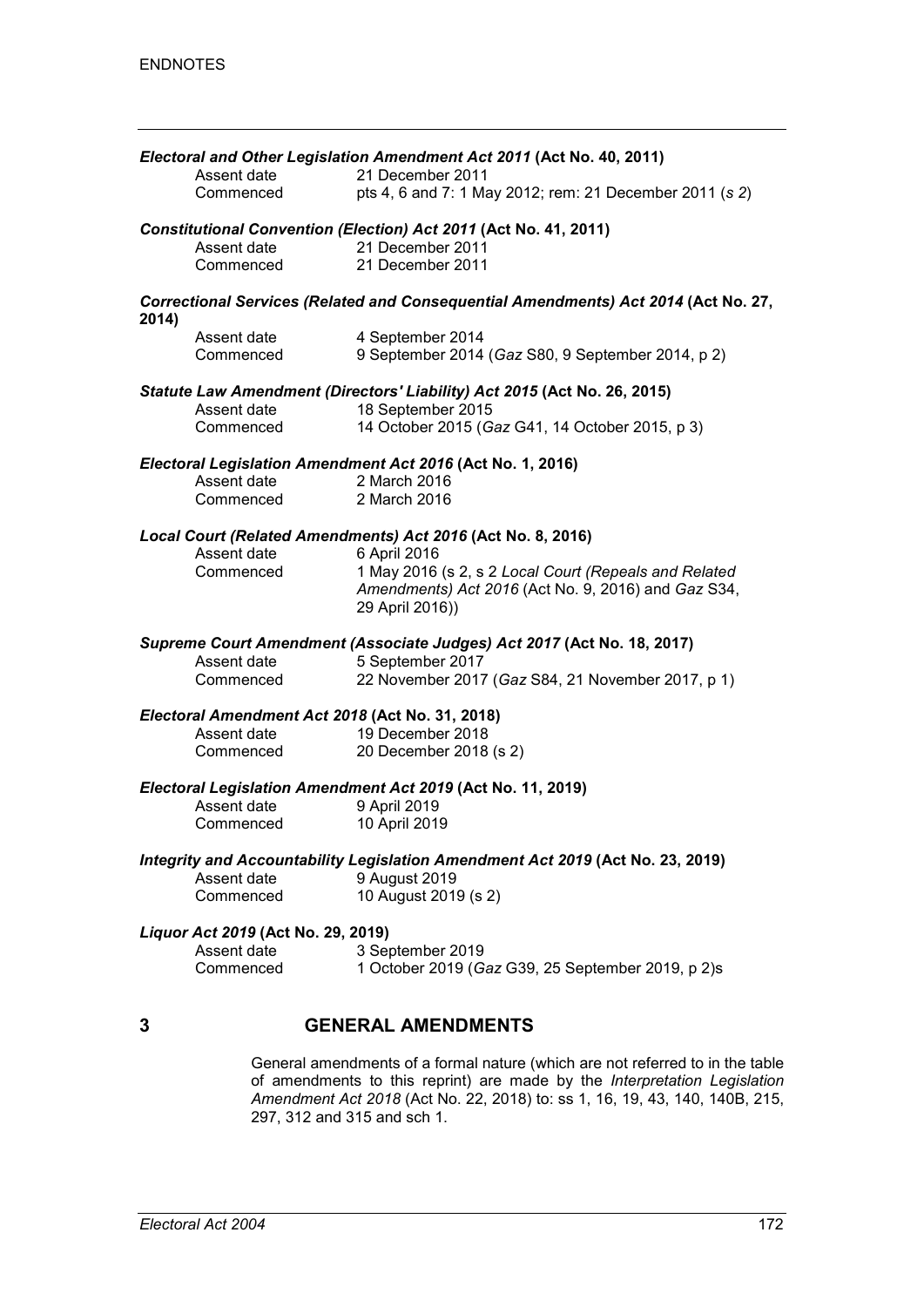## **4 LIST OF AMENDMENTS**

| amd No. 40, 2011, s 34                                                       |
|------------------------------------------------------------------------------|
| amd No. 3, 2009, s 3; No. 40, 2011, ss 4 and 34; No. 18, 2017, s 36; No. 31, |
| 2018, s 4; No. 11, 2019, s 4; No. 23, 2019, s 13                             |
| amd No. 40, 2011, s 5                                                        |
| amd No. 40, 2011, s 6                                                        |
|                                                                              |
| amd No. 40, 2011, s 7                                                        |
| amd No. 27, 2011, s 3                                                        |
| amd No. 27, 2011, s 3; No. 40, 2011, s 34                                    |
| ins No. 40, 2011, s 8                                                        |
| amd No. 27, 2011, s 3                                                        |
| amd No. 27, 2011, s 3; No. 40, 2011, s 34                                    |
| amd No. 1, 2016, s 3                                                         |
| amd No. 1, 2016, s 4                                                         |
| sub No. 3, 2009, s 4                                                         |
| amd No. 3, 2009, s 5                                                         |
|                                                                              |
| amd No. 3, 2009, s 6                                                         |
| amd No. 3, 2009, s 7                                                         |
| ins No. 3, 2009, s 8                                                         |
| amd No. 3, 2009, s 9                                                         |
| sub No. 40, 2011, s 9                                                        |
| amd No. 40, 2011, s 34                                                       |
| amd No. 40, 2011, s 34                                                       |
| amd No. 40, 2011, s 10                                                       |
| amd No. 40, 2011, s 34; No. 1, 2016, s 5                                     |
| amd No. 1, 2016, s 6                                                         |
| amd No. 40, 2011, s 34; No. 11, 2019, s 14                                   |
| ins No. 11, 2019, s 5                                                        |
| amd No. 40, 2011, s 34; No. 11, 2019, s 14; No. 29, 2019, s 346              |
| amd No. 40, 2011, s 34; No. 11, 2019, s 14                                   |
| amd No. 11, 2019, s 14                                                       |
|                                                                              |
| amd No. 40, 2011, s 11; No. 11, 2019, s 14                                   |
| amd No. 40, 2011, s 12; No. 1, 2016, s 7; No. 11, 2019, s 6                  |
| ins No. 40, 2011, s 13                                                       |
|                                                                              |
| amd No. 11, 2019, s 14                                                       |
| amd No. 40, 2011, s 34, No. 11, 2019, s 14                                   |
|                                                                              |
| amd No. 11, 2019, s 14                                                       |
| amd No. 40, 2011, s 34; No. 11, 2019, s 14                                   |
| amd No. 40, 2011, s 14; No. 27, 2014, s 57                                   |
| sub No. 1, 2016, s 8                                                         |
| sub No. 1, 2016, s 8                                                         |
| amd No. 3, 2009, s 10; No. 40, 2011, s 15; No. 1, 2016, s 9                  |
| amd No. 40, 2011, s 34                                                       |
|                                                                              |
| amd No. 40, 2011, s 16                                                       |
| amd No. 1, 2016, s 10                                                        |
| amd No. 3, 2009, s 11                                                        |
| amd No. 3, 2009, s 12                                                        |
| amd No. 3, 2009, s 13                                                        |
| amd No. 40, 2011, s 34; No. 1, 2016, s 11                                    |
| amd No. 40, 2011, s 34                                                       |
| amd No. 40, 2011, s 34, No. 11, 2019, s 14                                   |
| amd No. 40, 2011, s 34                                                       |
| sub No. 40, 2011, s 17                                                       |
| amd No. 11, 2019, ss 7 and 14                                                |
|                                                                              |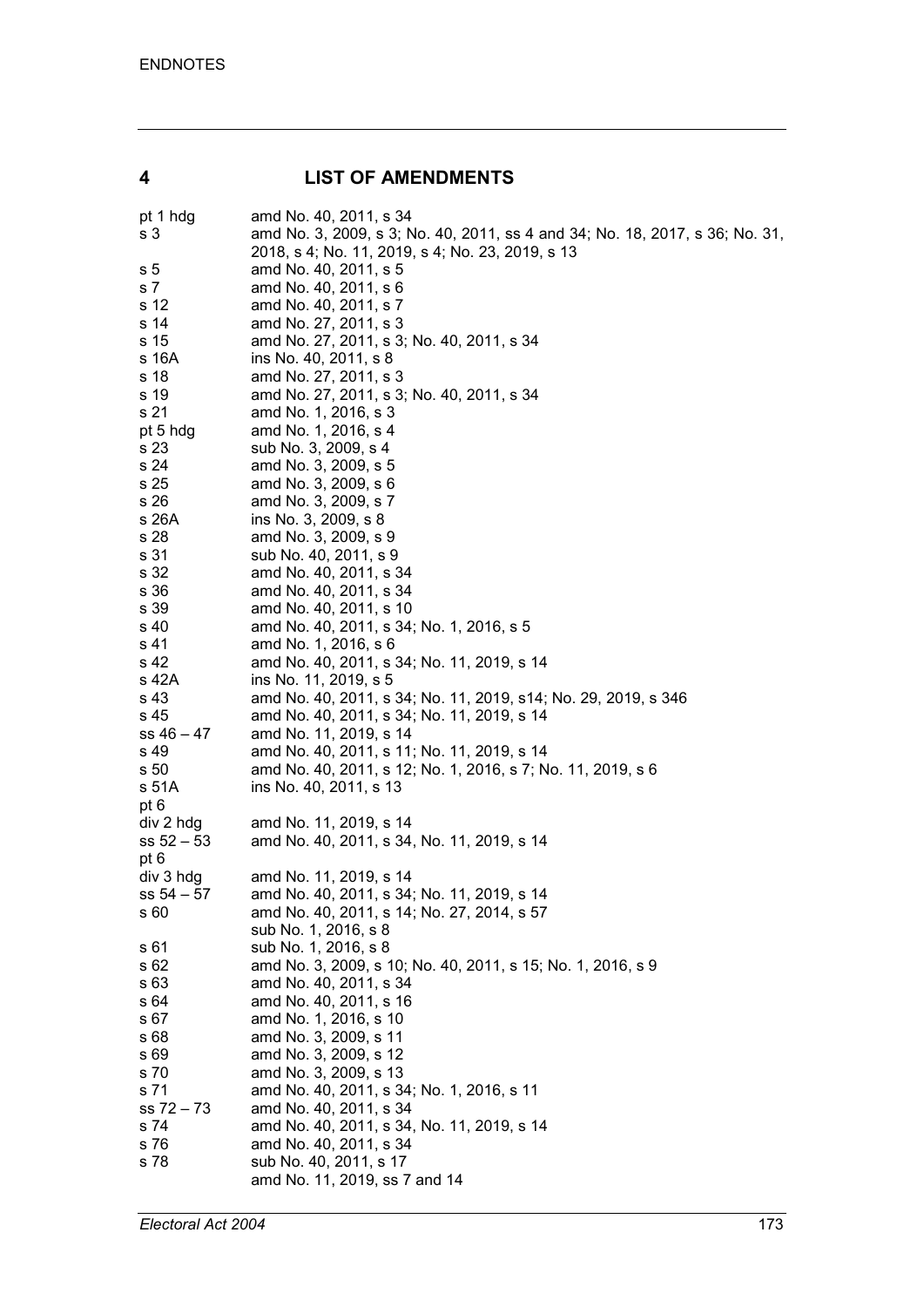| $ss 79 - 80$ | rep No. 40, 2011, s 17                                               |
|--------------|----------------------------------------------------------------------|
| s 81         | amd No. 40, 2011, s 18                                               |
|              | sub No, xx, 2019, s 8                                                |
| ss 82 - 83   | amd No. 11, 2019, s 14                                               |
| s 84         | amd No. 40, 2011, s 19; No. 11, 2019 s 14                            |
|              |                                                                      |
| s 85         | amd No. 11, 2019, s 14                                               |
| pt 6         |                                                                      |
| div 6A hdg   | ins No. 40, 2011, s 20                                               |
| s 85A        | ins No. 40, 2011, s 20                                               |
|              | amd No. 1, 2016, s 12                                                |
| s 86         | amd No. 11, 2019, s 14                                               |
| s 88         | amd No. 40, 2011, ss 21 and 34; No. 11, 2019, s 14                   |
|              |                                                                      |
| $ss 89 - 90$ | amd No. 40, 2011, s 34; No. 11, 2019, s 14                           |
| s 91         | amd No. 11, 2019, s 14                                               |
| s 92         | amd No. 27, 2011, s 3                                                |
| s 94         | amd No. 40, 2011, ss 22 and 34; No. 1, 2016, s 13; No. 11, 2019, s 9 |
| s 96         | amd No. 1, 2016, s 14                                                |
| s 97         | amd No. 11, 2019, s 14                                               |
| s 99         | amd No. 40, 2011, s 34                                               |
| s 101        | amd No. 40, 2011, s 34                                               |
|              |                                                                      |
| s 103        | amd No. 40, 2011, s 34                                               |
| s 105        | amd No. 40, 2011, s 23 and 34                                        |
| ss 108 - 109 | amd No. 40, 2011, s 34                                               |
| s 111        | amd No. 40, 2011, s 34                                               |
| s 112        | amd No. 40, 2011, s 34; No. 1, 2016, s 15                            |
| ss 113 – 114 | amd No. 40, 2011, s 34                                               |
| s 116        | amd No. 40, 2011, s 34                                               |
| s 118        | amd No. 40, 2011, s 34                                               |
| ss 120 – 122 | amd No. 40, 2011, s 34                                               |
| s 128        | amd No. 40, 2011, s 34; No. 1, 2016, s 16                            |
| s 133        | amd No. 40, 2011, s 34                                               |
| s 134        | amd No. 3, 2009, s 14; No. 40, 2011, s 34                            |
| s 135        |                                                                      |
|              | amd No. 40, 2011, s 34                                               |
| s 137        | amd No. 40, 2011, s 34                                               |
| s 138        | amd No. 40, 2011, s 24 and 34; No. 31, 2018, s 5                     |
| pt8          |                                                                      |
| div 2 hdg    | amd No. 31, 2018, s 6                                                |
| s 139        | sub No. 31, 2018, s 7                                                |
| ss 139A –    |                                                                      |
| 139B         | ins No. 31, 2018, s 7                                                |
| s 140        | amd No. 28, 2008, s 3; No. 40, 2011, s 25 and 34; No. 31, 2018, s 8  |
| ss 140A –    |                                                                      |
| 140B         | ins No. 31, 2018, s 9                                                |
|              |                                                                      |
| s 143        | amd No. 31, 2018, s 10                                               |
| s 144        | amd No. 31, 2018, s 11                                               |
| s 145        | amd No. 31, 2018, s 12                                               |
| ss 145A -    |                                                                      |
| 145B         | ins No. 31, 2018, s 13                                               |
| s 146        | amd No. 31, 2018, s 14                                               |
| s 147        | amd No. 31, 2018, s 15                                               |
| s 148        | amd No. 31, 2018, s 16                                               |
| s 149        | rep No. 31, 2018, s 17                                               |
| s 150A       | ins No. 31, 2018, s 18                                               |
| s 151        |                                                                      |
|              | amd No. 40, 2011, s 34; No. 31, 2018, s 19                           |
| s 152        | amd No. 40, 2011, s 34                                               |
| s 155        | amd No. 40, 2011, s 34                                               |
| s 156        | amd No. 40, 2011, s 26                                               |
| ss 157 - 158 | amd No. 40, 2011, s 34                                               |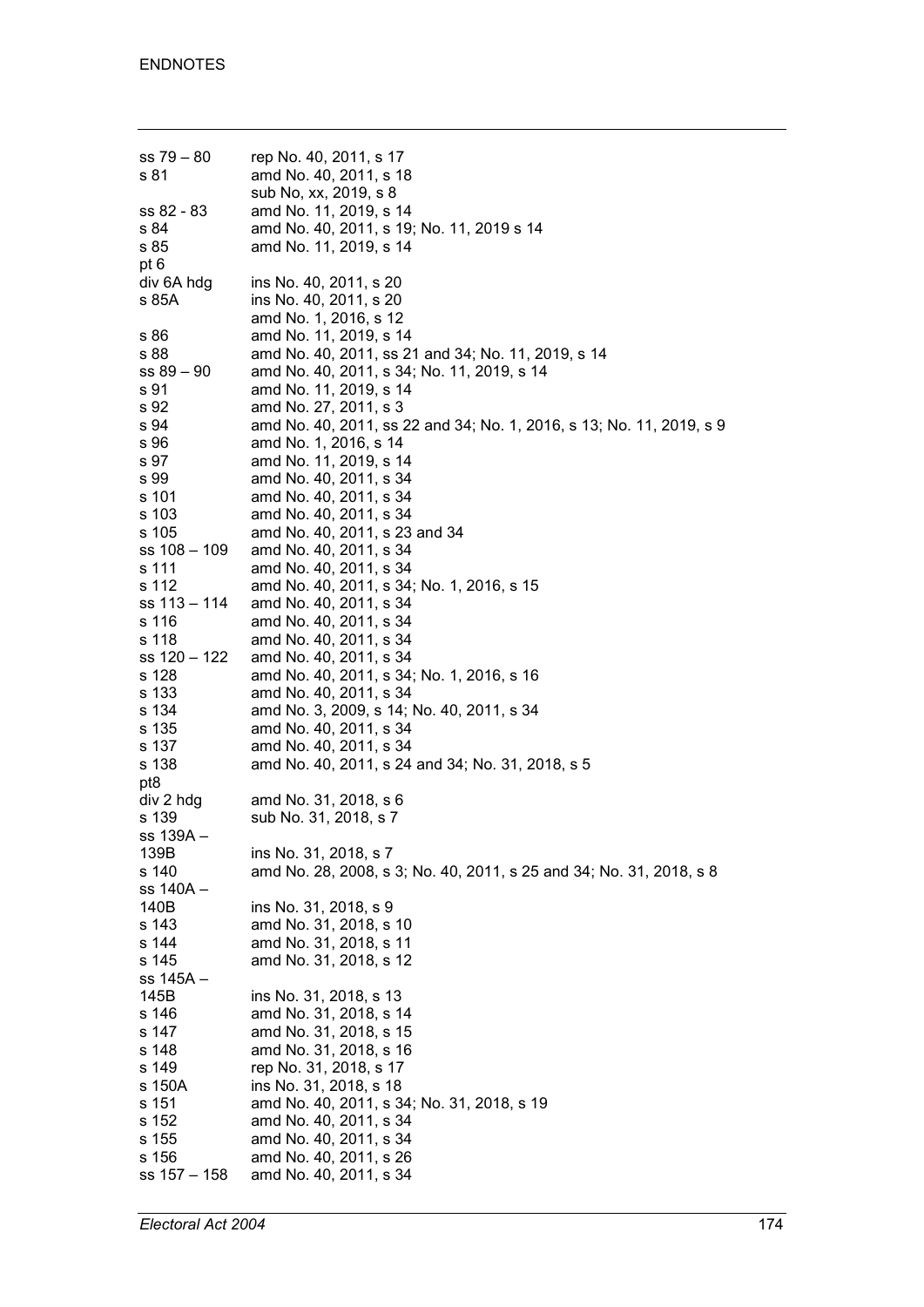| ss 161 – 162<br>s 169<br>s 171A<br>s 172<br>s 174 | amd No. 40, 2011, s 34<br>amd No. 40, 2011, s 34<br>ins No. 40, 2011, s 27<br>amd No. 27, 2011, s 3<br>amd No. 27, 2011, s 3 |
|---------------------------------------------------|------------------------------------------------------------------------------------------------------------------------------|
| s 176                                             | amd No. 6, 2008, s 3; No. 40, 2011, s 28 and 34                                                                              |
| s 182                                             | amd No. 40, 2011, s 34                                                                                                       |
| s 184                                             | amd No. 40, 2011, s 34                                                                                                       |
| s 187                                             | amd No. 40, 2011, s 34                                                                                                       |
| s 189                                             | amd No. 40, 2011, s 34                                                                                                       |
| ss 192 – 195                                      | amd No. 40, 2011, s 34                                                                                                       |
| s 196                                             | amd No. 27, 2011, s 3                                                                                                        |
| s 197                                             | amd No. 6, 2008, s 3                                                                                                         |
| s 199                                             | amd No. 40, 2011, s 29 and 34                                                                                                |
| s 200                                             | amd No. 4, 2007, s 7                                                                                                         |
| s 202                                             | amd No. 40, 2011, s 34                                                                                                       |
| ss 204 - 205                                      | amd No. 40, 2011, s 34                                                                                                       |
| ss 207 - 208                                      | amd No. 40, 2011, s 34                                                                                                       |
|                                                   | amd No. 40, 2011, s 34                                                                                                       |
| s 214                                             | amd No. 27, 2011, s 3; No. 8, 2016, s 45                                                                                     |
| s 215                                             |                                                                                                                              |
| ss 216 – 217                                      | amd No. 40, 2010, s 118                                                                                                      |
| s 218                                             | amd No. 27, 2011, s 3                                                                                                        |
| s 219                                             | amd No. 40, 2011, s 34; No. 8, 2016, s 45                                                                                    |
| s 221                                             | amd No. 40, 2011, s 34                                                                                                       |
| s 223                                             | amd No. 40, 2011, s 34                                                                                                       |
| s 231                                             | amd No. 40, 2011, s 34                                                                                                       |
| s 233                                             | amd No. 8, 2016, s 45                                                                                                        |
| s 234                                             | amd No. 41, 2011, s 197                                                                                                      |
| s 238                                             | amd No. 40, 2011, s 34; No. 18, 2017, s 36                                                                                   |
| ss 239 - 240                                      | amd No. 18, 2017, s 36                                                                                                       |
| s 242                                             | amd No. 40, 2011, s 34; No. 18, 2017, s 36                                                                                   |
| $s$ 248 - 250                                     | amd No. 18, 2017, s 36                                                                                                       |
| s 255                                             | amd No. 18, 2017, s 36                                                                                                       |
| s 257                                             | amd No. 40, 2011, s 34                                                                                                       |
| s 258                                             | amd No. 40, 2010, s 118                                                                                                      |
| s 262                                             | amd No. 40, 2011, s 34                                                                                                       |
| ss 264 – 266                                      | amd No. 27, 2011, s 3                                                                                                        |
| s 267                                             | amd No. 27, 2011, s 3; No. 40, 2011, s 34                                                                                    |
| s 268                                             | amd No. 40, 2011, ss 30 and 34; No. 11, 2019, s 10                                                                           |
| s 268A                                            | ins No. 40, 2011, s 31                                                                                                       |
| ss 270 - 271                                      | amd No. 27, 2011, s 3                                                                                                        |
|                                                   | sub No. 40, 2011, s 32                                                                                                       |
| ss 272 - 273                                      | amd No. 27, 2011, s 3; No. 40, 2011, s 34                                                                                    |
| s 275                                             | amd No. 27, 2011, s 3; No. 1, 2016, s 17                                                                                     |
|                                                   | sub No 11, 2019, s 11                                                                                                        |
| ss 275A –                                         |                                                                                                                              |
| 275B                                              | ins No. 11 2019, s 11                                                                                                        |
| ss 276 – 277                                      | amd No. 27, 2011, s 3; No. 11, 2019, s 14                                                                                    |
| ss 278 – 282                                      | amd No. 27, 2011, s 3                                                                                                        |
| s 283                                             | amd No. 27, 2011, s 3; No. 11, 2019, s 14                                                                                    |
| ss 284 – 289                                      | amd No. 27, 2011, s 3                                                                                                        |
| s 290                                             | amd No. 27, 2011, s 3; No. 40, 2011, s 34                                                                                    |
| s 291                                             | amd No. 27, 2011, s 3                                                                                                        |
| s 292                                             | amd No. 27, 2011, s 3; No. 31, 2018, s 20                                                                                    |
| ss 293 – 294                                      | amd No. 27, 2011, s 3                                                                                                        |
| s 295                                             | amd No. 27, 2011, s 3; No. 40, 2011, s 34; No. 11, 2019, s 14                                                                |
| s 297                                             | amd No. 8, 2016, s 45                                                                                                        |